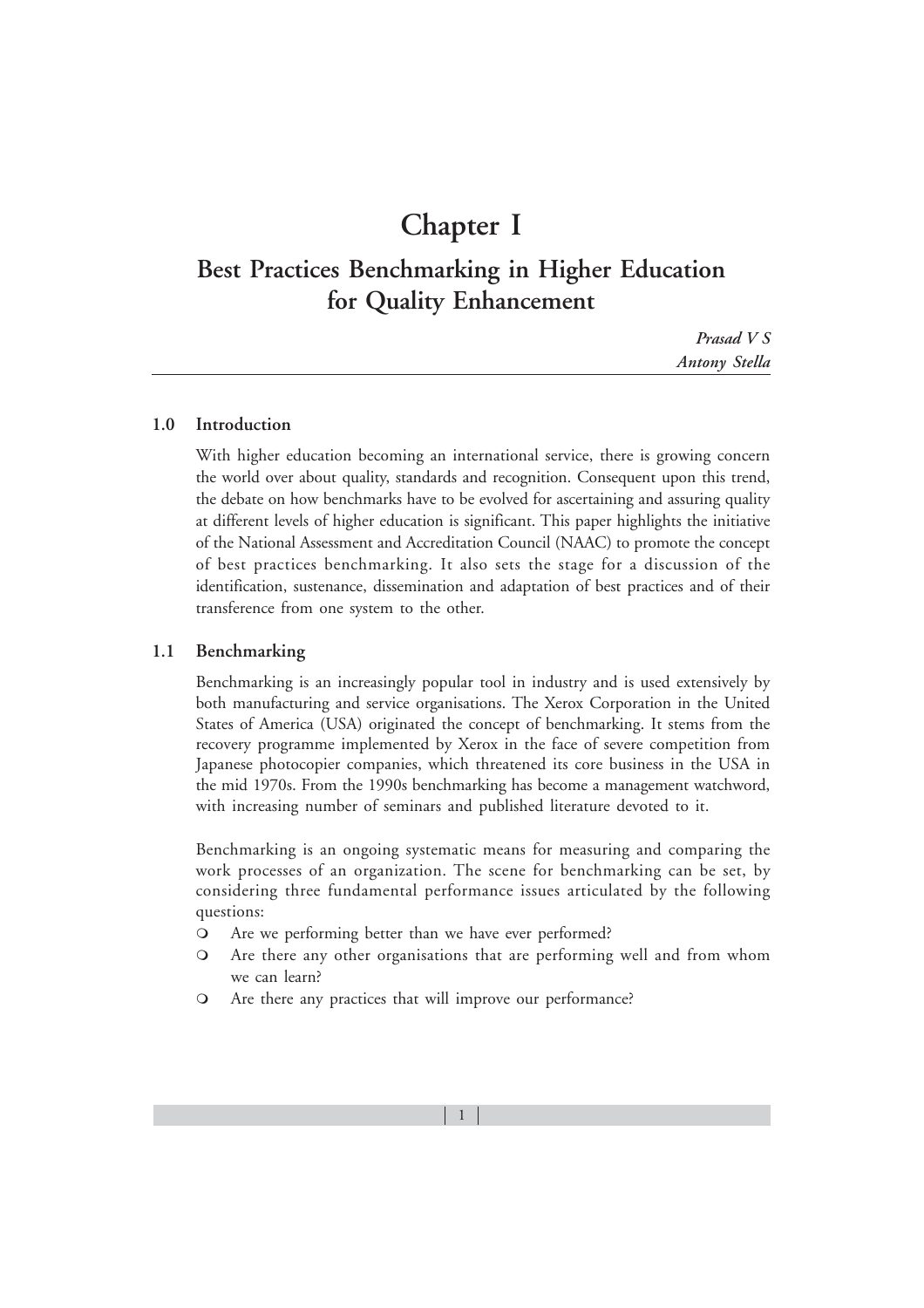# *1.1.1 Types of Benchmarking*

Experts have identified different types of benchmarking. These are internal, functional, competitive, and generic benchmarking. *Internal benchmarking* is done within an organization and typically between closely related units, using common or shared performance parameters as a basis for comparison. *Functional benchmarking* is a comparison of performance and procedures between similar functions, across different organizations. *Competitive benchmarking* generally focuses on direct competitors and with specific comparable operations. *Generic benchmarking* is undertaken with external institutions which represent the 'best-in-class' for particular aspects of the selected operations.

Another typology followed in the USA in the eighties was the development of *Process Benchmarking*. When companies realised it was easier to learn from organisations with whom they were not in competition, they adopted this approach. There is yet another type where *Best Practices Benchmarking* is advocated for self-improvement.

#### *1.1.2 Best Practices Benchmarking*

In the early days of benchmarking, the emphasis was primarily on measurement *per se*, and on relatively straightforward comparisons of suitable performance parameters within and between companies. Such parameters were usually simple productivity and efficiency measures. This was followed by a gradual shift in attention to processes within a more diverse range of functions which influenced overall performance. Today, the main focus of benchmarking activity is based on best practices, discerned from active collaboration with the best-in-class companies having comparable processes, wherever and in whichever industry they may be situated.

Various definitions exist of what constitutes the Best Practices Benchmarking. A group of leading high technology corporations of the USA sees a benchmark as 'the best-inclass achievement which becomes a recognized standard of excellence against which similar things are compared.' A leading exponent of the United Kingdom (UK) sees benchmarking as "… a structured process for learning from the practice of others, internally and externally, who are leaders in a field or with whom legitimate comparisons can be made". In spite of the variation in perspectives, the overall purpose and intent of the Best Practices Benchmarking can be summarized as the

- development of an understanding of the fundamentals that lead to success,
- focus on continuous improvement efforts, and
- management of the overall change process to close the gap between an existing practice of the institution and that of the best-in-class institutions with reference to the most relevant key performance variables.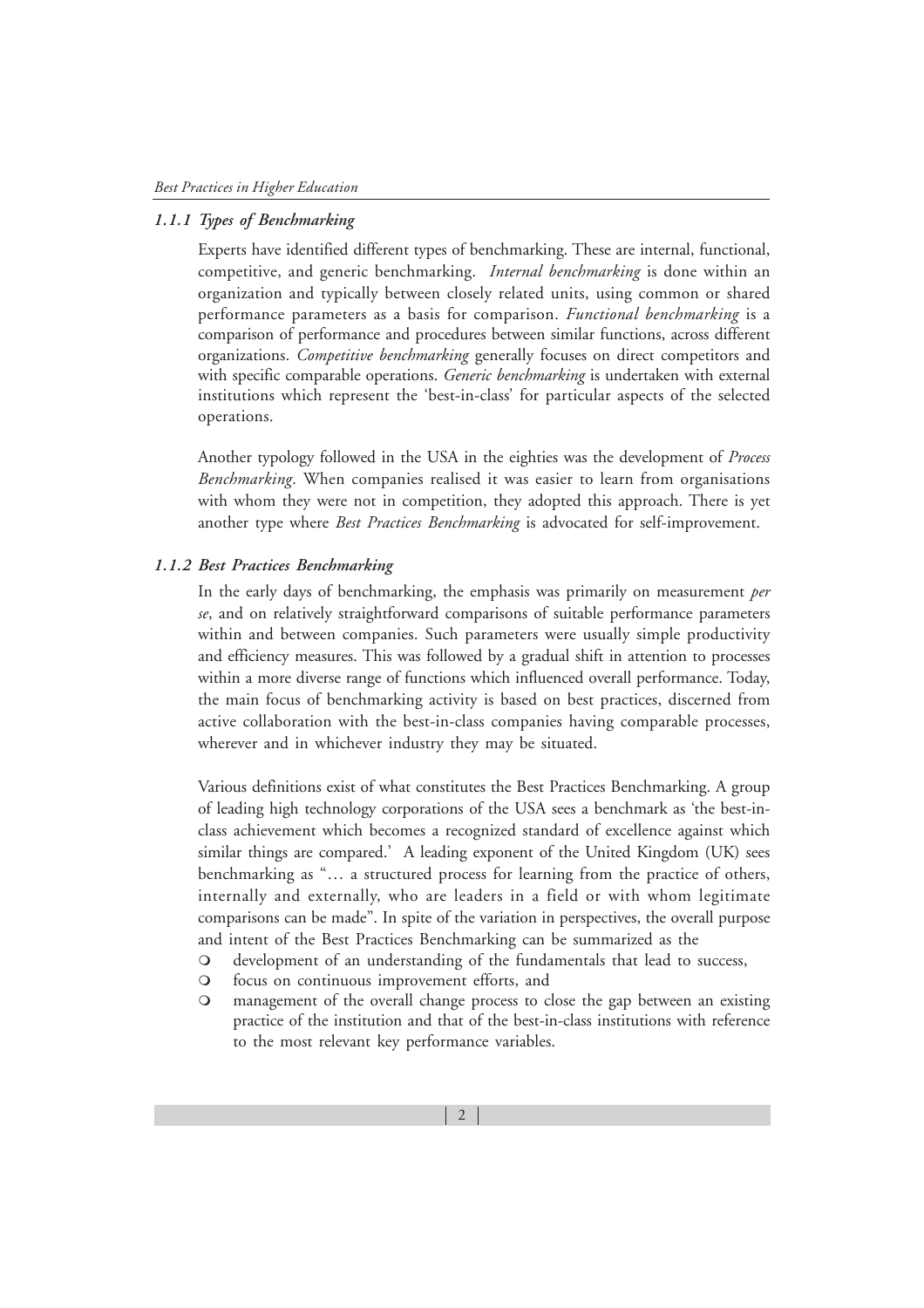# **1.2 Best Practices Benchmarking in Higher Education**

Benchmarking, from the perspective discussed above, becomes relevant to higher education because of the external point of reference or standards it can provide to educational managers for evaluating the quality of the processes they manage. This approach is valuable for providing information to be used in the prioritization and decision-making processes of the institution. It replaces "gut feel" or "stab in the dark" with analysis on aspects like *How good is good?* and *Compared to what?* If we look at the 'decision making' process in higher education, it is evident that higher education has all along used benchmarks. But, it has traditionally been awash in non-operational data on aspects like finance, staffing, academics and students. Generally, it has been used to justify budgets, or for obtaining more funding. Obviously, little of it has been used to improve the quality of higher education. The traditional data such as annual endowment growth, educational and general operational expenditures per student, research income generated, class size, student/faculty ratio, library holdings, student success rate and rate of employment of students do not address the issue of quality enhancement directly and explicitly, although they are tangentially relevant. It is here that the application of the Best Practices Benchmarking can make a meaningful contribution to quality enhancement.

In order to be applied effectively to education, benchmarking may be seen as an ongoing systematic means for determining the best practices of the best-in-class institutions, and using the information as basis for goals, strategies and implementation. More simply best practices benchmarking for quality enhancement would be 'finding and implementing the best practices which would lead to significant improvement in the quality of educational provisions'.

Establishing benchmarks through best practices is not a new concept in higher education. It has already been tried by the Association of Commonwealth Universities (ACU). In 1996 Commonwealth Higher Education Management Service (CHEMS), a sub system of ACU launched an international "University Management Benchmarking Club" for universities from the Commonwealth. This Club focuses on the effectiveness of university-wide processes and not on narrow departmental functions. The CHEMS approach to benchmarking goes beyond the comparison of data-based scores and conventional performance indicators; it looks at the processes by which results are achieved. By using a consistent approach and identifying processes which are generic and relevant, irrespective of the organisation and how it is structured, it becomes possible to benchmark across sectoral boundaries (e.g., geography, size, etc.)

In CHEMS methodology, the first stage of the benchmarking process is the identification of aspects and processes to be addressed. Members of the benchmarking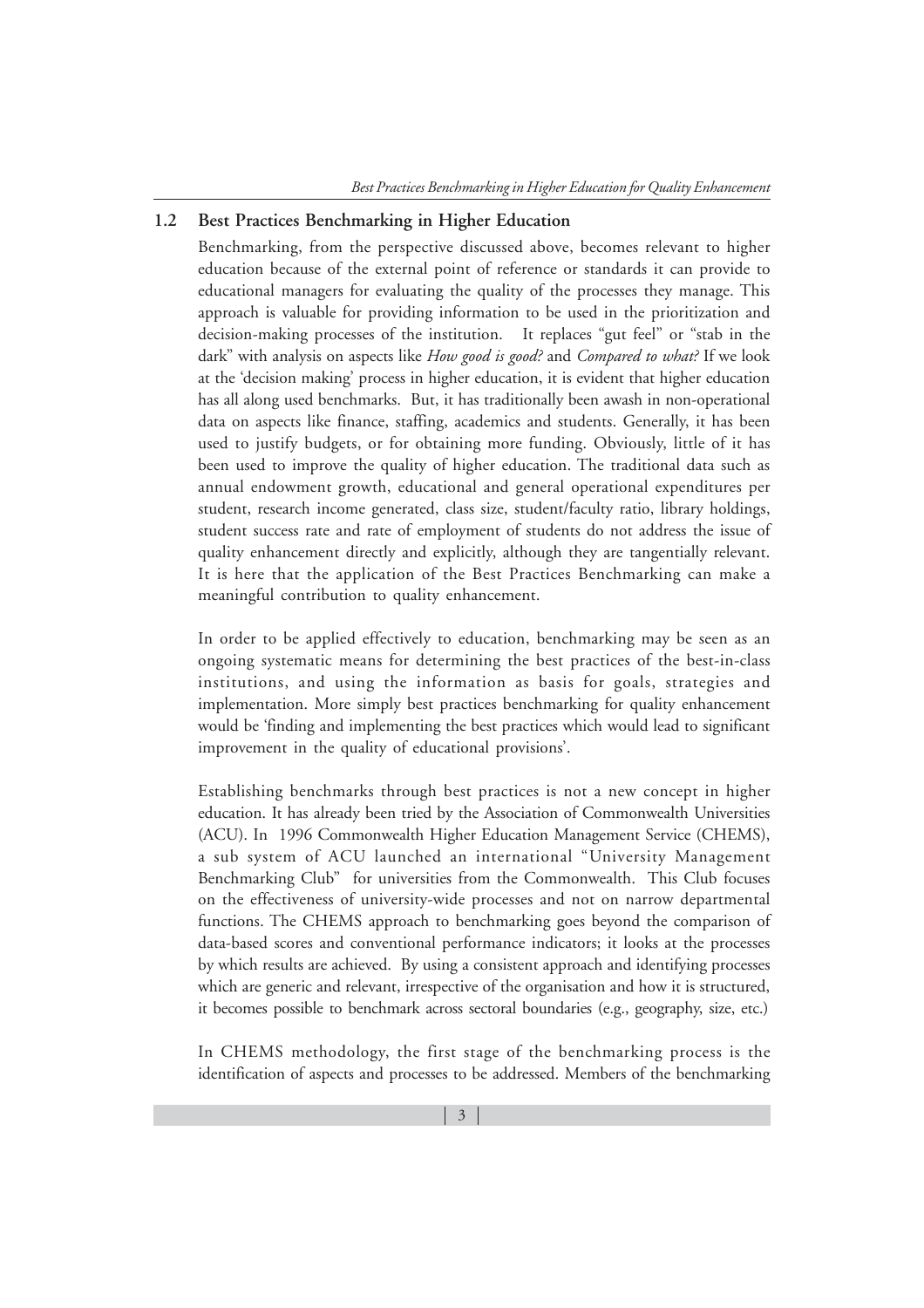club are then required to submit a written report, along with supporting data from the university's existing documentation, which highlight any perceived strengths or weaknesses. As regards the assessment process, the assessors award scores on the basis of the strengths thus identified. The reports detailing acknowledged strengths and areas for improvement are provided to each member, together with a composite model of the good practice. These are then discussed to arrive at a consensus as to what might be regarded as the best practice. It is this process that, the Club believes, encapsulates true benchmarking i.e. in the absence of predetermined benchmarks, the aim is to establish benchmarks through the process.

#### **1.3 Experiences of the NAAC**

The NAAC has introduced a methodology similar to that of CHEM's. In its assessment of quality of education, the NAAC methodology looks into how the various policies and processes of the institution determine the educational provisions and consequently, the quality of its performance. The focus is on both the functioning of the institution as well as the outcome. Under each one of the seven criteria of assessment, the NAAC has identified the elements of the best practices that contribute to the efficient and effective functioning of the institution and they are called *criterion statements*. They serve as benchmarks. Instead of identifying the practices of the 'best-in-class' institution, the criterion statements focus on the norms that generate the practices. Under ideal conditions, the best practices we can expect an ideal institution to adopt are identified as *criterion statements*. They serve as best practices benchmarks. The criterion statements for the seven criteria are as below:

#### *Criterion I—Curricular Aspects*

- $\blacktriangleright$  The institution has clearly stated goals and objectives that are communicated systematically to all its constituencies.
- $\triangleright$ The programmes of the institution are consistent with its goals and objectives.
- $\blacktriangleright$  The institution has a wide range of programme offerings that provide adequate academic flexibility.
- $\blacktriangleright$  Feedback from academic peers and employers is used in the initiation, review and redesign of programmes.

#### *Criterion II— Teaching-Learning and Evaluation*

- $\blacktriangleright$  The institution facilitates the effective running of the teaching-learning programmes.
- $\blacktriangleright$  The institution has a well-conceived plan for monitoring student progress continuously.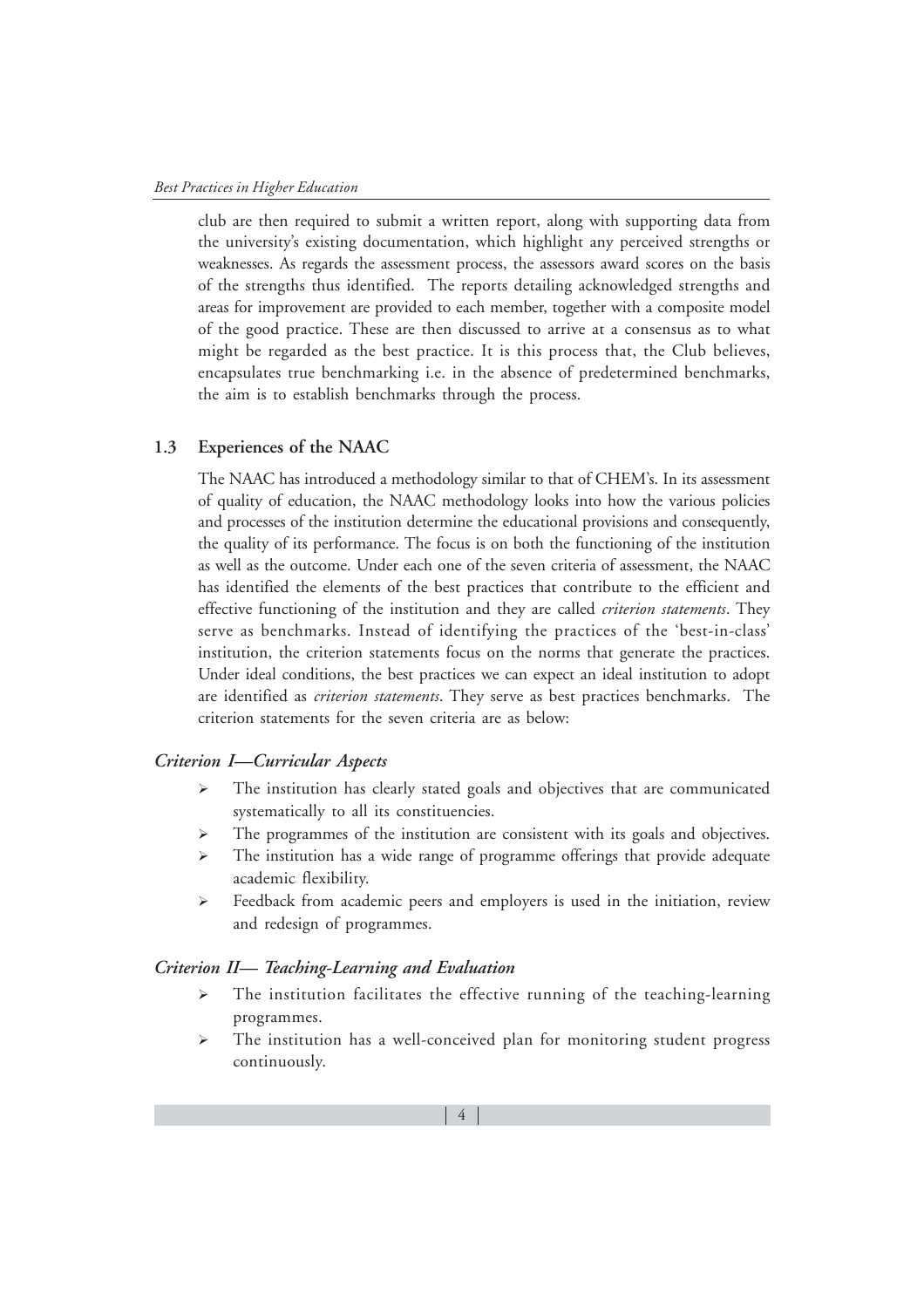- $\triangleright$ The student assessment procedures and systems are reliable and valid.
- $\blacktriangleright$  The institution has an effective mechanism to recruit qualified and adequate faculty.
- $\blacktriangleright$  The institution has an open and participative mechanism for evaluation of teaching, research and work satisfaction of the faculty.
- $\blacktriangleright$  The teachers have opportunities for continued academic progress and professional development.

## *Criterion III— Research, Consultancy and Extension*

- -The institution promotes research culture among faculty and students.
- $\blacktriangleright$ The institution encourages faculty to publish in academic forums.
- -The institution promotes faculty participation in consultancy work.
- $\triangleright$  The institution is responsive to community needs and conducts relevant extension programmes.

#### *Criterion IV—Infrastructure and Learning Resources*

- $\blacktriangleright$  The institution has adequate physical facilities to run the educational programmes efficiently.
- $\blacktriangleright$  The growth of the infrastructure keeps pace with the academic growth of the institution.
- $\triangleright$  The institution has effective mechanisms for maintenance and optimal use of infrastructure.
- $\blacktriangleright$  The institution had adequate library and computer facilities and other learning resources with easy access for all its constituencies.

#### *Criterion V—Student Support and Progression*

- $\blacktriangleright$  The institution provides clear information to students about admission and completion requirements for all programmes, the fee-structure and refund policies, financial aid and student support services.
- $\triangleright$ The institution has sufficient and well-run support services to all its students.
- $\blacktriangleright$ Student progression is monitored effectively.
- $\blacktriangleright$  The institution has an effective mechanism to use student feedback for quality enhancement.

#### *Criterion VI—Organization and Management*

- $\blacktriangleright$  The offices and departments of the institution are governed on the principles of participation and transparency.
- $\blacktriangleright$ Academic and administrative planning in the institution move hand in hand.
- $\blacktriangleright$ The institution practices relevant welfare schemes for all its constituencies.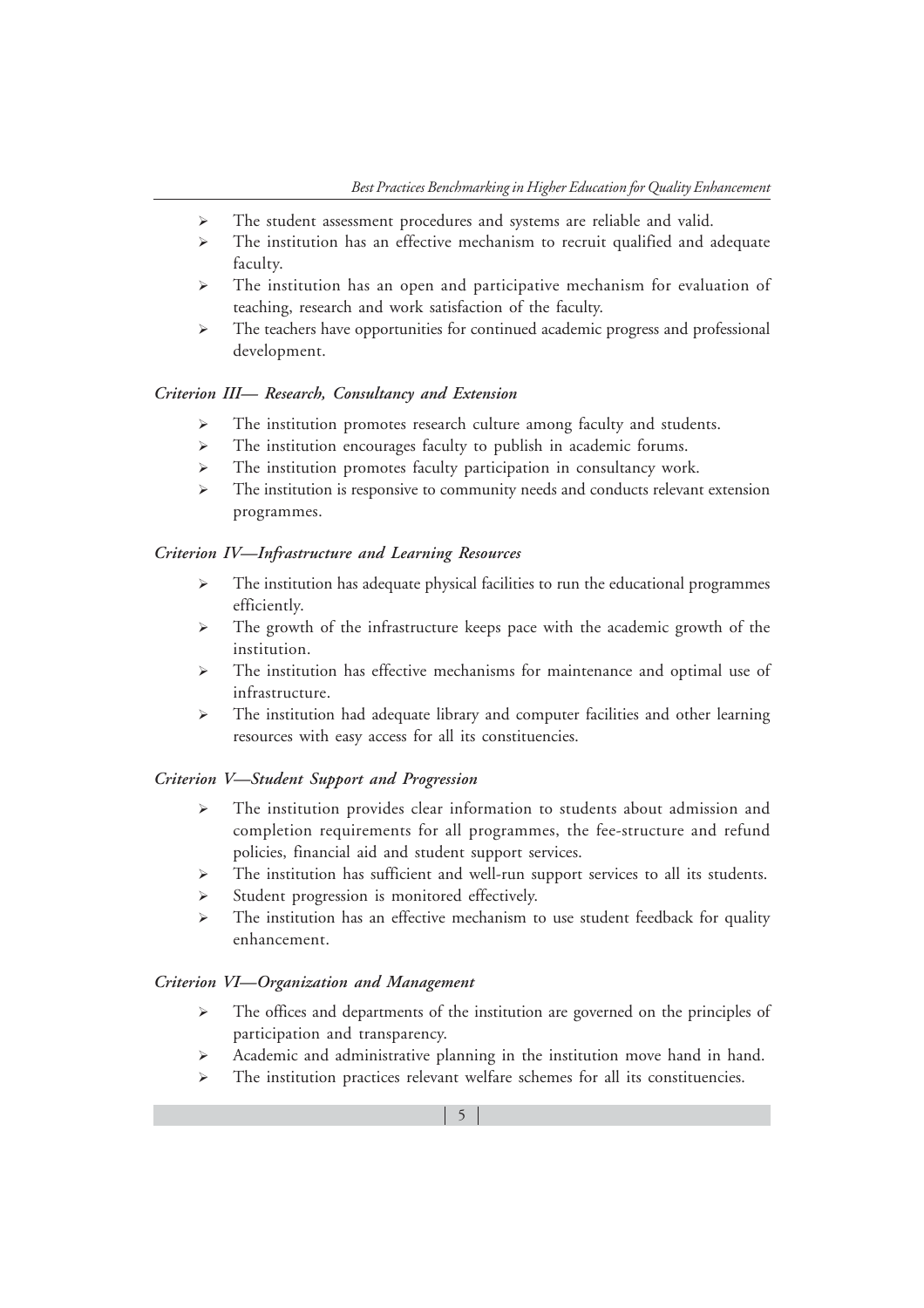- $\triangleright$  There are fair and expeditious grievance redressal mechanisms at all levels of the institution's functioning.
- $\triangleright$  The institution is effective in resource mobilization and planning development strategies.
- $\triangleright$ The finances of the institution are judiciously allocated and effectively utilized.
- $\blacktriangleright$ Budgeting and auditing procedures are regular and standardized.

#### *Criterion VII—Healthy Practices*

- $\blacktriangleright$  The institution displays sensitivity to changing educational, social and market demands.
- $\triangleright$ The institution is geared to promote an ambience of creativity and innovation.
- $\triangleright$  The institution adopts quality management strategies in all academic and administrative aspects.
- $\blacktriangleright$  The institution strives to promote value-based education, social responsibilities and good citizenry.

Accordingly, in the case of Criterion I for instance, some best practices the four criterion statements can generate may be, respectively, the preparation and timely distribution of an institutional brochure, the choice of courses which carry out institutional policy, ensuring academic flexibility, and stakeholders' appraisal of the work of the institution. In practice, the self-study of the institution provides information on existing practices of the institution with reference to criterion statements /benchmarks. On the basis of the data collected from the self-study report, the Peer Team analyses any gaps between the performance expected with reference to the benchmark statements and the actual performance witnessed; the reason for the gap, if any; the strategy and potential available to bridge the gap; and the possible remedy. It makes judgement on the performance of the institution in its totality by considering these before rating the existing practices of the institution. This type of process-mapping and assessment helps to highlight process ownership (which department does what?) and the distinction between value added and value lost activity. Process-mapping helps to identify problem areas, ownership of process and measurement points. Benchmarking through process-mapping helps to identify where practice has deviated from policy.

The Peer Team reports have a wealth of information on the best practices for which the institutions have been highly commended. As more and more higher education institutions (HEIs) are volunteering to get assessed by the NAAC, they look for more details about the best practices they can adapt. HEIs would like to know the practices that have contributed to enhancement of quality in the accredited HEIs. At an ideological level all institutions are similar. But on a practical plane, only a few select HEIs tend to be 'Quality HEIs'. While the general conditions governing all the institutions remain almost the same, how is one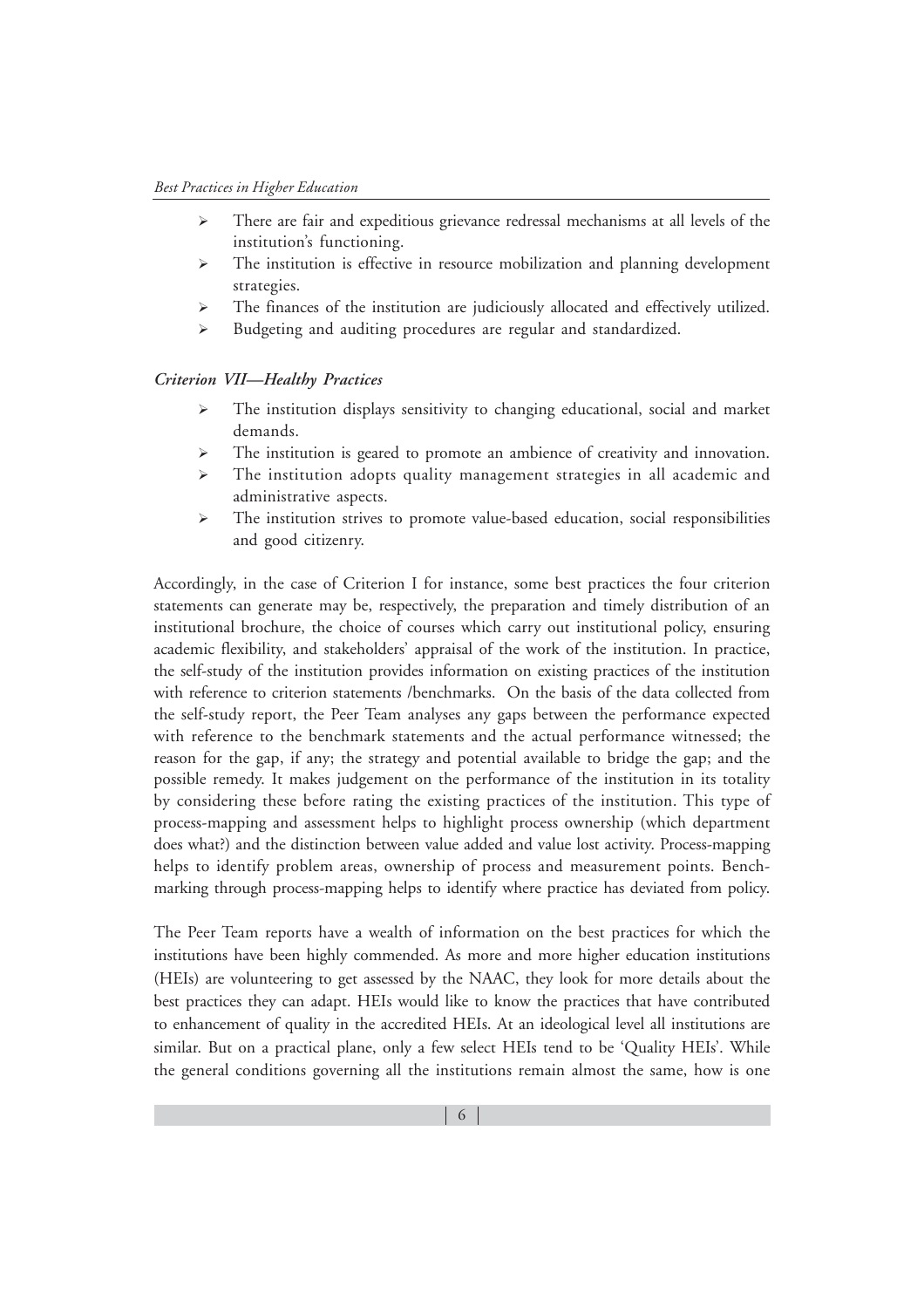institution distinctly different from the others? In order to answer this question, looking at the practices for which the assessment teams have commended the HEIs may be of help and the assessment reports have a wealth of information on "demonstrated best practices" – proven strategies that add to the quality of an institution. As a response to this need, the NAAC is organizing this conference to facilitate the identification and dissemination of the best practices that are found in quality institutions in the country.

## **1.4 Points for Discussion**

Best practices are perceived to have specific characteristics. These are important predictors of their success. For example, a practice requires widespread acceptance by groups, social systems and also by individuals. Only then can it become successful to be put into practice by the organization and will, in the long run, be adopted by other institutions. In order to analyse these specific traits and implications, the following four themes require an in-depth discussion:

- 1.4.1 identification of best practices
- 1.4.2 sustainability of best practices
- 1.4.3 dissemination of best practices
- 1.4.4 adaptation of best practices

#### *1.4.1 Identification of best practices*

In simple terms, the practices which add commendable value to an institution and its various stakeholders are the best practices. However, they depend on many variables. These should be kept in mind while identifying the practices. What might be considered as 'best practices' are limited in a number of ways. Firstly, what we consider to be the 'best' educational practice depends on our own limited knowledge, perspectives, contexts, interests and values. The interests and values on which the practices are premised may be contested by others. In that case, many of the assumptions on which the practices are premised will not hold. Secondly, 'best practices' are contingent, context dependent and defy generic description. Thus if these practices are to be useful at all, we need to identify the ones that can be so restated as to be clearly seen to contribute to value addition to the institution or the stakeholders. Only then can they become context-free and less subjective. This requires a predominantly 'fitness for purpose' judgment and one cannot write an ideal typification of 'best practices' applicable to all contexts.

The input factors, the process factors and output factors should be taken into account in identifying the criteria of best practices. The criteria of economy, efficiency and effectiveness may also be used in identifying them. Another way of identifying the best practices is the inductive approach. The practitioners may be asked to describe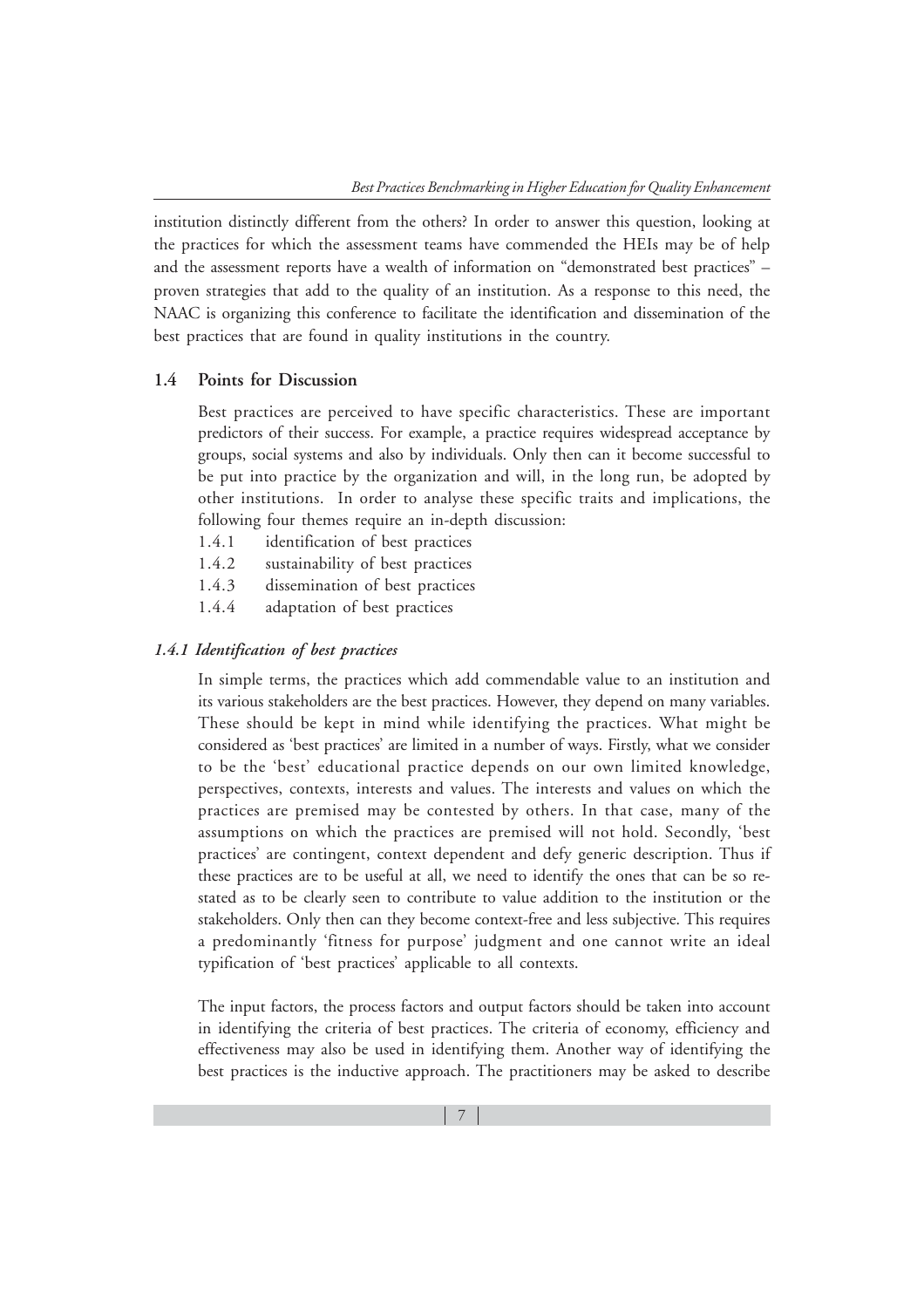their best practices and the criteria they have applied in their identification, justifying their choices logically. From this, one can discuss the benchmarks of the best practices as perceived by them. The International Network of Quality Assurance Agencies in Higher Education (NQAAHE) suggested some guidelines for the identification and application of good practices. The best practices should

- be dynamic and revisited periodically;
- recognize diversity and cultural and historical contexts;
- not lead to dominance of one specific view or approach; and
- promote quality of performance.

These principles should be interpreted and applied appropriately to different contexts, while identifying the practices.

#### *1.4.2 Sustainability of best practices*

The characteristics of best practices that contribute to success and sustainability may be identified. Some characteristics inherent in the practice which are worth mentioning include: (a) relative advantages over the preceding practice, (b) compatibility to institutional context and culture, (c) divisibility or availability in small parts as related to the whole; d) freedom from complexity which should be less for the adoption of the practice; e) communicability which is essential for the acceptance of the practice. There are also institutional factors that are extrinsic to the practice but have a great impact on the sustainability of the practice and they include: a) the culture of the institution that either supports or rejects new practices, b) commitment to the practice evinced by the members of the institution, c) institutionalisation or otherwise of the practice and d) the team spirit and ability to work in small groups and also shoulder individual responsibilities to contribute to the effectiveness of the practice. Whether the best practice under consideration remains to be so depends on the interaction of these factors.

In particular, institutionalisation and internalization are keys to sustainability. Institutionalization refers to the process of making the best practices an integral part of the institutional working. Institutionalization of best practices is possible when there is an internalization of these practices among all the members of the institutional community. The best practices should become a part of the working culture of everyone in the institution. Critical reflection and the spirit of innovation should be encouraged and cultivated.

#### *1.4.3 Dissemination of best practices*

For the system to benefit from the experience of the sub systems, the system of recording and dissemination or communication of the dynamics of the practice is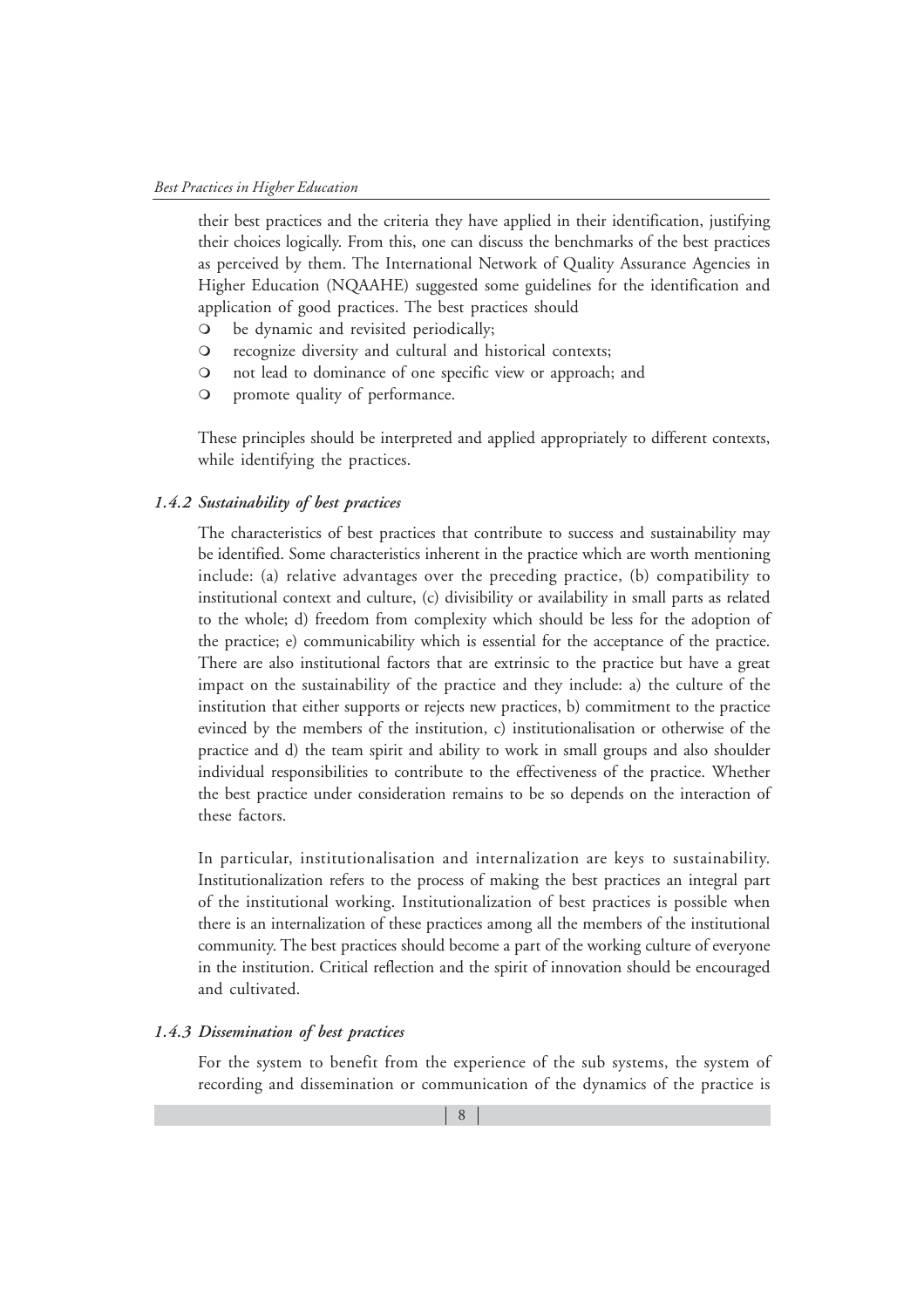very important. Those who adapt the best practices from others do so, as a result of their social interaction with others who either promote those practices or use them. Lack of interaction of the adopter system with external agencies hinders this process. Even within an institution, at times there are communication gaps which affect the expected outcome of the practice. It also makes building on experience and reviewing the practice difficult. Effective use of recording and reviewing is essential to develop conviction in the system for a particular practice. Institutions may have to evolve suitable strategies like database of good practices, review forums, recording evidences for success etc to discuss within and among institutions. The Internal Quality Assurance Cell (IQAC) can make a distinctive contribution here.

# *1.4.4 Adaptation of best practices*

Although it is true that "the best are the borrowed ideas" contextualising them is essential. Elements of best practices or descriptors for the best practices can always be borrowed and improved upon further, with some amount of creativity and spirit of innovation. In adapting or borrowing best practices from other systems, we should remember that they can be ideal models of good practice - ideal, systematic, representations of patterns amongst variables. They may be simplifications of the complicated realities. When a system adopts a particular practice, several barriers may be encountered. Successful adaptation of best practices depends on both individual characteristics and the institutional context.

The individual characteristics may include factors such as the value system of individual members of the institution, their needs, creativity of the members who would adapt the practices and cohesiveness among the members of the institution. The leader's attitude to a practice is an important factor in the adaptation. When the head is receptive and is willing to adopt an innovation half the barrier to implement the practice is overcome. Further, effective leaders involve their staff and students in decision-making regarding new academic and administrative practices and that makes all the difference in the successful adaptation of the practice. The institutional context may include factors such as resources available, institutional arrangements, flexibility in institutional structures to support the practice, etc. If the interplay between the individual and institutional factors is fruitful, the practice is adapted successfully resulting in expected outcomes.

#### **1.5 Contributing to Best Practices Database**

For most institutions of higher education the desire to learn from each other and to share aspects of good practice is almost as old as the institutions themselves. With the emphasis on collegiality, such desires have traditionally manifested themselves in numerous ways: professional associations, both academic and non-academic; meeting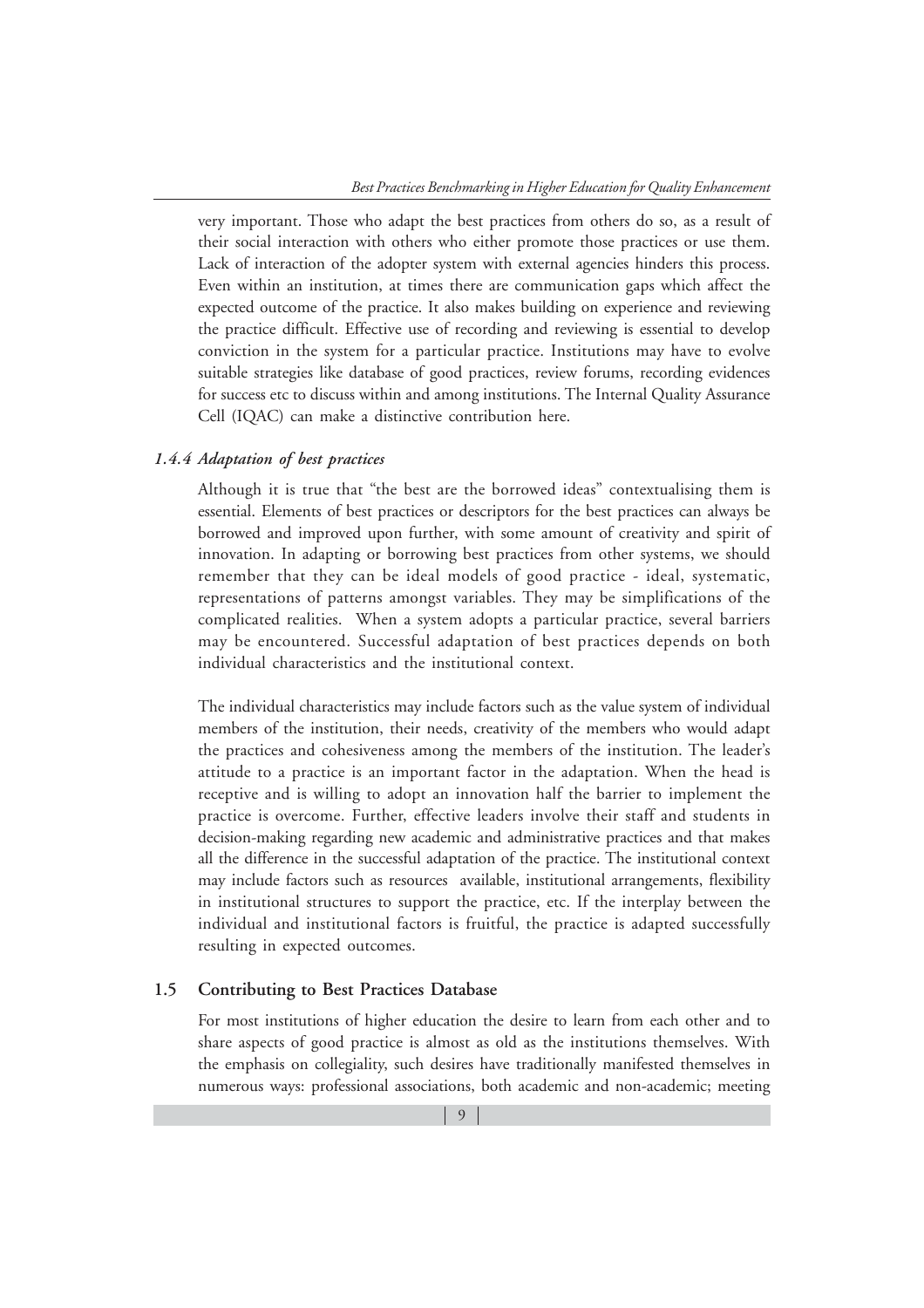to share common interests; and visits by delegations from one higher education system to examine practices in another. The latest in this list is the interest to participate in the assessment activities of the NAAC. Thus improving performance by collaboration or comparison with other HEIs is nothing new in higher education. What is new, however, is the increasing interest in the formalization of such comparisons, and one recent development in this area is that of creating the best practices database. Networks of HEIs and QAAs have shown interest in identifying best or good practices collectively; the UNESCO has developed good practices to be followed by Quality Assurance Agencies (QAAs). The QAAs have developed good practices that could be followed by HEIs. The NAAC, with its rich resource of the reports of more than 2000 accredited HEIs would like to develop a repertoire of best practices for the Indian HEIs.

Rather than merely compiling the best practices as stated by the HEIs, the NAAC would like to validate them and include in its database only those that are beneficial in the judgement of the peers. This requires every HEI to reflect on the practices that add commendable value to its functioning and provide evidence for the success of the practice. Emphasising the need to reflect on best practices, the NAAC intends to make the identification and validation of best practices as a part of the re-accreditation strategy. Conferences and workshops of this nature are expected to facilitate the realization of that aspiration.

# **1.6 Conclusion**

In the light of the discussion of the best practices presented above, it is hoped that the deliberations of the conference at both the plenary and the workshops, presented in this report with case illustrations, would help identify benchmarks and also concrete instances of proven quality-facilitative outcomes. The practices themselves may be of little use if they are not validated according to parameters which emerge from the discussion.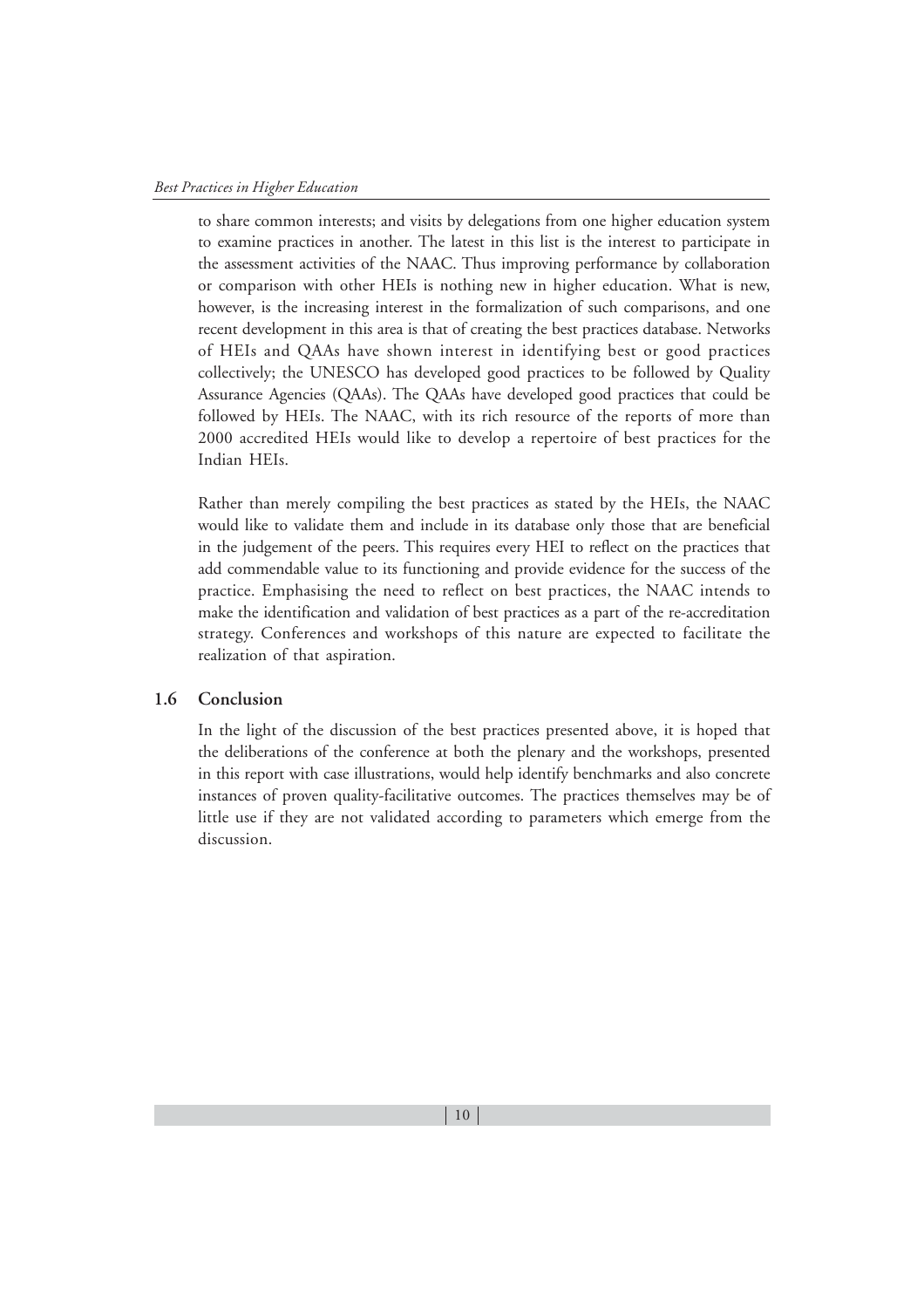# **Chapter II**

# **Best Practices in Curricular Aspects**

*Francis Soundararaj Madhukar B S*

**2.0** The curriculum is the notional foundation of an educational activity conceived by a provider and it may be spiritual, social or any other. However, the realization of the notion - or policy - depends entirely on the community of stakeholders of an institution who are directly involved in operationalizing it: students, teachers, administrators and workers. The operationalization, however, depends on the best curricular practices. In setting up mutually enriching and acceptable practices, no single institution can work in isolation from another because all institutions are networked someway or the other. Hence, mutual dependence and enrichment carry an advantage. This chapter is an attempt to set forth the conceptual framework of the best curricular practices of the best providers in the country in Section A and to present case illustrations of them in Section B. The practices are identified according to criteria which are universal and contextual, and the case illustrations reflect them.

# **Section A: Framework**

# **2.1 Introduction**

The name "best practices" needs a little explanation. "Best" implies the unique or the "topmost", the term "best" being in the "superlative degree" of comparison. "Best Practice", when it is not derogatory in meaning, implies according to the Oxford dictionary, not something unique to an individual or an institution but a "way of doing something that is the usual or expected way in a particular organization or situation: common/ current/ standard practice". The connotation of "best practices", as used by the NAAC, is broader; it does not reflect either meaning because they are best as a class of practices, not individually, and they are the best chiefly because they are found to enhance quality in general. In other words, best practices are qualityenhancing academic/ administrative/ infrastructural strategies adopted by highly accredited institutions of higher learning in the present instance. While this is the general meaning, one has to describe the practice in terms of specific characteristics, which go to make it. These characteristics therefore, may be treated as criteria which determine the practice. The following are the criteria, which, individually or collectively define the best practices identified in section B of this chapter. These are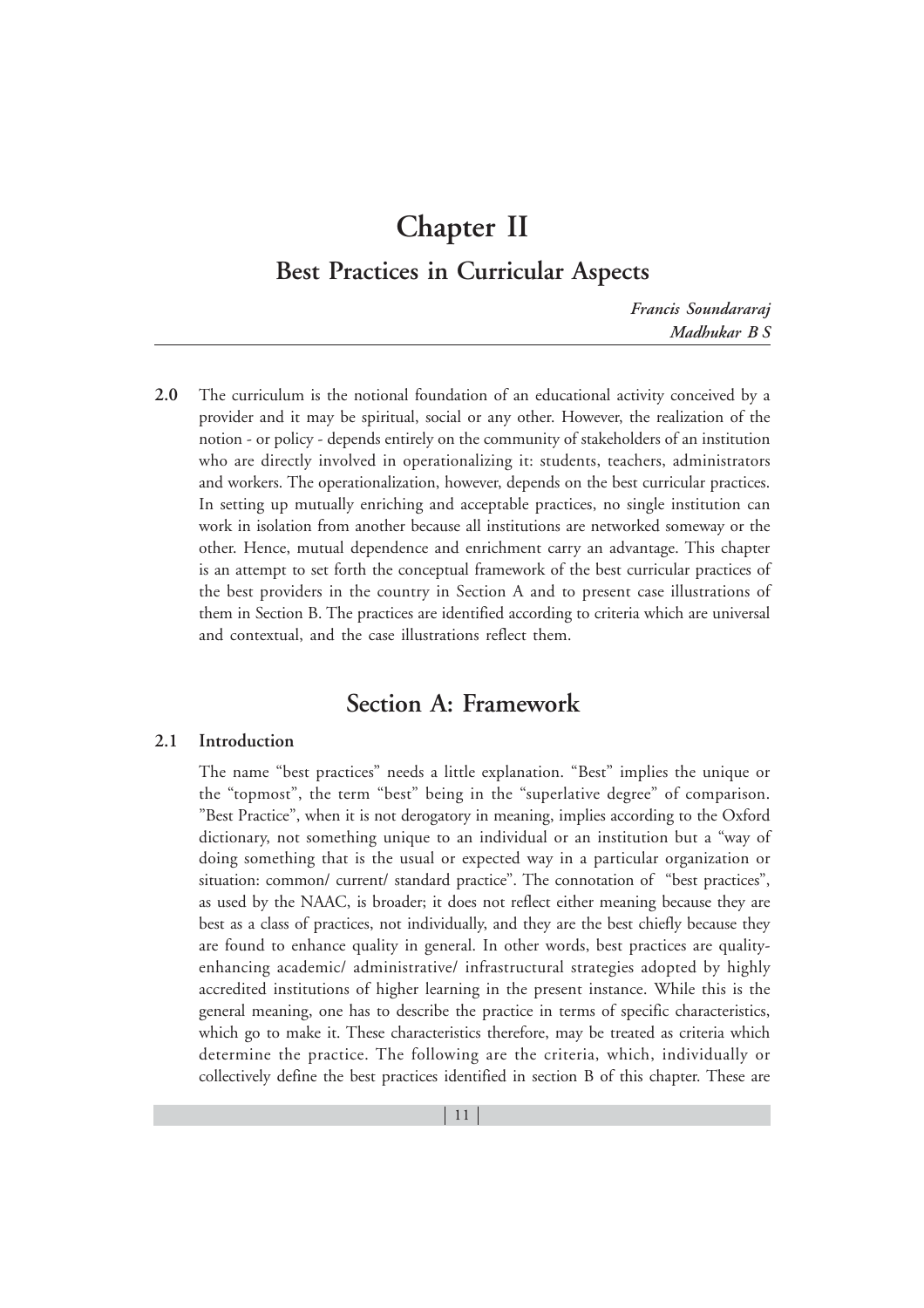curricular best practices and they cover a wide range of activities, which the institutions have found to be quality-supportive. The criteria used to define them fall into two categories: Universal Criteria and Contextual Criteria.

#### **2.2 Universal Criteria**

## *2.2.1 Excellence*

It ranks foremost among them. It means the quality of something being extremely good. In an academic context it means the pursuit of the best strategies to reach higher knowledge and, in a pedagogic context, the best ways of imparting it to learners. This is a universal criterion because in any sphere of life anyone would want the best and none would settle for the second best, if they could so manage. When, for instance, a highly competent, intelligent and skilful candidate presents himself or herself for a placement, the objective employer who is looking for efficiency, circumspection and intelligence in performance, will prefer that person to anyone else. The same is true of a course, a teacher, a student or an institution. If, however, one is compelled to relativize excellence in order to meet unavoidable needs, that is, when excellence is made to accommodate utility, in a socio-human context, the criterion ceases to be universal in application although it remains so in principle. An instance is that of the compromise one should make when one has to democratize education in the interests of major sections of society. Nevertheless this criterion helps to apply rigour in academic activity, in order to ensure the *bestness.*

## *2.2.2 Value / Values*

Of these two, the first is universal and the second culture-specific. Making something more important and useful than it is now is otherwise described as 'value addition'. This term is frequently used in academic parlance today. Thus value-addition can make a course of study more relevant to given needs. Value addition is crucial to enhance employability because the global employment market today requires in prospective employees complex and varied skills and competencies.

Values, on the other hand (note that the word is not used in the singular in this sense) are not directly skill-enhancing. They are personal, social and spiritual. Hence they are highly subjective and contextual. Societies with spiritual and religious traditions and predilections lay great emphasis on these. For instance such societies insist on the necessity of discipline which on liberal campuses is ignored. Nevertheless the indirect benefits of values to individuals which accrue in terms of a balanced personality or integrity of character are universally acknowledged. Ethical values underlie any system of education everywhere.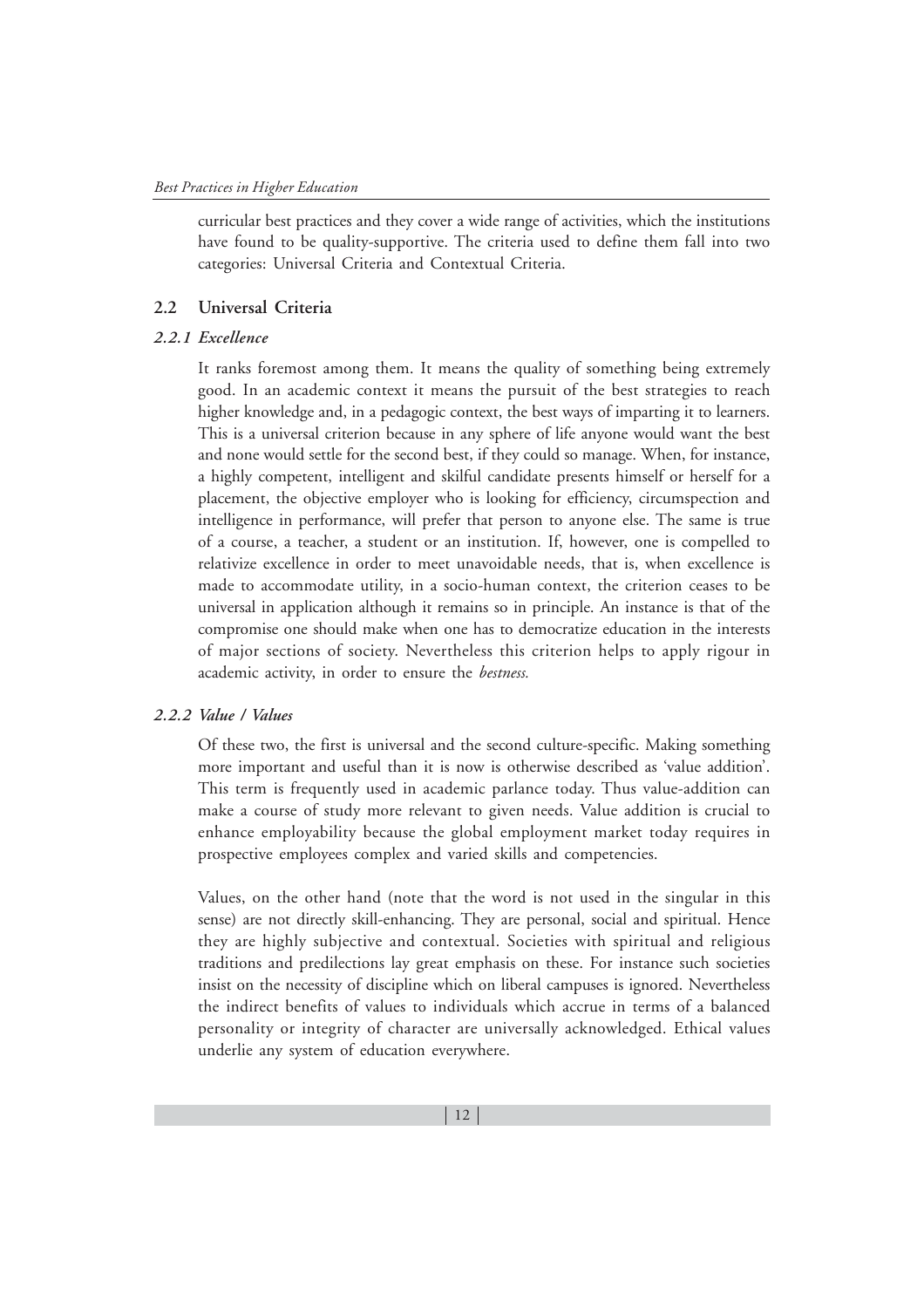#### *2.2.3 Goal-Orientation and Process-Building*

The two are complementary and they underlie all human activity, especially those which are time-bound. Goal-orientation is nothing but keeping a chosen purpose in focus. The corollary of this is process-building, the means adopted to achieve the purpose. Often, when an activity aims at more results than one, goals may be multiple. Arranged as a set of priorities they go to make a paradigm. For instance, the altruistic goal set by the founder of an educational agency in the distant past cannot, by itself, meet the fast changing needs of the youth of today who may want to achieve things not quite compatible with the original goals of the institution, but which, at the same time, are justifiable and legitimate. Where an institution offers educational services to all without discrimination, the freedom of learners to pursue their aspirations in an institution cannot be restricted. Whether one wants to serve the downtrodden or make oneself rich with the education one enjoys is a matter of personal choice not often controlled by institutional goals. In order to reduce the awkwardness caused by ancient goals which are left unupdated and uninterpreted, in spite of the universal relevance of their underlying values, a paradigm of goals may be set up by way of updating and reinterpreting them. This does not mean dispensing with the basic policy of education pursued but it only emphasises the need to make goals universally relevant within the context of such a policy. The process building should match the stated goals.

#### **2.3 Contextual Criteria**

Contexts may be temporal, spatial, socio-cultural or discipline-specific. As all of them are subject to change, the criteria which govern them cannot be universal although relevant. Nonetheless they are useful here and now.

#### *2.3.1 Utility*

Education for a job, knowledge for utility is a post-renaissance criterion with which the quality of education is assessed in many cultures across the globe. With the advancement of modern technology and market economy the need for mobilising an enlightened work-force has become more important especially in commercial, managerial and technical activities in many countries. Accordingly, academic activity in these areas is governed by this criterion. Employability, more than the renaissance rigour of pursuing knowledge for its own sake, has come to stay for the time being as a goal of the academia.

## *2.3.2 Access*

The expansion of higher education with its democratisation in the sixties has made it necessary for educational agencies to make higher education accessible to all.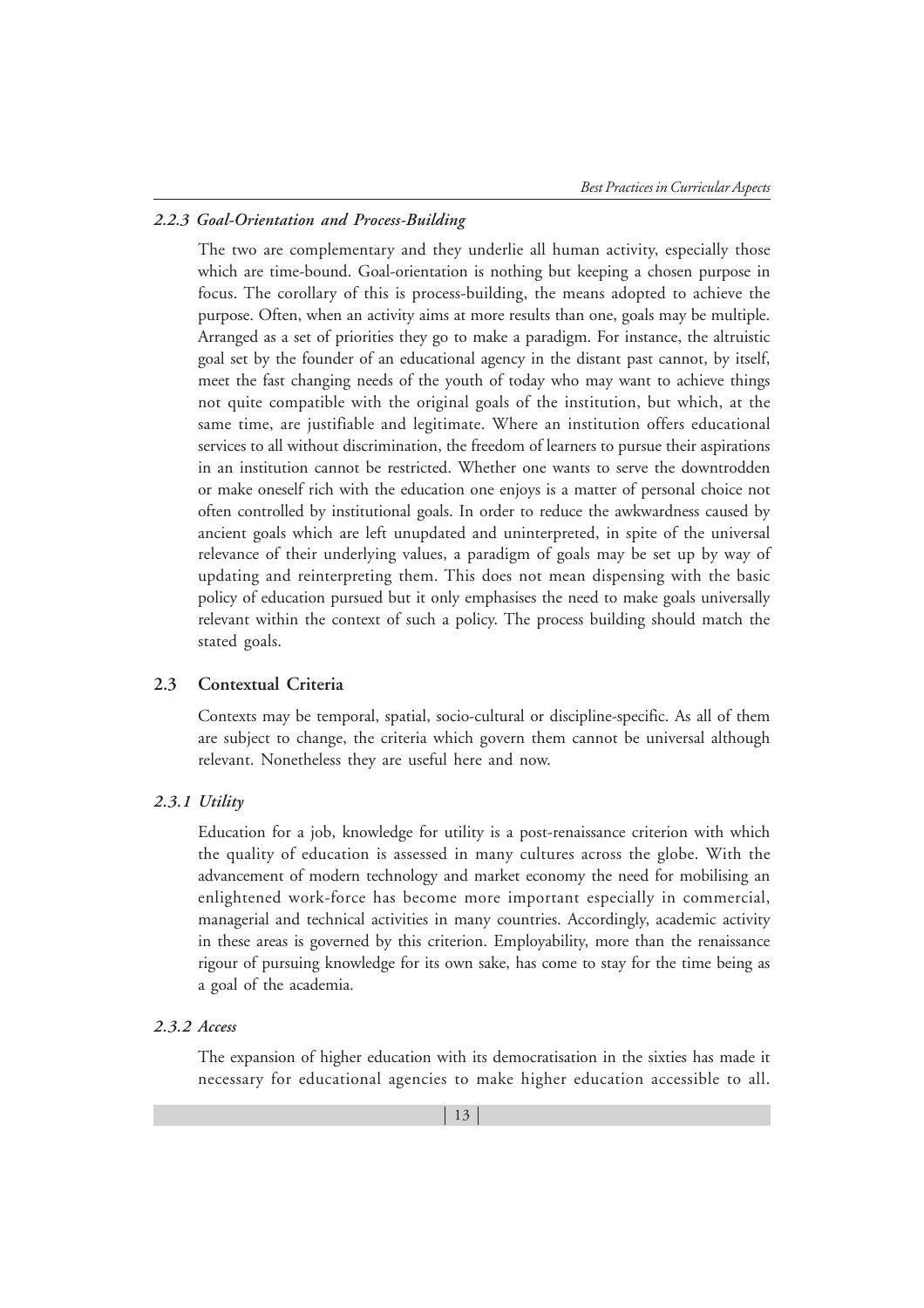Augmentation of infrastructure, increase in the number of programmes and extension of educational services to areas and sections of society hitherto unreached have become the identifying marks of a socially sound educational agency. However, the uncompromising yardstick of quality, namely, merit in a competitive context, cannot be changed under any circumstance. If it is so, as it is truly desirable, the new challenges are those of making access go hand in hand with quality and merit. It is here strategies like remediation, discriminative but benign pedagogy become features of recognizable quality.

#### *2.3.3 Relevance*

Suitability to a given situation is another criterion to identify a good academic strategy. If it suits the situation that is present across countries — such as the trend to seek employment in specific areas, or a national context — such as developmental activity in our own country, or a regional need — such as marine activity in coastal Andhra Pradesh, or a local need, the educational activity acquires a dimension of quality. This is true of relevance to social and cultural situations as well.

#### *2.3.4 Service*

Programmes of higher education institutions which offer enabling services to stakeholders without expectation of economic returns may be said to enhance access. The learner-enhancement, employer-enablement and society-enablement services acquire a dimension of quality. "Service-learning" has become an important quality feature in many institutions in the world today. Learner-centred pedagogy, neighbourhood-centred sustainable services, recruitment-enabling placement services and such strategies help an agency serve its stakeholders.

#### *2.3.5 Preservation and Promotion of Heritage*

As human civilisation is a continuum, the gains of the past need to be preserved and augmented. Preservation of ancient languages and literatures, of traditions which shaped the thought of the world in the past, of documents and manuscripts no longer extant and of systems of medicine, philosophical thought and other treasures such as archeological findings is a task of learned men and institutions committed to it. When education provides the necessary skills and scholarship for such a task, it acquires a recognizable quality.

#### *2.3.6 Performability*

Performability is a two-fold criterion. It is a process-criterion when a highly preferred academic strategy is easy to operate. It is a product-criterion when the output of the strategy really performs well to make a positive impact. When for instance, the decision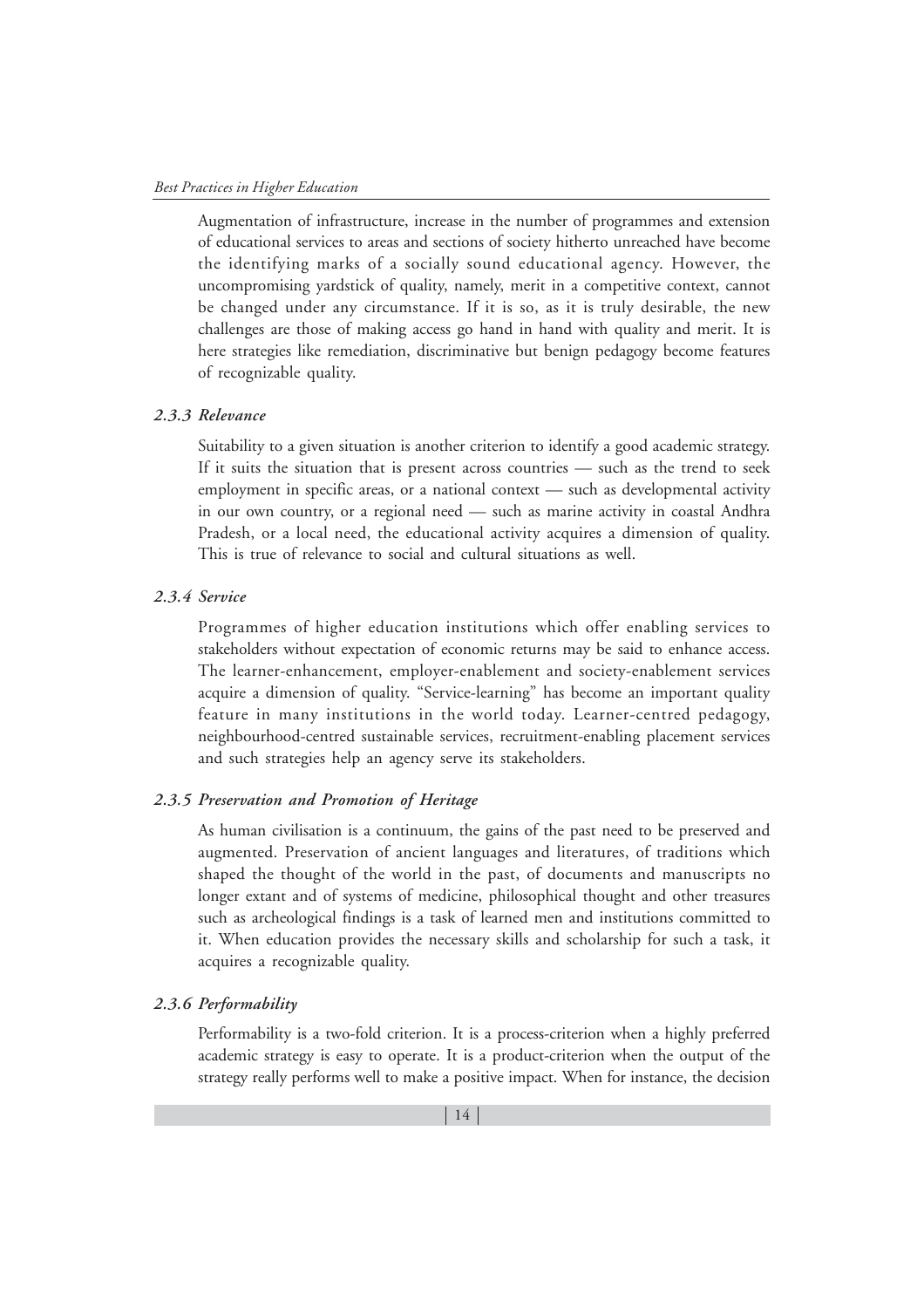to offer on-the-job training for those who do a vocational course is made easily operable because of the human and material resources available on the spot, the process is performable - as in polytechnics and technical institutions. The output will then be adequate and usable for the purpose it was designed. As these two are obviously complementary, performability is here set up as a single criterion.

Context-specific criteria are many and varied but most of them can be subsumed under one or the other of the criteria listed above. It may be seen that these criteria help extend the limited connotation of the collocation 'best practices' to mean 'the most highly favoured academic strategies used by some of the best institutions in the country to enhance quality in performance'.

#### **2.4 Some Best Practices**

More than 160 HEIs accredited with 'A' or 'A+' or 'Five Star' have adopted many Best Practices which come under one or more of the following aspects:

## *2.4.1 Curricular Aspects that Promote Excellence*

#### a) Rigorous Curricula

The rigour of curriculum that makes heavy demands on learner time and effort may be illustrated by the best curricular practices of one of the HEIs. Based on a multifaceted, comprehensive and well-defined curriculum periodically updated with student and faculty feedback, the curricular demands for a research degree include course work comprising ten advanced level obligatory courses and four electives in addition to the dissertation. Energy System, Environmental policy, General Equilibrium Modelling and others are among the courses. Collaboration with three overseas institutions besides cross-pollination of current ideas across national borders through visiting professors have made the curricular practice globally relevant and excellent. This is just one of the many prevalent best practices and there are many others with varying degrees of perfection.

#### b) Collaboration with Institutions of Quality

Collaboration with institutions of acknowledged repute known for the rigour of curricula and other academic strategies often enhance the quality of the programmes of an institution. Illustrations are many but only some are highlighted here. Research programmes of at least one university are pursued under the auspices of Baba Atomic Research Centre, National Council of Software Technology, Council for Scientific and Industrial Research, etc. Another university's twinning programme with Agricultural Research Advisory Board, Malaysia; the unique curriculum put together and has been successfully operated over more than a decade by an autonomous college for Davidson College, North Carolina in order to offer a 'Semester-in-India' programme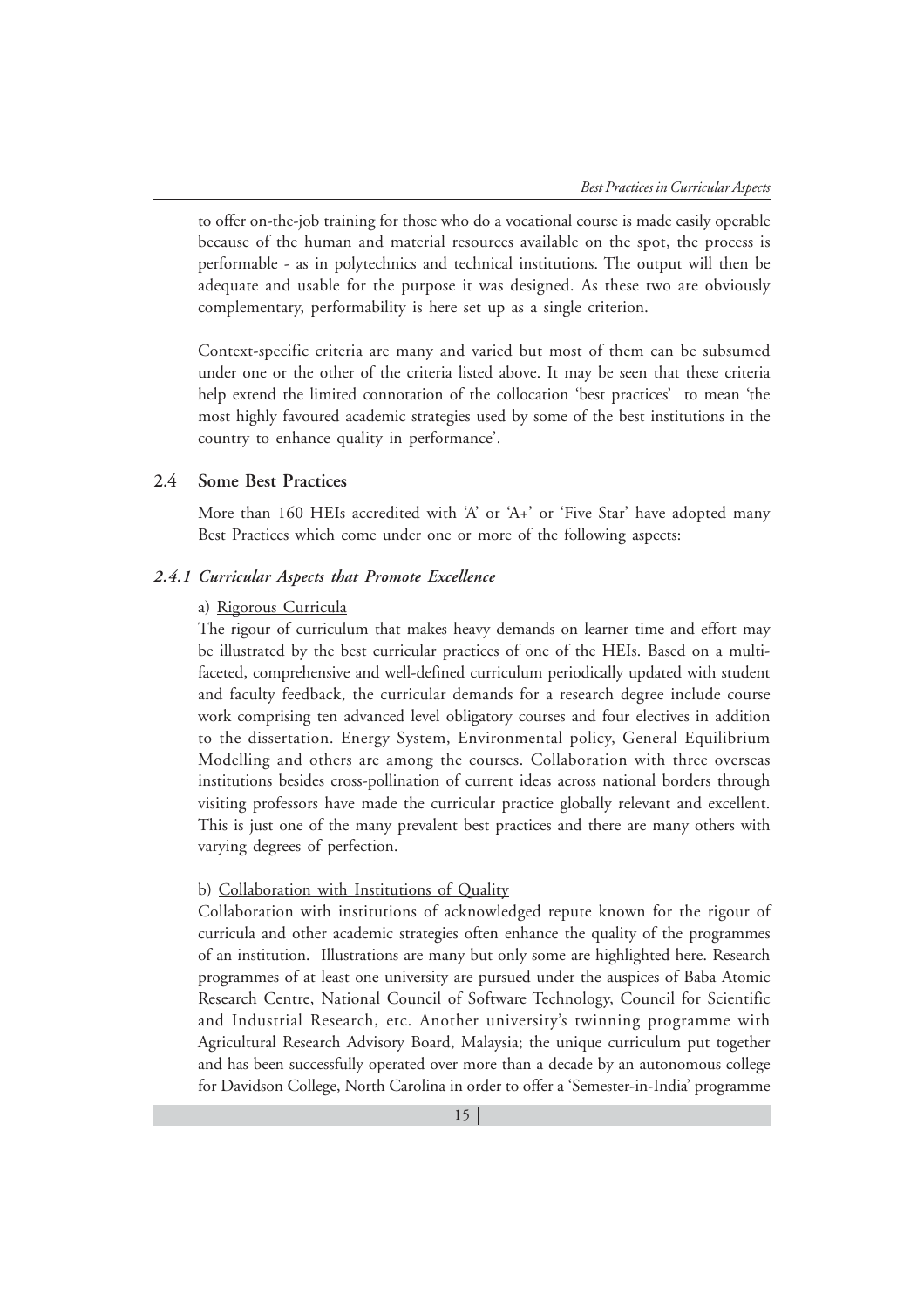for the benefit of about 25 students from reputed colleges and universities in the USA; and a similar programme offered by the Central University of Hyderabad are just a few examples of the best practice of inter-institutional co-operation to promote academic excellence. In most cases the emerging curricula for both research and other programmes act as models and set the pace for enhancement of excellence.

#### c) Some Competence-Enhancing Curricular Strategies

There are some other best practices which seek to enhance the competence and skills of learners towards achieving excellence. The tripartite curricular structure of a college that facilitates learners to do general studies in the first year; field placement in both combat and non-combat areas in the second; and advanced studies in the third is a helpful curricular model that can promote assimilation of knowledge and skill development at the same time. Somewhat similar is the arrangement of a technical institution the integrated curriculum of which is both rigorous and highly beneficial to learners who can thus obtain two degrees. Efforts of lesser fame, but quite helpful for the promotion of excellence, are curricular efforts to provide for the enhancement of communicative and cognitive skills and abilities of which illustrations are numerous.

# *2.4.2 Curricular Aspects that Promote Value-Addition*

The best practice of value-addition functions in the area of professional and vocational programmes. The otherwise common curriculum is enriched by complementary and supplementary components which are pursued parallelly through horizontal mobility.

#### a) Full-time/Part-time Technical Courses

By far the most popular single technical course preferred by almost all the HEIs is computer education. Courses of varying duration are integrated into the curriculum or offered outside it by either the institution or an outside agency, the value added thereby being employability. A number of para-professional courses fall under this category including lab-technology.

# b) Modular Courses

A wide range of modular courses are offered through parallel arrangements on campus. They enrich every discipline of all faculties. A list of them will be too long to be included here. Some instances are export-import studies, spoken English, forensic chemistry, fashion designing, jewellery designing, interior decoration, child development, teaching special children etc. A large number of them are offered by many colleges and universities through the parallel institutions set up on their campuses.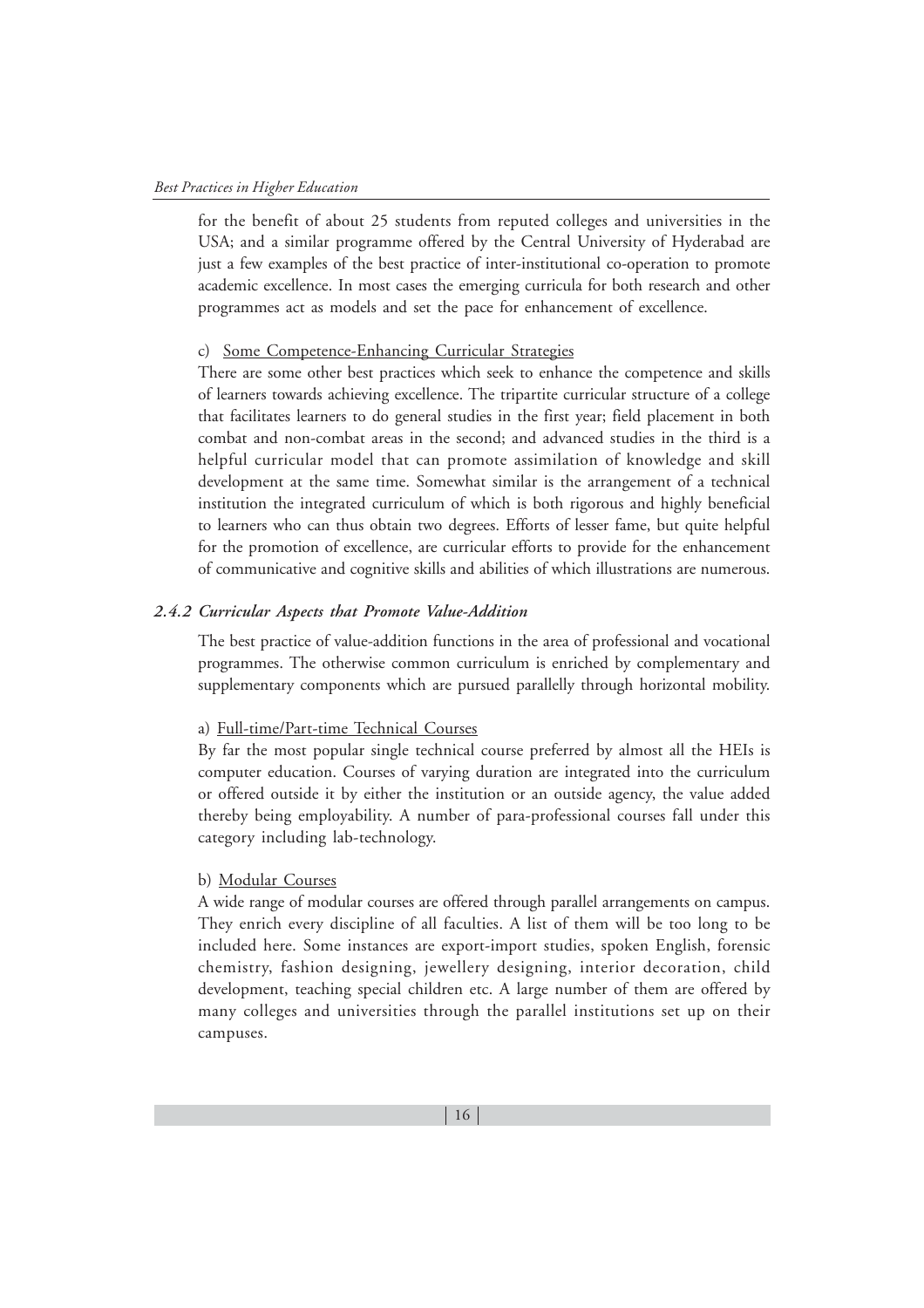## c) Value Addition by Core-Diversification

The conventional mono-core programmes are now diversified by some HEIs to generate value addition. The double and triple major programmes and the integration of the vocational courses into different core options are some examples.

## d) Choice of Quasi-Professional/Professional Courses

Most HEIs have updated and modernized curricula with the choices made in favour of professional and quasi-professional courses. Microbiology, management, commerce, computer science, information technology, environmental sciences, petroleum technology, paper technology, power electronics, mass communication, visual arts, medical chemistry, computer-aided textile designing, energy systems, developmental economics, biotechnology, genetics, industrial economics, industrial microbiology, forensic chemistry, etc. have potential value addition for those who seek employment. Almost all HEIs have adopted one or more of these courses and many more.

# e) Inter-Disciplinary and Multi-Disciplinary Courses

Some HEIs have inbuilt curricular strategies to widen the skill base of undergraduates by making it obligatory for them to choose some courses of other faculties external to them. Thus science students are made to take some arts courses and vice versa. This inter-disciplinary exposure is believed to motivate later choices for in-depth study besides widening circumference of knowledge and skills. There are other more contributive inter-disciplinary programmes which have greater potential for value addition. Thus courses generated by history and archeology, language and journalism, environmental science and any other discipline, physical sciences and medicine and any discipline and computer science are only a few of the inter-disciplinary combinations prevalent in the curricula of many HEIs. There are other strategies of value addition such as preparatory courses which facilitate entry into international careers and global higher education overseas; refresher and in-service training programmes for updating skills; and coaching for entry into public services in the country.

#### *2.4.3 Curricular Aspects that Promote Values*

Almost all HEIs affirm moral, spiritual and social values as it is obvious in their mission statements. Some have integrated courses on values in the curriculum: they are obligatory at the first year degree level or at the second in some HEIs; they are part of the Foundation Courses in the UGC curricular model; they are offered outside the curriculum by means of guest lecturers; or they are offered informally through other arrangements. Explicit goal statements make values ubiquitous. This is integral to education and other systems which are guided, by and large, by traditional values in a land which has a long tradition of the past.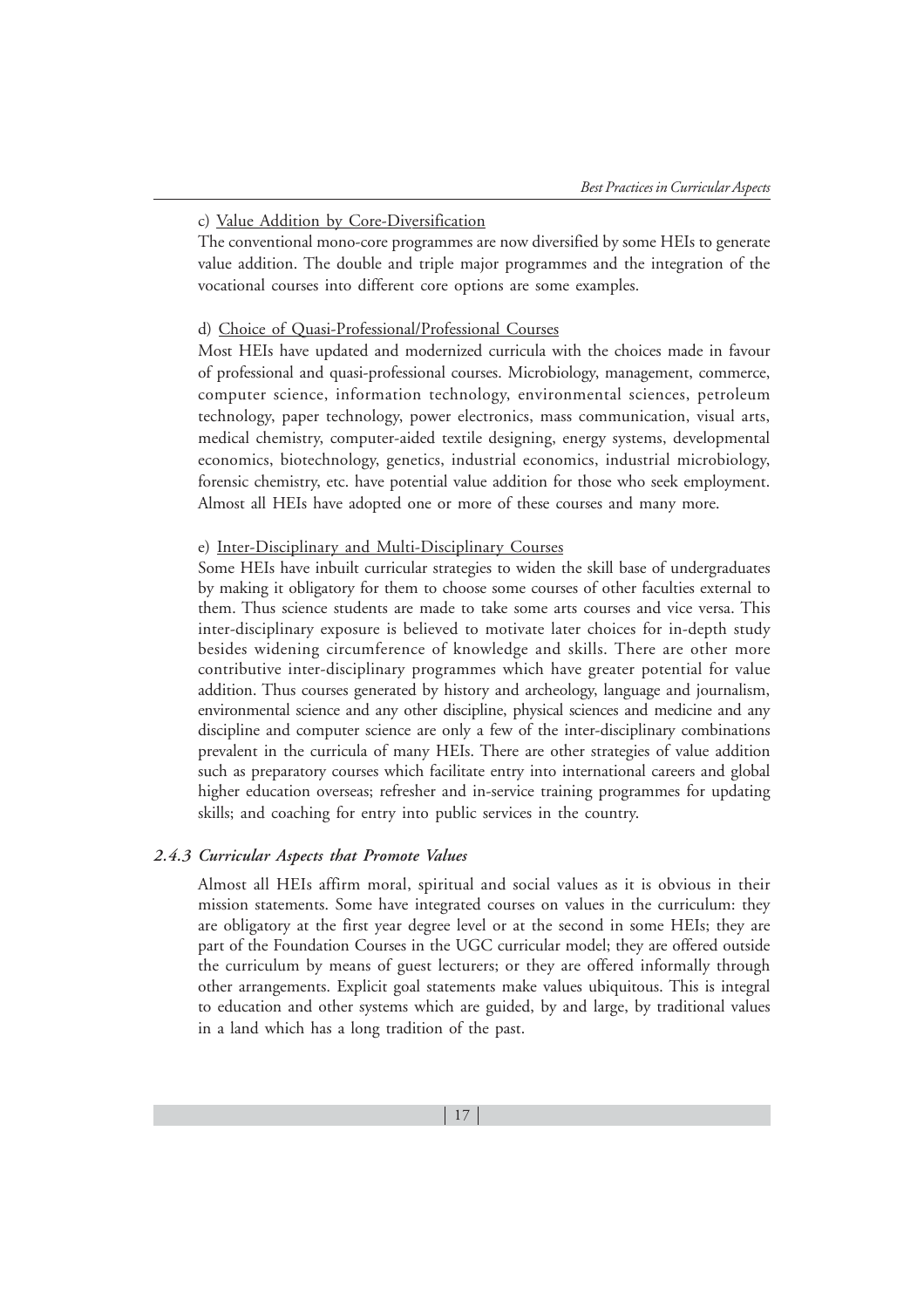#### Goal-Orientation and Process-Building

Goal-orientation reflected in mission statements triggers curricular processes of which curricular structuring is foremost. Each HEI has more than one goal, whether they are explicitly stated or implied or not stated at all. Their functioning makes the hidden presence of such goals evident. Their goals generally go to make a paradigm: (a) institutional goals laid down by founders which determine its educational policy (in some cases they exist in the reinterpreted version); (b) goals determined by learner needs such as career enablement; (c) goals which contribute to national development; and (d) those which foster social and spiritual values. Underlying this paradigm is the quest for excellence which is found to be an academic necessity, for, without it, globalisation of Indian higher education is bound to suffer. One cannot opt out of it.

Curricular processes include selection and organisation of courses in order to translate goals into action. While many colleges under the affiliating system do not have the freedom to do it, universities, to a large extent, and autonomous colleges, to some extent, have the freedom to do so. It is heartening to find that a large number of programme options and a considerable number of professional/vocational courses have been chosen by most HEIs.

Other curricular processes include strategies for making these courses accessible to learners. Autonomy, parallel institutions, distance education, Choice-Based Credit System, Cafeteria Curricula and Open Universities are some arrangements utilized by HEIs to enhance accessibility of courses to learners.

Curricular structuring and assigning number of credits according to the proportional weightage of the different categories of courses chosen to realize the paradigm of goals is a crucial curricular process which can gain global parity. Of this, however, there is no substantial evidence except in some frontline universities.

# *2.4.4 Curricular Aspects that Serve Contextual Criteria*

#### a) Utility

This has already been partially dealt with under value addition. Apart from the utility of career generation some courses meet specific needs, which are not often met by courses in general programmes. These are many and varied.

i. Cultural and aesthetic needs:

Temple architecture, fine arts, performing arts, jewellery design, theatre arts, folk literature, art history, travel and tourism, health education, yoga, teaching visually impaired children, education for the mentally retarded, western music, carnatic music, interior decoration and crafts, population education, food sciences, gem cutting, gardening, women and child development and other courses which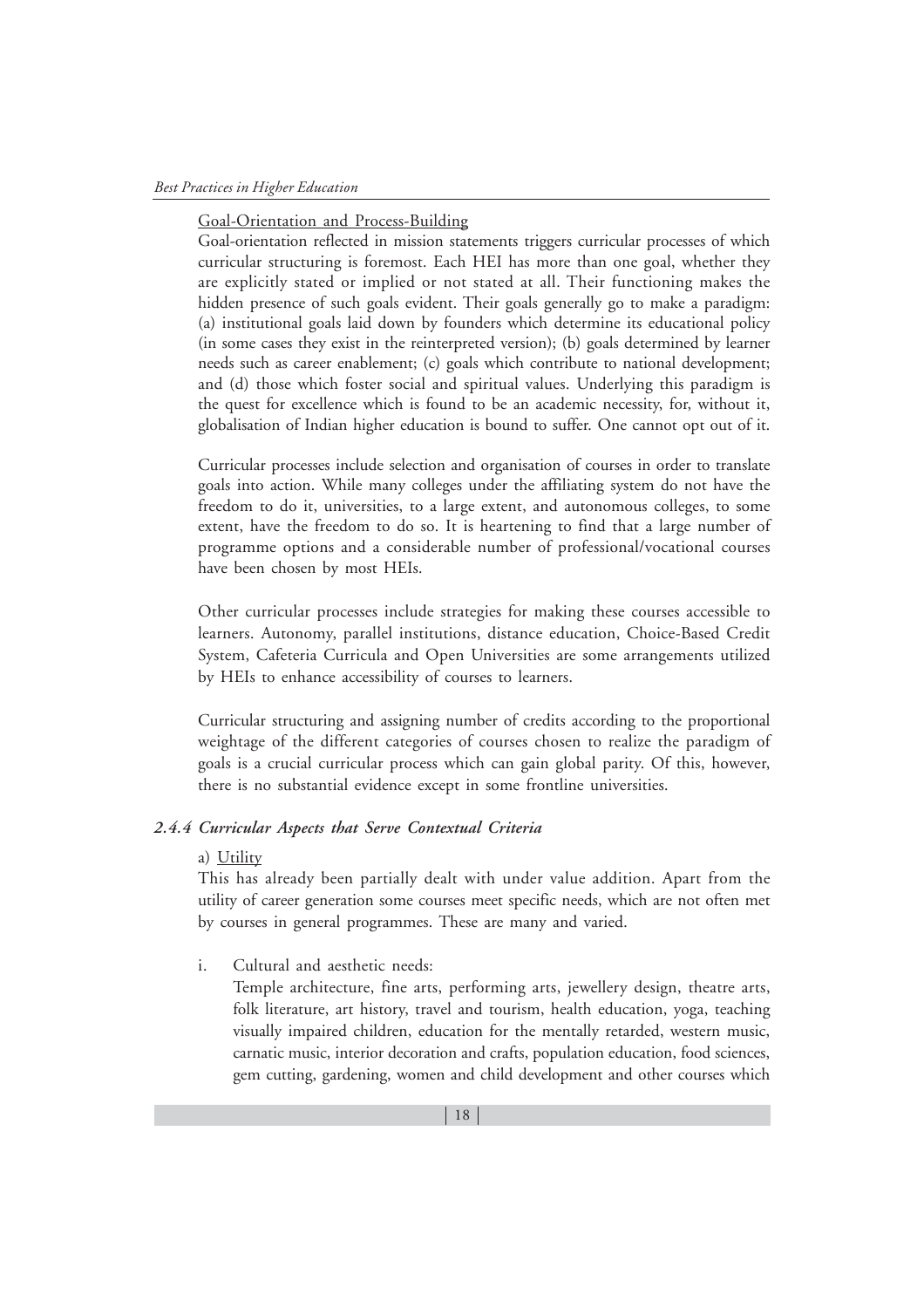fall under this category meet immediate basic needs besides satisfying cultural and aesthetic expressions. They are not so much either professional or commercial as technological and professional courses are, as they are designed to meet basic human needs and the need for cultural expression in one's milieu.

ii. Rural needs:

All courses related to agriculture, farming, and cottage industry meet rural needs besides initiating learners to extrepreneural skills. Dairy farming, aquaculture, sericulture, indigenous medicine, veterinary practice, mushroom culture, matches manufacturing, bioinformatics, biostatistics, immunology, lab technology, physiotherapy, maternity, horticulture, vegetable growing, watershed management, biogas, happy home, community health and medicine and others meet this special category of needs. The entire programme of Gandihgram Deemed Rural University has a wide range of courses including artisan skilldevelopment and building construction. Many other universities and colleges offer these and more.

iii. Modern gadgetry courses:

Modern gadgetry has opened up a wide range of opportunities for placement and self-employment. Videography, media studies, news reporting, electronics and maintenance of lab equipment and other domestic equipment, bio-medical engineering, aeronautics, export management, secretarial practice, museology, actuarial science, advertising, multimedia, screen printing, computer hardware, TV repair and maintenance, cable networking and similar others meet needs of daily living. There are other needs which are met by innumerable other courses offered by HEIs. Of particular importance are the courses on Women Studies and Empowerment which meet an important social need of our society. Curricula of several HEIs for women and men offer these.

b) Access

This is the best practice adopted by almost all HEIs in the context of demoractisation and expansion of education. Access may be considered in two ways: general accessibility enabling a wide range of learner curricular choices and specific accessibility of courses to disadvantaged groups on grounds of equity, and social need.

i. Perhaps for the first time in the history of higher education in India, thanks to the academic awakening brought about by NAAC, the widest possible range of programme options exist in our HEIs, and the frontline universities in particular. There are as many as 180 courses offered by one university alone. The news that there are only 48000 applicants against 70,000 engineering vacancies in the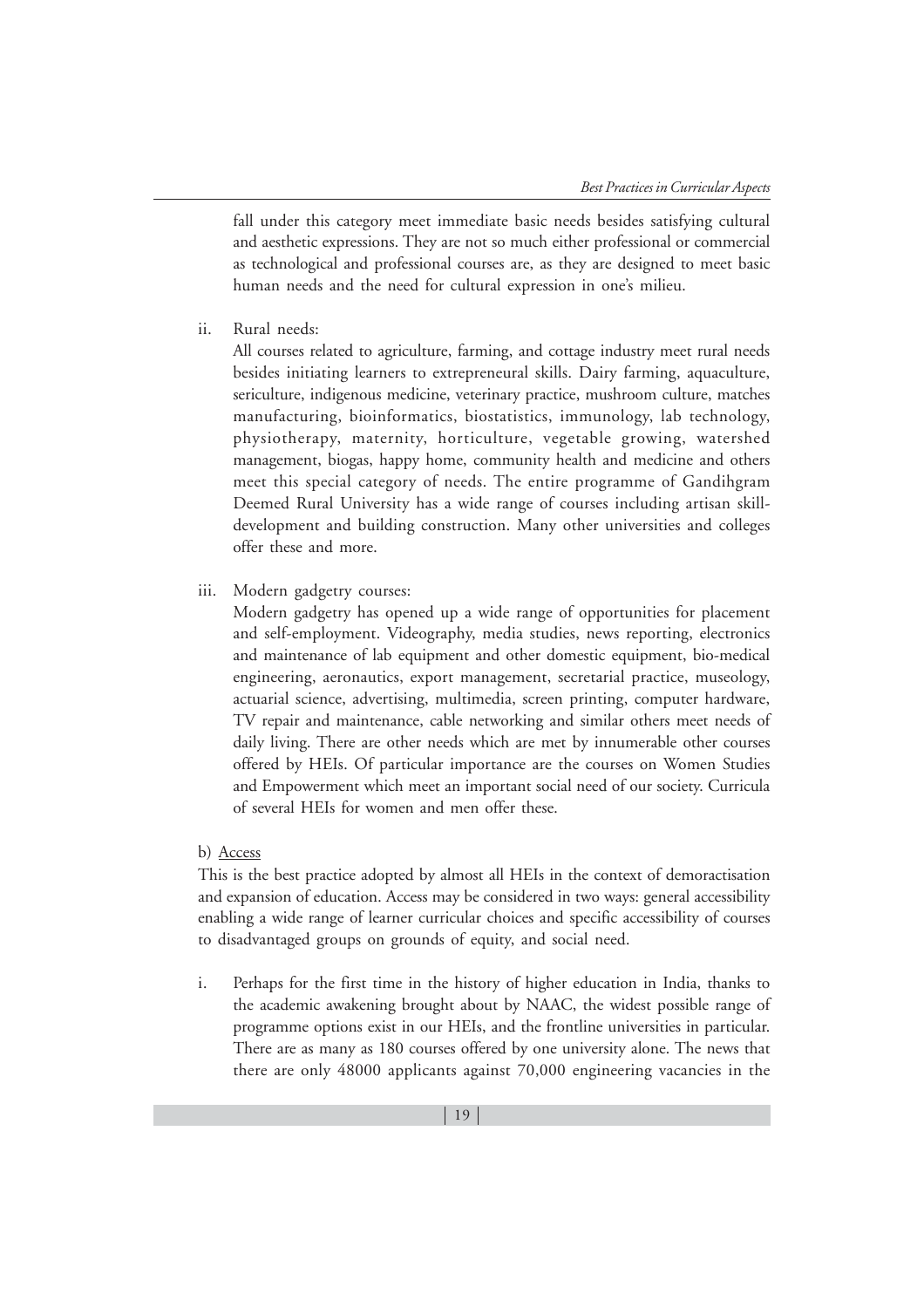State of Tamil Nadu this year is a pointer to the phenomenal expansion of programme choices available to learners. The curricular strategies which have made this possible include (a) introduction of self-funded courses; (b) multiplication of departments on the one hand and their reorganisation under Schools in order to facilitate inter-disciplinary co-operation on the other; (c) parallel arrangements on campus making horizontal mobility possible during the period of study such as the School of Continuing Education or other Institutes set up by colleges; and (d) Distance Education and Open University arrangements.

ii. Access to higher education is now available, in a limited way though, to target groups that are socially and economically disadvantaged. Courses offered to educate exceptional children, the visually handicapped and the mentally handicapped are some instances of sensitivity to exceptional social needs. Women empowerment programmes are offered by many men and women colleges and universities.

#### c) Relevance

The criterion of relevance is contextual and it is generally limited by time and space. Nevertheless it is an indispensable curricular aspect which is community-dependent. Acceptability to global, national and local communities (the 'mega stakeholders' if one may call them so) is a necessary condition for curricula to be operable.

- i. Most of the professional and technical programmes offered by the best HEIs in the country are acceptable to the global community. This is particularly so in the fields of information technology, engineering and management studies. Other unique specialized programmes which are culture-specific and national in character are also globally relevant. These make overseas presence on Indian campuses mutually beneficial to both the provider and the beneficiary of the programmes. Offering of programmes alone cannot satisfy the global consumer; HEIs have yet to gain parity with world standards chiefly in skill development, especially that of communication in English.
- ii. Some HEIs offer courses designed to meet national needs. The country's need for fuel augmentation, its necessity for planned development and economic growth and its urge to practise equity in the context of economic inequality are accommodated within the curricular goals of several top HEIs. The programmes offered by them make a positive impact on the governance of the country.
- iii. Region-specific needs are met by courses designed for the purpose. The heavy concentration of commerce and management courses in the industrial and commercial belt of Maharashtra; geology, geophysics and Himalayan Region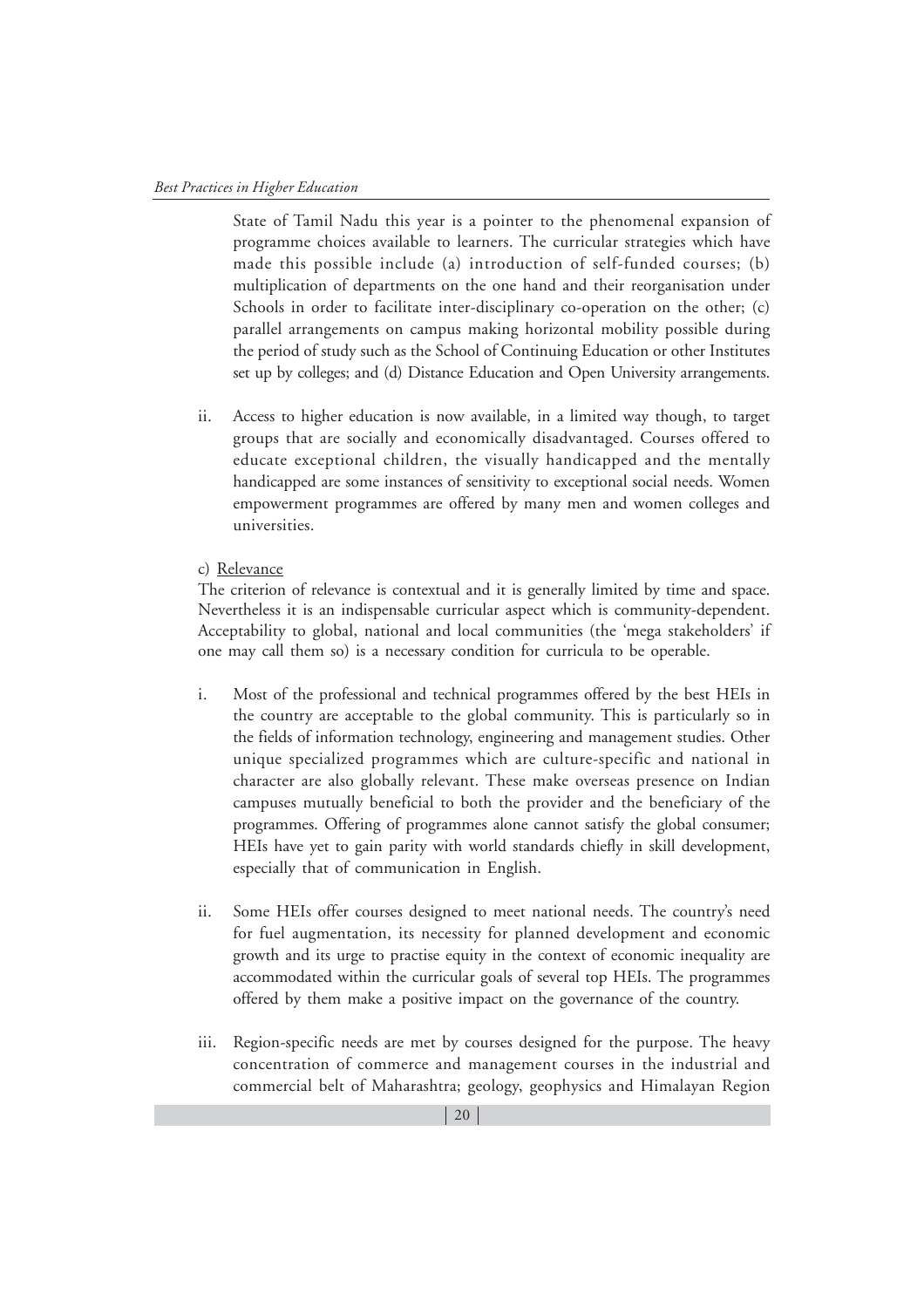Studies programmes of the universities and colleges in the area; coastal zone management, aquaculture, oceanography, naval architecture, remote sensing and other marine programmes of some coastal universities cater to national and regional development.

#### d) Service

Offering service to stakeholders and to the society at large is a salient feature of any sound educational system. For this reason 'service learning' programmes are popularised in developed countries. Most HEIs have extension programmes in our own country and they sensitize our learners to the realities of rural India. With the exception of a few programmes which are sustained over a period of time and manifest an academic-extension interface for earning credits, others require streamlining.

HEIs also offer academic services to meet felt needs. The national teacher training programme offered through correspondence and the modular in-service training offered to teachers from third world countries for improving communication in English by a Deemed-to-be-University are service-oriented. Almost all remedial programmes offered to both urban and rural slow learners offer competencies for better performance. Special assistance programmes offered to meet needs of men in different occupations such as fishing deserve particular mention.

#### e) Preservation and Promotion of Heritage

Unique systems of knowledge handed down by tradition need preservation and development. Some HEIs are involved in this scholarly task.

Preservation and dissemination of the available knowledge of the ancient sashtras is the mission of a specialist HEI. Encouragement of the growth of Kannada Literature and culture and the development of Punjabi culture and Guru Nanak Studies are other such instances. Specialized curricula such as these cater to the global quest for historical research among other things.

# f) Performability

Performance of a curriculum is more than a selection and organisation of courses of study. A sound curriculum is performable when it facilitates goals to be achieved through in-built processes. Temporal structuring, progressive gradation of levels of matching differential achievements of slow and fast learners, provision for learnercentered activity, differential crediting of modules, horizontal mobility, unitization, teachability and many other factors make a curriculum workable. External support such as infrastructure, competent faculty and a reliable evaluation system are among the requirements which determine these in-built processes. Of these, semesterisation, Choice-Based Credit System, and, in some cases, unitisation are among the best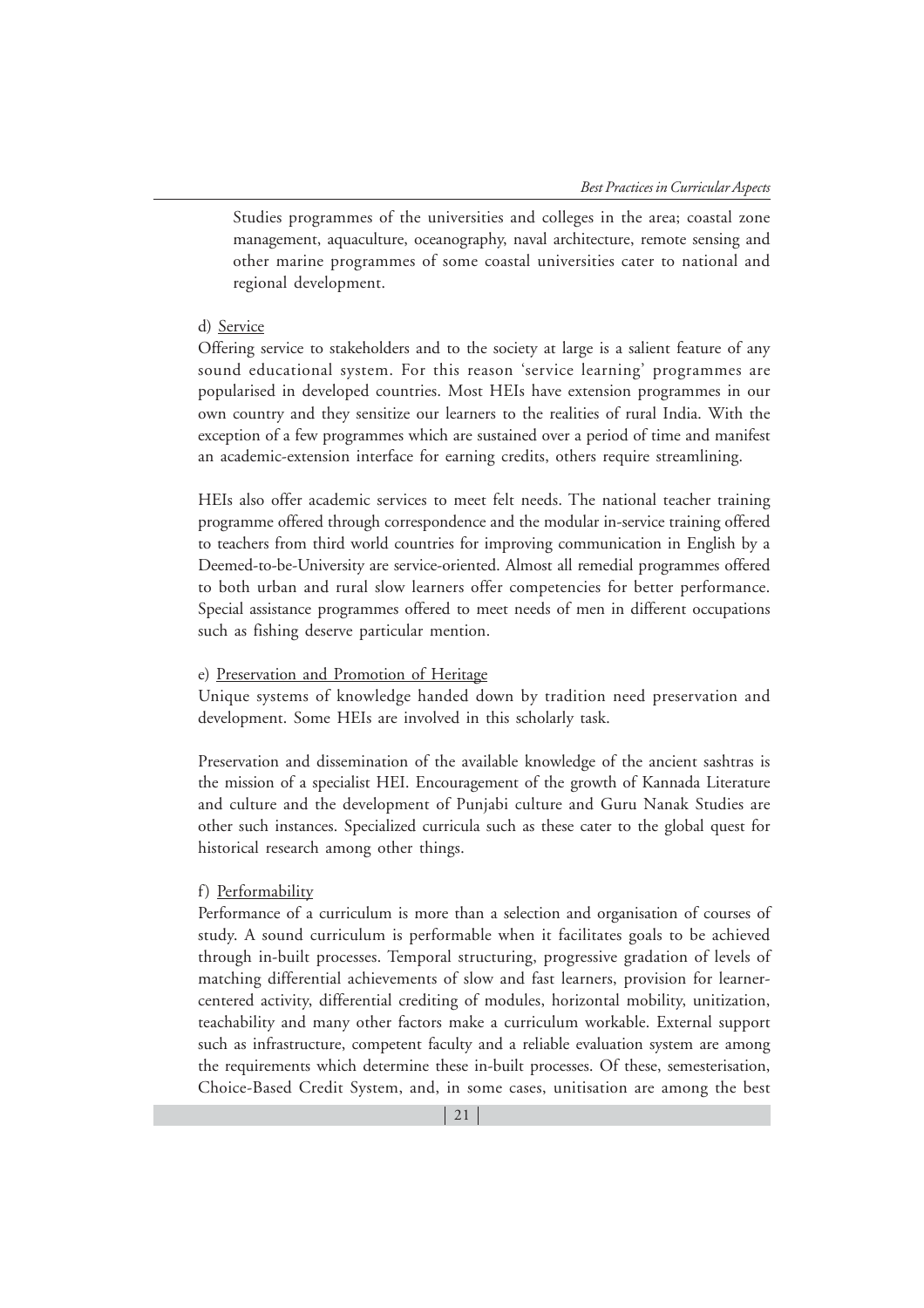practices prevalent among the HEIs. Performability also depends on the success of corporate curricular effort which is yet to be formally streamlined in most of our institutions.

#### **2.5 Impact**

Positive feedback on impact alone can make any system dynamically effective. As the Peer Team reports do not provide any data on formal impact analyses made of curricular aspects only an impressionistic report can be given here. Certain conclusions may be drawn from the data provided.

- i. The most comprehensive and helpful change that has come about in the system of higher education in our country in recent years is the shift from conventional and classical curricula to a more dynamic and learner-friendly system of curricular choices. Almost every HEI, in both rural and urban areas, has become sensitive to learner needs in a global and national context. Conventional universities have become more flexible to accommodate changes in this direction. Many affiliating universities are reportedly quite accommodative to incorporate new courses through the efforts of representatives of individual colleges on their Boards of Studies. Curricular options, electives, vocational programmes and modular courses appear to be numerous. Never before was the utility of higher education for acquiring employment potential as unmistakably evident as it is now.
- ii. Also evident is the improvement of curricular processes, at least in some HEIs, in the direction of greater flexibility in order to accommodate learner interests. Reinterpretation of older mission statements to serve aspirations of youth, the Choice-Based Credit System (although that which is in vogue needs substantial refinement to ensure its true purpose), more flexible curricular models, semesterisation, unitisation of syllabi into modules, continuous internal assessment and other best process-practices are evident. A conscious development of these processes may be the agenda for the future.
- iii. Curricula have become more sensitive to specific needs in addition to the commitment to enhance the employability of students. There are many courses designed to meet not only national, regional and local needs but those of the disadvantaged sections of society as well. Equity is not lost sight of in the effort to gear curriculum to employment.
- iv. Another salient feature of the cultural impact of our curricula is the sensitivity to the preservation and promotion of the culture and ethos of our tradition. Almost every curriculum is wedded to social, spiritual and ethical values without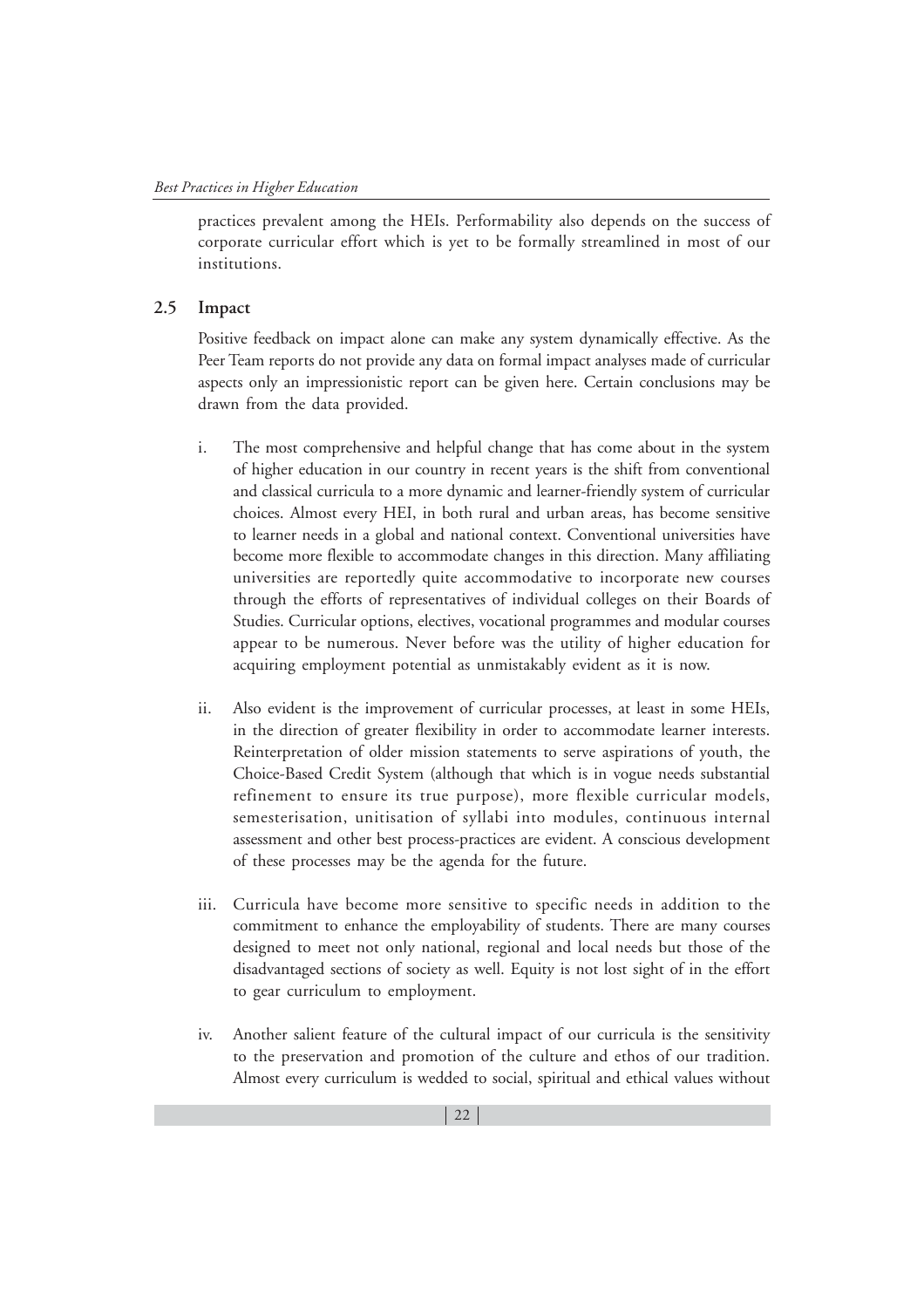being sentimental and fanatic. Rare systems of knowledge handed down to us are preserved and propagated.

v. However, it is too soon to affirm either any significant social change that curricula have brought about or any lasting global impact except perhaps, marginally, for the reason that studies have not yet been made of them. Given the trend of the progress made so far, hopefully, they will not remain dreams for long.

#### **2.6 Adoption / Adaptation of Best Practices of Others**

a. Some best practices can be adopted to the extent existing infrastructure and human resources permit by optimising their use. Institutions under the affiliating system which do not have the freedom to alter a given curriculum may attempt this. Optimisation of time is quite helpful. Advancing daily commencement of work so as to be on a shift, say, between 8.30 a.m. and 1.30 p.m. will make the whole afternoon free for running additional programmes. An academic body set up by the college and run with some of the regular faculty and outside guest faculty can offer a considerable number of certificate and diploma programmes. This is done by some HEIs which do not run an evening shift of the same courses offered in the morning. The courses offered may be self-funded and reasonable fees may be charged for indispensable courses such as computer science and information technology, personality development courses, Communication English, etc. A department of continuing education may monitor such programmes. Another way of optimising time is to commence a college session half an hour earlier than usual and to close it half an hour later than usual. With the reduction of the duration of intervals and adoption of 55 minute periods (as most colleges do) in addition, a saving of nearly two hours is possible. The ten hours an institution gets this way for a week is adequate to offer a two-credit programme in addition to the university work. The quality of such programmes should be sustained so as to win the confidence of their takers. If the certificates and diplomas are offered under a franchise arrangement with well-known professionals in the field at moderate cost there will be many takers. A third way of optimising time is to offer modular courses during holidays and vacations with internship arrangements. Some institutions run programmes separately and additionally between 6.30 a.m. and 8.00 a.m. and between 5.30 p.m. and 7.30 p.m. three or four times a week with guest faculty. Temporal optimisation is thus strategic to adopt relevant best practices which are feasible.

Where expertise is not available at one place to offer a specific programme of professional value, a twinning arrangement or a consortium of more than two institutions under the same or different managements may be followed with a Memorandum of Understanding (MoU) for a specific period of time. The co-operation between an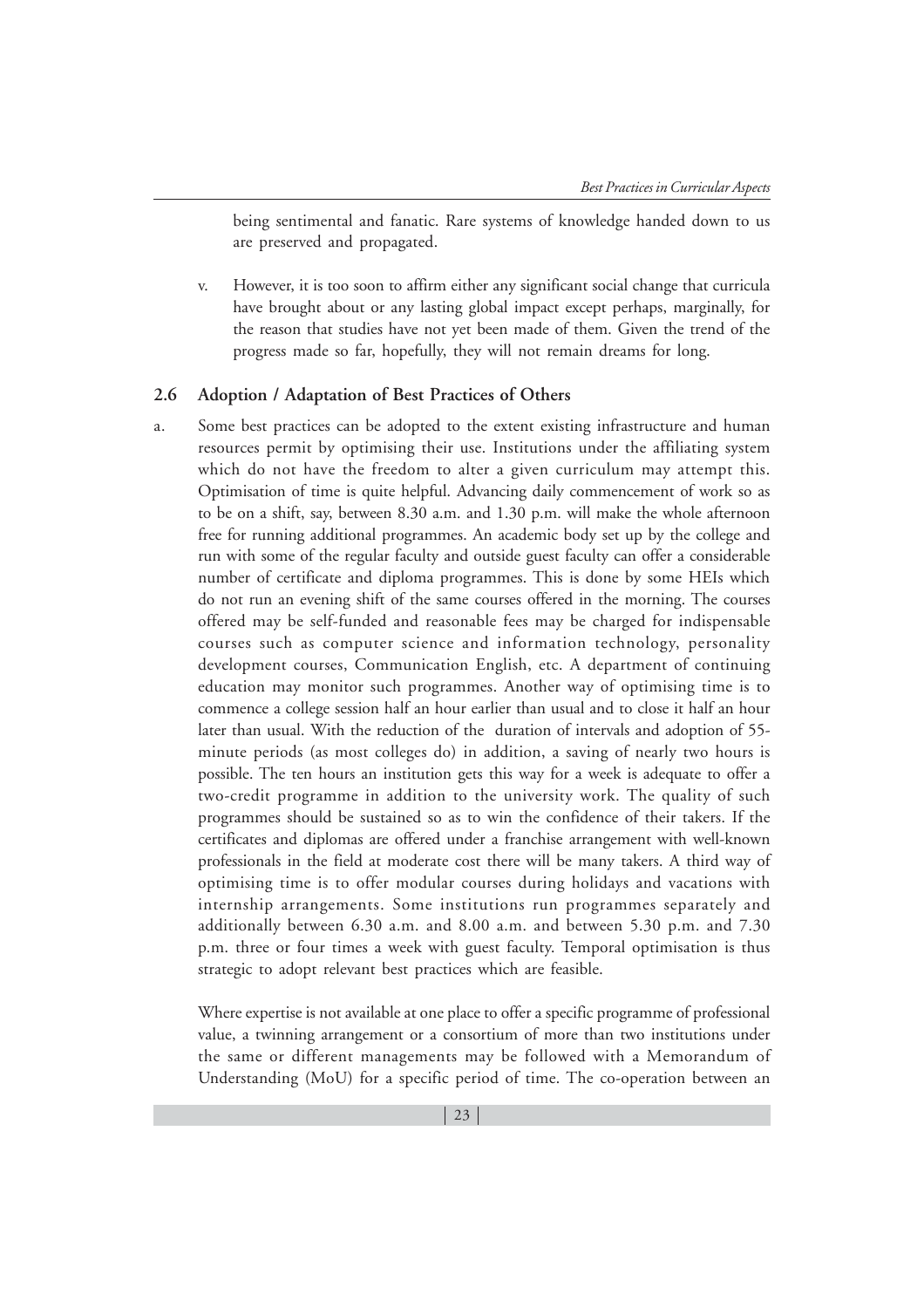arts and science institution on the one hand and a professional institution on the other may help adopt a number of professional / vocational programmes. This is more or less the revival of the inter-collegiate lectures that were followed earlier and are still followed by some. The difference is the systematic sharing of work on a programme with appropriate monitoring to ensure quality with cumulative rigorous assessment of student performance for earning credits. Members of a consortium should make internal re-adjustments of work to spare faculty for additional work or employ qualified additional faculty to teach on the programme. The infrastructure of the member institutions may be shared. Appropriate fees may be collected with provision for freeships to those who cannot afford to pay. The University Grants Commission (UGC) may arrange for state funding in such cases.

Some modular programmes may be adopted on week-ends with open access to the public as well. Different modules of varied specialisations may be offered simultaneously to enable students and the public to pursue their diverse interests. This Week-End College may utilize the same infrastructure but the services of high-profile professionals should be utilized for offering specialized courses which are in great demand. These programmes will, of course, be self-funded as well, perhaps a little more expensive than others, as the academic rigour shall not be compromised. The standards kept should be globally comparable and admission should be made purely on merit.

b. Adaptation of the existing best practices to suit situation-specific needs involves more than the temporal and spatial adjustments mentioned above. A curricular cell may be set up to determine choice of additional programmes, tailoring new ones, trying out new combinations and replacing obsolete modules. It may offer academic counselling to stakeholders and offer placement services through campus interviews. It may also provide for the fast learner opportunities to pick up additional credits by doing 'Take-Home' courses. These are courses offered without regular teacher contact but are more challenging than conventional courses of study. A syllabus, a schedule outline and study materials are given for the learner to do periodical assignments and seminars which are monitored by the instructor in charge during a two-day contact programme each month. The final examination is the same as that for others and the evaluation as rigorous.

An institution may seek the services of subject experts to design or modify a course or combination of courses. The department/s concerned may utilize such consultations for inter-disciplinary and other course offers.

The foregoing analysis confirms the positive shift from a static curriculum of the past to a more dynamic and learner-friendly curriculum. It also indicates the betterment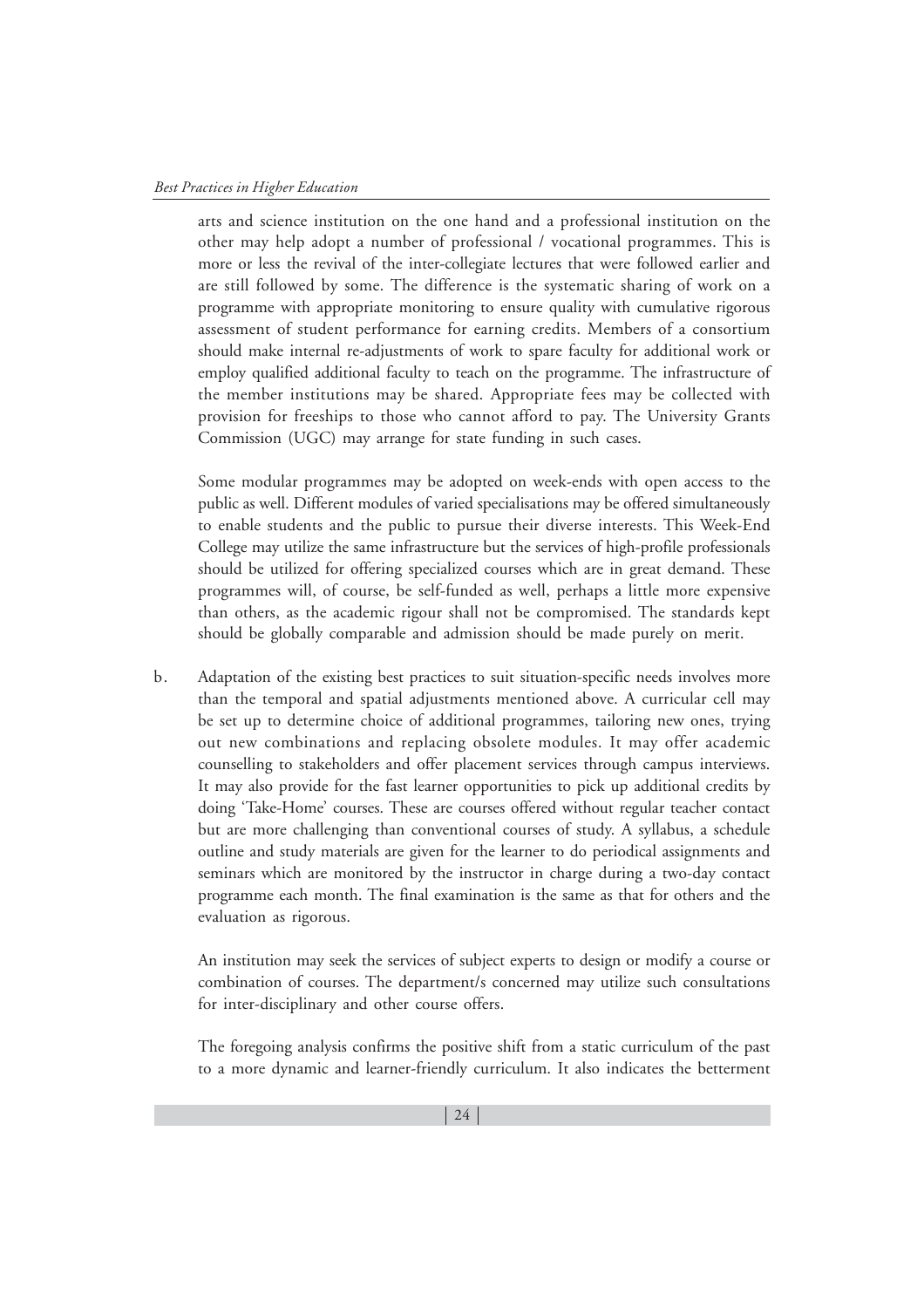of curricular processes in most HEIs during the past decade. It may be found to encourage opening up many possibilities for HEIs to utilize in order to make higher education quality sensitive and both globally and nationally relevant. It seeks to classify and present the best practices of highly accredited HEIs with suggestions for their adoption or adaptation. However, the categories may overlap and are not mutually exclusive. It is hoped that the insights that NAAC has facilitated HEIs to gain will help raise them to levels of excellence which will be unanimously acceptable to their counterparts elsewhere.

# **2.7 Conclusion**

The best practices presented here are not exhaustive as observed earlier. They are only representative of the different criteria statements. While one may be sensitive to their context specificity and other possible difficulties in borrowing them, one may find nevertheless, that the principle behind each of them together with the institutional/ individual effort in implementation has proved that it has worked. Most of the ten best practices presented here are easily implementable and they do not require much material input except perhaps in the case of one or two. Of course voluntary involvement goes a long way to obtain benefits from these practices. In addition, strategic planning to accommodate the practices in and outside regular work schedules is necessary.

# **Section B: Case Illustrations**

The following ten curricular best practices are a few samples from a larger corpus. Each institution was asked to identify only one or two practices, which they considered to be most contributive to quality improvement. Each one of them qualifies to be called "best practice" under more than one criterion listed earlier in this chapter under section A. They are presented below, according to the common format adopted to highlight the objective the practice seeks to achieve, to describe it, to evaluate it in terms of its impact and success and to identify the resources necessary for others to adopt it. The address of the institution is also given.

# **Case 1: Field Project for Field Practicum in Social Work**

# **1. Objective of the Practice**

Integration of theory and practice in social work curriculum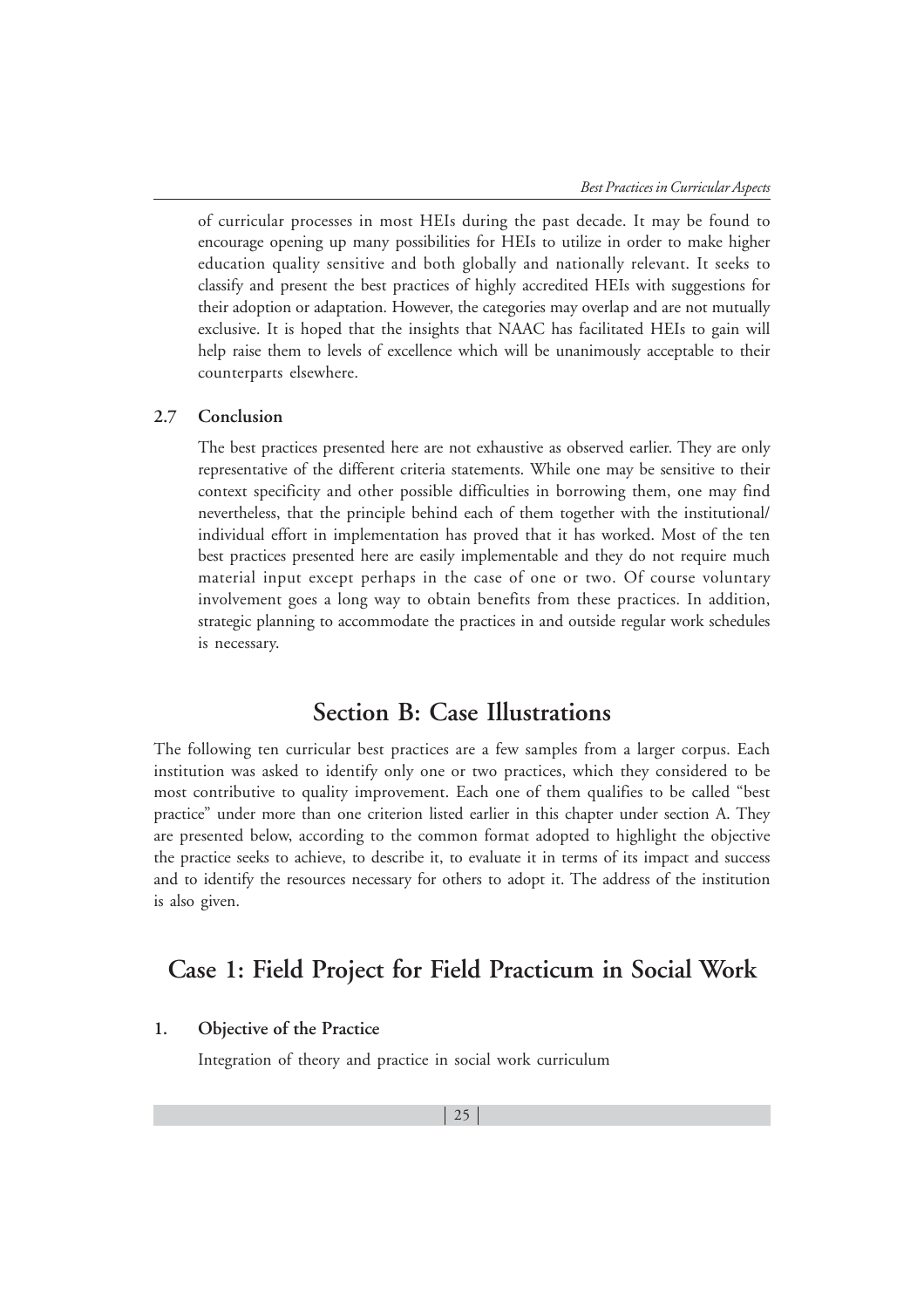# **2. Need Addressed and the Context**

Seeks to match experimental learning with cognitive conceptualization

## **3. The Practice**

This envisages matching experimental learning with cognitive conceptualisation by making trainees do problem-focused projects such as dowry, sex exploitation, migrating women, etc. at both micro and macro levels. The unitary approach to an appraisal of human rights issues by social intervention is a part of the practicum. All students are offered placement because of such a curricular orientation. Block placements are not uncommon. The college provides funding to implement the best practice. The UGC has commended this practice and recommended its extension to other social work institutions.

# **4. Evidence of Success**

The practice has been sustained over two decades; the quantum of employment has improved.

## **5. Resources**

Better time management and willingness of faculty to put in extra effort

# **6. The Institution**

Name: College of Social Work Address : Nirmala Niketan, 38, New Marine Line, Mumbai - 400020, Maharashtra Ph: 022-22002615, 22067345 (O) Email: colsocwk@vsnl.com Website: www.nirmalaniketancollegeofsocialwork.org Year of Accreditation: 2001-2002 Grade awarded by NAAC:  $A^{\star\star\star\star\star}$  (Five star) Contact person: Dr. (Ms.) Mary Alphonse, Principal

# **Case 2: Curricular Internalization of Values**

# **1. Objective of the Practice**

Integrated curriculum for value-based education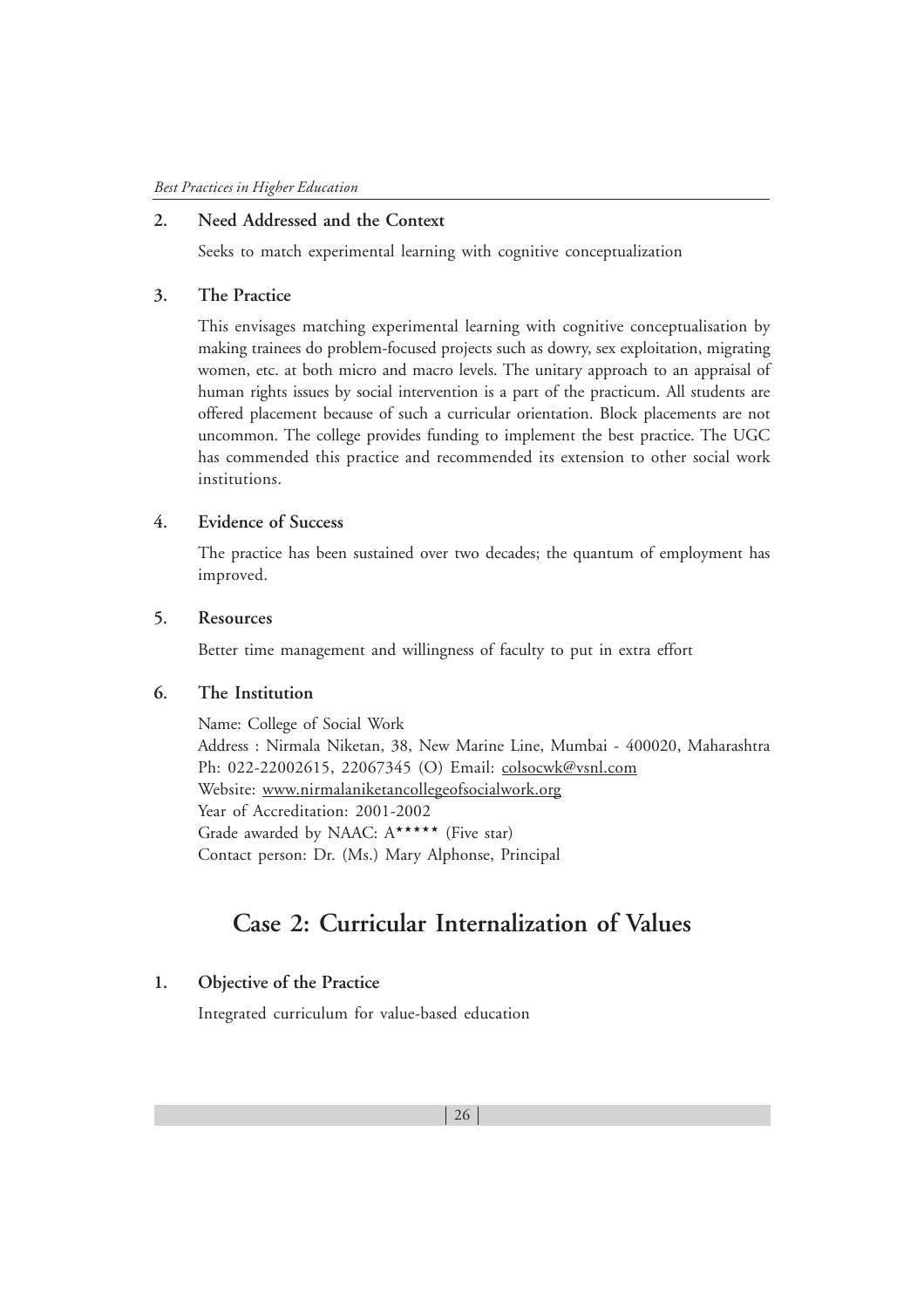# **2. Need Addressed and the Context**

Forming values essential for democratic citizenship

## **3. The Practice**

Values essential for democratic citizenship are sought to be imparted through institutionalised internal curricular practices such as celebration of national festivals, promotion of national integration through seasonal festivals (Varsha Mandal) - a programme of celebrating indigenous poetry, arranging lectures and other cultural events on national heroes and leaders - and discussion of social values and issues at rural camps. Activities such as Khadi exhibition complement this curricular aspect. Feedback from schools of teaching practice on this practice is quite favourable.

# **4. Evidence of Success**

This best practice has been followed since 1999. The Peer Team has expressed its appreciation of the practice and it recommends the extension of the same to other institutions. There is a significant change among students towards tolerance and egalitarianism.

# **5. Resources**

Voluntary additional work and extra responsibility; support of the Management in terms of resources.

#### **6. The Institution**

Name: Gandhi Shikshan Bhavan's Smt. Surajba College of Education Address: Juhu Road (North), Mumbai - 400049, Maharashtra Ph: 022-26200589 (O), 022-26353232 (R) Email: ushamurugan@hotmail.com Year of Accreditation: 2003-2004 Grade awarded by NAAC: A+ Contact person: The Principal

# **Case 3: Credit Based Honours Programme**

# **1. Objective of the Practice**

Curricular optimisation for value addition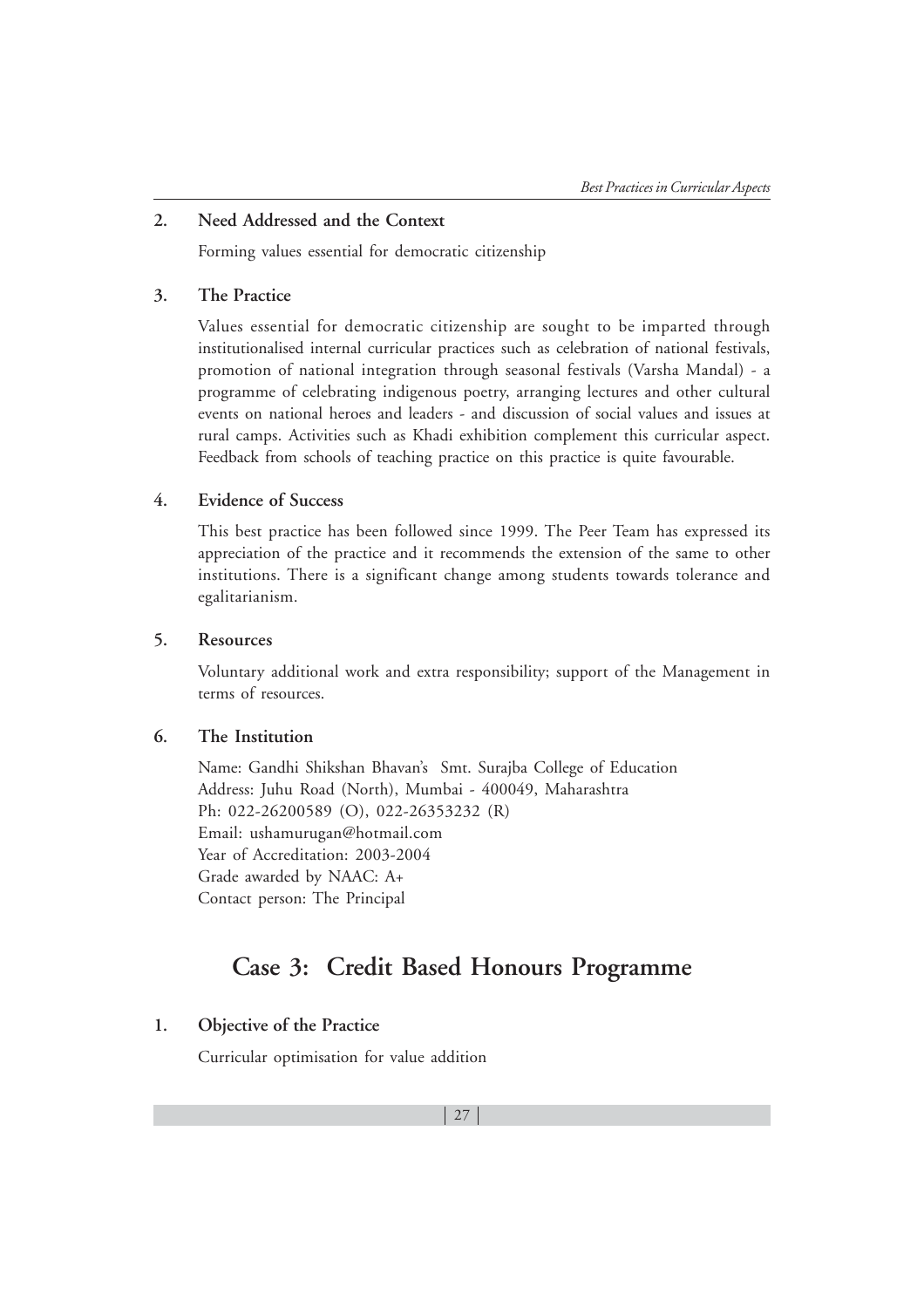# **2. Need Addressed and the Context**

Enhancement of curricular options to stretch student potential

#### **3. The Practice**

The practice has been successfully implemented over the past 19 years by St.Xavier's College, Mumbai. Selected students (chosen only on the basis of merit) work beyond and outside regular schedules to do extra modules in terms of updated units of syllabi, research, skill-based training, etc., in all the departments. Additional instruction is offered by faculty for a nominal fee ranging from Rs.50 to Rs.200 charged from each student. Students have the freedom to choose the courses and faculty have the autonomy to design the modules they teach. Time management, computer training, research, industrial training and others are among the choices offered. Part of the fees charged from the students is utilized to provide the extra infrastructure needed. A large number of these students are recruited by local industries and other agencies. The demand for the programme has increased from 200 at the beginning to 1000 at present. Many do not qualify to join because of the higher cut off marks prescribed for entry.

# **4. Evidence of Success**

The programme has attracted public commendation and many awards. It has been in vogue for the past 19 years. The increase in demand is considerable. Employment and employability rates have risen.

## **5. Resources**

A nominal fee ranging from Rs.50 to Rs.200 is charged from each student. Willingness of faculty to take additional instructional responsibilities is required.

# **6. The Institution**

Name: St. Xavier's College Address: 5, Mahapalika Marg, Mumbai - 400001, Maharashtra Ph: 022-22620661/ 5 (O), Fax: 022-22659484 Email: donde@vsnl.com, Website: www.xaviers.edu Year of Accreditation: 1999-2000 Grade awarded by NAAC:  $A^{\star\star\star\star\star}$  (Five star) Contact person: Dr. Sheela U. Donde, Vice-Principal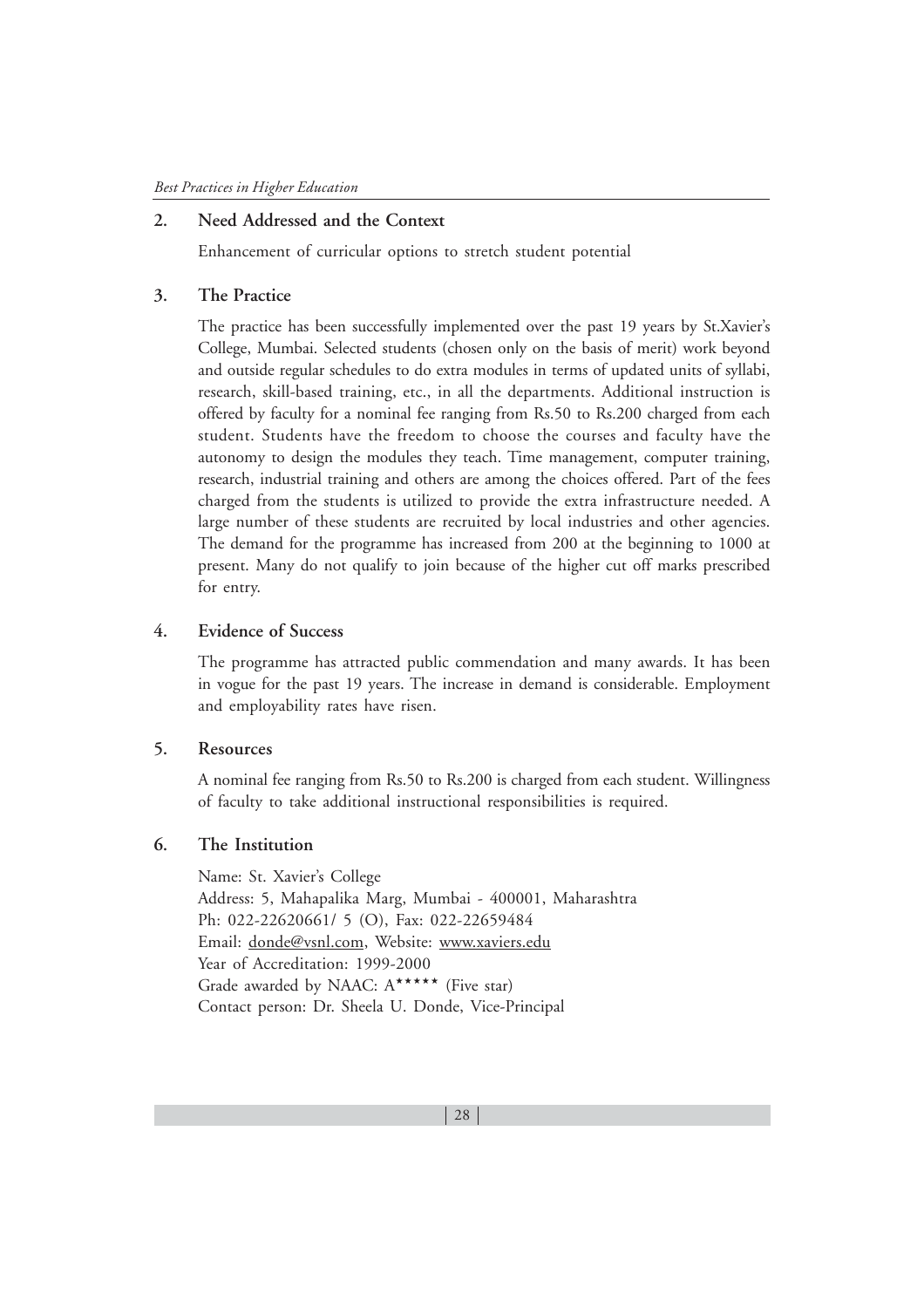# **Case 4: Unnathe (Progress)**

# **1. Objective of the Practice**

Enablement of disadvantaged and slow learners

# **2. Need Addressed and the Context**

Self-evolvement of a sound work ethic; and additional support for slow learners

## **3. The Practice**

This is a seven-month course in personality and skill development offered to underprivileged students of the final year degree course between 4.30 and 6.30 p.m. on all week days with the mentoring of 50 students by a co-ordinator. Time management, computing skills, spoken English, confidence building and total development of personality form the course content. No fees are charged from students and no remuneration is paid to teachers. The student strength has increased from 50 to 200. Almost all of them are employed by local industries. There is a significant change in the attitudes of the students who have become more modest and accommodative. The unique feature of this practice is the self-evolvement of a sound work ethic.

# **4. Evidence of Success**

This practice is now followed by some polytechnics and technical institutions. Employers have increased their recruitment from the students trained under this programme.

#### **5. Resources**

Industrialists and guest lecturers do honorary work voluntarily. Each teacher contributes a rupee a day and each non-teaching member of the staff 50 paise a day towards this assistance.

# **6. The Institution**

Name: Dr. Ambedkar College Address: Deeksha Bhoomi, Nagpur - 440010, Maharashtra Ph: 0712-2525077, 2528083 (O), 0712-2248071 (R) Email: kumarn14@yahoo.com, Website: www.dacngp.com Year of Accreditation: 2003-2004 Grade awarded by NAAC: A+ Contact person: Dr. R. Krishnakumar, Principal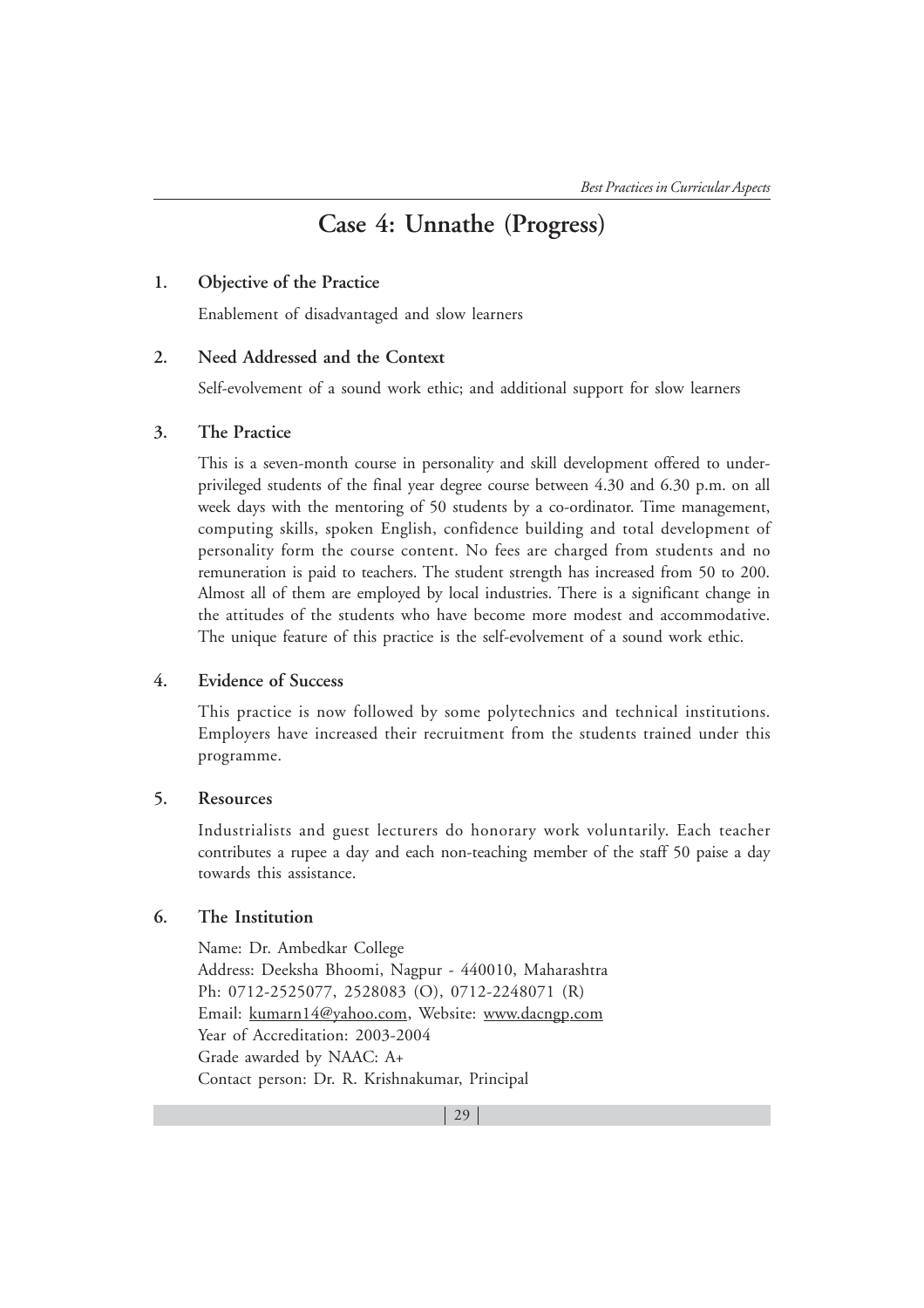# **Case 5: Holistic Traditional Discipline Through Corporate Living**

# **1. Objective of the Practice**

Incorporation of traditional and indigenous values in modern curricula

# **2. Need Addressed and the Context**

Integrating the best of the ancient values in the modern curriculum through organized living

# **3. The Practice**

The college seeks to inculcate in every undergraduate, who is put through modern curricula, a deep sense of the traditional values of the ancient *Gurukula* with the holistic discipline of the hand, the head and the heart. The college with only male *sishyas* and *acharyas* is completely residential. All live on the campus. Physical exercises include yoga, karate and ancient martial arts like *silambam.* Morning (dawn), noon and dusk meditations are regularly observed from 4.40 a.m. to 9.40 p.m. Life is closely monitored. The curriculum of this autonomous college provides for modules which promote the goal and it has also a vocational dimension. Sanskrit teaching occupies an important place. Graduates of the college are largely employed in the state police force.

# **4. Evidence of Success**

The NAAC has assessed this best practice and rated it quite high. The UGC has recognized the college to be a centre to run a refresher course on value education. The practice has been followed since 1971. A large number of students are recruited for demanding placements.

# **5. Resources**

This practice is generally suitable for a residential campus without much extra resource requirement. Infrastructure, adequate faculty, and resources to maintain them are required.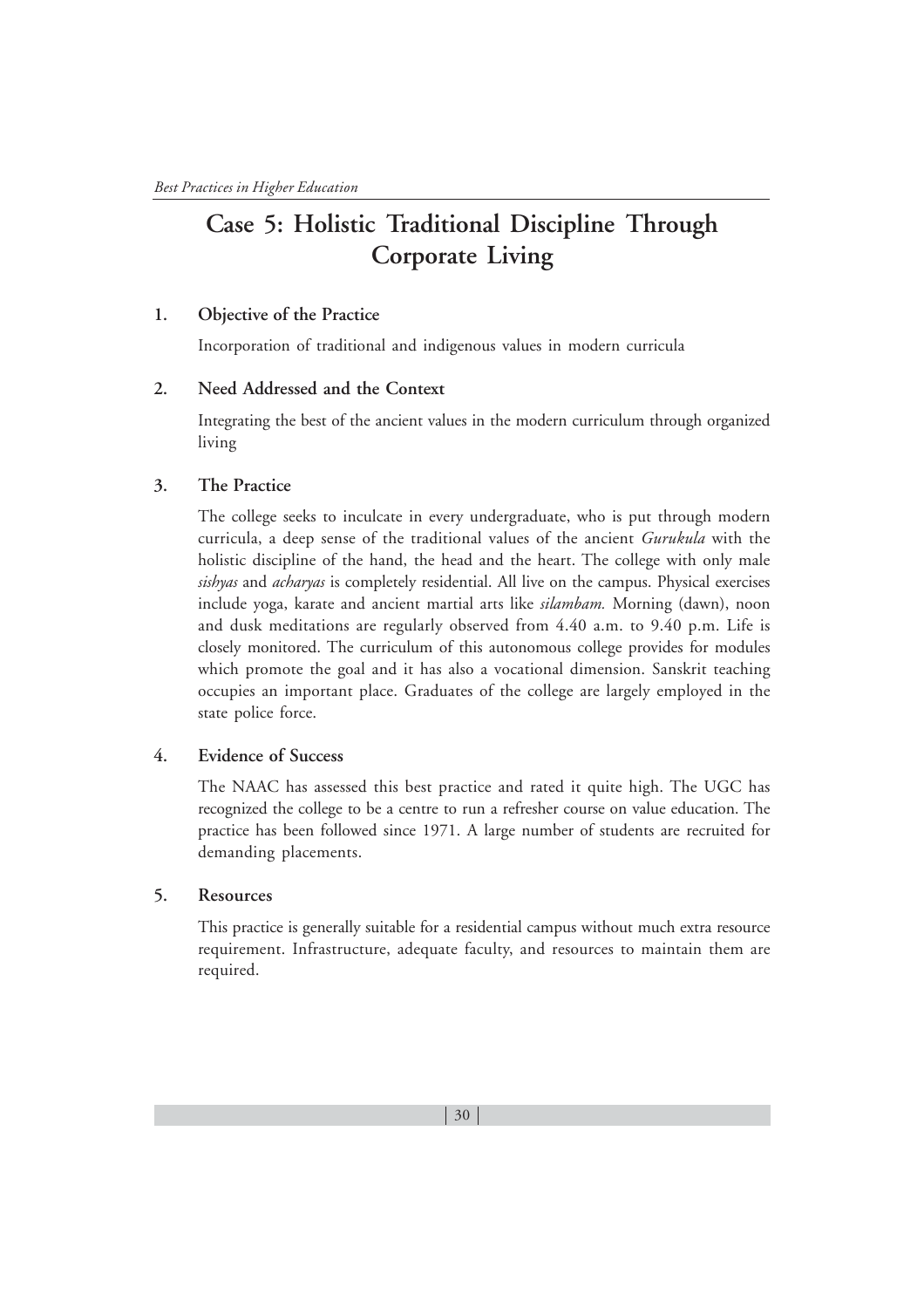# **6. The Institution**

Name: Vivekananda College Address: Tiruvedakam West, Sholavandan R.S, Madurai - 625217, Tamil Nadu Ph: 04543-258234 (O), 04543-2381155 (R) Email: ilangolevin@yahoo.com Year of Accreditation: 2002-2003 Grade awarded by NAAC: A Contact person: Dr. R. Ilango, Vice-Principal

# **Case 6: Industrial Presence on Campus vis-a-vis Academic Presence in Industry**

# **1. Objective of the Practice**

Industry-institution integration in curricular programmes

## **2. Need Addressed and the Context**

To provide study cum work experience in the premises of a company

# **3. The Practice**

This provides attempts to concretize industry-institution links in Management studies through innovative strategies. Students selected on the basis of established requirements of merit and experience are given management development courses of varying durations in the premises of the company. The same are offered through the distance learning mode as well. The three year degree programme is equivalent, in curricular content and practice, to those of an MBA degree and the certificates and diplomas also maintain high standards. The second strategy is that of switching places, for the span of a trimester, between the Manager of a company and a member of faculty who both teach in different environments for their mutual benefit. The third strategy is that of designing and offering need-based academic programmes. The new MBA (Tech) - which attracts 100 times the number of intake (90) (10,000 applications are annually received) - and the Ph.D. programmes are some instances. This best practice was initiated in 2001.

# **4. Evidence of Success**

Huge demand from the students for the courses and increase in the employment rates are evidences of the success of this practice.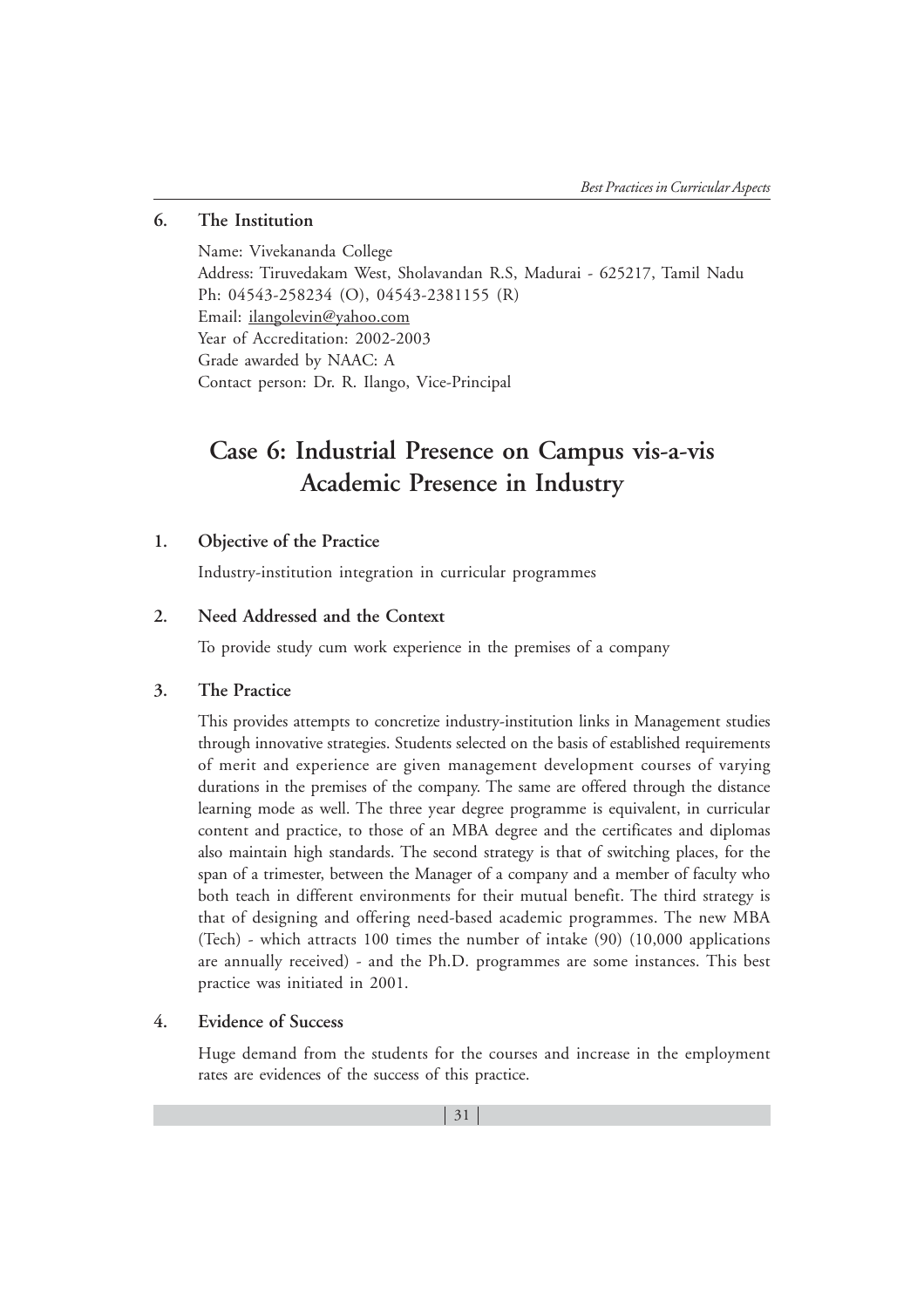# **5. Resources**

MoU with industry; competent and experienced faculty; adequate equipment and space; flexible administrative policy

# **6. The Institution**

Name: Narsee Monjee Institute of Management Studies Address: Vile Parle (W), Mumbai - 400056, Maharashtra Ph: 022-26134577, 26183688 (O) 022-26320144 (R) Email: cms@nmims.edu; cms@bom2.vsnl.net.in Year of Accreditation: 1999-2000 Grade awarded by NAAC: A\*\*\*\*\* (Five star) Contact person: Prof. N M Kondap, Vice-Chancellor

# **Case 7: Semester-in-India Programme for Overseas Students**

#### **1. Objective of the Practice**

Globalization of curricular and faculty services; and exposure of students to intercultural experience

## **2. Need Addressed and the Context**

Student exchange programme at the global level; inter-cultural interaction on campuses; and achieving curricular parity with overseas institutions of repute.

# **3. The Practice**

A three-month academic programme is offered by the faculty of Madras Christian College with the additional help of outstanding scholars, bureaucrats, exponents of performing arts and other men and women in public life (who offer guest lectures) for the benefit of 25 to 35 students of some of the best colleges and universities of the USA including Harvard. The programme is sponsored by Davidson College, North Carolina which assembles them. It includes lectures on Indian themes, such as rural development, agriculture, women, performing arts (*Bharathanatya*), elections in India, defence, temple architecture, etc. Distinguished alumni and alumnae who are eminent men and women in public life have interacted with the students. The college frames its own curriculum and faculty supervise and assess their work before they earn credits in the departments where they do the courses and the projects. The programme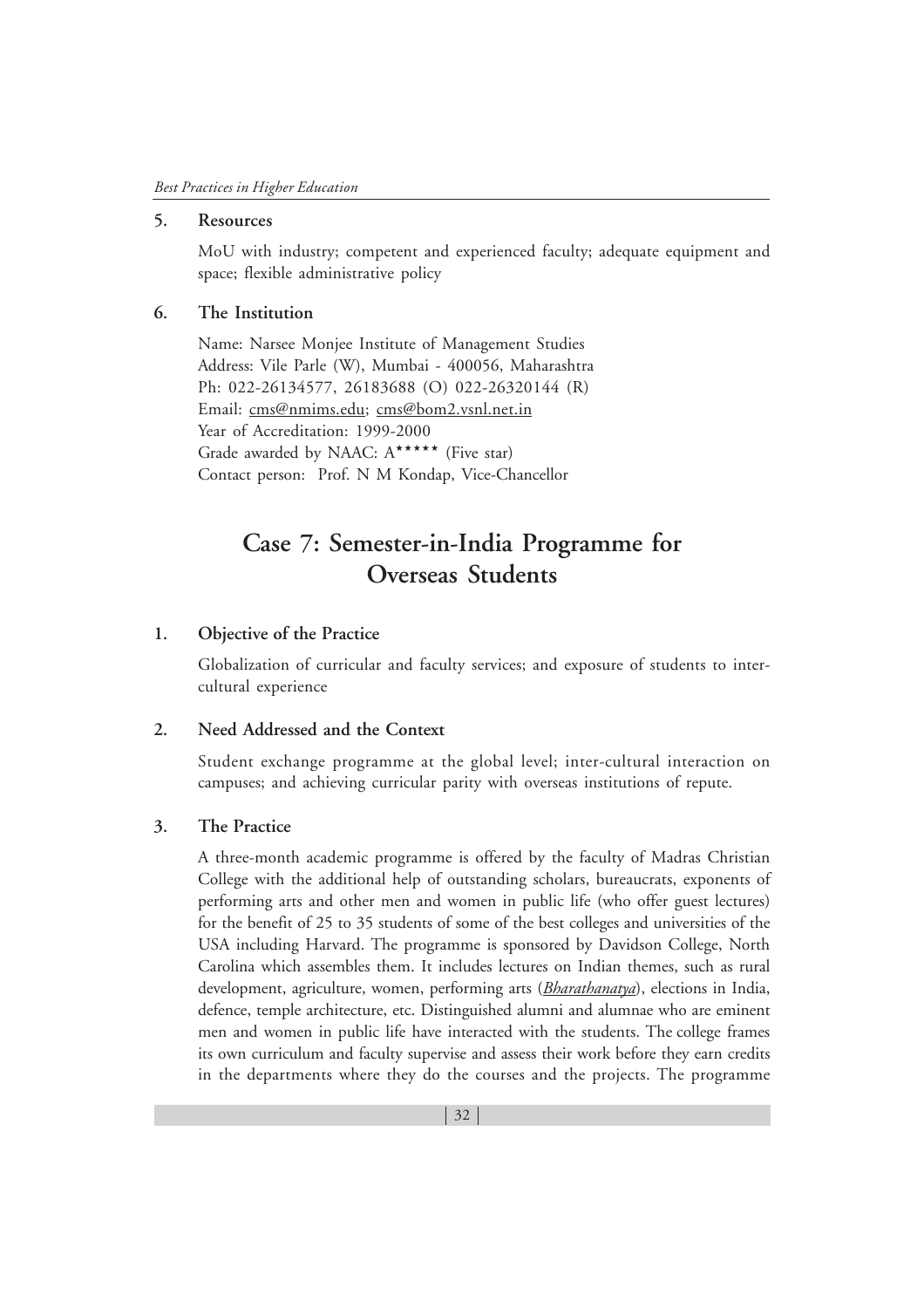concludes with a tour of the rest of India organized by the college. Students often stay in staff residences as guests and are accommodated into the Indian cultural environment and food habits. The programme has encouraged faculty to write books on temple architecture, Sanskrit literature and other areas of Indology.

# **4. Evidence of Success**

It has been in practice for the last 20 years, being operated every alternate year. Overseas agencies want to sustain the programme. More of them want to become partners. The interaction between students of the college and the visitors has been mutually enriching and beneficial.

## **5. Resources**

Sponsorship by the visitors, international guesthouse on campus, willingness of faculty and institution to put together a sound curriculum for a specific need

#### **6. The Institution**

Name: Madras Christian College (Autonomous) Address: Tambaram, Chennai - 600059, Tamil Nadu Ph: 044-22390675 (O), 044-22275086 (R) Website: www.madraschristiancollege.com Year of Accreditation: 2003-2004 Grade awarded by NAAC: A+ Contact person: Dr. V. Rajagopalan, Co-ordinator

# **Case 8: Curricular Restructuring**

## **1. Objective of the Practice**

Cafeteria Remodelling of Curriculum for Women Empowerment

# **2. Need Addressed and the Context**

To enable women school dropouts to pursue university education

#### **3. The Practice**

The university has recently attempted an extensive cafeteria remodelling of curricula for women empowerment through semesterisation and adoption of the Choice-Based Credit System. The M.A. (composite) Degree which seeks to enable students to pick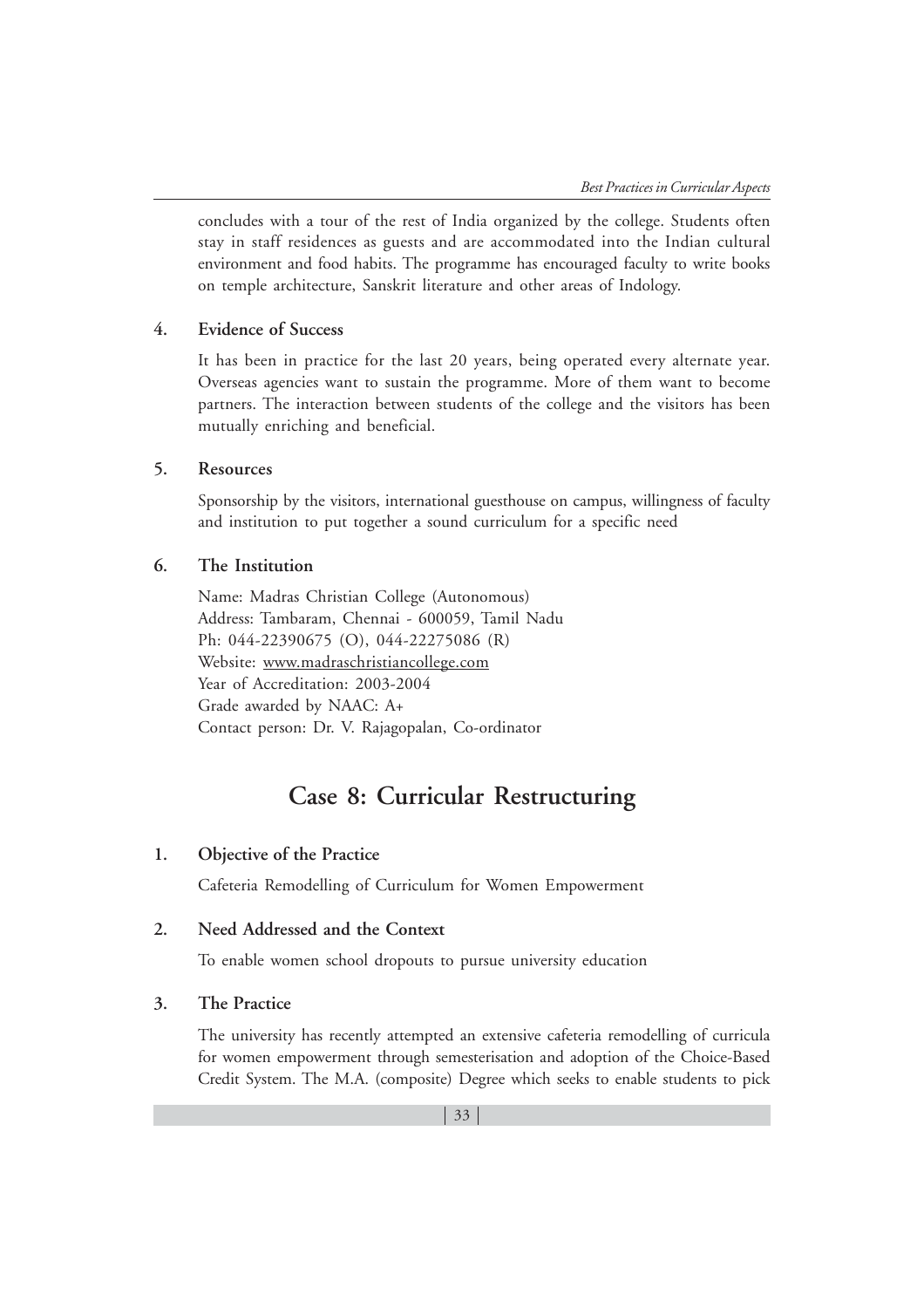up credits from different departments to make a composite degree; the value-added rural development programme offered under extension (which includes the aim of educating rural women and families on practical maternal and paternal roles); the university entrance test for students who have completed standard X which enables dropout girls to pursue university education; and a wide range of inter-disciplinary practices are among the innovations tried out.

# **4. Evidence of Success**

Co-operation among faculty has improved.

## **5. Resources**

Human resources to offer adequate number of course options and additional infrastructure to accommodate more classes

# **6. The Institution**

Name: S.N.D.T. Women's University Address: 1, Nathibai Thackersey Road, Mumbai - 400020, Maharashtra Ph: 022-22031881 (O), 022-26205927 (R), Email: sndt@bom2.vsnl.net.in Year of Accreditation: 1999-2000 Grade awarded by NAAC: A\*\*\*\*\* (Five star) Contact person: Prof. Rupa B. Shah, Vice-Chancellor

# **Case 9: Replacement of General English with Functional English**

## **1. Objective of the Practice**

Enhancement of communication skills

# **2. Need Addressed and the Context**

In-depth training of undergraduates to shape their total personality by developing skills of communication in English

# **3. The Practice**

Unlike making functional English a part of the core (as done under the UGC vocational scheme) the present practice encourages a more comprehensive and in-depth training of undergraduates in interview, group discussion, public speaking and other skills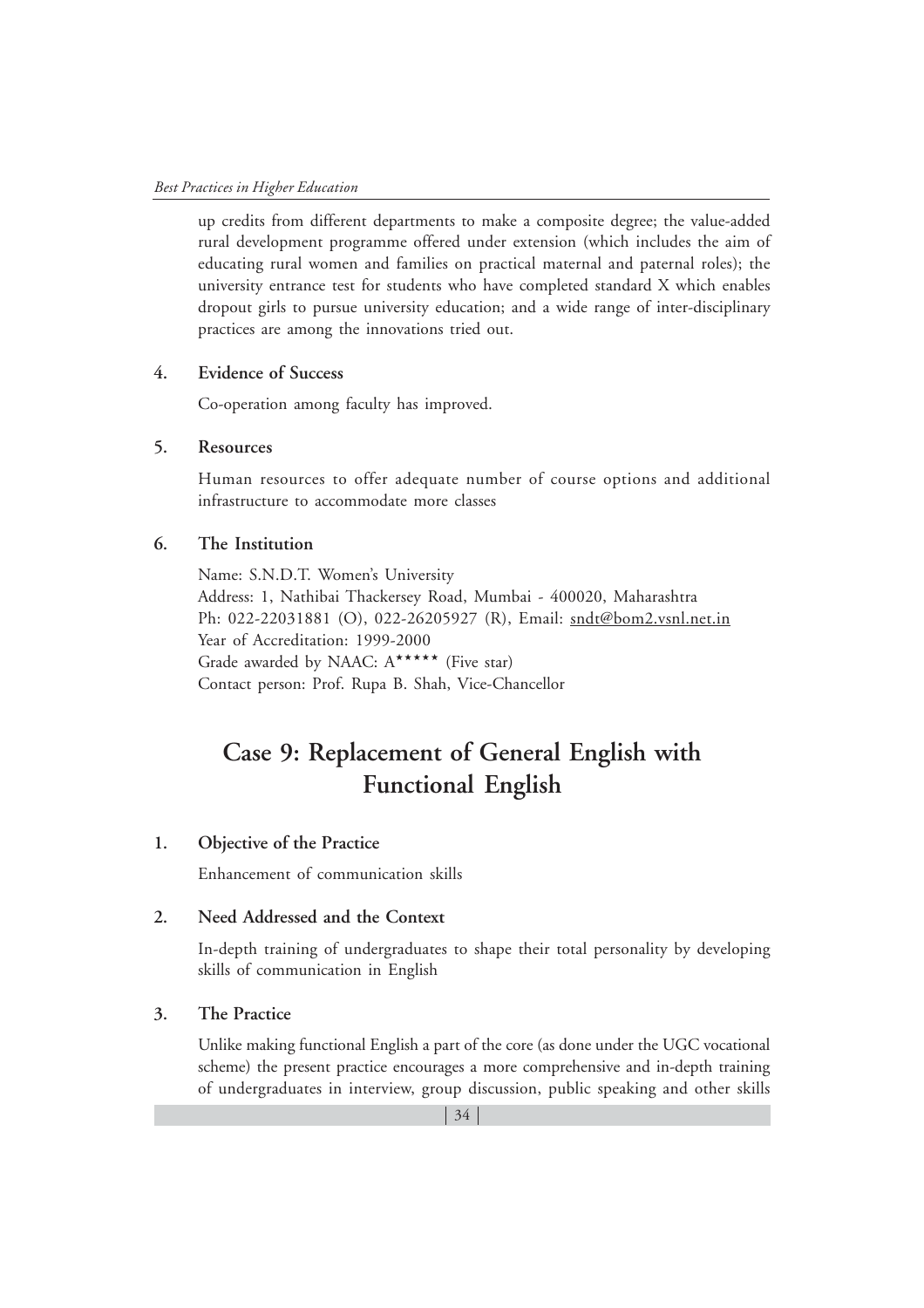which promote personality development, by modifying the curriculum so as to give wider room for the activity. General English has been replaced by Functional English in Part II of the syllabus. Appropriate text books and matching workbooks are prescribed. The multimedia system available with the Department of English is a helpful resource and students have free access to the internet.

## **4. Evidence of Success**

The university has adopted the syllabus of the college. The visible improvement of students' communication ability in English has recorded a widespread acceptance of the graduates of the college for employment.

## **5. Resources**

This practice requires considerable initial investment and recurring expenses. The multimedia equipment of the department is a helpful resource. Moreover, technology, including a language laboratory are required. Competent teachers of English who can impart spoken and written language skills are indispensable.

# **6. The Institution**

Name: Parvathaneni Brahmayya Siddhartha College of Arts & Science (Autonomous) Address: Siddhartha Nagar, Vijayawada - 520010, Andhra Pradesh Ph: 0866-2475966(O), Fax: 0866-2490183 Email: pbs\_college@rediffmail.com Website: www.pbsiddhartha.ac.in Year of Accreditation: 2003-2004 Grade awarded by NAAC: A Contact person: The Principal

# **Case 10: Regrouping of Courses to Provide New Subject Combinations**

# **1. Objective of the Practice**

Curriculum re-structuring to accommodate student choices in subject combinations

#### **2. Need Addressed and the Context**

Students do not like some subjects which are forced on them on account of the prevalent conventional subject combinations. There is a tendency among students to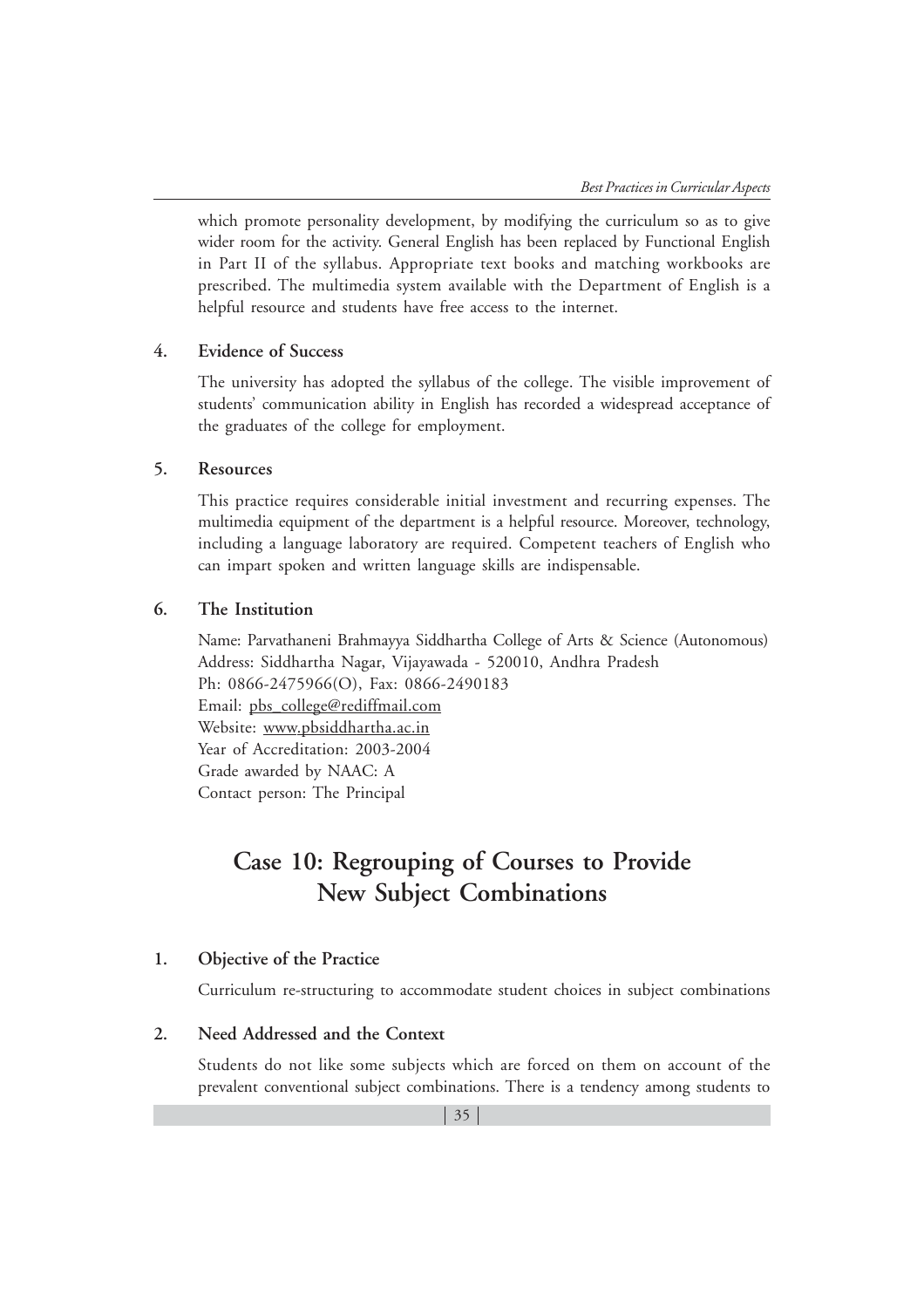avoid subjects which they do not prefer generally. This has resulted in undesirable trends such as fall in attendance in some subject classes, failure in exams, and general irregularities. There is a need to address this problem.

# **3. The Practice**

The college has regrouped subjects so as to accommodate choices which meet students' likes and preferences. This has helped to circumvent the problem of fall in attendance.

# **4. Evidence of Success**

Positive response from students; rise in attendance and success rates; improvement of general discipline

# **5. Resources**

Voluntary staff assistance and team work are required.

# **6. The Institution**

Name: Osmania University College for Women Address: Koti, Hyderabad - 500095, Andhra Pradesh Ph: 040-4657816 (O) Fax: 040-4737692 Year of Accreditation: 1999-2000 Grade awarded by NAAC: A\*\*\*\*\* (Five star) Contact person: Dr. B. Sulochana Reddy, Principal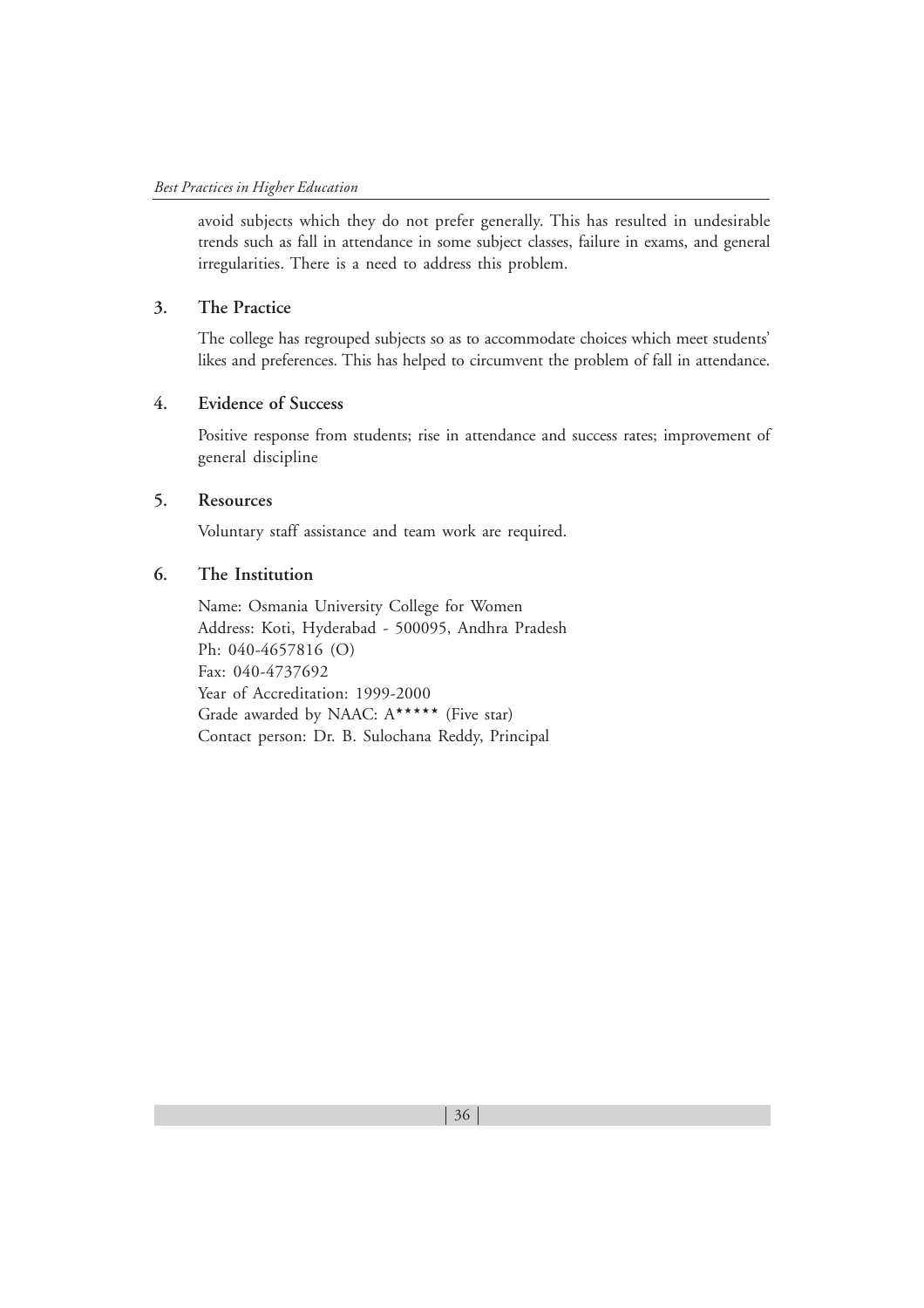# **Chapter III**

**Best Practices in Teaching-Learning and Evaluation**

*Soch H S Shyamasunder M S*

**3.0** Pedagogy is by far the most indispensable factor in the success of an educational effort. The teacher-dependant pedagogy of the past has to necessarily become learnercentred because of (a) the need of the learner to face the challenges of a more competitive and complex world than before and (b) also because of the advancement of technology which has made available several devices for the teacher to actively use for the benefit of the learner. The paradigm shift from teacher-dependant protective learning often manifested in reproduction of ideas borrowed or stored, to learnercentred independent inquiry is a welcome change. It is greatly facilitated by sharing a large quantity of information at the quickest possible time through information technology (IT) devices such as the internet. The way our institutions are coming to terms with these is remarkable. And that is what the best practices enumerated in this section are about. It must be remembered however, that hardware cannot replace humanware. It is a tool made effective or ineffective according to the presence or absence of the imagination and resourcefulness of the learner-teacher partnership. In this chapter Section A deals with the framework outlining the new paradigm and Section B lists some of the best practices found useful by some of the best higher learning institutions of this country.

# **Section A: Framework**

# **3.1 Introduction**

In our country, in the ancient days, "Vidya" or education was considered to be 'the third eye' of man, which gave him insight and mental strength. There is a common saying in India "*Swadesh Pujyate Raja, Vidvam Sarvatra Pujyata"*. It means that the king's respect is limited to his own kingdom whereas a learned man is respected everywhere. 'Vedas' also meant "education". One of the six systems of Indian Thought, viz., *Nyaya* is based on the premise that salvation is attained through knowing the true knowledge. In the holy *Quraan*, the first soora '*Aqraa*' also symbolizes education. *Adi Granth,* the holy Scripture of the Sikhs, says that he who philosophises education is a person who becomes the top saviour of society. It is thus not difficult to conclude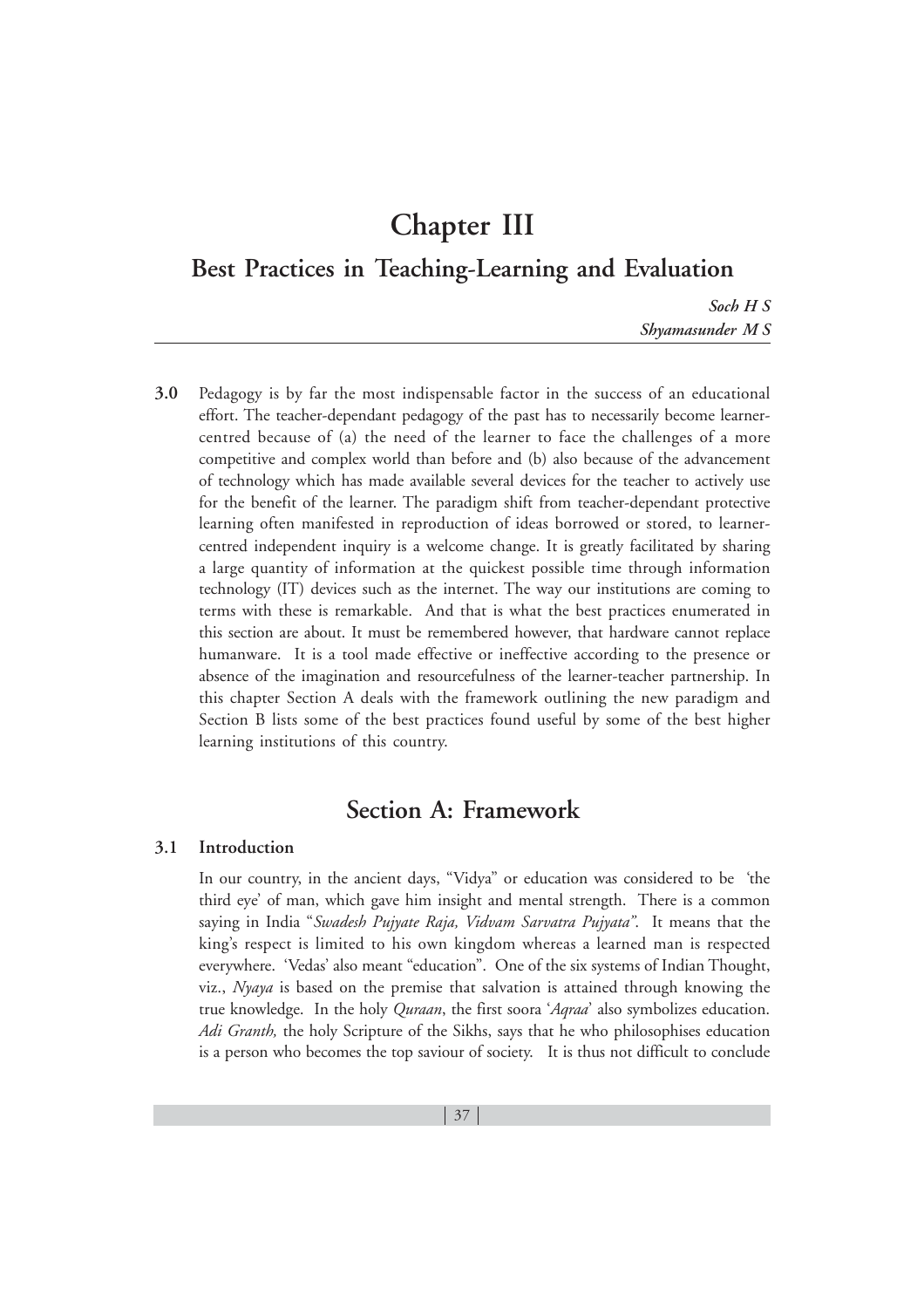that religious scriptures have highlighted the importance of education right from the ancient days.

The opening lines of the Education Commission 1964-66 report again emphasizes the value of education: "The destiny of India is now being shaped in our classrooms. This, we believe, is no mere rhetoric. In a world based on science and technology, it is education that determines the level of prosperity, welfare and security of the people. On the quality and number of persons coming out of our schools and colleges will depend our success in the great enterprise of national reconstruction."

In the words of William Lyon (1970): " In my mind, teaching is not merely a life work, a profession, an occupation or a struggle, but a passion. I love to teach as a painter loves to paint, as a musician loves to play, as a singer loves to sing, and as a strong man rejoices to run a race".

On the quality of education, a policy perspective (1985) entitled '*Challenges of Education'*, it is said that "it is difficult to define quality, particularly, with reference to educational process. However, it could be stated that a quality-conscious system could produce people who have the attributes of functional and social relevance, mental ability and physical dexterity, efficacy and reliability, and, above all, the confidence and the capability to communicate effectively and exercise initiative and make innovation and experimentation with new situations. To these personal attributes, one could add the dimension of a value system, conducive to harmony, integration and the welfare of the weak and the disadvantaged."

The structure of teaching consists of three variables which operate in the process of teaching and create learning conditions for different situations. Firstly, the teacher is an independent variable, as he plans, organizes, leads and controls teaching. Secondly, the students are a dependent variable, since they are required to act according to the planning and guidance of the teacher. Thirdly, the intervening variable is the content and strategy of presentation which leads to interaction between the teacher and the taught. These three functions are performed by teaching, i.e. diagnostic, prescriptive and evaluative functions.

The Teaching-Learning process has four components: teacher, student, learning process and learning situation. Teaching and learning are interlinked. Teaching remains central to both learning and evaluation. There is an inter-relatedness between teaching objectives, learning experiences and evaluation. Evaluation is a process of determining the extent to which an objective is achieved; the effectiveness of the learning experience provided in the class room; and the accomplishment of goals set.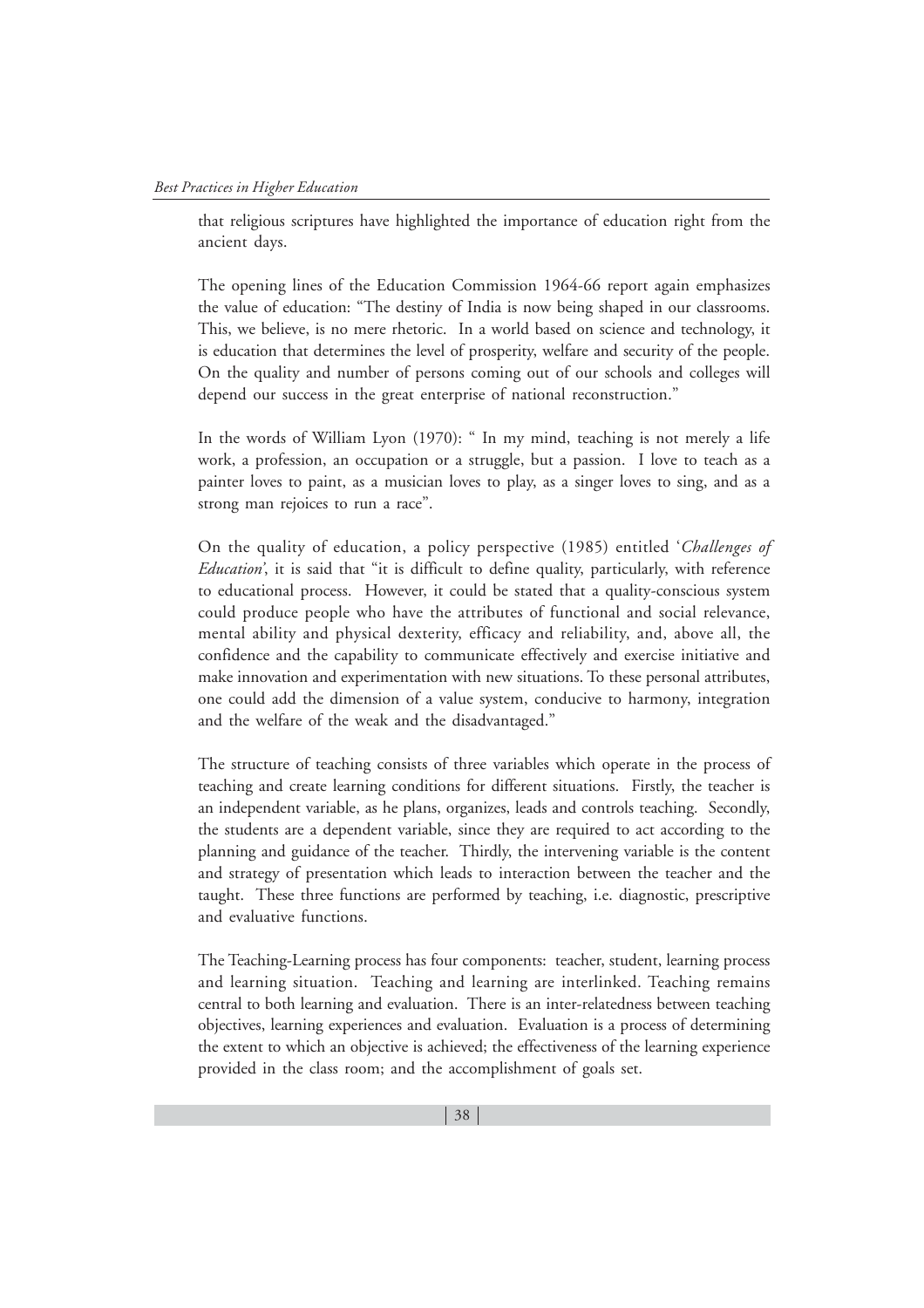There are three phases of the teaching process: (i) proactive phase; (ii) interactive phase; and (iii) post-active phase. In the proactive phase, the teacher formulates instructional objectives, decides the curriculum, employs the pedagogic technology and stimulation strategies. In the interactive phase of teaching, the teacher provides pupils verbal stimulation of various kinds, the operations involved being determination of the exact dimensions of behavioural changes using appropriate testing devices and thereafter planning units of syllabi and methods of teaching.

It is difficult to measure teaching effectiveness but it is easier to measure learning effectiveness, which, actually, is the true reflection of teaching effectiveness. Learning conditions are basic to understanding the concepts taught.

There are five important purposes and functions of evaluation: (i) diagnostic, (ii) proactive, (iii) selective selection, (iv) grading and counselling; and (v) motivation to learning. Two categories of evaluation techniques that could be followed are: 'the quantitative technique' which includes oral, written and practical techniques. The 'qualitative technique' comprises cumulative record, anecdotes, observation, check list and rating scales.

Educational technology is broadly classified into three forms: hardware approach, software approach and system analysis. Hardware approach includes the radio, television, tape-recorder, video tape, computers, etc. These are used as aids for teaching and instruction. The teaching machines are exclusively designed for teaching purposes. These are used to present programmed instructional material. These machines should not be confused with audio-visual aids. Audio-visual aids are used to make the presentation interesting and effective. These may provide some motivation to learning. Teaching machines include the whole process of stimulus response. In the learning process feedback and reinforcement devices are used in the teaching process and simultaneously in the use of teaching machines.

The software approach is also known as instructional technology. In this technology, the teaching-learning principles are applied in order to motivate behaviour. This view is closely connected with the modern principles and theory of instruction and principles of programmed learning. The first, hardware approach, is concerned with teaching aids, like teaching machines and the second with learning aids, like programmed learning.

The third approach is instructional designs. It is a new management approach. This technology is also known as system analysis. This technology covers three instructional designs, viz., training psychology, theory of reinforcement and system analysis.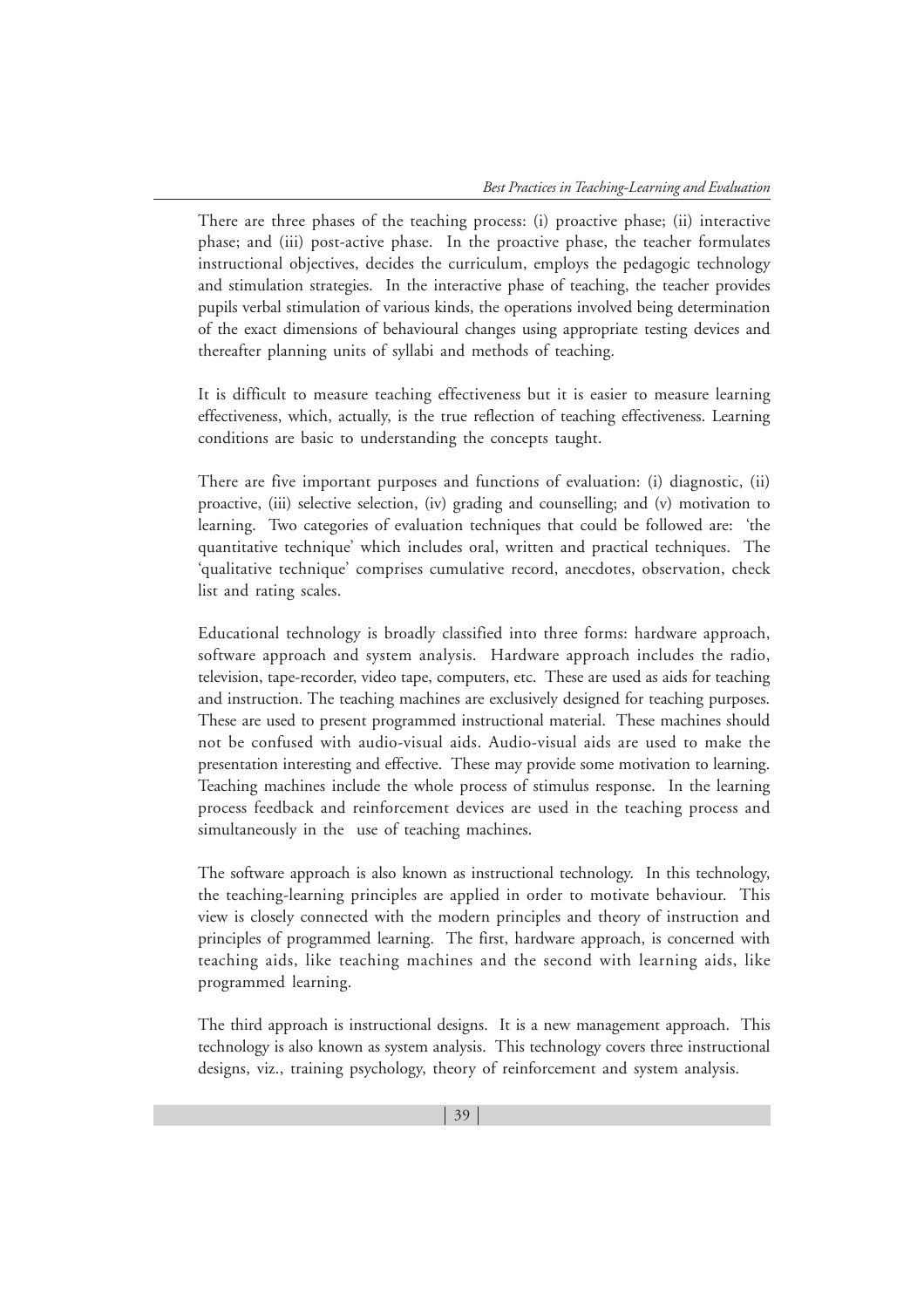# **3.2 Criteria of Best Practices**

On the strength of the available literature in the subject of teaching, learning and evaluation and on the basis of discussions on the topic, the following constructs in teaching, learning and evaluation have been worked out. They provide the rationale of the criteria for deciding the best practices in higher education.

#### **(1) Teaching Faculty Personality**

The teaching effectiveness is linked with the human touch of learning. As such, the personality component of the teaching faculty becomes extremely important in the assigned task of disseminating knowledge and thereby developing the all-round personality of students. It could be further gauged from the following sub-constructs:

- (a) numerical strength of teachers vis-a-vis number of students;
- (b) subject-wise pupil-teacher ratio;
- (c) academic strength of the faculty, blend of age and youth (The professional satisfaction of teachers is very important from the point of view of their mental health, which plays an important role in the personality development of students);
- (d) inter-personal relationship among faculty members;
- (e) harmonious relationships among teachers, students, community / parents and the management; and
- (f) policy of recruitment of teachers which should help in picking up the best among applicants.

#### **(2) Admission Policy:**

The institutions of higher learning are: government institutions; denominational grant-in-aid institutions; private grant-in-aid institutions; non-government un-aided institutions; and minority status institutions. Though the admission policy will vary in all these institutions, yet it is important that transparency in the admission process is observed and that these are made in consonance with the law of the land and State policy.

#### **(3) Preparation of Teaching Plan:**

- (a) unitization of syllabi;
- (b) distribution of curriculum vis-à-vis number of lectures;
- (c) strategies to be evolved in teaching;
- (d) comprehensive teaching plans;
- (e) record of teaching, daily diary, etc.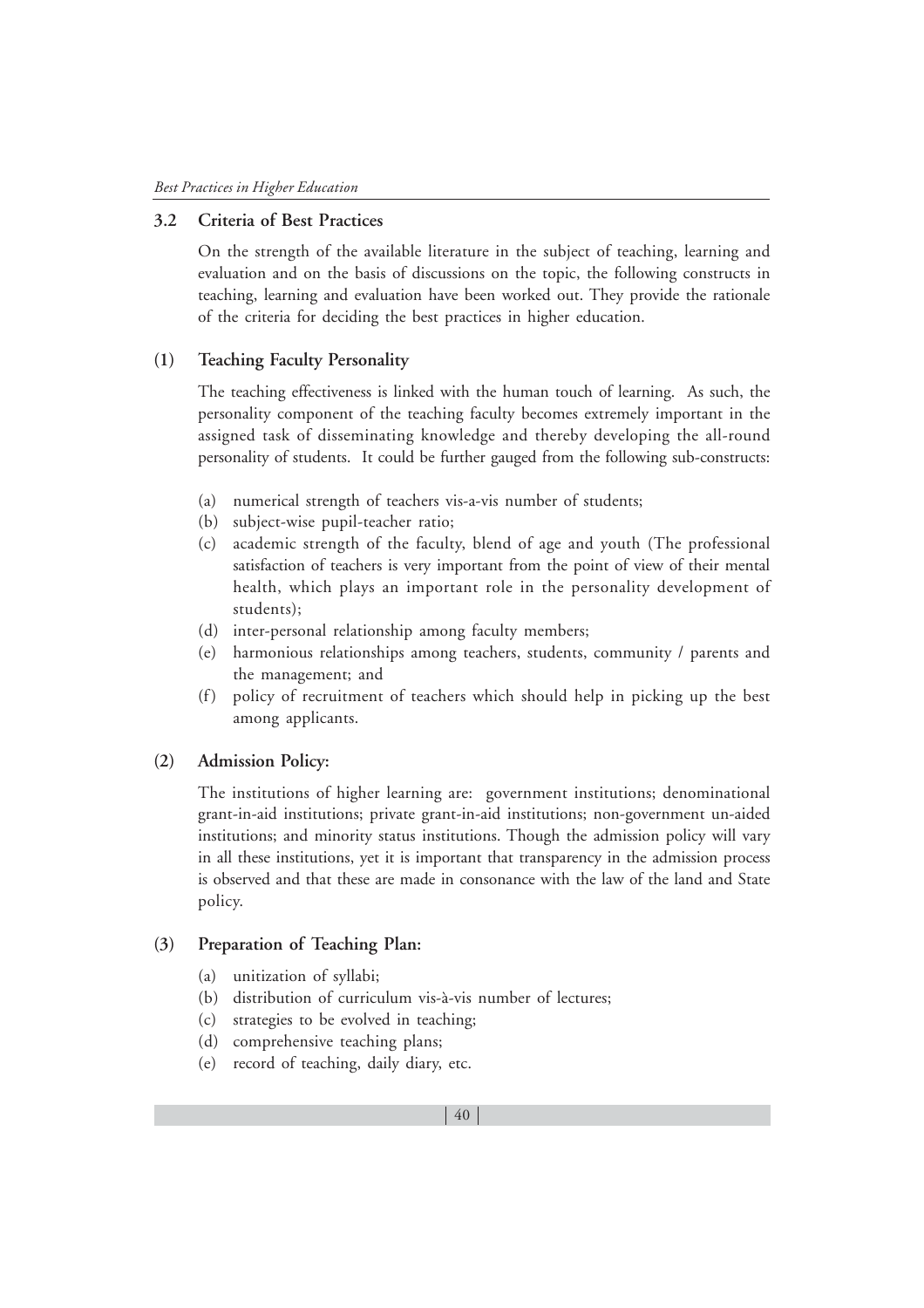# **(4) Knowledge of Pedagogical Teaching Technology:**

- (a) competence of teachers to handle different methods of teaching;
- (b) expertise in handling the tools of teaching including teaching machines;
- (c) capacity of teachers to produce of audio-visual aids; and
- (d) expertise of teachers in the use of e-media and computer- aided packages.

# **(5) Reading Habits of Teachers:**

- (a) reading habits of teachers as observed through the use of the library based on the frequency of use during the past three years as recorded by the library;
- (b) availability, on the stacks, of the latest books on subjects
- (c) average amount spent by the teachers annually on purchase of books; and
- (d) the use of internet in down-loading the latest reading materials for enhancing pedagogic knowledge and improve skills in the use of education technology.

### **(6) Teaching Process:**

- (a) use of the lecture method;
- (b) combination of lecture method with other teaching methods;
- (c) competence in the use of the black-board and other teaching aids;
- (d) promotion of active listening in the classroom by teachers and students;
- (e) competence of teachers to design enrichment and remedial programmes for advanced learners and slow learners, respectively;
- (f) competence of teachers to identify and group students according to ability, need for remedial coaching, potential for peer teaching-learning and group learning;
- (g) competence of teachers to play the role of group leader/ facilitator/ provider of group structure vis-à-vis types of learning tasks; and
- (h) competence of teachers to solve problems arising out of the gap between lecturing and its impact e.g. the short attention span of students, inaudibility of lecture, dependence on rote learning, absence of social interaction, scope for limitless boredom, etc.

#### **(7) System of Evaluation:**

- (a) information about the evaluation programme given to students at-least a month before admission;
- (b) policy of internal assessment;
- (c) weekly, monthly and quarterly tests;
- (d) transparency in evaluation;
- (e) awarding marks / scores / percentile score;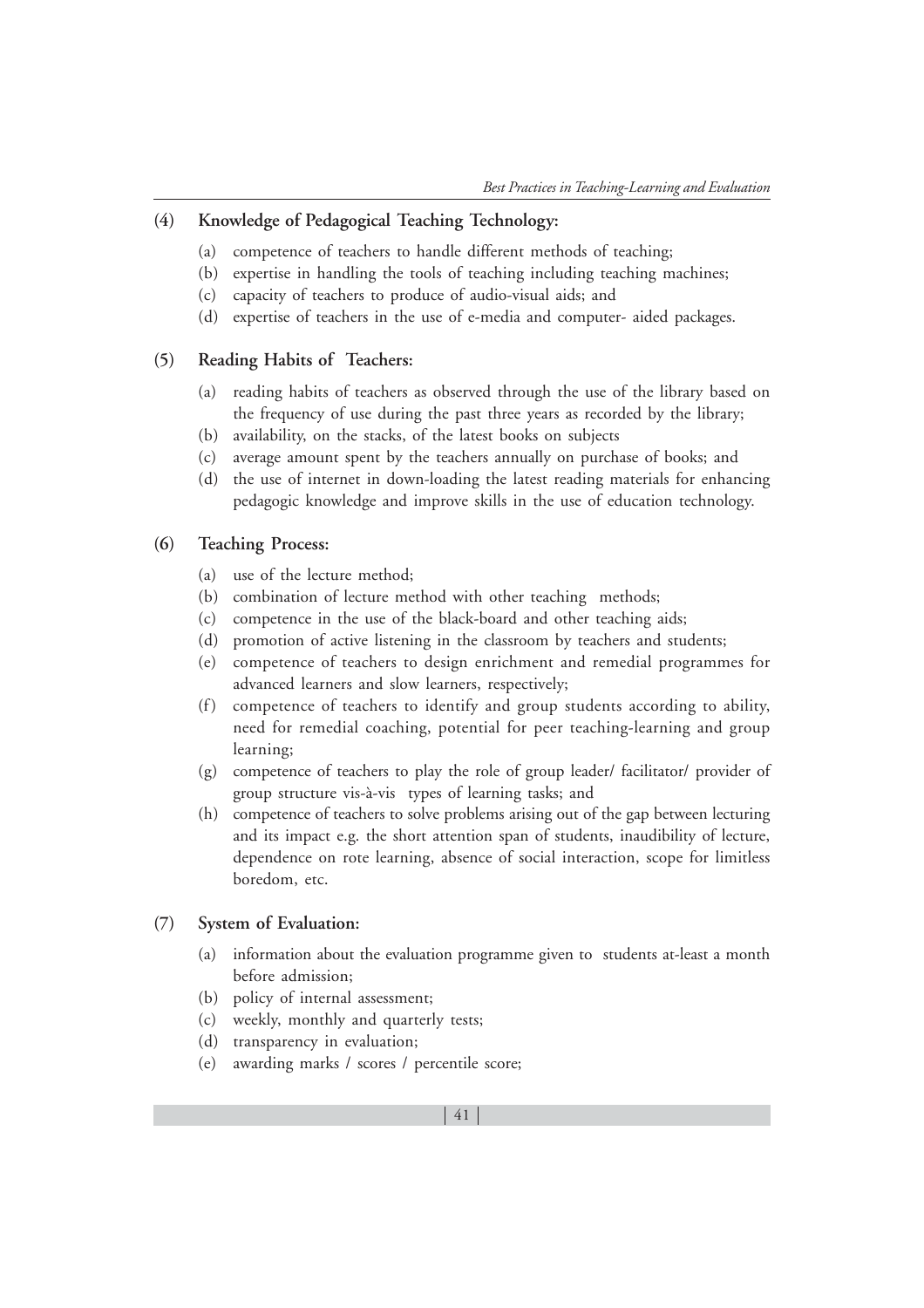- (f) providing transcripts to students at the terminal stage of the career vis-à-vis the college / university;
- (g) teacher's full understanding and use of various evaluation techniques;
- (h) preparation of question banks; and
- (i) evaluation to be made a tool of motivation to learning.

#### **(8) Faculty Evaluation:**

- (a) assessment by Head of the Department (HoD) and Principal;
- (b) evaluation by peers;
- (c) evaluation by outgoing students through a structured questionnaire on a 5 point scale and through an open-ended questionnaire. This structured questionnaire should definitely reflect the following components of the teacher assessment:
	- (i) evaluation of teacher performance by the students who have recently completed their undergraduate or postgraduate programme with special reference to teaching attributes, knowledge, academic qualification and research qualification
	- (ii) steps taken by the teachers for improving their subject knowledge
	- (iii) evaluation of the four components of teacher's authority, viz., social authority, subject authority, professional authority and charismatic authority

#### **3.3 Description of Best Practices**

- 1. Some colleges have a week's orientation for teachers to the use of the latest pedagogical teaching technology including audio-visual aids and teaching machines. Further, they are encouraged to discuss their problems arising out of the use of the above.
- 2. Quite a good number of colleges hold departmental meetings of teachers to prepare teaching plans to be spread over the year. Mostly, the syllabi are unitized according to the number of terms during the programme whereas more comprehensive teaching plans need to be prepared.
- 3. Prospective students are also guided in the selection of subjects to be taken by them for their undergraduate programme. In this context, their aptitude and academic merit are kept in view.
- 4. Colleges that observe transparency in admission are highly appreciated by students, parents and the society at large. The admissions made on merit and statutatory reservation are always appreciated.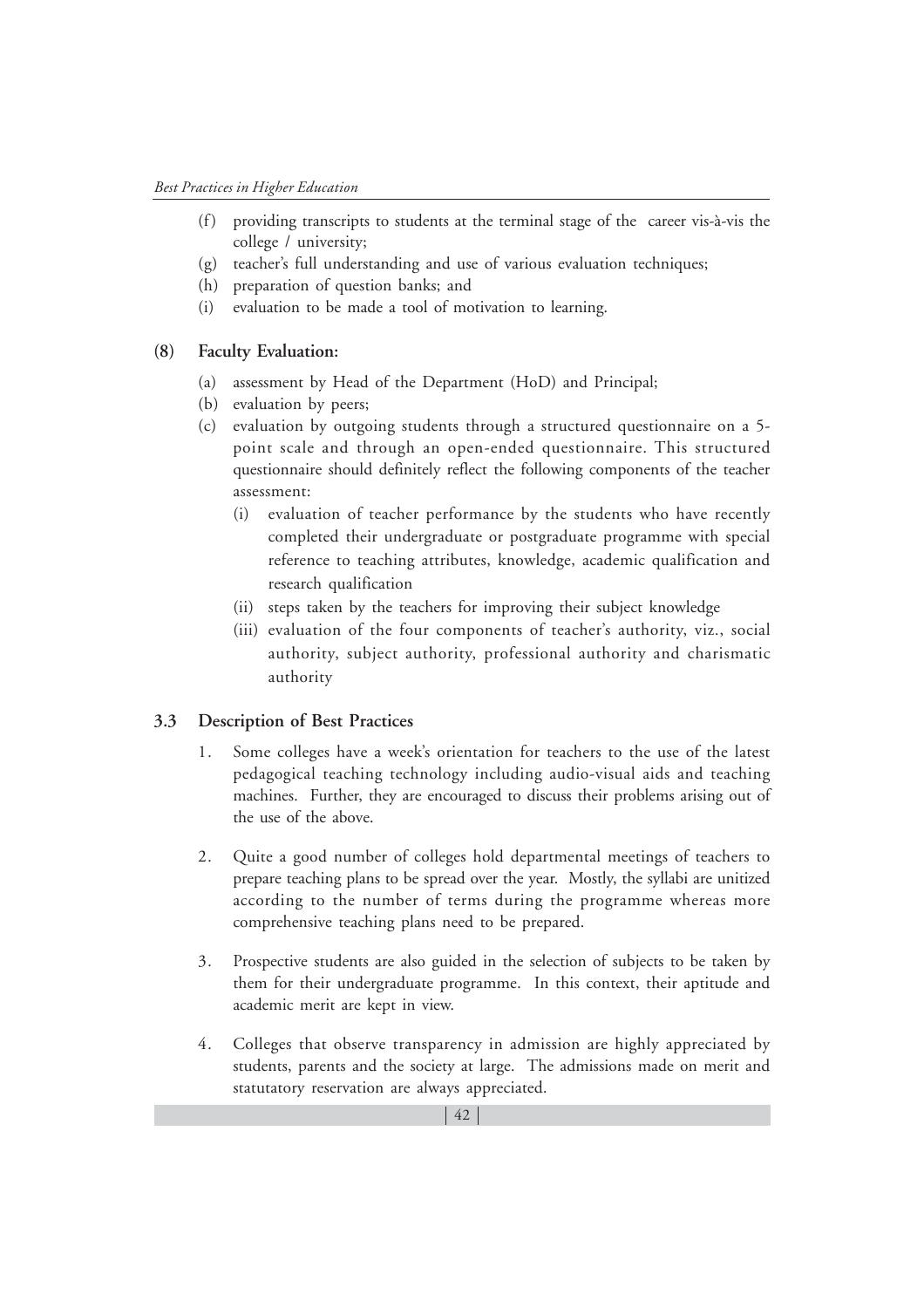- 5. Most good colleges organize a week's programme for students to introduce them to various college activities through the year. They are informed about the rules and regulations of the college, rules for the use of the library, and of the terminal and the final university examinations. They are also informed of the availability of scholarships, loans and other financial assistance. A college has distributed to students a booklet entitled *Effective Study Habits*.
- 6. Some colleges conduct post-entrance diagnostic tests to assess the aptitude of students. They are assessed by teachers through frequent interactions. Such a practice helps teachers to classify students into different groups for providing the required kind of academic tasks.
- 7. Some colleges evolve a 'Class Guide and Mentor System' whereby each teacher is assigned about 20 students. The teachers / tutors look after the academic programmes of their students and also give them educational-cum-personal guidance. They have regular meetings with their wards normally once a month.
- 8. Each faculty member maintains a teacher's diary required to be filled up every day. It helps ensuring quality of teaching and accountability on the basis of the norms laid down by the state government and the UGC. In some colleges, teachers are required to prepare and submit in advance, unitized teaching plans to the Heads of Departments and the Principal. Subsequently, the Principal ensures that the teaching work goes on in accordance with the plan prepared.
- 9. Teachers are encouraged to promote innovative pedagogy. Simulated teaching and micro level teaching are practised by some teachers and the same are reviewed, and evaluated through discussion by staff, the HoD and the Principal.
- 10. A centralized media facility is available in some colleges to augment and support the teaching learning process. Audio-visual equipment, such as over-head projector (OHP), slide projectors, models, charts, liquid crystal display (LCD) and teaching machines are made available.
- 11. Learner-centred teaching methods such as group work, role play, project work, field visit, case study, debates, etc. supplement classroom teaching. In addition, modern tools of teaching are also employed for making teaching learning more effective.
- 12. Some colleges have established language and commerce laboratories. The language laboratory is found useful to develop communication skills and also to teach different groups of students simultaneously according to their abilities. The commerce laboratory helps students to gain practical knowledge in banking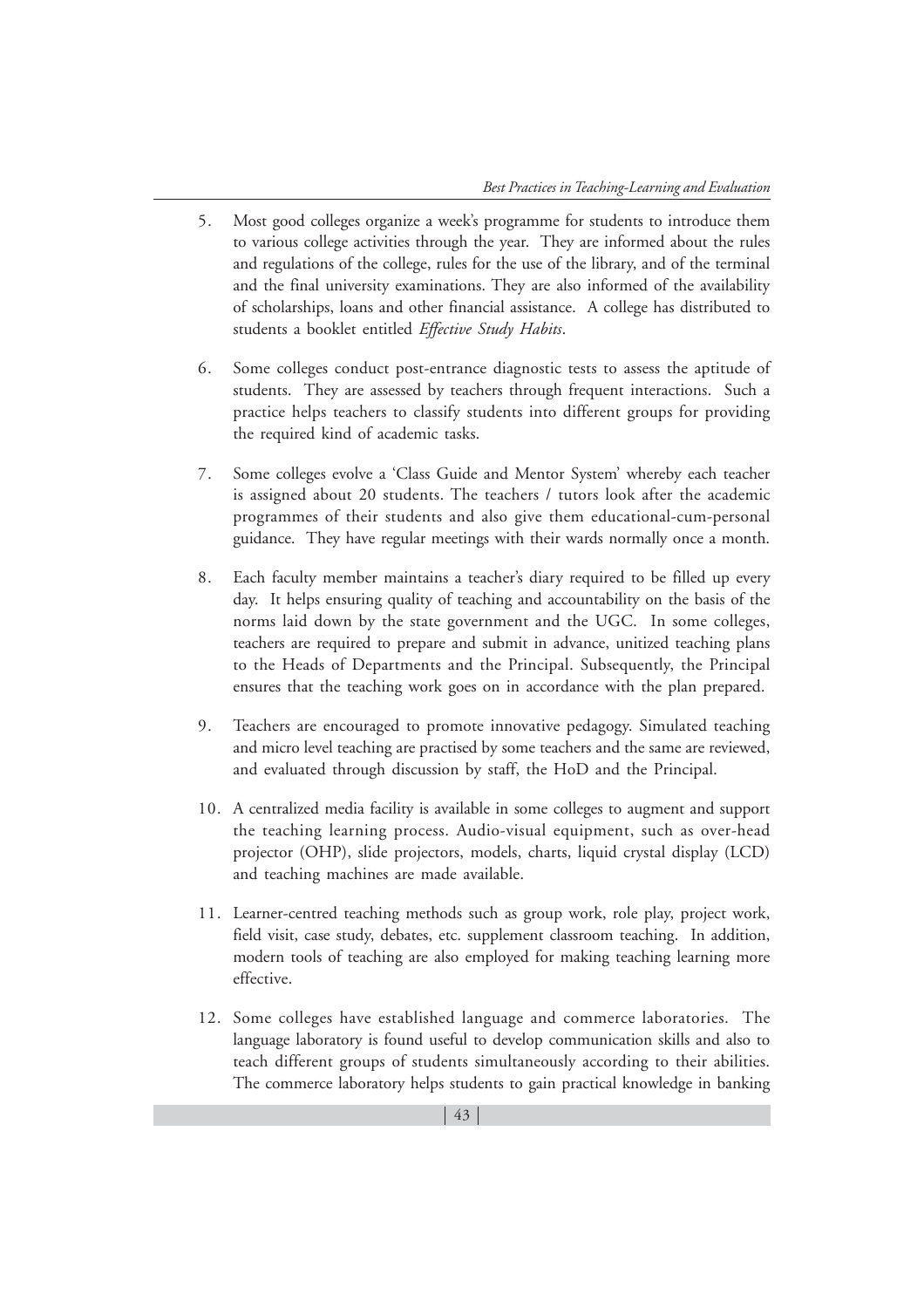and other businesses. Management and accountancy related documents are also kept in the laboratory.

- 13. Self-learning through books and journals, internet, CD-ROMs and computer assisted learning packages is encouraged.
- 14. It is also seen that faculty members prepare their own visual and teaching aids and make liberal use of OHP, LCD, projector, computers, etc. The facilities of reprography, internet, multi-media, CDs and video cassettes are made available in the library which go a long way to supplement the lecture method.
- 15. Some colleges make some innovative approaches to teaching-learning processes such as e-group and phone-groups for assignments and projects. Extensive use of e-mail is made for different groups.
- 16. The preparation of the enrichment programme for advanced learners and remedial teaching to slow learners goes a long way to improve learning. Advanced learners are helped by providing extra handouts / reading material and are encouraged to consult reference materials and websites. Postgraduate students of commerce are also similarly encouraged in order to promote the practice of forming voluntary quality circles where teachers act as facilitators.
- 17. A notable practice is the formation of Peer Study Groups consisting of strong and weak students in which the better performers help slow learners in their studies. Such peer learning benefits students much better than conventional teaching.
- 18. Field trips, educational trips, projects, surveys, seminars at departmental and institutional levels and guest lectures by experts from outside help students to develop the ability to learn on their own. Diverse teaching methods are used including focused group discussions, brain storming sessions, role plays, games, case discussions, home assignments, etc.
- 19. A unique feature of the learning process in a college is the required undergraduate project study programme.
- 20. Tests, assignments, term papers, learning projects, enrichment classes, and prompt evaluation of college tests and examinations are pointers of sustaining quality. Results are intimated to parents regularly.
- 21. Corrected answer scripts of tests and terminal examinations are returned to students and discussed in classes and this has improved the rapport between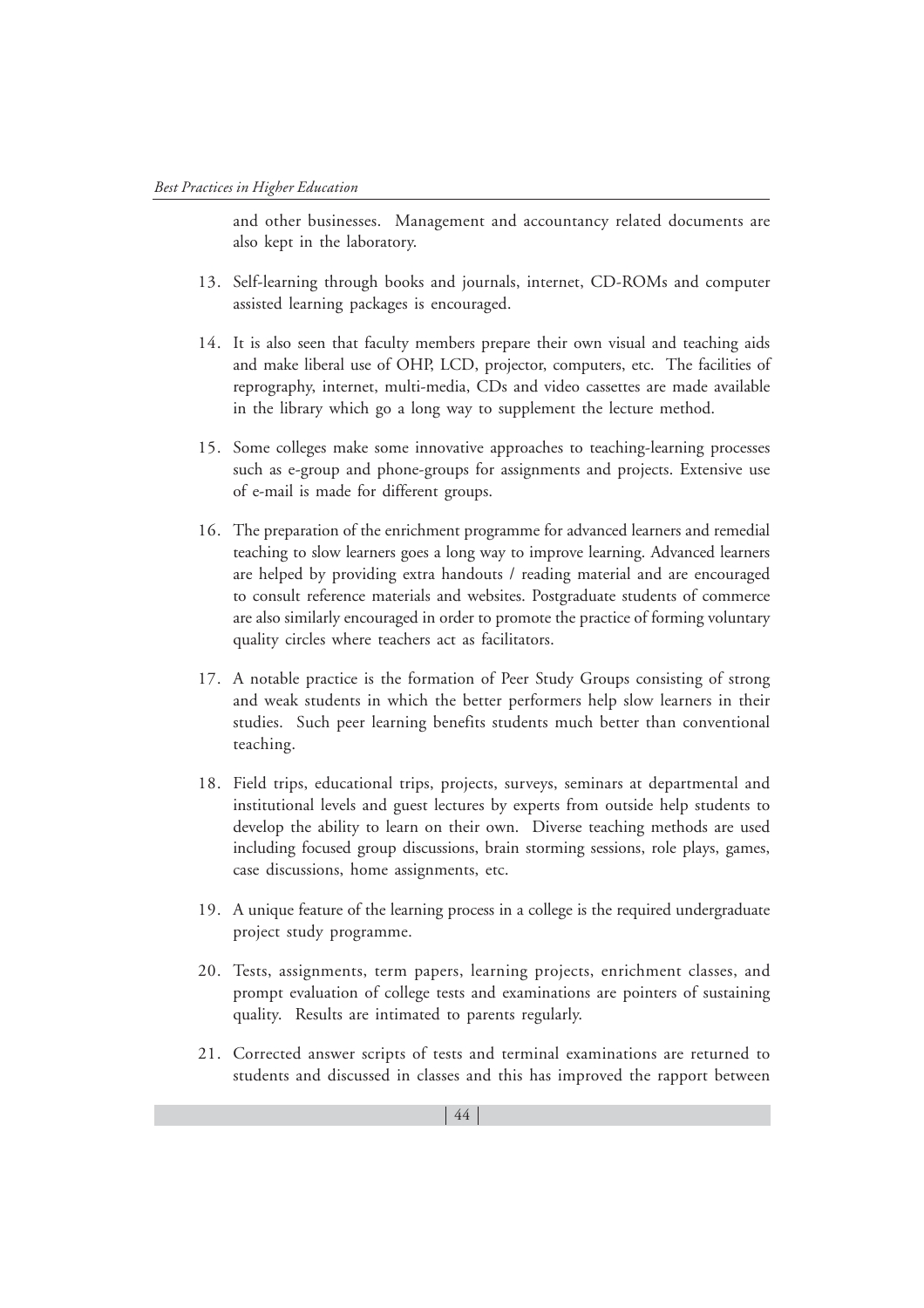teachers and students. Such a transparency facilitates effective teacher-student interaction.

- 22. Examination work is computerized, and it has speeded up the process. Some colleges declare results within a month after the examinations are held.
- 23. Objective-type tests, group discussions, oral presentations, open book tests and routine tests are employed in order to make assessment more skill-oriented.
- 24. The performance of the teaching faculty is evaluated by students by means of a Teacher Assessment Questionnaire and feedback is obtained by the Principal through the Students' Council. In addition, as per university rules, teachers are required to fill in the self-assessment form at the time when the staff member is due for placement in a higher scale.
- 25. Teachers are given confidential feedback about their teaching effectiveness on the basis of an institutionalized mechanism of evaluating them. There is a scientifically designed Training Effectiveness Evaluation Model. This model is based on many variables and constructs that would determine effectiveness of teaching.

#### **3.4 The Impact / Outcome**

The best practices selected above have already proved to be instrumental in raising the performance level of certain institutions to that of a five star or A grade. It cannot be said that these higher grades were based on the criterion of Teaching, Learning and Evaluation listed above. Nevertheless the NAAC has given the highest weightage (around 40% for affiliated colleges) among its parameters for obvious reasons. It is equally true, however that this criterion is linked with others as well.

It needs to be kept in view that the quality of education and excellence of an institution is directly linked with the quality of output of its graduates in different spheres. Every institution is known for its personality, thrust areas and quality of teaching; they bear a distinct stamp. It is, therefore, important to improve the standard of teaching, learning and evaluation. It also needs to be remembered that less financial input is involved in the implementation of these best practices in terms of purchase of costly equipment when compared to the cost of infrastructure, equipment, playgrounds, learning resources, salaries and other expenses. Adopting these practices is not difficult. Teachers feel that modern teaching technology need to be used to improve the effectiveness of pedagogy. Such motivation may be exploited by making the equipment available. Moreover, they need to be trained in using these pedagogical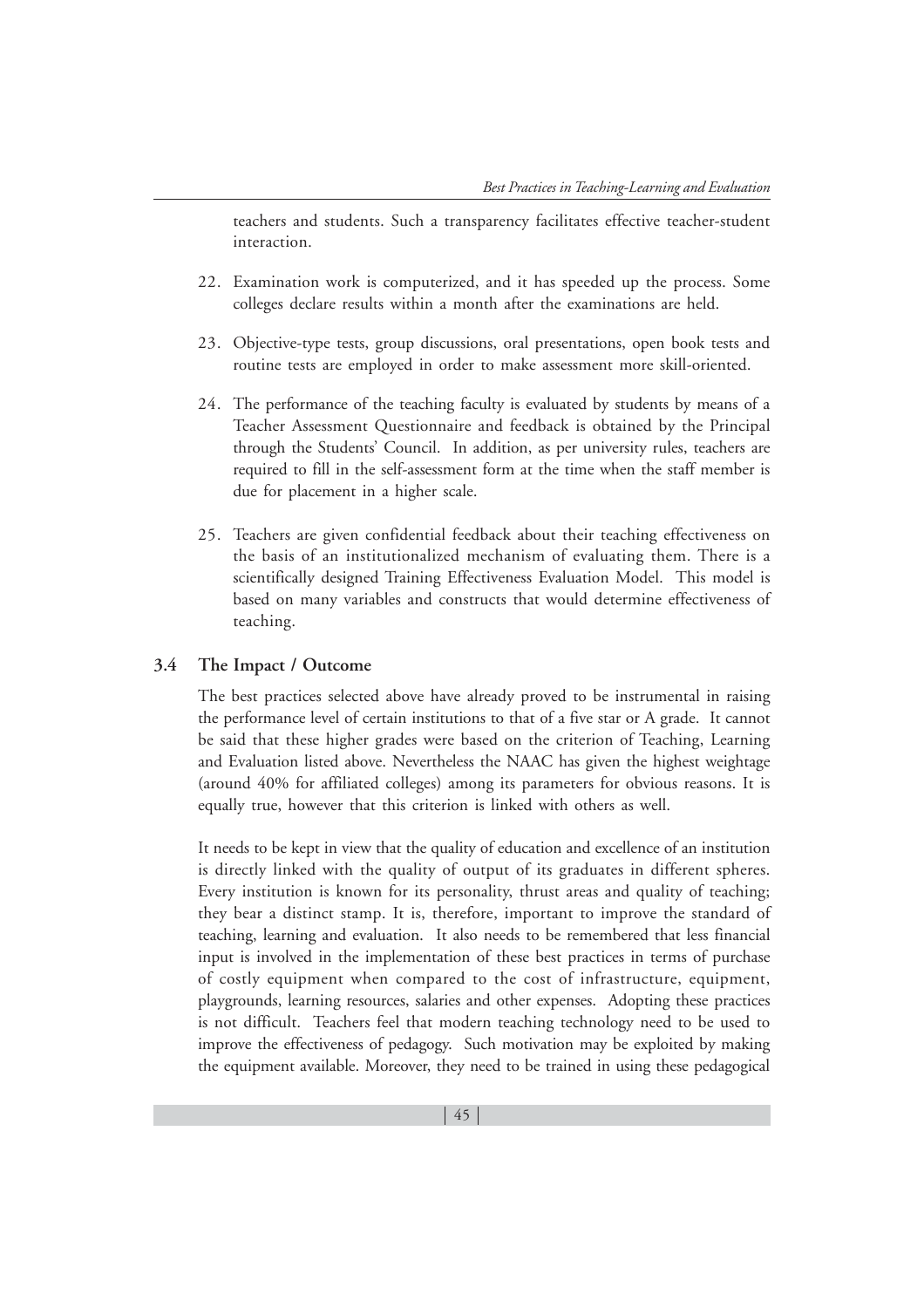teaching instruments and be made conversant with various new teaching methods to be employed.

#### **3.5 Requirements for Adoption and Adaptation**

The best practices listed here were taken from the reports of the National Assessment and Accreditation Council, vis-a-vis assessment and accreditation of top grade institutions of higher education, both colleges and universities. As such, there should be no problem in the adoption of these practices. These practices basically involve the teaching fraternity. There is no outside agency involved in them. Therefore, the effort of teachers to initiate them has few impediments to overcome.

It is to be remembered in this context that the lecture method continues to dominate the scene of higher education in the country, with the result that it ceases to motivate and inspire students to learn. At the same time, there is a strong realization among teachers that pedagogy should be learner centred. They agree that teaching does not aim at rote learning, or mere comprehension but at effective learning involving application of mind and competency of communication. Audio-visual aids, and teaching machines will help in addition to generate greater interaction between teachers and learners. The use of educational technology cannot however be avoided in this knowledge era brought about by Information Technology.

In addition, certain small changes implemented by the educational institutions will help the learning climate. These steps could be:

- (i) The lecture rooms may preferably be of the gallery type. The lecture rooms of science blocks need to be designed and furnished according to subject requirements. Also, the sliding black or white boards are more facilitative than fixed boards.
- (ii) There should be a provision for teaching aids and teaching machines with every department. However, where it is not possible, a central facility could be created for teachers of all departments for their classroom use.
- (iii) Teachers should be given orientation in student counselling. It will be important for them to know the socio-metric and psycho-metric techniques to identify different categories of students.
- (iv) There has to be some kind of mechanism by which students could be motivated, vis-a-vis, the accomplishment of completing the undergraduate or the postgraduate programmes to avoid dropping out in the middle. Particularly, it is seen that in rural educational institutions, the dropout rate is high.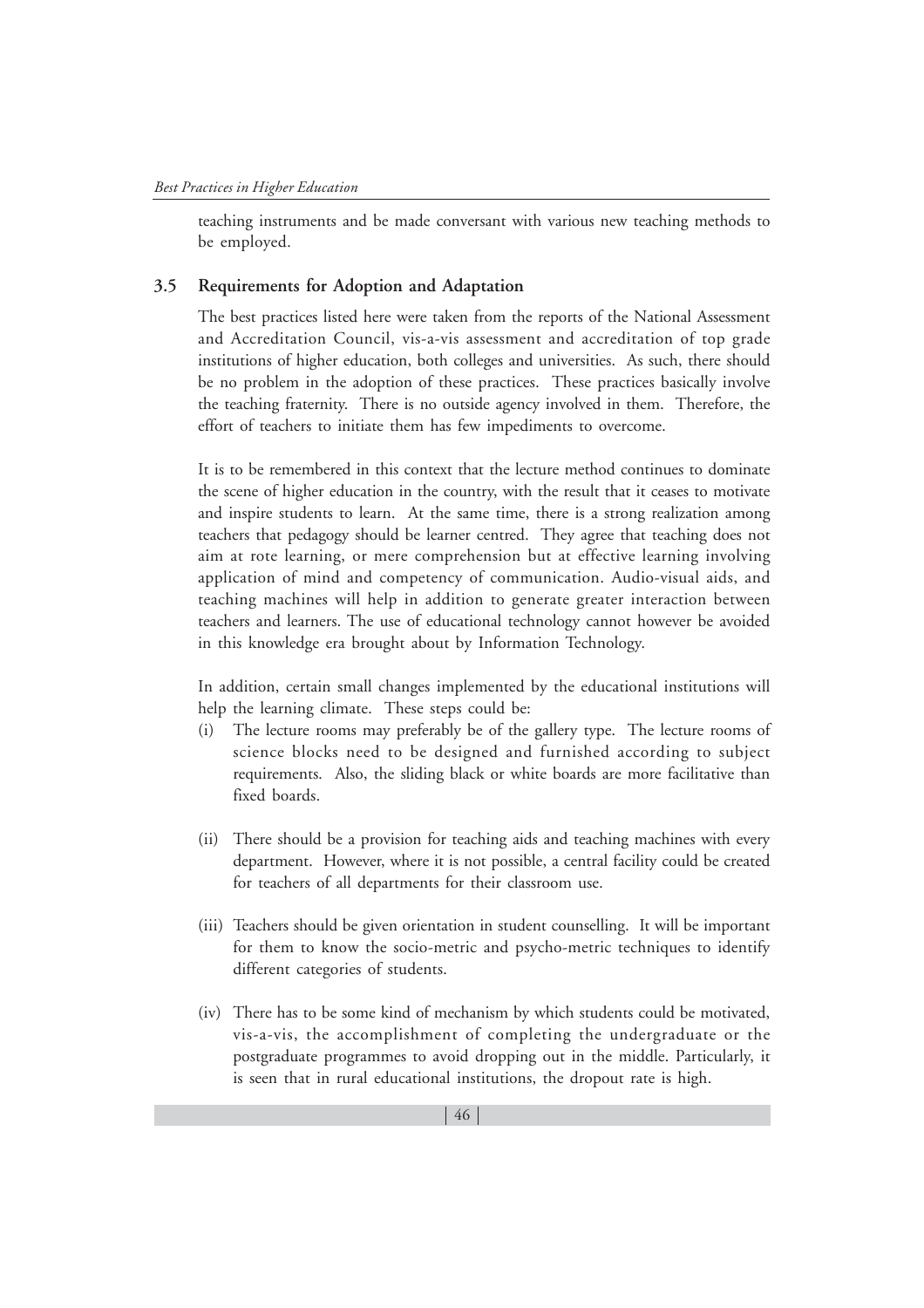It is clear from what has been said above that none of these practices requires big financial support. The basic requirement is the attitude of the teacher who can easily produce audio-visual aids. Teaching hardware may be obtained with grants from the UGC and other bodies.

#### **3.6 Conclusion**

Teaching, learning and evaluation, the vital and crucial academic activity of any educational institution require meticulous planning and responsible execution chiefly through team work and coordination. Where any one of these receives inadequate attention, the other two may fall away bringing the whole educational efforts to little or no value. In the light of this caution, we may look upon these best practices as signposts that lead towards the goal of excellence to be reached only through quality enhancing measures.

# **Section B: Case Illustrations**

The best practices selected for presentation here touch upon some vital areas of pedagogy. Learner centred concerns in attending to the needs of the slow learner, student assessment of teacher performance, tutor-ward partnership, overall structuring of the system to speed up student enablement processes and use of modern technology are some vital areas of concern. While there may be several others - the list is not exhaustive - most of those presented here are important to trigger motivation for improving existing practices and to encourage initiative to think along new directions. The focus on learner-centred pedagogy that can build skills of self-management of learning processes by learners shall never be lost sight of.

# **Case 1: Institutional Co-ordination for Teamwork**

### **1. Objective of the Practice**

To provide quality education to students, especially the first generation learners, by streamlining and coordinating institutional components

### **2. Need Addressed and the Context**

The college receives more students from rural areas. Many are first generation learners and slow learners. There is a need to motivate and develop them by applying the latest technological developments particularly, the information technology.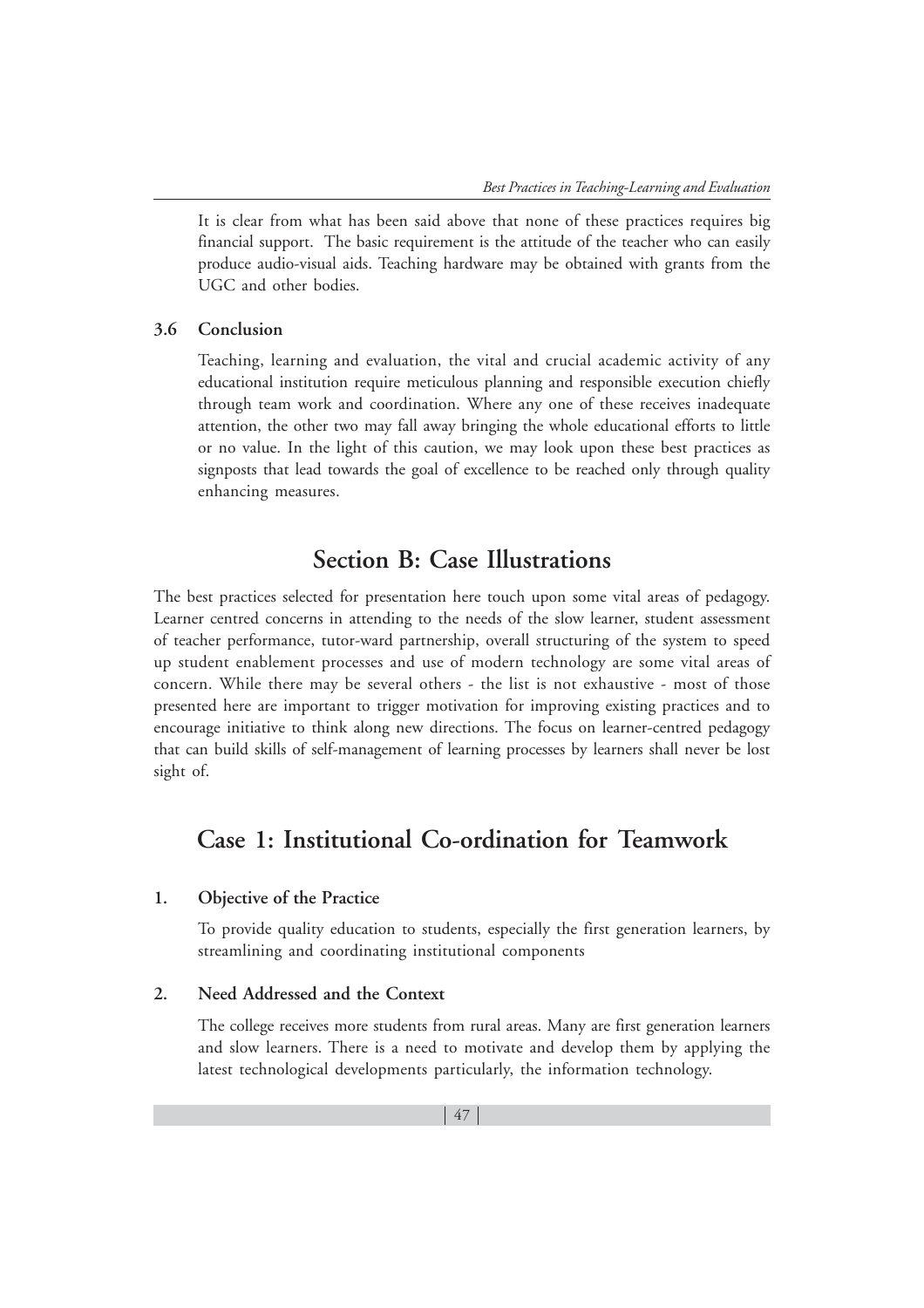#### **3. The Practice**

The practice is one of institutional coordination for reinforcing teamwork. This is facilitated by transparency in admission, dissemination of academic information to the student body at the appropriate time and preparatory pedagogic planning. These strategies have improved work ethics and work efficiency. This is perhaps more a strategy than a practice. It may be considered the practice of several practices coordinated at a given time. The practice has facilitated the development of media materials to motivate slow learners and integration of methods like fieldwork, internship training and regular conduct of seminars.

#### **4. Evidence of Success**

There is more demand for admission now. Over the past 19 years, the college has obtained as many as 403 university ranks. Pass percentage is more than 90% in university exams. The regularity of co-curricular activities, motivation for better performance by students in examinations and faculty achievement in research would not have been possible without this practice.

### **5. Resources**

Language laboratories, e-learning facility, computer aided packages and psychology laboratory are required for which contribution from the Management and fee collected from students have been used.

# **6. The Institution**

Name: Cavery College for Women Address: Annamalai Nagar, Tiruchirappalli-620018, Tamil Nadu Tel: 0431-2751232 (O), 0431-2767606 (R) E-mail: caverycollege\_cry@rediffmail.com Year of Accreditation: 2003 - 2004 Grade awarded by NAAC: A Contact Person: Dr.Sujatha, Principal

# **Case 2: Mentoring System for Students**

# **1. Objective of the Practice**

To minimize dropouts through personal counselling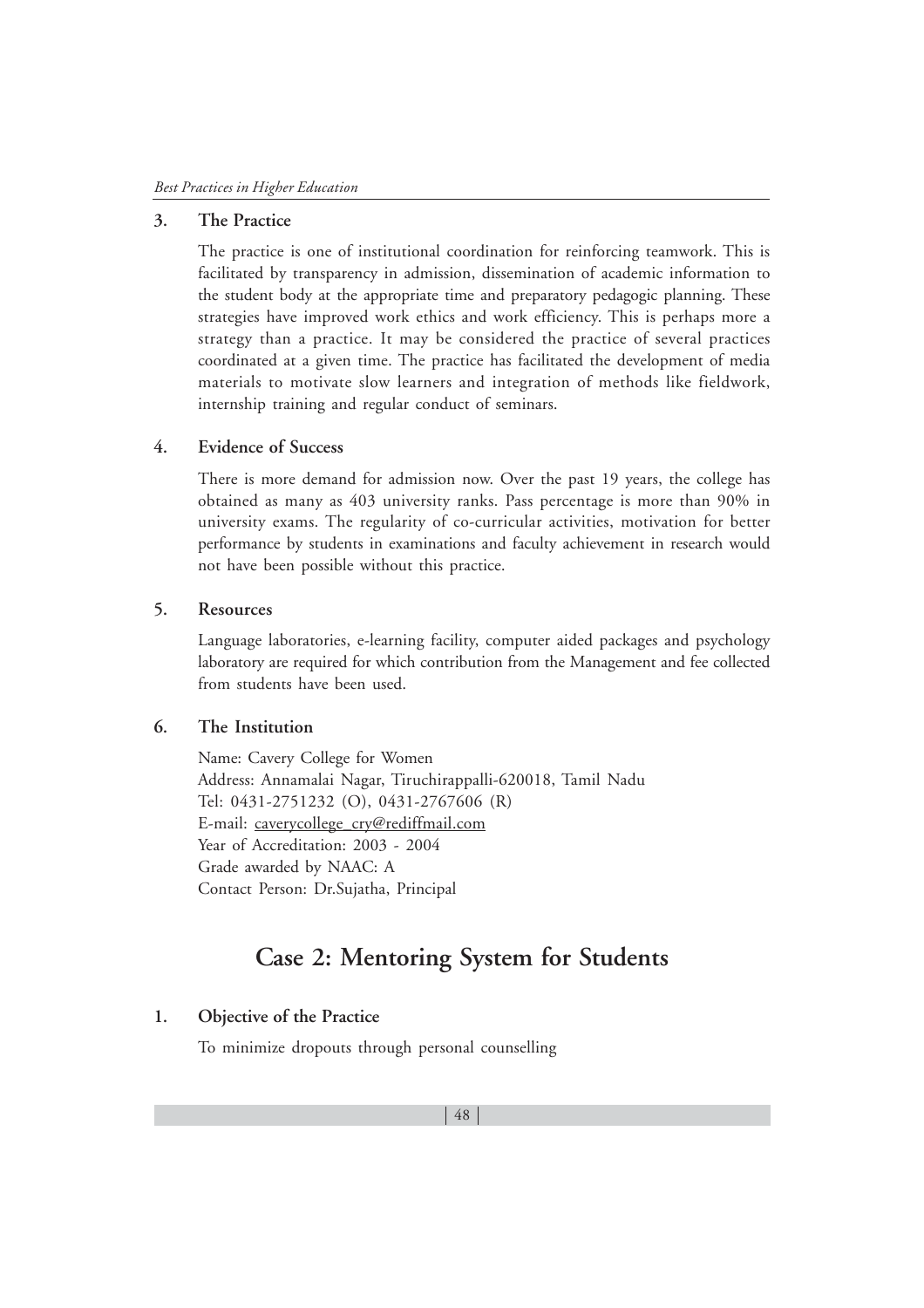# **2. Need Addressed and the Context**

Students undergo various problems of stress. Statistics reveal increasing number of suicides and dropouts. Considering the student-teacher ratio in classrooms, it is impossible at times to give personal attention to students in class. One solution therefore is a 'Mentor' who can form the bond with students in the true sense. Mentoring is required for students to achieve emotional stability and to promote clarity in thinking and decision making for overall progress.

#### **3. The Practice**

The practice is that of creating an efficient mentor-ward system. Each teacher is assigned 10-12 students. They meet at least once a week to discuss, clarify and primarily to share various problems which may be personal, domestic, academic, etc. The teacher is equipped with all the necessary information about his/her wards on a file. The teacher involves local guardians and parents as well, whenever necessary.

### **4. Evidence of Success**

It is needless to say that a mentor gets the job satisfaction. Evidence of success of the practice includes better results in the examinations, more regular attendance, increased participation in co-curricular activities, better discipline on campus and respectful relationship between teachers and students.

### **5. Resources**

This practice requires well-committed teaching staff who have the desire to help students beyond teaching hours.

# **6. The Institution**

Name: PES College of Arts & Science Address: P.O. Box no 3, Farmagudi, Goa - 403 401 Tel: 0832-2335171 (O), 2318485 (R) Year of Accreditation: 2001-2002 Grade awarded by NAAC: A\*\*\* (Three star) Contact person: The Principal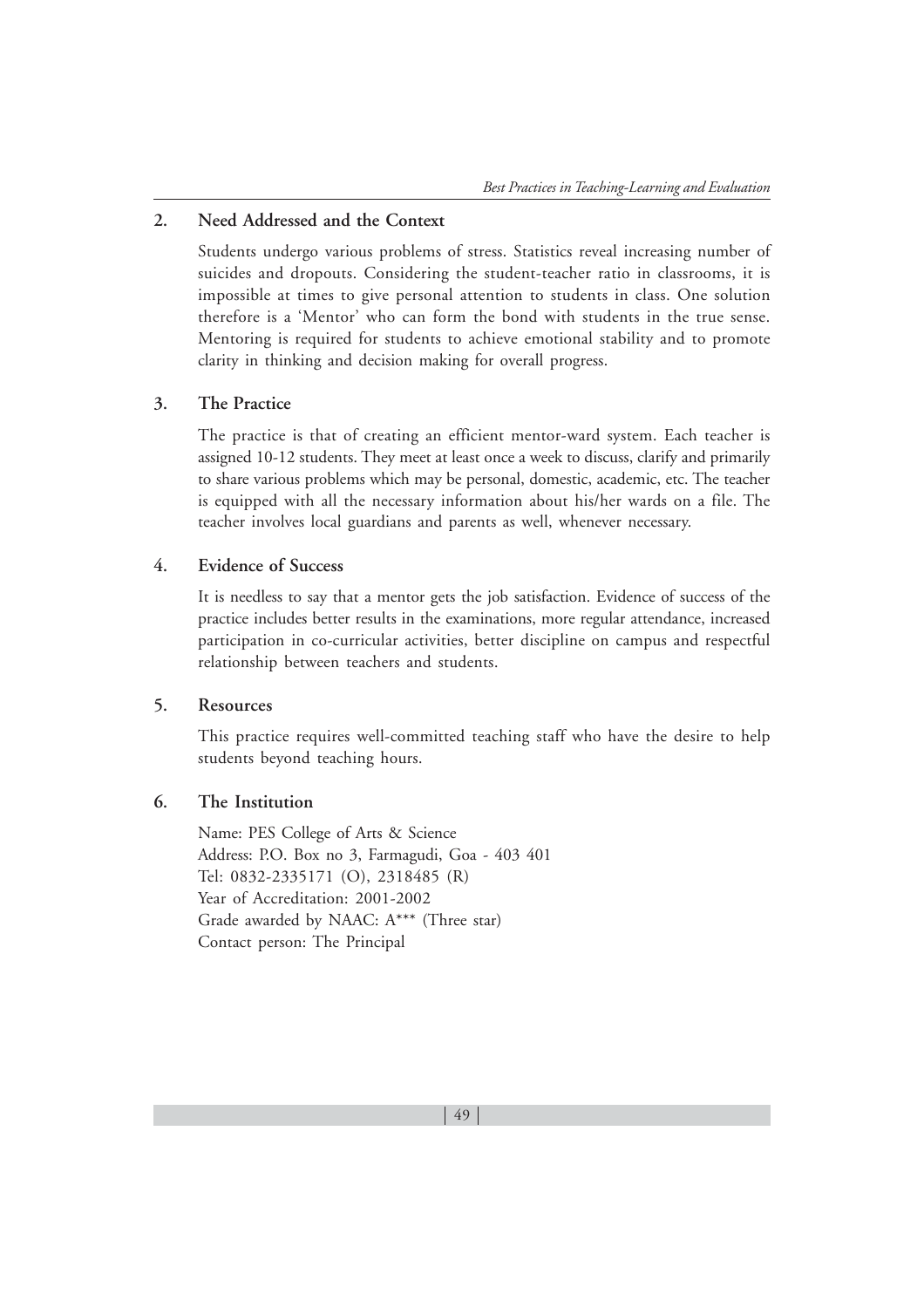# **Case 3: Fieldwork**

# **1. Objective of the Practice**

To develop among students the sense of working together in a team and the skill to carry out a team project in the field

### **2. Need Addressed and the Context**

Theory sometimes remains incomplete unless it is brought into practice. Hence students are required to acquire the knowledge of application. One of the ways to acquire this skill is by taking up team projects on the field.

# **3. The Practice**

Students are divided into small groups of 8/10 each. A designated teacher takes them to the places like jail, remand home, home for destitute, working women's hostel etc. Each group is assigned a topic of social relevance. The group prepares a questionnaire to collect data for the given project and accordingly collects the data. Certain groups are assigned the task of interviewing people. They submit the results of their analysis and report to the teachers concerned. A project report is prepared by each team.

# **4. Evidence of Success**

Students came out with original responses. Team-work and enthusiasm prevail in most areas.

### **5. Resources**

Public contacts and leadership of teachers as well as financial resources and transport are required.

### **6. The Institution**

Name: The Janata Shikshan Mandal's Devchand College Address: Arjun Nagar, Kolhapur, Maharashtra Tel: 08338-620112 (O), 02325-244117(R) E-mail: ago1852@yahoo.co.in Year of Accreditation: 2003 - 2004 Grade awarded by NAAC: A Contact Person: Dr. Joshi A. G, Principal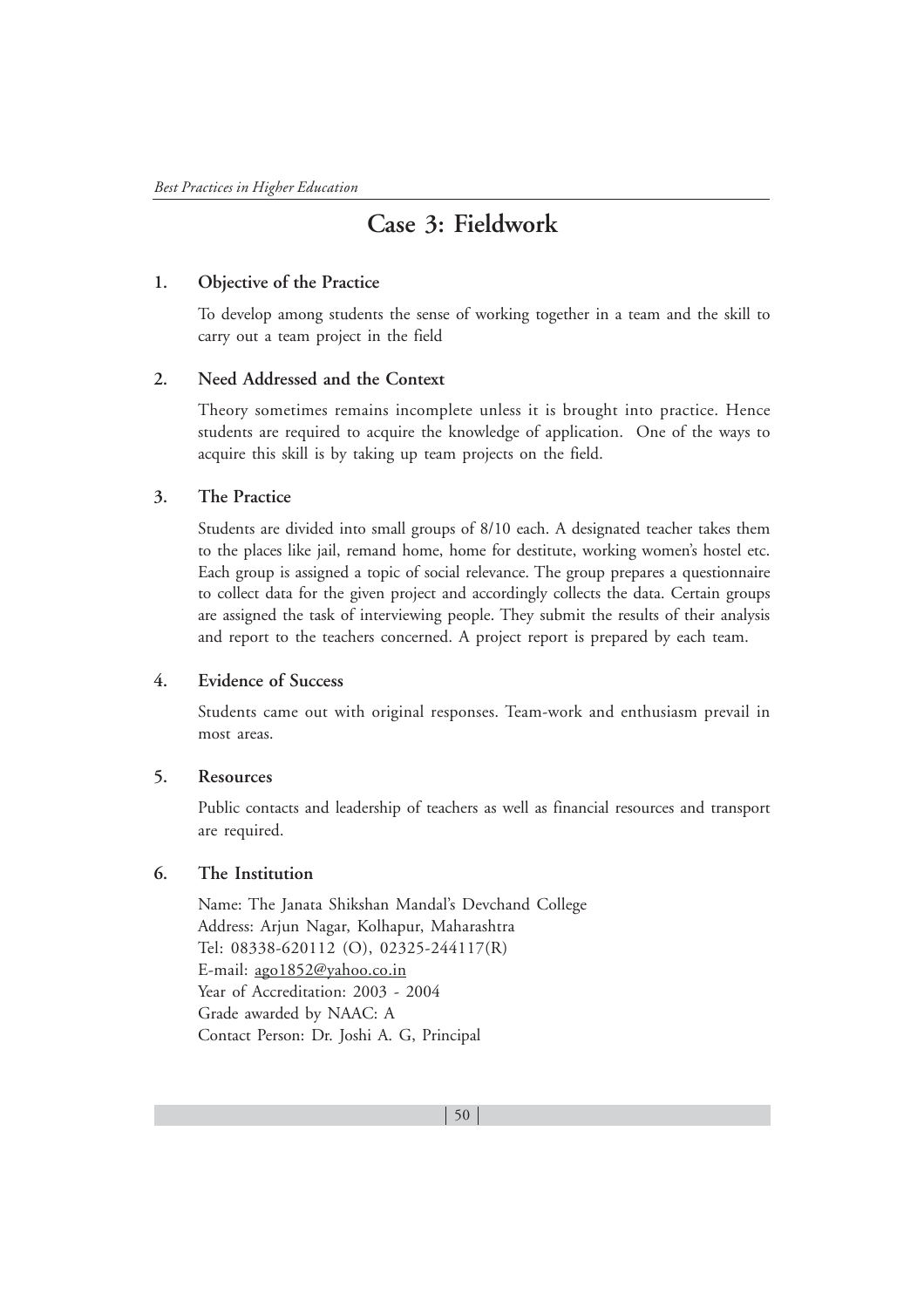# **Case 4: Widening Access to Higher Education**

#### **1. Objective of the Practice**

To make education available to all irrespective of their social and economic status

#### **2. Need Addressed and the Context**

The institution has a large number of students from marginalized sections. The need is to give them access to higher education at low cost.

### **3. The Practice**

The institution has set for itself the motto of 'Education for All'. In accordance with its belief in the principles of social justice it admits poor and underprivileged students in excess of the government quota of reservations for disadvantaged categories. The proof of the transparency in widening access is demonstrated through publicly displaying the of selected candidates lists. The State government's order on the required reservation policy on admission is strictly adhered to. The college hostel also provides affordable boarding and lodging facilities to these students.

### **4. Evidence of Success**

A large number of students from marginalized sections are studying in the college. Students who have benefited from this practice occupy positions of power and responsibility.

### **5. Resources**

Monetary assistance to conduct remedial courses for poor students who need the help so that they can get through language examinations. Assistance is also required to conduct add-on courses so that the employability of these students can be enhanced.

# **6. The Institution**

Name: V.O. Chidambaram College Address: Palayamkottai Road, Tuticorin - 628 008, Tamil Nadu Tel: 044-2390119 (O), 044-2390414 (R) Year of Accreditation: 2003 - 2004 Grade awarded by NAAC: A Contact Person: Dr. A. Francis, Principal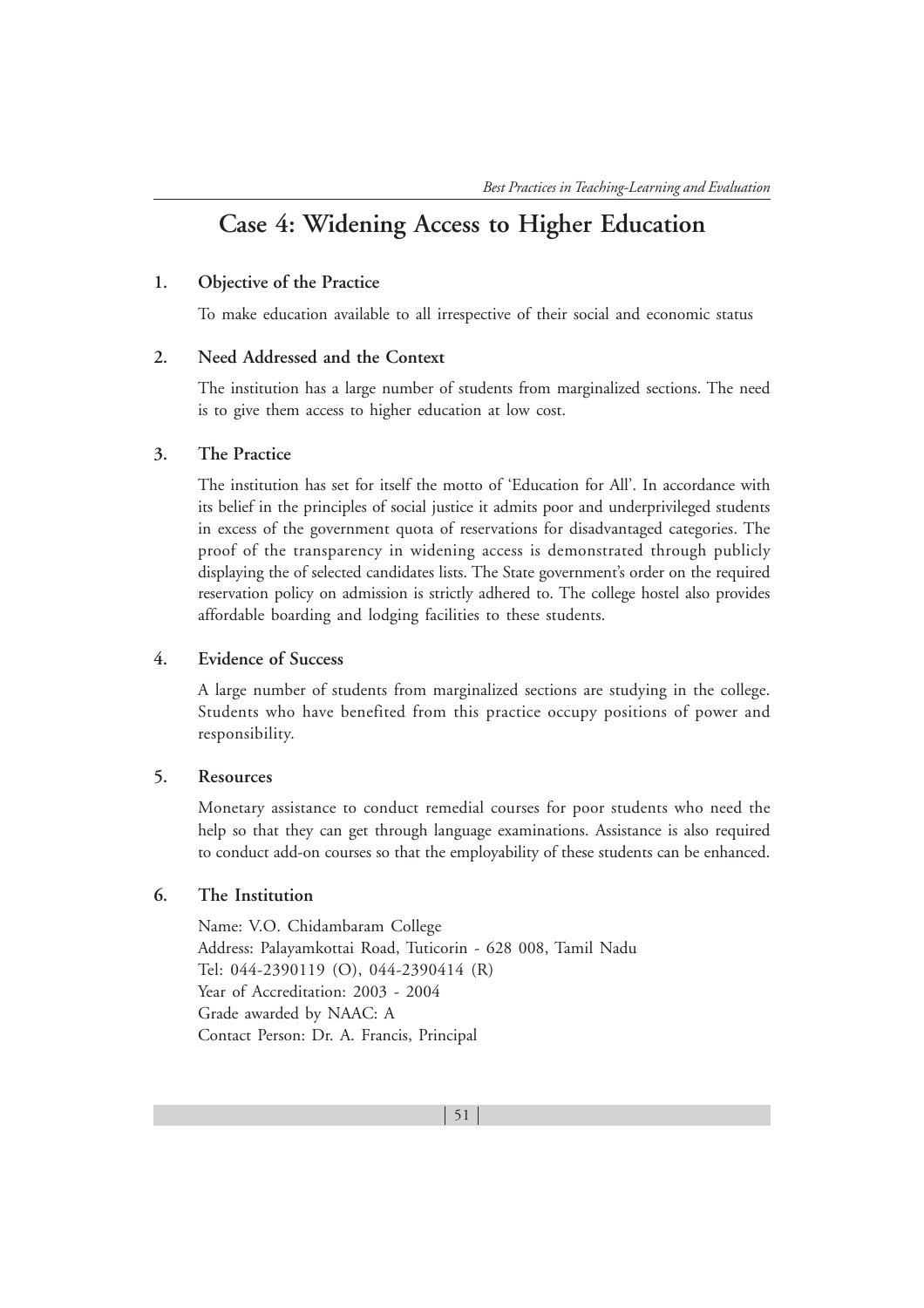# **Case 5: Incentives for Holistic Quality Performance**

### **1. Objective of the Practice**

To gear up institutional machinery for optimal all-round performance

### **2. Need Addressed and the Context**

The needs of learners are complex and they cannot be met unless measures are taken to study and analyze them and to create an atmosphere of motivation as well as timely performance in every area of activity. The need addressed is that of providing effective and timely services, be they teaching or remediation or effective learning.

#### **3. The Practice**

Recognition of the good work of students, faculty and non-teaching staff through awards; implementation of the "earn and learn" scheme for the benefit of poor students; promotion of team work and participatory decision making; coaching classes for taking competitive examinations; personality development; and monitoring as well as assessing teacher performance as a student-motivation generating strategy are the elements of this composite best practice.

# **4. Evidence of Success**

Some of the practices mentioned above have resulted in the rapid growth of the college. The college has a record of consistently excellent results with many university rank holders. Alumni have excelled in various fields. Teachers have received various awards. Demand for admission is increasing. The system adopted by the college is recognized as a role model by the community and the state government and the practice has come to be known popularly as Shahu Pattern/ Latur Pattern.

#### **5. Resources**

Institutional coordination, optimum infrastructure and funds

### **6. The Institution**

Name: Rajarshi Shahu College Address: Chandranagar, Latur - 413 512, Maharashtra Tel: 02382-253645, 210359 (O), 02382-245380 (R) E-mail: rlkavlersml@rediffmail.com Year of Accreditation: 2002-2003 Grade awarded by NAAC: A Contact Person: Dr. R. L. Kavle, Principal

 $\vert$  52  $\vert$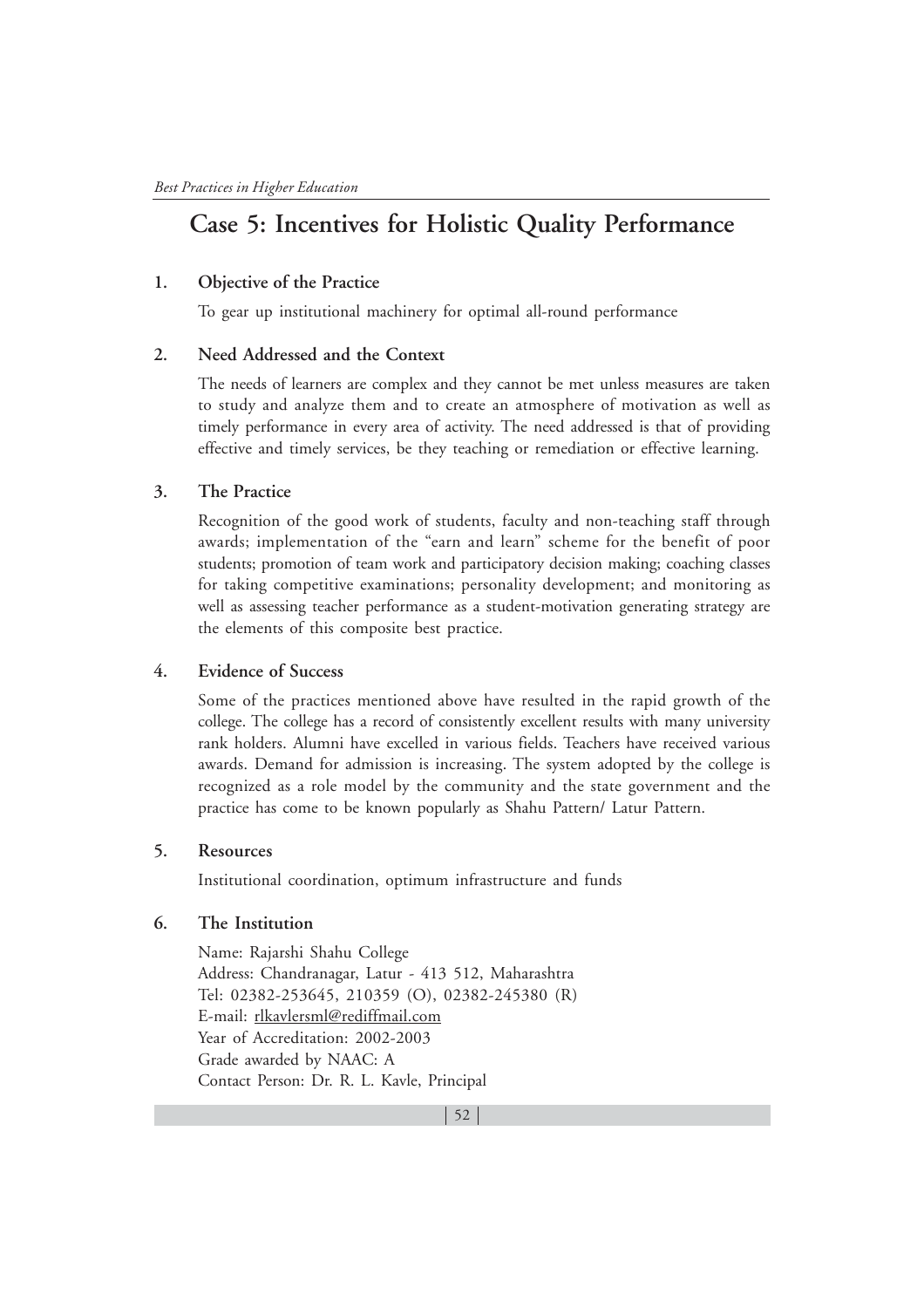# **Case 6: Value Education**

#### **1. Objective of the Practice**

To impart values

#### **2. Need Addressed and the Context**

Total personality development is needed to lead an upright life in a world of discrimination. Tolerance, cross–cultural outlook, and social awareness are corollaries to the need stated.

#### **3. The Practice**

The practice consists of enhancing knowledge of values with campus instruction and exposure to realities in the world of deprivation during field visits. The combination of the two is expected to generate motivation for service. Weekly value education classes, guest speakers and interaction with non-governmental organizations have been introduced. Field experience through visits to orphanages, old age homes, and remand homes, are integral to the practice.

### **4. Evidence of Success**

Students have become aware of the condition of the downtrodden. They have become compassionate, understanding and supportive to the disadvantaged groups of society.

# **5. Resources**

Transport, willing staff and some funds

### **6. The Institution**

Name: Mount Carmel College Address: 58, Palace Road, Bangalore-560 052 Tel: 080-22261759 (O), 080-22263459 (R) Website: www.mountcarmelcollegeblr.org E-mail: mounts@bgl.vsnl.net.in Year of Accreditation: 1999 - 2000 Grade awarded by NAAC: A\*\*\*\*\*\* (Five star) Contact Person: Rev. Sr. Jesuina, Principal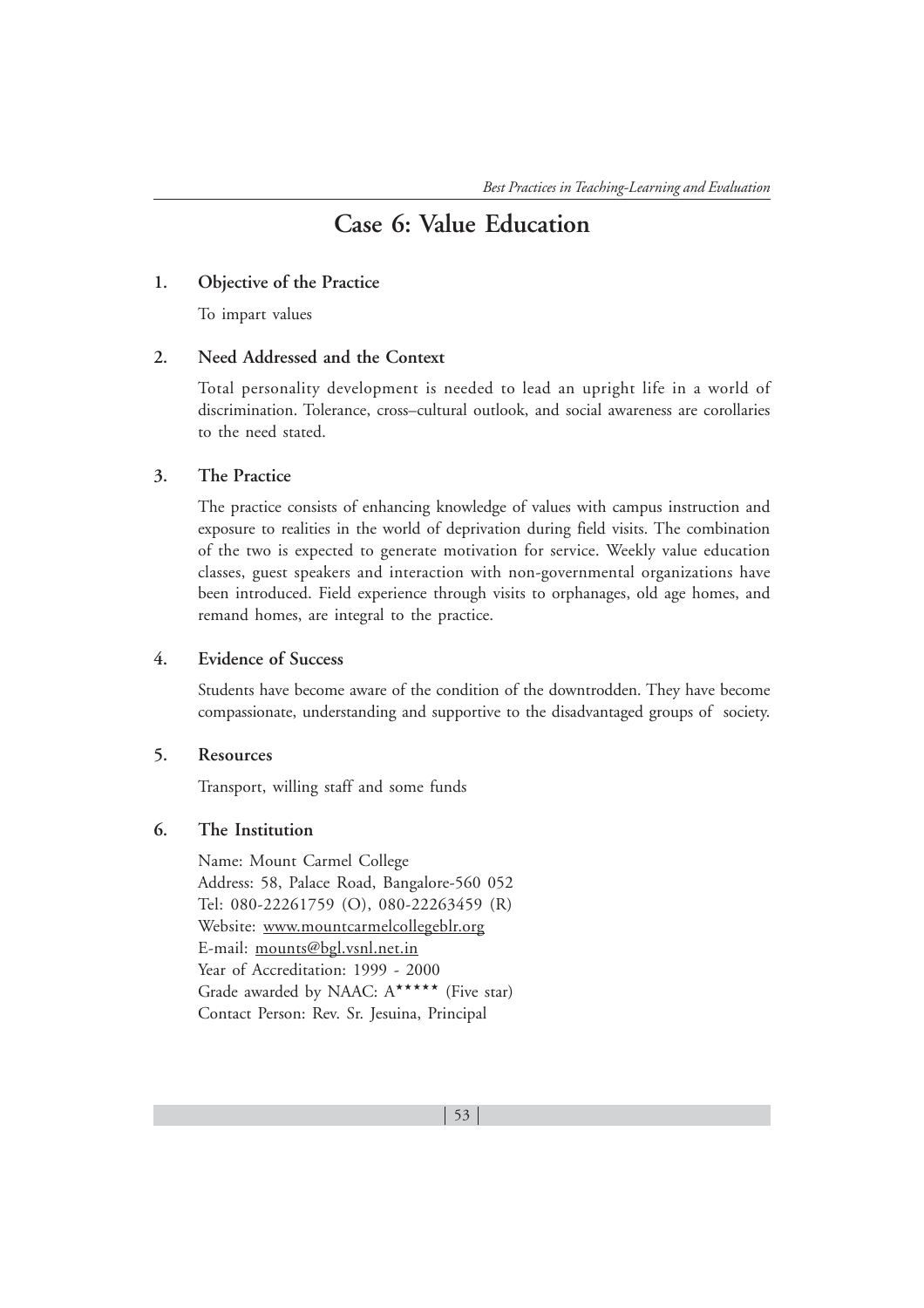# **Case 7: Teacher-Ward Tutorial System**

### **1. Objective of the Practice**

To enable the high achievers to reach excellence and the slow learners to reach the minimum qualifying level

### **2. Need Addressed and the Context**

An average Indian classroom has students of mixed ability. The brighter students are often left without challenges to employ their full potential. The poor achievers do not have even the minimum skills to cope with the demands of the course of study. From this context arises the need to level proficiencies and offer appropriate help for holistic development. This need is addressed by the practice.

# **3. The Practice**

Each teacher identifies high scorers and low scorers. Each staff takes at least 2-3 low achievers as his or her wards under sustained supervision and care to assist them to improve their performance. High scorers are also given help to became equipped to get university ranks. The college Career and Guidance Cell and faculty help students in their plans for future development and careers.

### **4. Evidence of Success**

Last year the college achieved 131 university ranks. The percentage of passes in some departments was 100% and more than 80% in others departments.

### **5. Resources**

Willing teachers and material resources for the preparation of additional instructional materials

### **6. The Institution**

Name: Justice Basheer Ahmed Sayeed College for Women Address: Teynampet, Chennai - 600 018, Tamil Nadu Tel: 044-24350395, 24364152 (O), 044-23740107, 23742923 (R) E-mail: jbasinet@md2.vsnl.net Year of Accreditation: 1999 - 2000 Grade awarded by NAAC:  $A^{\star \star \star \star \star}$  (Five Star) Contact Person: Dr. Salma Salahuddin, Principal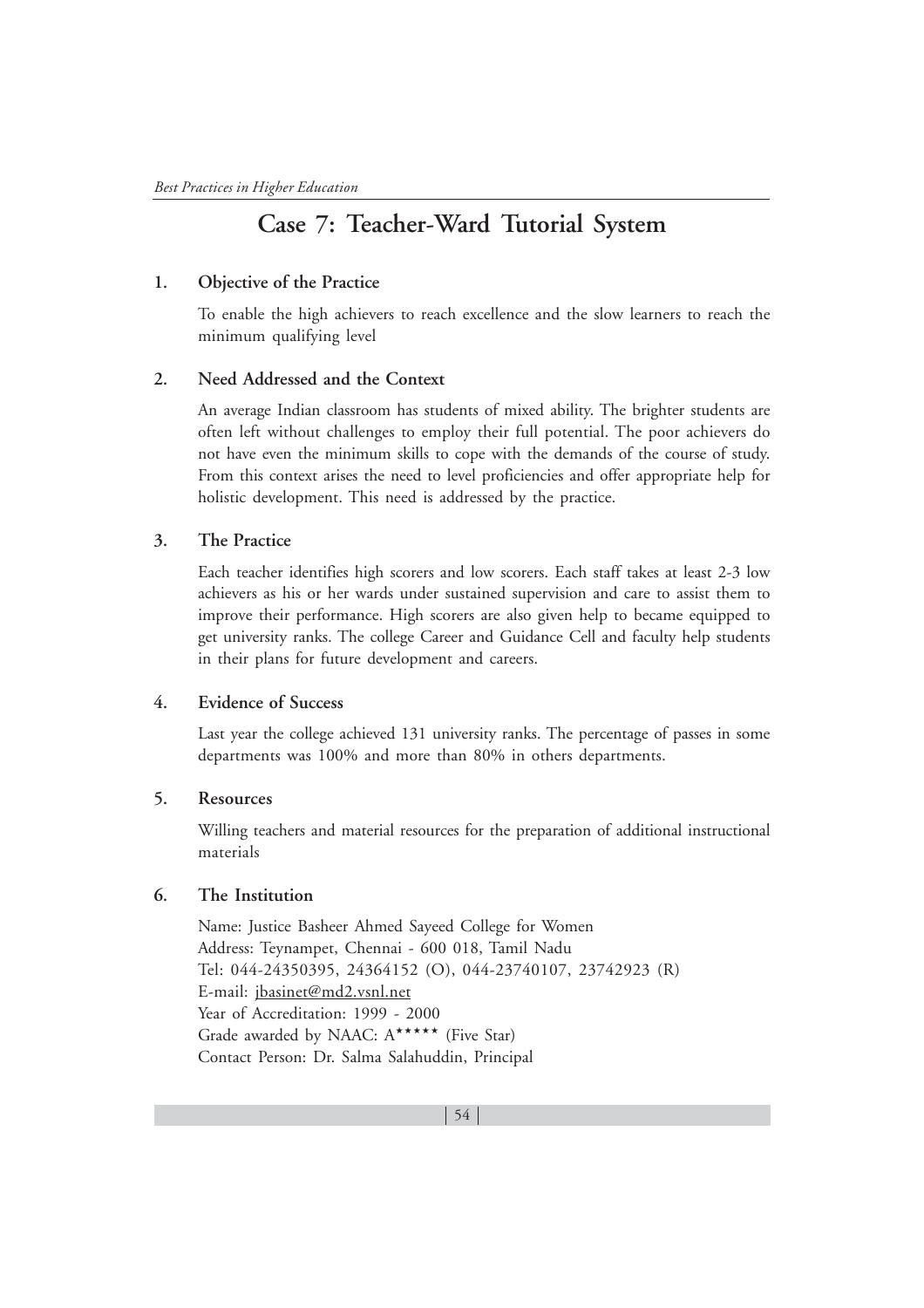# **Case 8: Differential Streams for Teaching English**

#### **1. Objective of the Practice**

To enhance the communication skills of students of different social groups

#### **2. Need Addressed and the Context**

To address the deficiency in student communication skills resulting from earlier education obtained through vernacular medium and from neglect of language skills during school education in general. This gains importance in the context of the college policy that encourages admission of economically poor students.

#### **3. The Practice**

All the first year undergraduate students are expected to take a diagnostic test in English. Based on their performance students are categorized into "A" stream, consisting of advanced learners, "B" stream, consisting of average learners and "C" stream consisting of below-average learners. The course contents for the different streams are designed in such a way that they meet the needs of the respective groups of students. Remedial classes are conducted for the C and B stream students in the after-noons on all weekdays. Students are evaluated regularly in both written and oral communication skills. Based on their performance, the poor achievers are given additional attention. At the end of the academic year students are expected to give evidence of their improved communication skills through individual presentations or plays or poems, etc.

#### **4. Evidence of Success**

The poor achievers who lacked self confidence and did not have effective communication skills on entry into the college and have undergone the new English learning programme are able to find themselves part-time jobs during their second year of stay in the college. This is mainly because of their enhanced communication skills in English. Every year, about 250 students get part-time jobs. This is in addition to about 300 final year graduates finding good job placements through campus interviews.

#### **5. Resources**

Financial assistance is obtained from Foundation for Academic Excellence and Access (FAEA) of the Ford Foundation.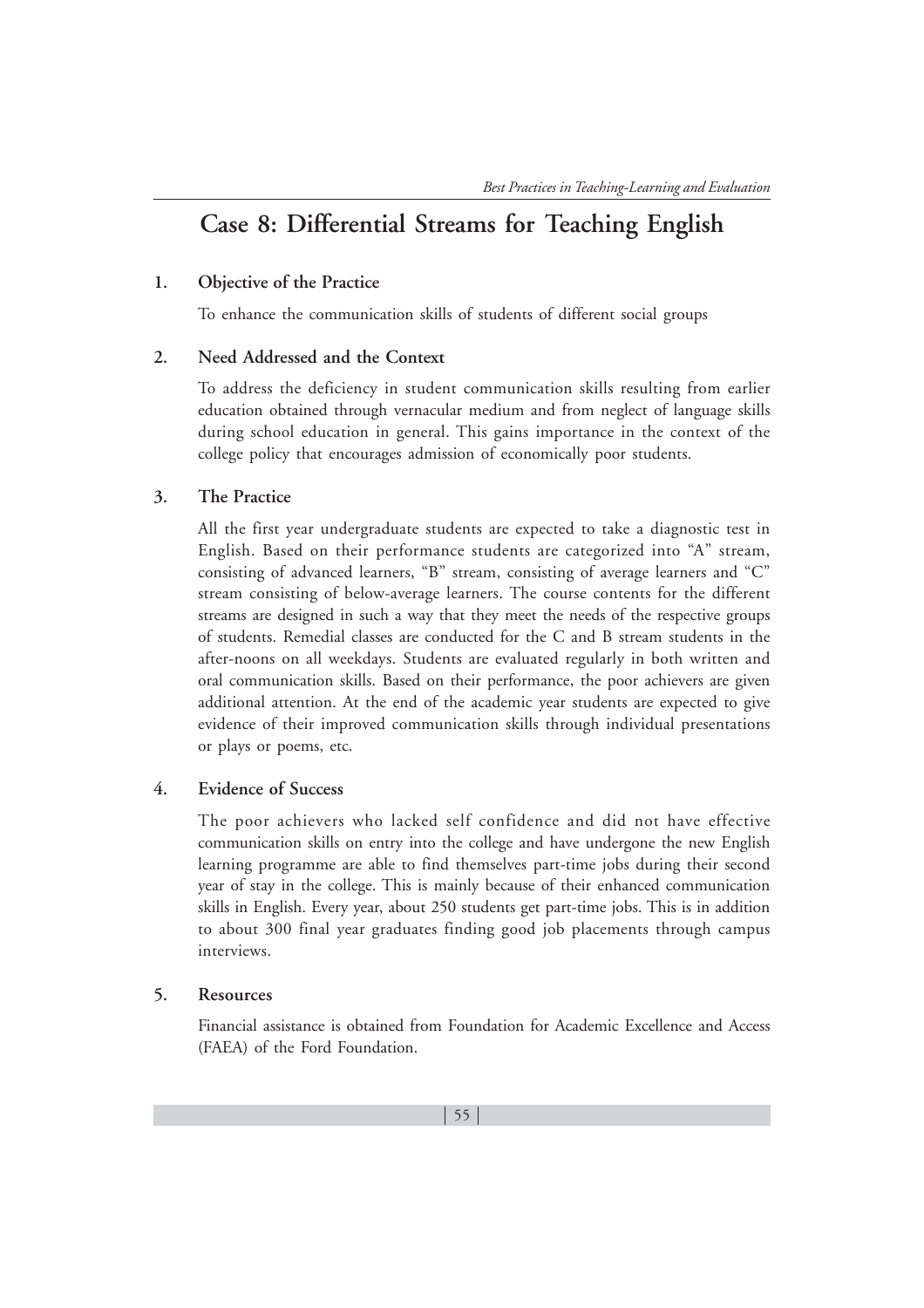# **6. The institution**

Name: Loyola College Address: Nungambakkam, Chennai - 600 034, Tamil Nadu Tel: 044-28175662 (O), 044-24832058 (R) E-mail: joejesudurai@vsnl.com Year of Accreditation: 1999 - 2000 Grade awarded by NAAC:  $A***$  (Five star) Contact Person: Rev. Fr. A. Albert Muthumalai S. J., Principal

# **Case 9: Evaluation of Teachers by Students**

# **1. Objective of the Practice**

To encourage self-improvement in teaching skills

# **2. Need Addressed and the Context**

Teacher development is not taken seriously because the feedback of stakeholders is seldom obtained. The need addressed, therefore is to provide teachers an opportunity to look at themselves through the eyes of learners.

#### **3. The Practice**

Every teacher is evaluated by students based on punctuality, teaching methods, interest in teaching, ability to teach (theory and practical), upgradation of knowledge, response to student problems, participation and co-operation in organizing co-curricular and extra curricular activities, etc. The evaluation is made by means of a questionnaire and the results are statistically analyzed. The Principal of the college discusses the results of the student evaluation of each teacher by meeting the teacher and discussing his/her weaknesses and strengths confidentially.

### **4. Evidence of Success**

The results of the evaluation are not used to victimize the teacher but the Principal and other authorities advise the teacher to improve performance. The teacher also becomes aware of his/her weaknesseses and strengths.

#### **5. Resources**

Questionnaires for collecting feedback and computer resource to analyse the data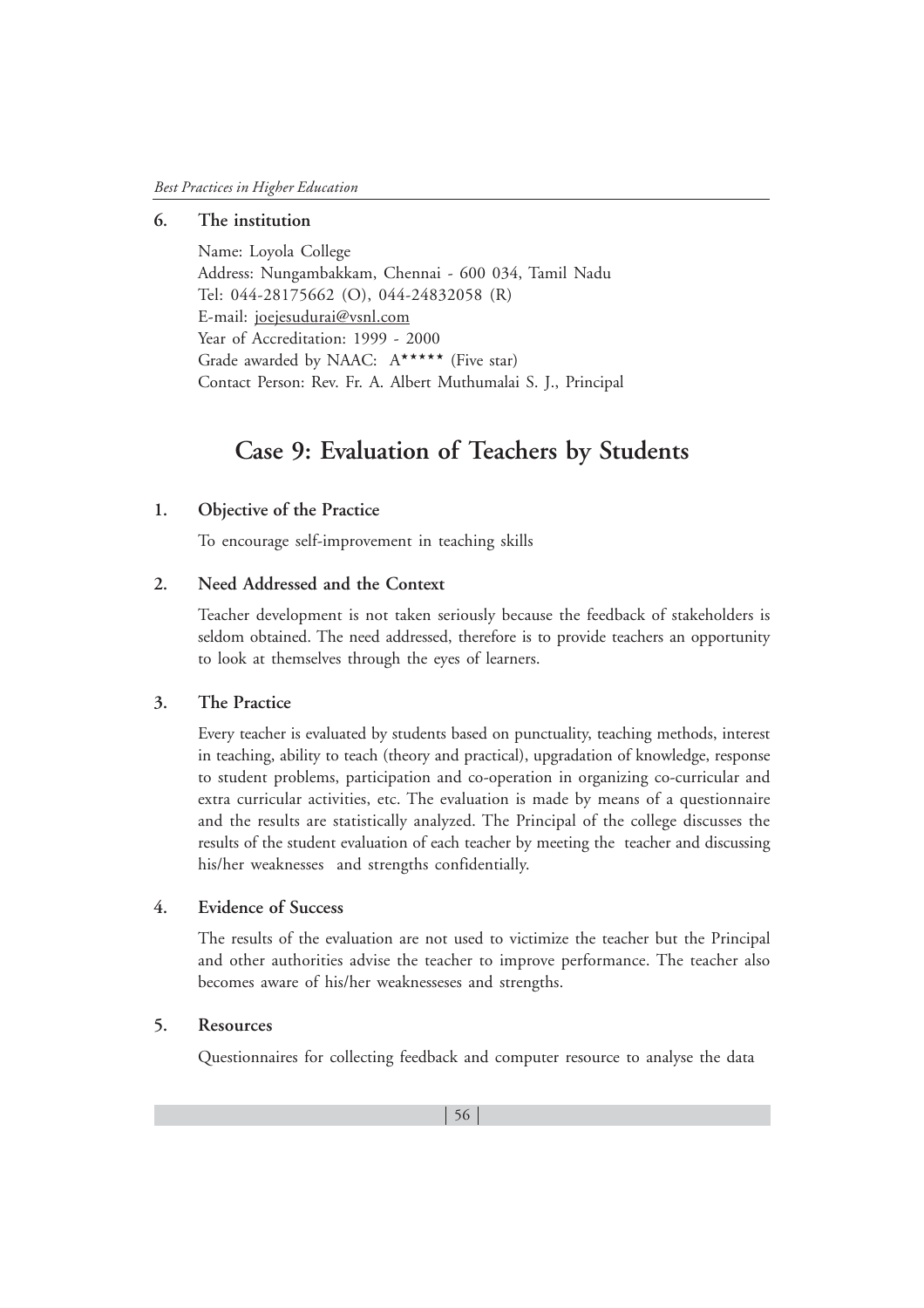#### **6. The Institution**

Name: PES college of Arts & Science Address: P.O. Box no 3, Farmagudi, Goa - 403 401 Tel: 0832-2335171 (O), 0832-2318485 (R) Year of Accreditation: 2001-2002 Grade awarded by NAAC:  $A^{\star \star \star}$  (Three star) Contact Person: Prof. G. P. P. Khanolkar, Principal

# **Case 10: Skill Development in Physical Education with Electronic Media Assistance**

# **1. Objective of the Practice**

To produce highly skilled and knowledgeable physical education teachers

### **2. Need Addressed and the Context**

Every educational institution needs a worthwhile and standard physical education person. Therefore the product of the physical education institutions must be of good quality.

### **3. The Practice**

Various strategies are used for disseminating information on effective methods of imparting physical education and development of body skills. Use of visual aids, electronic media and journals on information about best practices elsewhere are a few to mention.

#### **4. Evidence of Success**

There is motivation for moving towards innovative programmes. The work ethic has improved and teachers are willing to work overtime. Increase in the skill development of the physical education teacher trainees and job placements in good educational institutions are also evidences.

# **5. Resources**

An audio-visual resource center – state-of-the-art infrastructure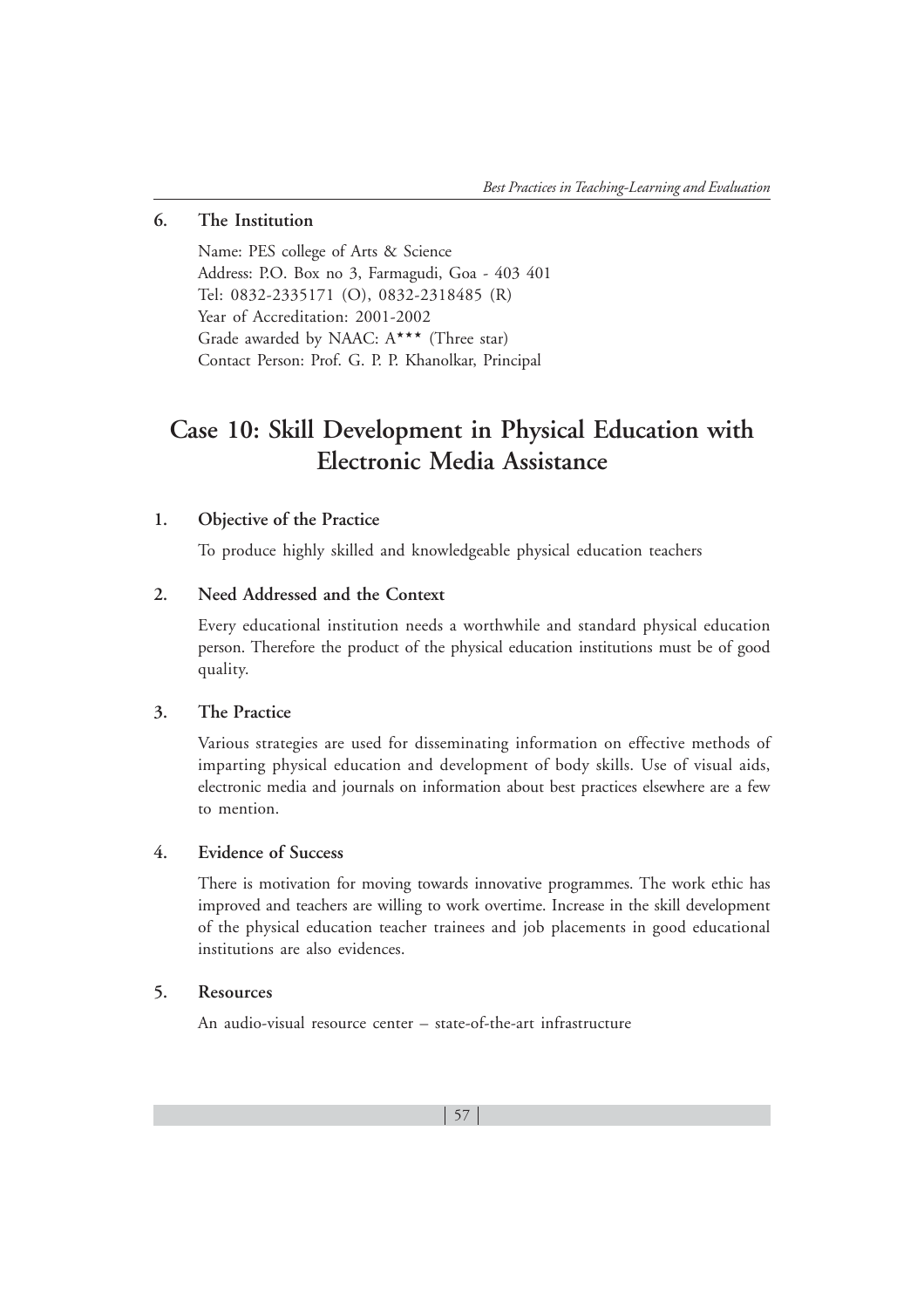# **6. The Institution**

Name: YMCA College (Autonomous) Address: Nandanam, Chennai, Tamil Nadu - 600 035 Year of Accreditation: 2002 - 2003 Grade awarded by NAAC: A Contact Person: Dr. Esther Ranjini, Principal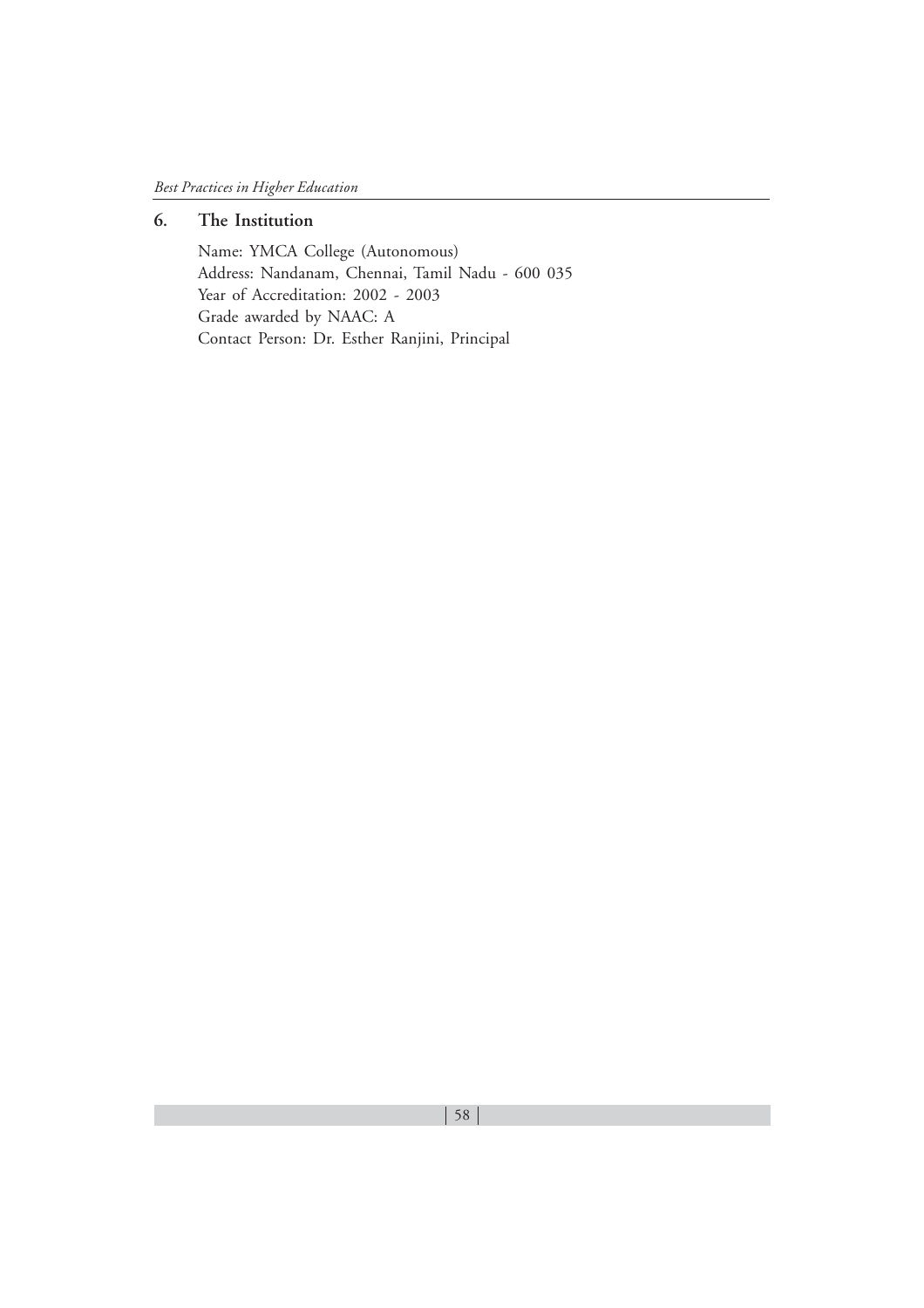# **Chapter IV**

**Best Practices in Research, Consultancy and Extension**

*Bhoomitra Dev Madhusudanan Pillai K N*

**4.0** The affiliating system has fragmented research and teaching under the assumption that they are mutually exclusive. What is more, ideal research *per se* has been pedestalised as an ivory-tower monopoly and wrongly accorded a status above that of teaching. Hence the segregation of universities and colleges and the foreclosure of efforts to integrate the two. The NAAC is quick to discern the integral connection between research and teaching on the one hand, and between research and extension as well as consultancy on the other. Teaching, extension and consultancy by themselves can be the launching pads of research, as it has been proved the world over in good universities, where research-industry nexus, research-service integration, researcheducation technology inter-dependence are increasingly reaslised. This synergy is also justified by needs of development in developing countries. Moreover, as there is a simultaneous fast development in all sectors of human activities it will be suicidal for research to stagnate in confinement. This chapter may serve as an indication of such an opening up which is adumbrated in Section A and also a demonstration of the truth articulated in case studies of the best practices presented in Section B.

# **Section A: Framework**

#### **4.1 Introduction**

A university, according to Jawaharlal Nehru, stands for humanism, tolerance, reason, the adventure of ideas and for the search for truth. Let us realize that the progress and development of a nation depends on the standard of excellence set by its institutions of higher learning. This is especially true because centres of academic excellence generate creative talents. It is a measure of human development and it speeds up national growth. However, excellence is not democratic, but democracies thrive on excellence; democratizing excellence through adopting best practices brings out quality enhancement and thereby advancement of the society. In our quest for the best practices in research, the age-old "vaccination theory of education" will not work. In this, you "take" a subject. When you have taken it, you "had" it; and since you have "had" it, you are immune and need not take it again, unless, of course, like polio and rabies,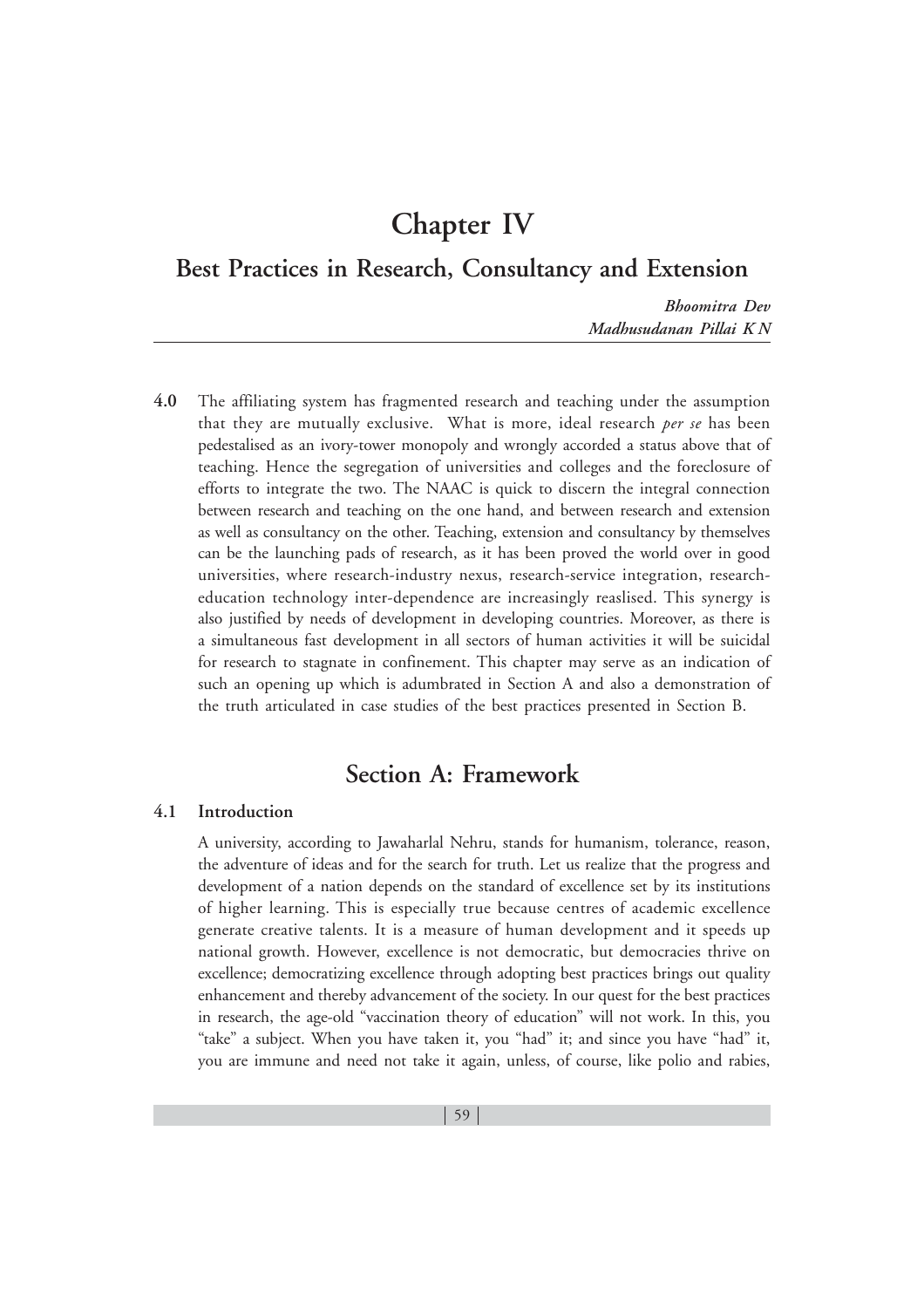you need "booster" doses. We will have to imbibe the best practices to have research of global standards in order to prove worthy of carrying the very name "university".

Like research, consultancy and extension are also of equal importance. For instance while Louis Pasteur was researching, his new ideas were being taken up and extended to the microbiological industries in France. Moreover, gone are the days when necessity was the mother of all inventions. Paradigm shifts of globalization, liberalization and privatization have now made many inventions celebrated mothers of new necessities. Therefore, successful societies now are those who can adapt themselves to changing lifestyles and technologies. Information, innovative knowledge, creative skills and wisdom have now taken over as the most potent engines for national development. Our competencies in earning consultancies are being measured as the horsepower of such engines of evolution.

In short, creation of such new knowledge, which is needed the most by the society, and its quick communication for the end-users form two important pillars on which the best universities stand. An excellent teacher has to be a good researcher also as he can be abreast of the latest development in his field of specialization and can function as a superconductor for elucidating and transmitting his knowledge to students. In addition, it is also necessary that students and faculty do not confine themselves to their ivory towers of learning, but reach out to address vital societal needs through consultancy and extension. Linkages and interactions with industries and community add relevance to higher education, as they ensure students who pass-out to acquire knowledge to mould them as job providers rather than job seekers.

### **4.2 Criteria of the Best Practices**

#### *4.2.1 Research*

The first and foremost criterion for the development of the best practices in research is the appropriate recruitment of the most qualified faculty. A brilliant teacherresearcher alone can provide the best guided tours to the most modern knowledge. Our ancient word "Upanishad" means learning by sitting close to the teacher. In fact, the best educational institution is the one where students and teachers learn and innovate together. For such a suitable learning environment, an appropriate teacher-student ratio is extremely important. Harvard University, one of the foremost seats for the creation and flow of knowledge, was established in 1636 with nine students and one master. Lately, there are about 18,000 degree students and more than 2000 faculty maintaining the teacher taught ratio 9:1.

Control on inbreeding increases the frequency of discoveries. A wide variety of recruitment of teachers from distant centres of learning stimulates others on the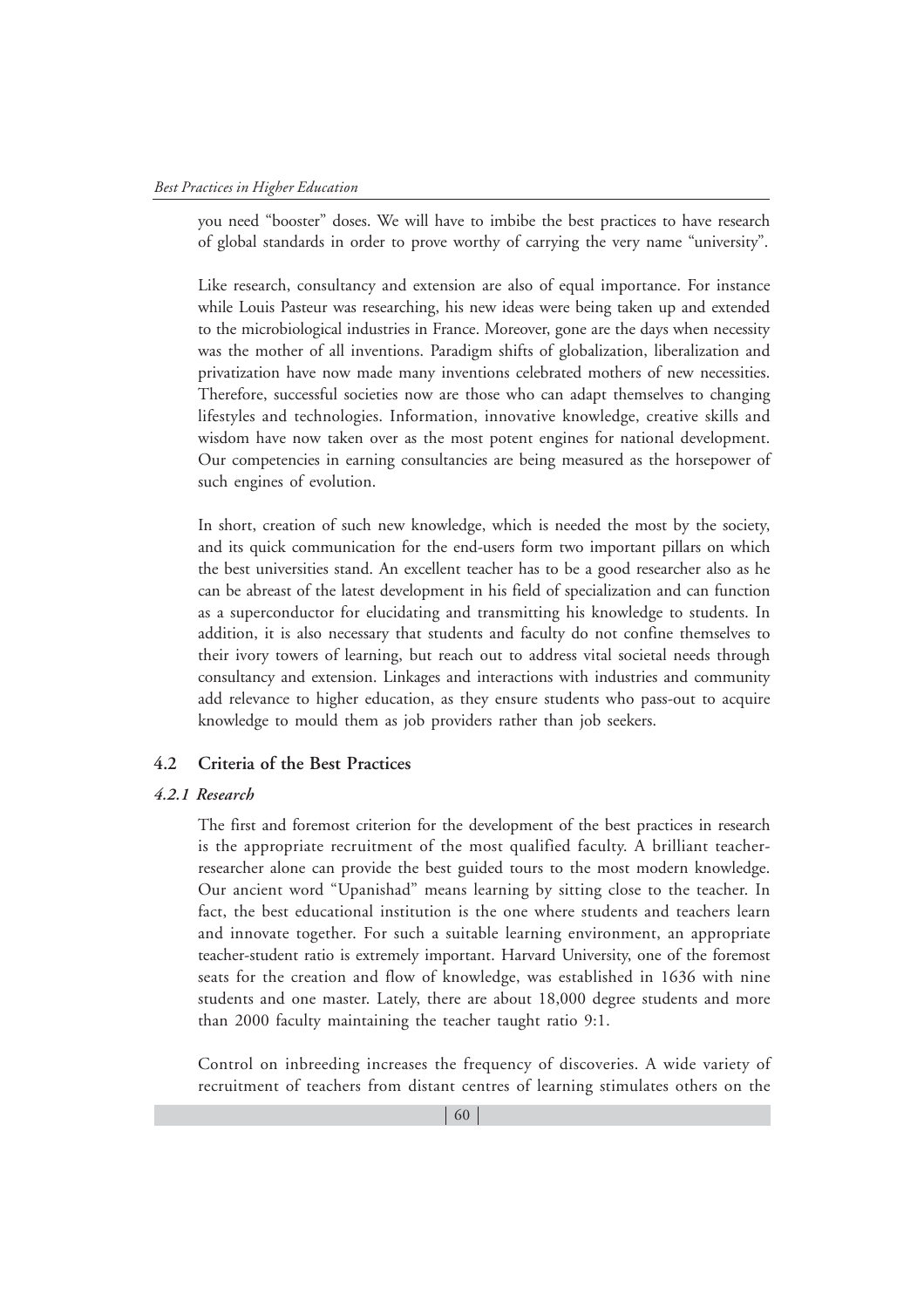campus to have freshness of outlook. It distinctly enhances the potential for excellence. Recruitment of a new qualified teacher enriches the pool of specialists available on a campus. Quality of original research has a direct relation with the number and variety of available inter-disciplinary areas of pursuit. Twilight zones between different subjects of study have the highest potential for innovative research. As our levels of creativity decline with age, it is also very important that a golden balance is maintained between the old and the young in the faculty.

Lastly, gone are the days when an individual alone could produce the best of research. Teamwork is now required more and more to bring out real breakthroughs in research, especially on the cutting edge. Although nobody can deny that the most important instrument of research is the human brain itself, output of the best of research also depends on the availability of modern infrastructure. Therefore, removal of obsolescence has to be a vigorous and continuous process. An excellent library having the best of built-in practices for an accelerated flow of modern information and knowledge forms the strongest base for promotion of the research culture. It quickly places the faculty on the horizon between the known and the unknown every day.

For seeding, sustaining, monitoring and promoting excellent levels of research, development of able, capable and sensitive administration is also extremely important. Encouragement and motivation of good research is possible by suitable incentives, awards, rewards and public recognition by the administration. Provision of seed money for research, especially for the younger teachers, puts them on the research-highways before it is too late. Administrative support and necessary expertise may also be required by young teachers while submitting good projects to different funding agencies. The best of publications, holding the highest Impact Factors / Citation Indices, need also be rewarded suitably.

Availability of faculty improvement programmes and provision for study leave or sabbatical leave are very valuable. Participation and organization of national and international seminars / workshops also rejuvenate the faculty with fresh inputs of global knowledge.

Interactions with industries provide new avenues for applied research, so essential for every country. Securing MoU with other excellent institutions in India and abroad and development of twinning programmes brings in a quantum change in the ethos, tone and tenor for research.

Establishment of a cell for quality control of research, including periodic peer-reviews, can form a solid criterion as a regular and long-term best practice for excellent research.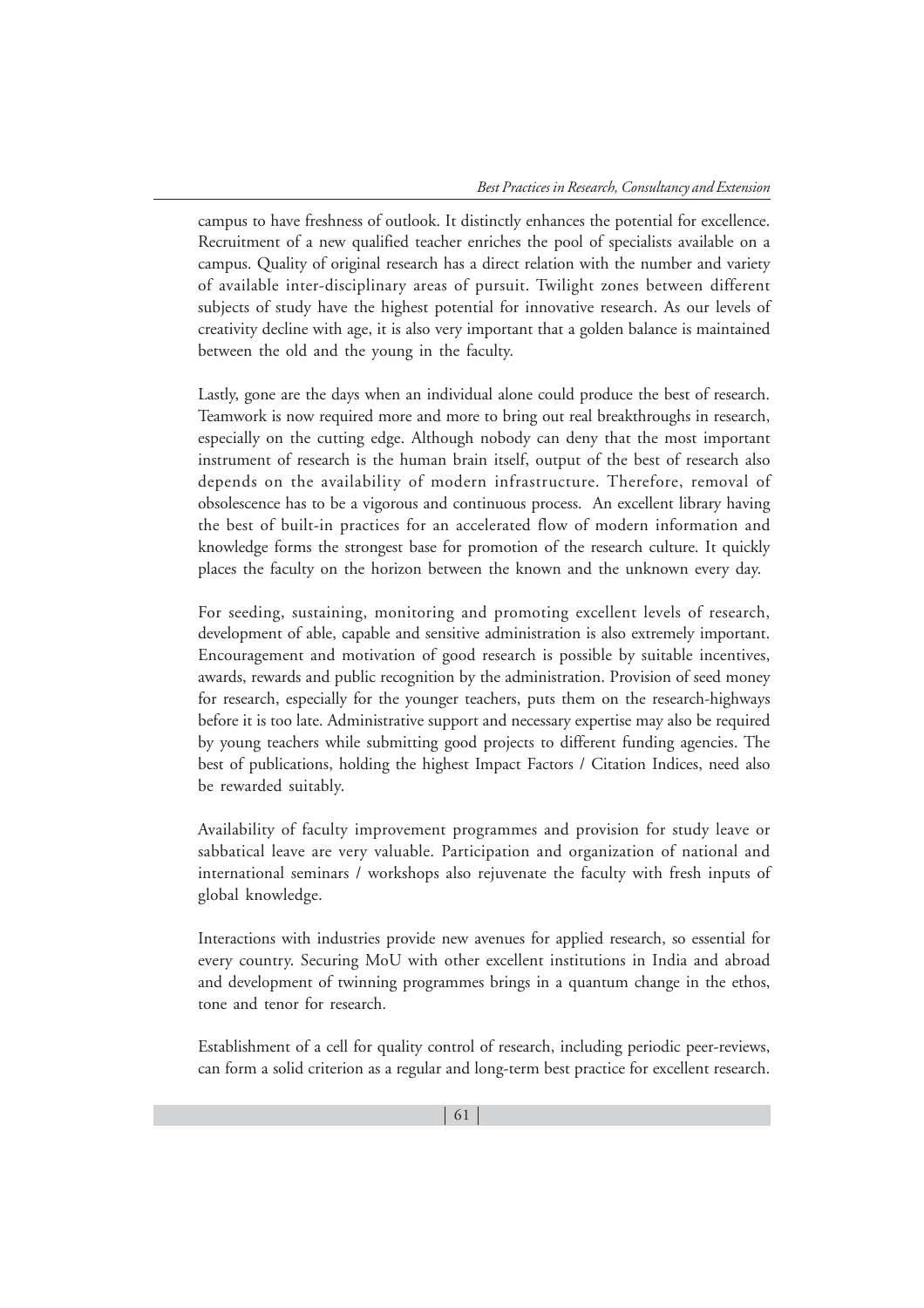#### *4.2.2 Consultancy*

Continuous encouragement to offer consultancy not only builds up the reputation of the faculty, but also helps in augmenting institutional corpus, quest for new areas for research, and above all, an added social acceptance.

Criteria for the best practices in consultancy can be:

- (a) total amount earned with the practices by an institution
- (b) total number of subjects involved in the adventure and
- (c) quality of feedback about the efforts from the society.

#### *4.2.3 Extension*

Extension activities provide the much needed social relevance to our universities. While the academia share their curricular and co-curricular skills with society, their own social relevance and acceptance also rise for good. It is heartening to find that National Social Service (NSS) and National Cadet Corps (NCC) have brought in a sea change in the extension activities of a large number of institutions.

Criteria for the best practices in extension can be:

- (a) awards received by the students in their NSS and NCC activities;
- (b) variety of activities undertaken;
- (c) geographical extent of the out-reach programmes undertaken;
- (d) significant changes brought about in the society as evidences based on response and feedback; and
- (e) change in the over-all tone, tenor and ethos on the campus

#### **4.3 Best Practices in Research**

The first best practice is to admit the best students, especially at the postgraduate level. It provides the strongest foundation to initiate research. Even at the undergraduate level, early realization of pangs of ignorance instills a desire to seek the unknown. There is much truth in the saying that the mind of an adult can build only as high as the foundations constructed in youth will support. Therefore, the golden rule in research is: catch them young. Rudyard Kipling has aptly said, "I keep six honest serving men. They taught me all I know. Their names are: What and Why and When and How and Where and Who". Isidore Rabi, a winner of Nobel Prize for physics, was asked how and why he became a scientist. His reply was: "My mother made me a scientist without ever knowing it. She used to ask me, 'Izzy, did you ask a good question today?" Inquisitiveness may prove to be the golden key for many other good practices. Henry Poincare outlined four steps – preparation, incubation, illumination and verification – for creative research, which can be adopted as the best practices.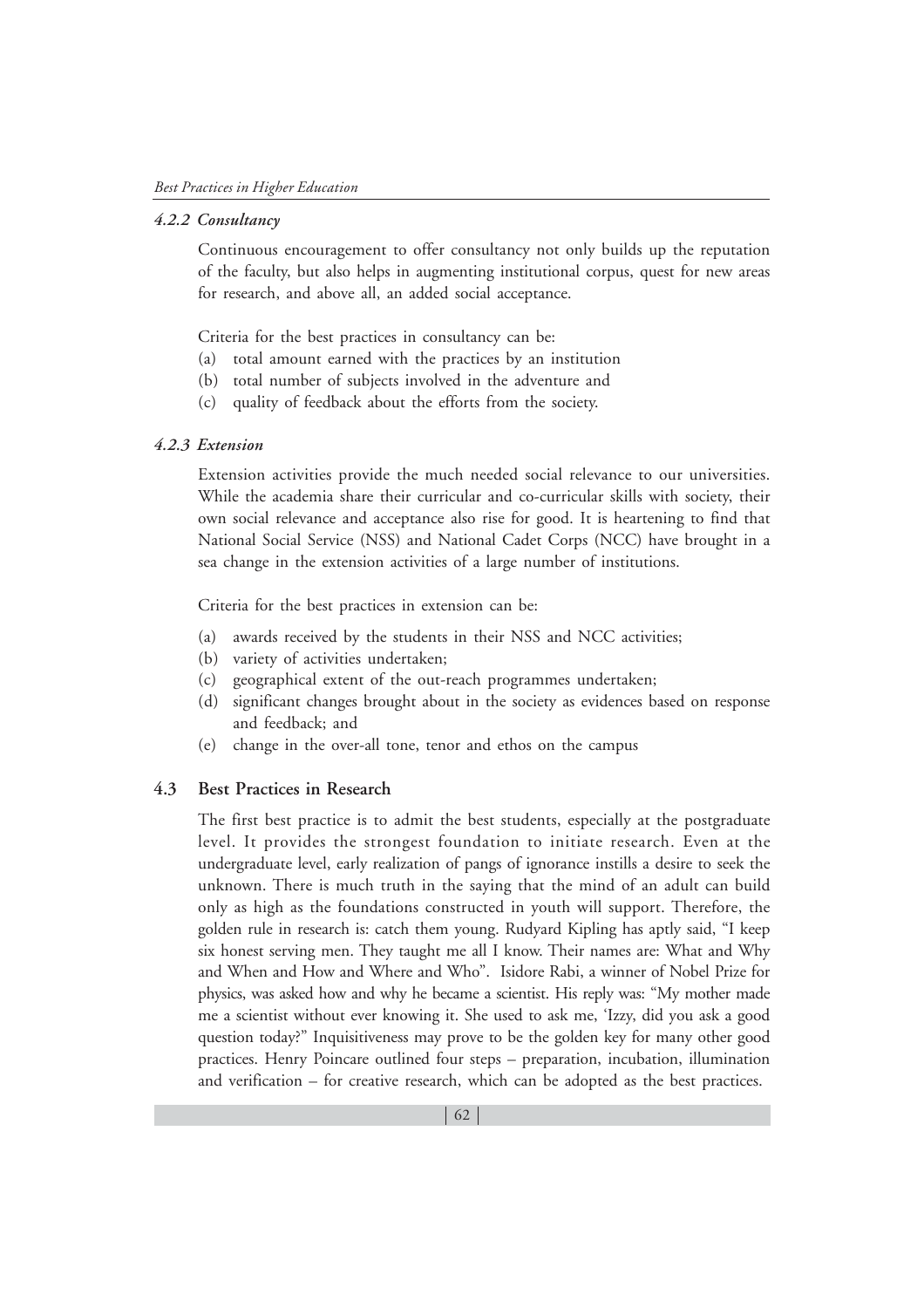Inculcation of the spirit of openness forms one of the strongest practices known in research. Minds are like parachutes; they function only when open. A malleable mind is the most valuable asset for good research. We are very prone to quick reflex conditioning, fixing blinkers on our eyes, development of mental groves or calcified mental barriers. Therefore, at times, unlearning becomes a better practice than learning. Physiologist Claude Bernard has said that it is which we do know which is the great hindrance to our learning, not that which we do not know. Francis Bacon said: "Read not to contradict and confute, nor to believe and take for granted, but to weigh and consider."

Over-emphasis on submission to authority, overdose of rigour and discipline also block imagination and inhibit creativity in students. Institutions holding on to such age-old feudal practices produce conformists, stereotypes and incomplete individuals, not original and creative thinkers and researchers.

Nobel Laureate Arthur Kornberg has quoted Paul de Kruif about succession of major movements in medical science: Microbe hunters, Vitamin hunters, Enzyme hunters, recent Gene hunters and the current Head hunters. It is important for institutions to understand how the incandescence of enzymology was so dazzling that attention to nutrition as a science faded nearly to the vanishing point, leaving the major questions of human nutrition unattended. Just as enzymology eclipsed nutrition, so has genetic engineering, with its mastery over DNA, cast a shadow on enzymology. One of the best practices in research, therefore, is to eliminate all possible menticides and their related processes. In fact, history of brilliant discoveries teach us that before communication of research, several distinct steps, tasting, testing, taking, collecting, selecting, digesting, absorbing, assimilating, analyzing, storing, retrieving, synthesizing and owning, etc., sequentially constitute the best practices on a ladder culminating in the dazzling lighthouses of research.

Rigorous culture of experimentation coupled with intense concentration and long hours of intellectual incubation are extremely essential for research. Carlyle's remark that genius is an infinite capacity for taking pains is true. Keen power of observation enables a researcher to catch hold of the minutest details, so valuable for the resolution of a riddle. One of the most brilliant bacteriologists, Theobald Smith, has said: "It is the care we bestow on apparently trifling, unattractive and very troublesome minutiae which determines the result". Deeper the observation, wider the experience and brighter the research results.

There are innumerable instances, which prove how important the role of chance plays in discoveries. However, it is known that chance comes to an extremely prepared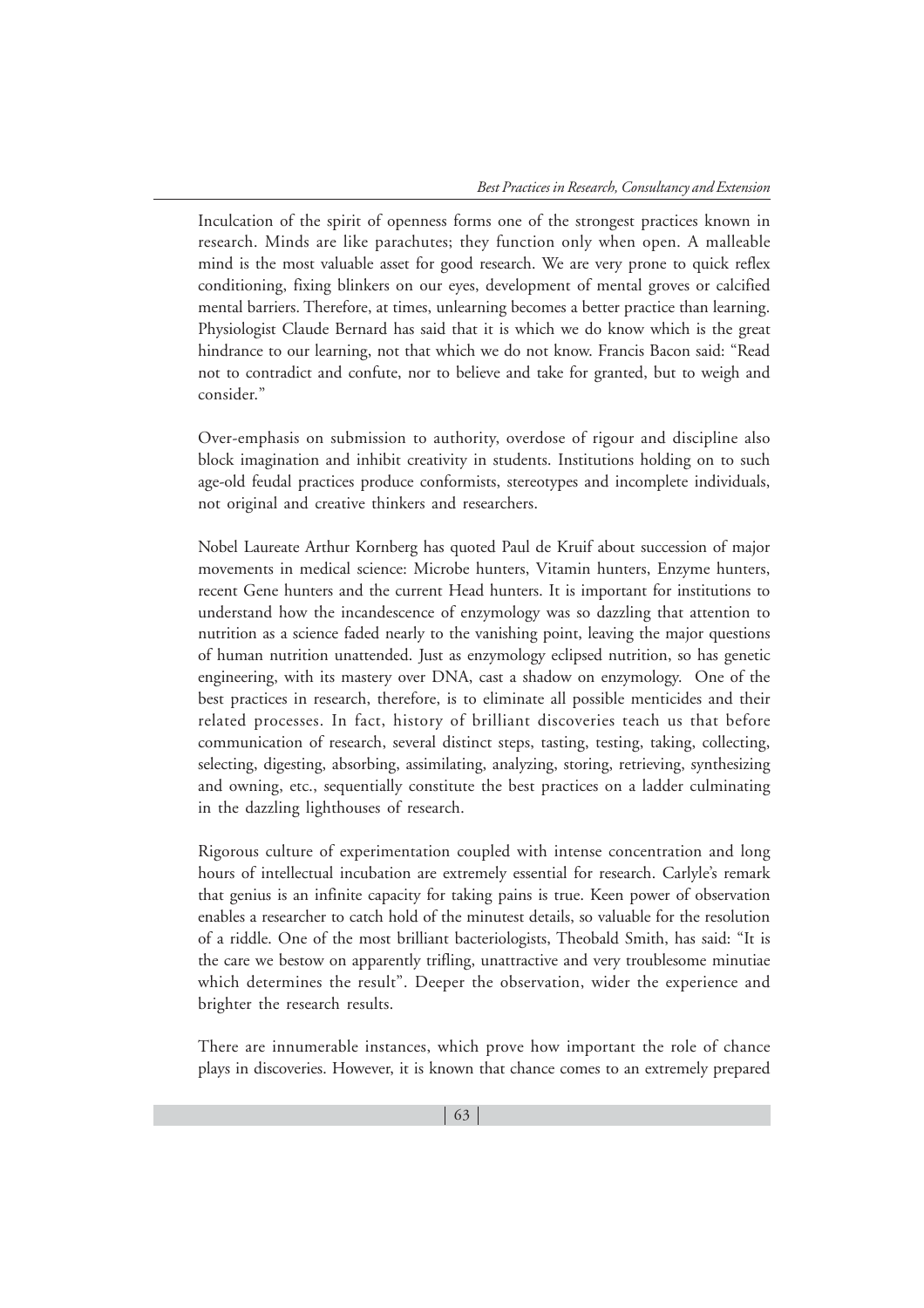mind. Chance favours only those who know how to court her. Those researchers who have honed their instinct to arrest an exception succeed in catching the creative spark, hitherto missed by others. If such a moment is missed, it may be lost forever. Adoption of all practices, which facilitates the capturing of a precious fleeting chance, endows the institutions to accelerate intuitive revelations of the highest order in research.

#### **4.4 Key aspects of Research, Consultancy and Extension**

Research is systematic investigation towards increasing the sum of knowledge. The research activity and type of research varies depending upon the nature of the institution. The NAAC is also aware of the infrastructural facilities and human resources available with various institutions for research activities. This is evident from the weightage allotted to different units of assessment under Criterion III, Research Consultancy and Extension. For a university, the weightage given to Criterion III is 15, for an autonomous institution it is 10 and for an affiliated college it is only 05. The seriousness and the time given for research in university departments cannot be compared with those of a college although there are exceptions. The best practices under Criterion III – Research Consultancy and Extension in an institution need not always be emulated by another institution. However, the best practices in an institution can be adapted by other institutions, if necessary, with modifications to suit their purpose and context.

Following are some of the indicative parameters, which would help to identify quality aspects of research, consultancy and extension activities undertaken by the faculties and the higher education institutions. The ambience created by the institution or the practices adopted by the faculties for the realization of these aspects can be very well considered as a best practice worth emulating.

#### *4.4.1 University*

(a) Teachers international standards of publications regularity in publishing research papers invited review articles membership in editorial boards of national / international journals fellowship awarded by international agencies like Hamboldt / Smithsonian / UNESCO / Commonwealth etc., and national agencies like UGC, INSA, ICPR, ICHR etc., for post- doctoral research awards and recognitions citation index impact factor patents received major research projects funded by national / international agencies reference books and monographs number of scholars awarded Ph.D.s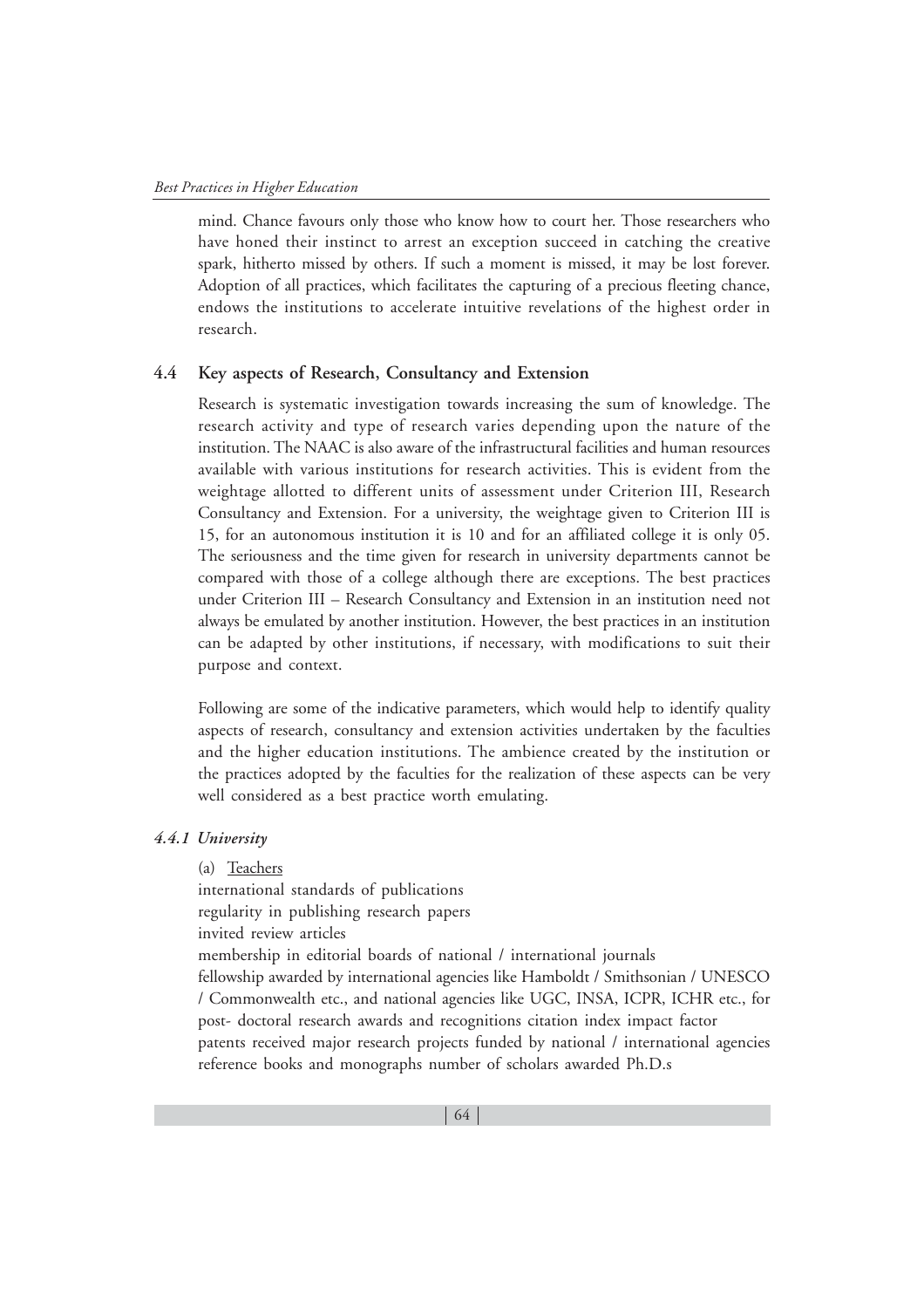(b) Institutions the number of departments getting FIST/ Special Assistance/ Advance Centre status organizing national / international conferences publication of journals and books best paper award best teacher award Research Advisory Committee seed money for projects funding research projects of local relevance long-term solution to problems of local community through surveys and project studies availability of reference materials through library, internet, INFLIBNET etc. inter-disciplinary approach in research centralized instrumentation facility taking care of the needs of researchers timely repair and effective utilization of costly equipment administrative and organizational encouragement international linkages industrial linkages Memorandum of Understanding with industries / research institutes awareness of Intellectual Property Rights (IPR), TRIPS, GATS etc., legal procedures for obtaining patents generation of resources through consultancy community oriented extension activities

#### *4.4.2 Autonomous / Postgraduate College*

(a) Teachers

research publications in national / international journals membership in subject associations attending university / national and international conferences / seminars / workshops as participants / resource persons Minor / Major Research Projects consultancy of expertise linkages with universities / industries

(b) Institutions

Research Committee to assist faculty members for submitting research projects seed money for submitting projects encouragement from the Management / Principal organizing seminars and conferences project work for students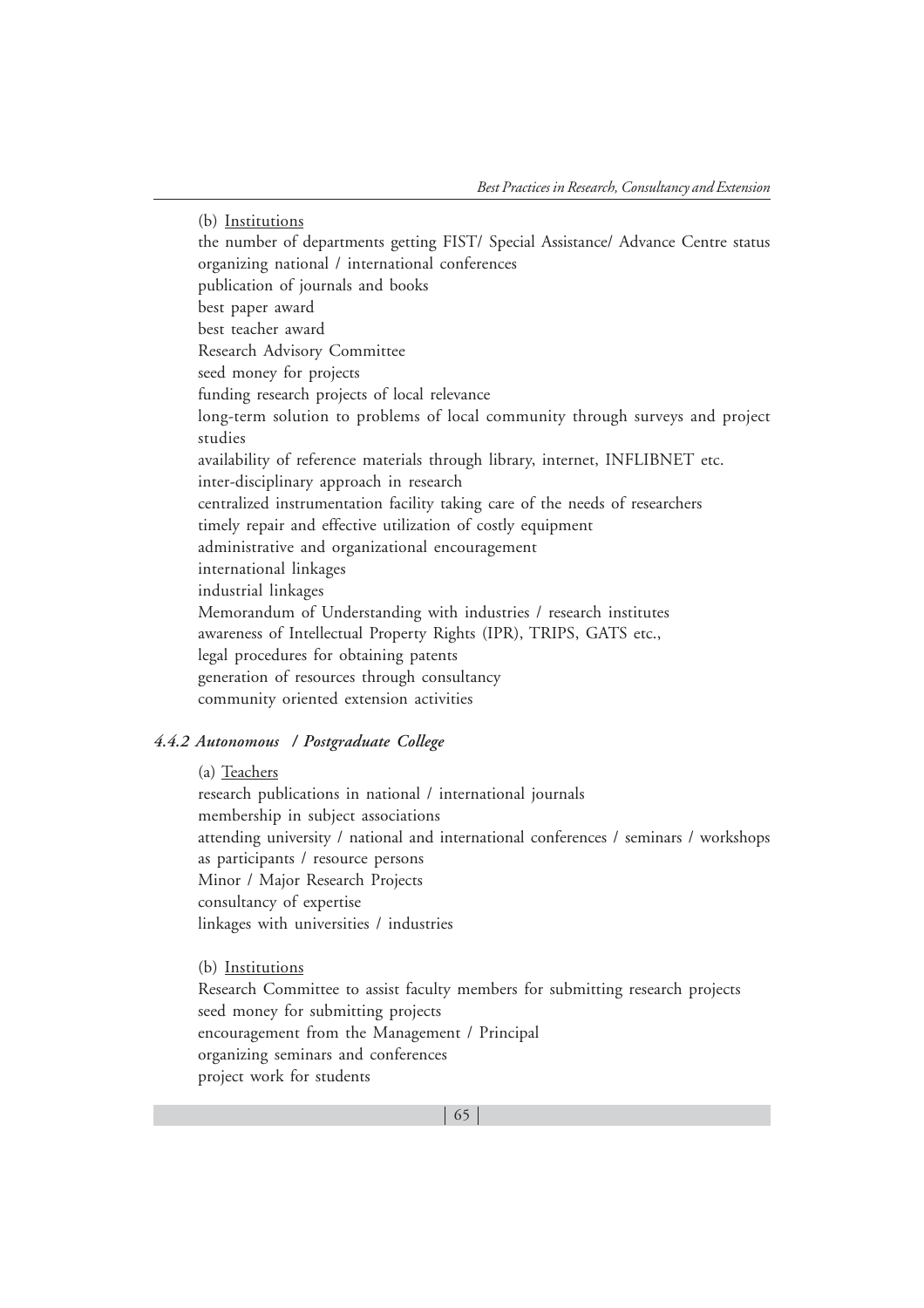invited lectures by outstanding researchers development of departments as recognized research centres of universities extension activities mobilizing students and teachers

#### *4.4.3 Undergraduate College*

(a) Teachers Ph.D. research papers publication of popular articles in their respective fields participation in seminars / workshops / conferences minor research projects funded by external agencies

(b) Institutions Research Committee to develop research culture seed money for submitting projects encouragement from the Management / Principal organizing seminars and conferences project work for students invited lectures by outstanding researches consultancy offered by experts extension activities with the help of students and teachers

#### **4.5 Outcome of the Best Practices**

We are aware of information and knowledge explosion all around. Boundaries between the known and the unknown are receding fast as a consequence of research-culture, and increasing adoption of various healthy practices.

Excellent research culture in India has yet to take roots in all our universities. However, despite our pit-falls and financial drought, it is amazing indeed that some of our finest teacher-researchers have shown remarkable levels of resilience, determination, integrity and drive to achieve excellence not only in a few universities but also in a few colleges situated in remote rural areas. In a survey of performance in basic research in selected universities and other research organizations during 1995 – 2001, it has been reported that the Mean Impact Factor of research papers in the Jawaharlala University and Jadavpur University ranges from 2.51 to 1.502, these being higher than those from other institutions / organizations, including the Indian Institutes of Technology.

The outcome of the best practices vigorously adopted by some of our universities can be quantified by the amount of their on-going research projects also, which are funded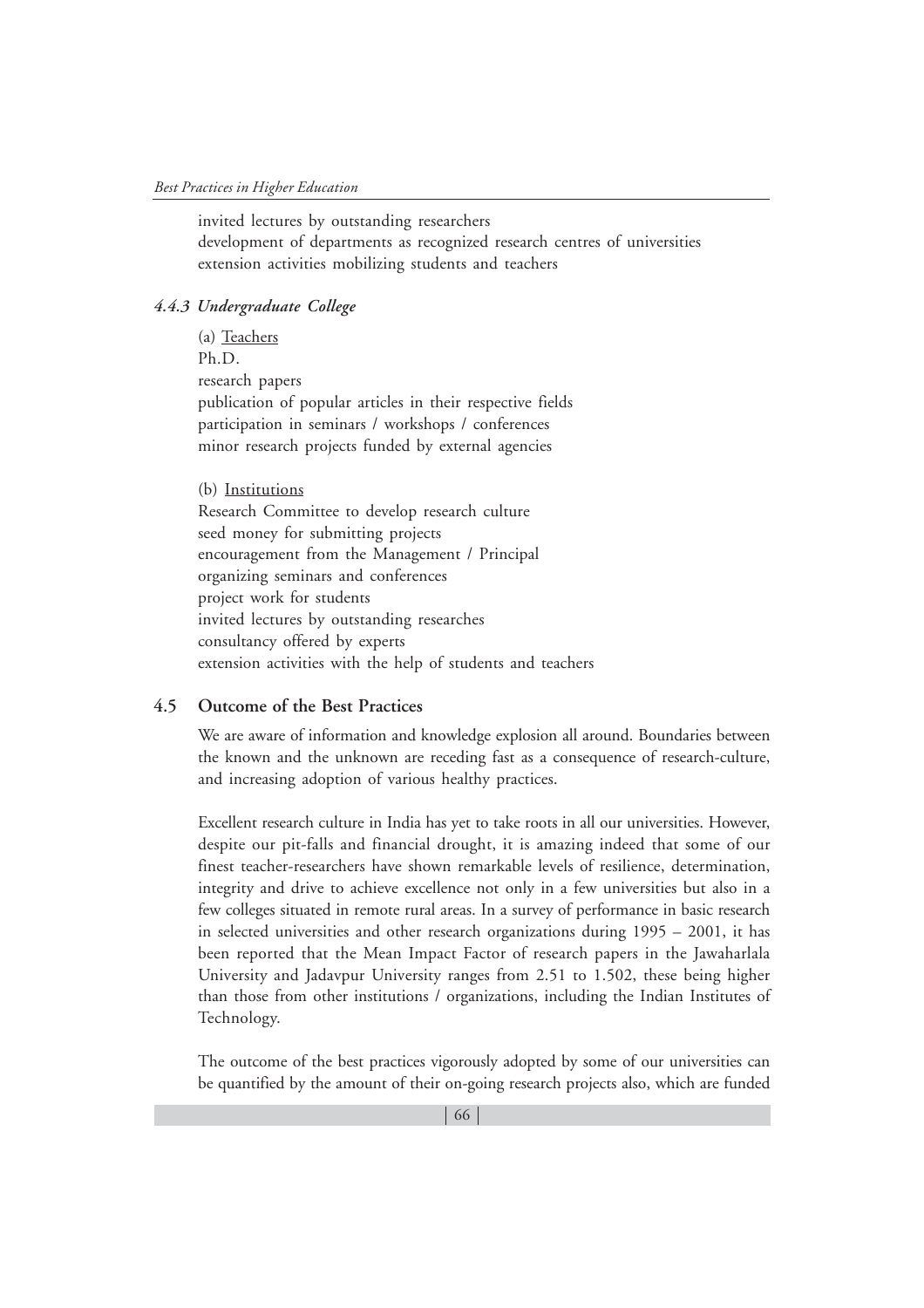by various agencies in India and abroad. Although the reports of the Peer Teams of all the 33 highly rated universities do not mention these amounts, as many as four universities cross the Rs.10 crore mark. It is heartening to mention, as may be seen from the examples given later, that the outcome of some of the colleges has also been very good.

The tradition of earning patents from the researches done in our country has been relatively new. However, assessment and accreditation exercises have surely encouraged this trend. One of the universities has earned more than Rs.3 crore as counselling output in two years. Another university has got as many as 31 patents registered.

The outcome of the best practices in extension has generally been very good. It has led to harmonious relations with the different stakeholders, increased sensitivity of staff and students and holistic and integrated development of our students. Students enrich both their intellectual and emotional quotients. They get the best lessons in empathy, inclusiveness and affirmative actions. Sooner or later these efforts will surely improve our Human Development Index.

#### **4.6 Salient Examples**

- 1. In the University of Hyderabad, conscious decision of the faculty not to recruit their own students immediately after graduation, has largely avoided in-breeding.
- 2. Ongoing research projects of the Osmania University, Hyderabad; University of Hyderabad, Hyderabad; Andhra University, Visakhapatnam and University of Mysore, Karnataka, are more than Rs.10 crore each.
- 3. St. Xavier's College, Mumbai, established the Caius Laboratory for interdisciplinary research in 1947, providing services to all the science departments.
- 4. Birla Institute of Technology and Science, Pilani, Rajasthan, has developed a computer-based "Virtual University".
- 5. University of Roorkee, Uttaranchal, has developed an Information Super Highway Centre.
- 6. University of Pune, Maharashtra, has permitted the growth of about half-adozen reputed research institutes / centres on its campus, including interdisciplinary research vibrancy all around. This has also facilitated academic networking and sharing of resources.
- 7. Karnataka University, Dharwad, allocates one time grant to their research coordinators.
- 8. Guru Nanak Dev University, Amritsar, grants 50% subsidy to teachers and academic support for personal books / journals subject to a ceiling of Rs.2000/ - per annum.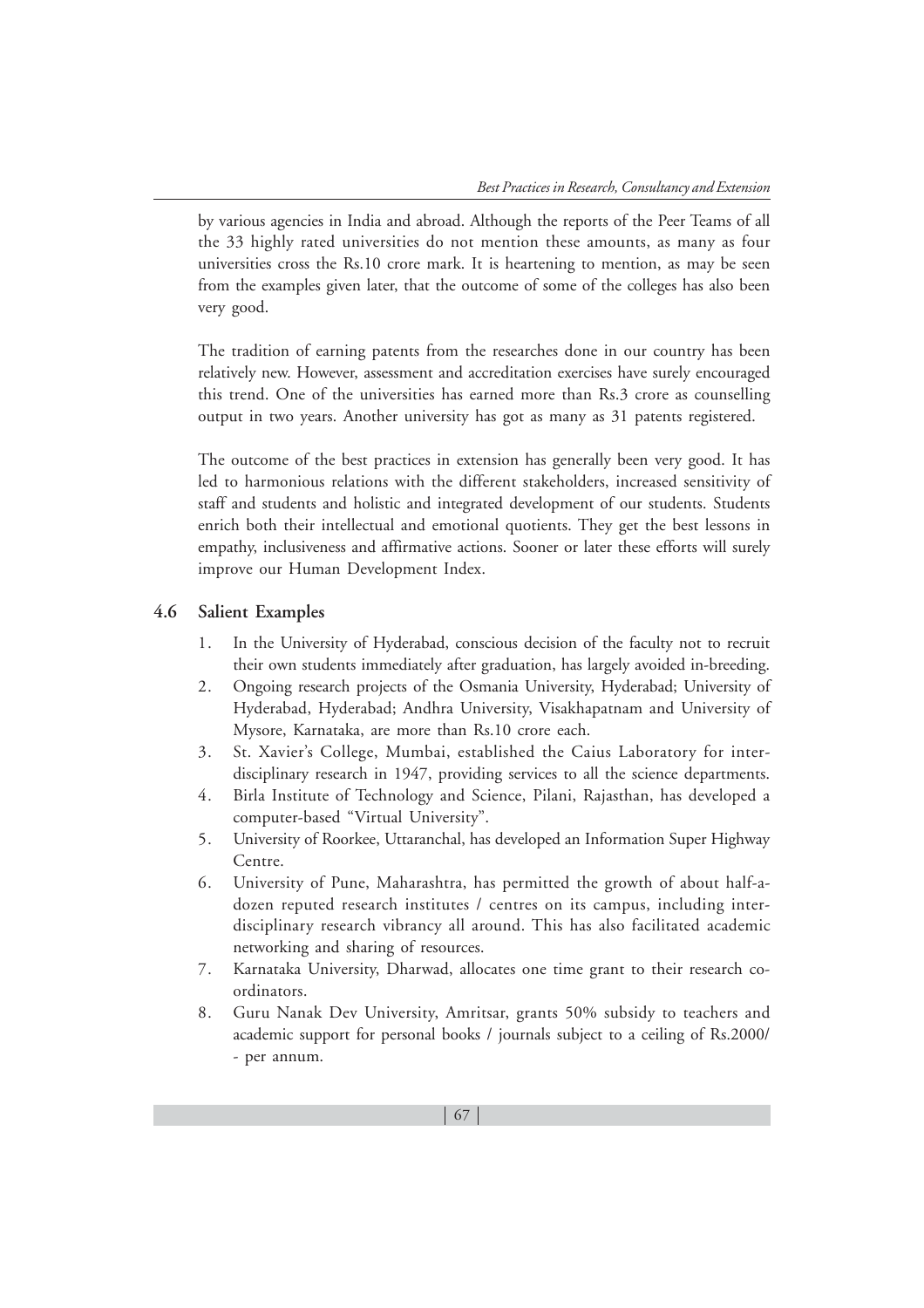- 9. Jadavpur University, Kolkata, provides seed money to young teachers to undertake research.
- 10. To encourage research by the faculty who could not attract extra mural funding, the University of Mumbai, provides minor funding which has now risen upto Rs.15/- lakh per annum.
- 11. Managements of a few colleges have also initiated allocation of research grants to a few teachers.
- 12. Sacred Heart College, Thevara, Kerala, has instituted special awards for the best paper published by staff members on the recommendation of specially constituted committee.
- 13. Andhra University, Visakhapatnam, eliminates ill-written projects by subjecting them to internal peer reviews. This step has yielded positive results in that most of the proposals forwarded by the University were positively considered by the funding agencies.
- 14. Indira Gandhi Institute of Development Research, Mumbai, has a system of referring discussion papers and internal evaluation of these before sending them for external evaluation.
- 15. Guru Nanak Dev University, Amritsar, has a requirement that at least one research paper is published in a referred research journal before submission of a Ph.D. thesis.
- 16. Birla Institute of Technology and Science, Pilani, Rajasthan, has a Doctoral Counselling Committee, which monitors the progress of a Ph.D. student.
- 17. University of Madras has an Academic Achievements Committee to monitor academic output.
- 18. Guru Nanak Dev University, Amritsar, has been regularly publishing 12 research journals during the last 20 years; in addition to publication of 201 books every year.
- 19. The Punjabi University, Patiala, has published more than 2000 titles.
- 20. The University of Calcutta has been publishing 20 journals.
- 21. University-industry-interaction is vigorously and systematically maintained through the specially constituted cells by the University of Calcutta, West Bengal; Punjab University, Chandigarh; University of Mysore, Karnataka and University of Madras, Tamil Nadu.
- 22. University of Roorkee, Uttaranchal and Anna University, Tamil Nadu, have developed excellent international twinning programmes. Many other universities and colleges have arranged for MoU with other centres of learning.
- 23. Anna University, Tamil Nadu, has transferred technologies of high order to industries.
- 24. Punjab University, Chandigarh, has got 31 patents registered.
- 25. Consultancy output of the Roorkee University, Uttaranchal, has been Rs.3.48 crores in the last two years.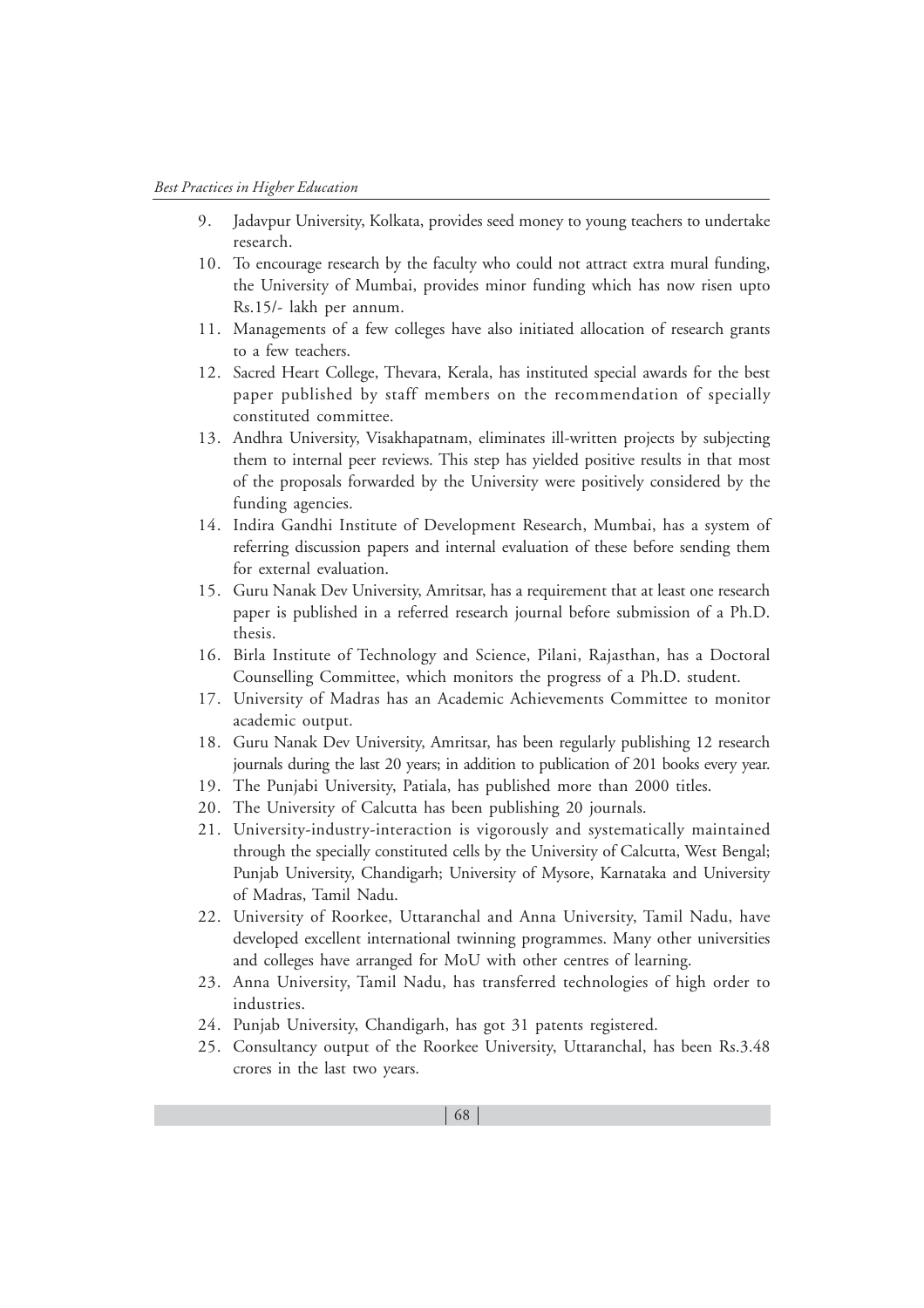Salient examples of the best practices in extension, already adopted by several institutions, can be grouped into four major areas of health awareness, rural development, urban services and other activities on the campuses.

Organization of medical camps, eye relief camps, blood donation camps, first aid training, physiotherapy for the handicapped, Youth Red Cross, yoga and polio immunization are some of the highlights adding to health awareness in society.

Rural development activities, e.g., road making, repair of canal breach, fisherman's guidance bureau, demonstrating certain experiments to rural children, and bio-fertilizer project have been noteworthy. M K E S's Nagindas Khandwala College of Commerce and Arts, Mumbai, has built 48 toilets for a tribal community under their Tribal Development Project. St. Joseph's College, Tiruchirappalli, Tamil Nadu, has evolved an out-reach programme and adopted 66 villages. They have also started ASTRA (Application of Science and Technology in Rural Areas) – programme, and included it in their curriculum.

Andhra University, Visakhapatnam, has started Adult Education Services (AES) of NSS, where every student adopts a few uneducated persons and teaches them. Elsewhere, students have been involved in traffic control, night patrolling, science popularization, science exhibition, eco-club, water harvesting, functional literacy project, cultural Mela etc. The D G Ruparel College of Arts, Commerce and Science, Mumbai, organized mass wedding ceremony for *Adivasis* by raising public funds.

Within the institutions, students have been involved in writing wall magazines, assisting library staff, creating a tobacco free zone, development of Green Campus for senior citizens, growing herbal garden and building NSS Bhawan. Non-teaching staff of St. Anthony's College, Meghalaya, uses winter vacation to paint the college building themselves.

# **4.7 Suggestions**

Several strategic interventions are immediately required to ensure that a vibrant research culture spreads to all institutions of higher learning. Firstly, globally valid bibliometric methods have to be used to quantify the worth of research publications. Possibly no university in India has yet started publicly honouring teachers holding the highest Citation Indices or Impact Factors. This need be started urgently.

Secondly, let us realize that our Ph.D. degrees are being churned out *en masse* generally with little concern for quality, originality, creativity and relevance. Nearly all the theses, irrespective of their being poor, padded and primitive, are accepted for the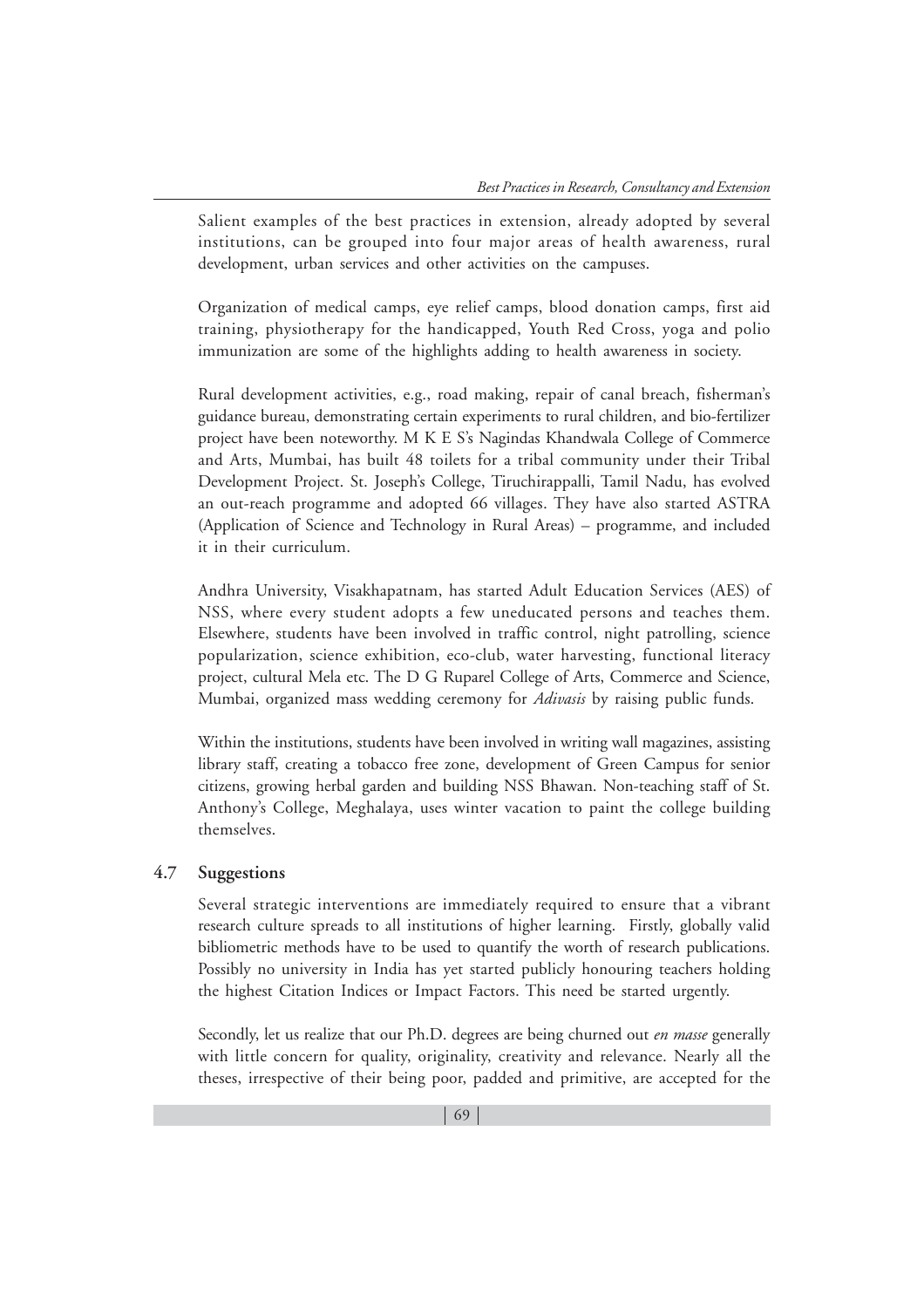award. It is high time that abstracts of all Ph.D. theses were published to curb the poor quality of the awards. INFLIBNET should do this job.

Publication-linked incentives to the faculty in the form of reduction of teaching load and enhanced funding from the university resources may be considered by the universities in order to improve the research culture. Further linkages with the research institutes may also be brought about. From the beginning, most of our universities have been functioning in isolation from industries. Lately, however, this harmful attitude of surviving inside the cocoons is being reversed. Linkages with industries and getting consultancies significantly add to the academic relevance of our universities, in addition to providing extra funds. These healthy trends have to be adopted, adapted, strengthened, spread, accelerated and systematized in future.

It would be ideal if the extension activities are also spread further, involving every student. Institutions may also focus on certain areas of their choice so that its cumulative impact is made more visible far and wide. Issues like population control, gender sensitivity, malnutrition, fog-water harvesting, wild life protection, afforestation, safe drinking water and prevention of female foeticide may be put on priority.

In order to ensure that the institutions lay down strong, healthy and varied traditions in research, consultancy and extension, it would be the best to have three different cells to collect the best ideas from other institutions; adopt or adapt the ones, which are found the most suitable; and monitor their performance regularly.

Standing on the cutting edge of knowledge has now become an essential prerequisite for global leadership. In order to achieve this, we will have to strengthen both Information Technology and Information Science. Close relationship between Information Science and poverty has to be understood: faster the information flow, lesser the poverty. We may be strong in IT, but are generally weak in Information Science, the science to know how to know. There are innumerable barriers to information flow on our campuses. Therefore, we will have to hone our skills to know how to know to remove these barriers.

Regular monitoring of the criteria, e.g., qualified faculty; appropriate teacher-student ratio; balance between the aged and the youth in faculty; good team work; modern infrastructure, including a modern centre for information science technology in the place of a traditional library; able administration; sufficient opportunities for brain storming; twinning programmes with other institutions; linkages with industries and promotion of consultancy and extension work can bring about a sea-change in the quality of our institutions. Periodic peer reviews and regular feedback from the stakeholders can lead to quality management of research, consultancy and extension.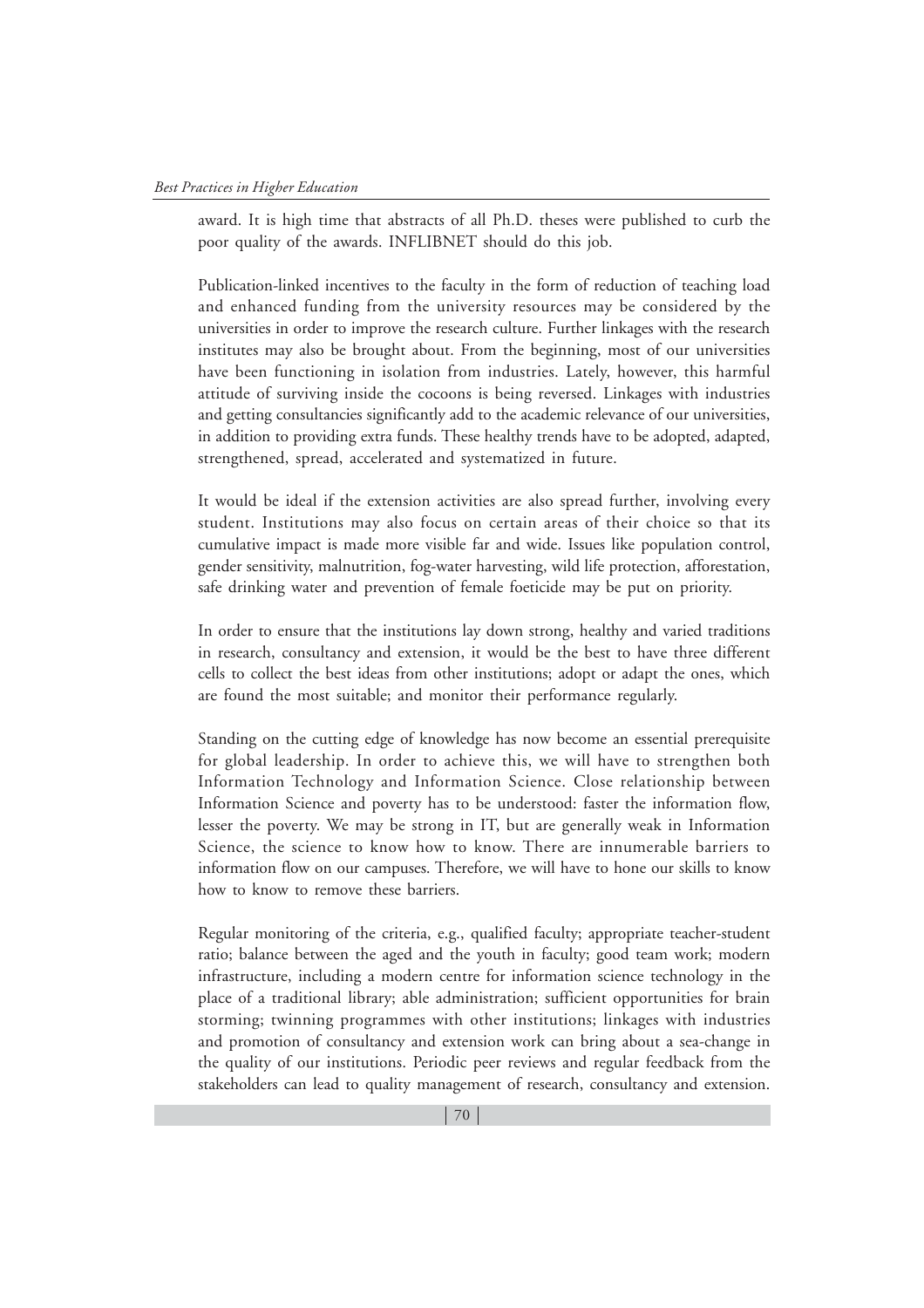#### **4.8 Conclusion**

The best practices in research consultancy and extension are the outcome of harmonious interplay of a number of factors like innovative mind of brilliant teacher-researchers, modern infrastructure facilities, encouragement and motivation from the administration, etc. The strong research background of the faculties enriches the teaching-learning processes in the institutions, which in turn supply empowered human resources to the society. A strong research foundation is also necessary for developing best practices in consultancy services, which ultimately augment the corpus of the institution. Innovative practices in extension activities show how seriously and effectively an institution has addressed the immediate needs of the local society. To illustrate how some of these considerations have been taken note of by the institutions the following section presents specific cases.

# **Section B: Case Illustrations**

The best practices of four colleges and three universities are presented here. The criterion of research ambience to promote research culture in universities and colleges at undergraduate and postgraduate levels is the main thrust of the best research practices. The best practices in extension are significant as they are conducive to the empowerment of rural communities. Particular mention may be made of the establishment of a technical university in a rural area. While these best practices indicate the rudiments of development in research, the ideal heights to which research can be carried are well outlined and articulated in Section A. A close examination of both sections can help discuss the emerging holistic approach to both research and extension. The best practices in the area of consultancy are also indicated in the case illustration of some universities presented here. In the age of intellectual property rights, higher education stands to gain, both academically and financially, if these rights are well used with substantial intellectual contributions.

# **Case 1: Establishment of a New College of Engineering for Rural Youth**

#### **1. Objective of the Practice**

Bringing rural youth into the mainstream of quality programmes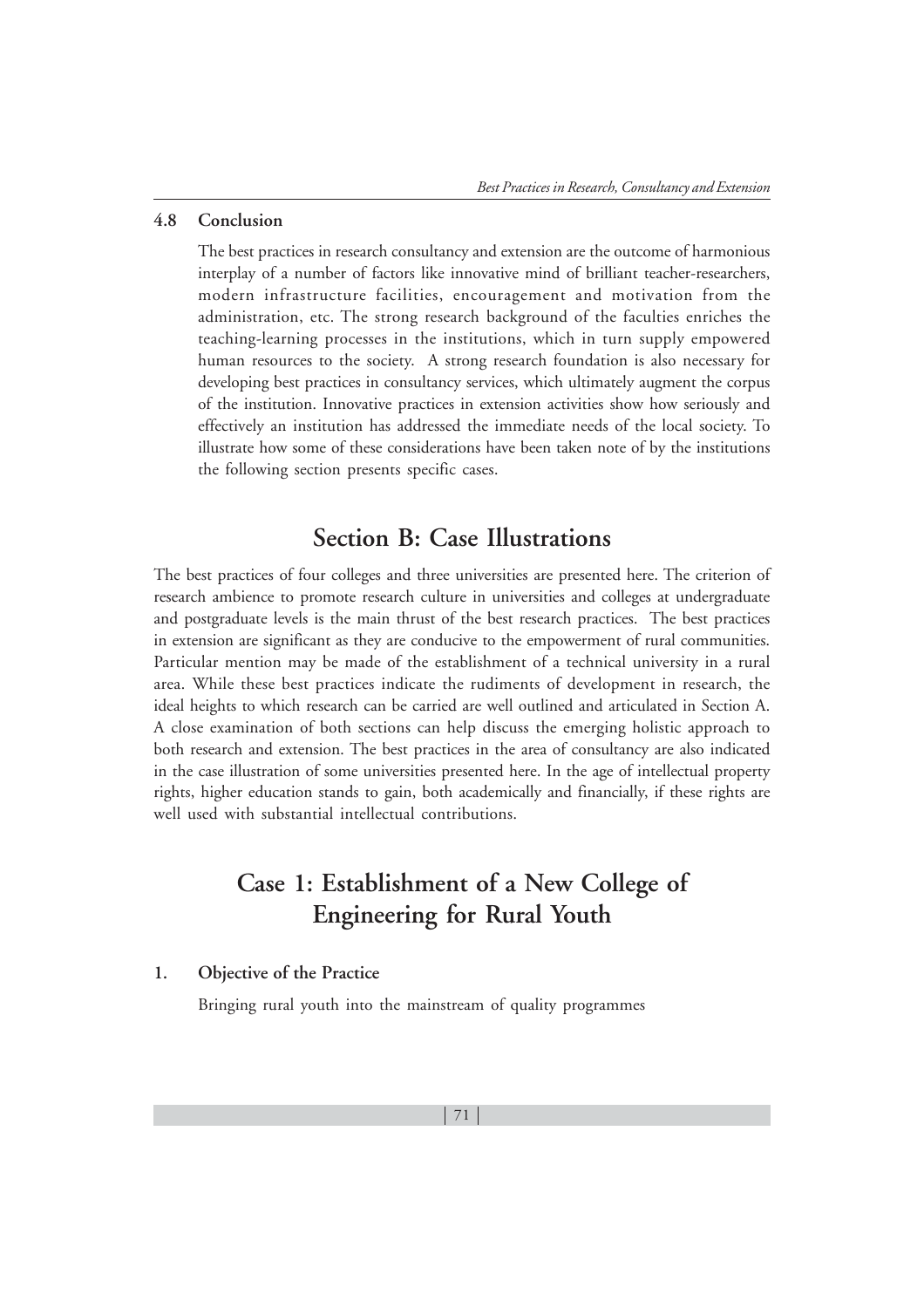# **2. Need Addressed and the Context**

Rural youth have generally been left behind the mainstream of higher technical education. Due to the lack of exposure to quality education at the qualifying level of studies, they normally fail to satisfy the merit requirement of good institutions and hence are denied admission to them. The need is to remedy this deprivation.

### **3. The Practice**

In 2004, the Punjabi University, Patiala established, Yadwindra College of Engineering and Technology at Talwandi Sabo Bhatindas, a backward rural region, offering B.Tech. and M.Tech. (in electronics and communication, computer and mechanical engineering) to provide technical education to students coming only from rural areas.

Around 180 students are selected after completing their secondary education from village schools; and are admitted for +2 classes in the college itself to give special training. These students are given opportunities for higher education in B.Tech. and M.Tech. The university provides scholarships to poor and deserving students through donations collected from donors from India and abroad. Arrangements are also made for obtaining loan scholarships through banks.

### **4. Evidence of Success**

Admission to the first batch has been made. The village community has welcomed his novel effort.

#### **5. Resources**

Costs of building are being arranged from loans from banks (Rs.16 crore), UGC X Plan funds (Rs.1.22 crore), university's own funds (if and when required), student fees, and donations.

#### **6. The Institution**

Name: Punjabi University Address: Patiala - 147 002, Punjab Tel: 0175-2286418 (O), Fax: 0175-2286682 / 2283073 Email: reu@pbi.ac.in / dpm@pbi.ac.in Website: www.universitypunjabi.org Year of Accreditation: 2001 - 2002 Grade awarded by NAAC: A\*\*\*\*\*\* (Five Star) Contact person: Shri. S Singh Boparai, Vice-Chancellor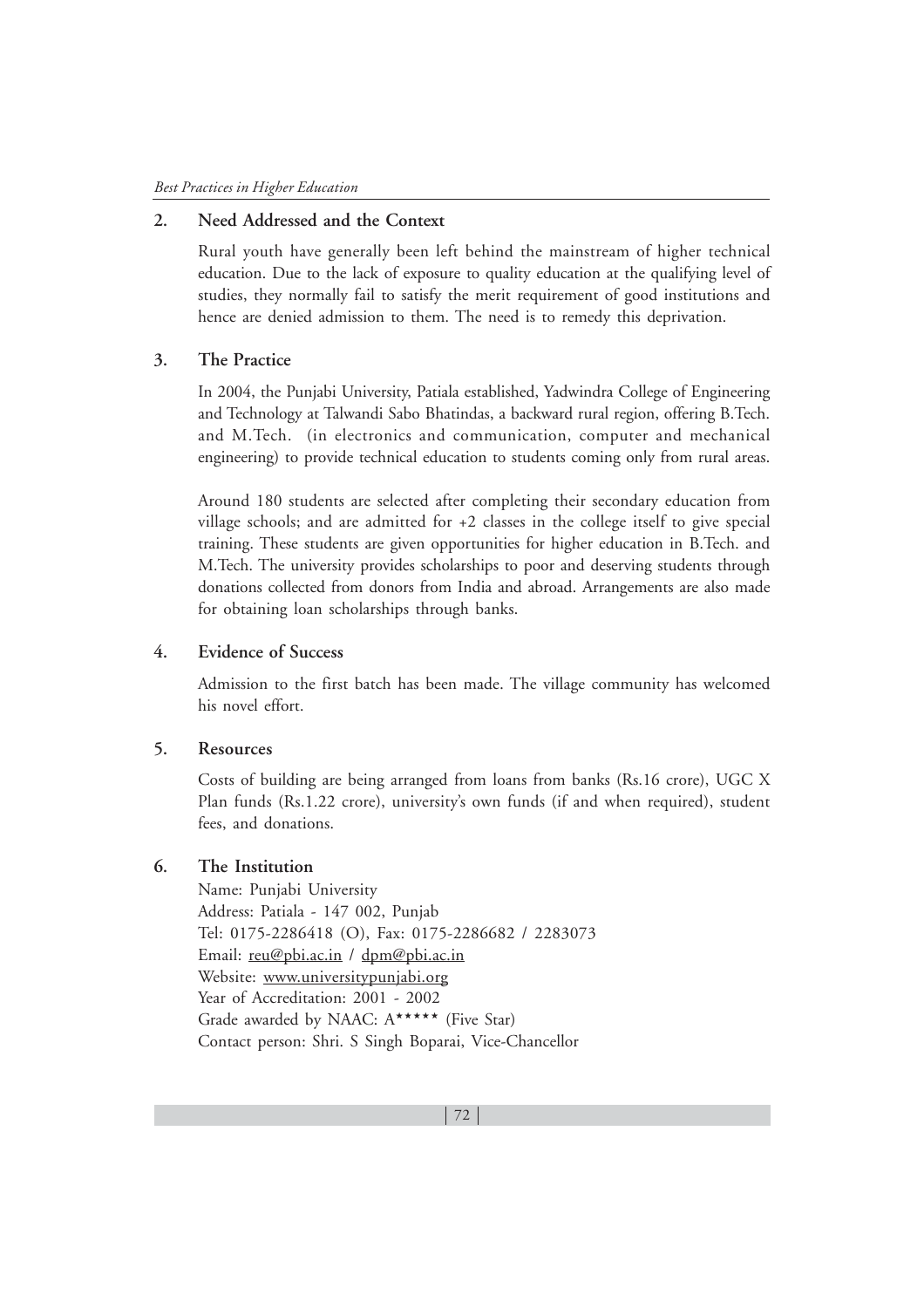# **Case 2: Developing Research Competencies in Teacher Trainees**

# **1. Objective of the Practice**

To develop research competencies among teacher trainees

# **2. Needs Addressed and the Context**

Teacher trainees need to be trained as educators to inculcate effective learning styles in their students. They need to be creative and innovative in their approach to teaching / learning activities, which requires some level of research competencies. The need is to equip them for the task.

# **3. The Practice**

The teacher trainees (B.Ed. students) are guided to take up investigatory and action research projects in order to develop research and inquiry skills / competencies in them. The topics assigned for investigation / action research are school curriculum, learning habits of school children, environmental issues, value education, teaching methods, school administration and other related topics. Each teacher trainee is guided by a qualified teacher and after completing studies she is asked to present her research finding in an open forum.

### **4. Evidence of Success**

Students have developed interest in higher education specially to continue postgraduate studies and research in education. Those who join as teachers continue to take up investigatory and action research projects in schools as teachers. They also adopt effective teaching and training strategies such as Discovery Learning, Activity-Based Teaching, Project Method, Team Teaching etc.

# **5. Resources**

College library, internet connectivity, multimedia facilities, CDs, technology lab, community resources, expert teachers for supervision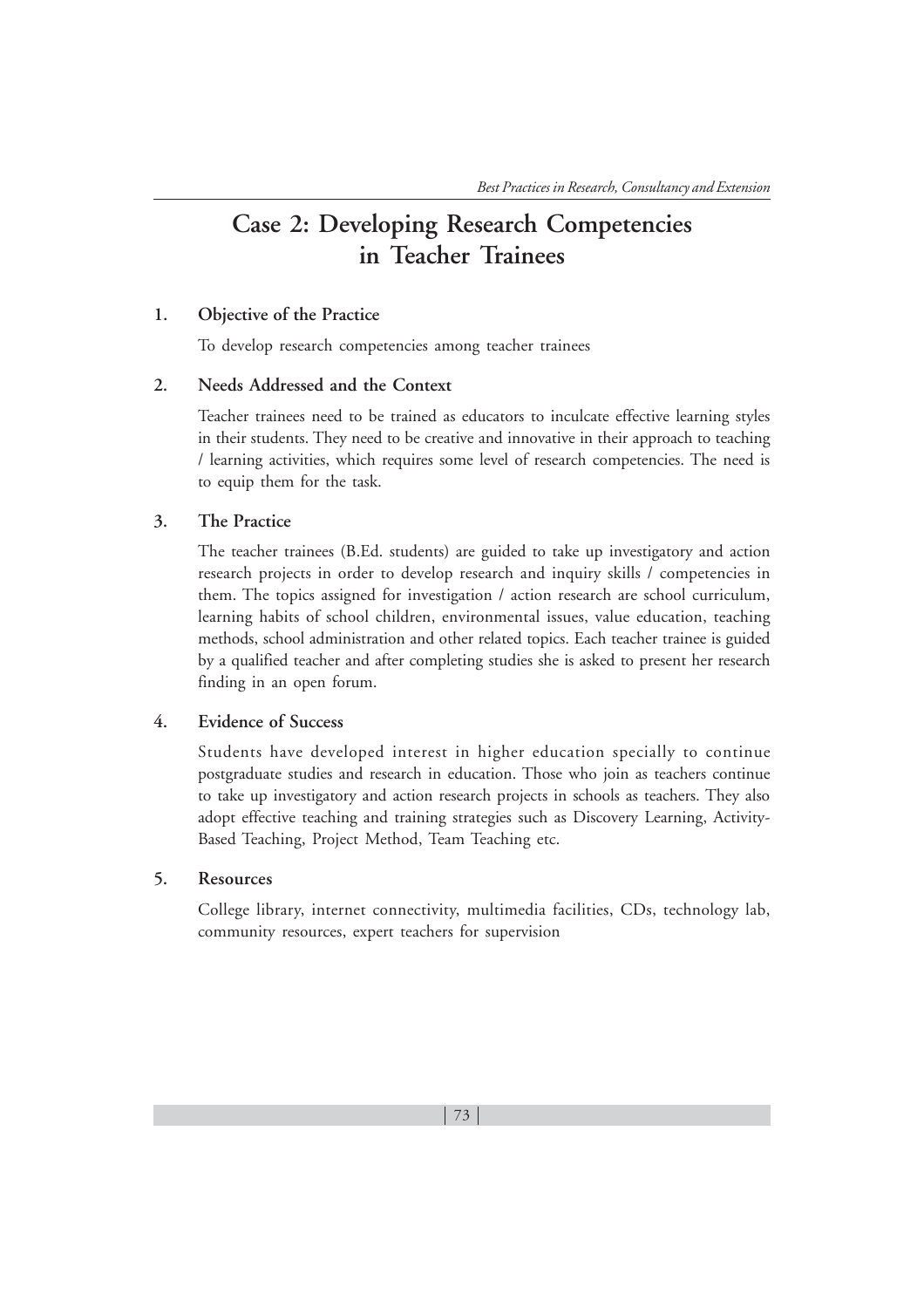### **6. The Institution**

Name: St. Ann's College of Education Address: Mangalore - 575 001, Karnataka Tel: 0824-444047 (O), 0824-427360 (R) Email: stauus@sanchernet.in Website: www.stanuscollege.net Year of Accreditation: 2001 - 2002 Grade warded by NAAC: A\*\*\*\*\* (Five Star) Contact person: The Principal

# **Case 3: Creation of Better Research Ambience**

#### **1. Objective of the Practice**

To enhance research potential of faculty

#### **2. Need Addressed and the Context**

The University of Madras aims at excellence in research and high quality in higher education. Further, the research potential of scientists is sought to be extended as consultancy service to industry, to provide hands-on training to students and to offer job-oriented short-term courses. To promote these aspects the University has adopted many strategies which have resulted in tangible outcomes.

# **3. The Practice**

The practice comprises expeditious processing of research projects, special grants for all kinds of research activity (including 50% cost reimbursement for attending workshops and seminars), merit-based incentives to faculty, appointment of national and international experts as Adjunct Professors to promote excellence and monitoring of quality initiatives in affiliated colleges. Facilitative measures have been augmented for university-industry co-operation and for preserving and protecting intellectual property rights and patenting. The University Industry Consultancy Interaction Centre (UICIC) is involved in promoting consultancy services based on research.

# **4. Evidence of Success**

Increase in the number of applications from prospective students, increased interest of overseas students for admission to the university, increase in project related funds and patenting and commercialization of a drug through UICIC.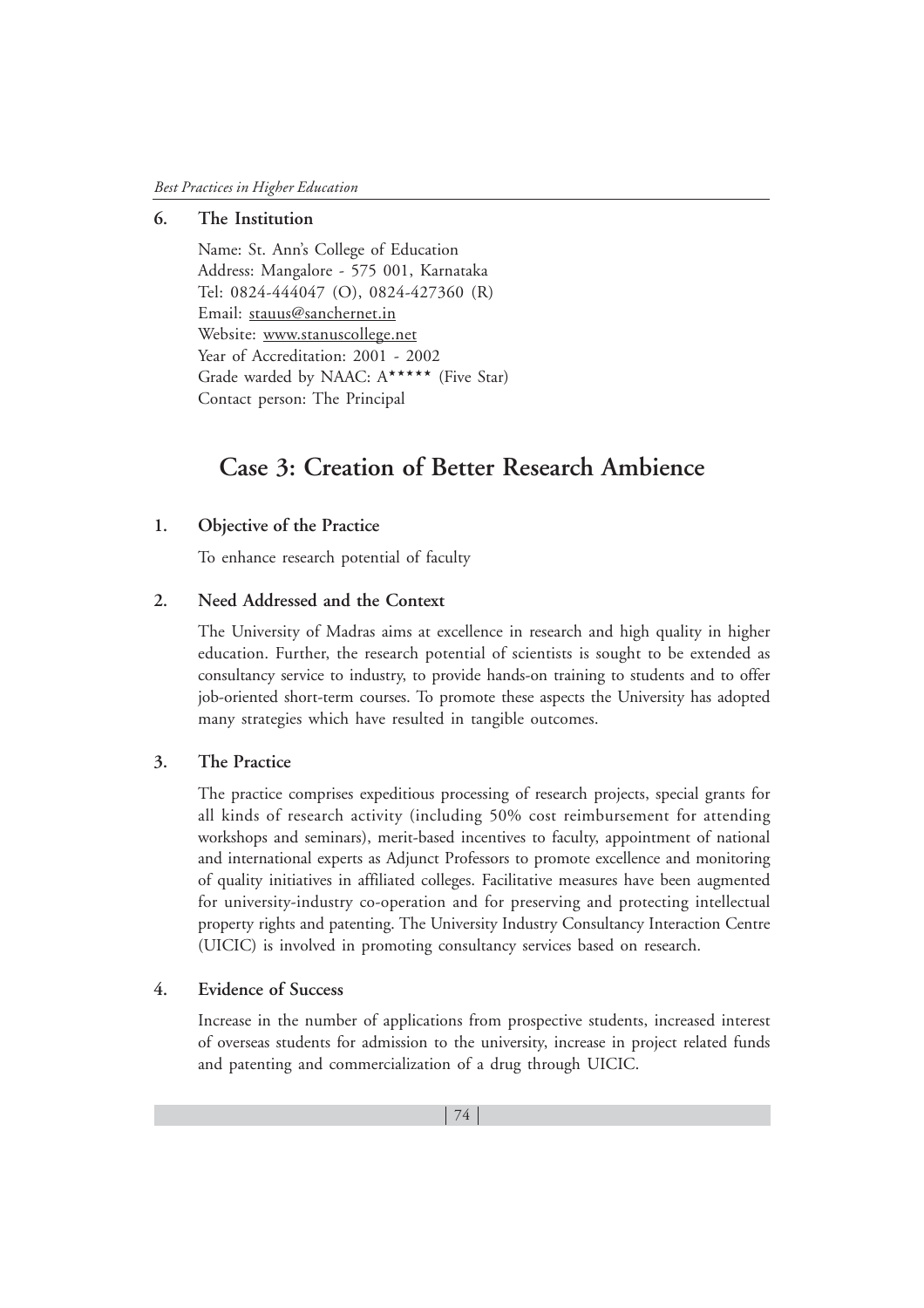#### **5. Resources**

Funds from various funding agencies, expertise from consultants through authorized agencies and networking with overseas and Indian universities

## **6. The Institution**

Name: University of Madras Address: Chepauk, Chennai - 600 005, Tamil Nadu Tel: 044-25361974 (O), Fax: 044-25367654 Email: vcoffice@unom.ac.in Website: www.unom.ac.in Year of Accreditation: 2000 - 2001 Grade awarded by NAAC: A\*\*\*\*\*\* (Five Star) Contact persons: Prof. S. P. Thyagarajan, Vice-Chancellor

# **Case 4: Research Incentives for Faculty**

#### **1. Objective of the Practice**

To encourage teachers to take up research projects and to publication of papers in research journals of national and international repute

# **2. Need Addressed and the Context**

Major share of the time of the teachers in a college is devoted to teaching; and research is given less importance in their routine activities. Unlike university teachers, college teachers are generally not given any incentive or motivation for their achievement in their research activities. Therefore, some encouragement is required on the part of the Management to motivate teachers to undertake research programmes.

# **3. The Practice**

The practice comprises giving cash incentives to teachers with research initiatives and achievements and monitoring of the quality of their research. The following practices are some:

- cash incentive of Rs.200/- per month to all Ph.D. holders among teaching staff

- cash incentive of Rs.5000/- for completing Ph.D. degree

- 2% of the Major / Minor Research grant is paid by the Management to the awardee of that grant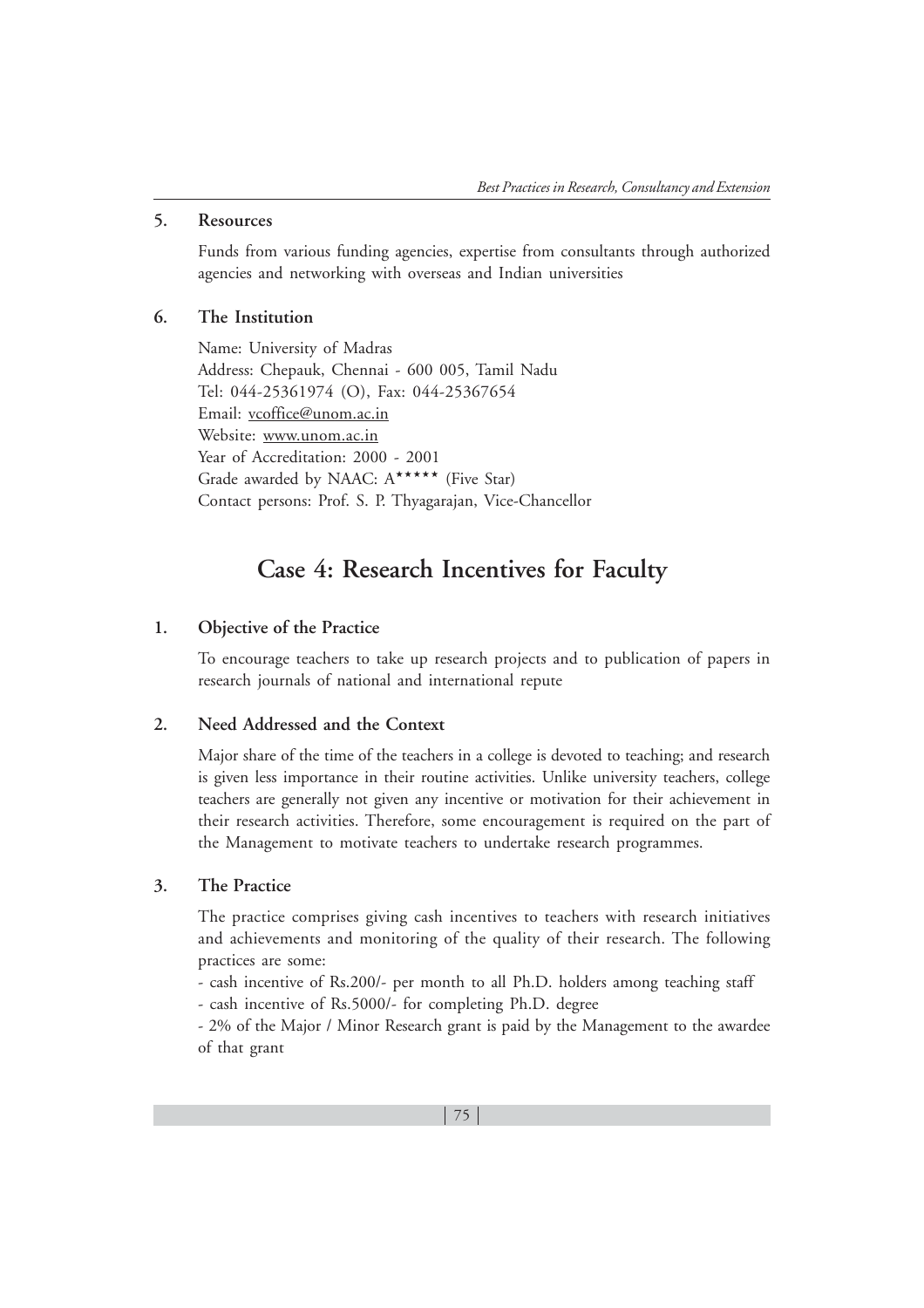- cash incentive of Rs.1000/- per paper published in a peer reviewed journal - committee headed by the Principal scrutinizes the applications received and recommends for grant from the Management

## **4. Evidence of Success**

The number of Ph.D. holders among staff has increased from 22 to 36 and the number of papers published has increased considerably.

# **5. Resources**

Management provides budgetary allocation of 2 lakhs per annum to meet the expenditure in this regard. Resources generated through consultancy services are utilized for this purpose.

# **6. The Institution**

Name: Ayya Nadar Janaki Ammal College Address: Sivakasi - 626 123, Tamil Nadu Tel: 04562-254100 (O) Fax: 04562-254970 Email: vgr\_anjac@sancharnet.in Website: www.anjac.org Year of Accreditation: 1999 - 2000 Grade awarded by NAAC: A\*\*\*\*\*\* (Five Star) Contact person: Dr. S. Sevagapandian, Principal

# **Case 5: Creation of Research Culture among Undergraduate Students**

## **1. Objective of the Practice**

To inculcate research culture among undergraduate students

# **2. Need Addressed and the Context**

The semester scheme, introduced by the University of Mysore carries 20 marks for internal assessment out of which 10 marks are allotted for the test and 10 marks for assignment. There is a need to use this provision towards student development. Students need to be encouraged to take up assignments, which will help them to go beyond the curriculum and prescribed syllabi with the help of the internet and information and communication technology (ICT) enabled facilities. In other words,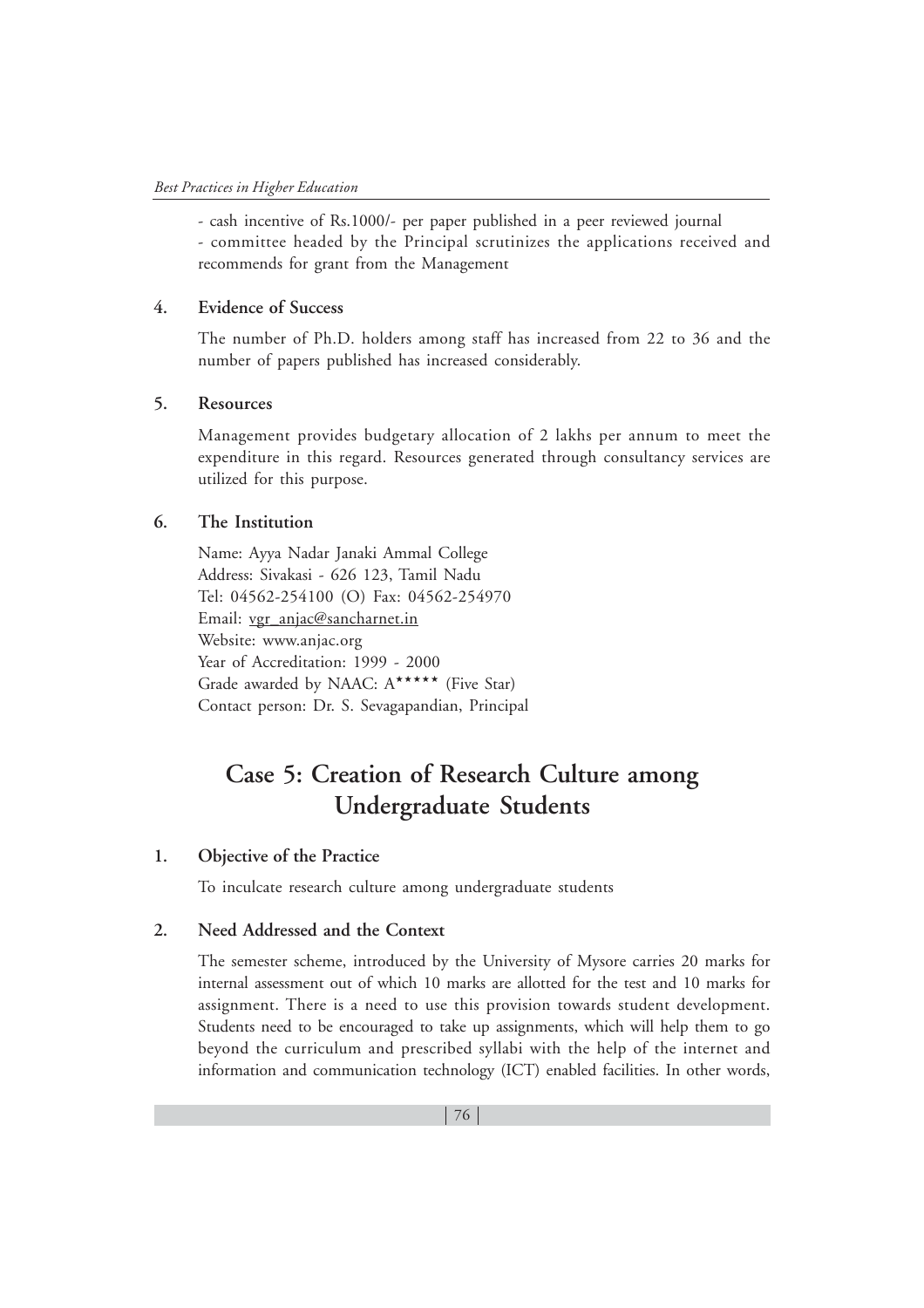the need is to optimize student research potential with the use of information technology.

### **3. The Practice**

The departments assign topics for assignments, which are not directly connected with the syllabus. Students select a topic of their interest / choice, and complete assignments, using internet, e-journals, as well as books in the library. This serves the dual purpose of meeting course requirements for internal assessment and also to develop an interest in research among students. To facilitate this, arrangement has been made in the college to provide the internet facility to all students. Through a 64 kbps ISDN line, internet is made accessible in 25 computers at a time. On an average, the internet facility is made available for about 14 hours a day. Each student is given a card to reserve the slots for using it according to convenience and 10 hrs of internet browsing per student per annum is allowed free of cost.

# **4. Evidence of Success**

Students are very enthusiastic about it; and utilize the internet and other facilities for completing assignments. The use of IT is evident on the campus.

#### **5. Resources**

The College has a computer centre with 50 computers. The recurring expenditure of Rs.12-14 thousand per month is met from the college funds.

# **6. The Institution**

Name: St. Philomina's College Address: Mysore - 750 015, Karnataka Tel: 0821-490728/ 496155 (O), Fax: 0821-498013 Email: stphilos@sancharnet.in Website: www.stphilos.org Year of Accreditation: 2004 Grade Awarded by NAAC: A+ Contact person: Rev. Fr. Leslie Morais, Principal

# **Case 6: Free Food to Poor Patients**

#### **1. Objective of the Practice**

To create social awareness and to respond to social needs

77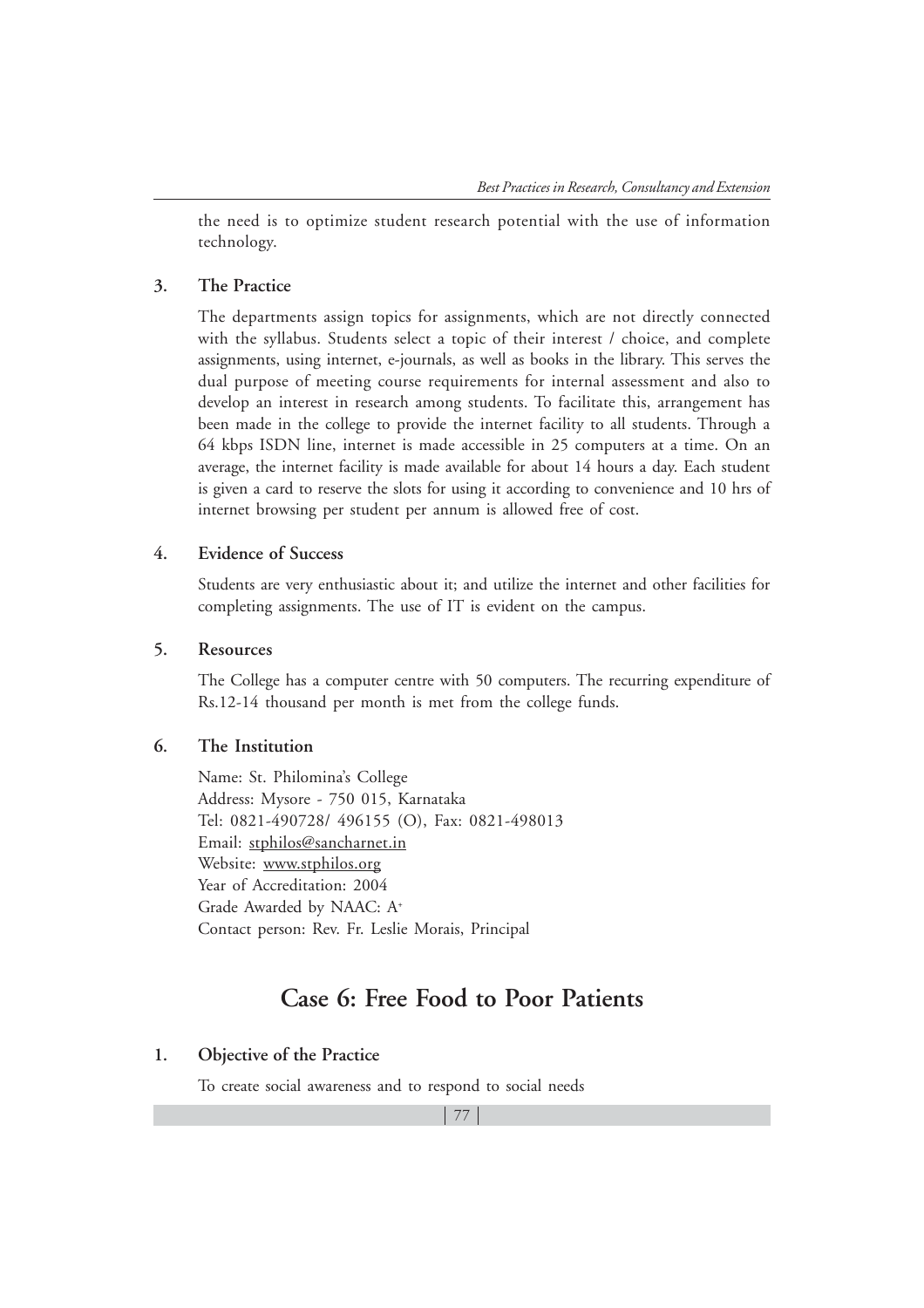# **2. Need addressed and the context**

The College is very close to the Medical College Hospital, Calicut, where thousands of patients come for treatment every day. A large number of patients admitted are very poor and many of them cannot afford the cost of food and medicine. Food and medicine, if given free of cost, are a great source of solace for them.

# **3. The Practice**

The Management, staff and students, with the help of St. Vincent De Paul Society, started a project to provide a noon meal to each poor patient. The Management provides kitchen facilities, water, electricity and labour on the campus. Staff members contribute regularly from their salary towards expenses; and sometimes on special occasions sponsor one day's total expenditure. Staff and students help to prepare food and to distribute it to patients through by-standers. They visit the hospital wards to identify patients who are in need of food.

# **4. Evidence of Success**

The project introduced five years ago by supplying lunch to 25 patients is now providing free food to about 450 patients every day. Besides food, the college also provides counselling, medicine and blood to the possible extent.

#### **5. Resources**

Daily expenditure for the project is around Rs.3000/- excluding water, electricity, labour and rent, which are given freely by the Management. Expenditure is met from the contributions by staff, Vincent De Paul society and other well wishers.

### **6. The Institution**

Name: St. Joseph's College Addresss: Devagiri, Calicut - 673 008, Kerala Tel: 0495-2357370/ 2355901 (O), Fax: 0495-2355901/ 2357370 Email: sjcdevagiri@eth.net / josephvayalil@yahoo.com Website: www.devagiricollege.org Year of Accreditation: 2004 Grade Awarded by NAAC: A Contact person: Rev. Fr. V. T. Joseph, Principal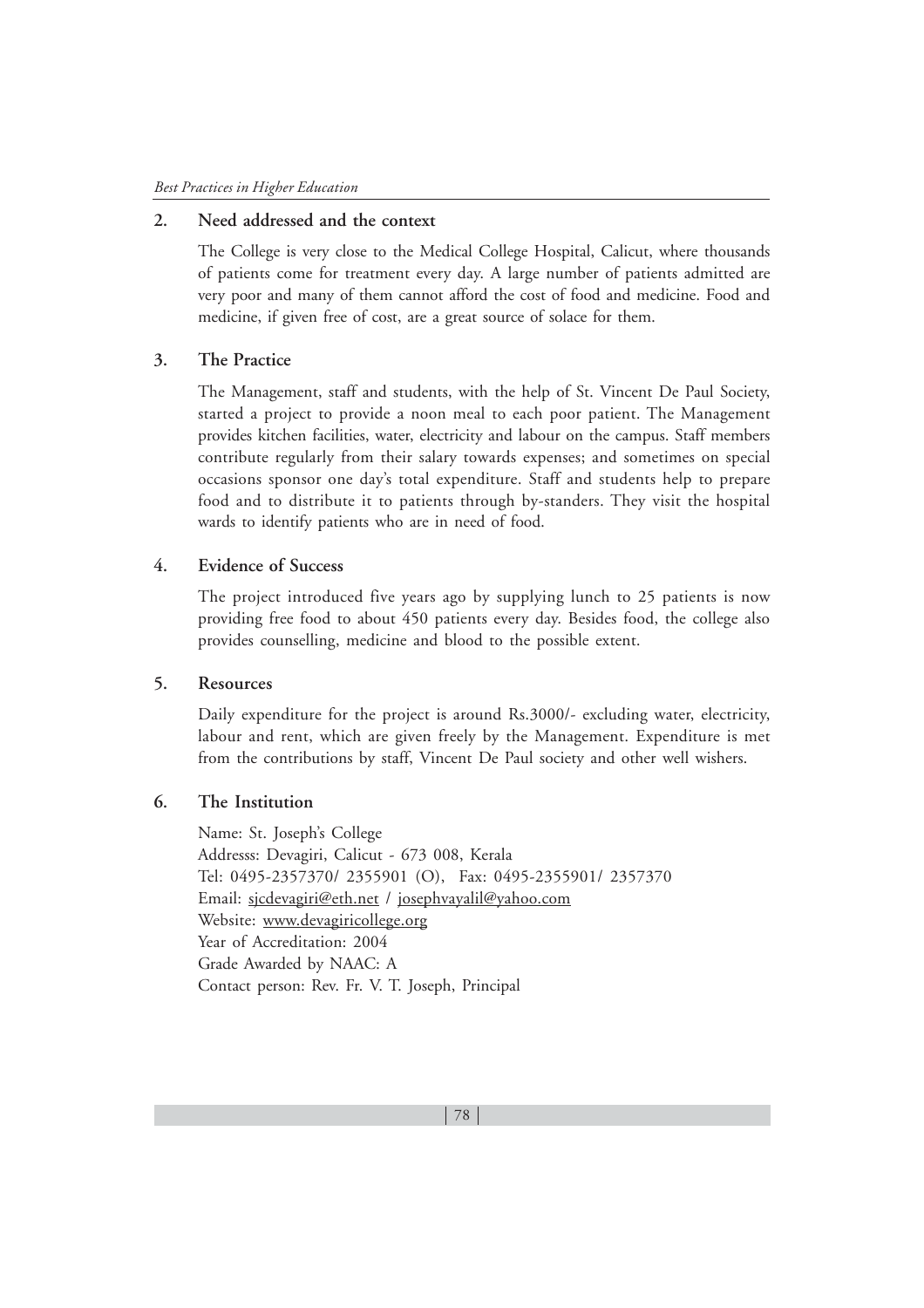# **Case 7: University-Industry Interaction**

# **1. Objective of the Practice**

To motivate young students to take up research in areas relevant to the development of industries.

#### **2. Need Addressed and the Context**

In order to enable youth to pursue need based job-oriented programmes, Mangalore University has introduced programmes such as MCA, M.Sc (Applied Chemistry), MBA, MBA (TA), B.Sc (Fashion Design), and B.Sc (Leather design). These programmes need collaboration with industries. The need is to bring in an effective partnership between the university and the industries around.

# **3. The Practice**

The practice is one of entering into MoUs with high level industrial agencies recognized for research and development in order to impart training in skills to students and of inviting guest lecturers from them to address students. Several collaborative research projects are undertaken through MoUs with industries and research institutions. Many research centres and industries recognized by the Department of Science and Technology (DST) are affiliated to the university as centres of research studies. Experts from such institutions are invited to deliver lectures on specialized topics connected with quality control and safety standards. Many industries with the research and development wings assist students of the university during industrial training after which they are required to present a project report assigned to them in their respective programmes. Former students working in industries are encouraged to take up part–time research and are allowed to register for the Ph.D. degree. Regular campus interviews are conducted by various industries.

# **4. Evidence of Success**

So far nearly one hundred students have secured jobs through university–industry collaboration. About six students have obtained Ph.D. degree through such linkages.

#### **5. Resources**

Industries and nationalized banks have sponsored these projects by creating chairs of studies and research grants.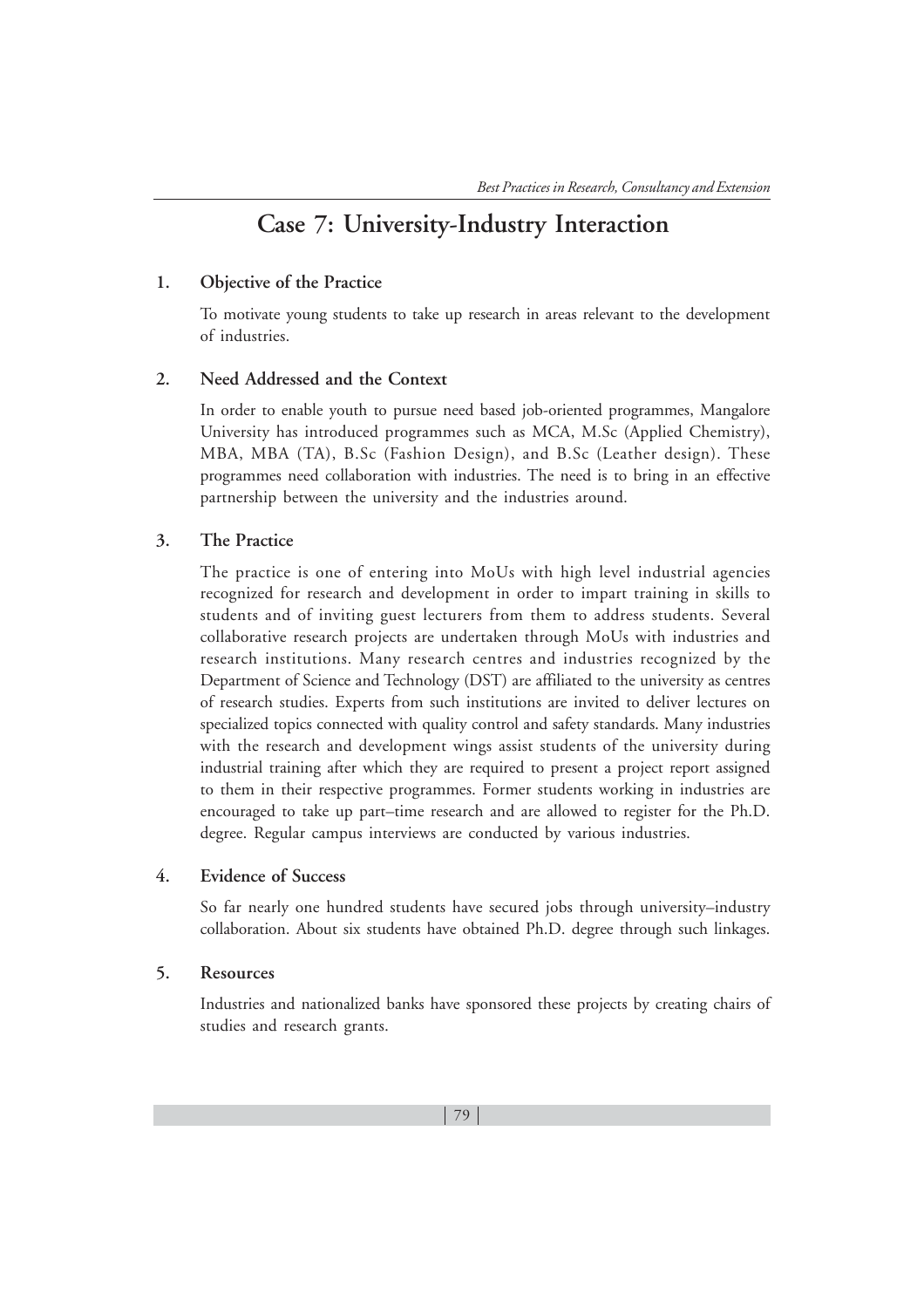# **6. The Institution**

Name: Mangalore University Address: Mangalagangotri - 574 199, Dakshina Kannada District, Karnataka Tel: 0824-2287276, 2287347 (O) Fax: 0824-2287424, 2287367 Email: hollabs@yahoo.com Website: www.mangaloreuniversity.ac.in Year of Accreditation: 1999 - 2000 Grade Awarded by NAAC: A\*\*\*\* (Four Star) Contact person: Prof. B. Shivarama Holla, Chairman, Department of Chemistry and Director (I/C), College Development Council

# **Case 8: Centre for Social Action (CSA)**

# **1. Objective of the Practice**

To arouse social consciousness among students and to apply their educational principles to concrete social issues

#### **2. Need Addressed and the Context**

Students need an opportunity to work with underprivileged sections of society and upgrade their personality and experience through community service.

# **3. The Practice**

Various programmes that are conducted are Vikas - a joint project with the Association for Promoting Social Action to sensitise students to social issues; Child Sponsorship Programme - students individually or collectively sponsor a needy child to complete his/her education, medical treatment, etc.; Vocational Training Programme - to provide skill training for youth and women in villages; Rural Exposure – overnight camps for students at villages/slums to interact personally with villagers; and Exchange Programmes – with Sund Folk College, Norway to promote spirit of international solidarity especially to enhance positive relations between rich nations and the Third World Nations. Besides the above mentioned there are other programmes like housing project, self-help groups, etc.

# **4. Evidence of Success**

The response of those who have benefited from these programmes is very positive. An active Alumni Association that speaks about students who have been touched by the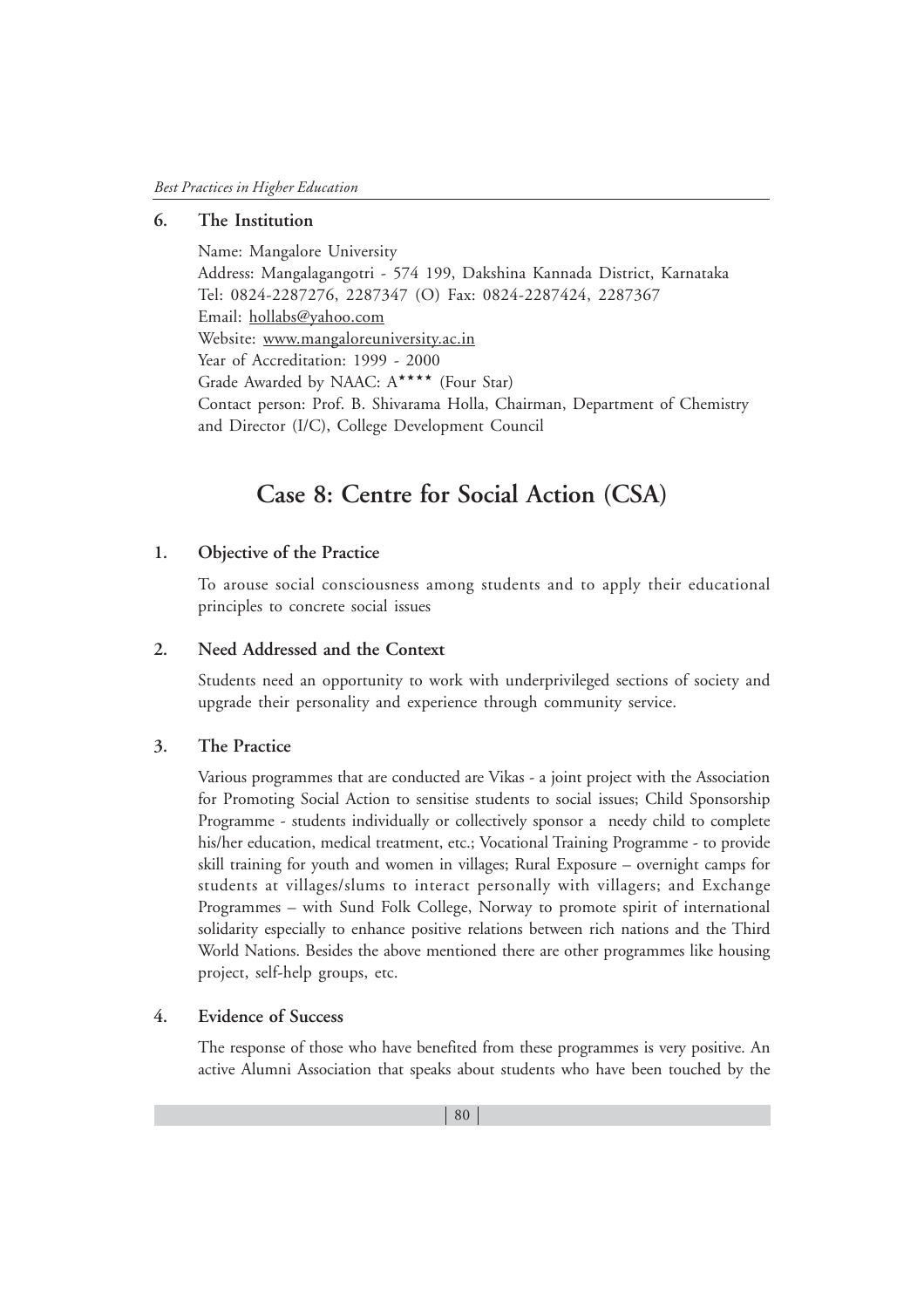work done through the CSA and wish to continue the work even after graduation and about those who carry on the work at places of their work is an evidence of the positive impact created by this practice.

#### **5. Resources**

The programmes are jointly financed by the Management other various other agencies. The Child Sponsorship Programme is aided by students' contributions. The CSA is completely voluntary and therefore human resources are the major resource needed to sustain such a venture. A very motivated faculty and socially conscious students have ensured the success of the programme.

# **6. The Institution**

Name: Christ College Address: Hosur Road, Bangalore-560029, Karnataka Tel: 080-25536280, 25525258 (O) Fax: 080-25535863 Email: naac@christcollege.edu Website: www.christcollege.edu Year of Accreditation: 1998-1999 Contact person: Rev. Fr. Thomas C Mathew, Principal

# **Case 9: Giving Best to the Least**

#### **1. Objective of the Practice**

To eradicate child labour from the local areas

#### **2. Need Addressed and the Context**

St. Theresa's College is located in the rural area of West Godavari District. People of this area mainly depend on agriculture for their livelihood. Due to frequent monsoon failures they are subjected to several economic hazards. The problem of child labour is alaramingly high in the district. St. Theresa's College decided attempts to be available to the least and the underprivileged. The practice involves the faculty and students of the college to do their best to make their lot less miserable.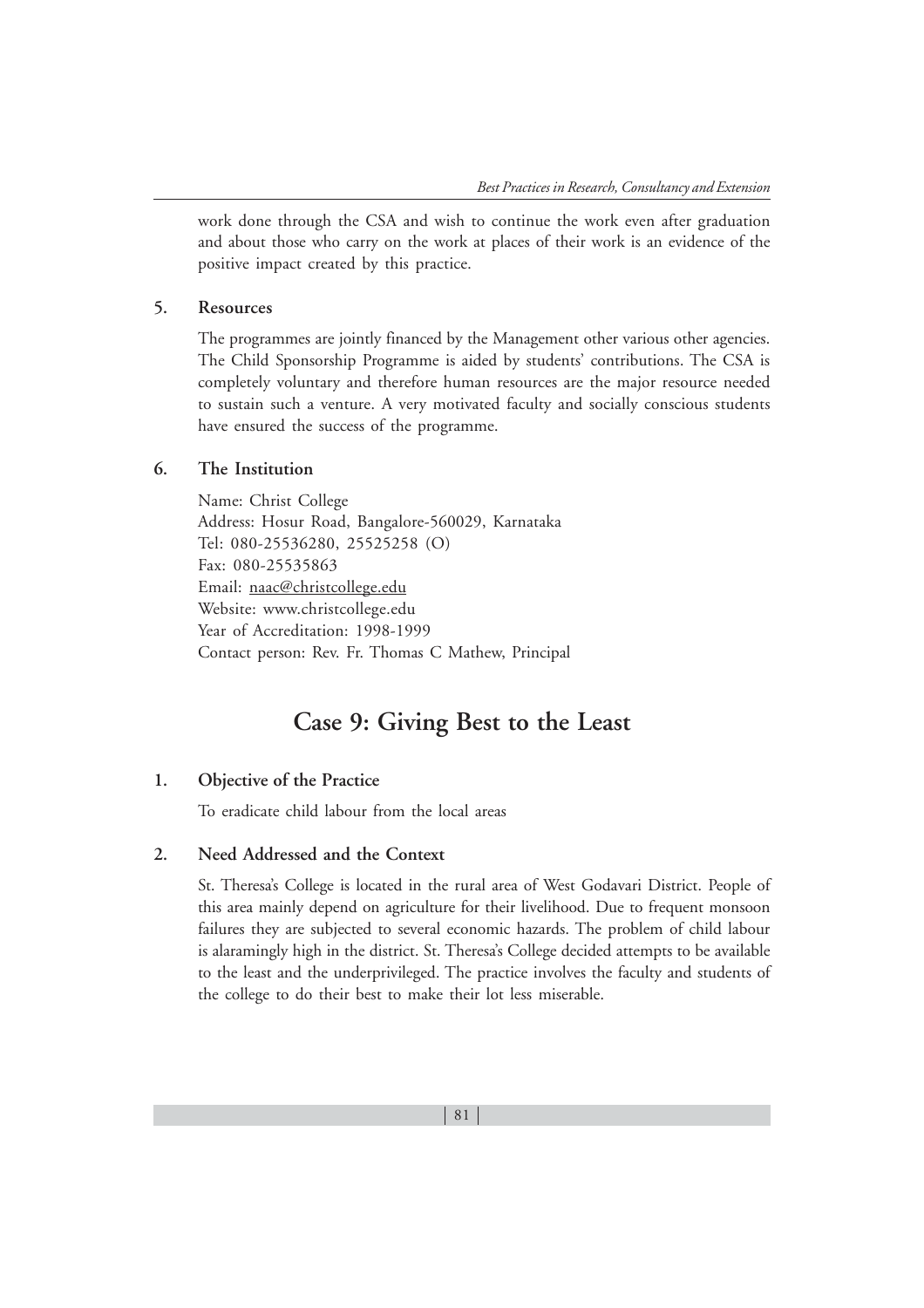#### **3. The Practice**

The practice comprises sustained contact with the four slums in the neighbourhood, establishment and running of a school with the help of Andhra Pradesh Social Service Society, offering bridge courses to senior children by bringing them to the college campus and identifying with their culture by celebrating festivals together.

The learners were divided according to their learning capacity and provided bridge courses in order to enable them to join formal schools. The age group between 13-19 were given special training in life coping skills such as small business, vermicomposting and nursing assistance courses. They learn these skills during holidays.

# **4. Evidence of Success**

Every child below 12 years of age has started going to school. Besides, a group of boys between the age group of 14-19 have been trained in vermi-composting.

#### **5. Resources**

Finance is provided by Andhra Pradesh Social Service Society and a few other aid organizations and staff of the college. Residential facility and transport are provided by the Management of the college.

#### **6. The Institution**

Name: St.Theresa's College for Women Address: Gavaravaram, Srinivarapupet Post, West Godavari District Eluru-534003, Andhra Pradesh Tel: 08812-250380, Fax: 08812-250380 Email: theresa\_cherian@yahoo.com Website: www.theresacollege-eluru.com Year of Accreditation: 1998-1999 Grade Awarded by NAAC: A\*\*\*\*\* (Five star) Contact person: Rev. Dr. Sr. Thresia Cherian, Principal

# **Case 10: Community Reach Programmes**

# **1. Objective of the Practice**

To educate masses in areas of health, nutrition and hygiene including mobilization of community groups to better quality life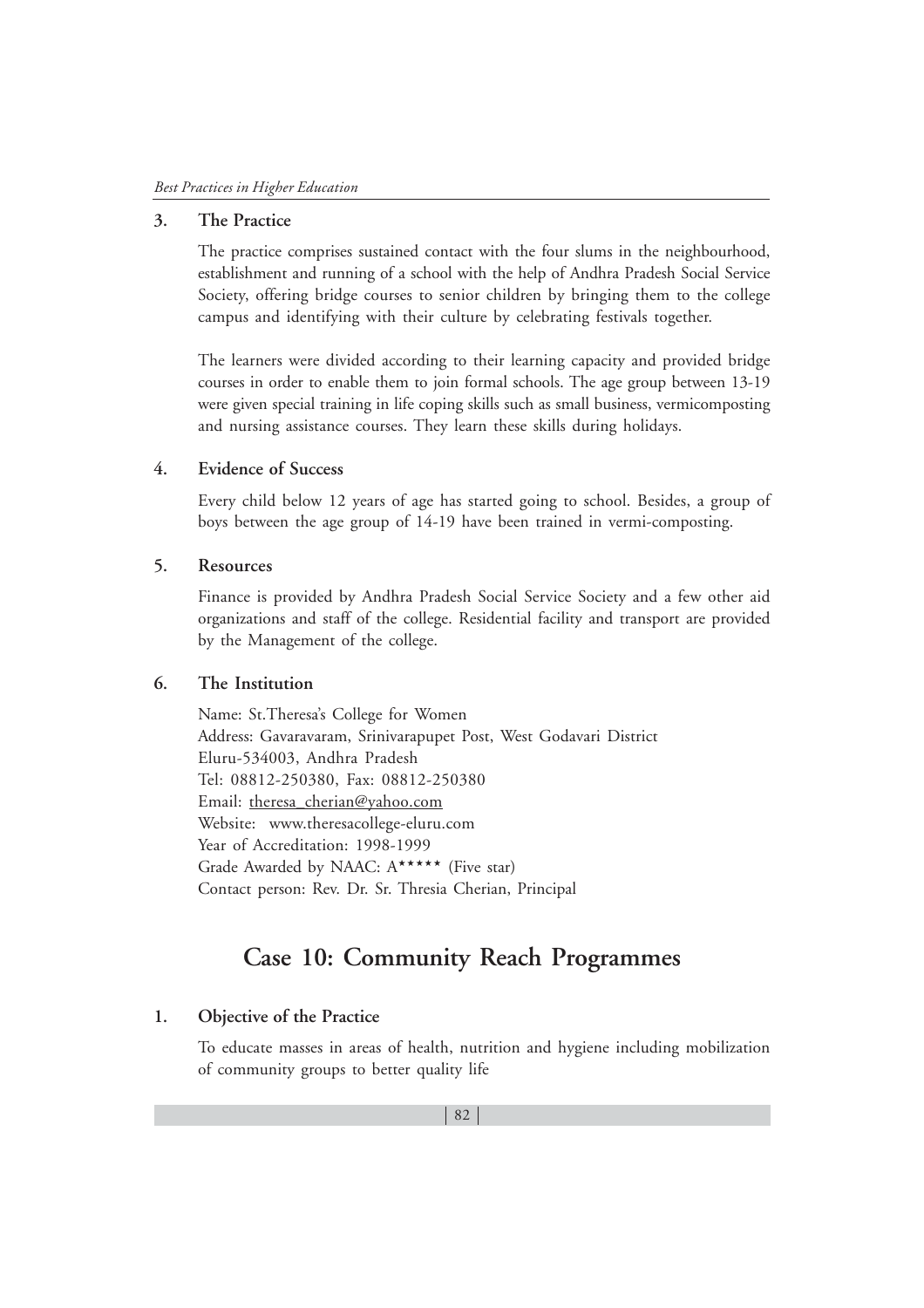# **2. Need Addressed and the Context**

Students from the Foods and Nutrition department are in an ideal position to work with families and communities to create awareness of healthy living. This practice helps the community and also helps students to enrich themselves by community service.

# **3. The Practice**

Need-based community development programmes are planned through a dynamic process of communication between school children, their parents and women organizations in the area and the staff and students of the institution. Base line data in nutritional status is obtained through in-depth anthropometrics process of communication. The following activities form a part of this practice:

- o organizing and conducting non-formal classes in municipal schools and slums to promote value based education and raising awareness of environmental preservation in the urban suburbs of Mumbai by using healthy food, hygiene and bio-degradable products.
- o organizing and conducting non-formal and adult education in rural areas: Women in the age group of 18-50 are trained as entrepreneurs and enlightened mothers who can take care of children with insights from physiology and psychology
- o promoting Population Education to urban Mumbai and rural Maharashtra about the importance of healthy reproductive practices, healthy diet, treating girl children with the same honour as the male children in the family, etc.

#### **4. Evidence of Success**

Positive feedback from community, students and alumni

#### **5. Resources**

Dedicated team of teachers, motivated students, liaisoning with welfare centres and industrial organizations, and financial support from external sources

# **6. The Institution**

Name: Sir Vithaldas Thackersey College of Home Science for Women Address: Juhu, Santacruz West, Mumbai - 400049, Maharashtra Tel: 022-26602504 (O) Fax: 020-26606427 Email: computerlab@vsnl.net Website: www.svt.ac.in Year of Accreditation: 1998-1999 Grade Awarded by NAAC: A\*\*\*\*\* (Five star) Contact person: Dr. Sunanda Chande, Principal

83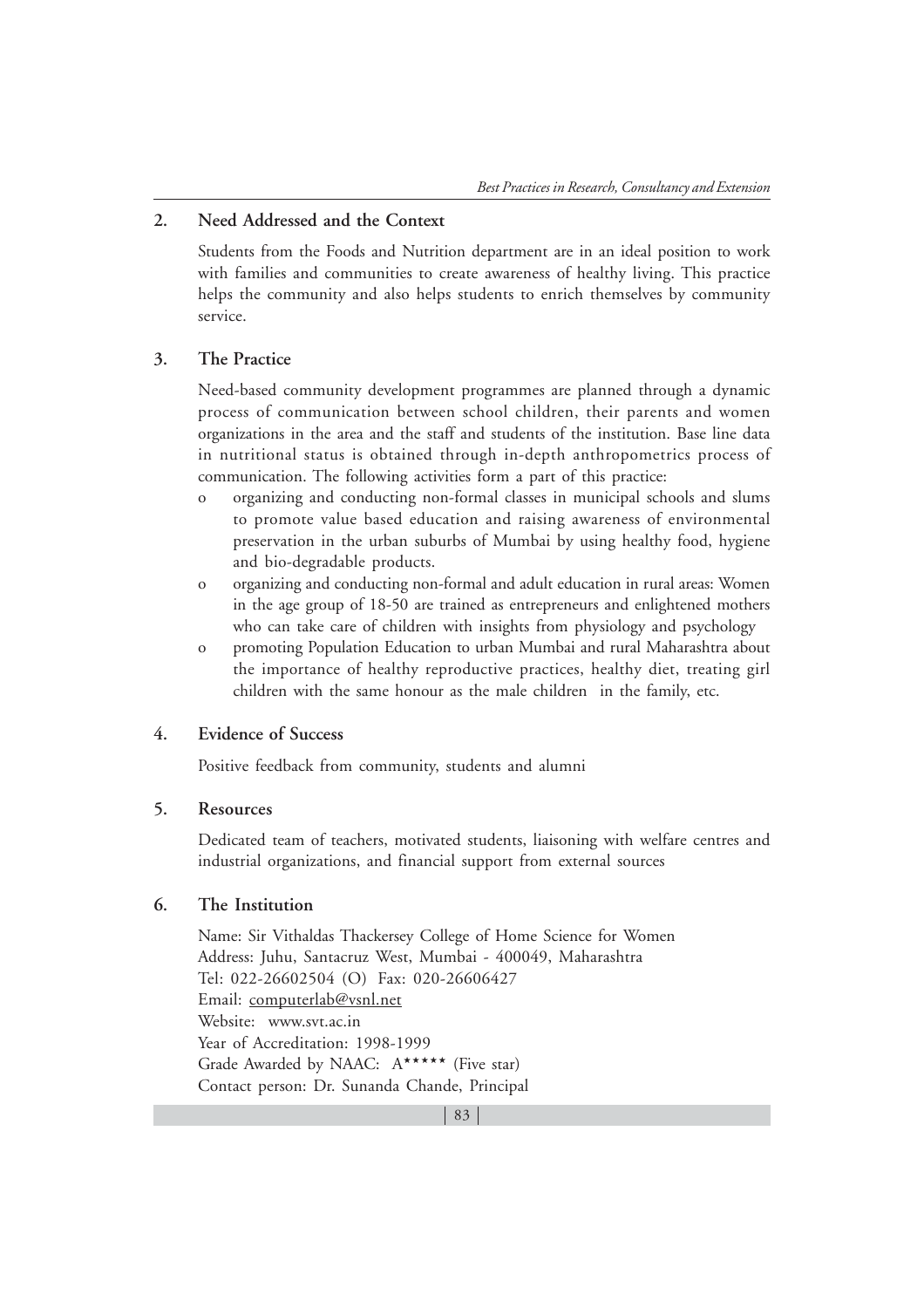# **Chapter V**

# **Best Practices in Infrastructure and Learning Resources**

*Amiya Kumar Dev Ganesh Hegde*

**5.0** Quality is the cumulative product of both human and material resources in an educational institution. While the holistic development of the learner depends on intellectual capital, to a large extent, the effective functioning of such capital requires among other things, an enabling infrastructure that can allow it to be productive. The infrastructure one thinks of is not just space and premises although they are indispensable. It is the sum total of the utility of space, structure, equipment, learning resources, infrastructural aids, information stock and knowledge sharing devices. These by themselves may lie unutilized if an effective exploitation of their utility is not made by planned economic, purposeful management and maintenance of these resources. Section A of this chapter highlights this bi-focal approach to infrastructure and Section B illustrates ways of doing this with select best practices.

# **Section A: Framework**

## **5.1 Introduction**

Higher education institutions cannot do without quality. However big they are in numbers and scope, if they cannot command quality, their contribution to higher education in India will not be substantial. But how are they to do it, command quality? A ready answer may be, by continuously striving for it. But strive where, in what respects? This is where the NAAC helps by providing a systemic approach to quality assurance. The NAAC has been assessing institutions on six core criteria which are: 'curricular aspects', 'teaching-learning and evaluation', 'research, consultancy and extension', 'infrastructure and learning resources', 'student support and progression', 'organization and management'. Together they give a total view of the institution. The NAAC also takes a look at whatever 'healthy practices' an institution may have in addition, and the assessment scores are given on the strength of these six plus one. The scores so far have been varied and on the tally taken on 16 February 2004, 33 universities and 132 colleges have been given either A and above in the current nine-point scale or Five Stars in the earlier star-wise grading. It has been found from their evaluation reports that by and large these 165 institutions have been uniformly good in all the core criteria. If their curriculum is solid, wide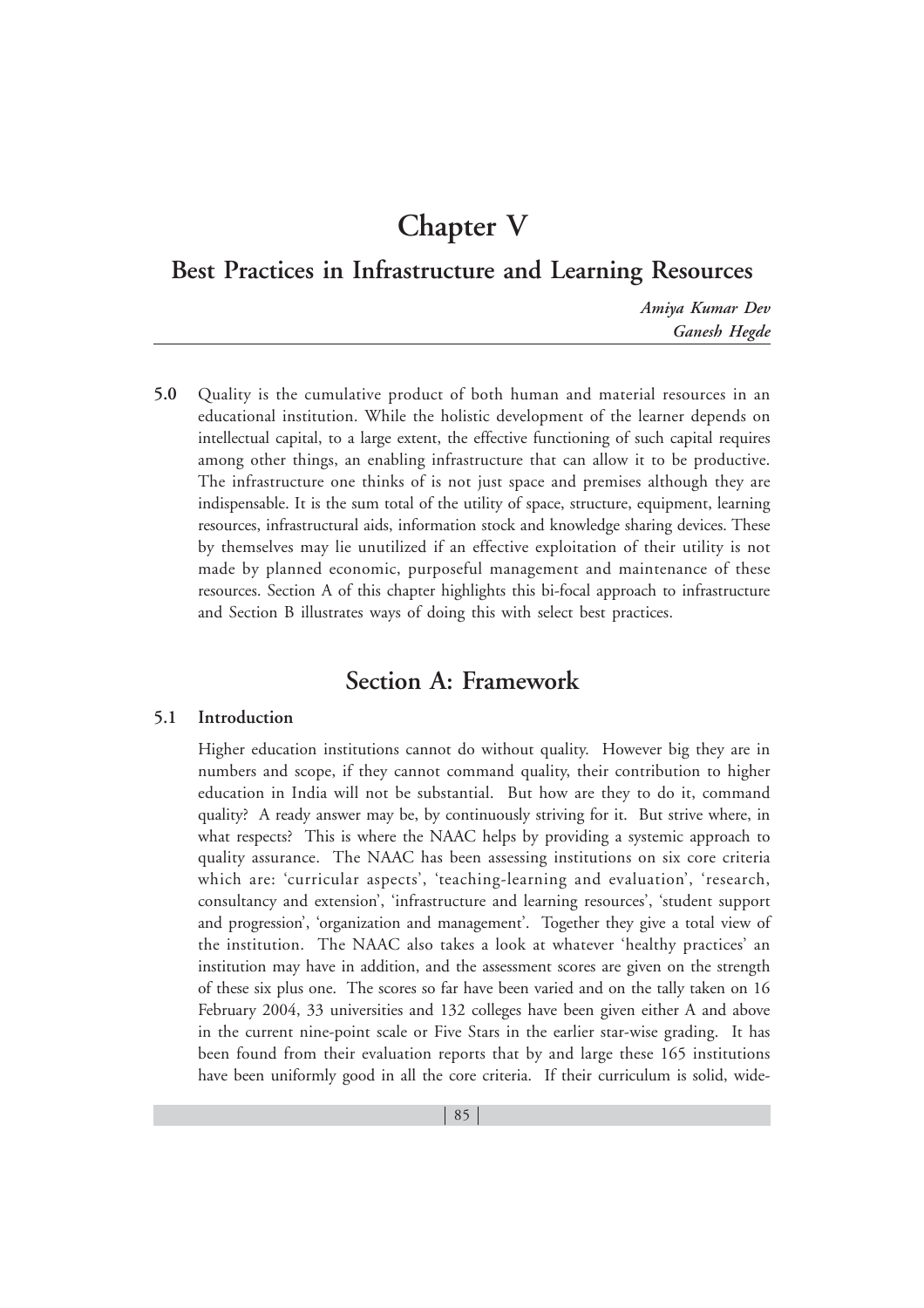ranging and diverse, the teaching-learning and evaluation done by them are also outstanding. So is the research done by their faculty, often leading to expertise needed for the consultancy sought of them. At the same time they have commendably socially committed extension and outreach services. Simultaneously, their infrastructure and learning resources for all curricular programmes are first-rate and the facilities for the extra-curricular activities ample. Besides, they provide a comprehensive support system to their students and an incentive for further studies or help in placement. All this is coupled with good administration and participatory management. In other words, the quality of these highly reputed institutions is on the whole systemically assured, not by overstressing one criterion and underestimating another.

Now, it is possible to induct what may be called the 'best practices in higher education' from the evaluation reports of these institutions. The term is not to be taken absolutely, but in context, that is, with reference to the practices that have so far been looked into. More practices are going to be looked into that may give us a few more referees to validate our sense of the 'best', without of course compromising our scale of judgement. All this falls within the domain of inductive logic. However, it may be possible at the same time to think of a set of ideals to be pursued by higher education institutions. In fact, most education philosophers have done that, that is, taken a normative view of education. The 'best' then would not be actual practices, but norms that are to be actualized. What is proposed below is a combination of these two methods, the pragmatic and the normative. It is felt that neither by itself will do. The normative is needed to sustain the pragmatic while the pragmatic is needed to authenticate the normative.

#### **5.2 Criteria of Best Practices in Infrastructure and Learning Resources**

Quality indicators in the infrastructure and learning resources of a higher education institution may be listed as follows:

- a. adequate physical facilities for a proper execution of the academic programmes, and their regular maintenance as well as optimal use
- b. infrastructure growth matching all academic growth
- c. a good and well laid-out library with ever-increasing holdings and brisk as well as user-friendly service
- d. computers as a learning aid and for other purposes as well including information and communication
- e. other everyday teaching-learning aids
- f. various co-curricular and extracurricular facilities including sports
- g. healthcare, residential and other ancillary facilities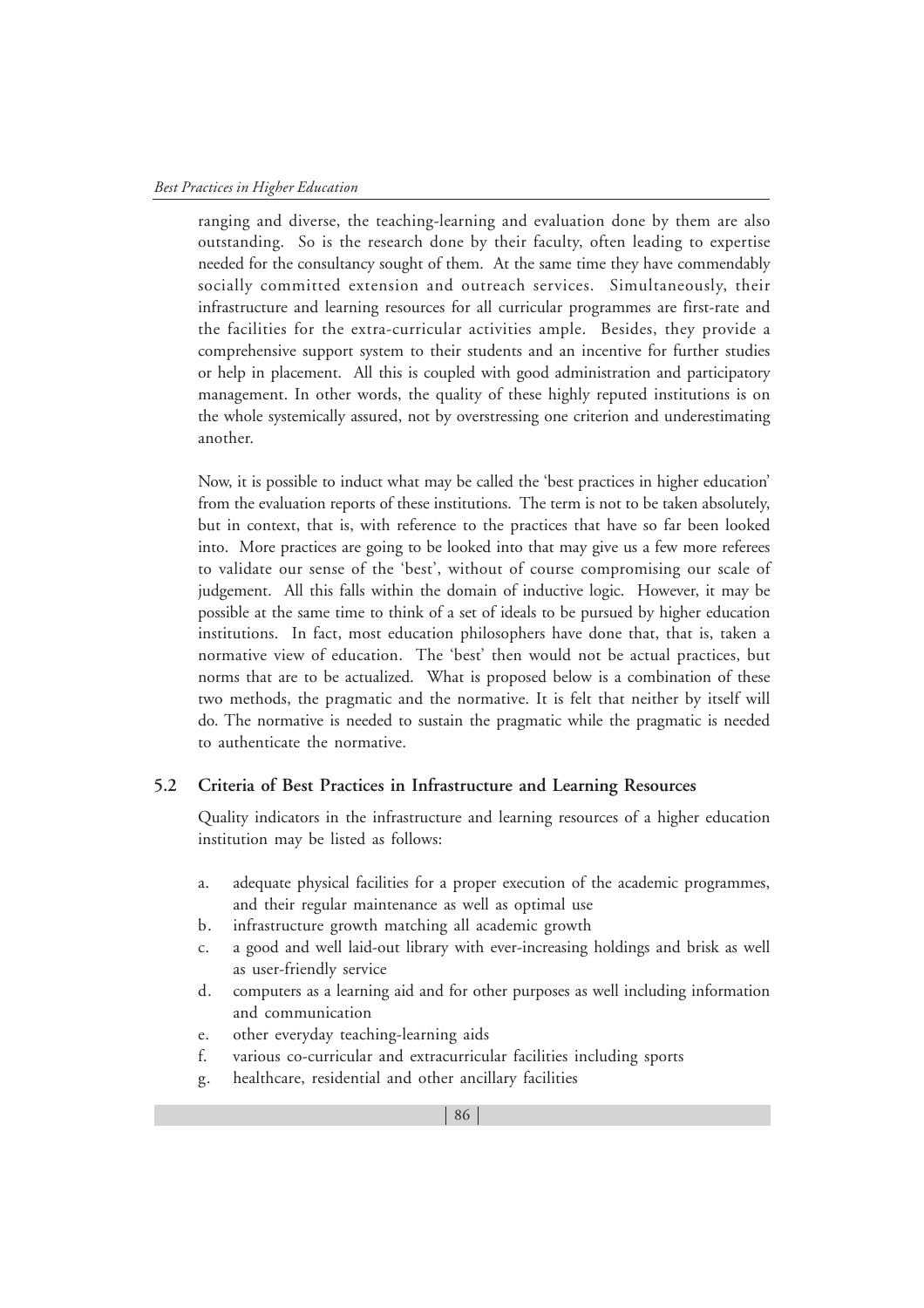Of course these indicators are not in themselves quality producing, they have to add up to a number of others for that. But there is an aspect of them that have to be borne in mind. The physical facilities may not be similar everywhere for reasons of location. Besides there may be a difference in this between universities and colleges in general, the former having more facilities than the latter. So it may not be advisable to gauge quality by the quantum alone, but by its management as well, for lesser facilities handled with greater economy may not be any less productive. What a block of buildings in a metropolitan situation may achieve may not be any inferior to what is achieved by a sprawling campus elsewhere provided no compromise is made in the standard of the teaching-learning practised. In other words, the acre count of space may not be a final determinant in quality reckoning. But by no means must the space be inadequate leading to unsavory rationalization like quick shifts and short shifts to daily contact. However, immediate adequacy is good but not good enough, for an institution cannot afford to stagnate and must offer an ever wider range of courses, thus necessitating ever-augmented physical facilities. Indeed quality is like quicksilver; quality once does not mean quality ever—one needs to keep striving.

As a quality indicator the learning resources may mean more than physical facilities. While economy may plug up any holes in the latter, the former has no room for economy. A good library cannot afford to be any less good, not so much in terms of the space it commands, but of its holdings, of the treasure of knowledge it stores and goes on adding to. At the same time its value is measured by its users' dependence on it and by the frequency of their visit to it. It must be one of the hubs of an institution. Another hub must be the computer centre or the central computer facility catering to everyone. Quality demands that it should have an open house policy for not only the universal computer literacy that an institution may have on its agenda but also for specialized use by way of academic programmes or for access to the information and communication network. As books are to be read, so are computers to be plugged on, for no knowledge or skill is whole or sole unless the head and the hands are on it. Quality does not brook any shortcut.

Co-curricular and extracurricular facilities or healthcare, residential and other ancillary facilities are quality indicators in an ancillary way. They may not have a direct bearing on the academic excellence an institution aspires for, but an indirect bearing they do have, for academic excellence needs to take a breather from time to time and cannot possibly do without some basic amenities. These latter, so to speak, set the scene on which excellence is called to cue. As to the former, they are also needed for the students' all-round personality development. After all, an institution's quality is no less manifest in its students' profile, and the students surely have a quality profile when they are also good sports persons and excel in art and culture.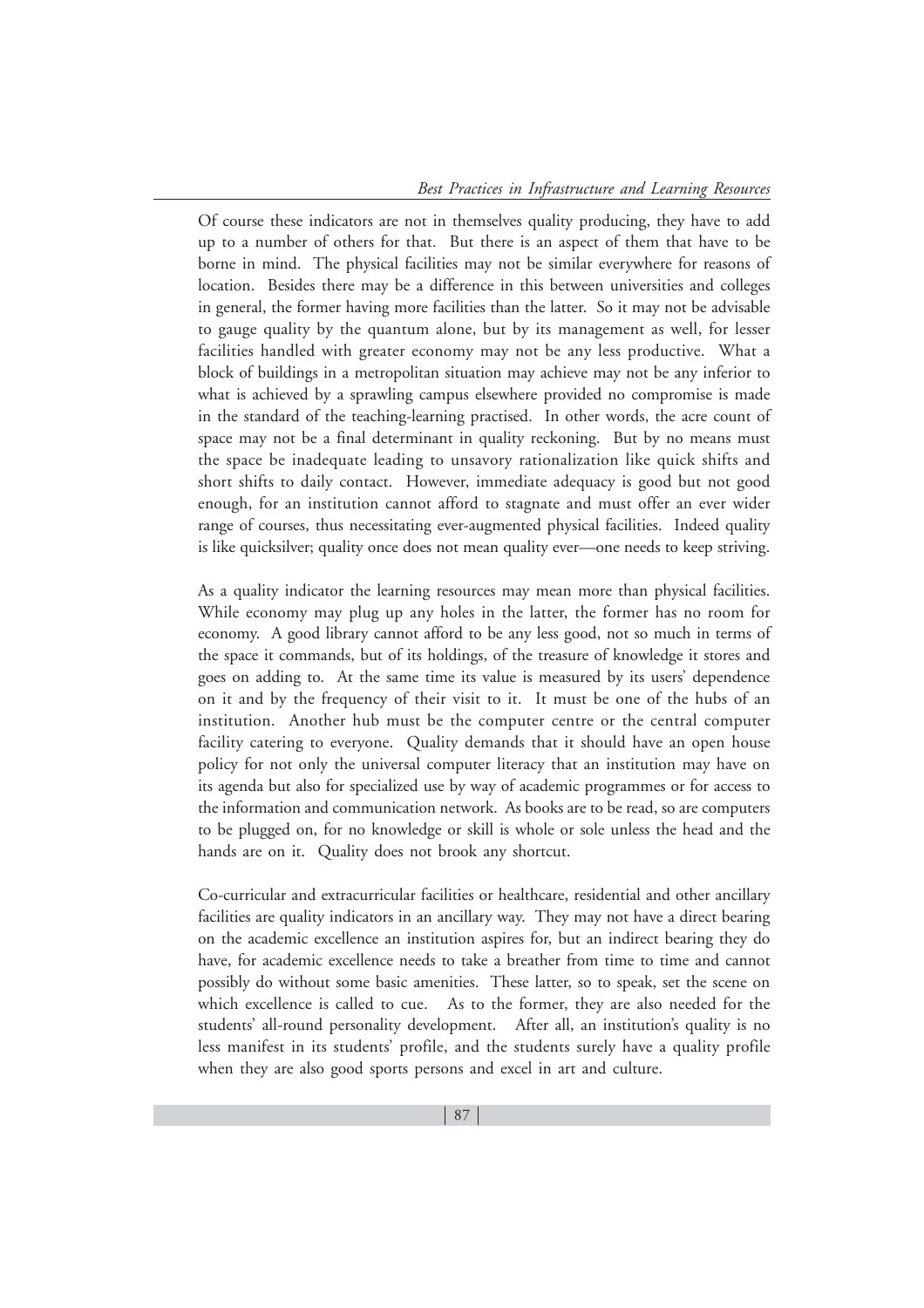# **5.3 Best Practices in Infrastructure and Learning Resources**

#### *5.3.1 Campus*

All good higher education institutions have a campus unless of course they are spacestarved and forced to settle for 'premises'. The latter only happens in extreme metropolitan situations where a few multi-storied buildings are enough with hardly a sense of space around them. In a few cases these institutions—and they are old universities—may rationalize by acquiring a second or a third location, even more. On the other hand there are campuses that run into hundreds of acres. It may be that all their land is not put to immediate use a part being held on reserve. A master plan too may have been drawn, not merely to answer the growing needs for academic space but to project the vision of a total campus. A total campus is ideally a small township with civic amenities of the essential kind including a post office, a bank, a police outpost, a shopping mall, a school, a small hospital, even a power substation and access to public transport. It is not meant obviously for the resident students alone but for the staff as well who live there with their families and whose daily needs are to be attended to, especially if it is located away from a municipal neighbourhood. No matter how West-leaning we may be in these matters, the ideal of a Vikramasila or a Nalanda may not be utterly alien to us, and we have every reason to be happy that there have been a few experiments, along lines not entirely uninspired by it. What transpires is the sense of a community living within the four pillars of a campus.

#### *5.3.2 Campus Layout*

A campus is often readily designed but often again, the outcome of natural growth. In any case, it carries a sense of space instead of clutter, with its built-up units at a convenient distance from one another, linked up by paved roads or pathways dotted with green. Indeed green is often the compelling colour around. Well-mown lawns or well-tended flower patches may also be there. A green-house too, a learning resource no doubt, is often there adding to the environment-happy atmosphere. There is no touch of the bleak and the ominous about such a layout.

#### *5.3.3 Campus versus Premises*

However, this does not rule out the physical viability of small campuses or what has been called the premises. For in the first place few institutions, even universities, can afford the above. Besides, certain campuses cannot undo their history and build afresh. They will have to make do with what they have or, maybe acquire, as said above, an additional campus. Then also, where is the land in the city boroughs to be so spacious, especially if it is a college catering to the neighborhood and to day scholars alone? Under such circumstances an institution may like to keep within its means and not expand in all directions without doing justice to them. No space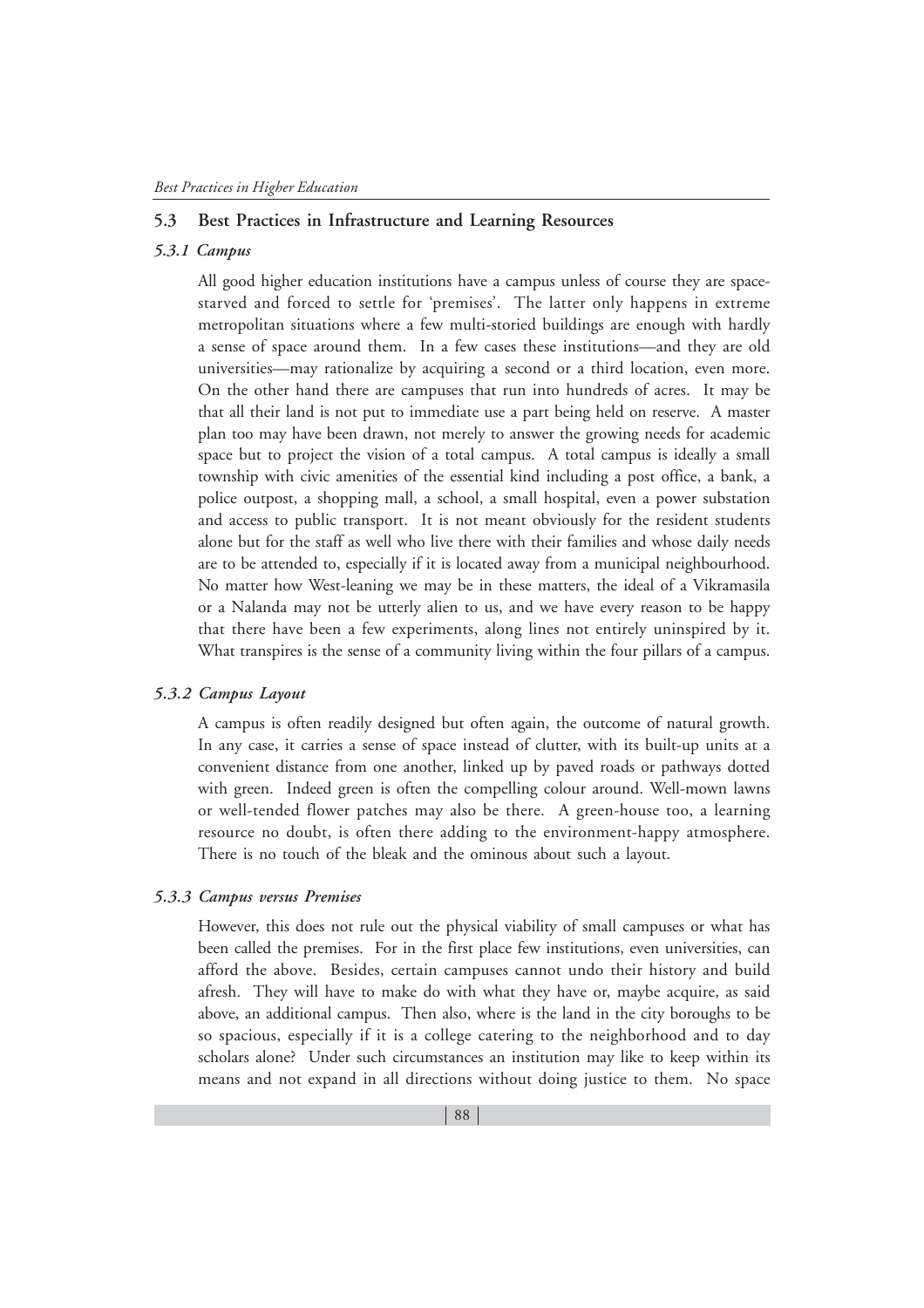should be underused, no space should be overused either. Quality does not necessarily come of a multiplicity of programmes, but of programmes that are well run. The practice of running shifts, either by compulsion as may be the case in some places (holding the junior college along with the senior institution) or for reasons of optimization, may not always be congenial to collegiate education. For that may leave the shift students at lurch to be easy prey to the coaching racket around. However, it is heartening that good institutions riddled with space constraints are trying to compensate for that with better learning resources, for instance, with advanced library reference and ample digital access.

#### *5.3.4 Campus Maintenance*

Maintenance is an endemic problem with us. A big campus without a regular upkeep of its grounds or built-up space—with lawns often littered with scrap—is not an uncommon sight. Or for that matter, a college building with cracks here and there, broken window panes, toilets showing traces of long neglect, library shelves covered with a thin film of dust. A good institution does maintain its physical facilities. It is done by either the estate department or an in-charge engineer, or the Public Works Department, or by workmen under the supervision of an institution committee or/ and by the NSS volunteers as a periodic project. An institution without a speck of dust on its corridors or a single scrap on its grounds may not be a common experience, but it is an experience all right. And it is most likely to be a home of quality.

#### *5.3.5 Optimum Use of the Campus Facilities*

Good institutions take care that their facilities are not underused. Comfortable shifts are one way, as said above, without compromising the principles of collegiate education. Supplementary programmes are another way, especially those that are also available to the regular students and designed to impart them training, for instance, in computer or in career-oriented fields. A third way is by sharing with sister organizations and agencies. Some of the more enterprising institutions, particularly colleges, throw open their portals on Sundays and holidays to training institutes to run their courses. Non-university and competitive examinations or tests too are often held in the space provided by them. Some even rent out their auditorium to allied and companionable agencies. The moot point is that facilities created at such expense should not sit idle.

# *5.3.6 Classrooms and Laboratories*

In institutions of quality they are ample in number so that no scramble is needed one batch waiting for the other to finish. Classrooms are of various sizes as well, the bigger ones fitted out to be lecture theatres. They are well ventilated and well lit,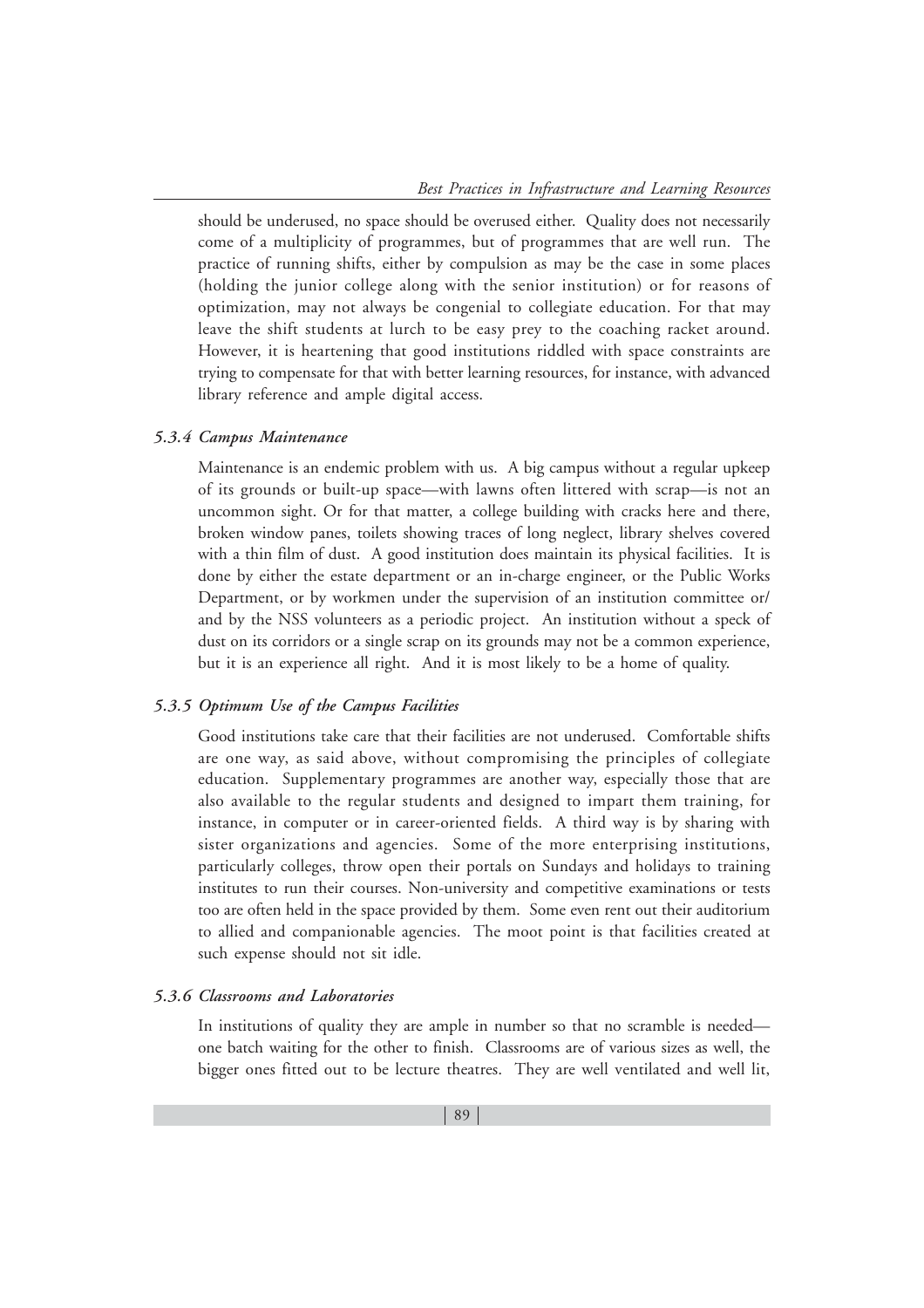equipped for overhead or power point projection or for LCD. In places where the power supply is interrupted, provision is made for stand-by generators. As to the laboratories, they are airy and spacious with no crowding of experiment stations. Besides they are equipped with non-obsolescent instruments (digital balances in place of mechanical balances), with supplies never drying up, water never trickling in or gas flames flickering. A good institution is sure to have a good-size computer laboratory with its terminals hooked on to a server. There are also science museums and, in whichever way possible, whether on the open ground or on a terrace, a botanical garden with an assortment of medicinal plants. A green-house and an animal house too are in order.

#### *5.3.7 Library*

Good institutions are good in not only their basic facilities or in the management of whatever facilities are available to them, but also good in building up the learning resources, to begin with, the library. For they know that there cannot be knowledge dissemination without a treasure house of knowledge to draw upon. Of course the library or rather the central library, for there may also be departmental libraries, is, to begin with, built-up space devoted to a specific purpose. On big campuses it is a separate block with all attendant facilities whereas in "premises-all" in most institutions it may be a separate floor or a large part of it. This space too is rationalized into a set of spaces dealing with various services including the book bank meant for the needy students. That the stacks are open to students in many of these institutions is an index of their non-possessive and adult attitude to knowledge. By being spacious and uncluttered, the reading room matches this generosity. So does the reference section by being comprehensive and continuously augmented.

#### *5.3.8 Library Holdings*

A library is finally judged by its holdings and there can ideally be no ceiling to them. Most highly placed old universities have holdings in the environs of 4 lakhs. A few have more. Of the three oldest universities one has 6 lakhs, the other two 7. Good college libraries range above 60, 70 or 80 thousands, some cross the 1 lakh mark, a few even go up to 1.45 lakhs. Besides, a good library never stagnates and goes on buying newer and newer titles, usually on advice from an expert committee. Its annual budget is not meagre, though for inflation and price hike international journals are becoming more and more forbidding. However, electronic rationalizations are coming in handy. Digital collections too are being set up in the form of compact discs, in addition to the audio-video cassettes that have been piling up. Perhaps the newer super libraries are better off in all this while the older ones still cherish their rare book and manuscript collections.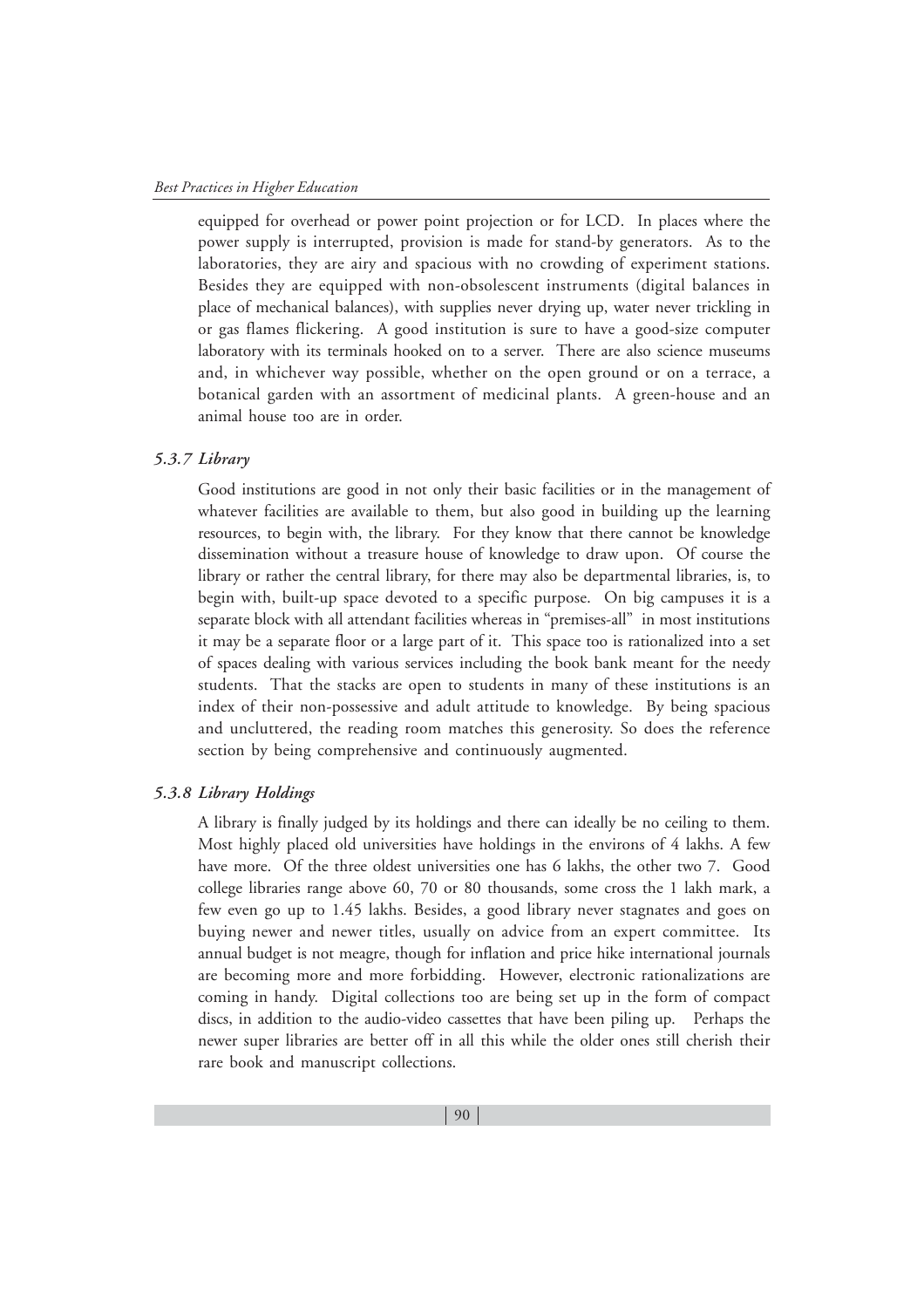#### *5.3.9 Facilities in the Library*

Facilities like reprography and interlibrary loan are quite common to these libraries. But a facility that is now prized above all and is available in some form or the other free or paid, limited or unlimited, one at a time or more at a time—to all good institutions, is the internet. At the same time the catalogue is computerized or being computerized, and so are the services. The INFLIBNET or other NET membership is giving the users instant information on the availability elsewhere. One tends to make a distinction between a college and a university library in terms of the scope and the clientele, but there are some good college libraries in this country that can hold mirror to the belief that knowledge and knowledge alone is the gateway to excellence.

#### *5.3.10 Departmental Libraries*

In addition to the central library, there are also departmental libraries in most of the better higher education institutions. In some places they have a loose rationale, gathered together from books donated by the faculty or alumni. In some other places they are fairly structured, titles on loan from the central library of which they are a part. The purpose is day-to-day student and faculty use. By no means are they to replace the central library where all knowledge seekers' roads meet.

#### *5.3.11 Computer Centre*

If the library is the time-honoured lifeline of a higher education institution, there is a second lifeline now, the computers. There is not a single institution worth the name that does not have a computer centre, big or small, central or departmental, comprising one or many laboratories. Commissioning a couple of hundred computers, setting up a local area network for which the fibre optics cable has been laid, hooking on to a national server for international links, introducing computer literacy at all levels, designing multimedia courses, writing computer-aided instruction packages and getting a web site for the dissemination of institutional information—are no longer uncommon to good universities or even colleges. Along with such resource generation in digital learning, a big change is taking place in record keeping, examination tabulation and the daily services rendered by the institution—the computer has brought in a new vibrancy in academic administration.

#### *5.3.12 Equipment Maintenance and Instrumentation*

Computer maintenance for such institutions is usually done through an annual maintenance contract with a reputed firm. Where available, the hardware staff itself does the repair or overhauling. This is true of laboratory equipment in general through an AMC or by the staff itself if it is a minor affair, or on call. The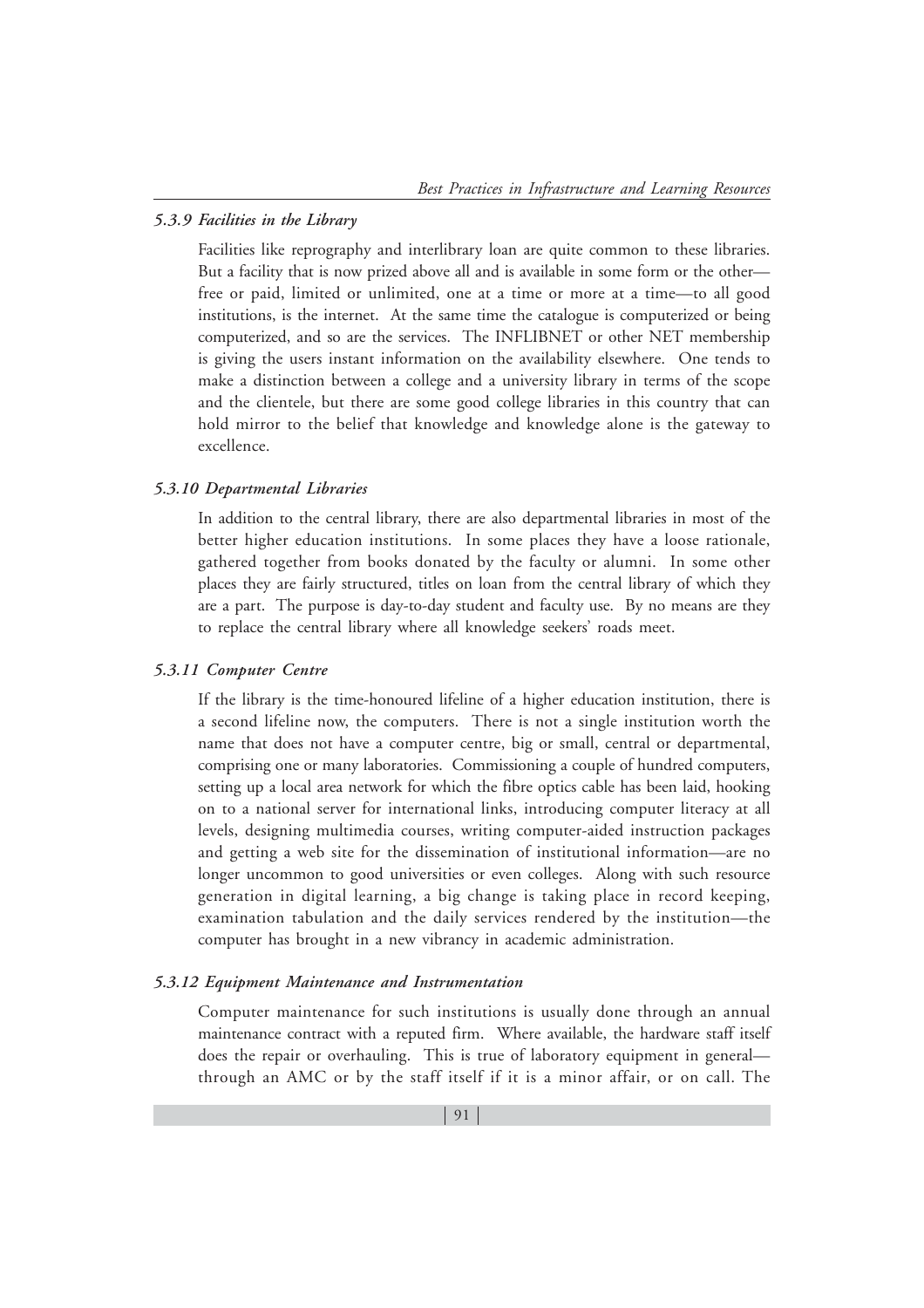instrumentation centre or the workshop too may do it, and it is heartening that most reputed institutions have one, either as a central facility or attached to a department. Some universities also run a full-fledged science instrumentation centre (USIC), looking after their own needs and also, often, needs of their sister organizations; It is almost imperative that the working hours for such centres are liberal as in the case of the library and the computer centre. Indeed there are campuses where all such services cum resources are open till late evening.

#### *5.3.13 Health Centre, Canteen and Non-resident Centre*

Adequate and state-of-the-art classrooms and laboratories, more than enough library holdings with the latest reference, both back files and current issues of prestigious journals, a commodious reading room and a computer centre always lit up and always at one's beck and call—are all indispensable to a good higher education institution. But it has also a health centre offering check-ups and medical attendance as and when needed. In a few places it also provides counselling against mental stress or drug dependence. In exemplary instances it has a hospital as well. However in metropolitan locations, for reasons of economy and logistics, arrangements are often made with a hospital or clinic next door. Of course no one dispenses with the first aid. An institution is a community, not a temporary arrangement; the more care it takes of everyone the better. Another instance of this care is the canteen, serving hygienic and low-priced food, whether run by the own staff or a caterer. Next in order is the non-resident centre or the day students' home for campuses that are not fully residential. Good institutions make sure of their infrastructure and upkeep.

#### *5.3.14 Sports Facilities*

Now an institution without a gymkhana and a gymnasium is not worth the name. Here space may be a problem for colleges that are only premises and no campus. But good metropolitan institutions have shown the way by either rationalizing the available facilities—a convention cum examination hall can house either of them at the back with a curtain folding over—or by sharing with a neighbour. Of course campuses have no problem. They have their grounds with fields for various open-air games (football, hockey, volleyball, basketball, kho-kho, cricket, etc), often with a 400- or 200-metre track around. Some even hold inter-collegiate or inter-university tournaments on their grounds. Their gymkhana has the usual indoor facilities—for table tennis, carom, chess and, in one or two places, swimming. As to the gymnasium, all good institutions have a multi-gym, the number of stations varying. That they lay value to the physical well-being of their learners and help them bring out their latent talent in sports, is evident from the incentive they give them by way of seat reservation, absence waiver, pecuniary support and extra marks.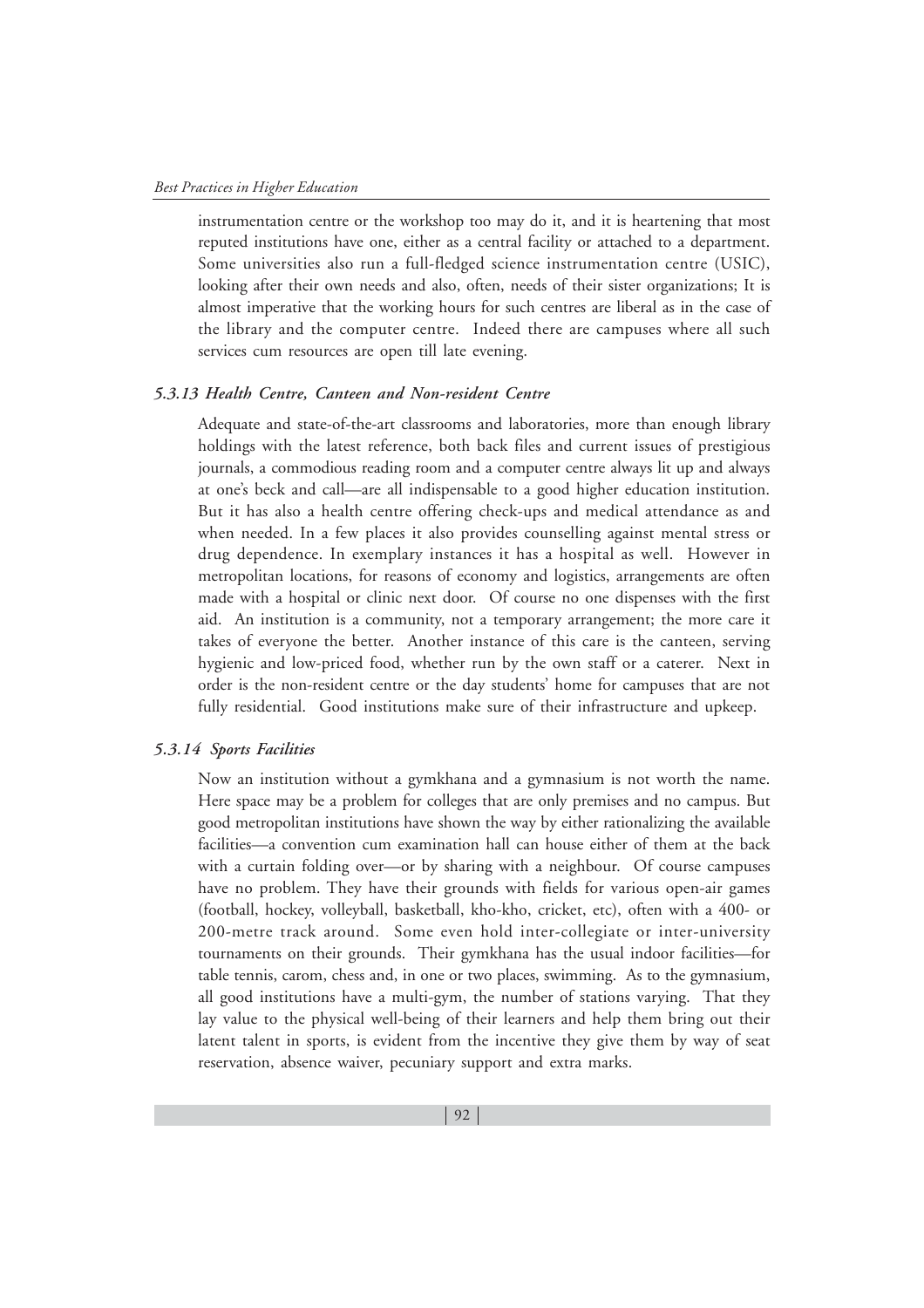#### *5.3.15 Facilities for Art and Culture*

As a compliment to sports and gymnastics are facilities of art and culture in such premier institutions, often an auditorium, an open-air theatre too in some cases. At the same time they encourage such extramural intellectual exercise as debating, elocution and essay writing. All this is laurel fetching as much as sports.

#### *5.3.16 Hostels, Housing and Guesthouse*

A metropolitan college catering to metropolitan neighbourhoods may not need a hostel. But universities do, for they have students from various places, even overseas. To accommodate a batch of deputed students from Asian, African and Latin American countries, an institution temporarily turned a part of empty housing into a cluster of suites—a case worth quoting. Of course older institutions have a regular hostel system. It was believed at one time that no higher education institution should be established without any halls of residence. One of the oldest non-residential universities has as many as 18 hostels. In some places separate accommodation is available for research scholars or for married students. Though staff housing is lesser of a necessity than student hostels, residential institutions have both to the brim, and without a sense of constraint, as a pursuit of the ideal that a teaching-learning community must live together. This also applies in a sense to the institution's guests, no matter what business brings them there, whether participating in seminars-conferencescolloquia, lecturing, giving examinations, sitting on staff selection, etc. Hence the need of a guesthouse and all good institutions, residential or non-residential, recognize that, especially those that are not in the thick of a metropolis. Some have more than one guesthouse. A transit house for either guest faculty or newly inducted faculty waiting their turns for residential quarters, is also in order. So is a teachers' hostel housing single faculty. Rabindranath Tagore's idea was to accommodate more likeminded and companionable people on a permanent basis on his institution, Visva-Bharati's fringe so that a bigger community grew around it.

#### *5.3.17 Grievance Redress*

Most institutions worth the name have a grievance redress cell or some mechanism to handle student or staff grievance. Some also have a special cell to handle sexual harassment set up in response to the UGC advice a few years ago. It is quite active in certain urban places. Another special cell is there to handle ragging in institutions offering professional courses and running hostels. Not only does it muster opinion among students against ragging but also hears all such cases of juniors' grievance against seniors.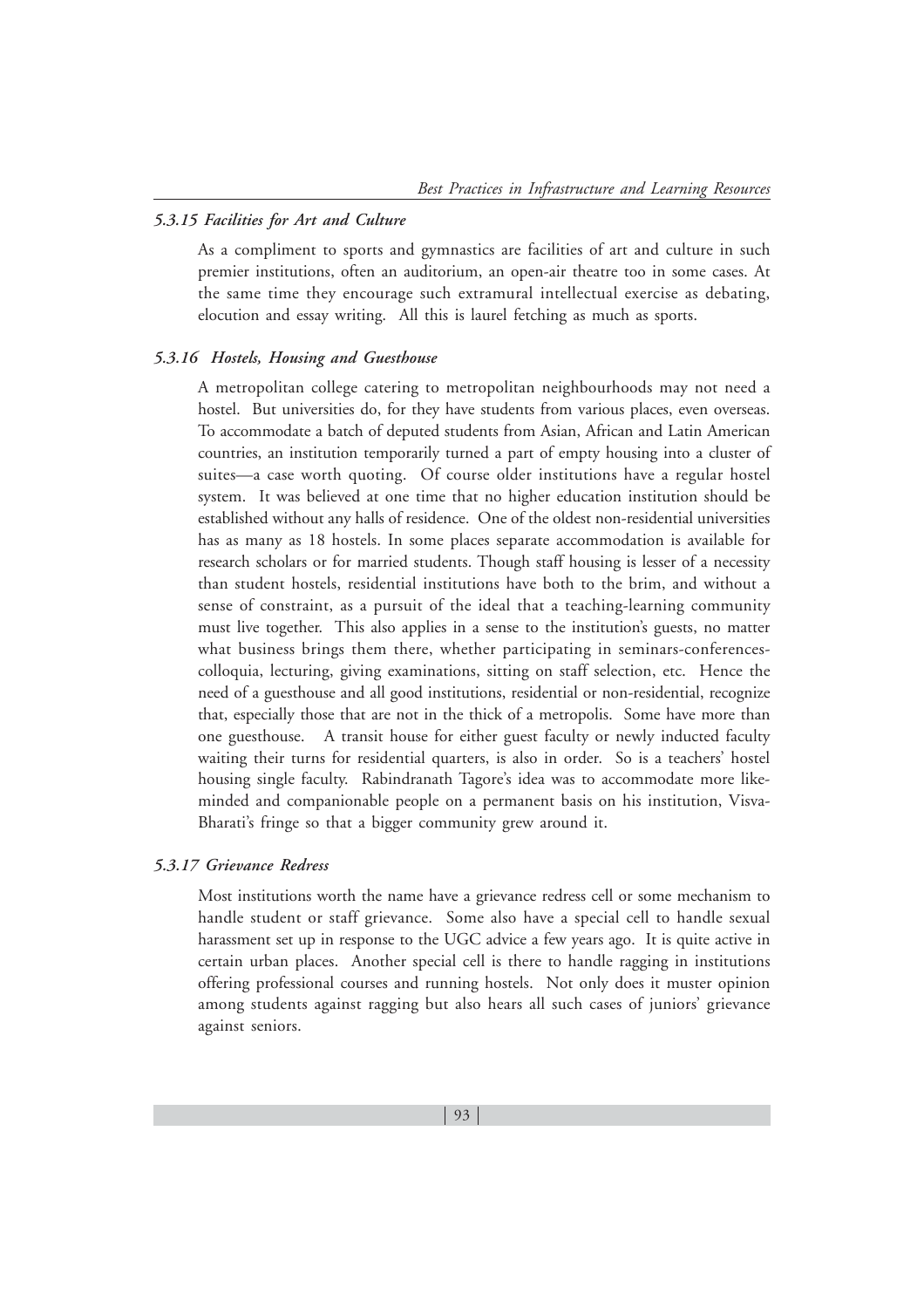#### *5.3.18 Additional Facilities*

Premier institutions have additional facilities worth recording. Some have a resource centre filing classified data useful to research. There are also a few inter-disciplinary research centres getting together faculty and researchers from the humanities, social sciences, pure and applied sciences and technology in such areas as energy, environment and women. Some institutions have UGC-created Educational Media Research Centre (EMRC) or Audio-Visual Research Centre (AVRC) to produce electronic material geared to instructional purposes. For some time now these EMRC and AVRC are under indirect supervision of the Consortium of Education Communication (CEC). The emphasis now in these centres is not so much on audio-video cassette making as on CD production. There are also those institutions, some very old, that have their own printing press and not only take care of office requirement by way of forms and vouchers but also of the confidential work. They have moved over from the letterpress to the desk top publishing (DTP) and it would be worth watching what new quantum of scholarly printing they are veering to. Have the old days of university publishing turned a new leaf?

#### **5.4 Outcome of the Best Practices**

How do the best practices in infrastructure and learning resources as enumerated above affect higher education? Do they in themselves assure a better quality education? Of course this cannot be answered singly without reference to the other core criteria in the NAAC layout. However, what can be ascertained is how these practices have a bearing on the other criteria. Can it be said that a good curriculum, good teachinglearning and evaluation, good research, consultancy and extension, good student support and progression, and finally, good organization and management will not be fruitful without a good infrastructure and good learning resources? The answer is obvious, since infrastructure and learning resources are a necessary condition for any higher education programme. The question is about the urgency of their quality. Is it indeed not possible to attain a good programme without a good infrastructure and good learning resources? In other words, the emphasis is on the interdependence of the quality. Of course no mechanical casuality is being courted here by saying that if a good infrastructure and good learning resources are offered a good programme will automatically follow. No, the systemic approach is no exercise in casuistry. All the core criteria are to be equally quality propelled. Only then will the good of the one be reflected in the good of the other. In that way, the insistence on the good of the infrastructure and learning resources is in order and the best practices in them are praiseworthy.

This is when we look at the matter from within the system itself. But higher education is not just a self-contained system in need of continuous tuning, but also a social site.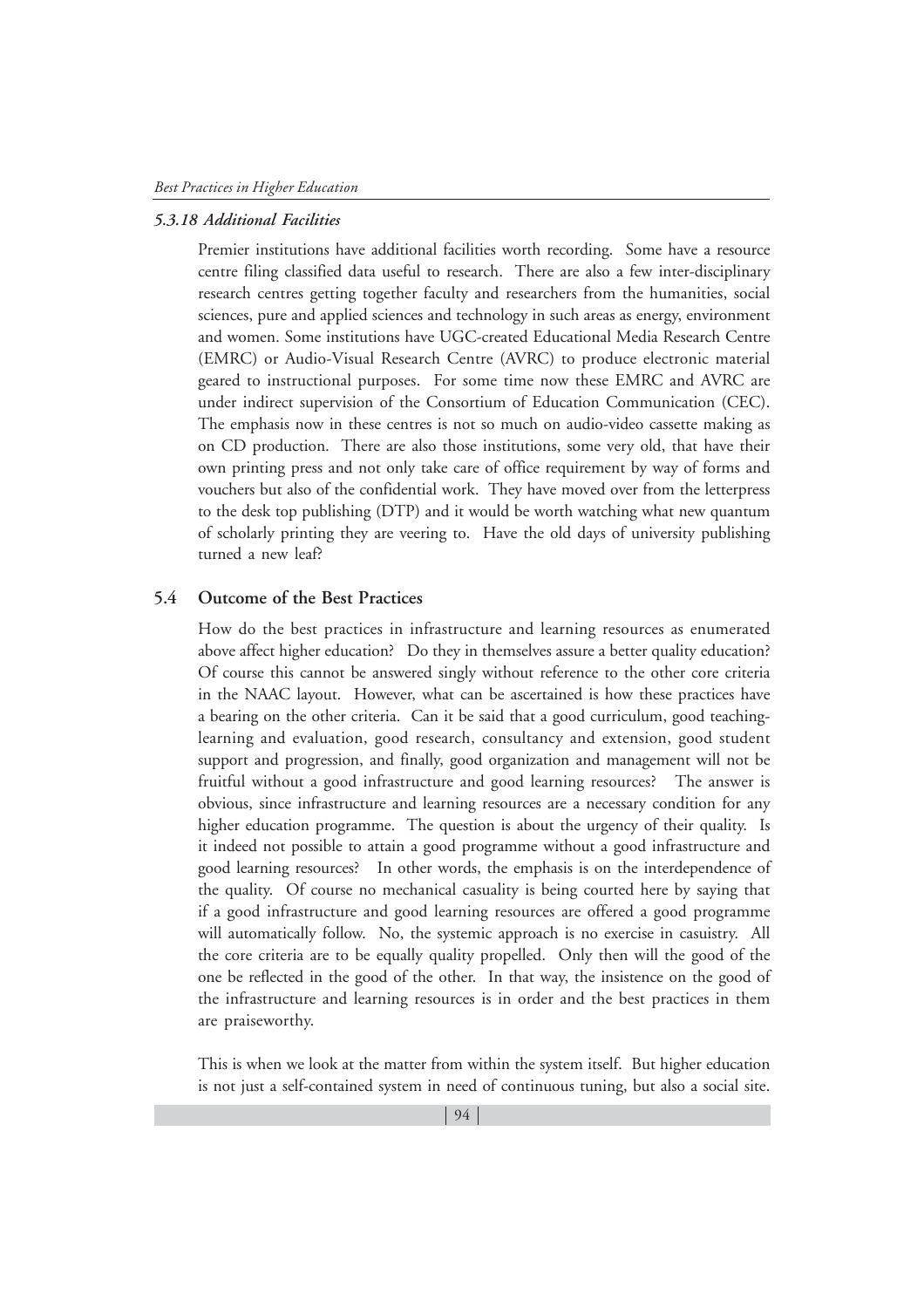And there each core criterion can be taken independently and vetted against its impact on society. The curriculum has social implications and can be related to the parameters of planning and development, without of course going too mechanical and losing sight of the long-term dividends (to be information savvy, for instance, is not necessarily to be communication wise). Teaching-learning too and evaluation as well are under public gaze and subject to both critique and commendation. If we scan our newspapers almost every sixth or seventh day we may come across a higher education item dealing in particular with the teaching (the coaching racket not excluded) and the examinations (occasional scandals included). Faculty and institutional research too is often reported, especially if it earns a name and serves public utility. (We can recall here the nearly signed protocol with a G7 country some twelve years ago involving a number of universities and institutes in product oriented advanced research in such areas as energy and information.) By definition consultancy has a broad orientation and implies nitty-gritty service rendered to society by a higher education institution. In a sophisticated form it comes under the industry-institution collaboration. As to how students are facilitated in an institution and what it continuously does looking after their well being and help to assure their future is, of course, very much under public scrutiny. So is the institutional management. We can cite more than one recent instance of the management being invoked in the name of public interest. Now, to what extent are the infrastructure and learning resources of an institution part of social good? It cannot be denied that a well laidout campus or well-maintained premises fetch appreciation and we would want our wards to go there. This makes special sense if the library is good, if there is a regular computer centre there and if there are other facilities including health care, halls of residence and sports. In fact there is an informal public vetting of higher education institutions not merely in terms of their curricular range, faculty fame and examination results or student support, but also of their facilities and resources.

Society is both the source and the recipient of higher education. Even if it is not fully state financed it owes its being to society. Hence the responsibility which it fulfils by producing human resource. In order that its production is foolproof it must take every quality measure and ever strive for more and more quality. Only then can it be true to its social site. As one of the core criteria of higher education, *infrastructure and learning resources* must help sustain that truth.

## **5.5 Best Practices as Exempla**

When Yudhisthira was asked 'kah panthah', 'which is the way', his answer was, 'mahajano yena gatah', 'the way taken by the great' or 'the way taken in consort by many'. Perhaps 'best practices' have room for similar glosses, practices by the best, practices held out to be the best. When we come to the issue of following, it may be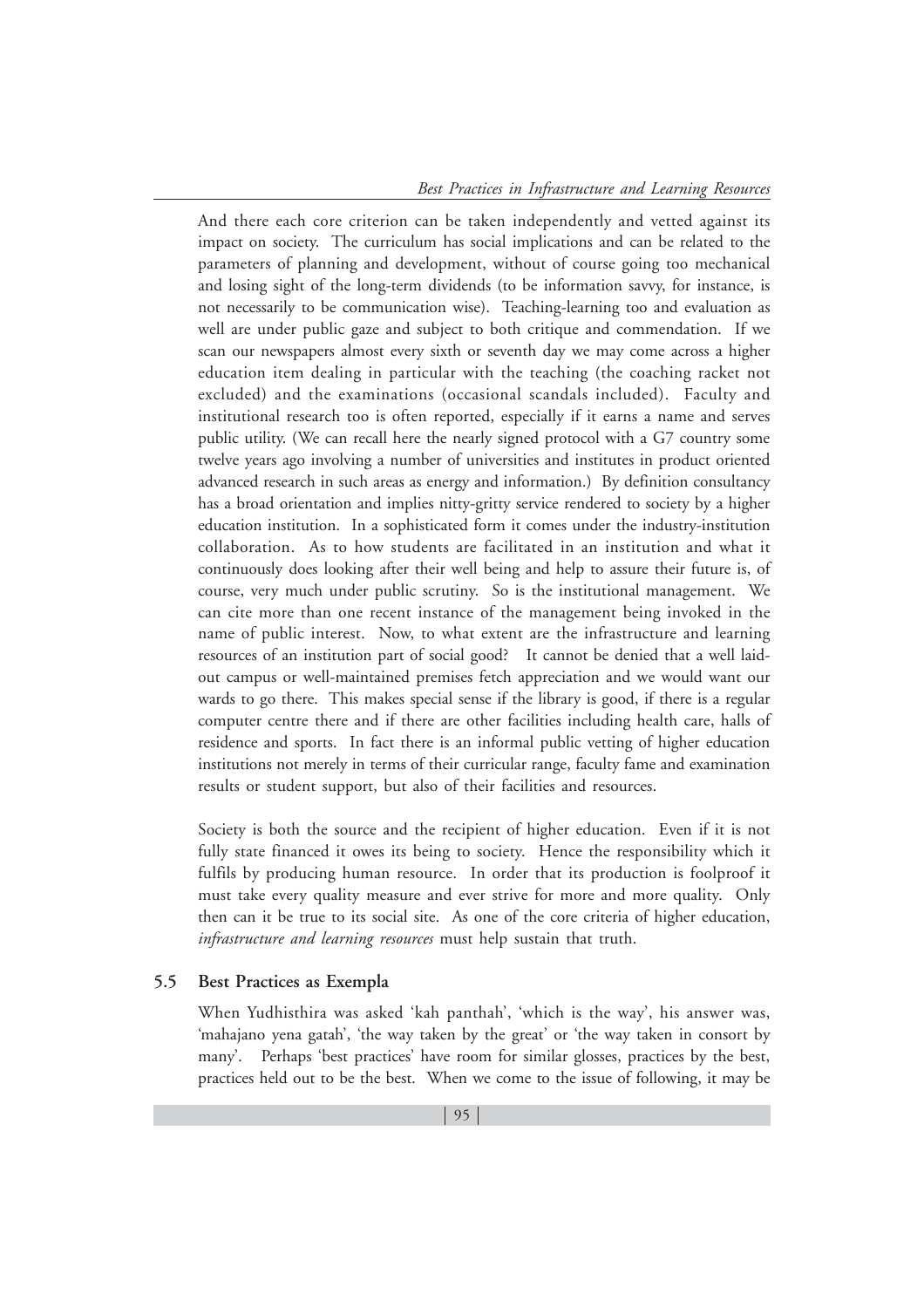better to confine to the latter. Let us go by what has come out to be the best from our reading of the practices on the part of the better-graded institutions—the normative arrived at from the pragmatic. But what does following mean—adopt or adapt?

Adopting would pose a number of problems, for ours is a diverse country and our higher education institutions have diverse antecedents. Some have come out of immediate necessity, some out of long and careful planning. Some are dedicated to this ideal, some to that ideal—though all to the spread of higher education. The catchment areas too are diverse. Some cater to the neighborhood, some cater to a wider area. Then there are those—no matter how few—that cater to the whole country. Besides, some are rural, some are semi-urban, some fully urban, some metropolitan. The background of the boys and girls seeking admission to the collegiate courses is also varied in social and economic terms. We cannot count out the first generation college goers. Then there is the difference between the high literacy and low literacy areas, between the hills and the plains, between backwater and frontline. There are other constraints as well. In some places the junior college is still part of the senior college. In some other places the de-linking is not yet complete. Entropy too is a problem with some old institutions, as novitiate may mean both dearth and false glitter, also brisk vibrancy.

It is quite obvious then that adopting the *best practices* in the sense of emulation is not possible. What is to be done is adapting—adapting the *best practices* to the prevailing situation. Surely the institutions are not to be uprooted, but surely again they are not to stay unchanged. They are to gradually graft the norms of quality—in the present instance those in infrastructure and learning resources—to their singular conditions. If they have a campus they are to maintain it properly. If their campus is overcrowded, they are to explore if they can acquire land in their proximity. Logistics permitting, even acquiring a second campus is advisable. If they do not have a campus and are mere premises, they are to expand vertically and at the same time exercise space management. Their library they are to go on improving in holdings and facilities. Computerization of the catalogue and the services as well as interlibrary and other networking are to be done in a phased manner. A computer centre is to be set up, and if it is already there, it is to be improved in order that computer culture can grow. However, there is not to be an imbalance between library holdings and computers, especially in faraway and rural places where access to books is not easy and the book bank facilities are absolutely indispensable and again, where the power supply may not be favourable. Other facilities are either to be created or increased, and their upkeep is to be spruced up. By no means are these facilities to be undermined, but priority is to be given to the learning resources. Thus with these requirements honoured, can the ordinary higher education institutions spread over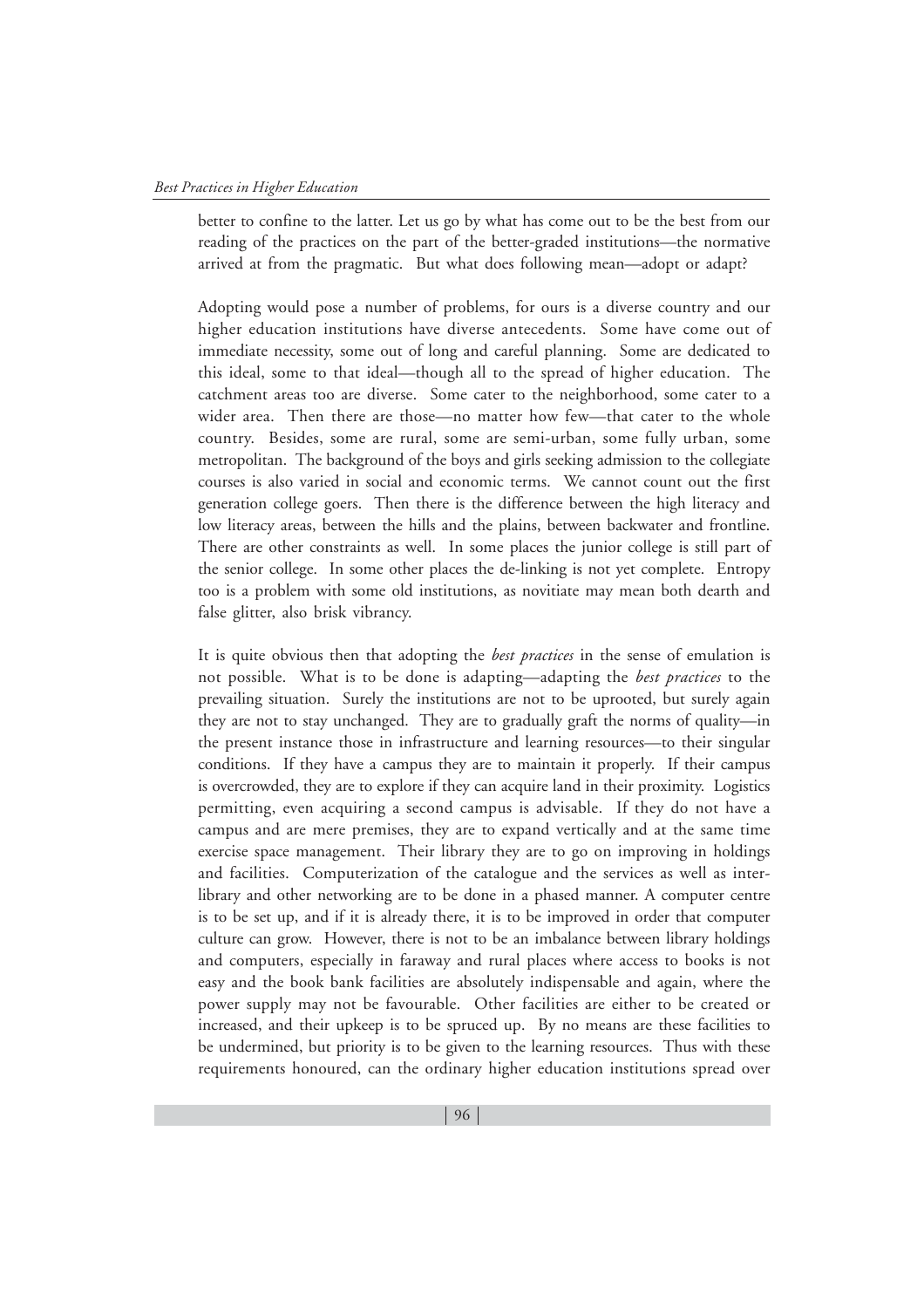the country be set on their way to quality, provided similar care is taken of the other core criteria. And on their way to quality they will surely not lose their specificity. They will belong to their location and serve their singular purpose, only they will do that better.

#### **5.6 Conclusion**

The foregoing analysis attempts to spell out in detail the integral unity between infrastructure and the education shaped by it. As the house generates the home within it infrastructure shapes the quality of education provided it is optimally driven to generate the quality. It cannot by itself generate it but how it is driven does the job. The vision with which infrastructure is put together, the purpose for which it is used, the outcome and the impact - all are as much the products of the infrastructure as they are of management. Such co-ordination and vision are necessary to organize and use any infrastructure.

# **Section B: Case Illustrations**

The best practices in the organisation and use of infrastructure illustrated in the following pages bring out the vision and creative management of infrastructure. Whether it has to enhance access, or to develop learner competence, or to initiate technology or to reinforce learning experience - a lot depends on the imaginative use of infrastructure. The best practices capture such imagination underlying them.

# **Case 1: Sharing of Infrastructure to Nurture Student Talent**

#### **1. Objective of the Practice**

To provide the-state-of-the-art infrastructure to create adequate scope for the nurture of student talent at undergraduate and postgraduate levels

#### **2. Need Addressed and the Context**

Our universities are preoccupied primarily with forms and proceedings of educational activity such as syllabi, examinations and sports. Adequate attention is not bestowed upon spotting and nurturing talents, which develop one's personality. Moreover the constituents of our universities are diverse: affluent colleges, poor colleges, urban colleges, rural colleges, etc-all lying apart in different regions. Providing opportunity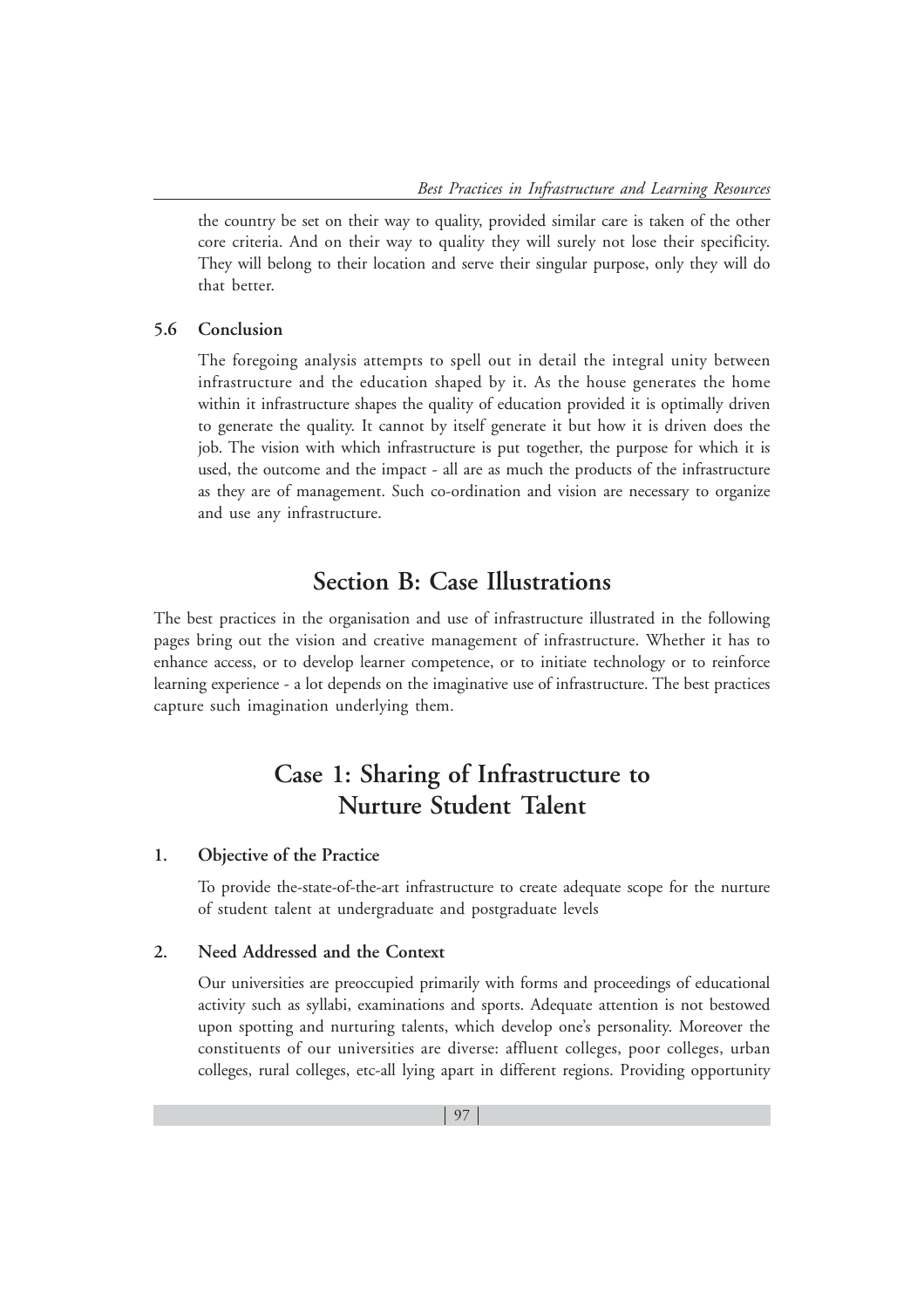for students to come together for mutual interaction, exchange of ideas and development of skills is a felt need. Sharing of the infrastructure of colleges and universities may partially help to meet the need.

#### **3. The Practice**

The practice facilitates the conduct of the annual Youth Festival in different geographical zones in rotation so that urban undergraduates and postgraduates may be given an opportunity to know their poor cousins in the rural areas and *vice-versa.* The auditorium at Churchgate with modern facilities and university departments such as Academy of Theatre Arts, Extra Mural Studies and the Academy of Folk Arts would share their resources for the talent nurture of all students.

### **4. Evidence of Success**

The participation of colleges in youth festival has increased from about 100 colleges to 133 colleges in last 4 years after this practice was introduced. The increase is mainly from colleges in the mofussil area. Also students from the mofussil area have shown noticeable improvement in performance. Students of colleges at Kankavli and Kudal won prizes and gold medals in elocution competitions in English and in the One-Act play this year. Such a result was not possible to obtain four years ago.

#### **5. Resources**

Auditorium and other infrastructure facilities are required for conducting events in different locations.

## **6. The Institution**

Name: University of Mumbai Address: M G Road, Fort, Mumbai - 400 032, Maharashtra Tel.: 022-22673250, 22652825(O), 022-26864479 (R), Mob: 022-31033188 Fax: 022-22652832 / 22634461 E-mail: panes@fort.mu.ac.in Website: http://www.mu.ac.in Year of Accreditation: 2000-2001 Grade awarded by NAAC:  $A^{\star \star \star \star \star}$  (Five Star) Contact person: Dr. Sudhir Panse, Director, Board of Colleges and University Development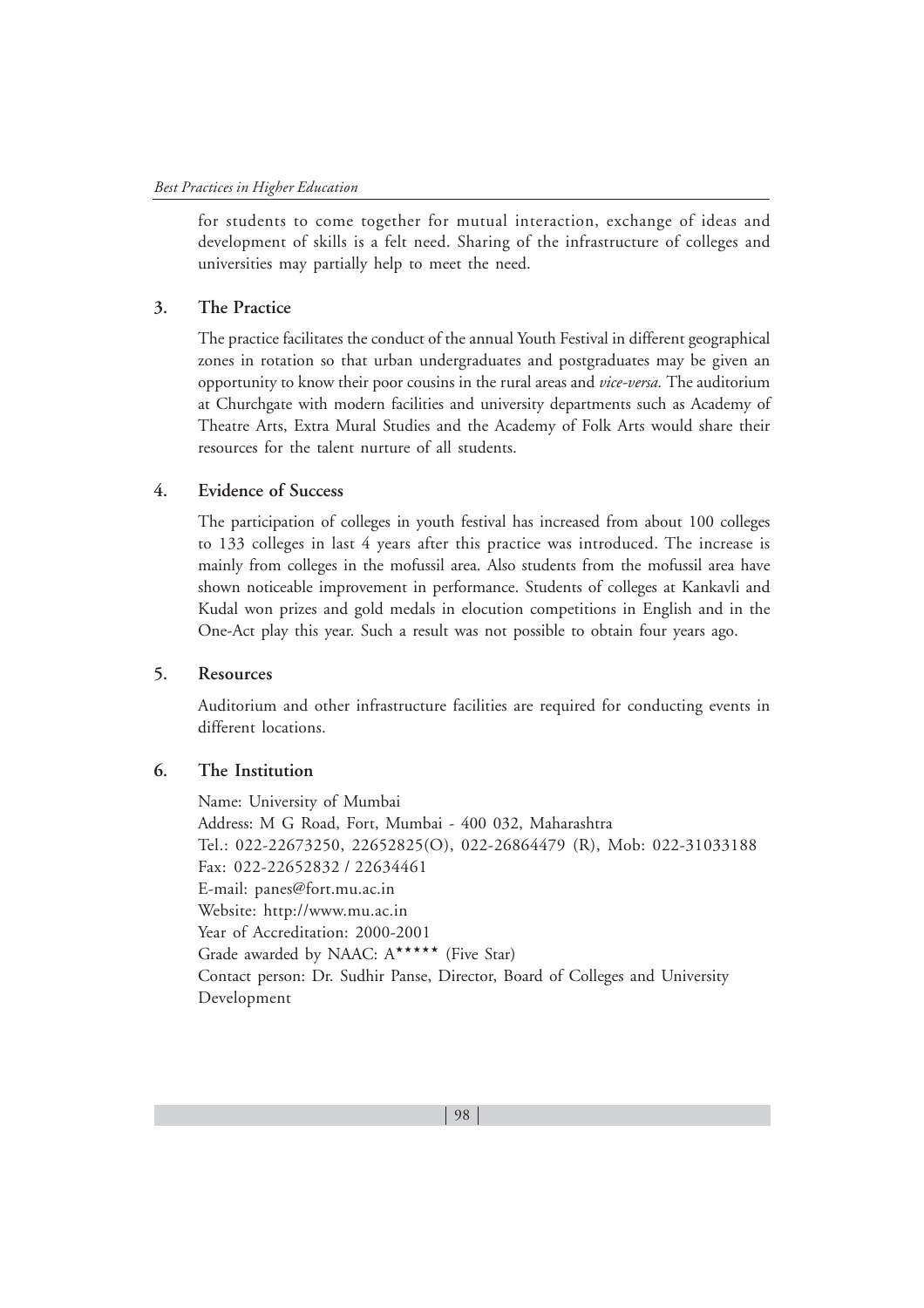# **Case 2: Extended Facilities for Student Development**

## **1. Objective of the Practice**

To provide extended facilities to develop all-round student potential

# **2. Need Addressed and the Context**

It was felt that all-round development of learner personalities, especially in the context of growing student numbers, required adequate space and structures to meet the challenge. The needs for this expansion are systematically identified, analysed and assessed. The liberal funding by the Management, the Southern India Education Trust and other support have inspired the creation of the present practice and other services including Dyslexia Care.

# **3. The Practice**

The practice is that of augmenting infrastructure such as bore wells, classrooms, auditoriums, inter-collegiate cultural centre, computers and space for student service providers. The management liberally funds the effort. This practice covers a wide range of concerns including linking physical infrastructure to academic growth, providing for greater equity by supporting remedial programmes, counselling, placement services, etc.

#### **4. Evidence of Success**

The college was chosen by the official committee to apply for the status of "Colleges with Potential for Excellence". Substantial increase in exam-results and university ranks, and increase in student strength are also evidence of the success of this practice.

# **5. Resources**

Qualified staff to fill in retirement vacancies on government scales of pay, financial incentives for teachers to teach on remedial programmes.

# **6. The Institution**

Name: Justice Basheer Ahmed Sayeed College for Women Address: 309, Mount Road, Chennai-600 018, Tamil Nadu Tel:044-24350395(O), 044-23742923(R), Mob:09884234953 Fax:044-24364533 E-Mail: jbasinet@vsnl.com, Website: jbas college.com Year of Accreditation: 1999-2000 Grade awarded by NAAC: A \*\*\*\*\* (Five star) Contact person: Dr. Salma Salahuddin, Principal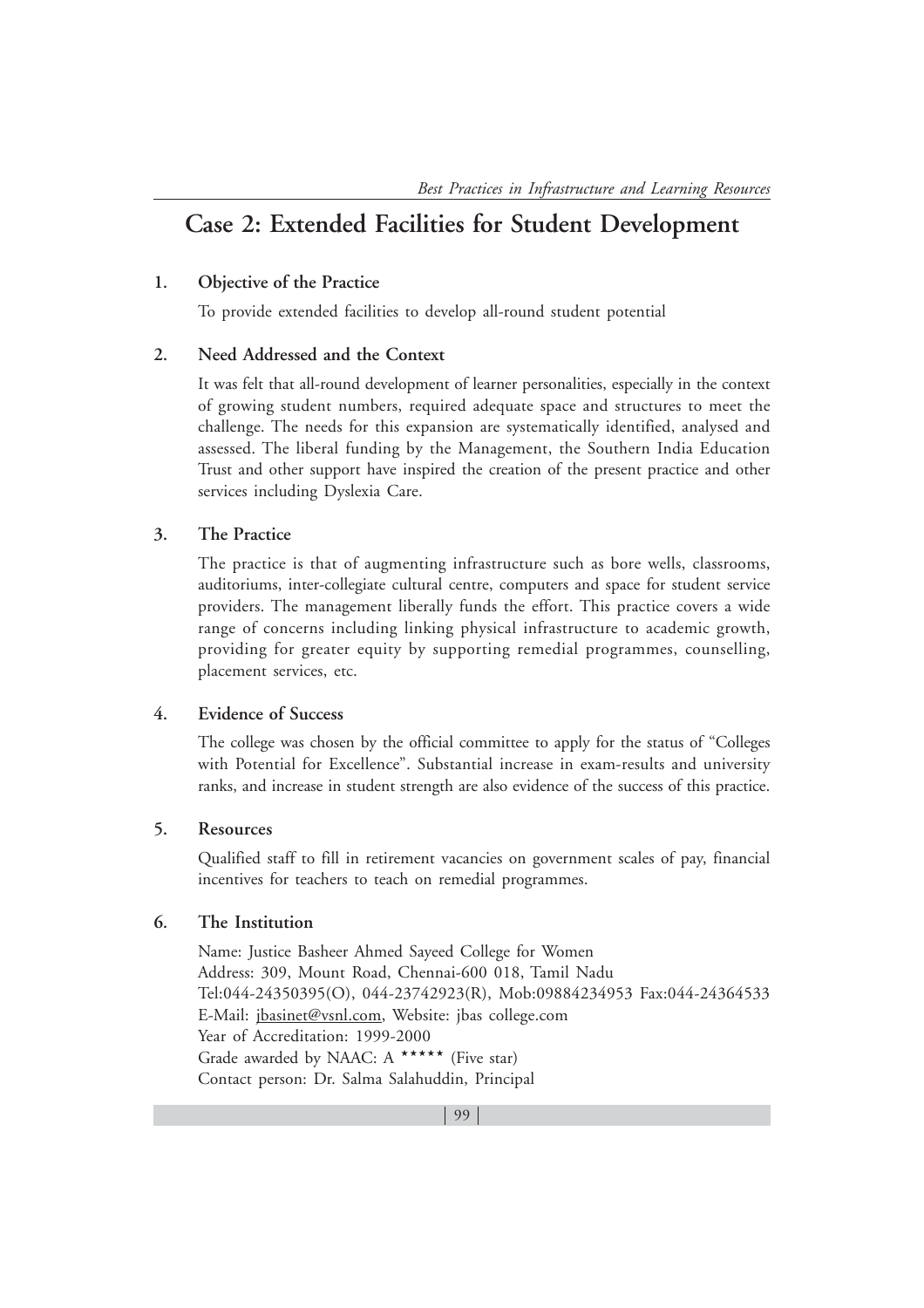# **Case 3: Technology Assisted Pedagogy**

## **1. Objective of the Practice**

To align curricular transaction with technology assisted methods

#### **2. Need Addressed and the Context**

The practice addresses the needs of the trainee-teachers and school teachers. Fast development of technology has provided both hard and software which have opened the way for updating traditional pedagogy. If trainee-teachers and school teachers are made conversant with education technology, pedagogy will hopefully make a salient impact on learners, neighbourhood communities and society. The need is to provide such training for such a purpose.

# **3. The Practice**

The practice envisages reorganizing teacher training to be given in three phases: orientation to new pedagogigal concepts and practices; practicals in pedagogical analysis, devising new strategies and using technology for these purposes; and SWOT analysis of practice.

#### **4. Evidence of Success**

Hard and softcopies made of the computer-assisted instruction packages are widely used by schools and teacher educators. The effort received the commendation of NAAC and NCTE.

# **5. Resources**

Technology resource centre, expertise of teacher educators and computer specialists

### **6. The Institution**

Name: St. Xavier's Institute of Education Address: 40-A, New Marine Lines, Opp. State Bank, Churchgate Branch Mumbai - 400 020, Maharashtra Tel.:022-22014666(O), 022-22069841 (R), Fax: 022-22094178 E-mail: sxie\_bed@born8.vsnl.net.in Website: bedxav.org Year of Accreditation: 2004 Grade awarded by NAAC: A + Contact Person: Dr. (Ms) A. Vaz, Principal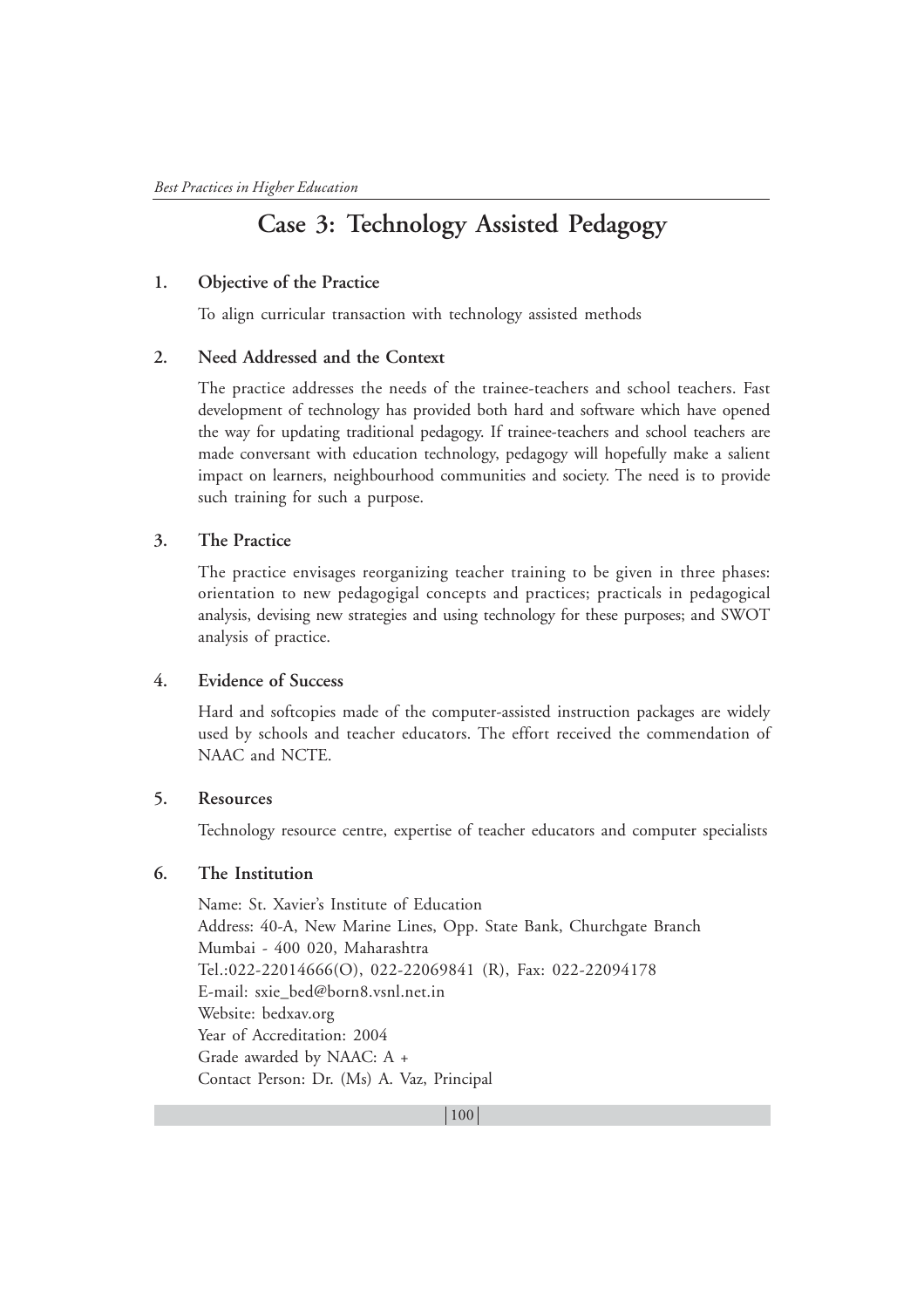# **Case 4: Use of Infrastructure for Social Transformation**

# **1. Objective of the Practice**

To use campus resources for setting up a medicine-men network of a select tribal group and for documentation of ethno-medicinal biodiversity involving interdepartmental collaboration

# **2. Need Addressed and the Context**

The tribals of Gujarat (who form a significant 15% of the total population) have rare practical knowledge in the rearing and use of rare medicinal plants. Of late their displacement and migration have endangered both the herbs and the knowledge, and affected the eco-balance and bio-diversity of the region. This has necessitated expeditious action to save them in time.

# **3. The Practice**

Xavier's College campus has over 900 species of plants including several plants of ethno-medicinal significance. The taxonomic analysis and study of these plants have been done through inter-disciplinary research involving staff and students of the Botany, Biochemistry and Biotechnology departments and the Xavier Research Foundation. Documentation of uses and its preparation in CD format have been done.

Though the plan was to invite tribal medicinal practitioners once in three years, the practice has been so successful that they were called oftener and they have already visited the campus three times in the last four years and interacted with students. Students learn from these practitioners the uses of various medicinal plants and document the data. They, (students and staff) in turn are expected to study the same scientifically so that at some future date they may be able to patent the same and use the knowledge for the betterment of society at large.

## **4. Evidence of Success**

The three-year project entitled "People-Forest-Laboratory Linkages for the Conservation of Ethno-medicinal Biodiversity" funded by the Gujarat Ecology Commission has been successfully completed. One hour long programme on the project was broadcast by All India Radio, Vadodara on two consecutive days. A programme for Doordarshan has been recorded and will shortly be televised. Five mini-forests with ethno-medicinally significant plants have been set up in an Ashram Shala, a middle school, two high schools and a girls' boarding school in the tribal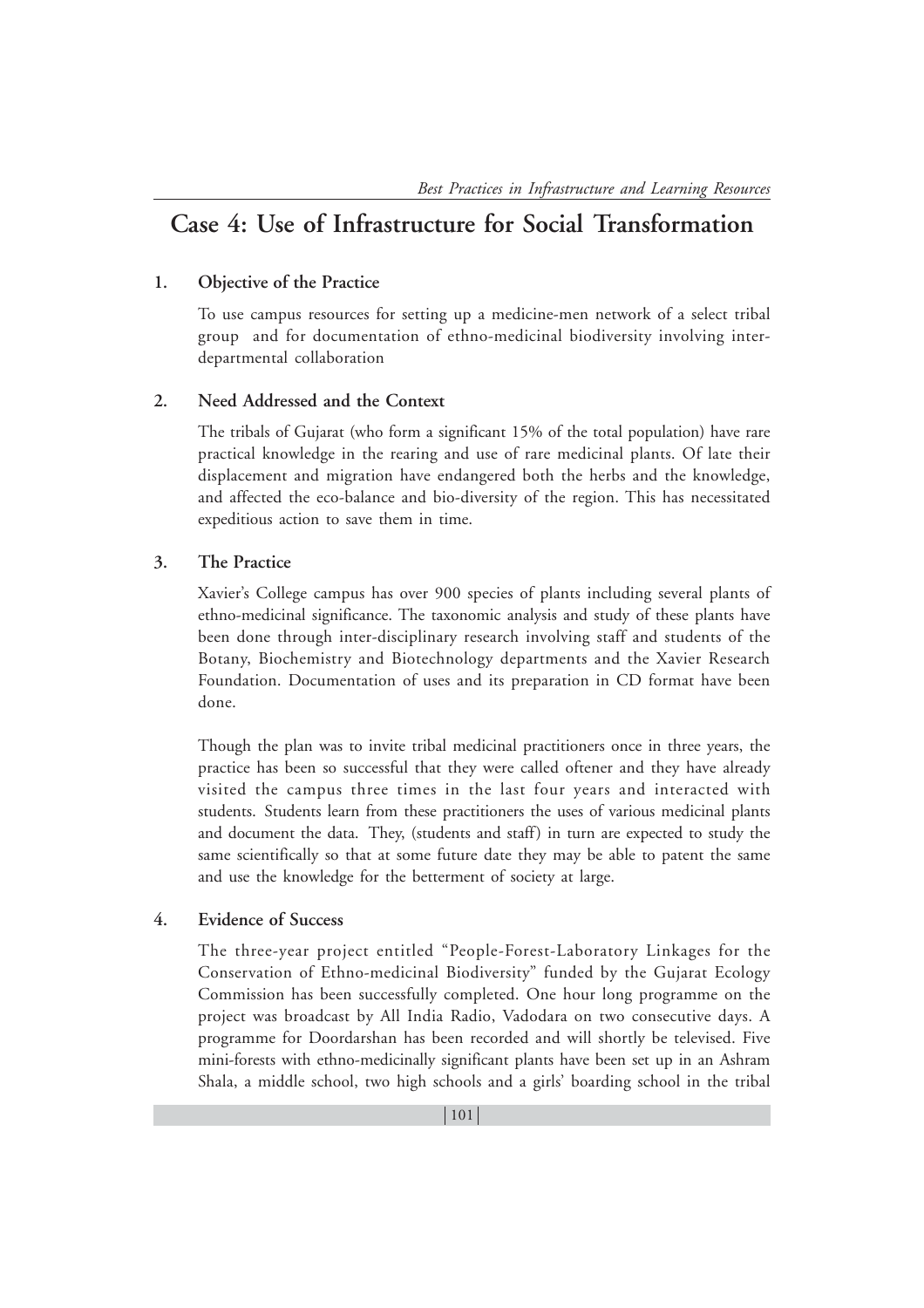belt over and above the ex-situ conservation at St. Xavier's College campus. A CD containing information about 100 most significant ethno-medicinal plants of the Vasava tribals will be released shortly.

#### **5. Resources**

Land, expertise and finance are the various resources needed for the project. The college has a campus of nearly 26 acres. Some of it is used for ecological projects. The college has a part time Estate Manager who hires out the grounds to raise funds. Faculty of the college offer consultancy services to the state and other agencies. The college also receives financial assistance from donor agencies. Staff members have been involved in the implementation of the project.

# **6. The Institution**

Name: St. Xavier's College Address: Ahmedabad-380 009, Gujarat Tel.: 079-26308057(O), 079-26301075 (R) Fax: 079-26303421 E-mail: parmarf@jesuits.net Website: http://www.xaviersahmedabad.org Year of Accreditation: 2000-2001 Grade awarded by NAAC: A\*\*\*\*\*\* (Five star) Contact person: Rev. Fr. Francis G. Parmar, SJ, Principal

# **Case 5: Development of Infrastructure to Match Academic Growth**

### **1. Objective of the Practice**

To develop infrastructure through phased introduction of need-based courses

## **2. Need Addressed and the Context**

Conventional academic programmes require a change in order to make them relevant to modern times and to enhance employment opportunities. Hence the need for introducing need-based courses.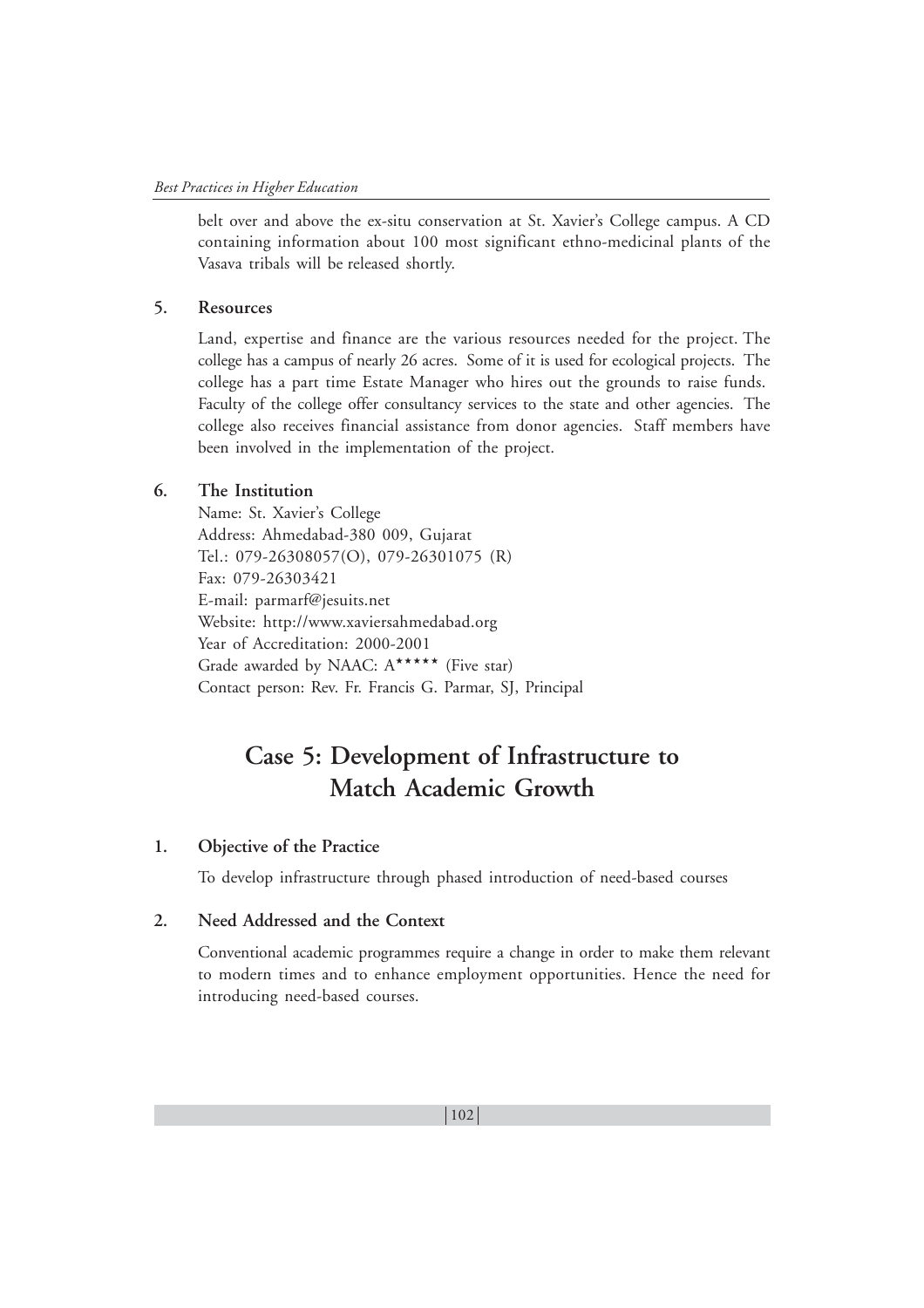# **3. The Practice**

The practice of introducing select need-based courses in order to make employment opportunities available to students of the college has the necessary corollary of creating corresponding infrastructure. To promote research activity Adjunct Professors are appointed in many departments. New buildings, instruments, labs and computers were added.

# **4. Evidence of Success**

Several need-based courses have been introduced accompanied by growth in infrastructure. Several minor research projects have been sanctioned to faculty members. Twenty persons are pursuing research leading to Ph.D. Degree. Five persons have been awarded Ph.D. Degree.

# **5. Resources**

Existing infrastructure with additional facilities

# **6. The Institution**

Name: Birla College Address: Kalyan (W)-421304, Maharashtra Tel.: 0251-2230740 (O), 0251-2230373 (R), Mob: 09820888494 Fax: 0251-2231029 E-mail: akunjl@indiatimes.com Year of Accreditation: 2002 Grade awarded by NAAC: A\*\*\*\*\*\* (Five star) Contact person: Dr. Naresh Chandra, Principal

# **Case 6: Infrastructure for Holistic Student Development**

# **1. Objective of the practice**

To provide first-rate infrastructure and learning resources to facilitate holistic development of student potential

# **2. Need Addressed and the Context**

Students of the college pursue specialized vocational programmes in Information Technology, Visual Communication and other sophisticated arts and sciences. Being women they are more culture and arts (specifically performing arts) sensitive, which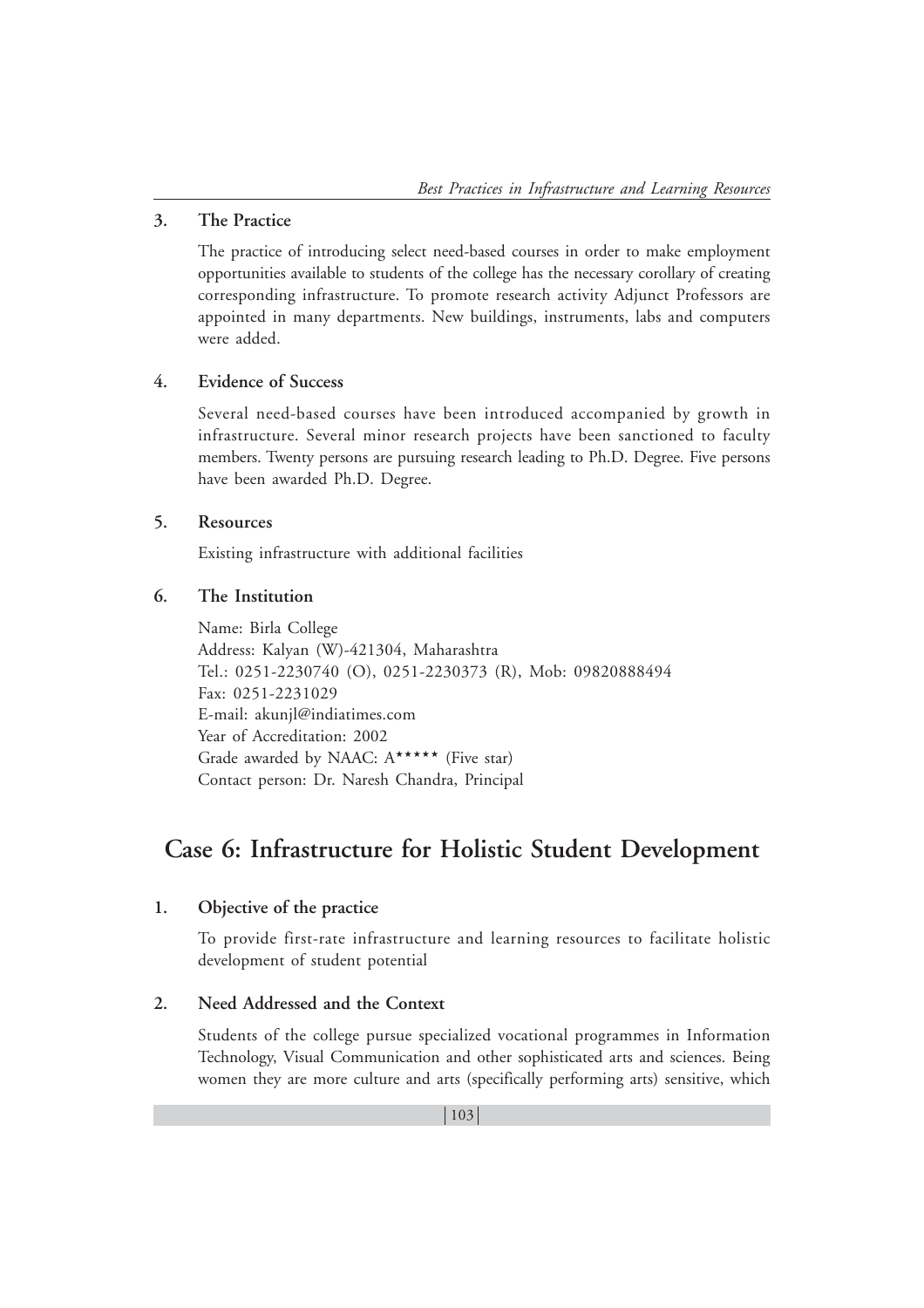in turn demands extensive cultural activities. Sports also demand greater encouragement because of their increasing importance in the world. As a result of this contextual development, more curricular and co-curricular activities have to be designed. Accordingly considerable augmentation of infrastructure to realize these goals is indispensable.

#### **3. The Practice**

The Practice is that of making adequate provision of state-of-the-art infrastructure such as technology centre, studios, hi-tech computer labs, designing equipment, etc; providing student support services and building corresponding administrative structures. Sports facilities and intercommunication facilities are also provided.

#### **4. Evidence of Success**

The practice has led to many achievements such as academic honours, awards in sports and culturals. The college has produced an Arjuna Awardee; It sent one athlete, Harwant Kaur, to Athens (Greece) for participation in Olympics and in 2000 the dance team won the World Championship in Adult Folk Dance at Wales, UK. This led to many cultural exchange programmes between BBK DAV and UK and the signing of many MoUs. The evidence of systematic and meticulous planning and execution is reflected in the successful completion of a number of construction projects at lower than estimated cost and shorter time span.

#### **5. Resources**

Financial input to build structures and buy equipment is necessary. The money is raised from donations. It also uses other sources such as UGC Grants, grants from local MLAs and MPs, special interest free loans from students, donations from philanthropists and nominal charges for the upkeep by lending the infrastructure to external agencies.

# **6. The Institution**

Name: BBK DAV College for Women Address: Lawrence Road, Amritsar-143 001, Punjab Tel.: 0183-2221757, 5095263, 2221009(O), 0183-2221009 (R) Mob: 09872822214, Fax: 0183-2229937 E-mail: bbkdavcw@jal.vsnl.net.in Website: bbkdav.org Year of Accreditation: 2004 Grade awarded by NAAC: A + Contact person: Mrs. J. Kackria, Principal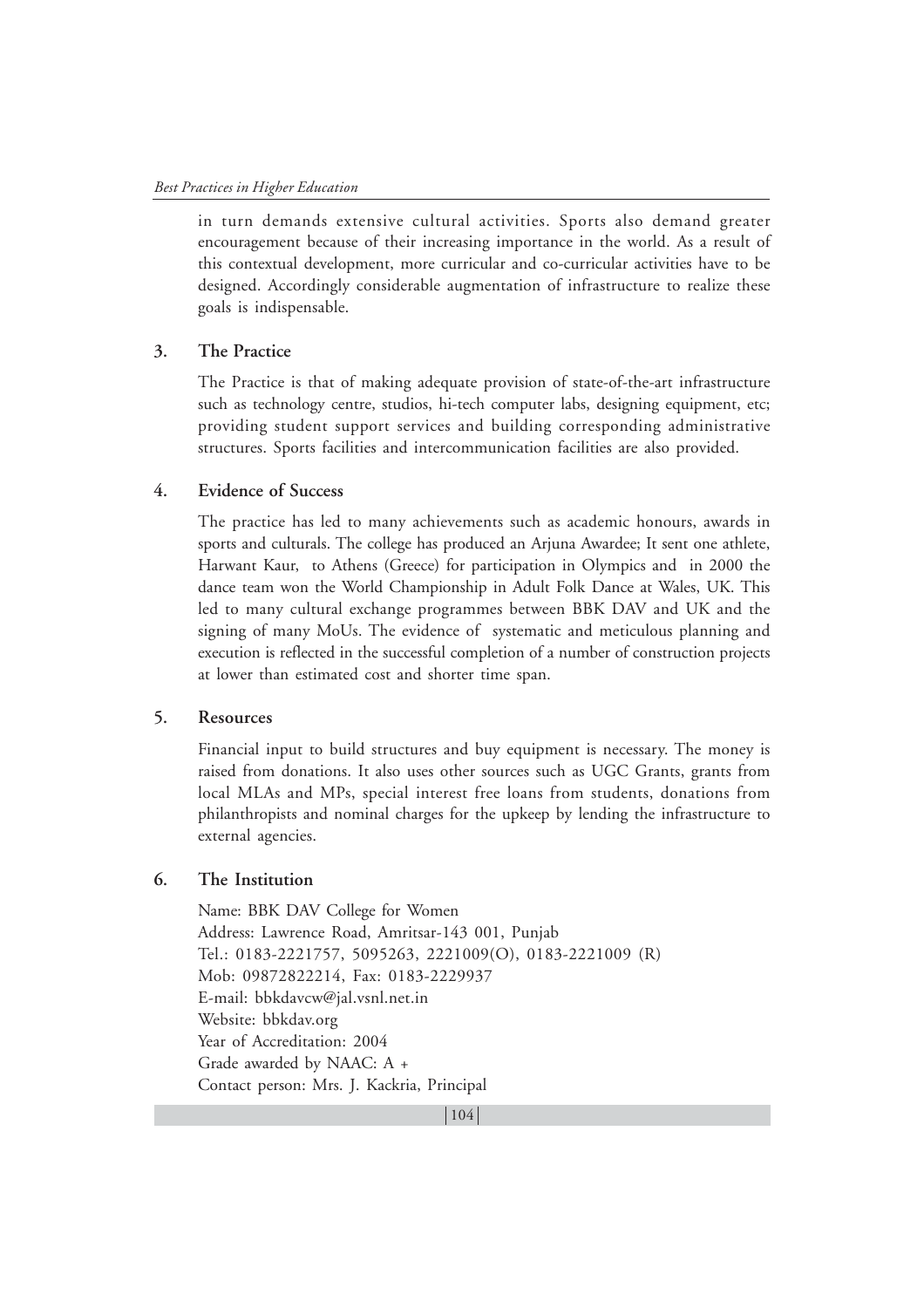# **Case 7: Training Students to use College Library Resources**

# **1. Objective of the Practice**

To make students aware of the available library resources and services

# **2. Need Addressed and the Context**

Students are fast losing their habit of visiting libraries to read; even if they do, their reading is confined to prescribed texts. They hardly look around to peruse other books in their college library. The need is to introduce the habit of visiting the library more frequently to look at books of various types and to utilize the services available.

# **3. The Practice**

The practice involves the organization of book exhibitions. In order to promote focused reading the exhibitions are organized on chosen themes. Most of the books of the library are the exhibits. A quiz is organized to promote reading widely and in depth.

### **4. Evidence of Success**

A large number of students visit the exhibitions. Many participate in the quiz. Also book transaction records show that the reading habit of students is on the increase.

# **5. Resources**

Books in the library and co-operation of the library staff

### **6. The Institution**

Name: Sathaye College Address: Dixit Road, Vile Parle (E), Mumbai - 400 057, Maharashtra Tel.: 022-26141149, 26130608(O), 022-26601838 (R) Fax: 022-26141149 E-mail: kavita\_rege@rediftmail.com Website: sathayecollege.com Year of Accreditation: 2004 Grade awarded by NAAC: A Contact person: Dr. Kavita S. Rege, Principal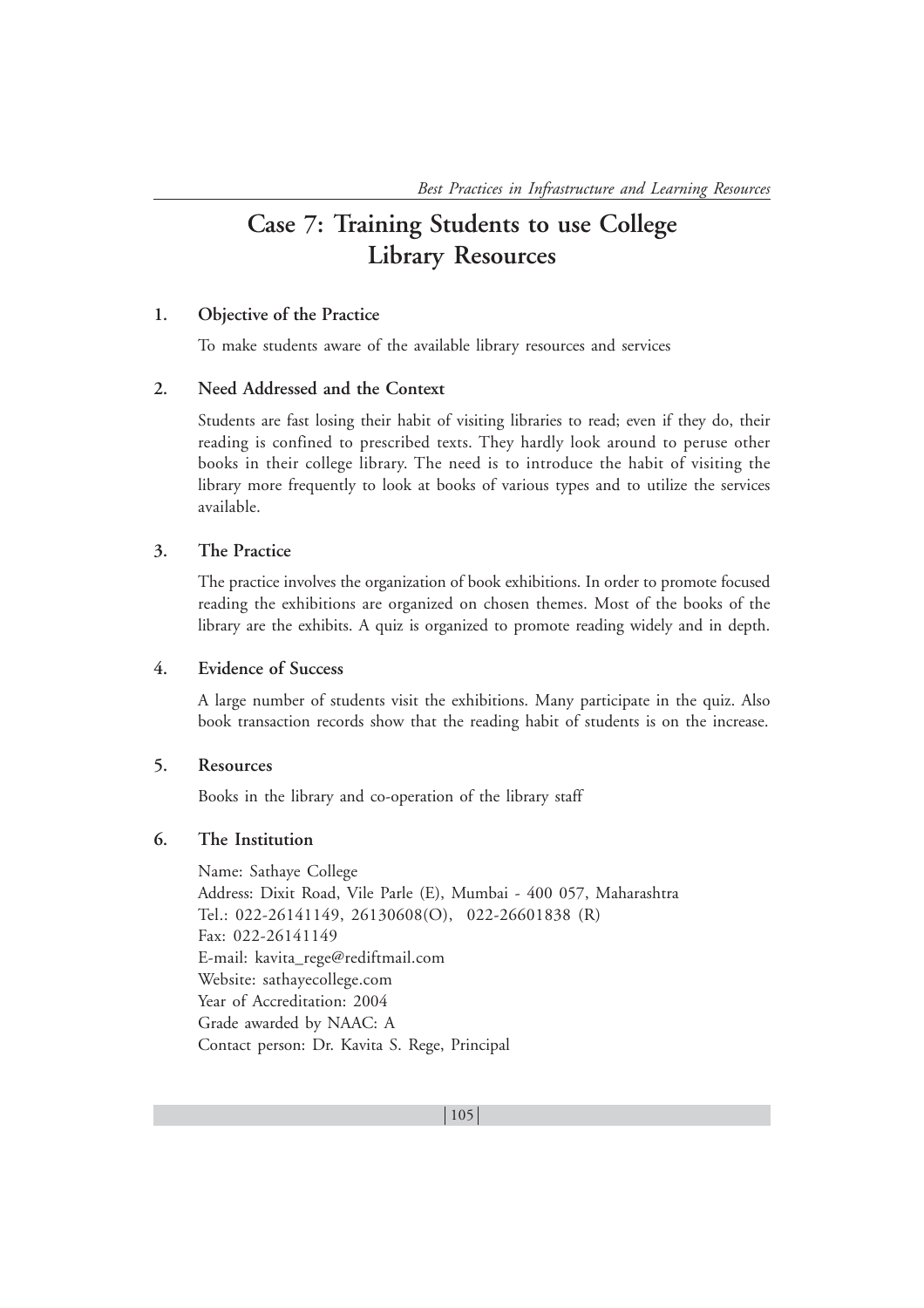# **Case 8: Computer Education for All Students**

# **1. Objective of the Practice**

To equip students with skills in computer operation for meeting basic academic needs

## **2. Need Addressed and the Context**

The need to improve the employability of undergraduates is addressed by this practice.

#### **3. The Practice**

All undergraduates are given compulsory computer training. Those who are noncomputer students and do not have the facility to operate computers are given a separate computer lab in order to acquire minimum computer knowledge at the degree level. Final year degree students are offered a six-month short term course.

#### **4. Evidence of Success**

Many have picked up adequate computing skills; some have found it useful to seek employment.

# **5. Resources**

Faculty, computers, technical assistance

# **6. The Institution**

Name: Sri Y.N. College Address: Narsapur - 534 275, West Godavari Dist. Andhra Pradesh E-mail: sriyncollege@rediffmail.com Year of Accreditation: 2004 Grade awarded by NAAC: A Contact person: The Principal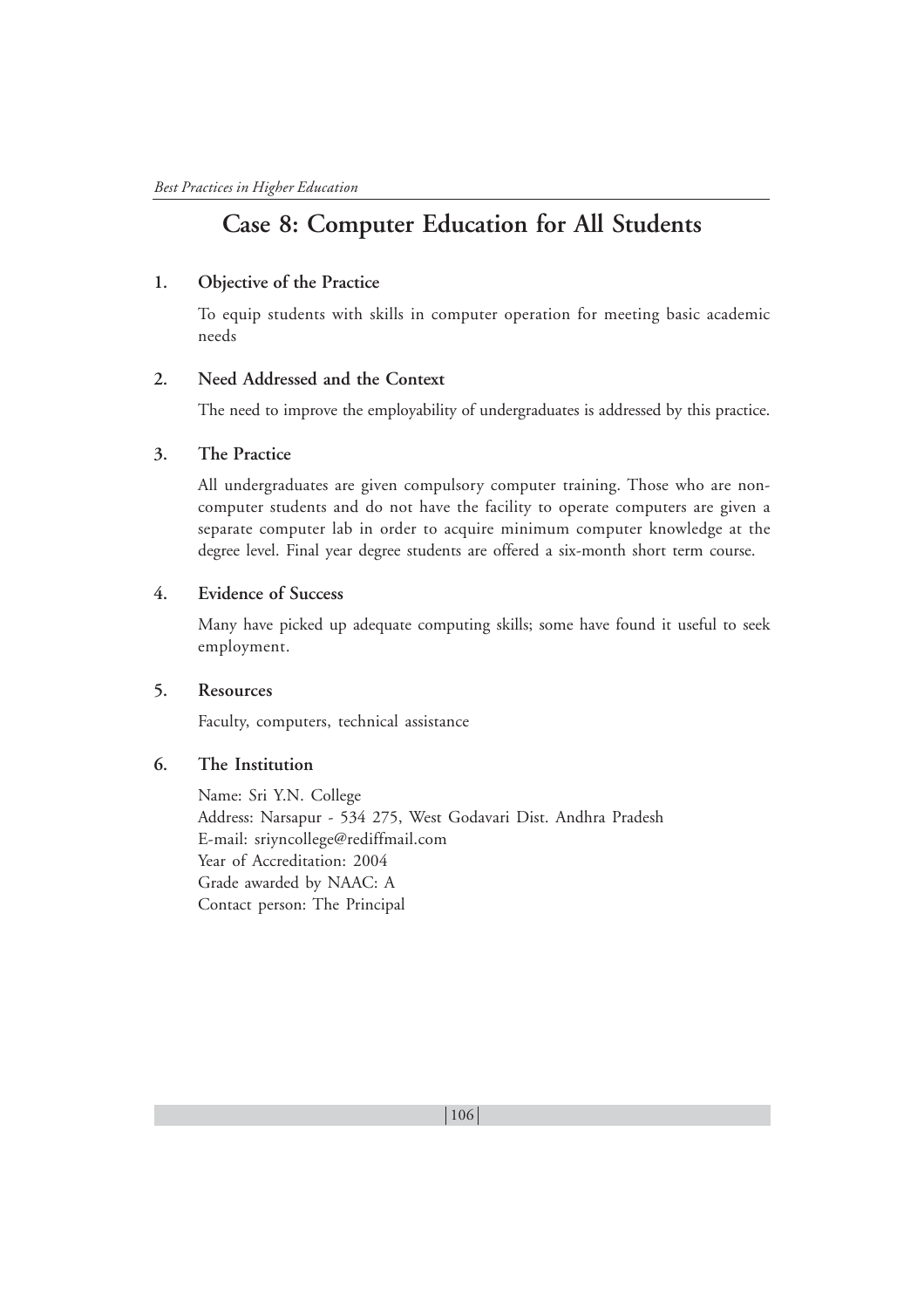# **Case 9: Involving Students in Maintenance of Infrastructure**

# **1. Objective of the Practice**

To promote a sense of belonging to the institution among students and to express such belongingness in the responsible handling of, and care for, infrastructure

#### **2. Need Addressed and the Context**

All the classrooms in the college and other areas were electrified appropriately. Fours years ago some indulged in violence and disconnected electric wires and damaged lights in class rooms. The college made successful efforts to convince students about the need to solve the problem and restore damaged property. The students were made partners in providing and maintaining new electrical installations in the classrooms.

## **3. The Practice**

The practice promotes student-Management partnership by subsidizing cost of installations and maintaining them responsibly. Thus students contributed Rs.20/- . The faculty follwed by making generous contributions. Now fans and lights are provided in each classroom. Students are motivated to keep the campus clean and neat. Now every student of the first year pays Rs. 20/- and becomes a partner in maintaining the college campus. The practice has been successfully followed for the past four years.

#### **4. Evidence of Success**

Because of this partnership between students and the administration no damages are noticed in the electrical installations and the staff are extensively using audio visual aids in classrooms.

# **5. Resources**

Funds to update infrastructure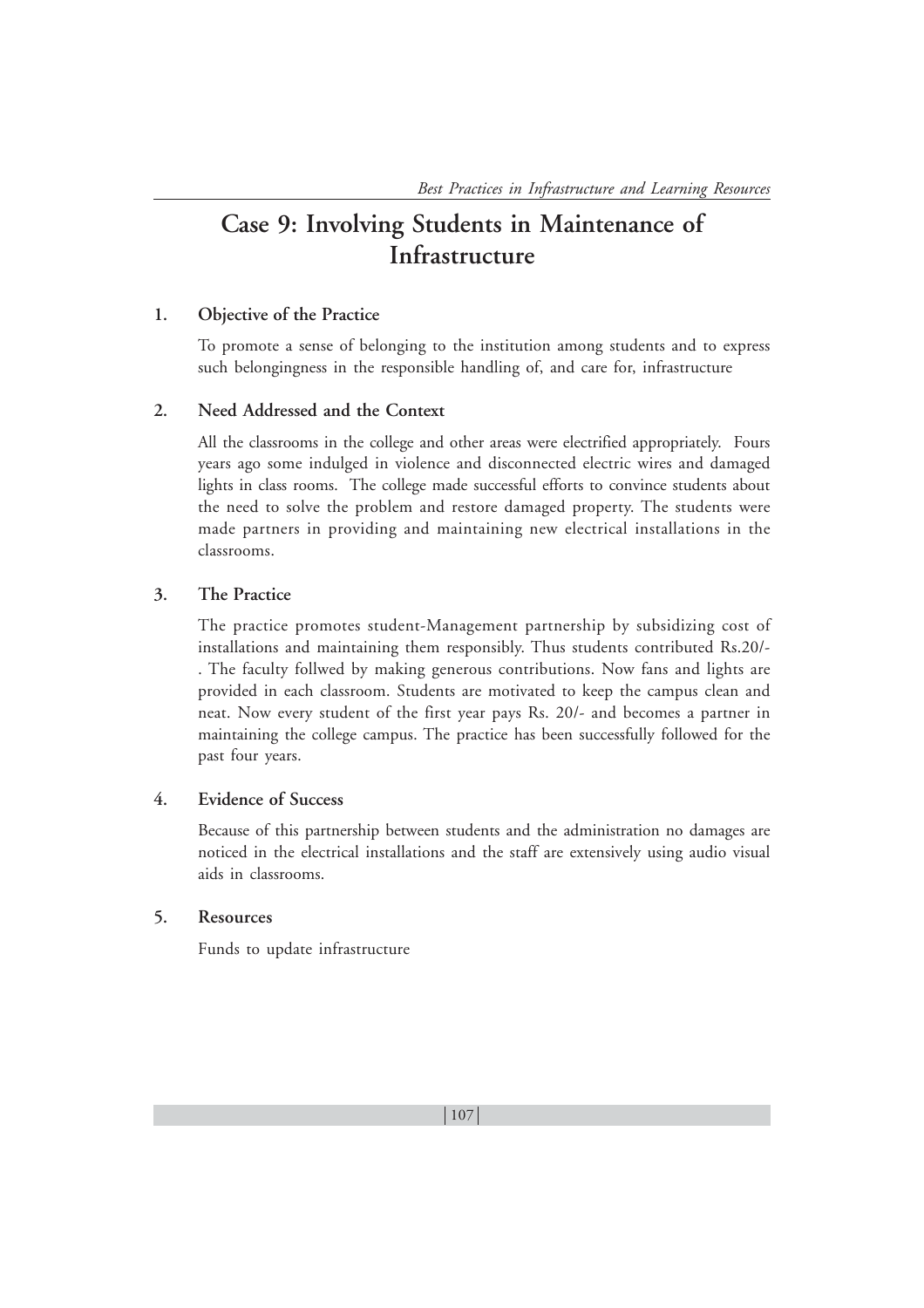# **6. The Institution**

Name: VVM's Shri Damodar College of Commerce & Economics Address: P. O. Box No.347, GR Kare Road Comba Margao, Goa - 403 601 Tel.: 0832-2714224 (O), 0832-2735244 (R), Mob: 9810146117, Fax: 0832-2732084 Year of Accreditation: 1999-2000 Grade awarded by NAAC:  $A^{\star\star\star}$  (Three star) Contact person: Dr. I. Bhanu Murthy, Principal

# **Case 10: Book Reading Competition**

#### **1. Objective of the Practice**

To make students read select literature at their own pace

# **2. Need Addressed and the Context**

It was observed that the affinity for reading books beyond syllabus was obviously on the decline amongst the student community. The Principal and members of the Library Committee came out with an excellent stimulus to activate habits in students. The idea behind this *'Granth Vachak Spardha'* is to make students read select literature at their own pace.

#### **3. The Practice**

The members of the library committee and language experts select a set of at least 25 books which include mainly life sketches of eminent personalities, autobiographies and award winning literature. Students enroll in the competition at their own will. Systematic and planned book issuing is monitored. Perceptions of individual readers of each book are recorded in writing. The winners are appreciated and given cash prizes. All this helps to nurture and enhance reading as well as summarizing abilities of students from all disciplines - a curative measure in its best-accepted form.

#### **4. Evidence of Success**

Student enrolment to the competition has increased. Reading habits of students have improved. Book issue in the library has increased.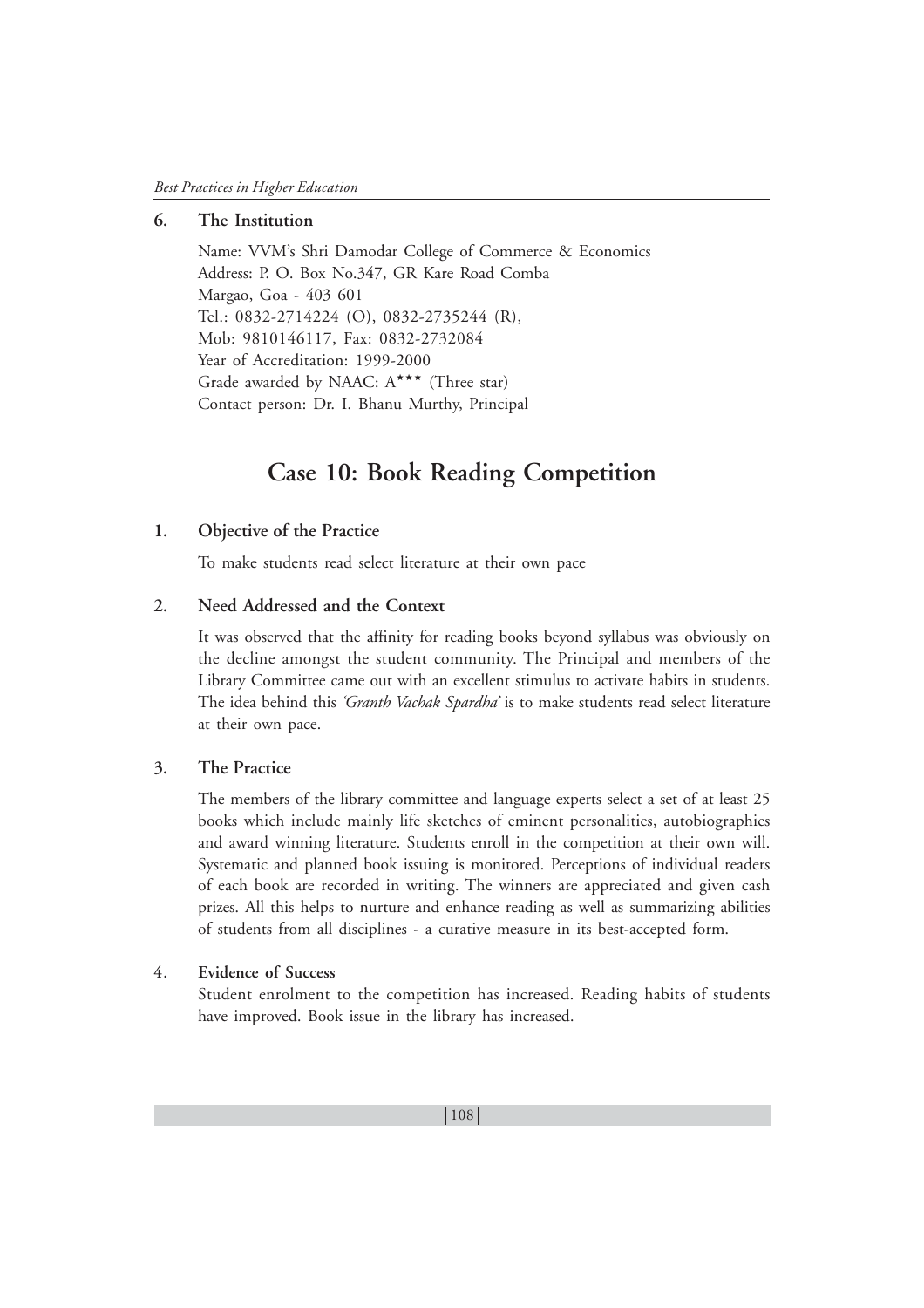# **5. Resources**

Does not require any additional resource

# **6. The Institution**

Name: Vidya Pratisthan's Arts, Science & Commerce College Address: Vidyanagari, Baramati, Dist. Pune, Maharashtra - 413 133 Tel: 02112-243714, 243488 (O), 02112-243832(R), Mob: 09822331857 E-mail: assoolad@yahoo.co.in Website: www.vidyapratishthan.org Year of Accreditationo: August 2003 Grade awarded by NAAC: A Contact person: Dr. Arun Adsool, Principal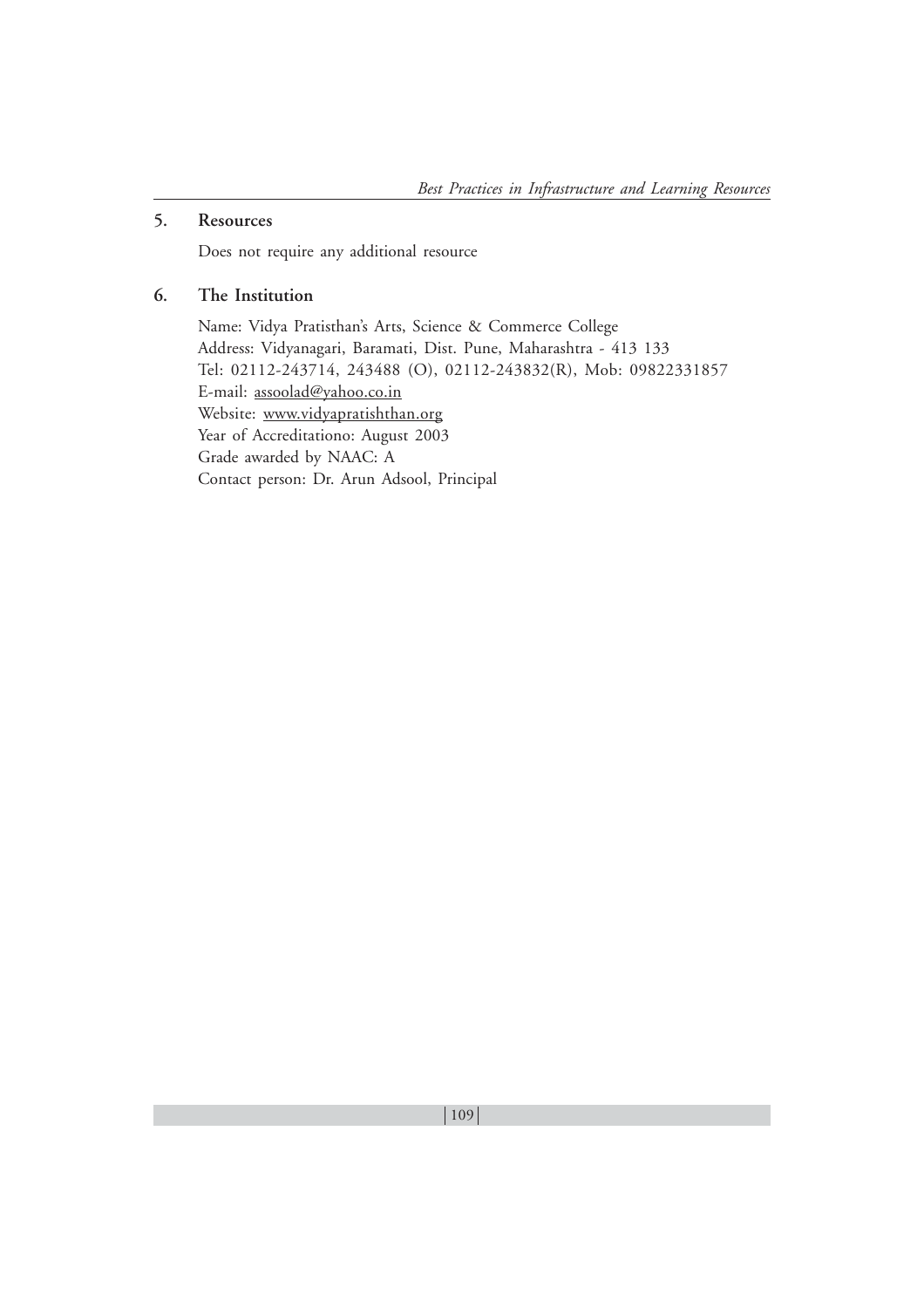# **Chapter VI**

**Best Practices in Student Support and Progression**

*Kuppuswamy Rao K Jagannath Patil*

**6.0** Student support and progression is a very important parameter in the assessment of quality of education imparted in any academic institution – a college or a university. Student support in the broadest terms is the gamut of all activities that help in the progression of students in their studies, acquisition of skills for employability, inculcation of values and overall development of personality. The range and the quality of student support services differ from institution to institution. Many factors contribute to the development of student support services and to the sustenance of their quality. These are individual and institutional care as expressed in high quality infrastructure, chiefly, efficient library services; arrangements to spot and nurture talent; mentoring for academic development; placement and counseling services. The competitiveness of an institution to attract best students, its status, the socio-economic, educational and cultural ethos in which the institution operates and the public accreditation it enjoys depend on the effectiveness of such arrangements. This chapter presents some of the best practices observed in institutions that provide good support to students. While Section-A highlights the broad criteria to identify and adapt best practices, Section-B presents specific case illustrations.

## **Section A: Framework**

## **6.1 Introduction**

Many institutions believe that student support is limited to making available good teachers, good class rooms, good library and spacious play grounds. But today, students and parents expect an academic institution to provide other support services in addition to the routine services limited to learning and studying in a classroom with the mediation of a teacher. It has been established that the range and quality of student support services have a direct bearing on student progression – successful completion of the programme, reduced rates of failures and dropouts, performance in co-curricular, extra-curricular and extension activities. The argument that many students do not take advantage of support services provided to them is to be examined. Either lack of information about them or a failure to disseminate information about the benefits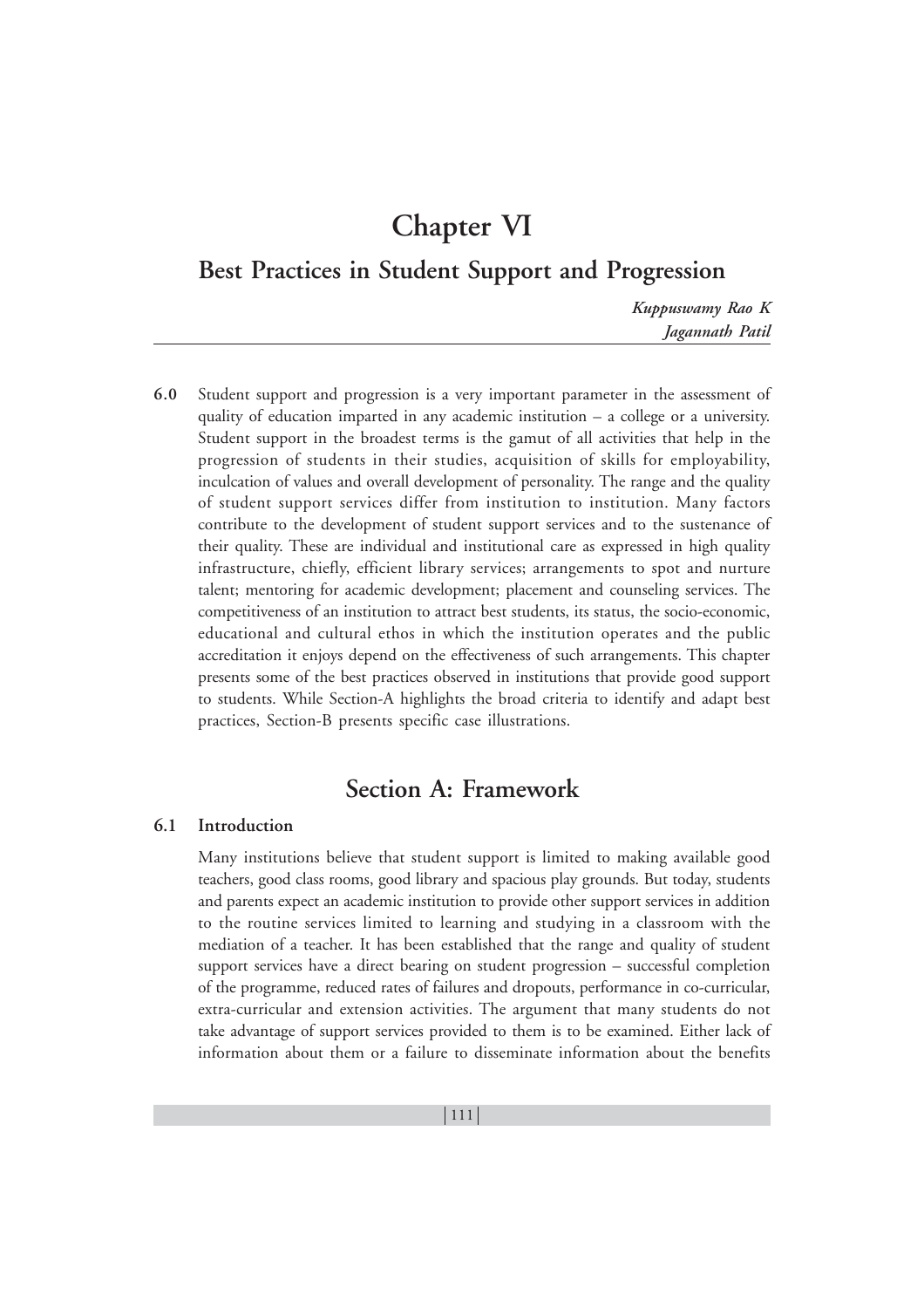such services have given to learners in the short run and in the long run, may be the reason for such neglect.

Student Support services may be broadly classified as:

- information services
- registration and records services
- O tutorial and remedial services
- counselling services
- library services
- value addition services
- institutional networking services
- **Q** career guidance services
- placement services
- O feedback services
- alumni services
- community services
- O student welfare services.

Providing these services of a reasonable quality requires making appropriate investments in human and financial resources and evolving administrative arrangements at appropriate levels. This itself will be possible only if necessary policy decisions are taken at the highest management level and an implementation apparatus is evolved.

It is to be emphasized that availability of support services is different from the accessibility of these services to all students. The heterogeneity of student population in regard to their socio-economic–geographical backgrounds, language and cultural differences, calls for internalizing the quality culture and institutionalizing the dispensation of the support services.

## **6.2 Criteria of Best Practices**

Criteria of best practices refer to the standards set by best practices. Best practices are dynamic and continuous or /and are the result of identification, experimentation, reflection, feedback and innovation based on experience. Best practices must be amenable to documentation and have the potential for replication; they should be transparent, accountable, affordable and accessible to all students. Best practices should result in change for the better and help students to realize their full potential during and after their studies. They should lead to optimum performance of students in all activities – academic, personal, interpersonal and co-curricular. They should also contribute to learning outside the classroom and should not take for granted learning challenges and systems. Best practices related to student support and progression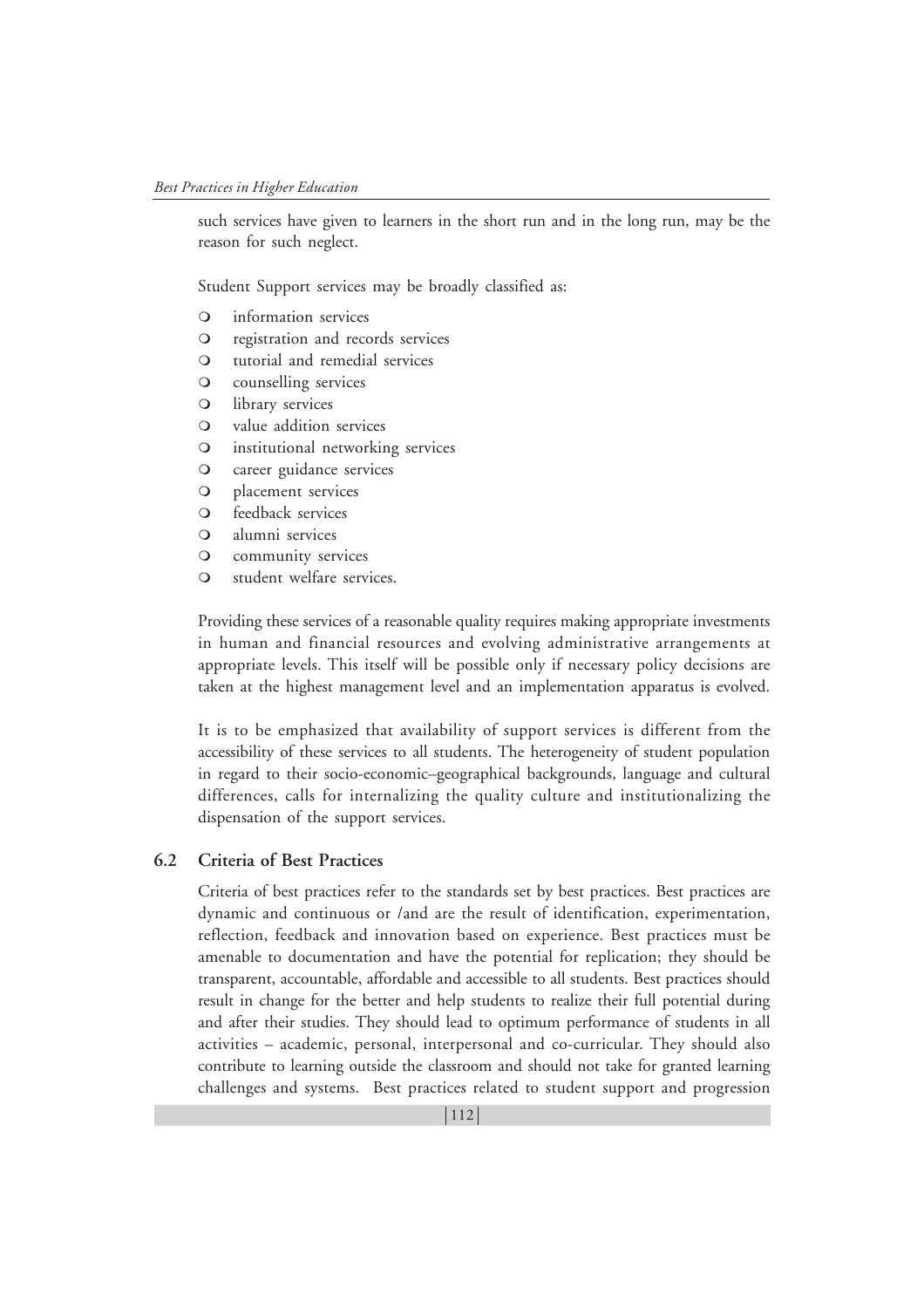embrace all activities that take place from the pre-entry contact with the institution to the point of exit and beyond. Let us consider now some of the sub-sub-systems like information, registration, enrolment, student records, student management, welfare activities, financial support, library, learning environment, teaching, tutorials, counselling, leisure activities and examination, which are the sub systems of student support and progression.

Student information system should make available to students detailed information on the programmes on offer, availability of choices, minimum entry requirements, admission policy, academic calendar, fee structure, refund policies, examination system, promotion and detention rules and avenues for financial support available to various types of students. All this information is made available to the student in the form of a prospectus which is sold along with the application for admission. But this information may not be available unless a student purchases the application form. The language and the jargon cannot often be understood by all students. The clarity and brevity with which the information is updated, revised and provided to students form an important criterion for the Best Practices in these sub-sub-systems.

In today's knowledge society with alternative forms of communication systems, in addition to the print medium, this information can be made available through internet and website. Internet and website information, if made available to public at large, a poorly managed website, poor quality of information, uncertainty of access, lack of correctness and obsoleteness of information may become counter-productive and may turn out to be a bad practice instead of a best practice.

Registration and student records services are a part of administrative services. To qualify to be Best Practices these services must be student friendly and operate in an affirmative environment. The administrative staff must be trained to be supportive of student needs and exhibit patience to deal with student queries. Maintenance of student records, constant updating of student files, and quick retrieval of information call for technology mediation in the process. One benchmark of a best practice is the careful planning of computer aided maintenance of student records. The day may not be far–off when institutions use Information Kiosks or the call-centre approach, where students can readily access any non-confidential information directly in 24/7 mode on-line without having to visit the office of the institution.

Academic support services to qualify for a Best Practice shall recognise alternative pathways to learning. Catering to individual differences, slow learners and advanced learners by providing tutorial and remedial support in difficult areas of learning, encouraging students sharpen their listening and writing skills, improving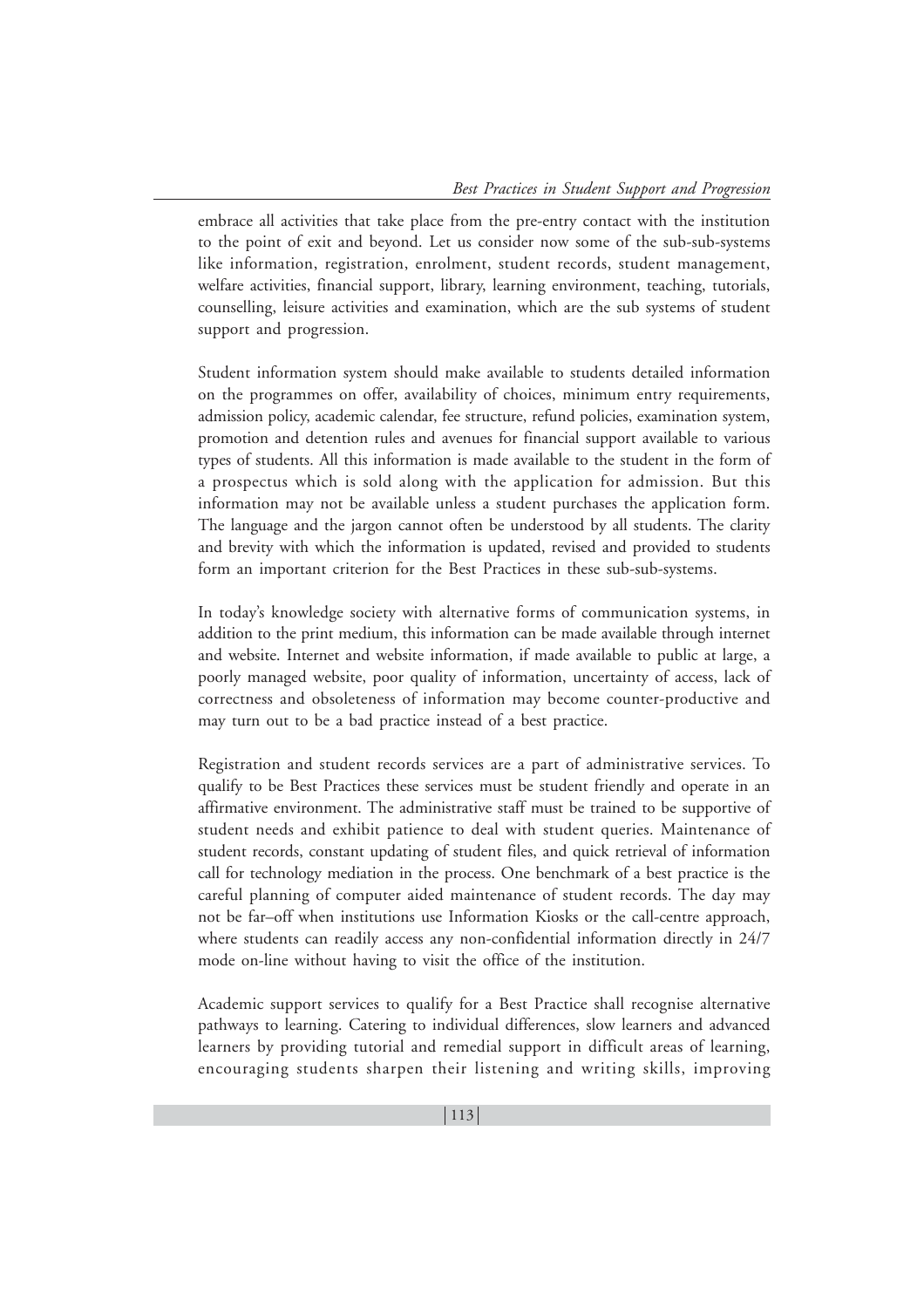communication skills and overcoming language barriers, will contribute to make academic support in an institution a best practice to be emulated by others. Technology support in classroom teaching – using multimedia - as a learning support device is also a criterion to make academic support a best practice.

Counselling support services will contribute to enable students to overcome their inhibitions, mindset and societal and linguistic barriers. The advice, help and support given by a trained counsellor would enable a student to make satisfactory progress. At the pre-entry level students have a right to know what their expectations are when they opt to study a subject or an area of study. Counselling support has two dimensions – counselling on academic related issues and personal issues. Academic related counselling pertains to advising the applicants on choice of programmes and courses, protocols of administrative nature, tasks and dead lines, participation in co-curricular and extra curricular activities and expected behaviour patterns on the campus. Personal counselling by a trained counsellor would help students to familiarize them with social etiquette, peer group interaction, attitudinal changes which can help them to overcome emotional problems besides reducing dropout rates consequent upon nonacademic and non-financial reasons. The preparedness of an institution to provide counselling services on the campus as well as the quality of such services is a criterion for best practices.

Library support services would contribute and supplement the teaching and tutorial support services and the progress of students in their studies. Library services are not limited to stocking the library with text books and reference books but must ensure their accessibility to all students. Materials and facilities, information services, reading room facilities and access to internet and reprograph facilities would contribute to make this a criterion for best practices. Open access to the library and computerization of library facilities and a policy on acquisition of the latest books and subscriptions made for discipline-based journals and magazines would be a criterion to make the library support service, a best practice. Last but not least, is the positive attitude of library staff in encouraging students to fully utilize the services available in the library.

Value addition services refer to the facilities which are not included in the syllabus and curriculum but would help the student to face the competitive employment market after successful completion of study. Communication skills, vocational skills, computer skills supplementary to the curriculum would enhance the competencies of students and develop their personality. A good institution would make provision to make available value added services that would give a fitness of purpose to each student and would contribute to 'learning to be'. The quality of value added services and their easy accessibility to all students would be a criterion for best practices.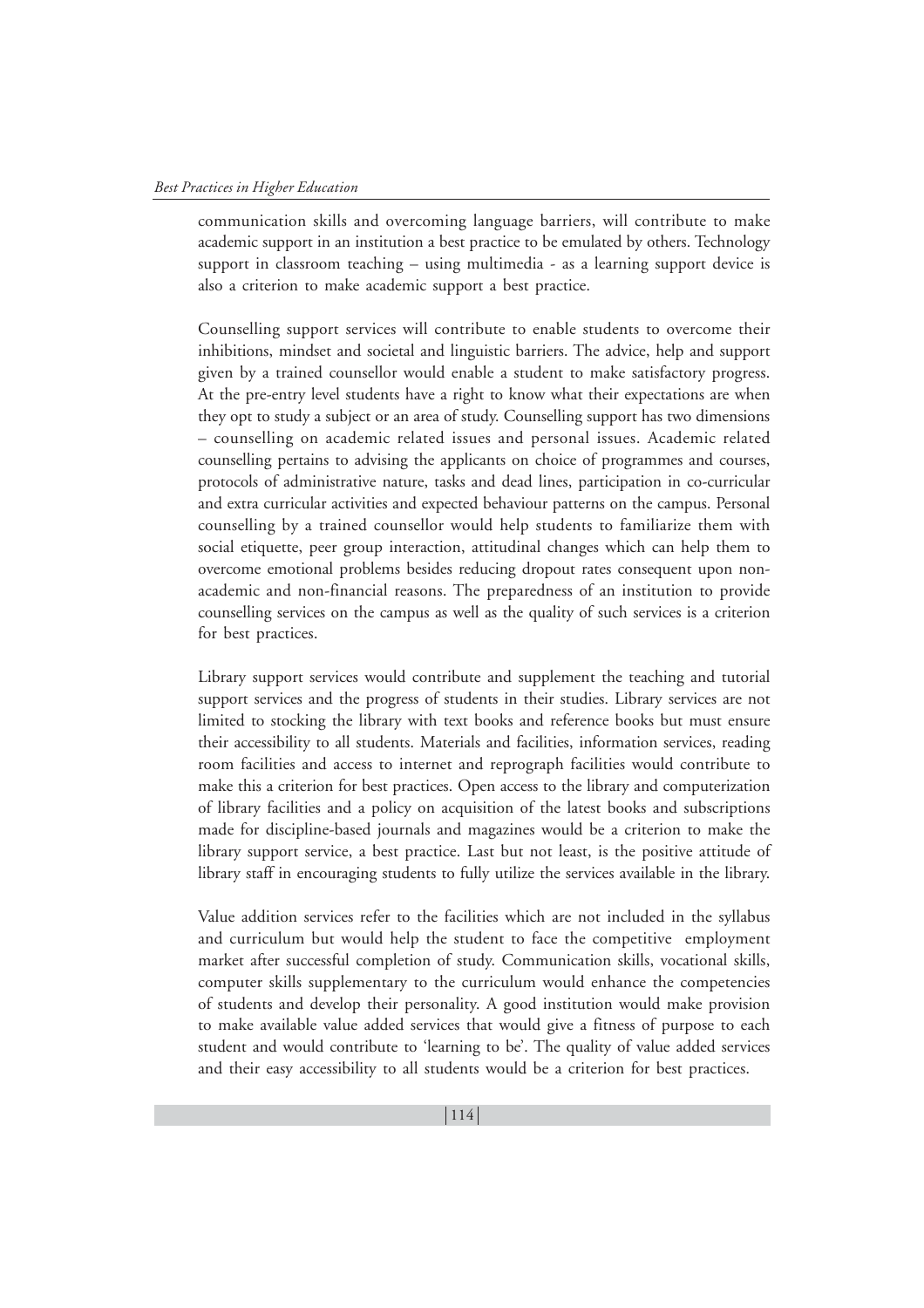Networking in all fields of human activity has become inevitable for the survival of any institution. No institution can provide all facilities and services of the best quality to all students. Today's knowledge society has to thrive on the principle of sharing – sharing of resources, experiences and facilities. No institution can survive in isolation. Linkages with industry, national and international institutions for exchange programmes, would provide students with experiences in working together with students form different backgrounds and cultures, test their theoretical knowledge in the field by working with people outside their communities and would be a criterion for Best Practice.

Career guidance and placement services refer to provision of linkages to the campus life of students with the realities to be faced by them when they seek employment or opt for further higher studies. Carrer guidance to a certain extent is provided in the library under information services. But specific information on competitive examinations, choices available in careers, avenues of information, preparation for and acquisition of additional soft skills and motivation and sustenance call for an exclusive cell to cater to the specific needs of students. In present day's context, there is information gap between employers and employment seekers. The curriculumbased education seldom provides the students the skills for employability the prospective employers look for. Campus-based interviews have become a common practice in elite colleges and universities. A benchmark of a best practice is the establishment of a career guidance and placement services department headed by a student friendly officer with required competencies.

Feedback services contribute to self-regulation and mid-course correction in modifying, altering and bettering existing support services. The analysis of feedback studies helps to reduce the entropy in the system. Students join the system with certain expectations and aspirations. But once they are in the system, they may find a gap between what ought to be and what is. Similarly the institution expects certain levels of performance from students. The perceptual differences and communication gaps could be marginalized if quality feedback services are continuously used to utilize the services available at optimal levels. The student feedback on teaching in the classrooms and on the quality of teachers, support services and empathy of the persons who matter to student needs, is an indicator of the performance of the institution at micro and macro levels. The days where teachers and service providers arrogated to themselves the right to decide what is good to the student have gone by. Not only collecting the feedback from students, parents and public at large on the performance of the institutions but an unbiased, systematic and scientific analysis of the collected data to be used as an important input for future guidance makes this service a best practice.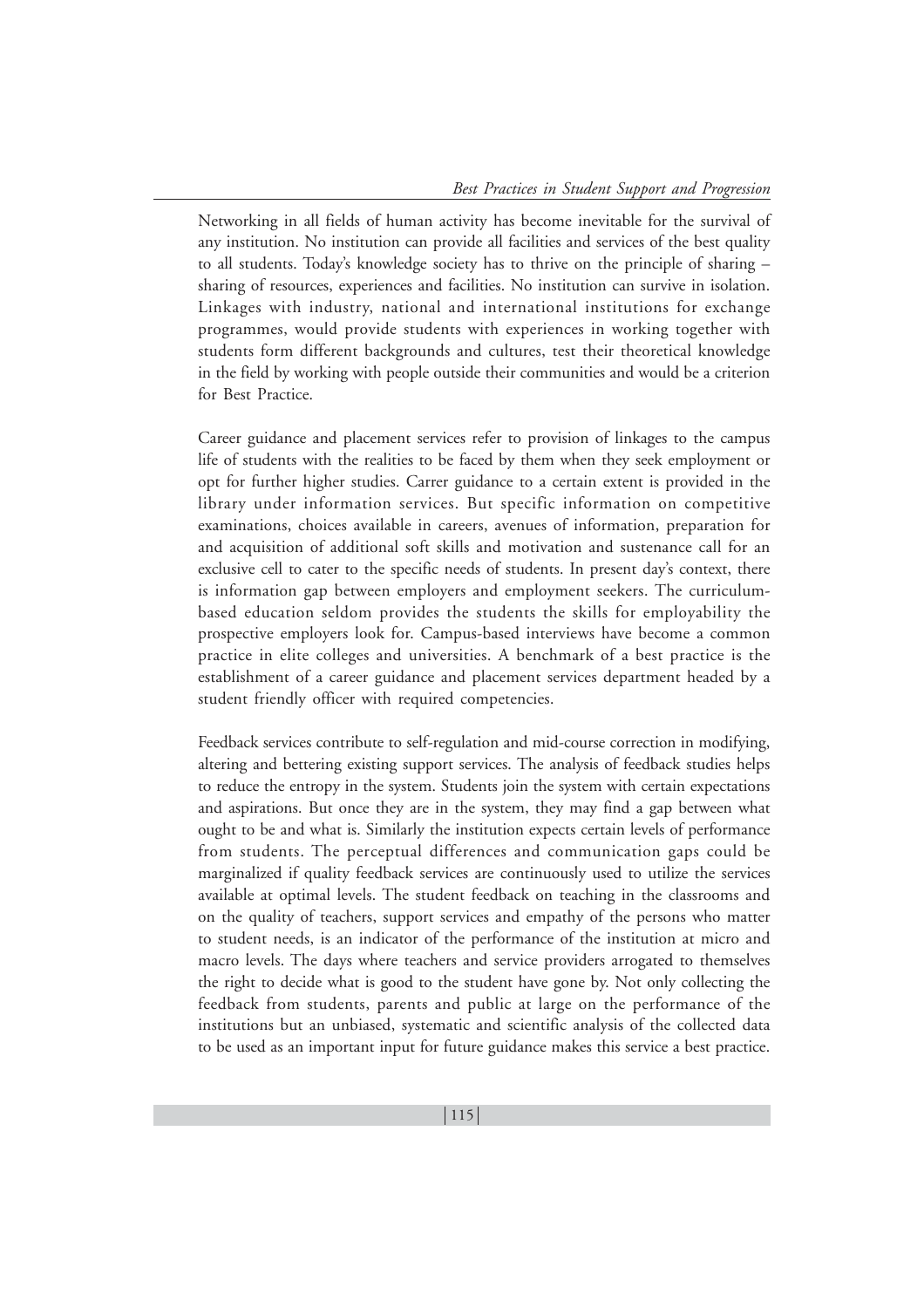Alumni are the ambassadors of an institution and more often than not, achievements of alumni contribute to the enhanced prestige an institution commands. Though institutions bask in the glory of their alumni, only recently it is recognized that alumni services contribute to the further growth of institutions. Even though examples exist where alumni contributed to the growth and development of institutions, a majority of academic institutions have neither systematically maintained alumni records nor drawn on their expertise and good will. It is only recently that formation of alumni associations is taken up and they involve alumni in student welfare and institutional development activities. A criterion for best practices would be the quality of alumni services.

Community services and extension activities have become a part and parcel of extra curricular activities. Educational institutions draw on the good will of the local community for their survival and growth. Though NCC / NSS wings are generally engaged in these activities, there is a need to coordinate their activities with nongovernment organizations to achieve optimal results at the field level. A criterion for best practice is the innovation in the existing practices and identification of new thrust areas for reaching the unreached.

Student welfare is a support service which encompasses a variety of services. With the increasing cost of education and entry of students from socially, economically and geographically challenged sections into institutions of higher education, it has become imperative that a best practice would be to ensure that no student would discontinue studies because of non-affordability and financial constraints. Though several scholarships are available to students from socially challenged sections, the financial support may not match their needs. Students not covered by statutory provisions for support find it most difficult to continue their studies because of financial difficulties. In spite of 'earn while learn schemes', 'poor boys aid fund', loans form banks, and scholarships instituted by philanthropists and alumni associations, there are still a large number of students who find it difficult to continue their studies because of financial constraints. In addition, provision for medical and health services, hostel facilities, mechanism to redress grievances and a mechanism to contribute to student welfare would qualify as a criterion for best practice.

## **6.3 Description of Best Practices**

Any best practices in student support and progression should contribute to enhance the quality of student support, help the student to successfully navigate the curriculum, demonstrate acquisition of knowledge and skills resulting in progress and successful completion of study. A best practice shall also equip the student with soft skills to give a competitive edge in the employment market or in further higher studies and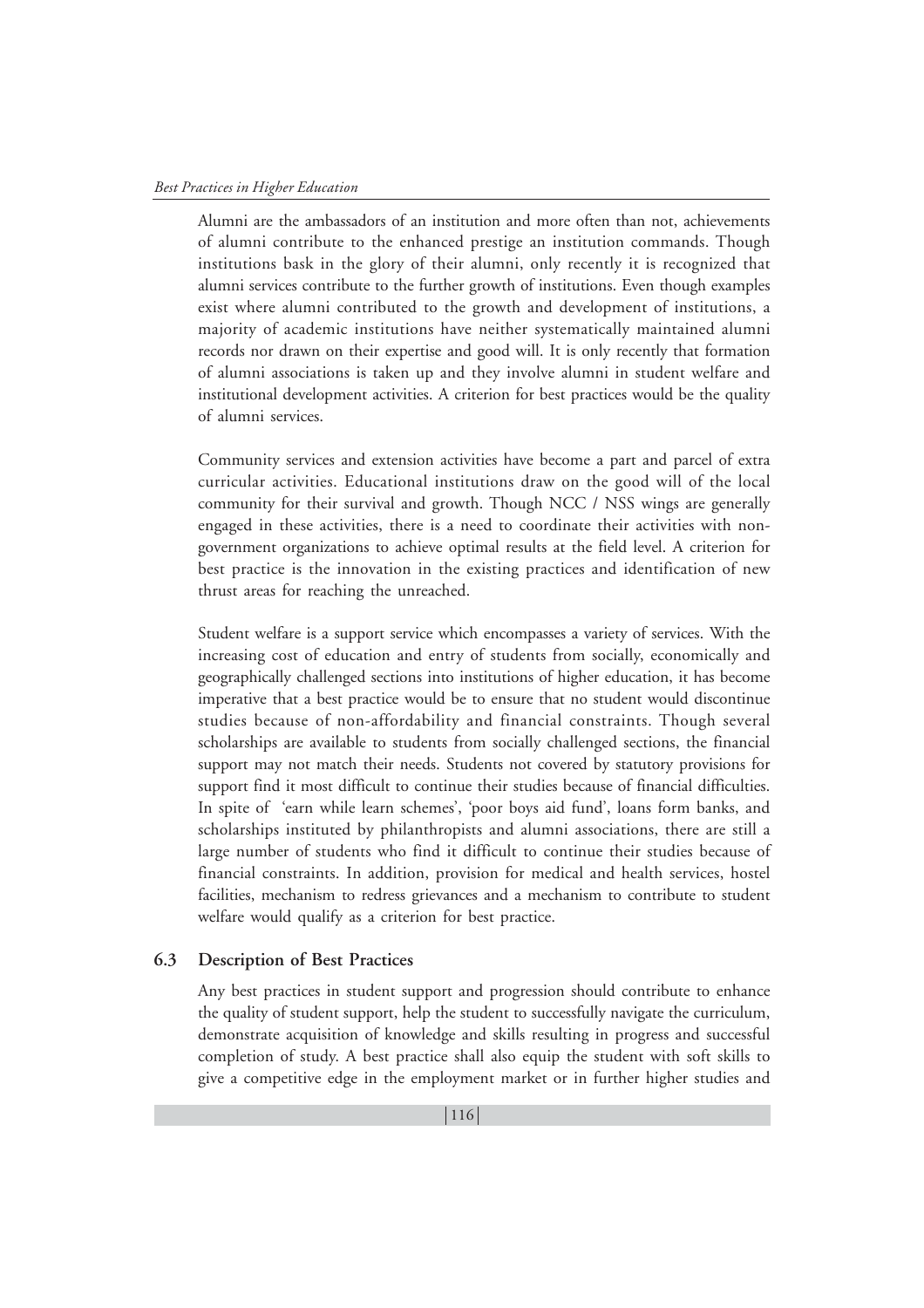in over all personality development. The study and training shall make provision for participation in off-campus activities to make a student more tolerant to accommodate attributes of a pluralistic society with moral values to make him / her a good member of the community.

The preparation of Information brochure in print and making it available on the website of the institution would help prospective students. The language should be simple, clear and understandable. A section on frequently asked questions (FAQs) and answers to FAQs would help a student clarify his or her doubts without contacting the institution.

Tutorial and remedial services organized in a formal way, incorporating the schedule into the regular timetable would help students. Constant monitoring of progress and record-keeping is essential. An analysis at the end of the year / programme to study the impact of the services and making this an input for improvement would serve the purpose of this support.

Open access to the library and computerization of library services would make the library not only as a repository of books, magazines and journals but as an information dissemination centre. Networking with other libraries would be an added advantage. Keeping the library / reading room open and accessible after working hours would help students utilize the facility optimally.

Reducing the dropout rate would reduce the drag on the system as well the resources. One of the reasons for dropout is the mismatch between expectations and achievements. The second reason may be financial difficulty to continue studies. A student leaving an institution and opting to join other institutions for a better programme of his / her choice cannot be considered to be dropout. This is true especially in science prgrammes where a student takes admission in a basic science course as an insurance – or as a stop gap arrangement till he joins a professional college. Excluding such cases and cases where students secure employment, other dropout cases are to be properly documented. Counselling – academic, personal or psychological – would help reduce dropouts. A regular feed back on support services would identify reasons for discontinuance of studies.

Career guidance and placement services would bridge the gap between educational institutions and the employment market. Training for completing examinations, acquiring competency in communication skills would give a competitive edge to students when they step into the outside – campus world. Campus interviews are common in good institutions.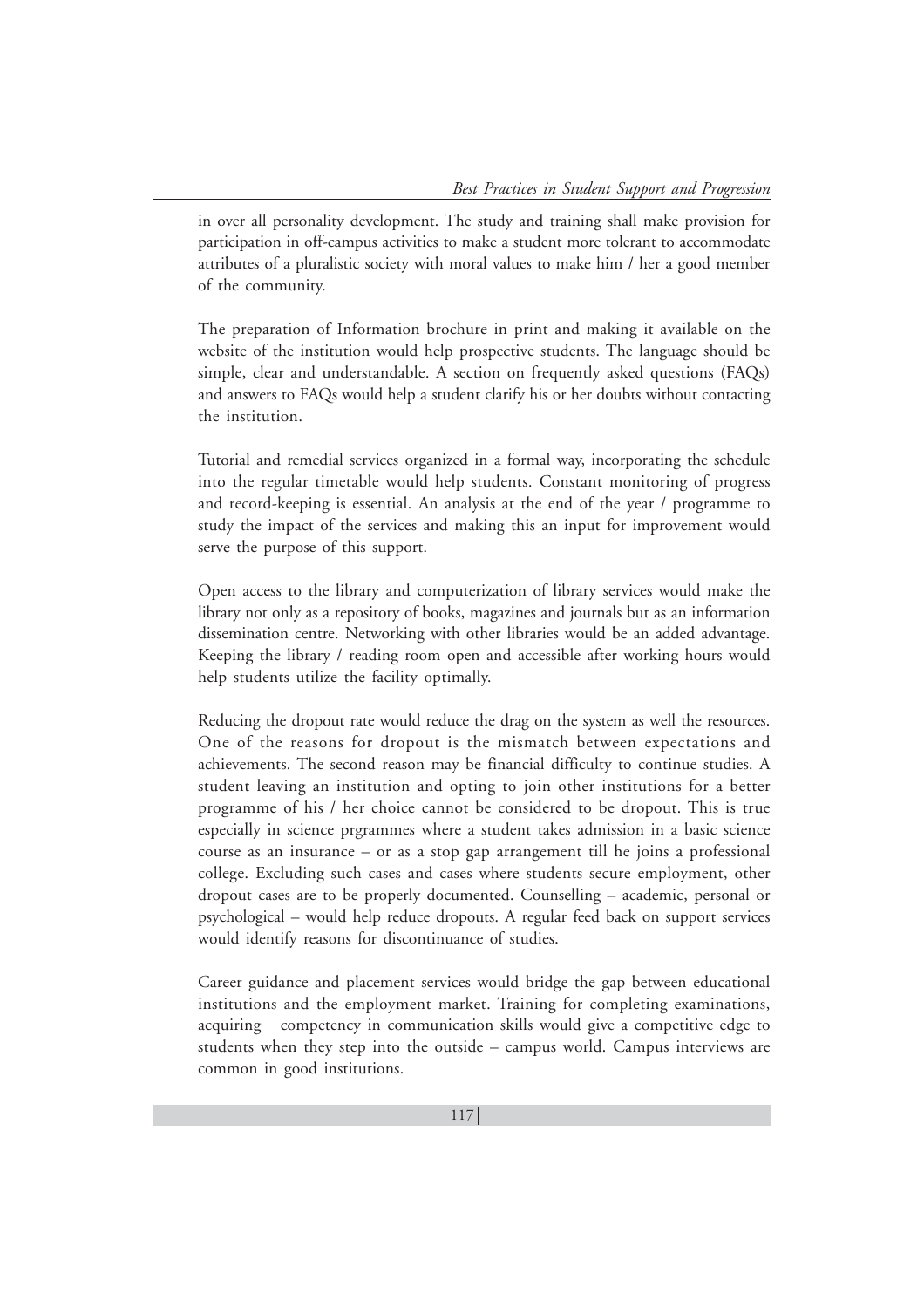Education is not just about passing examinations. Provisions for co-curricular and extra curricular activities, activities that help students to interact with the local community would inculcate a sense of belonging to the society, to appreciate cultural differences outside their own environments and to complement study-based knowledge with practical wisdom for good citizenship.

Student welfare is a broad term that encompasses several support services, one important component is financial support services. With increased cost of education many students find it difficult to continue their education. Though several schemes like scholarships of different kinds, loan facilities from banks and awards for bright students are available, they do not cover all the needy. An institution that makes it a policy to help all the needy and ensure that no student is denied access to higher education because of financial difficulties is one that can be identified as the best institution.

## **6.4 The Impact / Outcome**

A critical study of the Peer Team reports of the institutions that received high assessment grades reveal that these institutions have identified the areas that make an impact on prospective students and prepared the existing ones for success. The alumni of these institutions recall that but for the support given to them by the institution during their student days they would not have been where they are now.

#### **6.5 Requirement For Adoption / Adaptation**

Leadership is the most intangible requirement in the adoption or adaptation of a best practice. A leader who has the institutional excellence at heart will also exhibit managerial skills in strategic planning and inspire and motivate the staff to put in their best into every activity they undertake. Generating resources, optimal utilization of generated resources to achieve the objectives of the institution, leading the team from the front and yet accommodating individual differences do not have any prescriptive formula for a good leader. And yet when we see one, we can definitely recognize.

## **6.6 Conclusion**

While student support is mostly provided by state-of-the-art infrastructure and arrangements made to provide material support to the needy, student progression itself cannot be provided by them, if they are left unexploited. Organized and systematic exploitation of the services they can provide with imaginative and efficient monitoring alone can generate student progression from student support. Progression is even more than optimal use of infrastructure. If, for example, a language laboratory is well equipped, and open to students all the time, but does not have either skill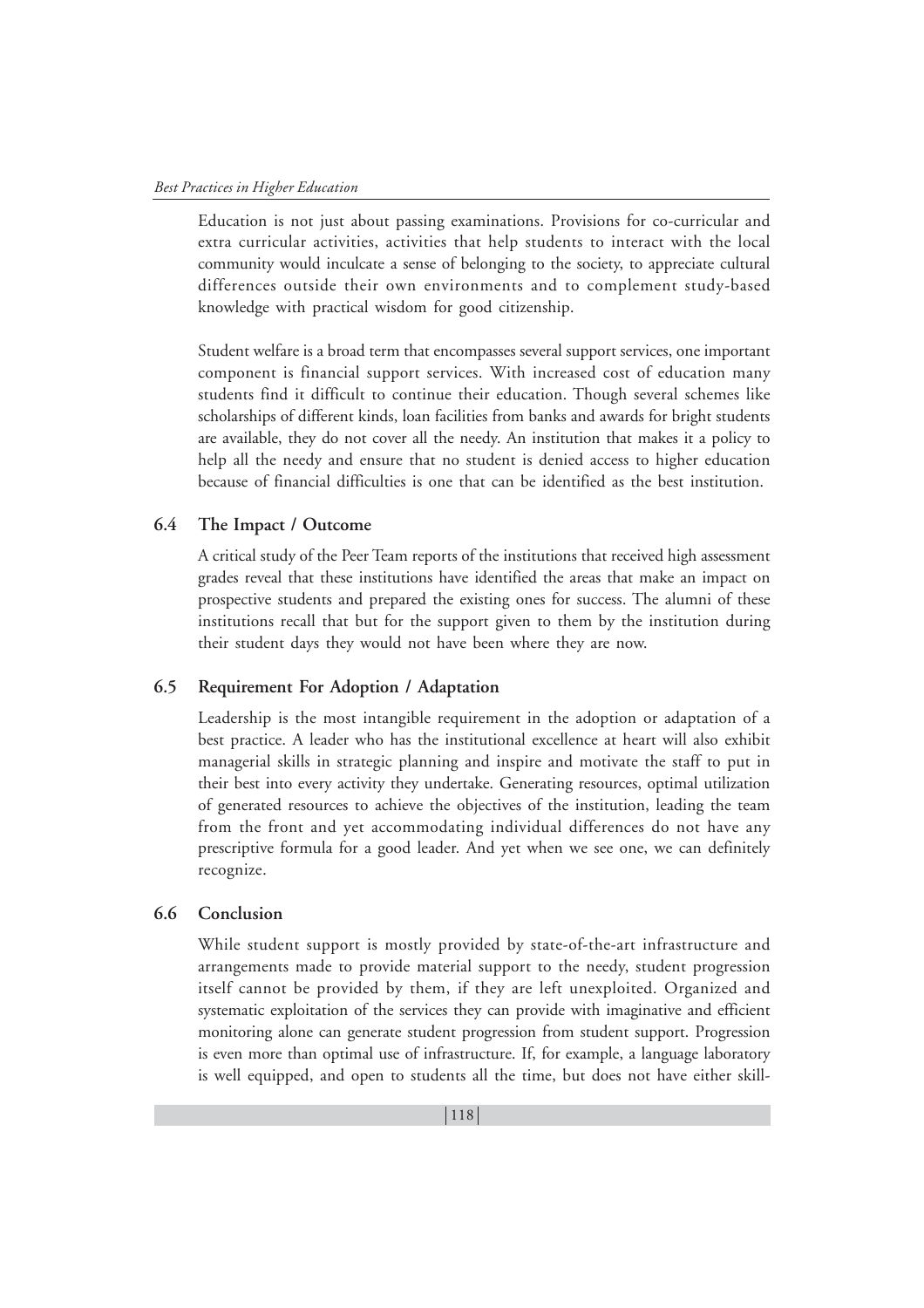imparting study and practice material or an imaginative teacher who can motivate students in inter-active practice or any enabling schedule of activity that is relevant to student needs, is an excellent piece of infrastructure for student support but it can never ensure the progression it was established for. This applies to all forms of student support such as library services, remedial coaching, even sports. What is immediately necessary is to identify student needs, analyze their complexity, devise appropriate strategies to meet them differentially, if necessary, and circumvent any impediments, social, economic, methodological, institutional or administrative. The test of student progression is, therefore, not how well the support services are optimally accepted, but it lies in the quality of performance which can pass muster in the testing fields of employment, public performance, leadership and value-moulded character. Of these the forgoing framework is an outline.

## **Section B: Case Illustrations**

The case illustrations presented in this section partly demonstrate the concerns expressed at the end of Section A. The best practices include imaginative monitoring of support services such as organized and economic sharing of the vast infrastructure of several institutions under the same Management to meet specific needs, offering of relevant training programmes which are affordable by poor students under the arrangement called "Affordable Training Programme"(ATP), free education for poor but good achievers and others. These point in the direction of both equity and excellence. There are many others that are not recorded. The sampling made here will, hopefully, generate interest and motivation to work for student progression, the expected final outcome of any educational endeavour.

## **Case 1: Student Counselling**

## **1. Objective of the Practice**

To help students in their personal development and in building self-confidence to manage their own problems and those of others

## **2. Need Addressed and the Context**

The students who are shy and withdrawn need help to become expressive and get socialized. Those who are less privileged and disadvantaged need guidance from different sources. The talented may need advice to take part in inter collegiate / inter university competitions. The students who are in conflict with family members, friends and teachers also have to be counselled to build positive relations, attitudes and behaviour. These needs are addressed by this practice.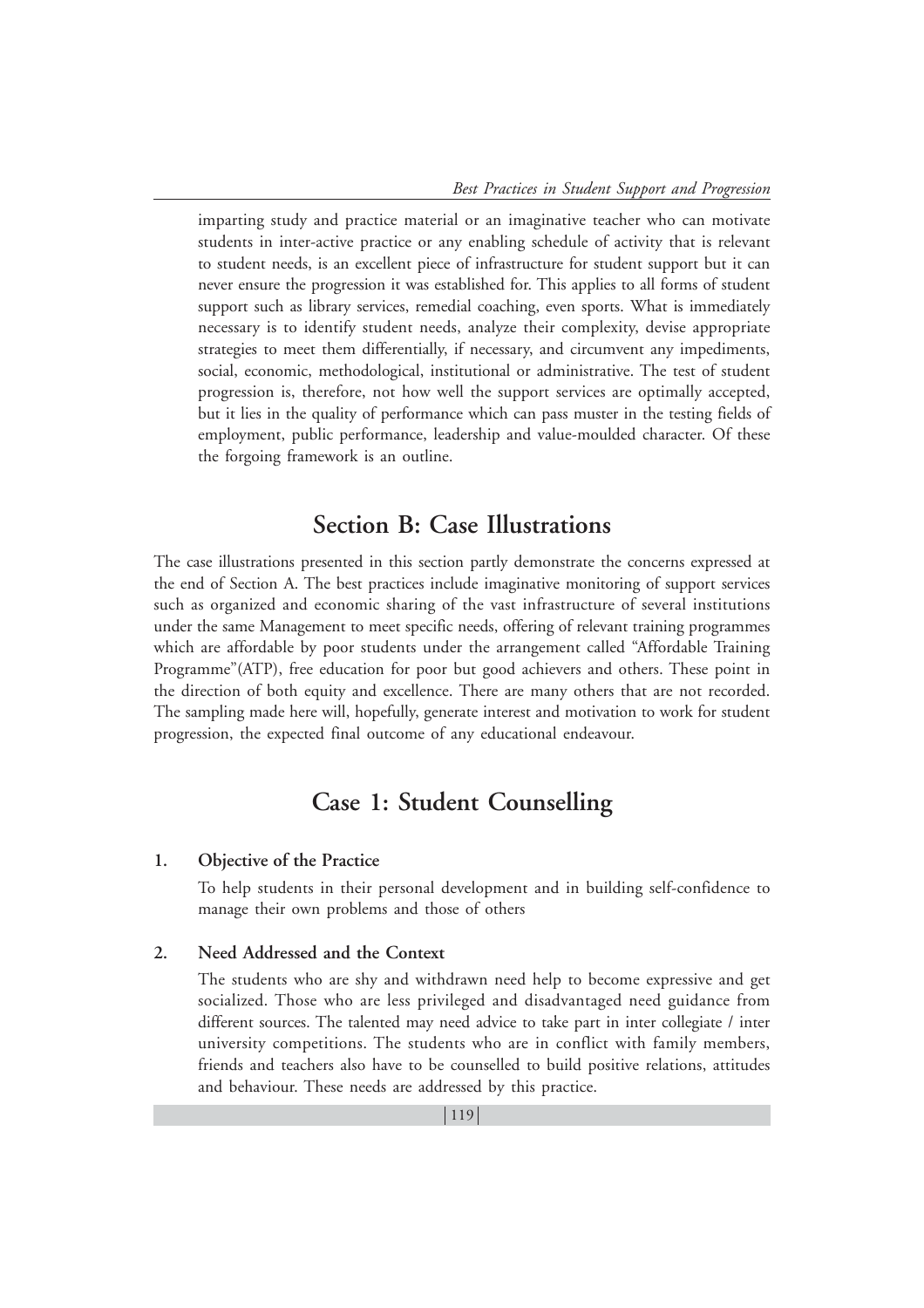#### **3. The Practice**

Teachers are trained in the basic principles, strategies, approaches of counselling, and in the responsibilities of a counsellor as well as the scope and limits of counselling students. A group of 25 students has one counsellor. Every alternate week, a counselling session is organized. Building support and relationship among students is the heart of the counselling process. Cognizing special needs, individual and group counselling take place. During the counselling session, student-friendly activities such as roleplay, singing, playing musical instruments, enacting, puzzle play, word games and quizzes are organized to promote joy and happiness among students. Weak learners and those who find studies difficult are advised suitably to receive extra help and coaching from senior students / class mates. Some students who over react to petty problems or get preoccupied with anxiety, fear and tension are counselled and helped to feel comfortable and composed. Health counselling is also a part of the programme.

## **4. Evidence of Success**

Student and alumni evaluation shows that this practice has helped them to feel relaxed, free to talk, share and communicate better on matters other than formal learning.

#### **5. Resources**

There is no financial commitment in this programme. Staff needs training in counselling to make it an effective process. The Department of Psychology and the Department of Human Development train the other staff to become competent counsellors. Consultative help is drawn from professional counsellors, psychiatric consultants, staff of family court and family counselling centre whenever necessary. Teachers maintain record of all the activities during counselling. Parents are informed about the special needs of their children if any. Review meetings are held to maximize benefits.

#### **6. The Institution**

Name: Avinashilingam Institute for Home Science and Higher Education for Women Address: Bharathi Park Road, Coimbatore- 641043, Tamil Nadu Ph: 0422-2443219/ 2440553 Fax: 0422-2438786 E-Mail: drnjaya@yahoo.com Website: www.adu.com Year of Accreditation: 1998-99 Grade awarded by NAAC:  $A^{\star\star\star\star}$  (four star) Contact Person: Dr. Saroja Prabhakar,Vice-Chancellor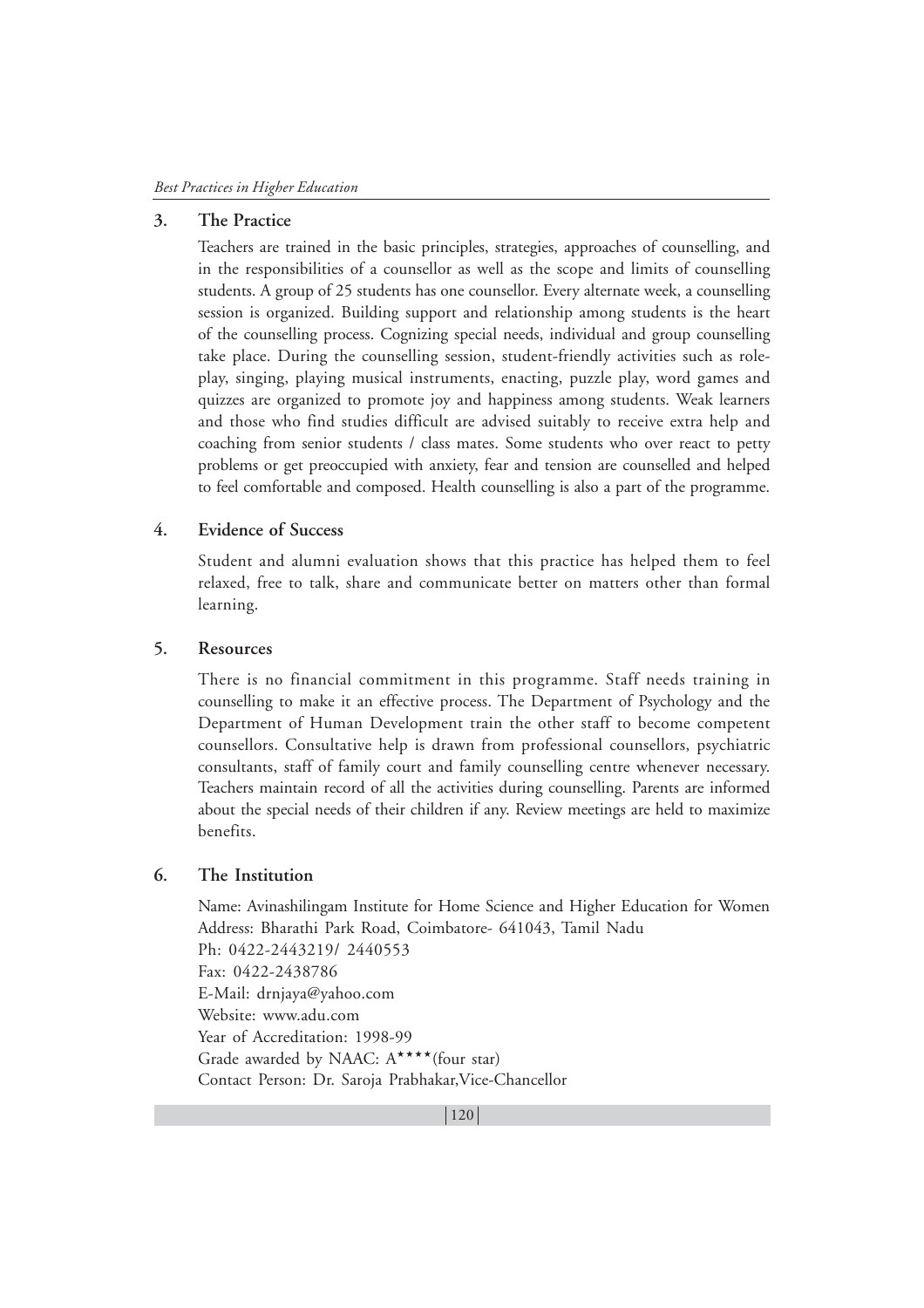## **Case 2: Affordable Training for Proficiency (ATP)**

## **1. Objective of the practice**

To help students face the competitive employment market after successful completion of study

#### **2. Need Addressed and the Context**

Not long ago, girls were not very much serious about employment or entrepreneurship especially in the state of Chattisgarh where the combined population of SC and ST is the highest in the country at 44.7%. But now the scenario has changed and girls seem to be quite serious and conscious about their future. Now their number is increasing, day-by-day, specially in their participation in extra-curricular and extension activities. In this context value addition services can prove to be helpful to them.

#### **3. The Practice**

Besides the prescribed curriculum, the short-term courses - Affordable Training for Proficiency (ATP) - offered by the college help in developing the personality of students. A wide variety of these value added courses fulfil the purpose of each student. Along with their undergraduate or postgraduate course, students can develop their communicative, vocational and computer skills.

A number of self-financing short-term certificate courses (more than 26) Affordable Training for Proficiency (ATP) are running successfully in the institution. These courses are organized from the month of July to January every year ranging from 10 days to a maximum of 6 months. The timetable of these courses is prepared well in advance and displayed on the notice board at the beginning of the new session. These courses are open to students of all branches and all classes. In special cases, concession is also given to students of economically weaker sections, on demand. Feedback of students is obtained after every course and necessary changes are made in the future courses. With the help of ATP students upgrade their skills in various fields. The fee income from the courses is utilized for the beautification of the college campus, and for social and extension activities.

#### **4. Evidence of Success**

In the past 2 years about 1600 students have benefited from ATP. Exhibition cum sale of the goods produced in these courses, definitely favours the "Earn & Learn Scheme" Students of other colleges and even housewives show keen interest in ATP. This is the evidence of success and popularity of ATP. Students of the diploma in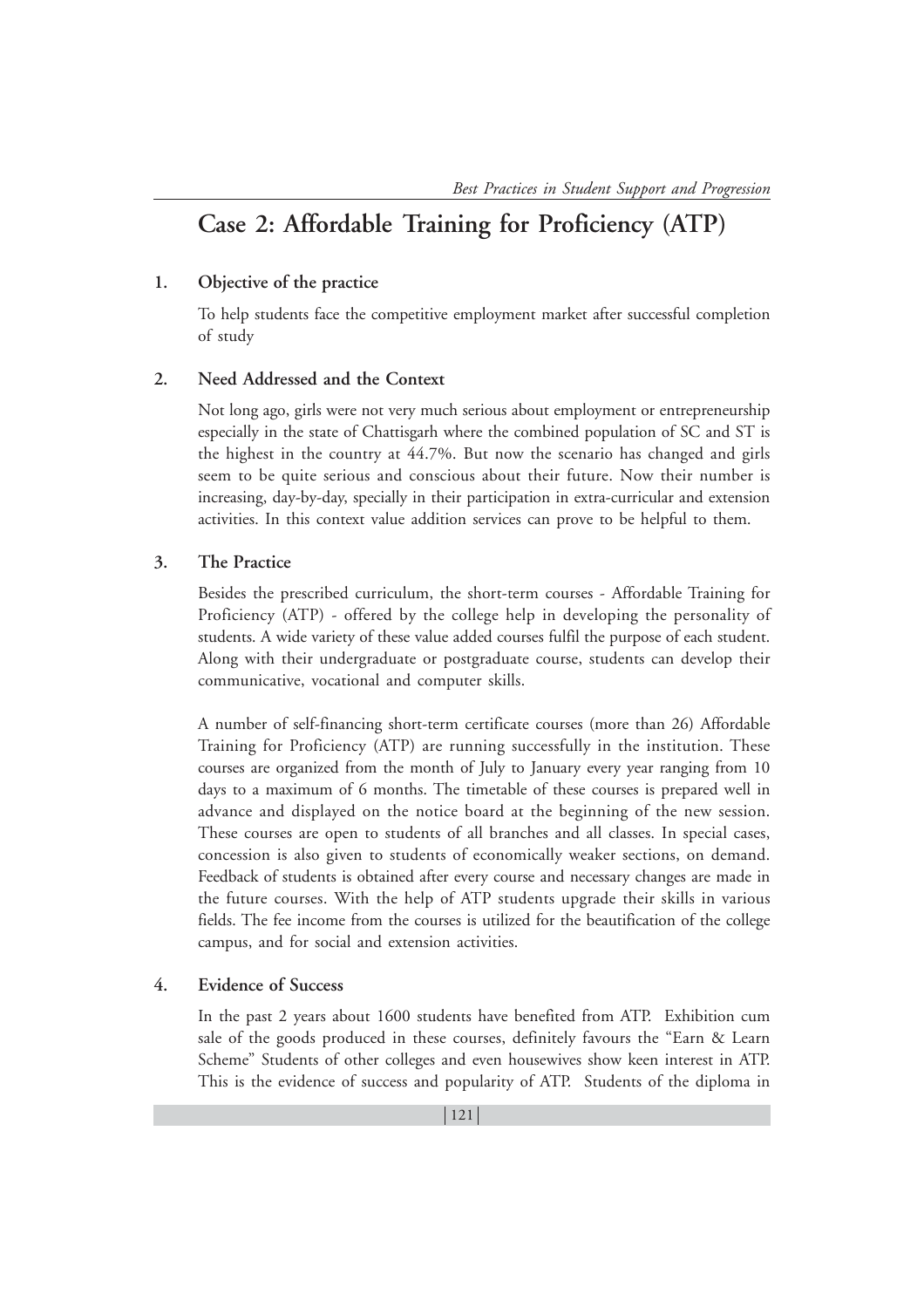dietetics work as dieticians in almost all the hospitals of Chattisgarh and even outside the state.

## **5. Resources**

The college provides infrastructure for such services. The services of experts and professionals from various fields are employed in order to provide quality to ATP. To provide easy accessibility to all students, the timings are adjusted and training is provided in batches. The fee structure is also kept at a minimum. All the decisions regarding ATP are made by a committee, which consists of a co-ordinator and a team of five members.

## **6. The Institution**

Name: Govt. D.B. Girls' P. G. (Autonomous) College Address: Kalibadi Chowk, Raipur (Chattisgarh)-492001 Ph: 0771-2229248 (O), 0771 - 2427942 (R) Fax: 0771-5081062 E-Mail: dbgirls@yahoo.co.in Year of Accreditation: 2003-04 Grade awarded by NAAC: B++ Contact person: Dr. Geeta Tiwari, Principal

## **Case 3: Providing Personalized Mentor Assistance to Poor Students**

## **1. Objective of the Practice**

Providing personalized attention to needy students through a mentor system

## **2. Need Addressed and the Context**

Students need individual attention and encouragement for academic, co-curricular and sports activities. They also need personal attention. This practice addresses these needs.

## **3. The Practice**

Academic needs of slow learners are taken care of through extensive remedial teaching. Incentives like awards from the college and old students, extra work like projects and assignment are given to academically bright students. Healthy inter-personal relationship prevails between teachers and students because of the Mentor system.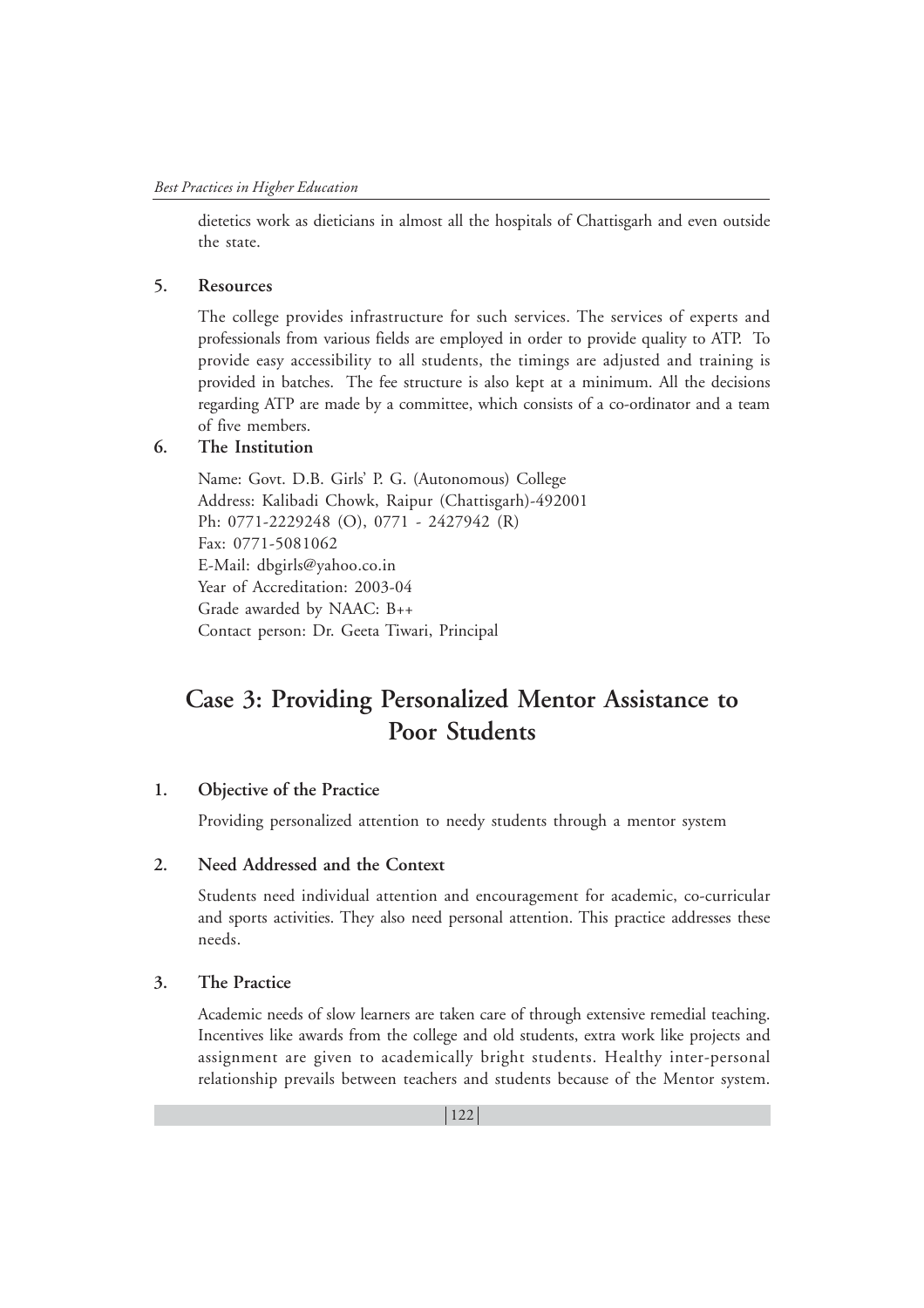Attending weekly value education classes and career counselling sessions are made compulsory for all students.

Facilities such as Free Meals Scheme, book bank and fee waiver for needy students are provided by the Welfare Committee. Needy learners are given summer jobs. About 25 short-term courses are conducted for skill and personality development. Rescheduling college hours enables students to take part-time jobs and/ or shortterm courses.

## **4. Evidence of Success**

Graduates are engaged by reputed corporate companies. Non-government organisations, welfare departments, the media and colleges have employed students of the college. Reputed national institutions have employed old students. Many alumnae are prominent public figures.

## **5. Resources**

Committed teachers spare time to provide remedial teaching; services of experts such as doctor, counsellor, career counsellor, motivator; and contributions from alumnae and present students and staff are required to follow the practice.

### **6. The Institution**

Name: Jyothi Nivas College Address: Hosur Road, Bangalore-560095, Karnataka Ph: 080-25530137(O) Fax: 080-25533886 E-Mail: info@jyotinivas.org Website: www.jyotinivas.org Year of Accreditation: 1998-99 Grade awarded by NAAC:  $A^{\star\star\star\star\star}$  (five star) Contact person: Rev. Sr. Dr. Philomena, Principal

## **Case 4: Placement Cell**

#### **1. Objective of the Practice**

To ensure that students are well placed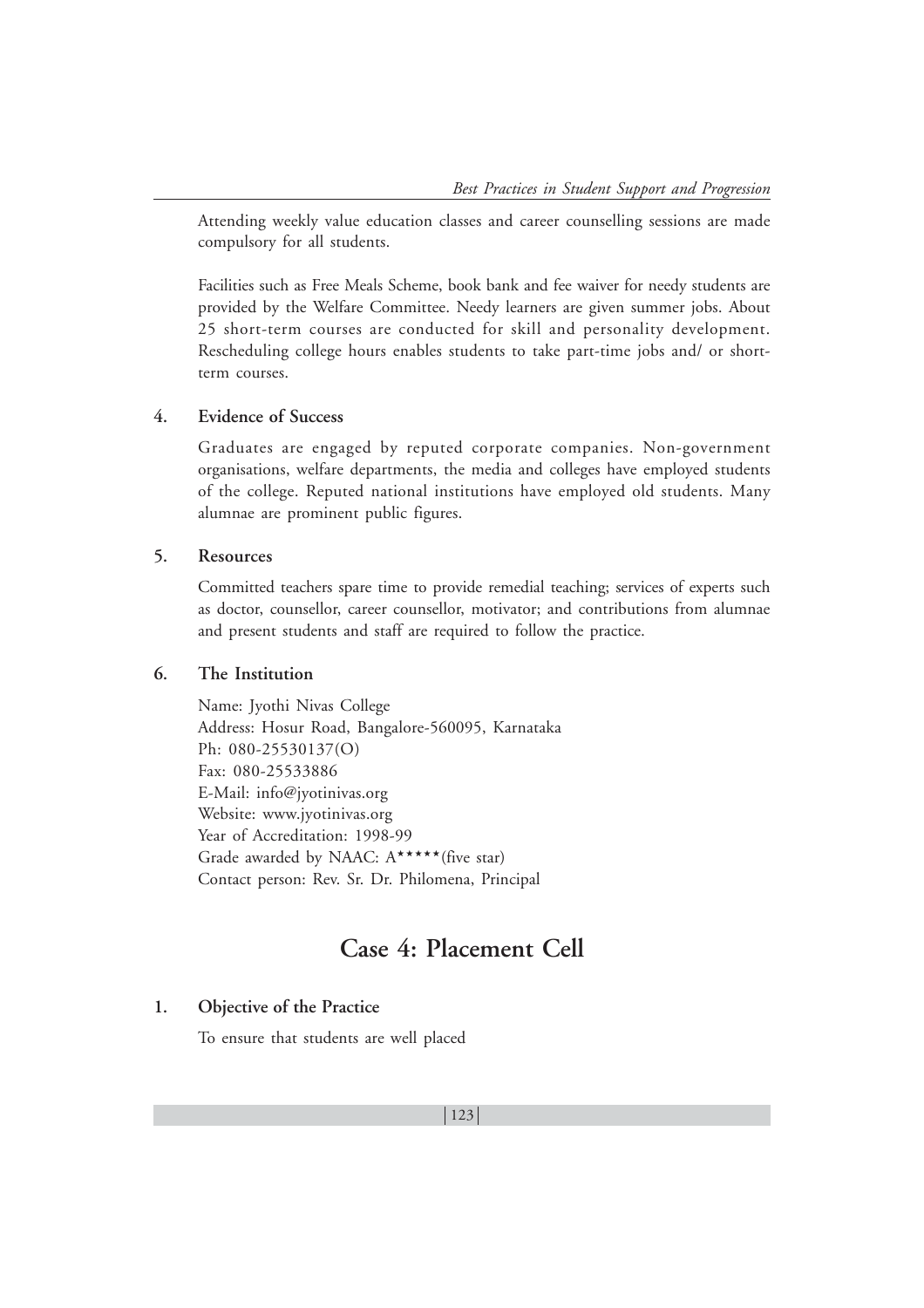### **2. Need Addressed and the Context**

In order to ensure that students are well placed, colleges have to support them in the development of soft skills and communication skills. Students may also need training for taking competitive examinations. Certificate Courses, on-the-job training and add-on courses can partly address this need. The Placement Cell is the formal strategy created to meet the need.

#### **3. The Practice**

The placement cell has six teachers representing arts, science and commerce groups with a senior teacher as Co-ordinator. All the students of the final year class can register with the Placement Cell with 10 copies of their curricula vitae and a nominal sum of Rs.50/- each for campus interviews.

Throughout the year the Cell organizes activities such as career guidance, career fair, lectures by corporates, tests, etc. Campus Interviews are conducted for outgoing students from December onwards regularly on all Saturdays and Sundays. As many as 52 corporates from the public and private sectors have registered with the Cell and they hold campus interviews. Tie-up with *Times of India* and walk-in interviews are conducted in June. The Cell arranges for part time jobs. "Earn While you Learn" programmmes are also arranged with the help of Canara Bank, Indian Overseas Bank and Women Entrepreneurs Bank. The latter also provides loan for enterprising students for viable projects.

### **4. Evidence of Success**

As many as 400 students get placed every year.

#### **5. Resources**

A secretariat with a computer clerk monitored by teachers continuously corresponds with outside agencies. Resources are through sponsorships, registration fees and college contribution.

## **6. The Institution**

Name: Ethiraj College for Women Address: Ethiraj Salai, Egmore, Chennai - 600008, Tamil Nadu Ph: 044-28226795(O), Fax: 044-28282014 E-Mail: ethiraj\_princy@yahoo.co.in Website: www.ethirajcollege.org Year of Accreditation: 1999-2000 Grade awarded by NAAC:  $A****($  five star) Contact person: The Principal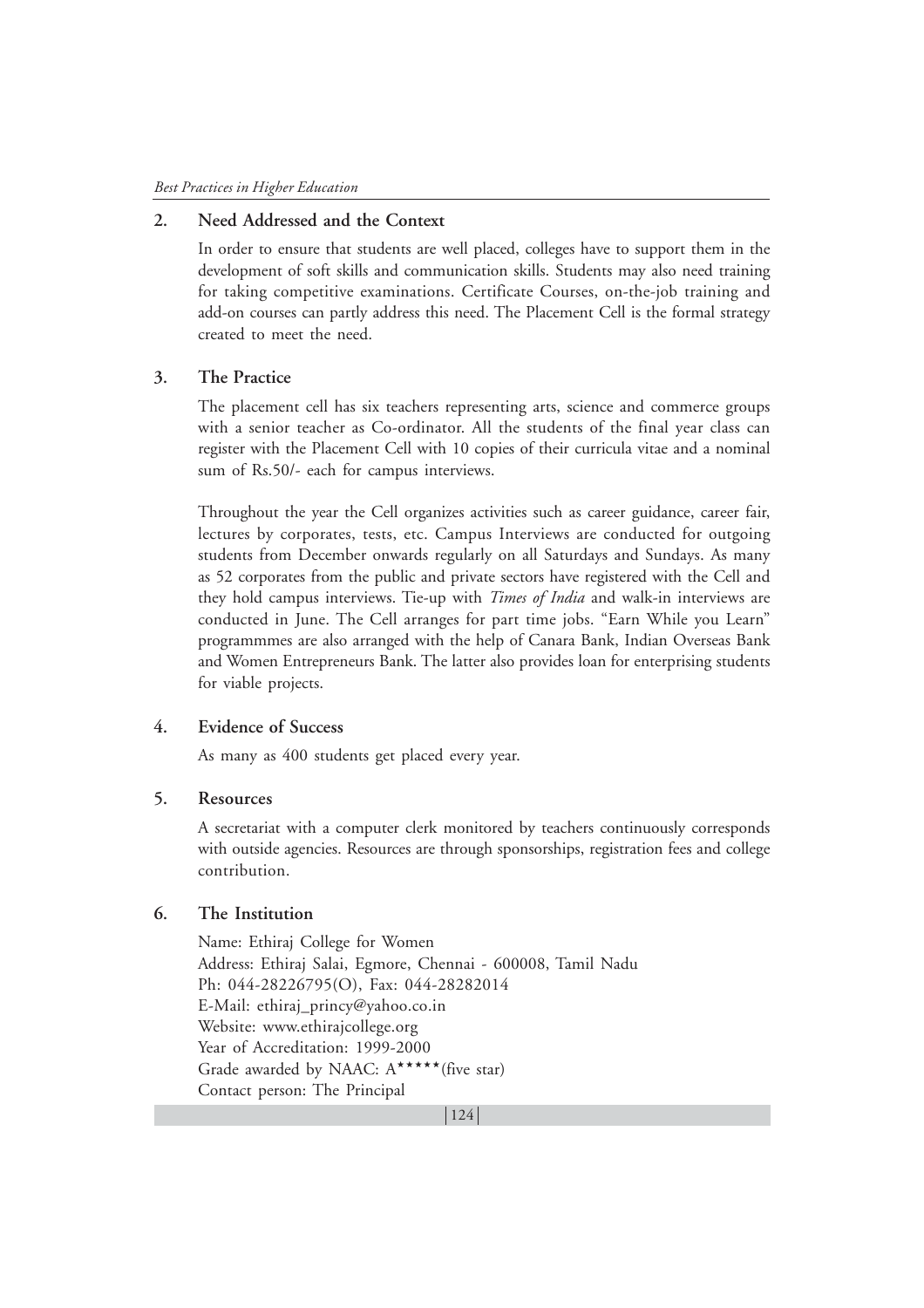## **Case 5: Financial Support Services**

## **1. Objective of the Practice**

To help students who have financial difficulties

## **2. Need Addressed and the Context**

No students should be denied access to higher education because of financial difficulties. Students who are in financial difficulty may need fee concessions, books, scholarships, etc. Efforts to contact poor children at their homes to persuade them to acquire education may be useful. This practice addresses these needs.

## **3. The Practice**

Students getting 75% and above in their Board Exams are given free education. They pay only university charges. In case of poor meritorious students, even university charges are refundable in the form of scholarships. A new set of books from the Book Bank is given to such meritorious and poor students. Poor students are given free admission forms. Students of government schools who are not able to pursue college education because of financial difficulties are identified with the assistance of the Principal concerned and they are helped to continue studies. Fifteen very poor students are selected for totally free education during the current academic year. Other measures (like part-time jobs in offices) are also being taken to help them to meet their basic needs.

## **4. Evidence of Success**

Increase in the number of students in the college is an evidence of success.

## **5. Resources**

Management fund, poor students fund and donation from teachers, industrialists and parents

## **6. The Institution**

Name: G. V. M Girls College Address: Murthal Road, Sonepet-131001, Haryana Ph: 0130-2234963 (O), 0130-2240530 (R), Fax: 0130-2218963 Website: www.gvmgc.net Year of Accreditation: 2002-03 Grade awarded by NAAC: A Contact person: Dr. Jyoti Juneja, Principal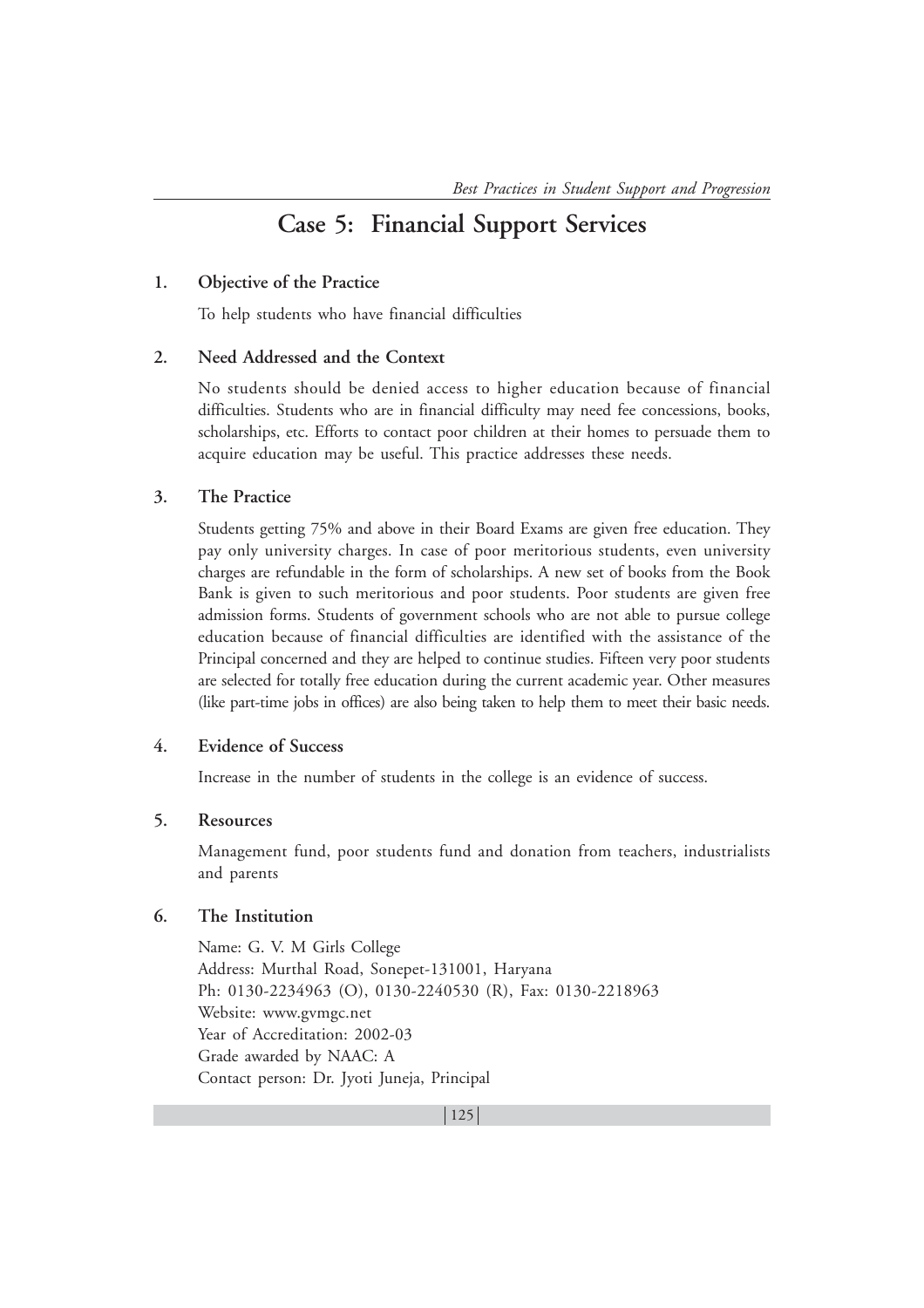## **Case 6: Obtaining Feedback**

## **1. Objective of the Practice**

To improve student instruction and services through student feedback

## **2. Need Addressed and the Context**

Students, the prime stakeholders, have their own set of priorities and needs. Insensitivity to them may render the educational effort of the institution partially ineffective. An assessment of their perceptions is necessary for imaginative planning and effective performance. Hence the need to obtain their feedback.

## **3. The Practice**

The institution chalks out a feedback calendar at the beginning of the academic year. The feedback forms are available in both Kannada and English. After collection, the feedback is analysed, and the outcome is classified into six categories based on the six NAAC parameters. The Principal, the Vice-principal and the Life-member of the Board take the decisions on the basis of the report, thus involving the Management in the action. The Feedback Report acts like a much needed change catalyst.

## **4. Evidence of Success**

From 2004-2005, the Department of Post-Graduate Studies in English has been functioning according to the needs expressed by students. The Placement cell and the Grievance Redressal Cell were activated. Some teacher vacancies were filled.

## **5. Resources**

Alumni Association Fund, UGC Development Grants, financial assistance from the Management are the sources to meet the expenses towards stationary, computer assistance and other expenses. Human resources are needed in analysing the feedback and interpreting it.

## **6. The Institution**

Name: KLE Society's Lingaraj College Address: College Road, Belgaum - 590001 Ph: 0831-2420027/ 2464138 (O), Fax: 0831-2427589 E-Mail: principal@klelingarajcollege.com Website: www.lingarajcollege.com Year of Accreditation: 2003-2004 Grade awarded by NAAC: A Contact person: The Principal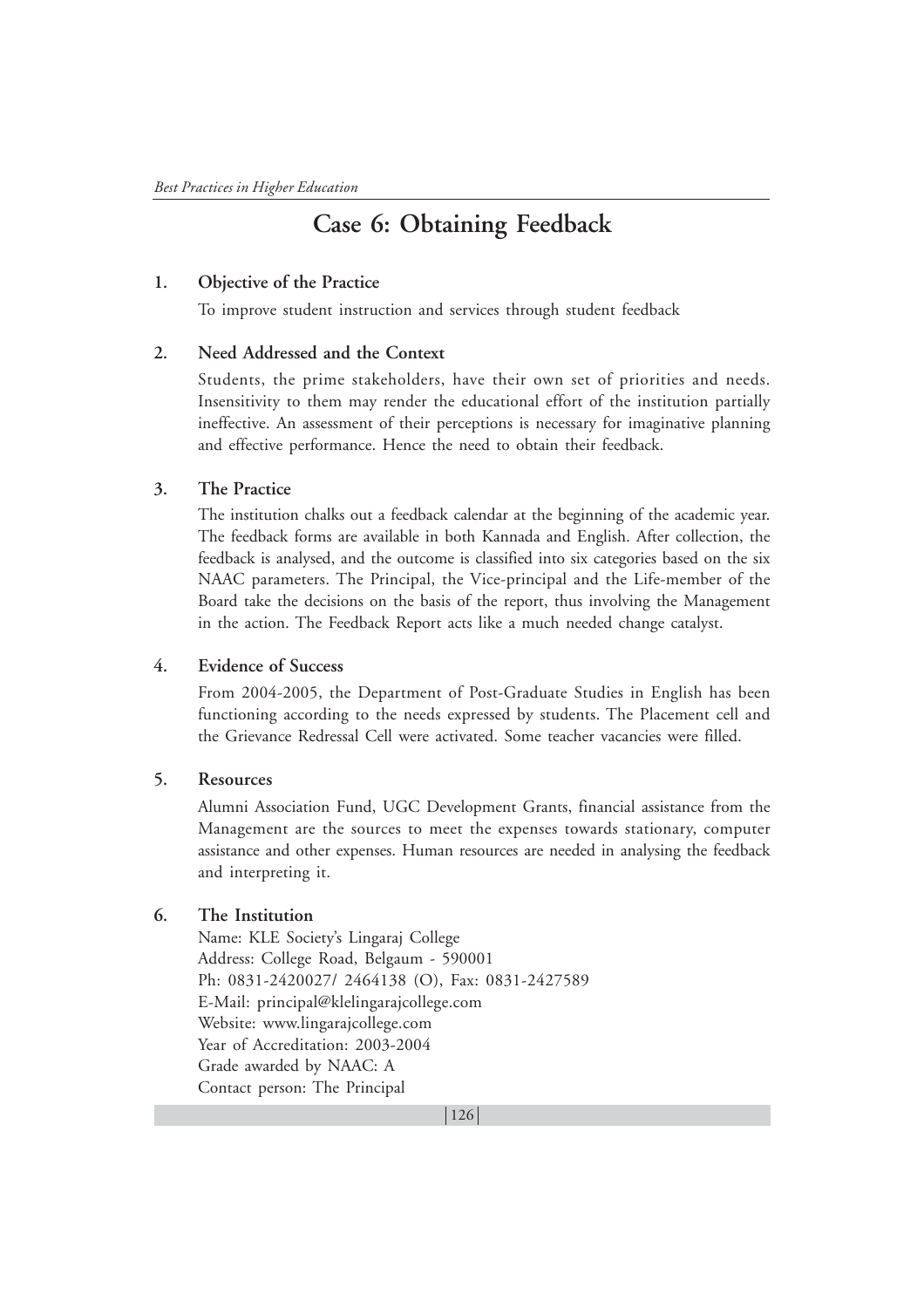## **Case 7: Involvement of Alumni in Student Development**

## **1. Objective of the Practice**

To establish partnership between alumni and Management in the on-going development of the college

## **2. Need Addressed and the Context**

There is a need to make students aware of new career trends in the job market. New skill- based courses that can create better job opportunities for undergraduate students need to be introduced. The experience of alumni in the world of work may help in addressing this need, specially in the North East where there are many influential old students in key positions.

## **3. The Practice**

Regular meetings are scheduled between the alumni (office bearers) and the college Management. Alumni are involved in the planning, feasibility studies, finance generation plans and the implementation of the new projects and professional courses of study in the college. At the beginning of each academic session, the office bearers of the alumni associations (Secuda) work out details of the Career Guidance Cell of the college. Their involvement as guest lecturers is co-ordinated with the activities of the local Rotary unit that oversees its operations. Some alumni members (retired & senior bureaucrats) form part of the team that helps to prepare students for entry into banking, UPSC and defence services. Presently a course on Human Rights is a new addition. The involvement of alumni (especially public servants and members of the judiciary) has strengthened the association with students further.

## **4. Evidence of Success**

The rapport established between alumni members and present students has elicited a good response from students both in the attendance and participation in these programmes.The readiness and commitment of some alumni to approach certain government and non- government agencies to raise finances to help in the setting up of new departments and additional infra-structural facilities have greatly benefited present students.

## **5. Resources**

Space for alumni office, secretarial assistance and the use of computers and xerox facilities for alumni projects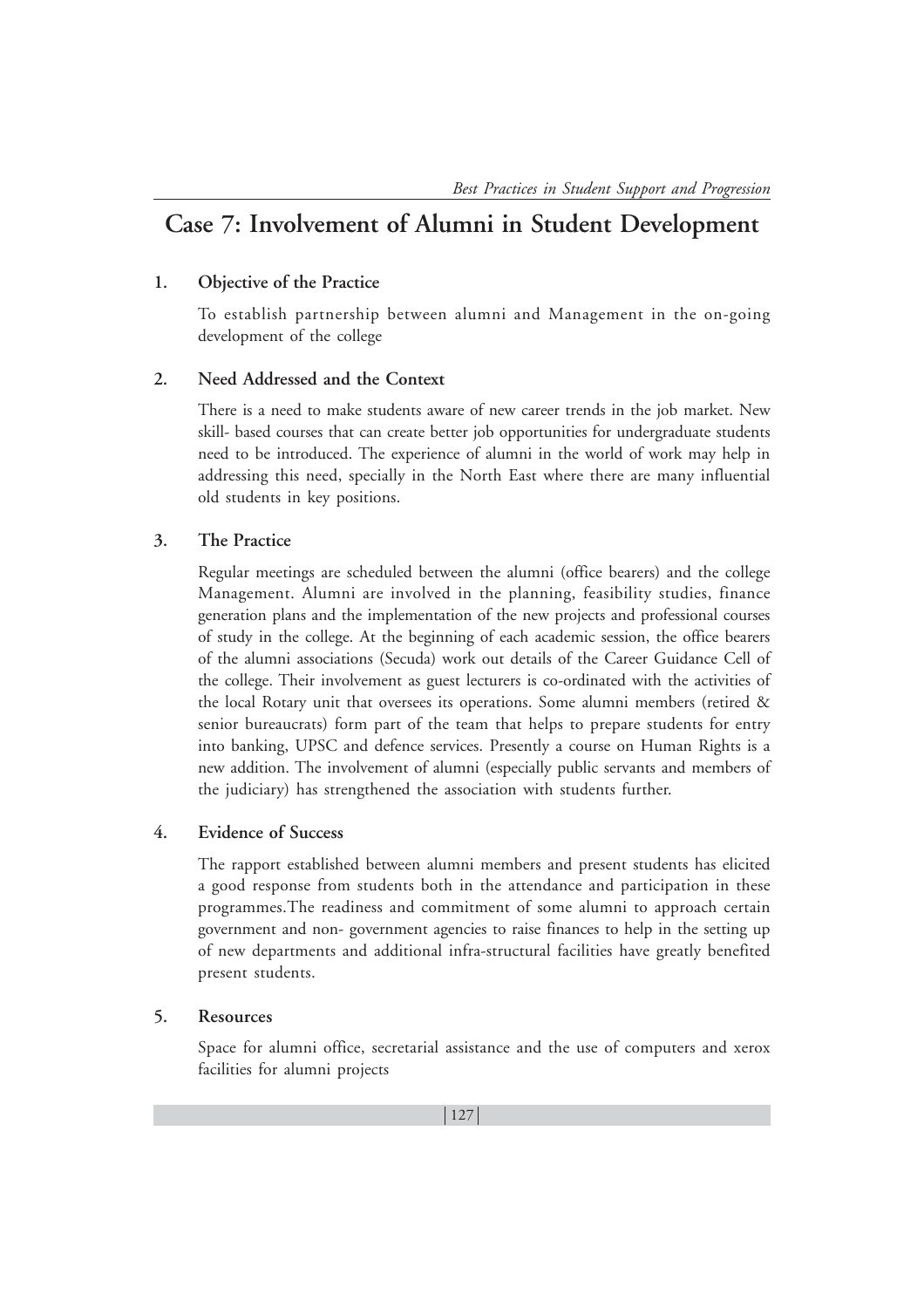## **6. The Institution**

Name: St. Edmund's College Address: Laitumkhrah, Shillong, Meghalaya Ph: 0364-2223234 (O) E-Mail: steds@sancharnet.in Website: www.sec.shillong.org Year of Accreditation: 2003-2004 Grade awarded by NAAC: A Contact person: The Principal

## **Case 8: Social Bonding Through Community Service**

#### **1. Objective of the Practice**

Involving students in the process of social up-liftment of the downtrodden masses and thereby developing leadership qualities among students

## **2. Need Addressed and the Context**

There are many areas of community needs where the participation of students would develop leadership qualities among the youth. Women education and awareness campaigning on health and sanitary conditions, are a few to mention. These services are in conformity with the aims and objectives of the institution. There is a need to design these activities is such a way as to foster all-round development of students for empowerment and leadership.

#### **3. The Practice**

The college has adopted a nearby locality. Students from different streams and subjects are encouraged to study the problems, which appeal to them and then attempt to find necessary solutions. The institution expects them to submit their project reports with considered solutions. If found relevant, after scrutiny, the Internal Quality Assurance Cell provides them support, financial and otherwise, to pursue the project. While these activities have community service orientation, special care is taken to ensure that they contribute to developing students as leaders of the society.

## **4. Evidence of Success**

Of the various activities undertaken last year, a few of them received wide appreciation from the society and the media. The project on drug abuse among youth done by the Department of Psychology, proved to be highly successful. Various NGOs joined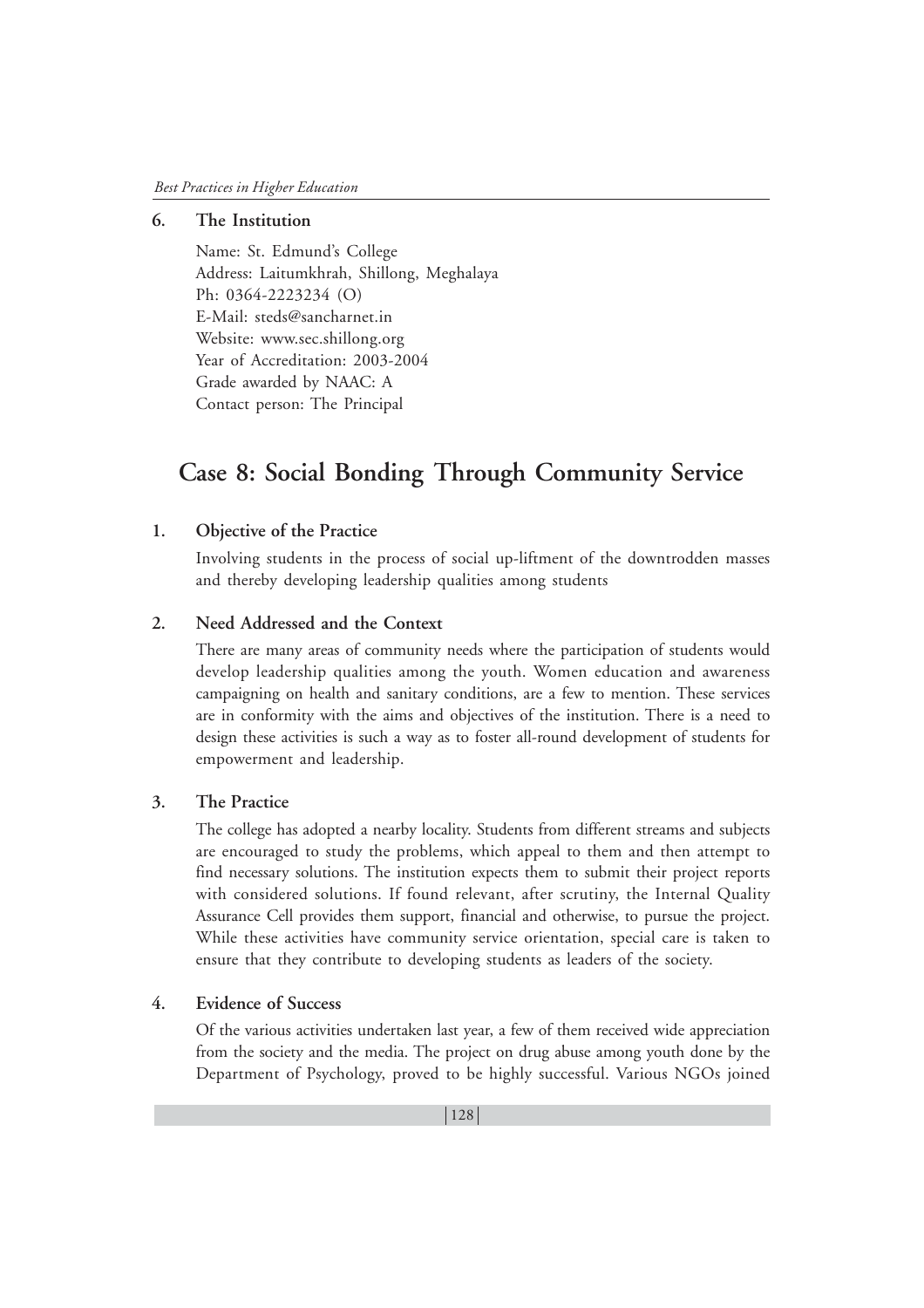hands with students to accomplish the targets. English teaching classes for housewives in the adopted locality have also been received well.

### **5. Resources**

The required resources (financial or otherwise) to attain our targets are generated by the institution itself. The alumni, faculty and the employees have always been generous enough to lend their support to any enterprise of the college.

## **6. The Institution**

Name: Govt. M K B Arts and Commerce Autonomous College For Women Address: Napier Town, Jabalpur-482002, Madhya Pradesh Ph: 0761-2401300 (O) E-Mail: mkb\_jbp@yahoo.com Year of Accreditation: 2003-2004 Grade awarded by NAAC: A+ Contact Person: The Principal

## **Case 9: Networking of Support Services**

## **1. Objective of the Practice**

To support programmes of every department by providing quality infrastructure facilities and services

## **2. Need Addressed and the Context**

Academic activity in classrooms needs to be supplemented with a variety of programmes, activities and projects. In order to organize these, it is desirable that an institution provides learners and teachers with infrastructural support such as audiovisual equipment, conference hall, guesthouses, sports facilities, health centre-services, computer laboratories and internet facilities, hostels, libraries and canteen services. Though all these facilities are available, no institution uses these for 24 hours on seven days of the week. Therefore effective and imaginative planning is necessary to keep the maximum number of activities going in all branches and departments, which, in return, contribute to student progress.

## **3. The Practice**

The practice is that of optimal sharing of the vast infrastructure of 25 institutions which function under the Management by co-ordinating, streamlining and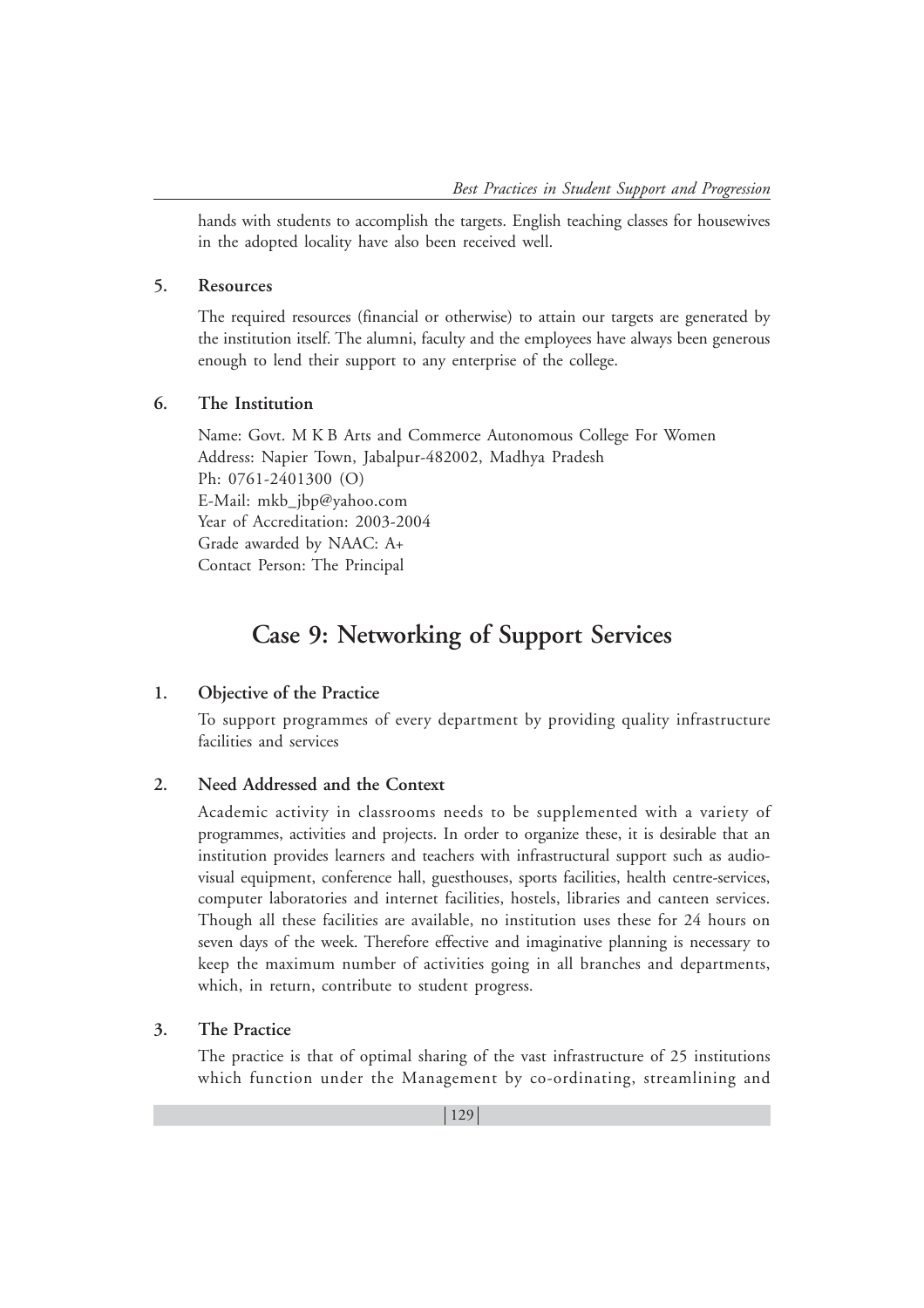meticulously scheduling their activities. An ethos of mutual care and belonging has been promoted because of this practice. All departments of all the institutions are entitled to use common facilities such as the auditorium, conference halls, health services and guesthouses. The sense that one does not have to own things under the same roof in order to share them prevails.

## **4. Evidence of Success**

Every branch of "symbiosis" organizes a large number of activities, and this has led many youth to choose "symbiosis" for their studies.

## **5. Resources**

The initial investment is made by the parent body. The facilities operate on "selffinancing" basis and hiring charges have been fixed.

#### **6. The Institution**

Name: Symbiosis Society's College of Arts, Commerce and Computer Science Address: Senapathi Bapat Road, Pune - 411004, Maharashtra Ph: 020-25662258 (O), Fax: 020-5651850 E-Mail: syma\_c@pn2vsnl.net.in Website: http://education.vsnl.com/symbiosis\_artscomm/sacc Year of Accreditation: 2003-04 Grade awarded by NAAC: A Contact person: Dr. Mrs. Beena Inamdar, Principal

## **Case 10: Remedial Teaching**

#### **1. Objective of the Practice**

To help students to cope with the demands of course work

#### **2. Need Addressed and the Context**

Remedial teaching to acquire language skills in order to speak and write English correctly and with confidence is an urgent need of many students who come from rural areas and backward districts.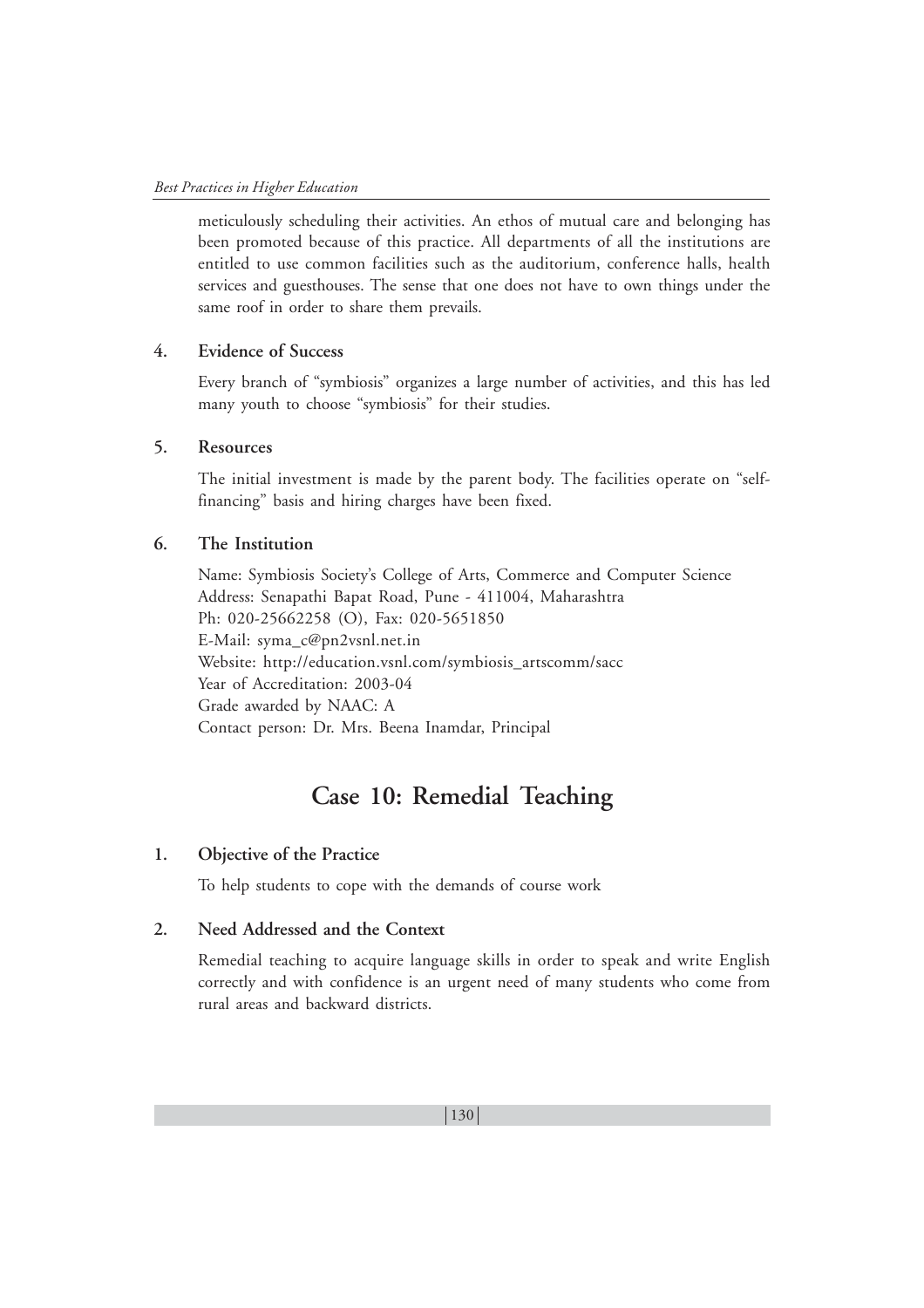#### **3. The Practice**

Students are streamed according to abilities by means of a diagnostic test given soon after admission. Teachers who teach methods and English offer remedial programmes through the academic session. Peer teaching is also adopted to help slow learners. Some of these arrangements are internalized in the curriculum.

## **4. Evidence of Success**

Students are able to cope with the course

## **5. Resources**

Staff volunteer to do remedial teaching. So there are no financial implications. The college has the gadget kits and other accessories for communicative English.

## **6. The Institution**

Name: St Ann's College of Education Address: Sarojini Devi Road, Secunderabad, Andra Pradesh-500003 Ph: 040-27804604 (O), 040-27802806 (R) Fax: 040-27804604 E-Mail: stanns\_college@yahoo.com Website: www.stannscoe.com Year of Accreditation: 2002-2003 Grade awarded by NAAC: A Contact person: The Principal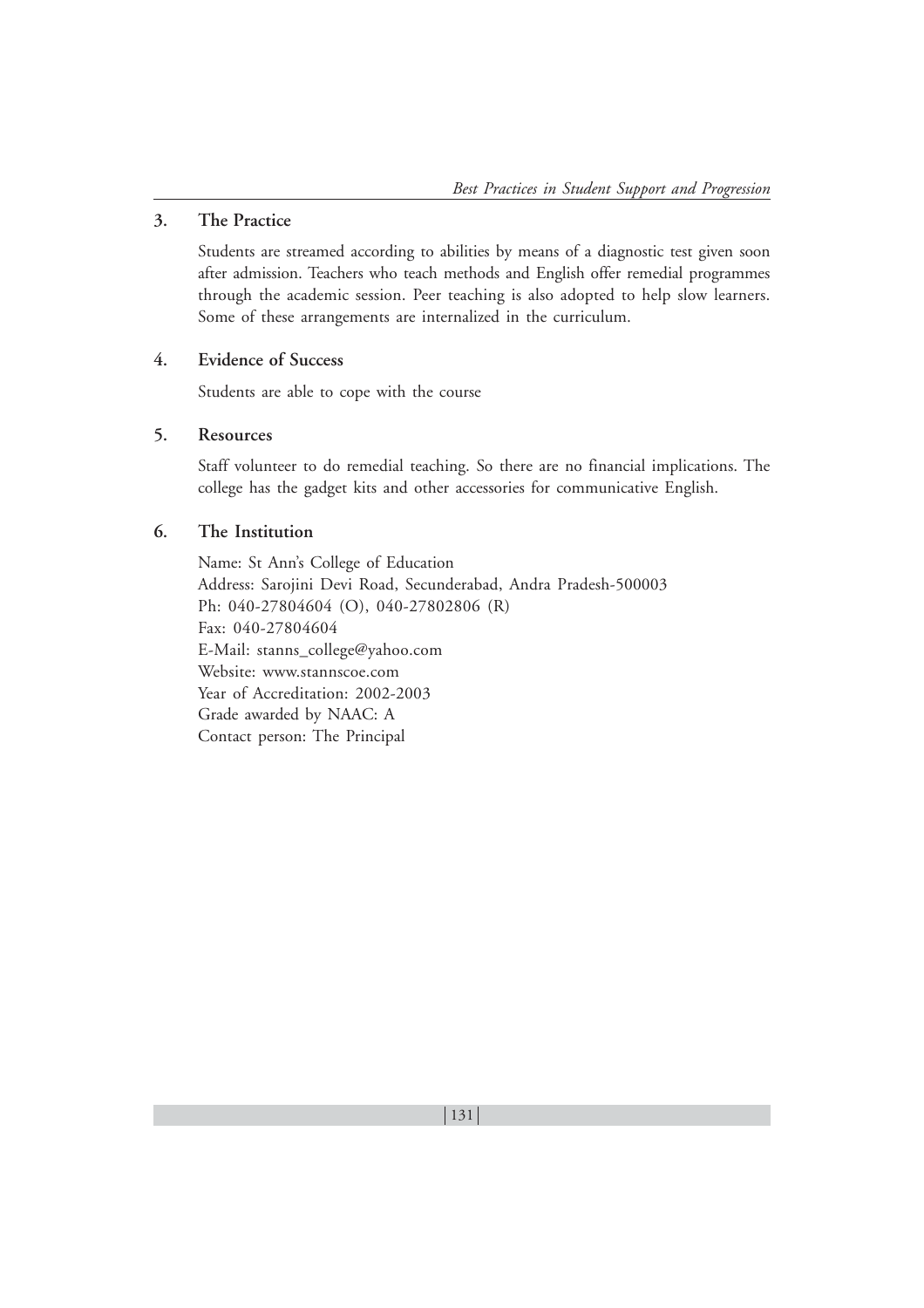## **Chapter VII**

## **Best Practices in Organization and Management**

*Mariamma A Varghese Ponmudiraj B S*

**7.0** The science of Management has provided significant insights to provide quality service. Strategies to achieve organisational harmony through ideal inter-personal relationships, to check the counter-productivity of hierarchy through participatory management, to optimize output through enlightened management and Total Quality Management are only some instances of such insights. As educational management is more humanresource oriented than industry, the NAAC has rightly laid emphasis on organization and management. The best practices in this area have much to contribute to HEIs, which are not run with such insights as those mentioned above and, therefore, are prevented from achieving what they can. Lack of direction, overlaps in administration, conflicts of centers of authority, wastage and many other attendant ills of mismanagement are not uncommon in many of our institutions. This chapter attempts to address these concerns.

## **Section A: The Framework**

## **7.1 Introduction**

All organizations manage their functions with the help of an organizational structure that can facilitate processes of making and implementing decisions. Educational systems are no exception to this. Functions of an educational institution are determined by needs of stakeholders primarily, teachers and learners. They are academic and administrative and they lie within the framework of the institution and its neighbourhood. Marginally they are determined by national and global concerns. These entail academic organization (curricular functions), infrastructure development and external as well as internal facilitation (administrative functions) and the corollary of evaluation of performance (self-assessment and evaluation functions in general). Effective management co-ordinates the optimal use of material and human resources and makes an impact study for further development. All this is done along principles of excellence, simplicity of procedures, social equity considerations and pragmatism of streamlined procedures/processes. The best of the institutions in our country have adopted practices to address these needs effectively. In this chapter some of these best practices are considered.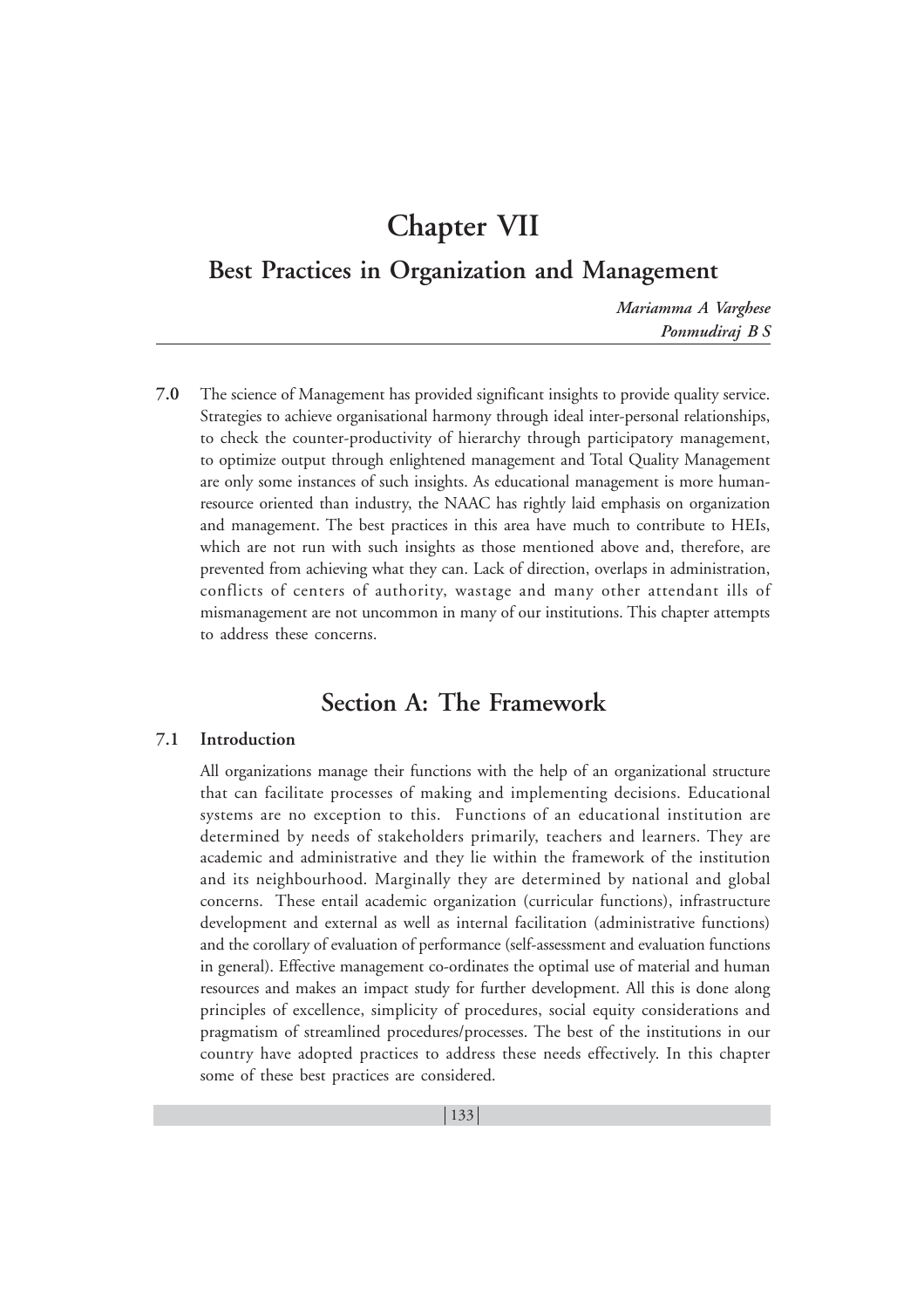#### **7.2 Definition and Framework**

According to Webster's dictionary, "the Best Practices" have the greatest degree of good or excellence or effectiveness, a state of being proficient through systematic exercise with maximum effort to sustain and enhance the same by repeated exercises. Any best practice has its own characterizing marks or traits.

#### *7.2.1 Range of Functions*

Functions of Management have a wide range. They include, among others, the following.

- governance based on the principles of participation and transparency
- governance that facilitates the accomplishment of its mission and purpose.
- clear identification and demarcation of responsibilities
- providing effective leadership with requisite authority and autonomy to manage the institution.
- maintaining academic integrity in the institution's educational programme.
- making periodic and regular reviews of performance for improvement.
- effective utilization of all resources.
- making and administering relevant welfare schemes for all the relevant constituencies.
- fair and expeditious redressal of grievances through a formal mechanism at all levels of the institution.
- effective budgeting and auditing procedures.
- effective resource mobilization and management.

#### *7.2.2 Organisational Structure*

Unlike business organizations which have a generally rigid hierarchical structure, educational institutions often prefer less formal arrangements which are participatory, democratic and flexible. This is so because the goals are not commercial. Human resource management needs a fair measure of informality in give-and-take, decentralized sharing of responsibilities as well as decision-making; and autonomy of intellect in both learning and teaching; planning and execution; and performance and evaluation. It is good to bear in mind that the participants in educational management are expected to be nobler than mercenary workers. Hence the need for an enlightened Management.

#### **7.3 Description of Best Practices**

### *7.3.1 Vision & Mission*

"Vision" is intelligent and imaginative planning for future and "Mission" is its execution with a sense of zeal and duty-consciousness. An educational organization is primarily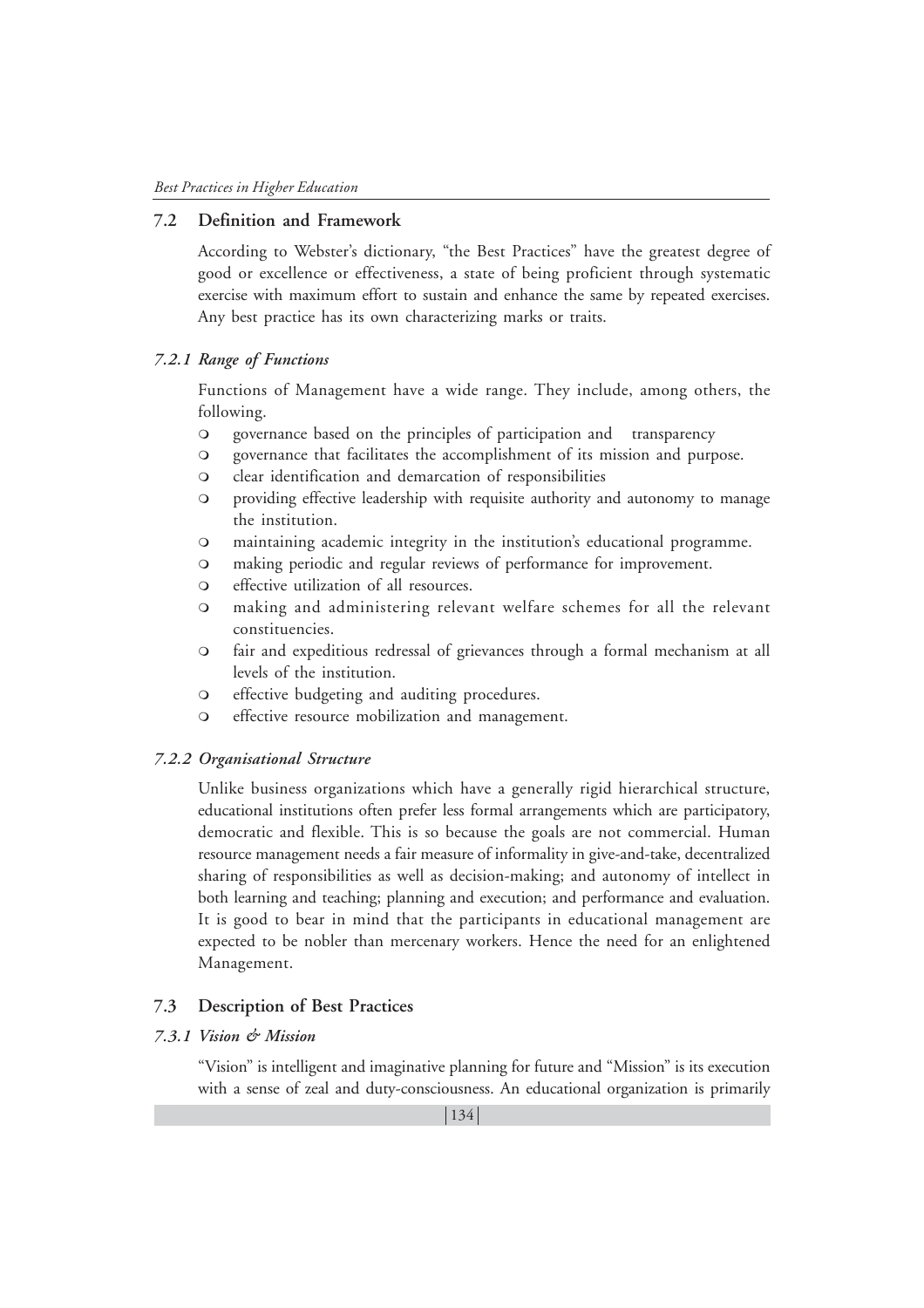*academically oriented* and *student focused*. The best practices of some organizations have helped them envision a strong community orientation, or research focus or learner enhancement or state-of-the-art infrastructure in vital areas of educational activity. The Management is accordingly facilitative.

In order to meet the challenges of the 21st century and to acquire a competitive edge, the higher education system has the mission to accomplish its vision through socially relevant processes (admission policy, for instance) and with the help of modern education technology (in the process of teaching-learning, for example). The Management best practices envisage the turning out of employable and socially sensitive graduates. The quality culture can be initiated only by visionary leadership and achieved by the missionary zeal of the institutional community as a whole.

The value of team work is encouraged by some institutions and the bond created among themselves is through working together for common mission and goals. Many institutions were not consciously aware of any specialized goals before the process of assessment and accreditation was initiated by the NAAC. However, they have formulated them, realizing the need to focus on the same for achieving desired outcomes.

Keeping the mission and goals in mind, some institutions have developed perspective plans for growth and development accordingly. It is a good practice to maintain a master plan providing for the systematic future development of the institution and relating it to the academic planning efforts of other institutions.

The Management of a college has prepared, a well-defined perspective plan for the expansion and improvement of the colleges infrastructure, the launching of new academic programmes and the restoration of the residential character of the campus by expanding hostel facilities. It is quite imaginative of the college to have thought about a long term programme of action, within a specific time-frame for different phases of development. This gives stability and continuity to the institution for further growth rather than sporadic initiatives made by successive leaders in a lessorganized manner. Another university has evolved a "Vision-2020" document setting forth the broad direction for its growth during the next 20 years. The same is matched by a strong supportive organizational framework.

#### *7.3.2 Strengthening Higher Education Management through Leadership*

Some institutions have realized that the ultimate goal of management is to enhance the institutional mission by ensuring high quality in teaching, training and research, and community services. This objective requires governance that matches the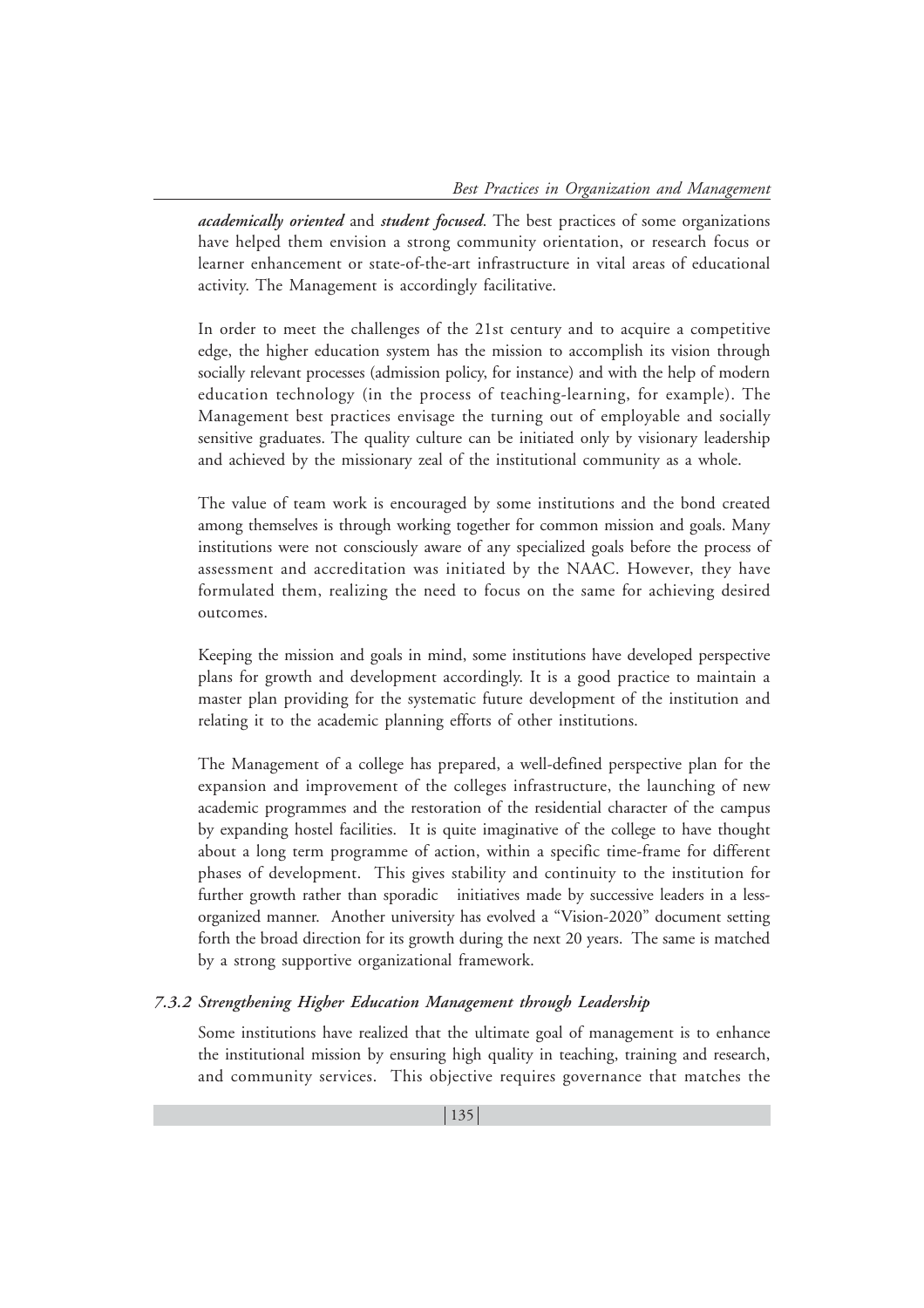institution's social vision, and its understanding of global issues, and efficient managerial skills.

The Management needs to be vigilant about changes in the educational environment, locally, nationally and globally. Sensitivity to them by making effective responses depends on visionary and dynamic leadership. Senior leadership in many institutions has set such directions and involved students in the process. They have acquired quality values and set up higher goals that address the needs of all stakeholders. Some private institutions, stand committed to the development of the entire work force by encouraging participation, learning, innovation and creativity throughout the organization by means of their personal commitment to planning, reviewing performance and recognition of employees for their quality achievement. The leaders serve as role models, to reinforce values but the team as a whole is motivated by such leadership to give a quality-lift to the institution. Another institution achieves the same by practising the principle: '*Principal as first-among-the equals*', which integrates the organization for participatory effort.

Leadership provides people with opportunities for personal growth and development in either academics or administration or research pursuits. Another best practice is that of faculty playing the role of mentor in many institutions which facilitates students to be guided personally in small groups or individually. In this way the overall development of students has become a well-marked priority. This has created a strong bond between faculty and students reminiscent of the old *Gurukul system*. In some cases, people are able to take pride and joy in learning/teaching and research accomplishment and this zeal has enabled the educational effort to succeed.

Providing leadership in higher education is thus a major institutional responsibility; it can be significantly strengthened by dialogue with all stakeholders, especially teachers and students. Participation of the teaching faculty in decision making bodies of higher education institutions is facilitated by many HEIs within the framework of current institutional arrangements.

One university has raised the potential of faculty by encouraging them to achieve objectives personally and professionally and for the betterment of the institution. The well-defined administrative and financial rules developed by another university have motivated middle level officers to function in a better organized manner. It follows the '*participatory management concept*' to involve and develop both the teaching and the non-teaching staff ".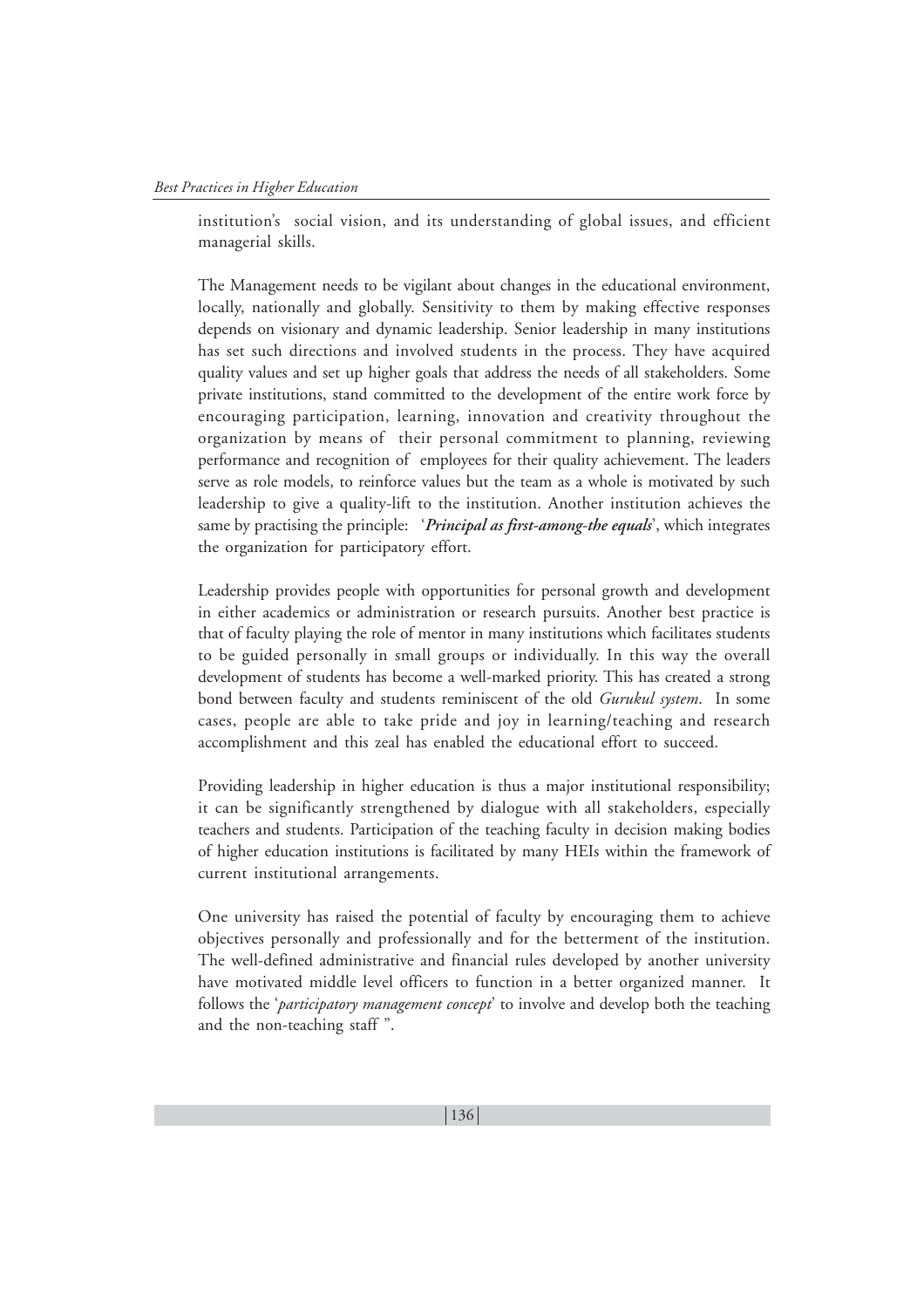## *7.3.3 Effective organizational structure*

Considering the purpose of education in general and the ability to cope with the continuous changes, challenges, constraints and opportunities met from time to time, some institutions have formed informal committees and other functional bodies which complement/ supplement the statutory bodies like Management Council, Academic Council and Boards of Studies with the necessary information and road maps for action. Such a flexible structure provides for formal streamlining and informal participation. Many institutions have decentralized administration and delegated powers to as many organizational centres as possible. This enables mutual responsible functioning.

"In a university, departmental committees and departmental research cells are constituted at the department level to monitor administration and research. University 'X' follows an organizational structure, which is *functional rather than departmental***.** It has introduced various committees for the smooth and speedy action to be taken in various spheres of activity across departmental boundaries. It is believed that informal committees at all levels have the potential to promote participatory management.

## **Participatory style of Management and Transparency**

Institution 'Z' feels proud of their dynamic management; they call themselves 'College Men'. They meet very regularly to oversee organizational functions. There is easy access of faculty and students to the Management. There is informal delegation of power to Deans and Heads of Departments. All academic and administrative problems are discussed and proceedings of their meetings are recorded and decisions circulated to the entire faculty.

All the faculty members and a large number of students are involved in the administration through various committees like the Academic Committee, Examination Committee, Cultural Committee, Discipline Committee, NSS Committee, Women's Cell, Sports, NCC, Maintenance and Cleaning Committee, Recreation Committee and Drama Club etc. Seniors are involved in counselling freshers. International collaborations facilitate improved management techniques for effective management. Various welfare schemes are in place. The Cooperative Credit Society is functioning successfully.

Resource mobilization is done very effectively. Preparation of the budget, balance sheet, audit report, internal auditing and expenditure control etc. is all done in the most effective manner.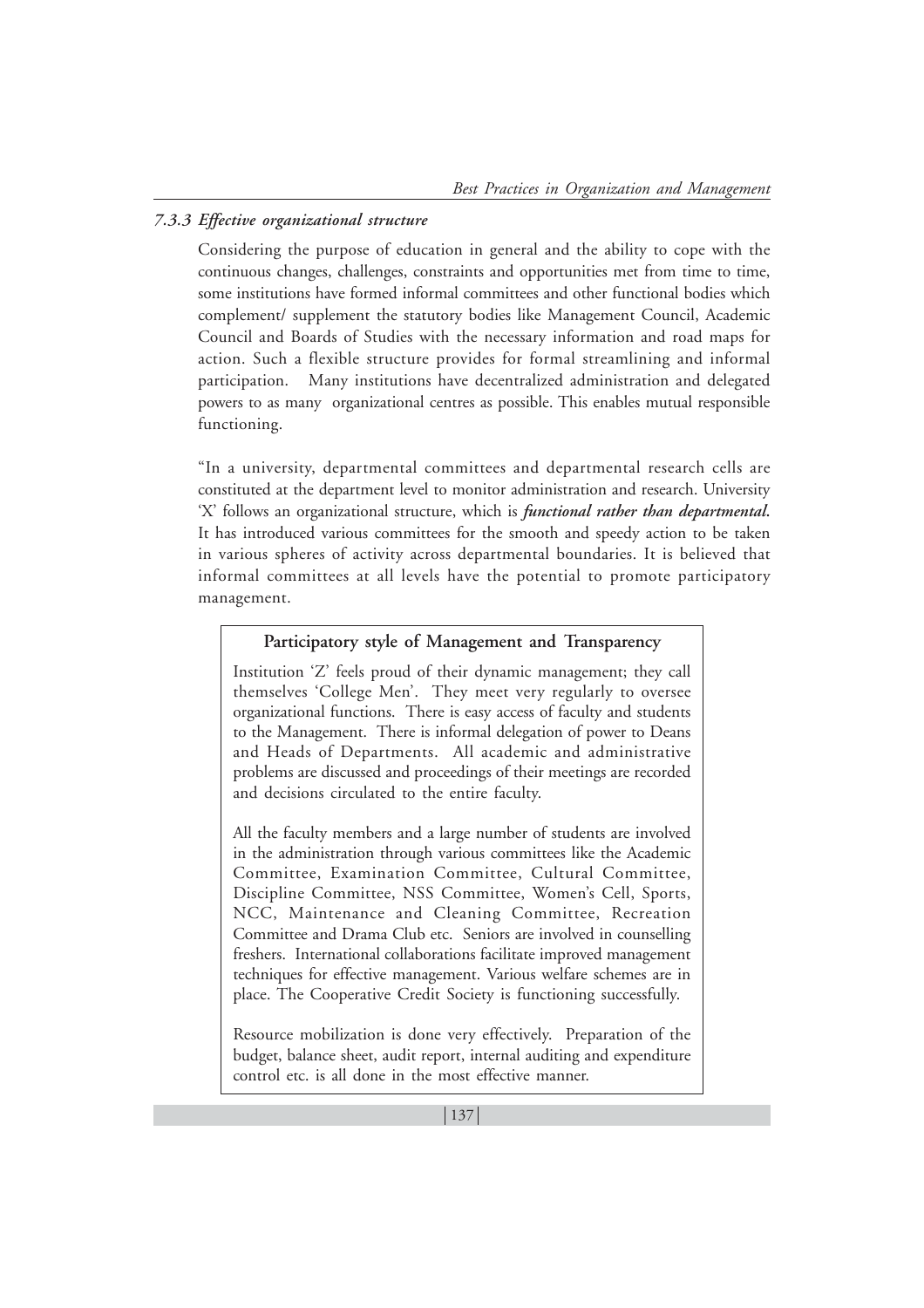In some institutions, senior students are involved in admission processing, literacy mission, counselling, event management, library services, etc. A combination of formal and informal decentralized mechanisms encourages the team development process across different constituents of the entire organization. This not only decentralizes the system and makes management participatory, but it also makes functions transparent with an emphasis on developing a sense of belonging to the institution and its responsibilities.

In some institutions, the Planning and Evaluation Committee advises the Principal, the Governing Body and the Academic Council regarding their plans for the development of the college, improvement of standards of teaching, student discipline and general welfare activities; and for the general improvement of the college. Internal quality check is made through several committees. Some institutions have constituted central and local managing committees. Some others have internal coordinating and monitoring mechanisms to promote the efficiency of both teaching and non-teaching staff who are assigned special duties according to their capabilities and aptitudes.

An institution has constituted a 'College Council' consisting of the Principal, the Heads of the all departments and two elected members of the teaching staff. It is responsible for internal co-ordination, maintenance of student discipline, assessment of infrastructural needs and redressal of staff and student grievances, improvement of organizational and management functioning, monitoring the work efficiency of the non-teaching staff, etc. The impact of this practice is very conspicuous in the creative solutions found to solve many problems.

In this exercise, some of the institutions have made the system functional by adopting the intervention strategy of complementing and supplementing the system by informal mechanisms which has energized the system as a whole. Inclusion of experts from industry and other professional organizations, who have no vested interests, in committees makes the system efficient and effective besides creating an ambience for community support to the programmes of the institution. This was found helpful for curriculum development, technology induction, community project development, research identification or even mobilization of resources. Eventually the expertise of professionals from the community can be effectively used to make the institution truly professional.

The formulation of the 'Management Team' in another institution has the effect of pulling together senior members of faculties who had previously liaised individually with the Head. It has brought about rationalization of work, and made greater use of staff interests and specialism. It has helped to create a group identity among those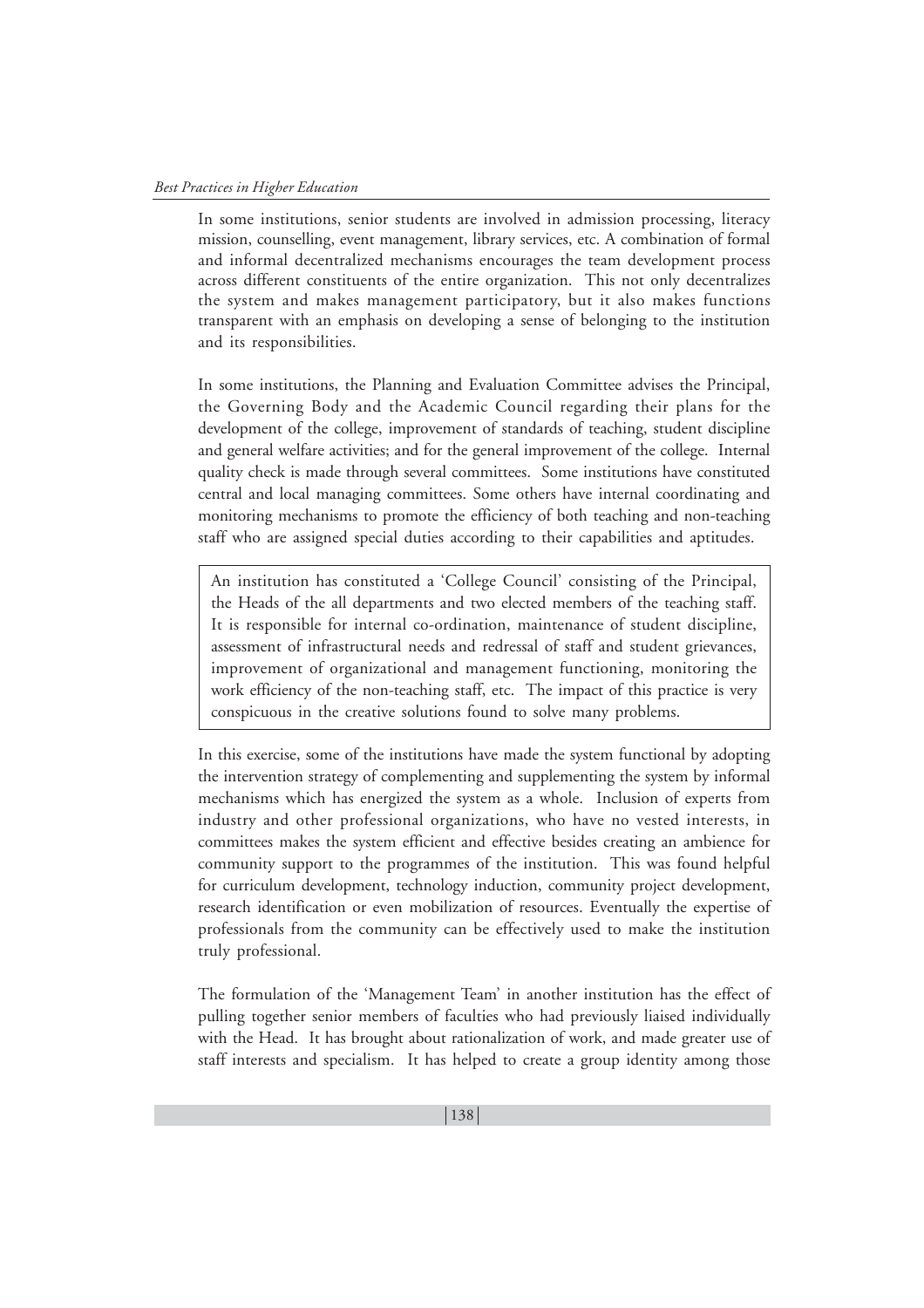who are concerned with the management of the college and this is definitely a positive contribution to successful management.

These measures can be represented by the diagram below which indicates the position of the senior management team in the structure of the college.



**Senior Management Team in the Organization Structure**

The method of operation and the creative role of the Senior Management Team is evident from the number of creative projects generated such as involvement of alumni in various activities, resolving conflicts with the union etc. In yet another institution, the management structure was found to be quite cohesive and harmonious, genuinely promoting the interests of the institution.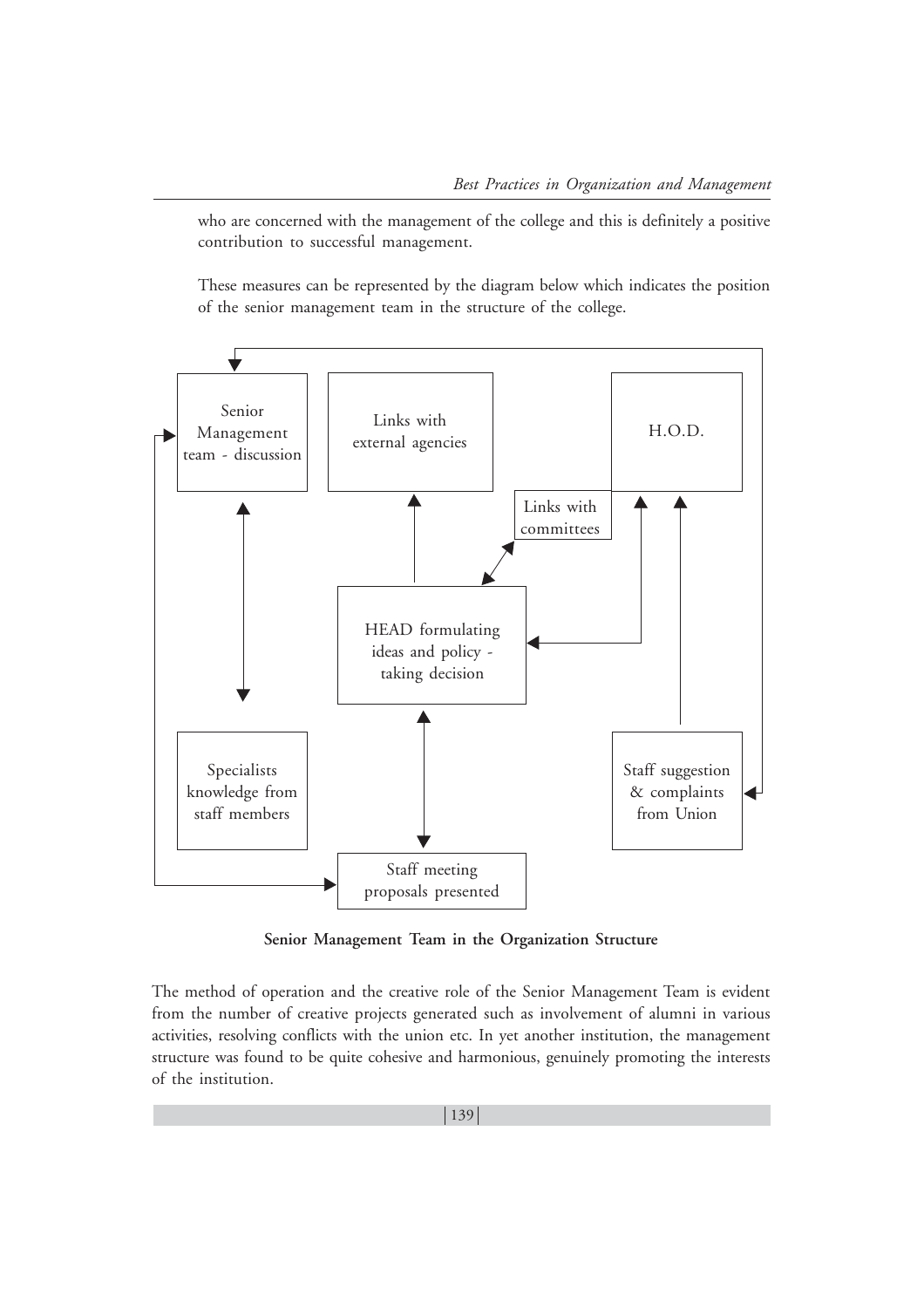#### *7.3.3 Management Process*

Some institutions have evolved mechanisms and strategies to coordinate academic and administrative functions. Since all programmes are time bound, it is essential to organize the different functions within a time frame in spite of its short-term or longterm implications. The long-term plan may be the institution's perspective plan for campus development or academic programmes and the short-term plan may relate to annual/ semester programmes. All these are scheduled in the frame of an academic calendar, so that they are time bound and targeted with assigned responsibilities, and achievements.

If the Head of the organization, teachers, students and administrative staff are driven by the mission of a *passion for excellence*, it creates a very healthy professional environment which is conducive to bring out the best in every individual working for the institution.

In an experiment called "Management of Change", the C*hoice Based Credit System* and S*emester System* were introduced by a university and its affiliated colleges. Moreover, the university has brought out relevant documents analyzing the past performance of each affiliated college under the rubric "*Choice is yours*" as a reference document for the benefit of new entrants seeking admission.

The management process is the 'throughput' for achieving the output. The procedures have to be appropriate and transparent. For example, some institutions take great care of the recruitment of the right persons to the faculty or administration solely on the basis of merit/experience/expertise/specialization. All procedures are followed meticulously. Appropriate mechanisms operate transparently to select the right persons without compromising quality to accommodate vested interests.

Realizing the impediments that different levels of hierarchy often create in a rigid structure of governance and because of difficulties to fix and monitor responsibilities in it, some institutions have devised strategies for direct access even up to the Vice-Chancellor. Effective communication through e-mail, frequent review meetings etc have resulted in well informed faculty and non-teaching staff who are thus made agile and dynamic.

Another university has enhanced academic freedom while, at the same time, linking it with accountability, particularly in the execution of research projects. This is an example of the best practice of greater coordination that a supportive administration can provide for research development.

Incentives for productivity have been introduced by some institutions. Introduction of computer training for all administrators has remarkably improved the productivity and the confidence level of employees.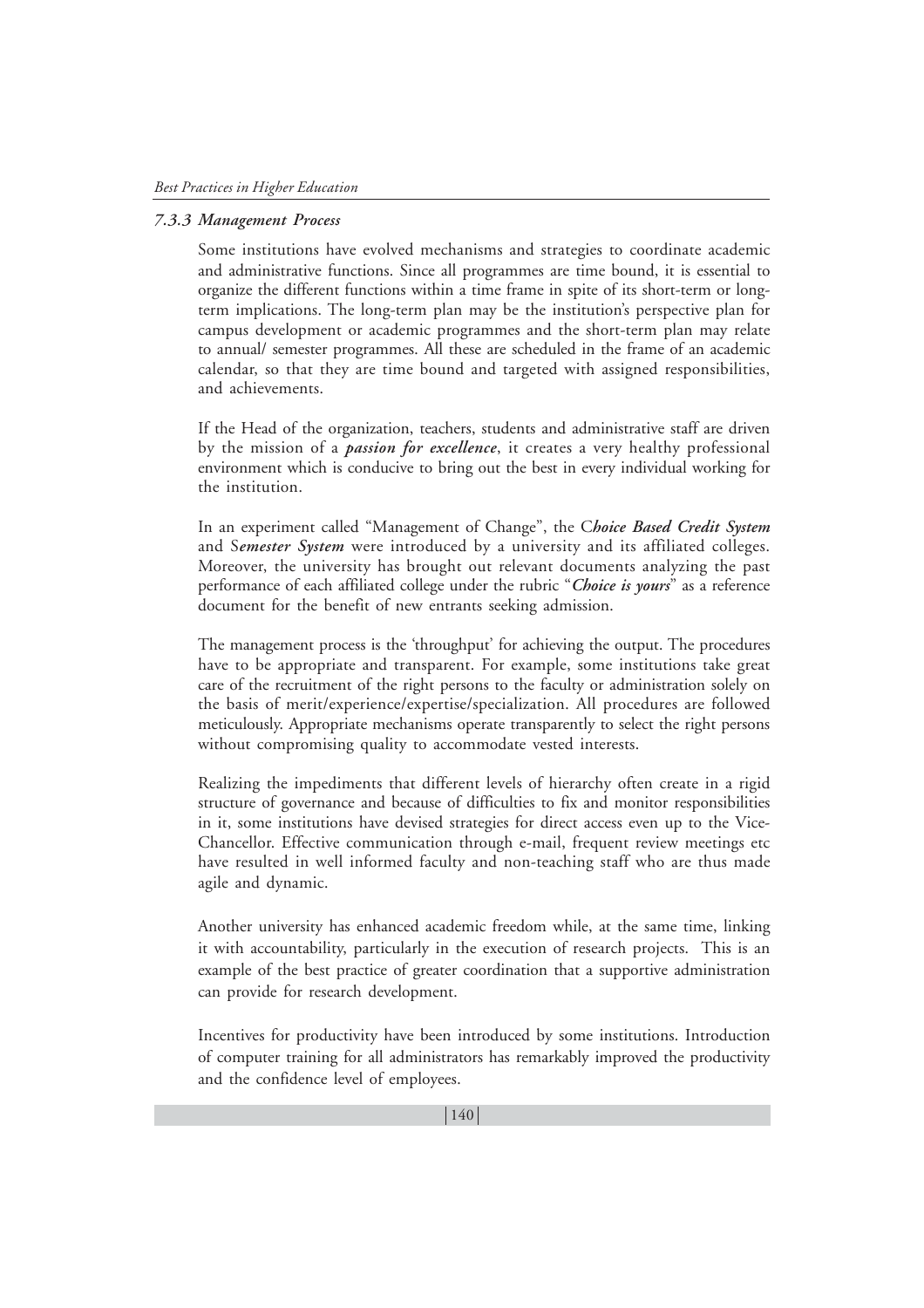Keeping pace with modern development, University 'S' has computerized examination, library and administrative work. The university has arranged extensive training programmes in internet, office automation and record maintenance for its administrators, etc. As an outcome of this, the efficiency of the administration has significantly improved.

With the globalization of Indian economy, the need has arisen to change the educational system and its past philosophy, administrative-practices, bureaucratic approaches and teaching /research practices which are generally unable to cope with the speed of quality enhancement globalisation has entailed.

#### *7.3.4 Planning and Managing resources*

Managing resources - space, money, material and human resources - is the crux of organizational management – more so in educational institutions. Managing human, financial and material resources requires proper planning and implementation as well as evaluation. Since human resources are very central to the educational system considerable attention has to be focused on them. The manpower requirements of 'one group' of institutions is continually assessed and recruitment made in a scientific manner following prescribed procedures. The emphasis on quality, competence and commitment was evident in all the regulations governing recruitment by the Management. The ambience needed for keeping the morale of the faculty and staff high is secured by the betterment of service conditions, facilities, compensation packages and code of conduct.

A large college had problems about managing its available space, materials and equipment used for teaching and learning. It took the view that such resources should be made available to each teacher and student. Trying to implement these ideas led the institution to the establishment of a *Central Resource Center*. All kinds of questions and practical difficulties were raised mainly due to the feeling of deprivation of personal possession and custody of resources held by individuals and groups earlier. Finally when the centre was established, and services were provided for developing teaching aids and computer aided packages centrally, faculty were convinced about the professional perspective of such a developmental initiative. It was a successful practice of sharing-resources. Classroom space was assigned to different departments according to a prepared schedule which led to an effectively co-odinated use of resources.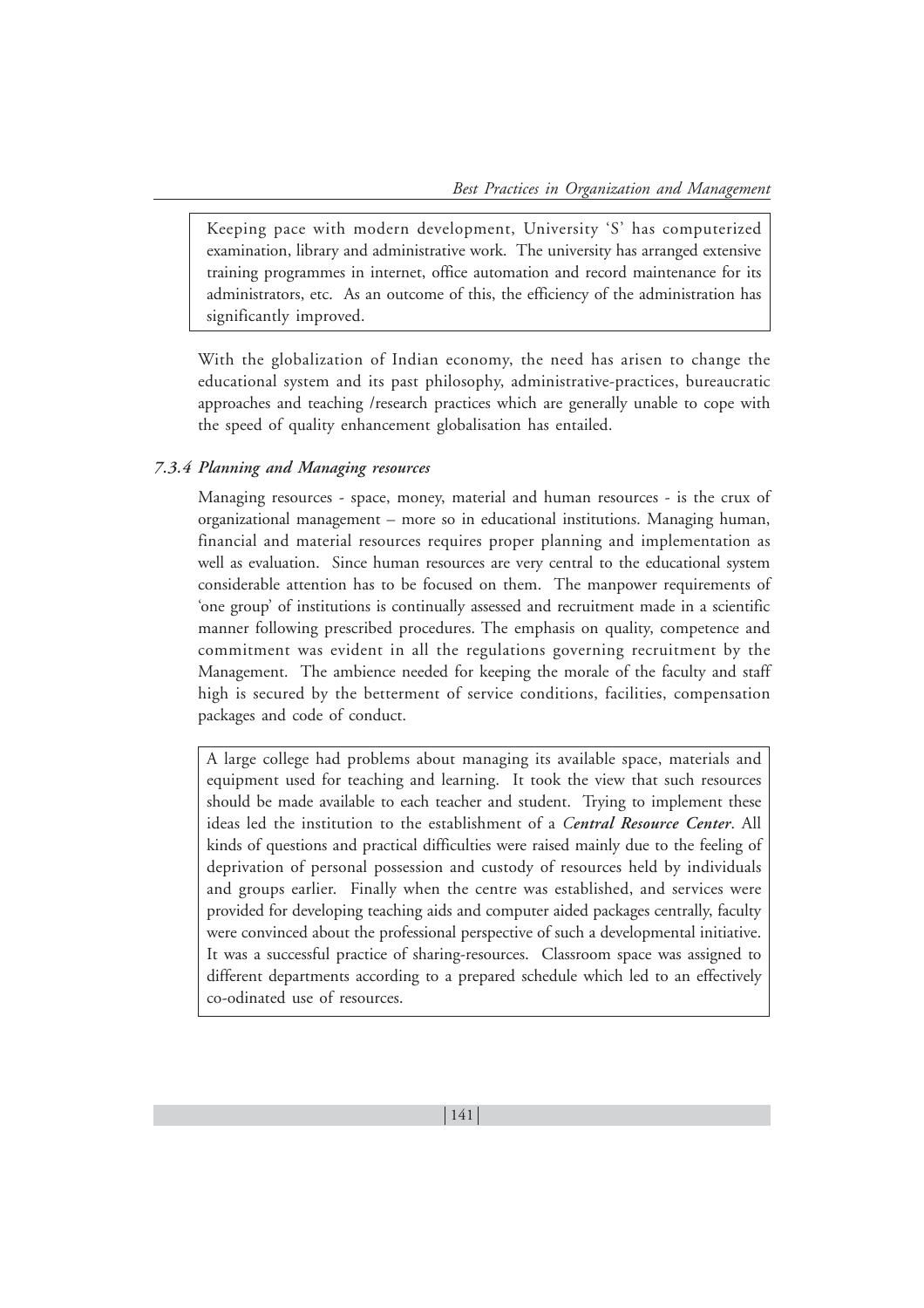#### *7.3.6 Financial Management in higher education institutions*

Financial resources are scarce, more so for education and, therefore, better utilization of available limited resources should be ensured.

Many institutions adopt best practices for making meaningful budgets for planned development. Monitoring mechanisms and well defined time-bound internal and external auditing systems attempt to ensure responsible spending. Some universities review the expenditure and identify and avoid wasteful expenditure.

University 'C' follows a transparent budget process. The allocation of funds to each department for organaising seminars and special lectures facilitated effective performance in curricular and co-curricular activities. Some institutions have developed manuals of administrative and accounting procedures which are beneficial for quicker decision making. Many institutions have computerized the whole administrative and other student support systems so that operations have become simpler, faster and more transparent. Some institutions have even rationalized the fee for each programme. Fees have been revised gradually and systematically and it has ensured the financial health of the institution. Some programmes have been made self funded with increased fees to meet escalating costs. Some institutions have made residential accommodation, supply of water, electricity and food self-supportive by a sharing arrangement. This ensures efficient use of services and generation of funds to meet costs.

Adoption of streamlined purchase procedures in the case of expensive services and materials - by calling for tenders and quotations - is one of the best practices adopted by some good institutions. Some other institutions generate income from optimum utilization of space and specialized services. A centralized purchase system, centralized admission and time table processes, development of a net work of higher education institutions for sharing physical and human resources are also economic methods of management. Where research and teaching are not strong, such an approach of networking can facilitate increased productivity by using the scarce physical and human resources effectively.

#### *7.3.7 Resource Mobilization*

While the government is not fully committed to the progressive increase of public spending on universities and higher education, it is necessary to generate additional resources from other sources. Some institutions have been successful in generating 10-15% of their annual maintenance expenditure. Managements mobilize resources from the society through many strategies. Society as a whole has the responsibility to support education at all levels, including higher education. Successful mobilization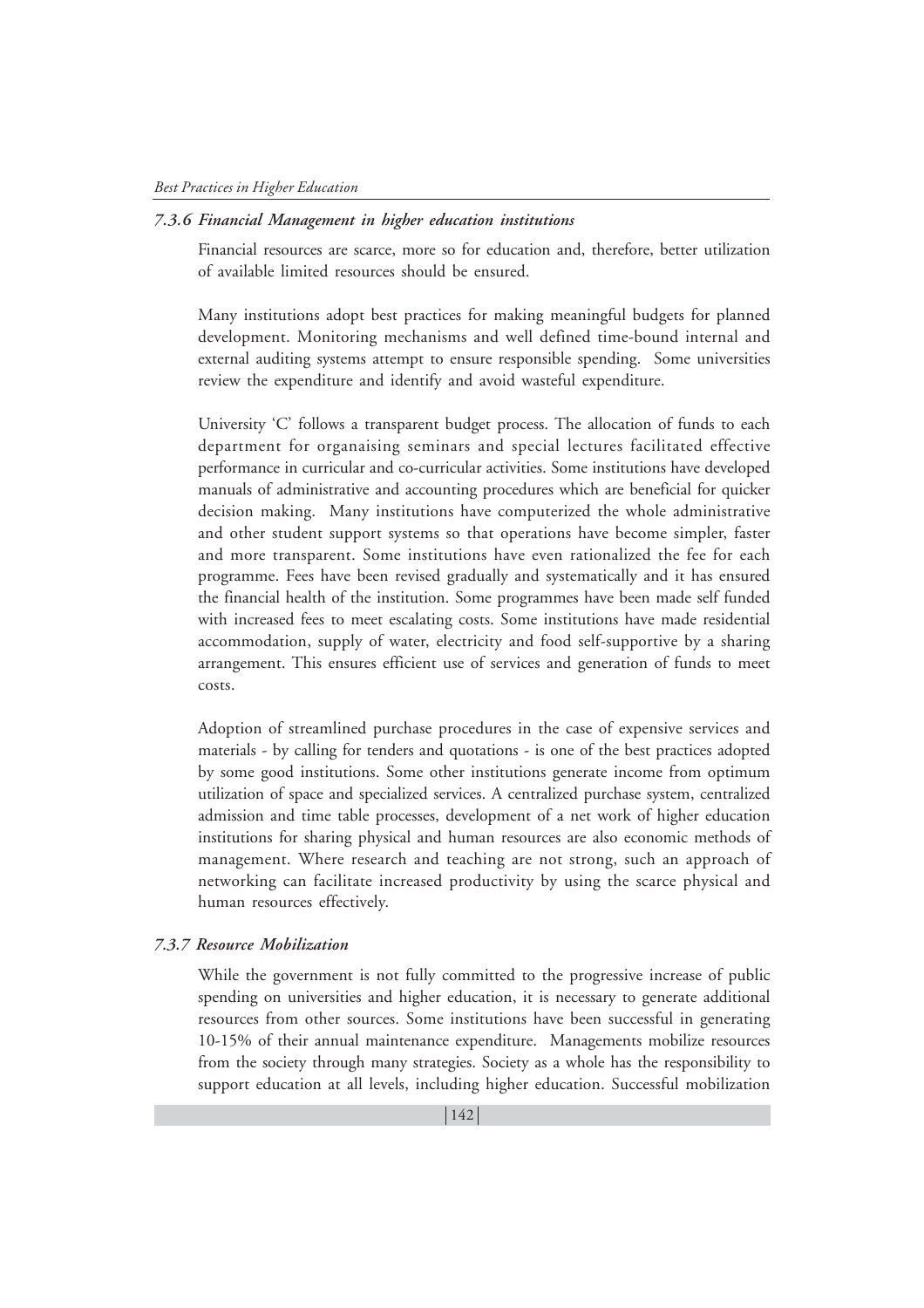of resources depends on the creation of public awareness and on the degree of involvement of public and private sectors of the economy, the media, governmental and non-governmental organizations, students as well as institutions, families, and all the social actors involved in the processes and functions of higher education. Some best practices achieve these.

Resource mobilization particularly through the munificence of the alumni is a distinctive feature of many institutions. In one Deemed University, besides the revenue collected by way of tuition fees, endowments, contribution from companies and alumni, the institution augments its resources through its off campus academic programmes. Some institutions have opened campuses abroad or have tied up with other reputable institutions to offer their programmes. They mobilize funds by providing educational services which are in demand abroad. An institution mobilizes funds to make it self-supportive to a large extent, with a reasonable fee structure.

One of the 'best practices' is that of charging differential fees from students who belong to different economic backgrounds. A different fee structure for those subjects/ courses which have a high potential for employment is another best practice.

In order to avoid deprivation of higher education to the poor but deserving students, scholarships, freeships and loans are made available. Schemes such as 'Earn while you Learn' under which students work in laboratories, libraries, etc., to earn some money are also adopted by some institutions.

Needs of overseas students are being met by a few institutions which offer appropriate courses; they generate resources and also promote inter-cultural interaction besides meeting global needs.

Other sources of income include private donations and endowments, income from community participation and industry-institutional linkages.

## *7.3.8 PDRA cycle*

The PDRA (Plan, Do, Review, Act) administrative procedure practised by some Managements offers 'leadership' through participative management. This facilitates some Managements to play the role of mentor, facilitator or mobilizer of resources. It fosters an environment of team-oriented culture which identifies problems and finds solutions to sustain improvement of the system of governance through cooperative endeavour.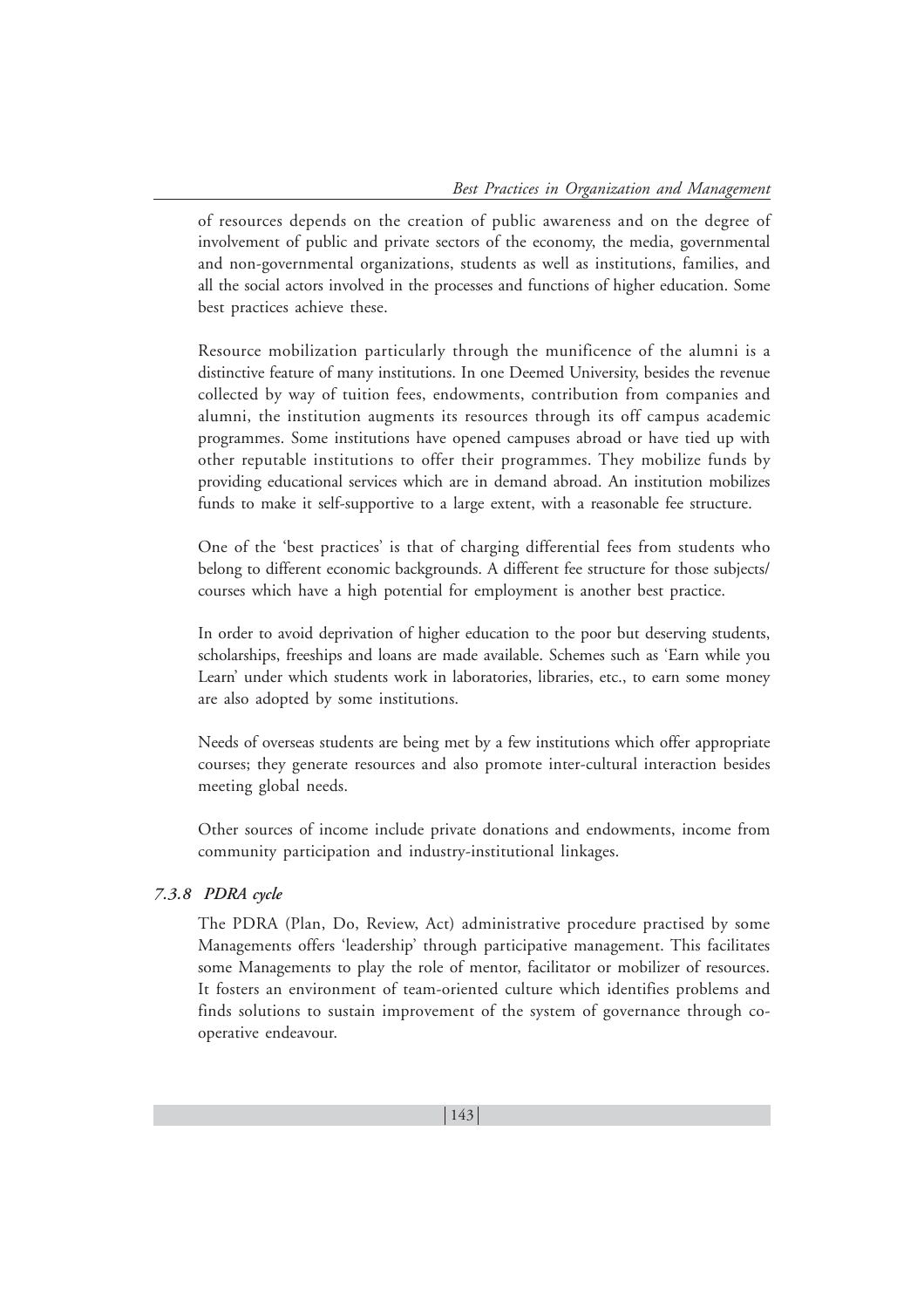In order to improve the functioning, University 'A' follows the principle of decentralization through delegation of power and it reviews management functions periodically. Adequate steps are taken to ensure discipline among employees by adherence to the code of conduct that governs them. These include the practice of maintaining annual confidential reports of the administrative staff and records of punitive measures taken against errant employees and of rewards given to others for excellent performance.

In one Deemed University, a special committee prepares the annual Academic and Administrative Audit report, reviews the work of departments and in particular, research and publication efforts. Corrective action is taken on the basis of the review. In another case, the institution is inspected, checked and visited by the officers of the Management frequently in order to assess performance, needs, quality control, optimum utilization of resources and institutional output. Follow up action is also taken meticulously to ensure institutional development.

## *7.3.9 Performance Appraisal*

Many institutions use confidential reports for the purpose of promotion. A few institutions systematically get the self-appraisal done by faculty and staff and it is supplemented by appraisals made by peers and experts. Faculty performance is assessed by students in some institutions. In another institution, an external agency is involved in the appraisal of the staff.

## **Effective Teacher Performance Appraisal (TPA)**

A few years ago College 'C' decided to introduce teacher evaluation by students. A small committee consisting of senior teachers drew up a Teacher Assessment Questionaire (TAQ). To ensure complete objectivity, the implementation and analysis of TAQ was assigned to an external agency. They drew up the schedule of operations based on a time table and students were asked to assess honestly. The analysis of the report was made available to teachers and to the Principal. Opportunity was given to teachers for improvement of their performance and the outcome of the feedback was shared with teachers with utmost confidentiality.

Some institutions constantly monitor the reports submitted by various departments and try to take steps, wherever necessary, to improve work efficiency. Special training is given to administrative staff in University 'X' for improving work efficiency. They are also permitted to register for degree programmes in the institution. There are various staff development programmes offered to enable them to function more effectively. There are rewards for excellence in administration and promotions are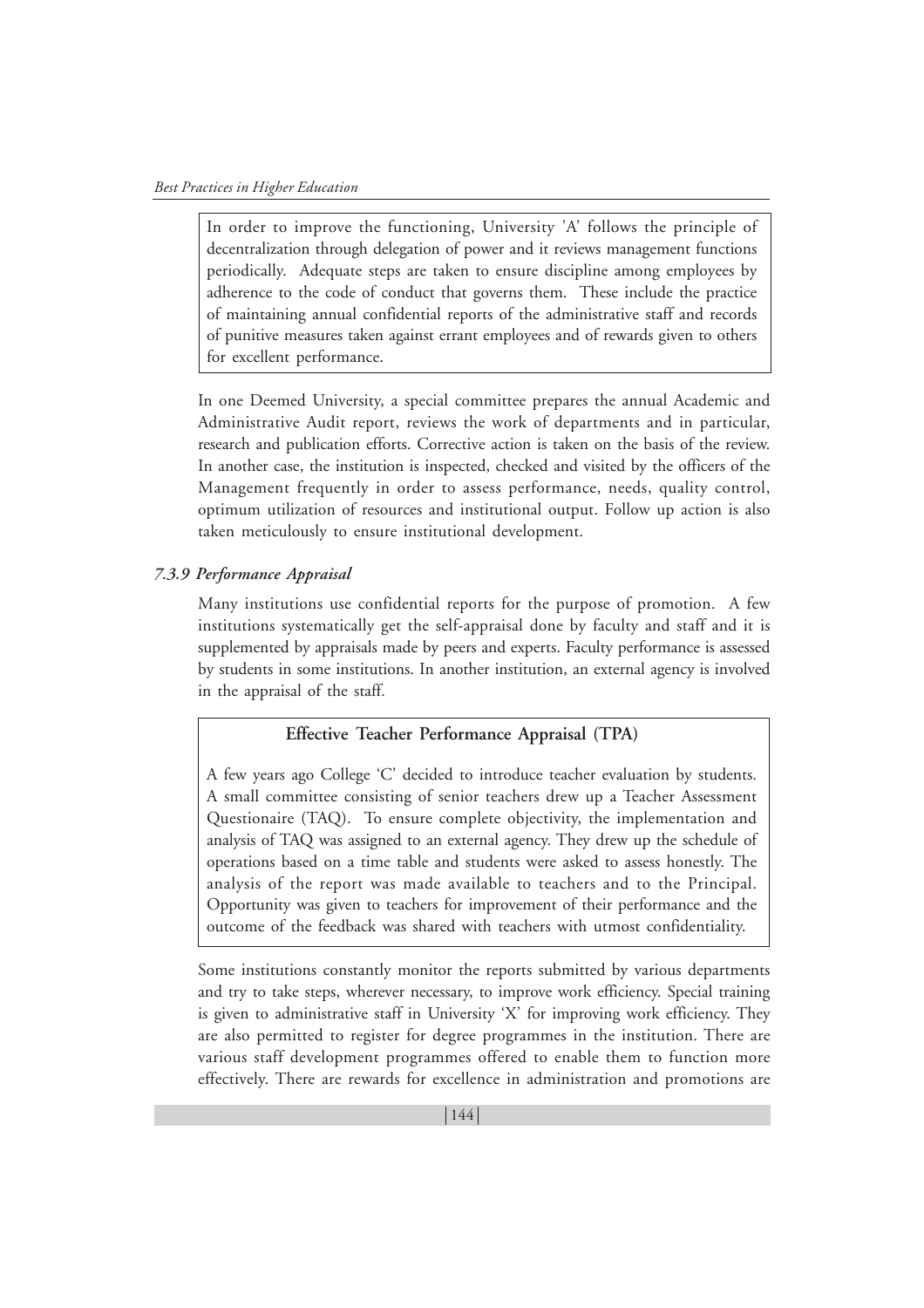given out of turn on the basis of efficiency shown in work: The ratio of faculty to supporting staff is 1:1. Equal proposition is often considered a mark of administrative wastage and inefficiency according to some reports of Peer Teams.

Feedback obtained from employees, parents and industry is found useful by some institutions which take up reforms/ modifications for continuous improvement.

Some institutions promote academic autonomy in order to enable teachers and researchers set priorities and take their own decisions so that the domination of administration over the academia may be minimized.

#### *7.3.10 Staff Development*

Employees need training in advanced skills related to their work and to understand and solve quality related problems. In University 'B', the regular 'Friday Talk Programme' facilitates interaction of faculty with experts which has resulted in the generation of ideas for innovations in curriculum. Exposure to such innovative ideas and training has made employees conversant with the goals and objectives of the institution and with the means to attain them. Training can be reinforced by creating opportunities for on-the job- applications of learning, involvement and empowerment. It is important that training and participation need to be tailored to create a work force which will be in tune with the administration.

In University 'A', developmental programmes are given due importance to enhance the communication skills and personality development of employees.

College 'M' makes use of Training Effectiveness Evaluation Modes (TEEM) with 212 parameters which they apply to skill development among teachers, students, administrative and technical staff and others. It forms the basis of institutional audit and serves as a measure of training effectiveness.

Some institutions provide every one internet facilities to access the latest information regarding instructional strategies used in advanced countries. Computer training is provided to all teaching and non-teaching staff in quite a few institutions.

### *7.3.11 Automation and Information Technology in governance*

Computers are extensively used in all the activities of a progressive technological university. Several servers and diskless nodes are used to connect individual Pentium computers. Students and faculty have access to e-mail and internet. Most of the data on admission, course allocation, timetable, course evaluation, grades and practice school activities are computerized. Administrative activities such as accounting,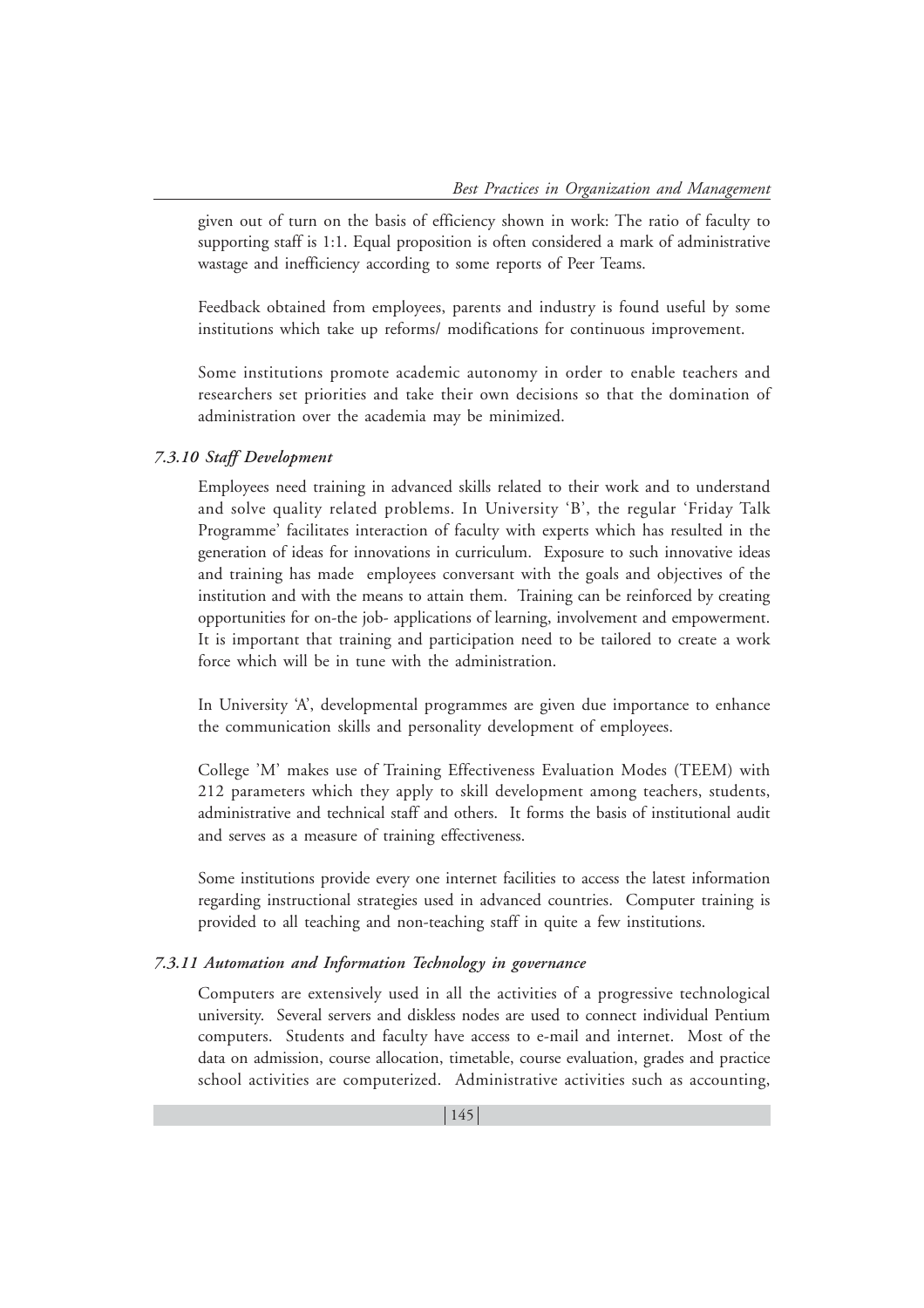purchase, leave etc. are also computerized for swift execution of tasks and for instant availability, on the net, of the information needed by administrative officers. Most of the software needed for all this activity was developed by students and faculty. Some of the well managed institutions have a few people qualified in processes of administration and they operate more efficiently and effectively with technology enabled systems. They have actually transformed the management of the institution for the better.

#### *7.3.12 Linkage*

Some institutions have established academic tie-ups with national, international and industrial bodies for curriculum development, research, teaching-learning and publications. Resources are mobilized from such contacts which are useful for developmental activities in the respective areas besides meeting global challenges and thereby gaining recognition.

Some institutions are proactive in making efforts to establish close links between them and research institutions, rightly realizing that education and research together contribute to the development of knowledge.

Collaborative linkages have been established by many institutions with national/ international organizations mostly for purposes of research. University 'Y' has prepared a useful document on available university faculty resources for universityindustry linkages to be shared with the stakeholders. This has substantially enhanced income through consultancy services.

Another university has taken initiative to promote inter-institutional programmes by adopting the multi modal approach for technology teaching through the Distance Education mode. Faculty members are encouraged to be involved in diverse interdisciplinary research.

The linkages in general have made a definite impact on faculty and students in terms of exposure to diverse and creative ideas impacting professional growth, research and publication output and mobilization of resources.

## *7.3.13 Private sector participation*

The increasing demand for higher education and the inability of state-funded universities and colleges to cope with the pressures for expansion of educational services effectively, have made the participation of the private sector necessary. While this would take care of the demand for higher education of those who can afford to pay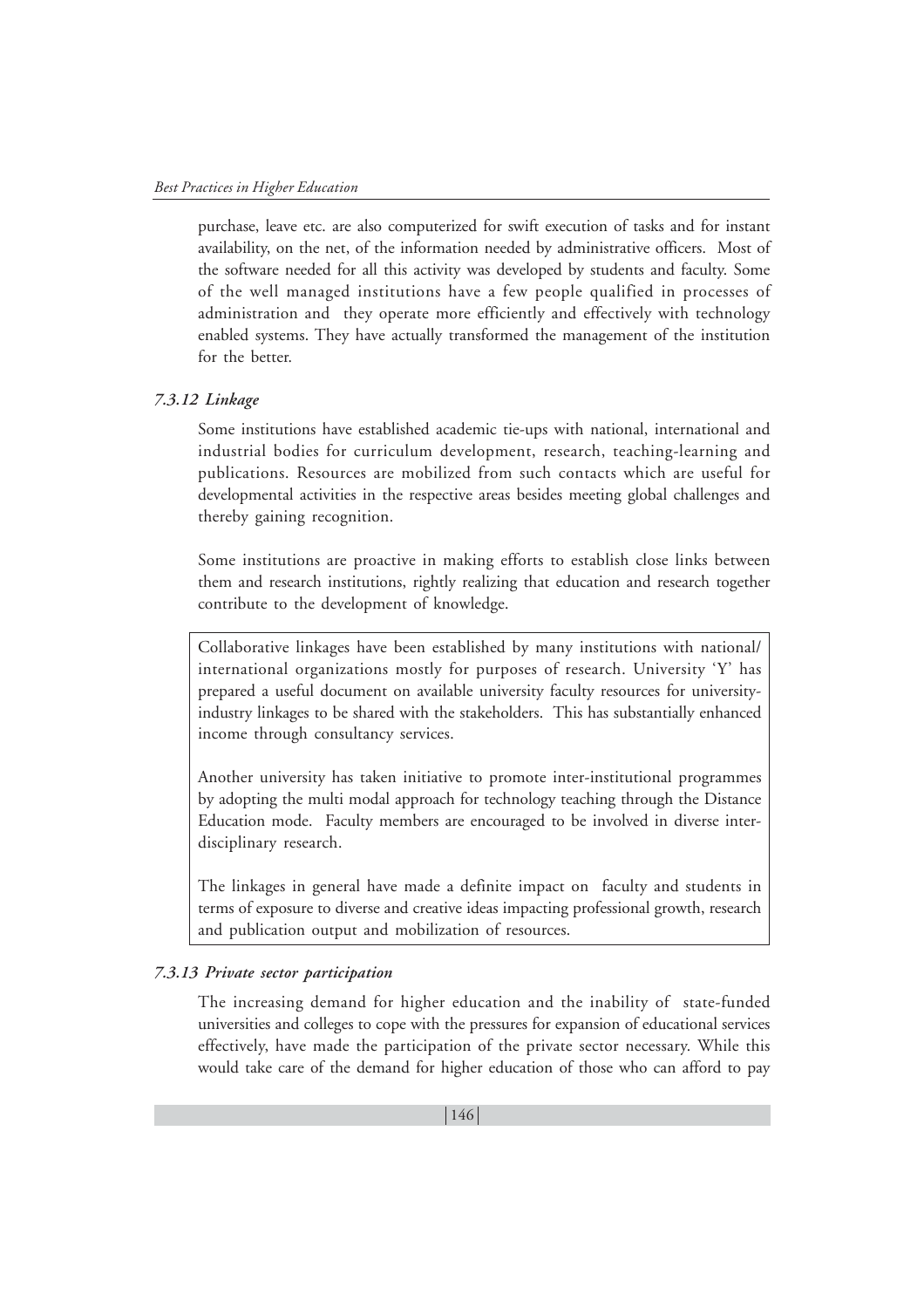for it has also made it difficult for the poor to have access to it. In order to prevent commercialization of education, necessary control and monitoring mechanisms need to be set up to ensure provision of quality education at reasonable cost.

#### *7.3.14 Welfare Measures*

Adequate welfare measures are adopted by many institutions for staff and students to achieve work satisfaction and security. Loans are provided at nominal interest rates and some times interest-free. Grievance redressal cells and sexual harassment cells take care of many eve-teasing problems in the campus. 'Earn While you Learn' scheme is introduced for economically weak students in many institutions.

University 'H', has a Staff Co-operative Thrift and Credit Society and an Employee's Housing Society affiliated to the State Cooperative Housing Society. Loans of different types are advanced: home loans, vehicle loans, personal loans, marriage loans and education loans. Some institutions have a separate overseas student office to facilitate offering support services like welfare programmes, cultural activities, and certain programmes for language-study and other coaching courses. Some have special SC/ST Cells which take care of the needs of SC/ST students and employees of the institution.

#### *7.3.15 Creating a Humane and User Friendly Ambience*

"*Quality ambience creates quality students*". In one of the institutions, the Peer Team commended, "The atmosphere of mutual trust and co-operation among the teaching and non-teaching staff and the Management has facilitated the effective functioning of the institution". The 'open house' interaction among students and functionaries of a university helps to receive regular feedback which has promoted the culture of harmony and co-operation in the campus besides enabling the authorities to improve existing management practices.

#### **7.4 Impact/Outcome**

The "Best Practices" in organization and management adopted by the institutions selected for study have made a difference in their ethos and functions regarding the quality of the education imparted as well as the quality of all its constituencies which together have made the educational activities effective. For example, if it is found, as it was found indeed, that all the constituencies are aware of the mission and the goals of the institution and have internalized them, it follows that their creative role in institutional planning and development is sound, the management inputs which focus on students and their achievements have made those institutions 'stand out' in planning, reviewing and revising the plans and acting again to have a dynamic management process which makes continuous improvement.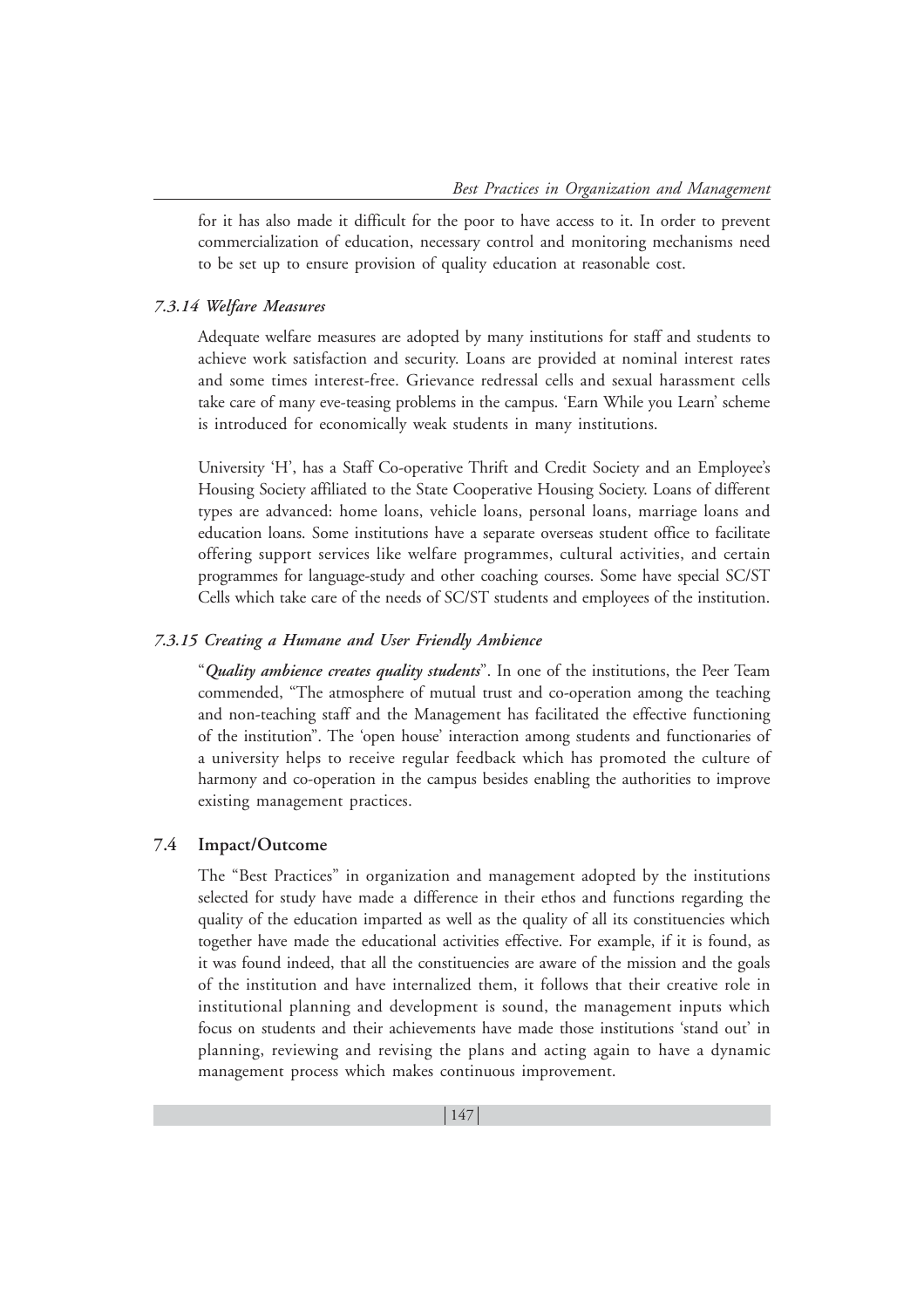Quality permeates through all the activities, both academic and administrative, whether it is selection of students, faculty or administrative staff; or developing the curriculum to meet regional and national needs; or creating the necessary environment for teaching- learning; and research; or providing support services for the main function of learning and even making placement and counselling activities contribute to student progression to employment. Management processes alone can make things happen in order to achieve the desired outcomes according to the goals and objectives of the institutions. The innovative practices are ' tested initiatives' to be adopted by other institutions.

#### **7.5 Requirements for Adoption or Adaptation**

The practices identified in this document can easily be adopted by institutions as such. Sometimes some changes in the Act/Statutes will facilitate the functioning of the top management. If the Act has provision for creating an Internal Quality Assurance Cell, or Academic Audit, it might be easier for institutions to operate the same. If colleges have academic and financial autonomy, they have more freedom to implement some of their ideas and innovative practices. Institutions should have the freedom to experiment and initiate the best practices like preparing a vision document or preparing a perspective plan or enforce a TQM strategy for all its activities. However, all the constituencies should be oriented to the various management strategies and the skills required for the management of financial, material and human resources.

#### **7.6 Conclusion**

The organization should promote an environment which can facilitate academic and administrative functions. The primary focus should be on the creation of an environment for learning which can in turn facilitate the overall development of students in the cognitive, physical and ethical dimensions. In brief, ' Quality ambience creates quality students'.

# **Section B: Case Illustrations**

The case illustrations presented below exemplify healthy management practices such as decentralisation of authority for sharing decision making, effective inter-office communication, transparency in policy and administration, obtaining and sharing feedback, promotion of equity in decisions and decision-making and other salient principles of management. They are but a few samples of the best practices which any institution can generate, adopt or adapt.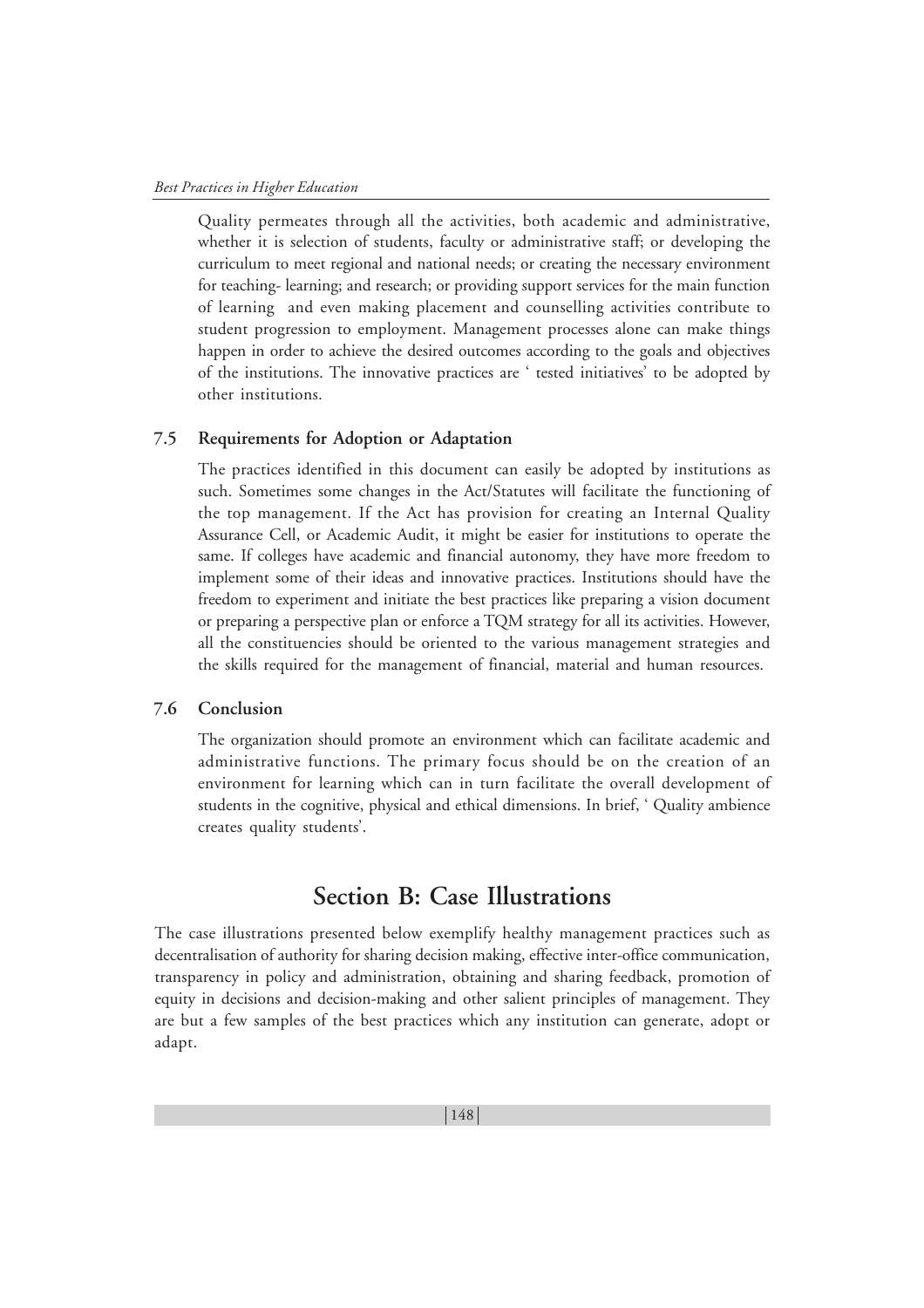# **Case 1: Benevolent Participating Management**

#### **1. Objective**

To involve everyone in decision making and implementation and to acknowledge their contribution

## **2. Need Addressed and the Context**

To create a conducive environment for harmonious administration

#### **3. The Practice**

The practice is that of streamlining functions with the help of the Committee System. Committees are formed with nominees of the Vice-Chancellor, with representation from teachers, non-teaching staff and students, chosen in consultation with Heads of sections and departments. A committee with functionaries as its members - Registrar, Directors of Boards of Studies and Student Council Executives - oversees matters of discipline related to teaching and student attendance; the second headed by the Dean of Faculty prepares the academic calendar; and the third under the direction of the Vice-Chancellor and the Controller of Examinations manages examinations.

#### **4. Evidence of Success**

Efficiency of administration has improved. Strikes are averted and members feel proud of their contribution. Strict adherence to the academic calendar such as completion of admission process as per the calendar is also an evidence of success.

#### **5. Resources**

Human resources with motivation and involvement

#### **6. The Institution**

Name: Goa University Address: Taleigao Plateau, Goa - 403206 Ph: 0832 - 2451576, 2451374 (O) Fax: 0832 - 2451184 E-mail: vc@unigoa.ac.in Web: www.goauniversity.org Year of Accreditation: 2000-2001 Grade Awarded by NAAC:  $A***$  (Four star) Contact Person: Prof. P. S. Zacharias, Vice-Chancellor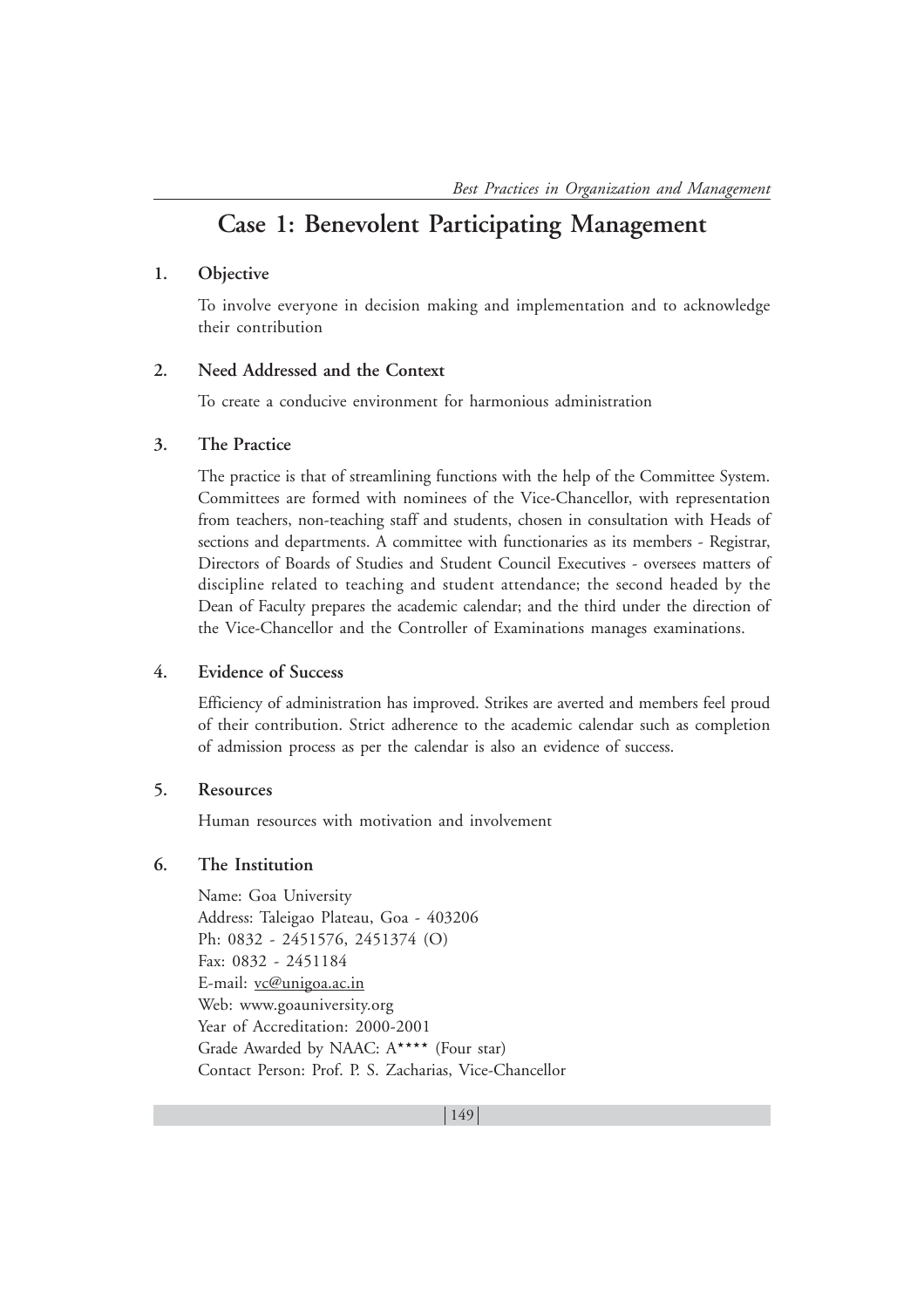# **Case 2: Transparent Admission Process**

#### **1. Objective**

To follow a transparent process of admission of students to courses of study

#### **2. Need Addressed**

The need is felt to make admission procedures transparent to win the trust of the community; to streamline procedures more systematically and to increase access to higher education for socially and economically deprived sections of students.

#### **3. Practice**

The practice is meant to achieve transparency in the admission process by (a) abolishing the Management quota; (b) notifying admission in dailies; (c) screening of applications by a committee of responsible senior faculty; (d) and avoiding personal meetings to the extent possible by transparency, displaying lists of selected students on the notice board.

## **4. Evidence of Success**

There is total transparency in the system. There is no pressure from any quarters or crowding or arguments during admission time. The community has expressed its satisfaction about the transparency.

#### **5. Resources**

No material resources are required. Cooperation and support of university bodies is necessary for the transparent process to operate. Mobilising public opinion in favour of this practice is also useful.

#### **6. The Institution**

Name: Karnatak University Address: Darwad, Karnataka Ph: 0836-2448600, 2778650 Fax: 0836-2747884 / 2741928 E-mail: vice-chancellor-kud@yahoo.co.in Web: www. karnatakauni.com Year of Accreditation: 2000-2001 Grade Awarded by NAAC: A\*\*\*\*\* (Five star) Contact Person: Dr. M. Khajapeer, Vice-Chancellor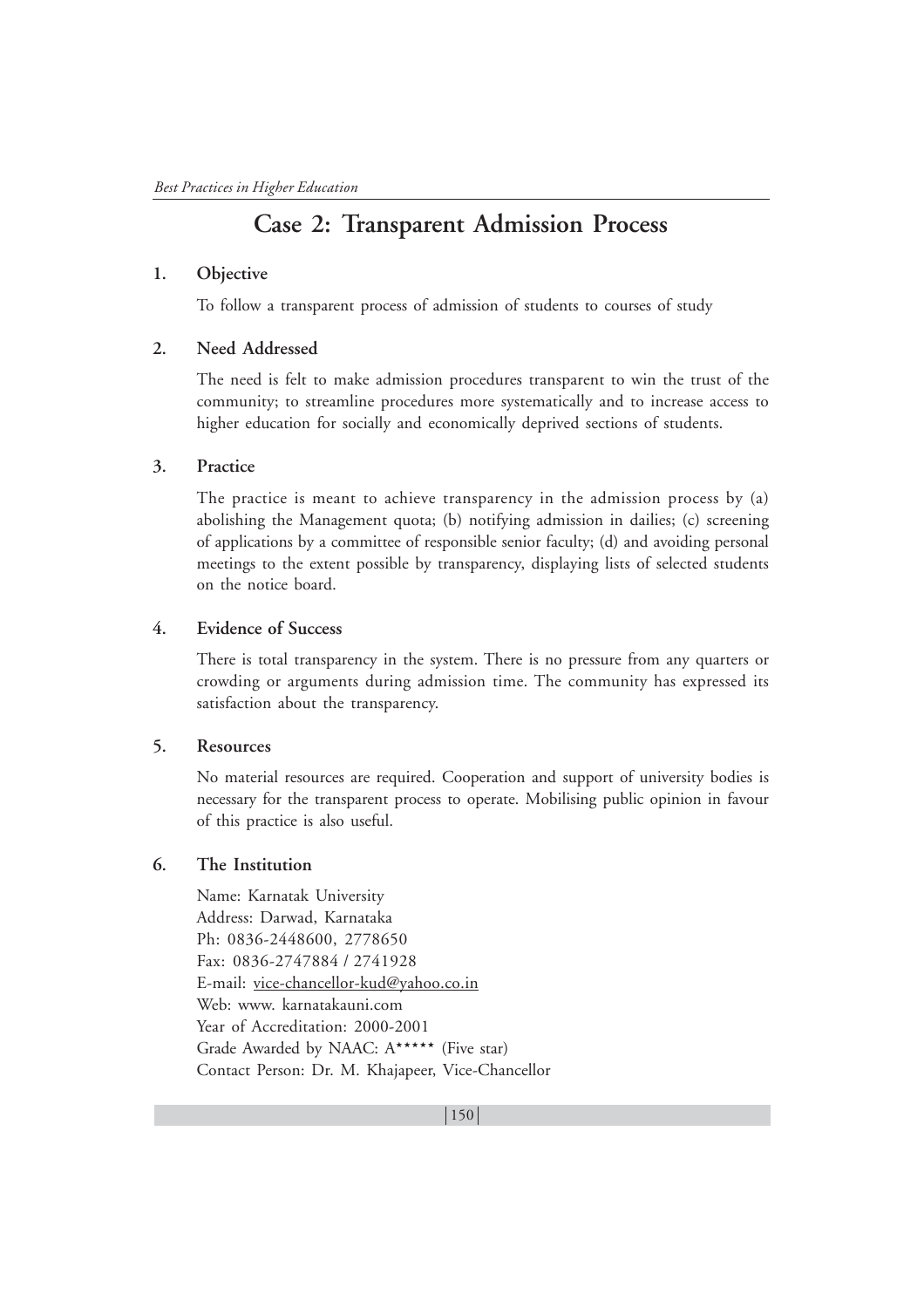# **Case 3: Faculty / Staff Performance Appraisal**

# **1. Objectives**

To develop staff-competencies through performance appraisal

## **2. Need Addressed**

The practice addresses the need to make pedagogy optimally effective and to streamline administrative functions to become more efficient.

#### **3. The practice**

Self-appraisals and student appraisals of the performance of faculty and non-teaching staff are made with the use of instruments developed for the purpose (questionnaires). The results obtained from a meticulous analysis and interpretation of feedback are quantified for histogramic display. Feedback is given to the assesees confidentially and follow-up strategies are devised accordingly.

#### **4. Evidence of Success**

Improvement in the performance of teachers, and awareness of institutional goals among members could be observed. Improvement of teamwork and enhancement of overall performance in every sphere of activity are also evidence of success.

#### **5. Resources**

Only Human Resources - Leadership

## **6. About the Institution**

Name: Sri Dharmasthala Manjunatheswara College Address: Ujire, Karnataka Ph: 08256-236221, 236101(O) Fax: 08256-236220 E-mail: shribala@rediffmail.com Web: www.sdminstitutions.org Year of Accreditation: 2003-2004 Grade Awarded by NAAC: A Contact Person: The Principal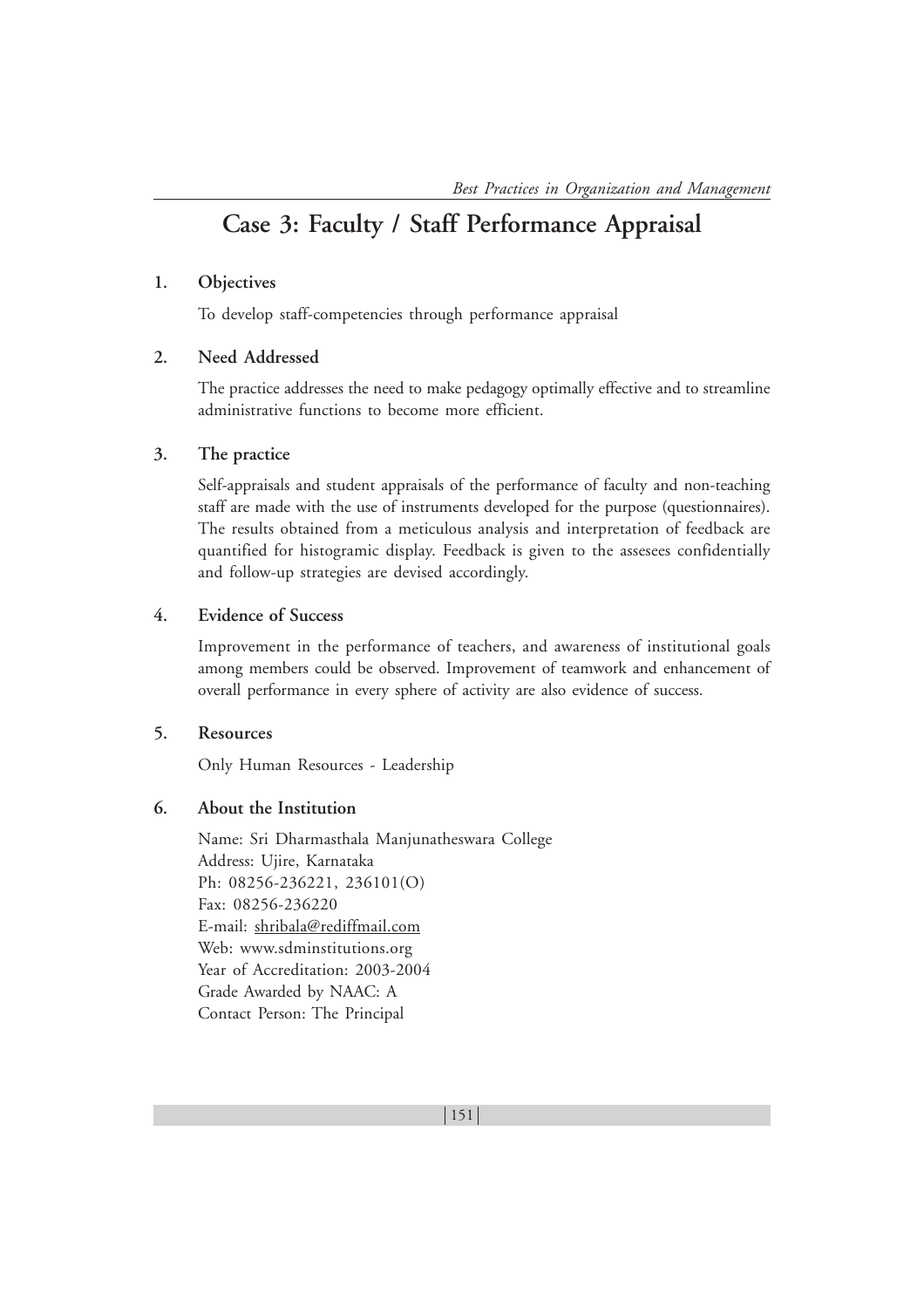# **Case 4: Decentralization and Networking**

#### **1. Objective**

To decentralize academic and administrative functions to achieve efficiency

#### **2. Need Addressed**

The older models of the top down approach in management cannot meet the demands of a fast changing national and international scenario. The system needs to be revamped to achieve optimum efficiency for development. Motivation in every sector is to be sustained so that goals (both individual and institutional) are achieved.

## **3. The Practice**

The practice seeks to achieve decentralization of functions through the Committee System. Committees are formed with representation from teaching, non-teaching and student sections of the institution and each one of them is assigned an area of responsibility–welfare, grievance redressal, library, etc. They meet periodically, arrive at decisions and recommend to the Management the course of action to be taken.

## **4. Evidence of Success**

Efficiency is achieved with ease at all levels. Planning from the grass root level has become effective. Participation in all functions of the institutions by all members has improved. Student and staff satisfaction has improved and the sense of belonging to the college is more evident.

#### **5. Resources**

Human resource and time to organize different meetings

# **6. The Institution**

Name: Loreto College Address: 7, Middleton Row, Calcutta - 700 071, West Bengal Ph: 033-22296030, 22493063(O) Fax: 033-22296030, 22493063 E-mail:loretcol@col2.vsnl.net.in Year of Accreditation: 1999-2000 Grade Awarded by NAAC: A\*\*\*\*\* (Five star) Contact Person: Rev. Sr. Tina Farias, Principal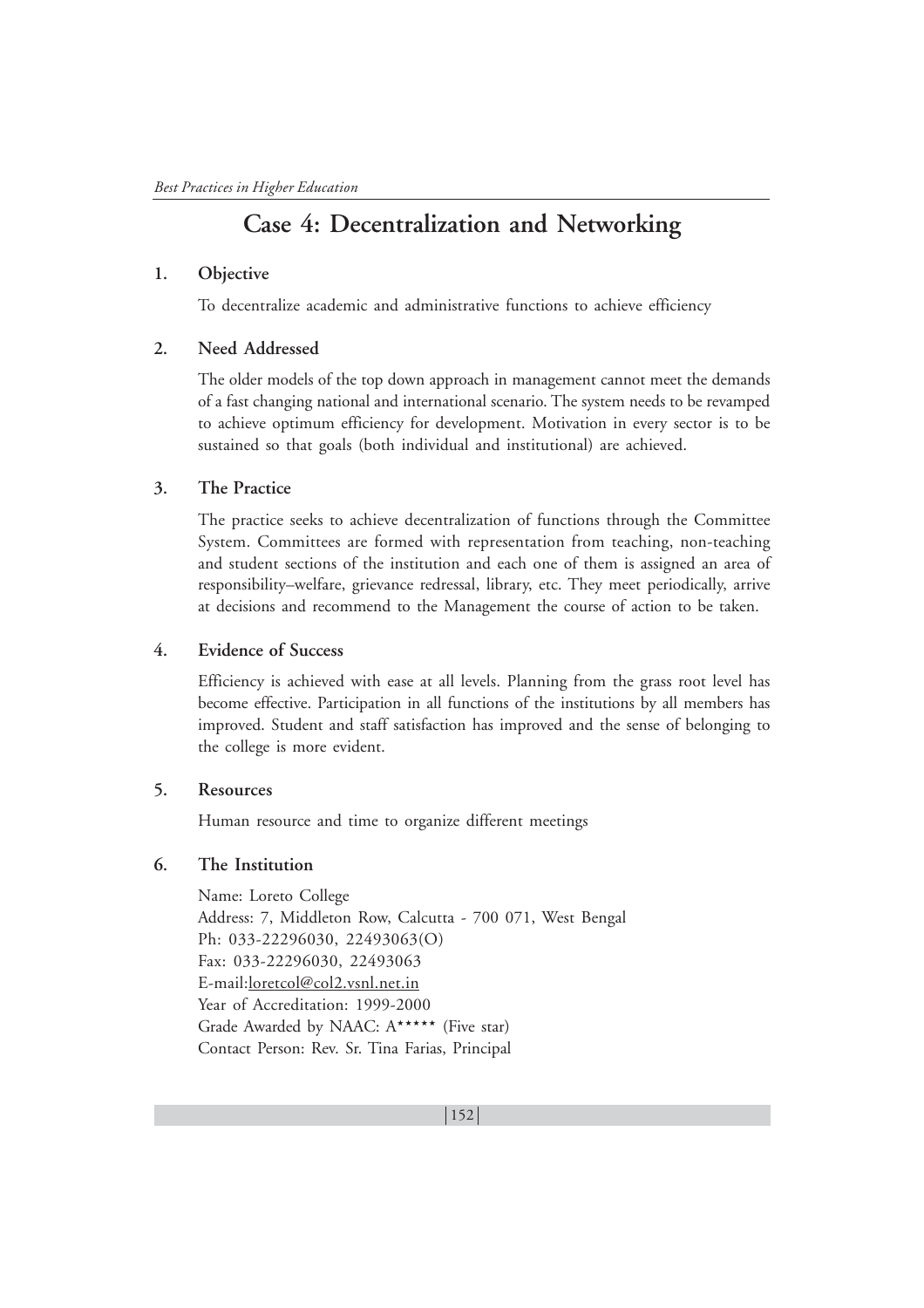# **Case 5: Augmentation of Student Support and Staff Welfare**

#### **1. Objectives**

To increase welfare measures for students, non-teaching staff and faculty

#### **2. Needs Addressed**

There are many students who are socially backward and economically poor who need some assistance to have access to higher education. Similarly, faculty and non-teaching staff have many welfare needs to meet for family, education of children, medical assistance etc.

#### **3. Practice**

The practice envisages (a) mobilisation of funds and human resources to offer academic support such as book bank, remedial teaching and fee concessions; and (b) betterment of the lot of contract employees (faculty) and non-teaching staff with increased facilities for loans and other forms of financial assistance.

## **4. Evidence of Success**

A general feeling of satisfaction and security prevails in the institution. Dedicated team work among staff could be observed.

#### **5. Resources**

Fund raising strategies

# **6. The Institution**

Name: St. Francis College for Women Address: Begumpet, Hyderabad-500 016, Andhra Pradesh Ph: 040-23418308/23403200 (O) Fax: 040-23418308 E-mail: alphonsa\_89@yahoo.com Web: www.stfranciscollege.ac.in Year of Accreditation: 1999-2000 Grade Awarded by NAAC: A\*\*\*\*\* (Five star) Contact Person: The Principal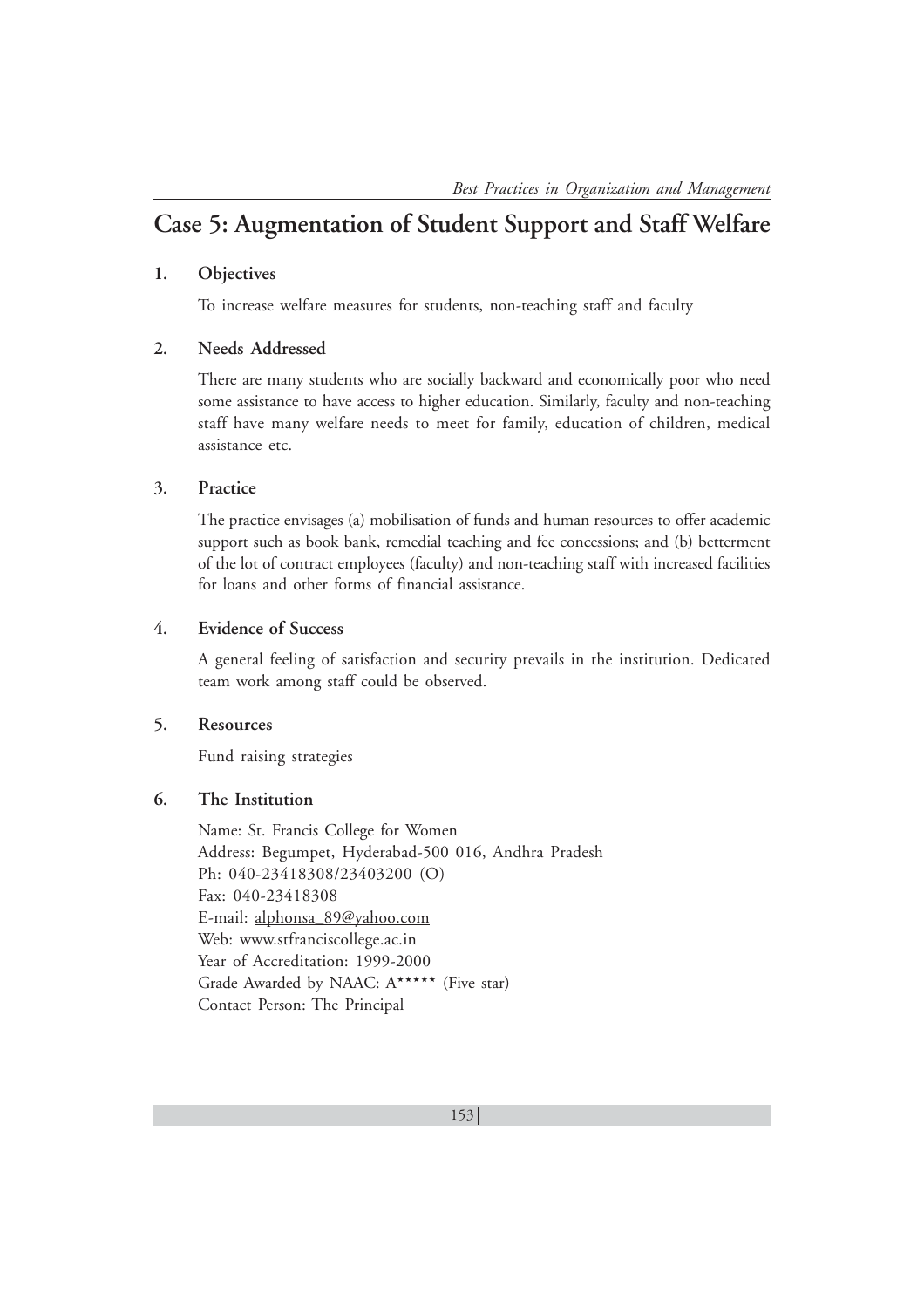# **Case 6: Grievance Redressal**

#### **1. Objective**

To redress grievances of any member of the institution

## **2. Need Addressed**

There used to be many complaints from students and staff which were allowed to lie unattended to. If the social image of the institution has to be protected and enhanced, grievances of students should be addressed appropriately.

## **3. Practice**

The Grievance Redressal Committee has been established under the chairmanship of the Vice-Chancellor and some senior staff as its members. If any complaint or grievance is received in writing, or orally, by the Committee, the chairman convenes the meeting of the committee to resolve the problem. The case is heard by the committee from the persons concerned and suitable measures are evolved to redress the grievance and establish justice.

# **4. Evidence of Success**

The number of complaints are reduced. Every member of the institution feels that grievances are well handled and justice rendered.

# **5. Resources**

Formal structure to redress grievances

# **6. The Institution**

Name: M E S College of Arts and Commerce Address: Zuarinagar, Goa Ph: 0832-2555772, 2556010(O) Fax: 0832-2556010 E-mail: mescollege@rediffmail.com Year of Accreditation: 1999-2000 Grade Awarded by NAAC: A\*\*\*\* (Four star) Contact Person: The Principal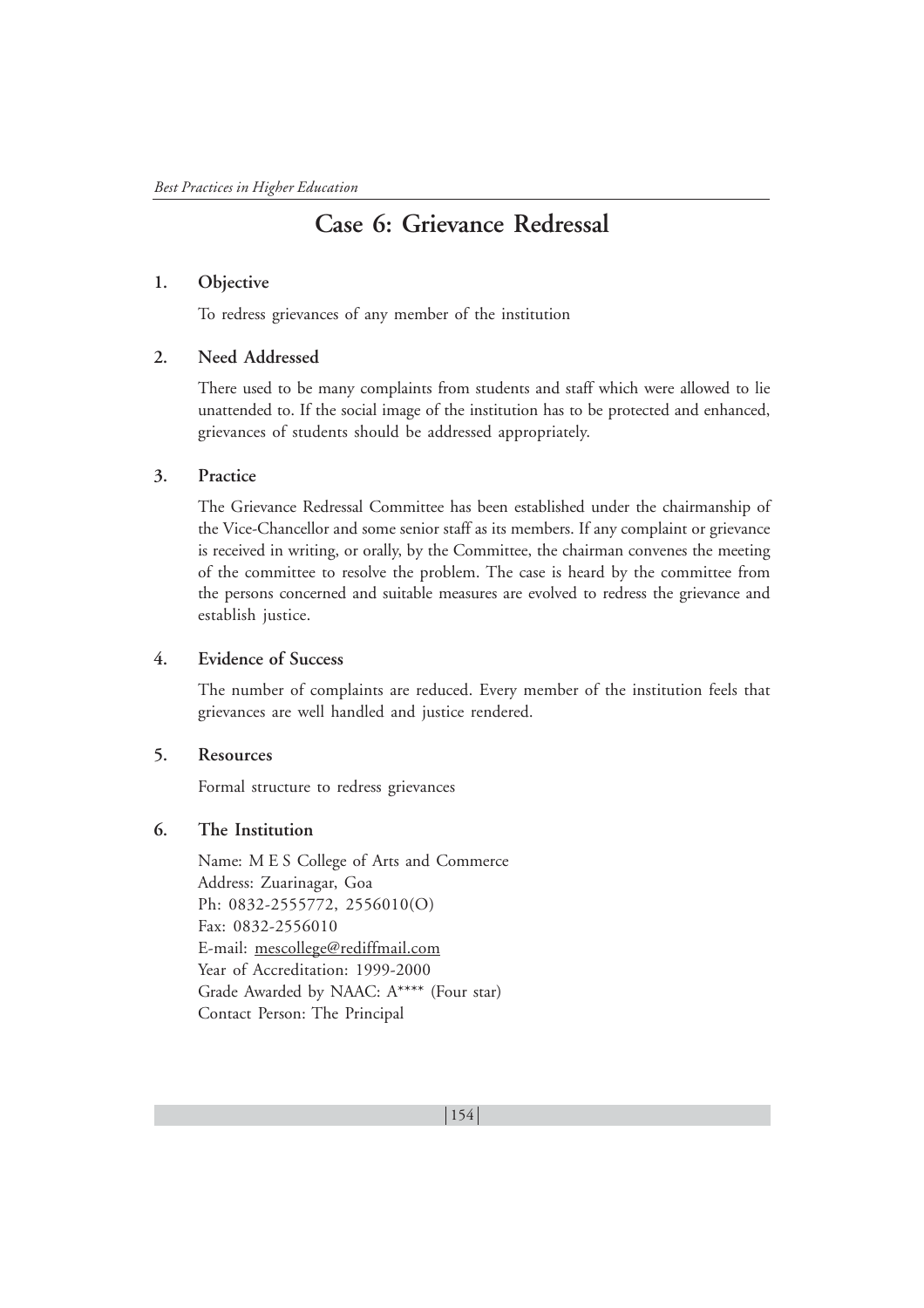# **Case 7: Effective Human Resource Management**

# **1. Objectives**

To tone up administration to provide quality education in an atmosphere of discipline

# **2. Need Addressed**

The need is one of overall revamping of management practices in order to decentralize administration; augment welfare; involve students in planning; and to improve teacher input through incentives.

# **3. Practice**

The management practices are decentralised with active participation of students and teachers in planning. Good performance of teachers is encouraged with appropriate incentives. The welfare schemes have been strengthened.

# **4. Evidence of Success**

Good academic atmosphere, good results in university exams and good attendance among staff and students are the evidence of success.

# **5. Resources**

Cooperation of the Campus Community

# **6. The Institution**

Name: Ponnaiyah Ramajayam College Address: Thanjavur - 614 904, Tamil Nadu Ph: 04362-236707(O), 231112 (R) Fax: 04362-235767 E-mail: prgi@prcolleges.com Web: www.prcolleges.com Year of Accreditation: 2003-2004 Grade Awarded by NAAC: A Contact Person: The Principal

# **Case 8: Vision and Mission**

# **1. Objective**

Man-making and Character-building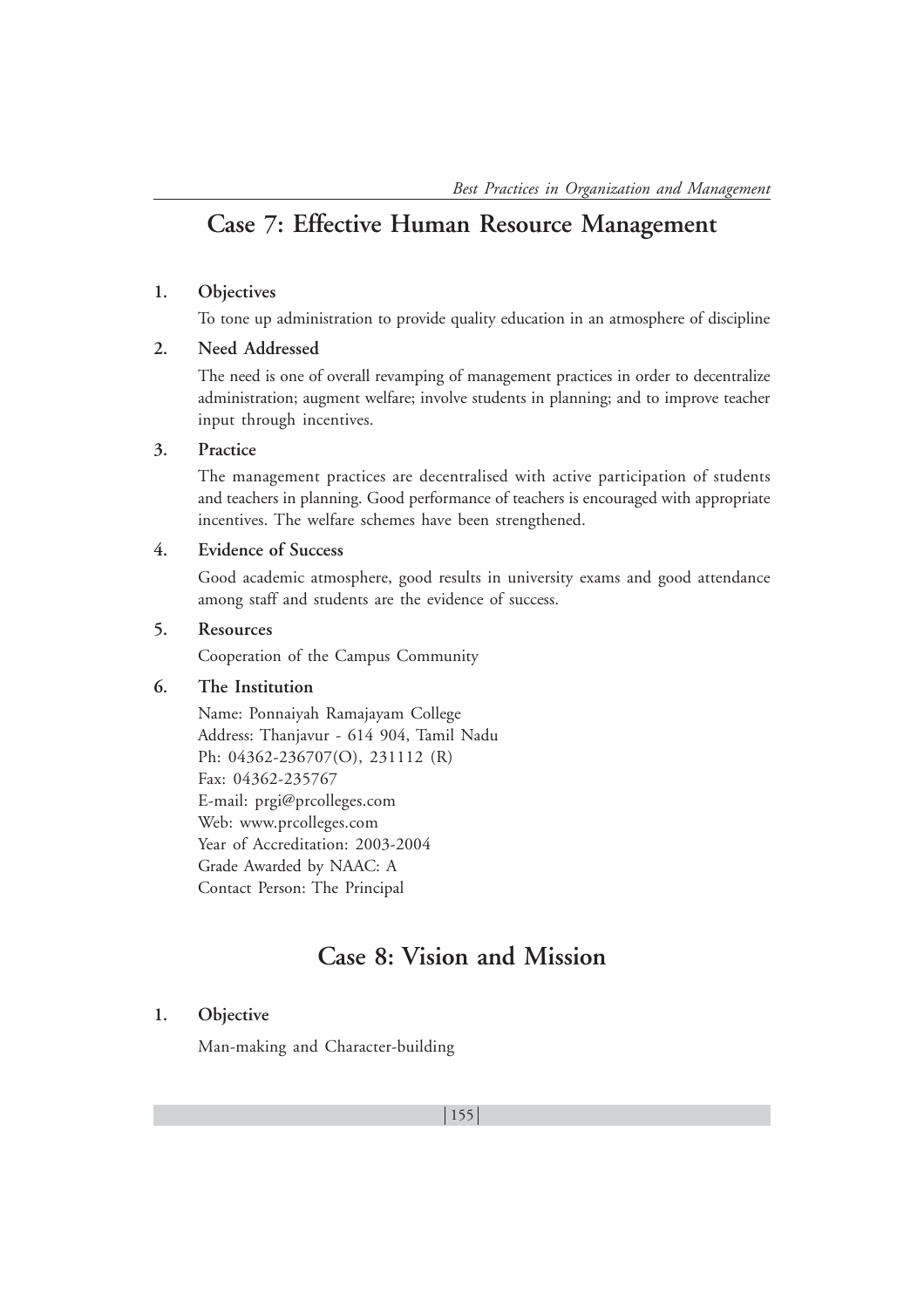# **2. Need Addressed**

Education of the right type and quality is essential to refine and humanize individuals and communities. When undergraduates are so moulded society's leadership needs can be met.

#### **3. Practice**

The practice mainly includes the process of controlling the mind through work and contemplation. Work has to be done without looking for its fruits and the restless mind generally engaged in such work would be controlled and this work, in turn, induces the pupil to contemplate easily. Every morning and evening students practise contemplation in the hostel shrines.

# **4. Evidence of Success**

Hundreds of such students passing out of the institution are respected by the society. They have been serving the society in offices, colleges, schools, hospitals etc. and they are respected by the society because of their integrity of character and simple lifestyle.

### **5. Resources**

In general, the college environment may be conducive to the teaching of such lessons in the classes. Students need a serene and calm ambience where they can cultivate these virtues. Of course, one class in a week may be arranged for them to elucidate the ideas theoretically in the classes but for practical demonstration they have to find out some secluded place. And the college, being residential, provides it.

#### **6. The Institution**

Name: Ramakrishna Mission Residential College Address: Narendrapur - 700 103, Kolkata, West Bengal Ph: 033-24772205, 24772201 (O), Fax: 033-24773597 E-mail: rkmcnpur@vsnl.com Web: www.rkmcnnarendrapur.org Year of Accreditation: 2003-04 Grade Awarded by NAAC: A Contact Person: Swami Suparnananda, Principal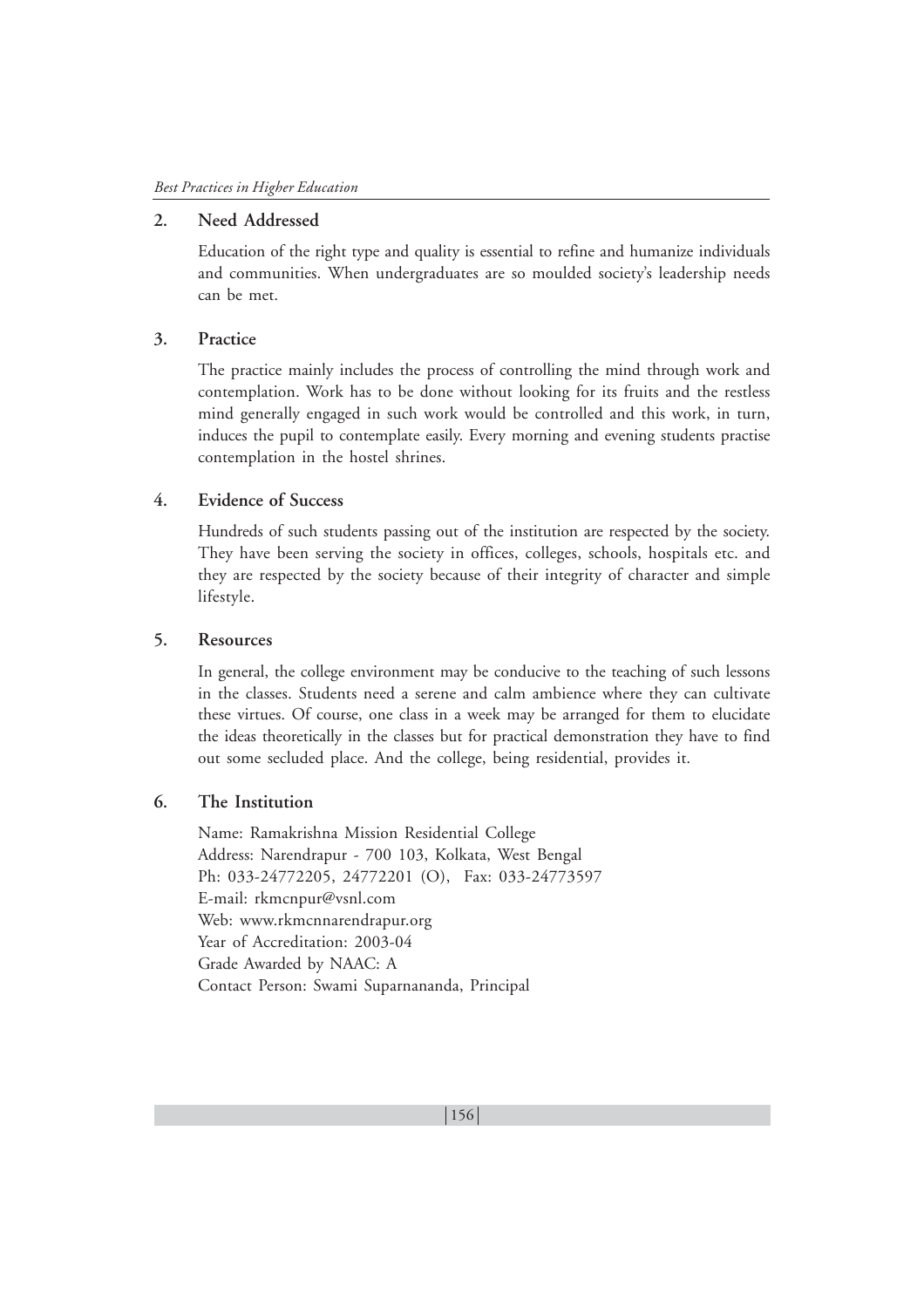# **Case 9: Management by Teams of Faculty and Students**

#### **1. Objective**

.

To promote participatory management

#### **2. Need Addressed**

The need to bridge the teacher-student divide was felt to be immediate in order to involve students in direct planning and also in the process of review of functioning.

#### **3. Practice**

The objectives and action plans for the academic year are set by the departments themselves. Students are also involved in the formulation of goals set by departments. Mid-term and annual appraisals are made to ensure whether the objectives are attained.

Joint goal-setting ensures participation of both teachers and students. Clear goals and action plans generate concrete thinking and better communication between the two parties involved. Each individual knows clearly what is expected. It provides greater opportunities to make individual contribution and to accept more responsibility.

#### **4. Evidence of Success**

It is now found that departments and students generally set their goals higher than those of the previous year. It ensures that goals of each department are consistent with the objectives of the college. Each activity of the college thus becomes goal directed.

#### **5. Resources**

Support of the teachers, non-teaching staff and students

#### **6. The Institution**

Name: St. Agnes College Address: P.B. No: 513, Bandore, Mangalore - 575 002, Karnataka Ph: 0824-2218414 (O), 2216900 (R), Fax: 0824-2223594 E-mail: stagnes@vasnet.co.in Web: www.stagnescollege.org Year of Accreditation: 1998-1999 Grade Awarded by NAAC: A\*\*\*\*\*(Five star) Contact Person: The Principal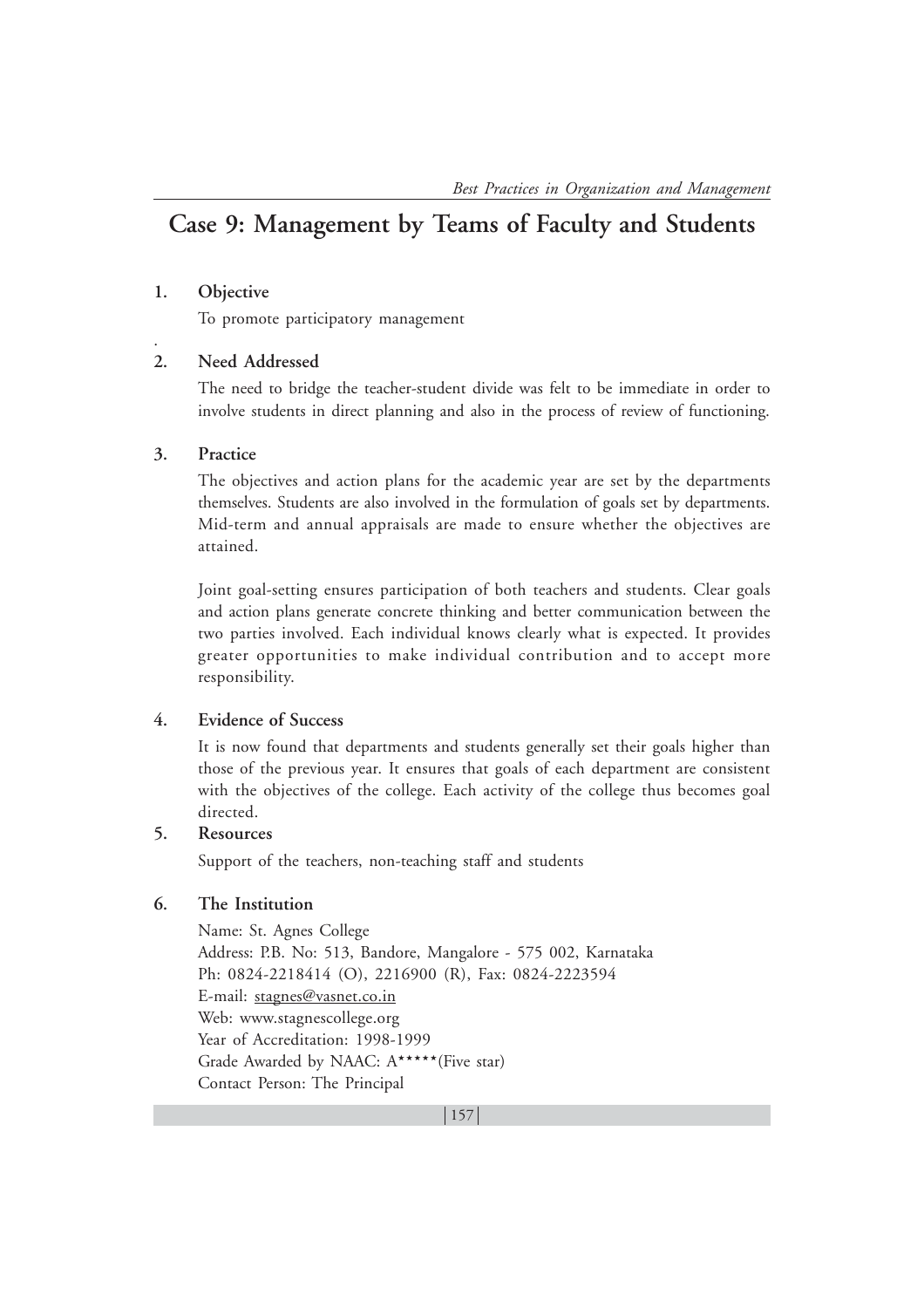# **Case 10: Total Quality Improvement and Management Enhancement Practices**

## **1. Objectives**

To enhance performance of students, output of teachers and involvement of the community

## **2. Need Addressed**

St.Berchmans College addresses its needs in three different categories. It comprises the needs of the community, students and teachers. Propagation of quality education and implementation of modern educational practices help the youth to contribute to the holistic development of the community. Student requirements include the availability of quality education, personality development, skill upgradation and competency development. Development of professional competency is the main need of the teaching community.

## **3. Practice**

The practice is one of internal institutionalisation of arrangements made to ensure quality academic performance, all-round student development and community service. Strategies and services are institutionalized in order to make them more formal, organized and systematic. Student Parliament, HRD Programme, Alumni Association, Benefactors Club, Science Aptitude Programme, Community Programme and Counselling Center as well as Sports Complex function continuously. The Staff Council and the Departments play a positive role in co-ordinating them.

# **4. Evidence of Success**

Active support from the community for the development of the institution, especially interest and contribution of past students (alumni) has increased. Awards from Government, media and voluntary organizations including the identification of the college as one of the "Centres of Excellence" for the UGC support is also an evidence of success.

## **5. Resources**

Committed faculty, adequate infrastructure facilities and support of the stakeholders including government, alumni and parents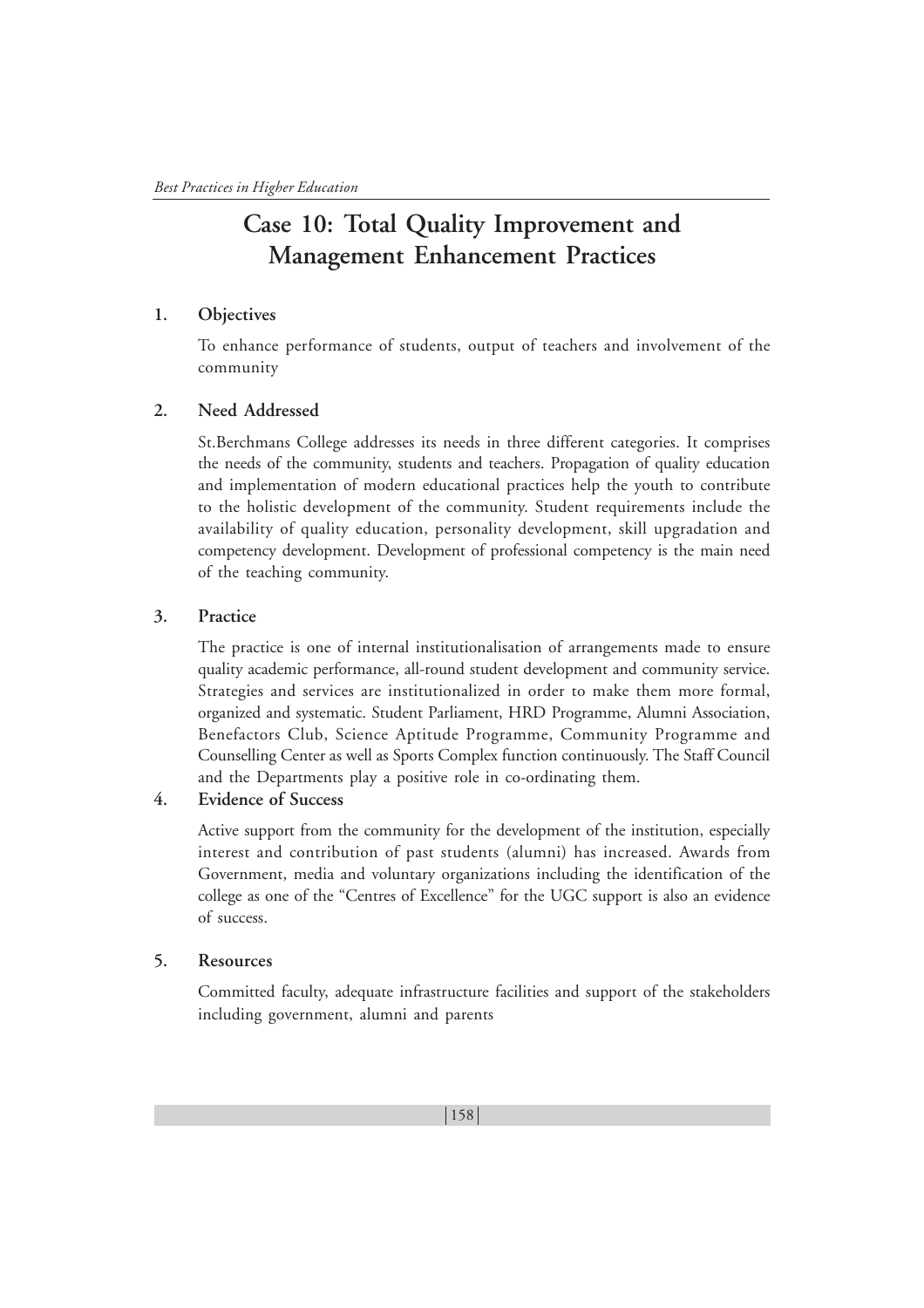# **6. The Institution**

Name: St. Berchmans College Address: Changanassery, Kottayam, Kerala - 686 101 Ph: 0481-2420025 (O), 2427011(R) Fax: 0481-2401472 E-mail:sbc@sbcollege.org Web: www.sbcollege.ac.in/ www.sbcollege.org Year of Accreditation: 1999-2000 Grade Awarded by NAAC: A\*\*\*\*\*(Five star) Contact Person: Rev. Fr. Tom Thomas K, Principal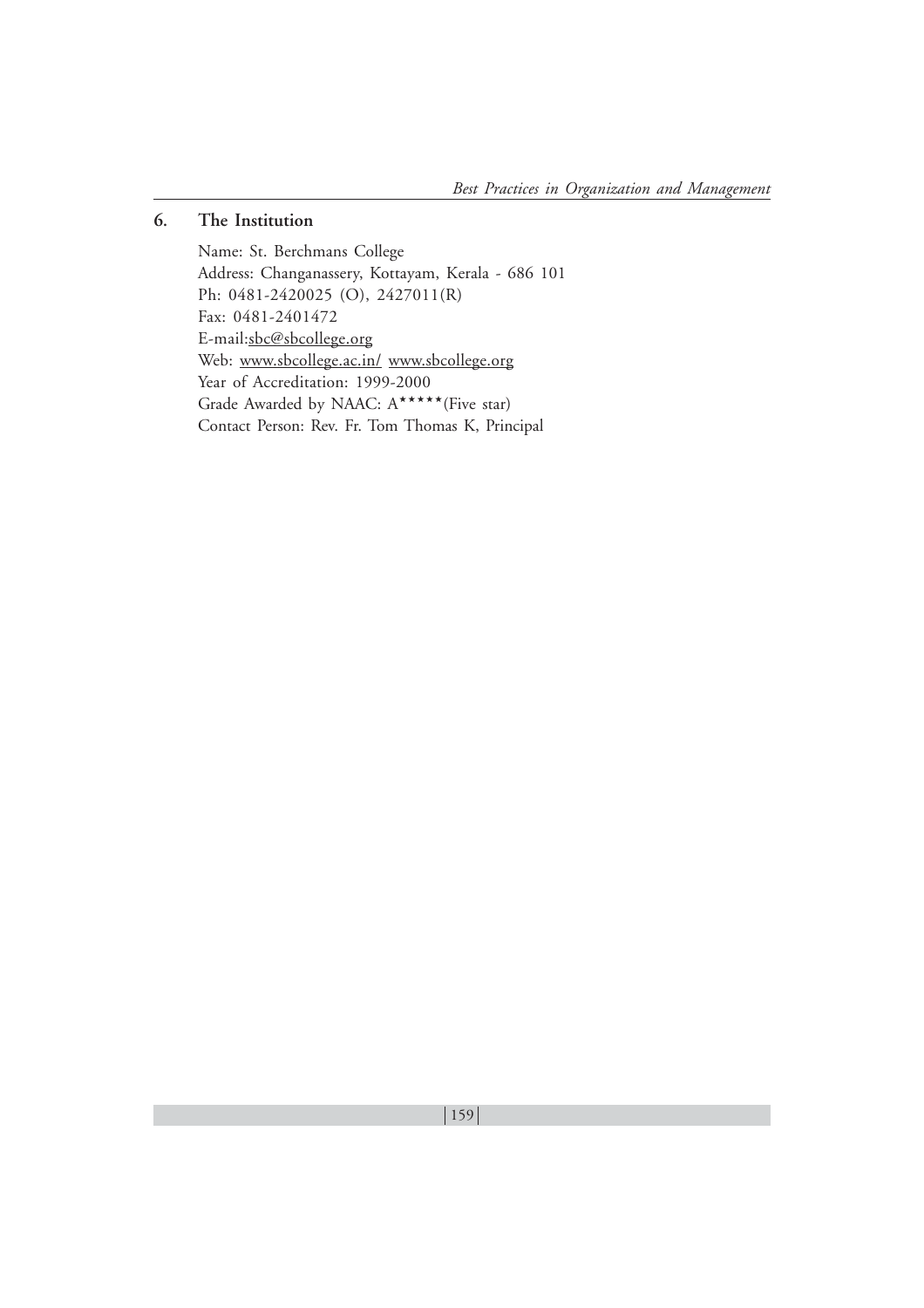# **Annexure I**

# **Abbreviations**

| <b>ACU</b>    | - Association of Commonwealth Universities                                 |  |
|---------------|----------------------------------------------------------------------------|--|
| ASPA          | - Association for Promoting Social Action                                  |  |
| ATP           | - Affordable Training for Proficiency                                      |  |
| <b>AVRC</b>   | - Audio-Visual Research Centre                                             |  |
| <b>CEC</b>    | - Consortium for Educational Communication                                 |  |
| <b>CHEMS</b>  | - Commonwealth Higher Education Management Service                         |  |
| <b>CSA</b>    | - Centre for Social Action                                                 |  |
| <b>DTP</b>    | - Desk Top Publishing                                                      |  |
| EMRC          | - Educational Media Research Centre                                        |  |
| FAQ           | - Frequently Asked Question                                                |  |
| <b>FIST</b>   | - Fund for Improvement of Science and Technology Infrastructure            |  |
| GATS          | - General Agreement on Trade in Services                                   |  |
| HEI           | - Higher Education Institution                                             |  |
| ICHR          | - Indian Council of Historical Research                                    |  |
| ICPR          | - Indian Council of Philosophical Research                                 |  |
| ICT           | - Information and Communication Technology                                 |  |
|               | INFLIBNET - Information and Library Network                                |  |
| INQAAHE       | - International Network for Quality Assurance Agencies in Higher Education |  |
| <b>INSA</b>   | - Indian National Science Academy                                          |  |
| <b>IPR</b>    | - Intellectual Property Rights                                             |  |
| IQAC          | - Internal Quality Assurance Cell                                          |  |
| IT            | - Information Technology                                                   |  |
| <b>LCD</b>    | - Liquid Crystal Display                                                   |  |
| MoU           | - Memorandum of Understanding                                              |  |
| NAAC          | - National Assessment and Accreditation Council                            |  |
| <b>NCC</b>    | - National Cadet Corps                                                     |  |
| <b>NSS</b>    | - National Social Service                                                  |  |
| OHP           | - Over-head Projector                                                      |  |
| QAA           | - Quality Assurance Agency                                                 |  |
| <b>TRIPS</b>  | - Trade Related Intellectual Property Rights                               |  |
| <b>UGC</b>    | - University Grants Commission                                             |  |
| <b>UICIC</b>  | - University Industry Community Interaction Centre                         |  |
| <b>UNESCO</b> | - United Nations Educational, Scientific and Cultural Organization         |  |
| <b>USA</b>    | - United States of America                                                 |  |
| <b>USIC</b>   | - University Science Instrumentation Centre                                |  |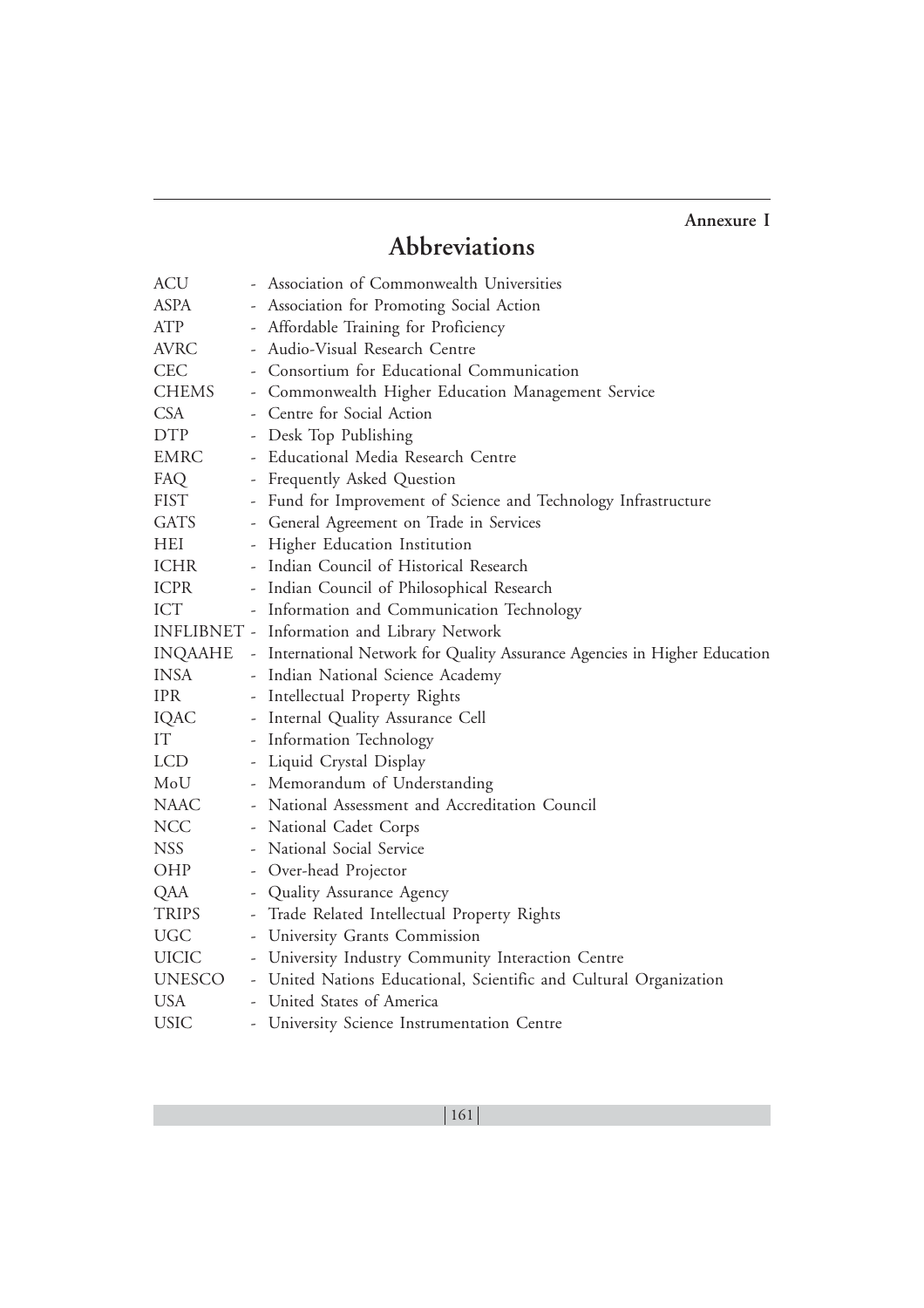# **Annexure II**

# **Programme Schedule**

# **26 July 2004 (Monday)**

| $0930 - 1000$ hrs | Registration                                                                                                                                      |
|-------------------|---------------------------------------------------------------------------------------------------------------------------------------------------|
| $1000 - 1100$ hrs | Inauguration<br>(Opening Address: Prof. V S Prasad, Director, NAAC<br>Inaugural Address: Prof. P S Zacharias, Vice-Chancellor,<br>Goa University) |
| $1100 - 1130$ hrs | Tea                                                                                                                                               |
| $1130 - 1300$ hrs | Theme presentation on 'Best Practices in<br>Higher Education' in plenary                                                                          |
| $1300 - 1400$ hrs | Lunch                                                                                                                                             |
| $1400 - 1700$ hrs | Six parallel workshops on the six criteria                                                                                                        |

# **27 July 2004 (Tuesday)**

| 0830 – 1030 hrs   | Six parallel workshops continue                                                  |
|-------------------|----------------------------------------------------------------------------------|
| $1030 - 1100$ hrs | Tea                                                                              |
| $1100 - 1230$ hrs | Reporting the outcome of the six parallel<br>workshops and open forum in plenary |
| $1230 - 1300$ hrs | Closing session                                                                  |
| $1300 - 1400$ hrs | Lunch                                                                            |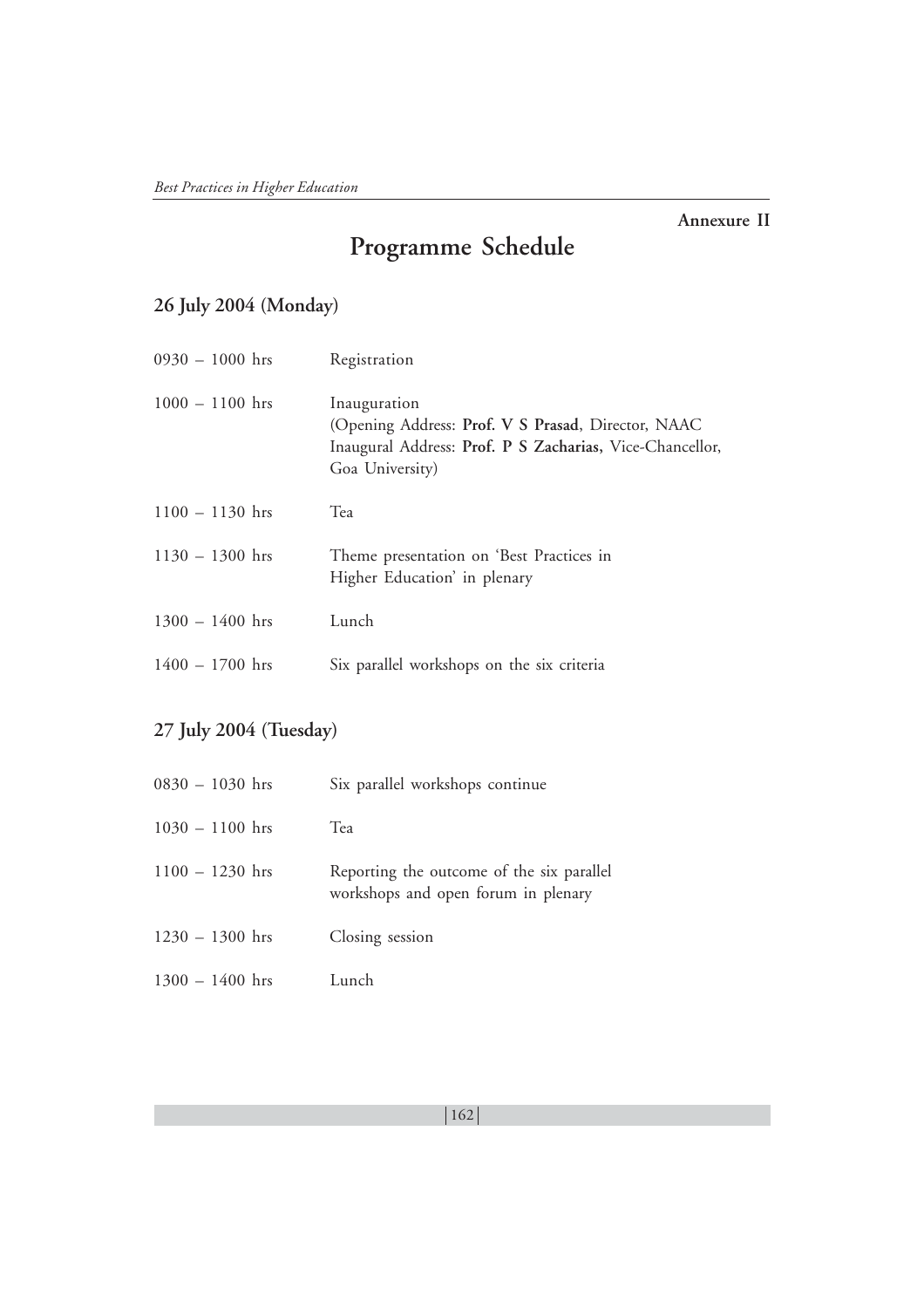# **Annexure III**

# **Organising Committee**

# **At Goa University**

**Prof. P S Zacharias Chairman** Vice-Chancellor Goa University

**Dr. F A Fernandes Local Co-ordinator** Director-Academic Staff College Goa University

## *Members*

**Prof. Jayant S Budkuley** Registrar Goa University

**Mr. Ashish Jacob** Assistant Registrar Public Relations

Goa University **Mr. Leo Macedo** Finance Officer Incharge

Goa University

**Dr. P V Konnur** Librarian Goa University

**Dr. P Rebeiro** Reader, Academic Staff College Goa University

**Dr. N S Bhat** Head, Department of History Goa University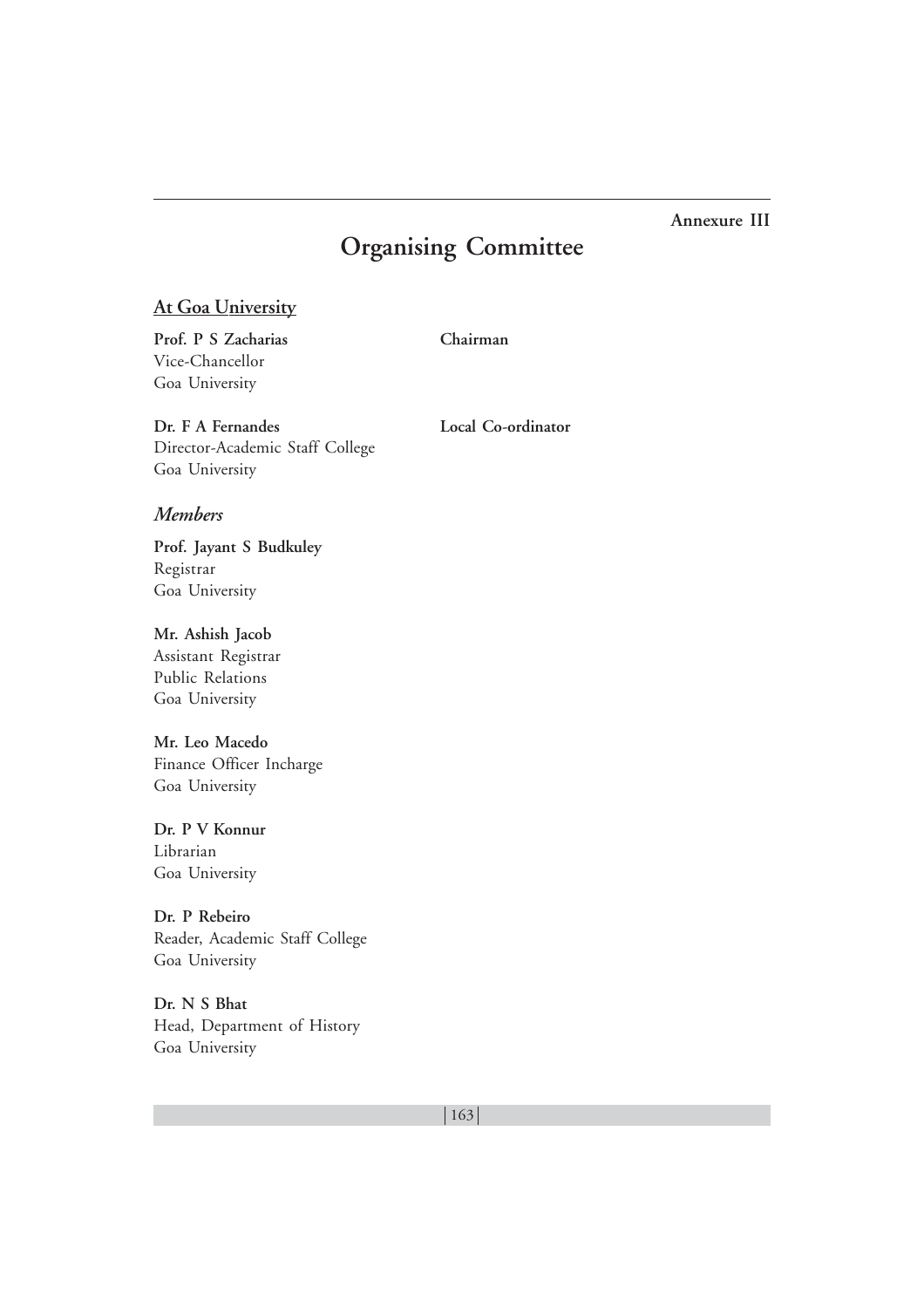#### *Best Practices in Higher Education*

**Dr. Koshy Tharakan** Lecturer Department of Philosophy Goa University

**Dr. I K Pai** Sr. Lecturer Department of Zoology Goa University

**Dr. Rahul Tripathi** Lecturer Department of Political Science Goa University

# **At NAAC**

**Dr. Antony Stella** Adviser, NAAC Bangalore, Karnataka

**Dr. Shyamasunder M S** Deputy Adviser, NAAC Bangalore, Karnataka

**Dr. Jagannath Patil** Assistant Adviser, NAAC Bangalore, Karnataka

**Mr. Ponmudiraj B S** Assistant Adviser, NAAC Bangalore, Karnataka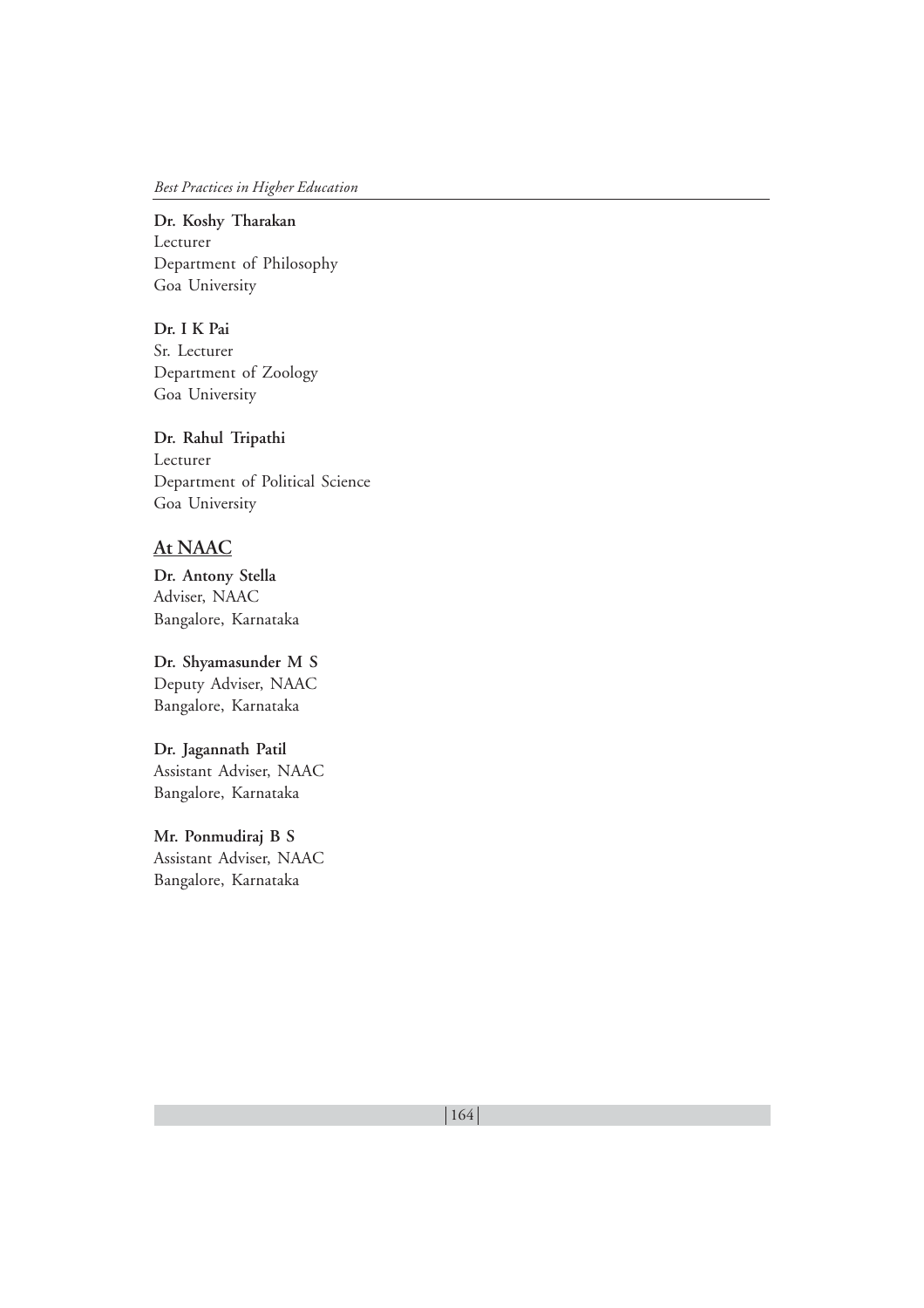# **Annexure IV**

# **Resource Team**

**Prasad V S** Director, NAAC Bangalore, Karnataka

**Antony Stella** Adviser, NAAC Bangalore, Karnataka

**Francis Soundararaj** Former Principal Madras Christian College Tamil Nadu

**Madhukar B S** Deputy Adviser, NAAC Bangalore, Karnataka

**Soch H S** Former Vice-Chancellor Guru Nanak Dev University Amritsar, Punjab

**Shyamasunder M S** Deputy Adviser, NAAC Bangalore, Karnataka

**Bhoomitra Dev** Former Vice-Chancellor Gorakhpur and Rohilkand Universities Uttar Pradesh

**Madhusudanan Pillai K N** Academic Consultant, NAAC Bangalore, Karnataka

**Amiya Kumar Dev** Former Vice-Chancellor Vidyasagar University Calcutta, West Bengal

**Ganesh Hegde** Assistant Adviser, NAAC Bangalore, Karnataka

**Kuppuswamy Rao K** Former Rector, BRAOU Andhra Pradesh

**Jagannath Patil** Assistant Adviser, NAAC Bangalore, Karnataka

**Mariamma A Varghese** Senior Academic Consultant NAAC, Bangalore Karnataka

**Ponmudiraj B S** Assistant Adviser, NAAC Bangalore, Karnataka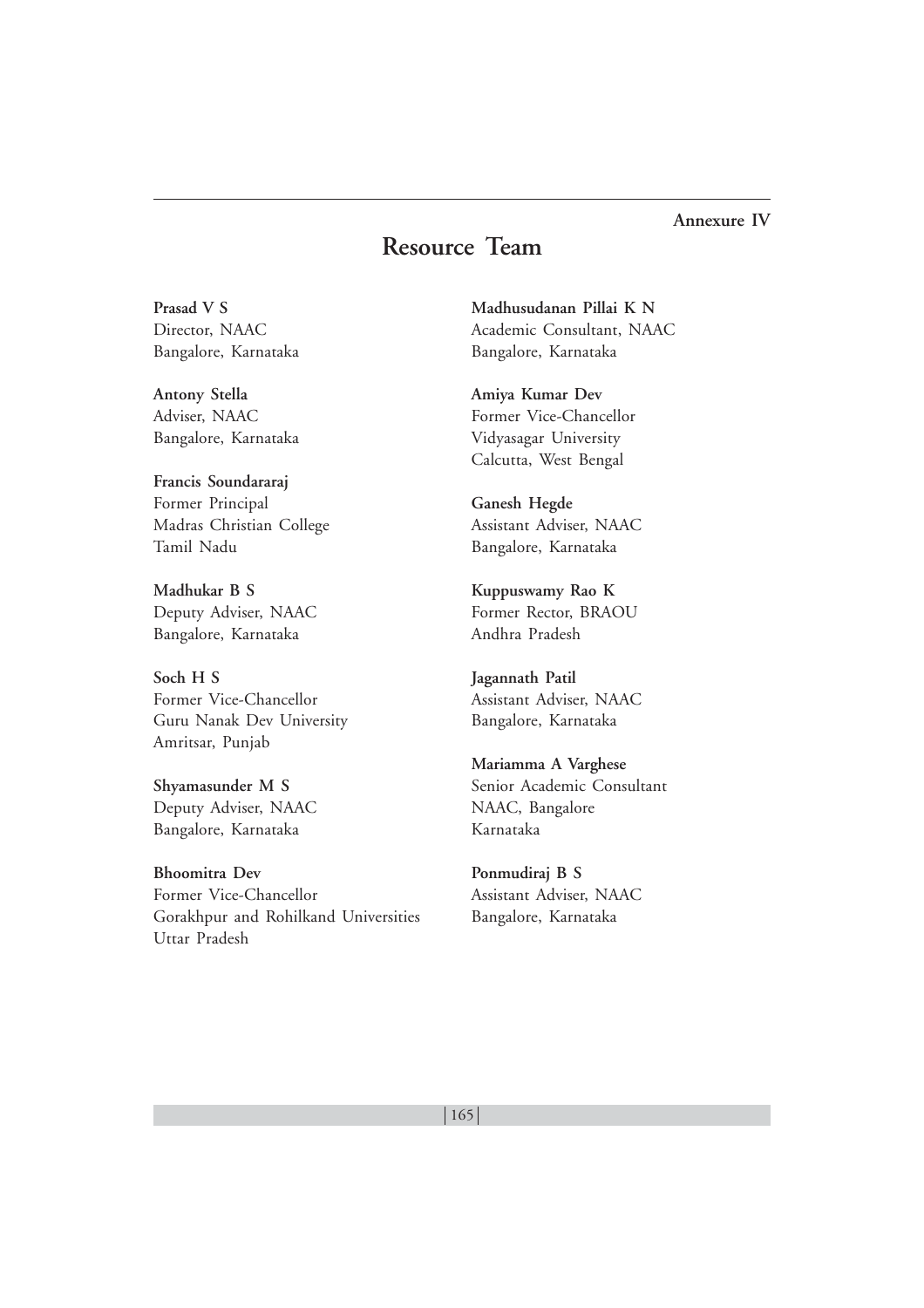#### **Annexure V**

# **Participants of the Conference**

## **From NAAC**

**Prof. Prasad V S** Director, NAAC Bangalore, Karnataka

**Dr. Latha Pillai** Adviser, NAAC Bangalore, Karnataka

**Dr. Antony Stella** Adviser, NAAC Bangalore, Karnataka

**Prof. Mariamma A Varghese** Senior Academic Consultant NAAC, Bangalore, Karnataka

**Dr. Shyamasunder M S** Deputy Adviser, NAAC Bangalore, Karnataka **Mr. Madhukar B S** Deputy Adviser, NAAC Bangalore, Karnataka

**Dr. Jagannath Patil** Assistant Adviser, NAAC Bangalore, Karnataka

**Mr. Ponmudiraj B S** Assistant Adviser, NAAC Bangalore, Karnataka

**Mr. Ganesh Hegde** Assistant Adviser, NAAC Bangalore, Karnataka

**Dr. Madhusudanan Pillai K N** Academic Consultant, NAAC Bangalore, Karnataka

#### **Resource Persons**

**Dr. H S Soch** Former Vice-Chancellor Guru Nanak Dev University Amritsar, Punjab

**Prof. Bhoomitra Dev** Former Vice-Chancellor Gorakhpur and Rohilkand Universities Uttar Pradesh

**Prof. Amiya Kumar Dev** Former Vice-Chancellor Vidyasagar University West Bengal

**Prof. K Kuppuswamy Rao** Former Rector B R Ambedkar Open University Andhra Pradesh

**Rev. Dr. Francis Soundararaj** Former Principal Madras Christian College Tamil Nadu

166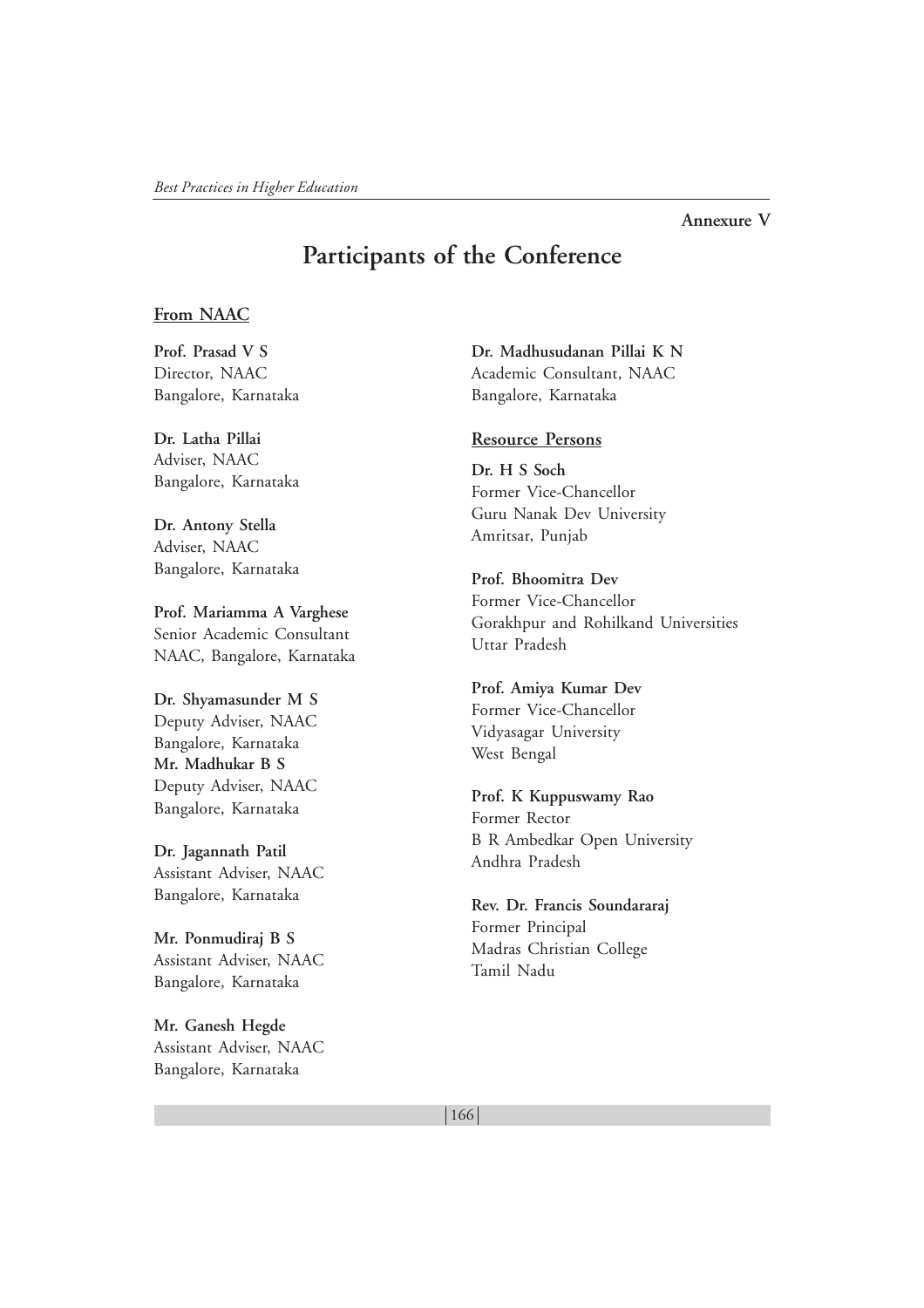#### **From Universities**

**Prof. P S Zacharias** Vice-Chancellor Goa University, Sub Post Office Taleigao Plateau – 403206, Goa

**Prof. Rupa B Shah** Vice-Chancellor S.N.D.T. Women's University Mumbai – 400020, Maharashtra

**Dr. (Ms) G Pankajam** Vice-Chancellor Gandhigram Rural Institute (Deemed University) Gandhigram – 624302, Tamil Nadu

**Dr. M Khajapeer** Vice-Chancellor Karnatak University Pavate Nagar, Dharwad – 580003, Karnataka

**Prof. Mehraj-ud-din** Registrar University of Kashmir Jammu and Kashmir

**Prof. C M Srivastava** Professor in HRD & OB Narsee Monjee Institute of Management Studies, Vile Parle (W) Mumbai – 400056 Maharashtra

**Prof. Sivaramholla** Director College Development Council Mangalore University Mangalore – 574199, Karnataka **Dr. Sudhir Panse** Director, Board of College and University Development University of Mumbai, M. G. Road Fort, Mumbai – 400032, Maharashtra

**Dr. R C Verma** Director Planning and Monitoring Punjabi University, Patiala – 147002 Punjab

**Dr. N Anand** Director Centre for Advanced Study in Botany University of Madras Chepauk, Chennai – 600005, Tamil Nadu

**Dr. N Jaya** Dean Avinashilingam Institute of Home Science and Higher Education for Women (Deemed University) Coimbatore – 641043, Tamil Nadu

#### **From Colleges**

**Dr. V Rajagopalan** Co-ordinator Madras Christian College (Autonomous) Tambaram, Chennai – 600059 Tamil Nadu

#### **Ms. Usha Murugan**

Principal Gandhi Shikshan Bhavan's Smt. Surajba College of Education Juhu Road (North) Mumbai – 400049, Maharashtra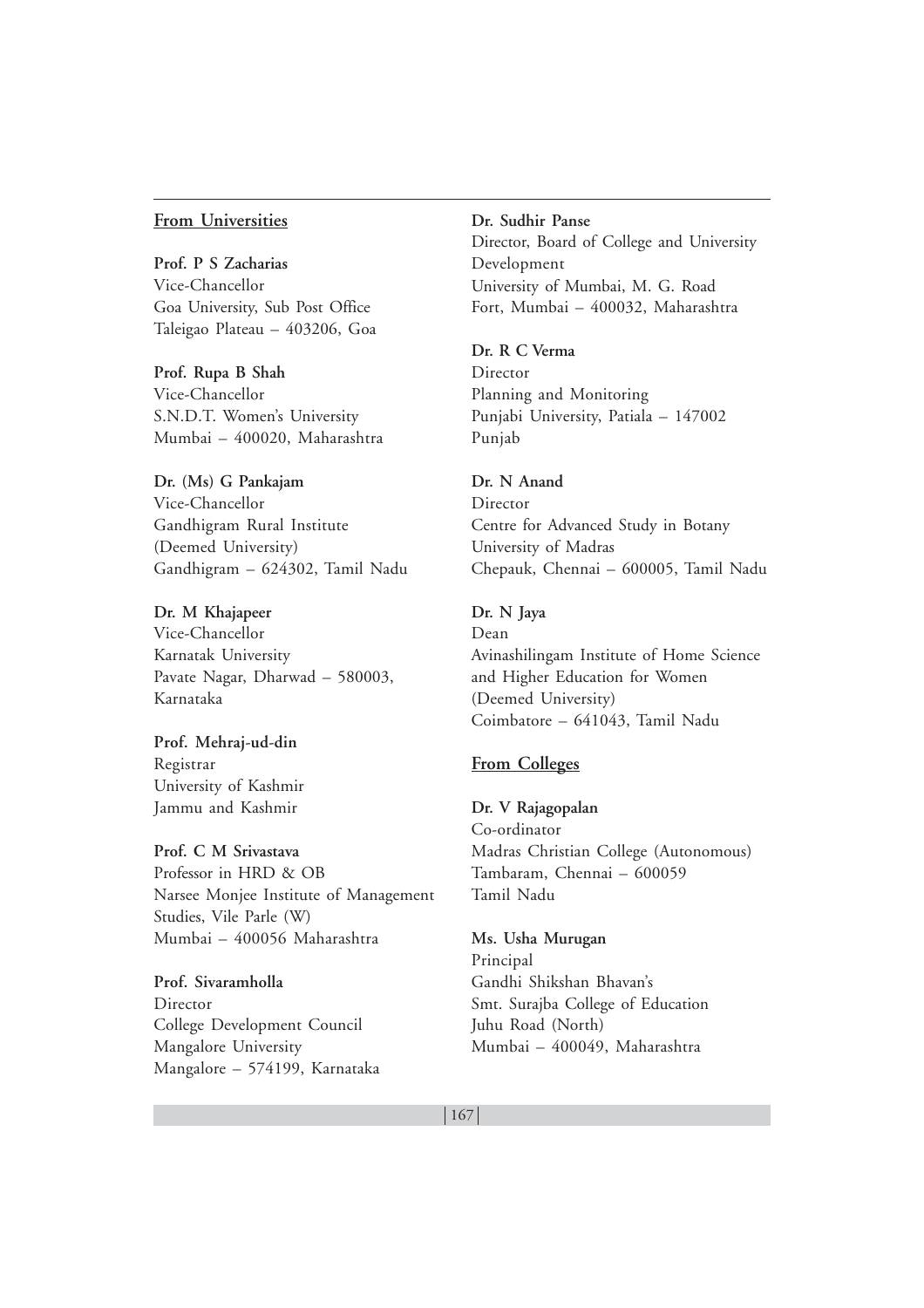#### *Best Practices in Higher Education*

**Dr. R Ilango** Vice-Principal

Vivekananda College Tiruvedakam West, Sholavandan R.S Madurai – 625217, Tamil Nadu

**Dr. R Krishnakumar** Principal Dr. Ambedkar College Deeksha Bhoomi, Nagpur – 440010 Maharashtra

**Dr. (Ms) Mary Alphonse** Principal College of Social Work Nirmala Niketan, 38, New Marine Line Mumbai – 400020, Maharashtra

**Dr. Sheela Donde** Vice-Principal St. Xavier's College 5, Mahapalika Marg Mumbai – 400001**,** Maharashtra

**Shri. V S Karki** Principal K. L. E. Soceity's Raja Lakhamagouda Science Institute Belgaum – 590001, Karnataka

**Prof. N Satyanarayana** Principal Parvathaneni Brahmayya Siddhartha College of Arts & Science (Autonomous) Siddhartha Nagar Vijayawada – 520010, Andhra Pradesh

**Dr. N K Bansal** Principal Hindu College of Education Sonepat – 131001, Haryana

**Dr. (Mrs) P Esther Ranjani** Principal YMCA College of Physical Education Nandanam, Chennai – 600035 Tamil Nadu

**Dr. R L Kavle** Principal Rajarshi Shahu Mahavidyalaya Chandranagar, Latur – 413512 Maharashtra

# **Dr. R S Hande**

Principal K. J. Somaiya College of Science & Commerce Vidyanagar, Vidyavihar Mumbai – 400077, Maharashtra

#### **Dr. Arun D Adsool**

Principal Vidya Pratishthan's Arts, Science & Commerce College Vidyanagari, Bhigwan Road Pune District, Baramati – 413133 Maharashtra

**Prof. Joe Jesudurai**

Vice-Principal Loyola College, Nungambakkam Chennai – 600034, Tamil Nadu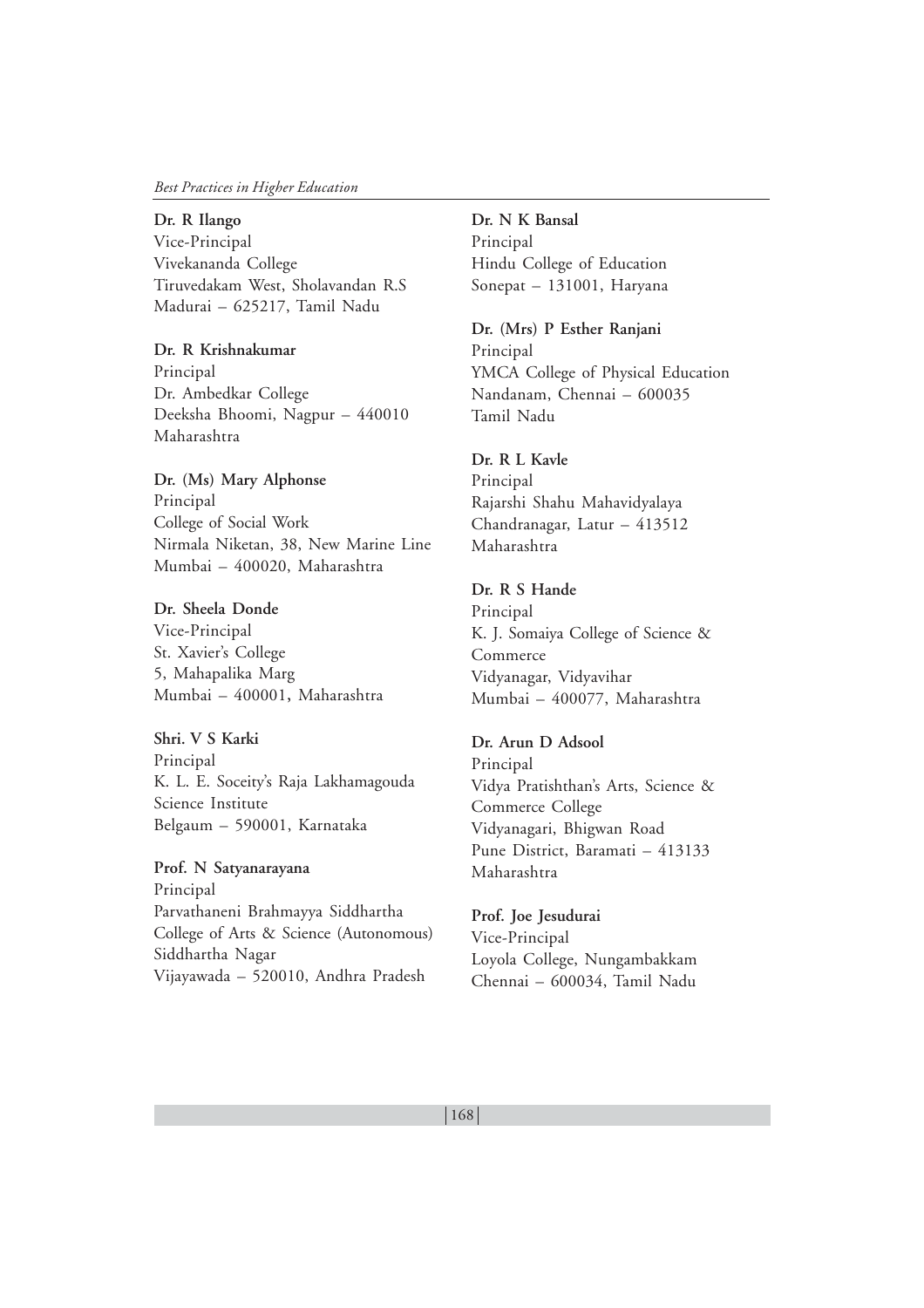**Rev. Sr. Jesuina** Principal Mount Carmel College 58, Palace Road Bangalore-560052, Karnataka

**Dr. A Francis** Principal V.O. Chidambaram College Palayamkottai Road Tuticorin - 628008, Tamil Nadu

**Dr. (Mrs) V Sujatha** Principal Cauvery College for Women Annamalai Nagar Tiruchirappalli - 620018, Tamil Nadu

**Dr. Smt. V M Kurane** Principal Rajaram College Vidyanagar, Kolhapur – 416004 Maharashtra

**Dr. Joseph P Varghese** Professor of Botany C.M.S College Kottayam – 686001, Kerala

**Dr. S Sevagapandian** Principal Ayya Nadar Janaki Ammal College P O Box No. 4, Sivakasi – 626123 Tamil Nadu

**Dr. Dost Mohammad Khan** Principal Maulana Azad Education Society's Marathwada College of Education P.B. No. 117, "Rauza Bagh" Aurangabad – 431001, Maharashtra **Rev. Fr. V T Joseph** Principal St. Joseph's College Devagiri, Calicut - 673008, Kerala

**Dr. Leonilla Menezes** Principal St. Anns College of Education Mangalore - 575001, Karnataka

**Dr. Kennedy Fernandez** Principal St. Joseph's College of Commerce 163, Brigade Road Bangalore - 560025, Karnataka

**Prof. Newman Fernandes** Principal St. Xavier's College of Arts, Science & Commerce P.O Box No 32, Xaviernagar, Altinho Mapusa - 403507**,** Goa

**Dr. (Mrs) Salma Salahuddin** Principal Justice Basheer Ahmed Sayeed Women's College, 309, Mount Road Chennai – 600018, Tamil Nadu

**Dr. (Ms) Adelaide Vaz** Principal St. Xavier's Institute of Education # 40-A, New Marine Lines Opp. State Bank, Churchgate Branch Mumbai – 400020, Maharashtra

**Rev. Fr. Francis G Parmar** Principal St. Xavier's College Ahmedabad – 380009, Gujarat

#### $|169|$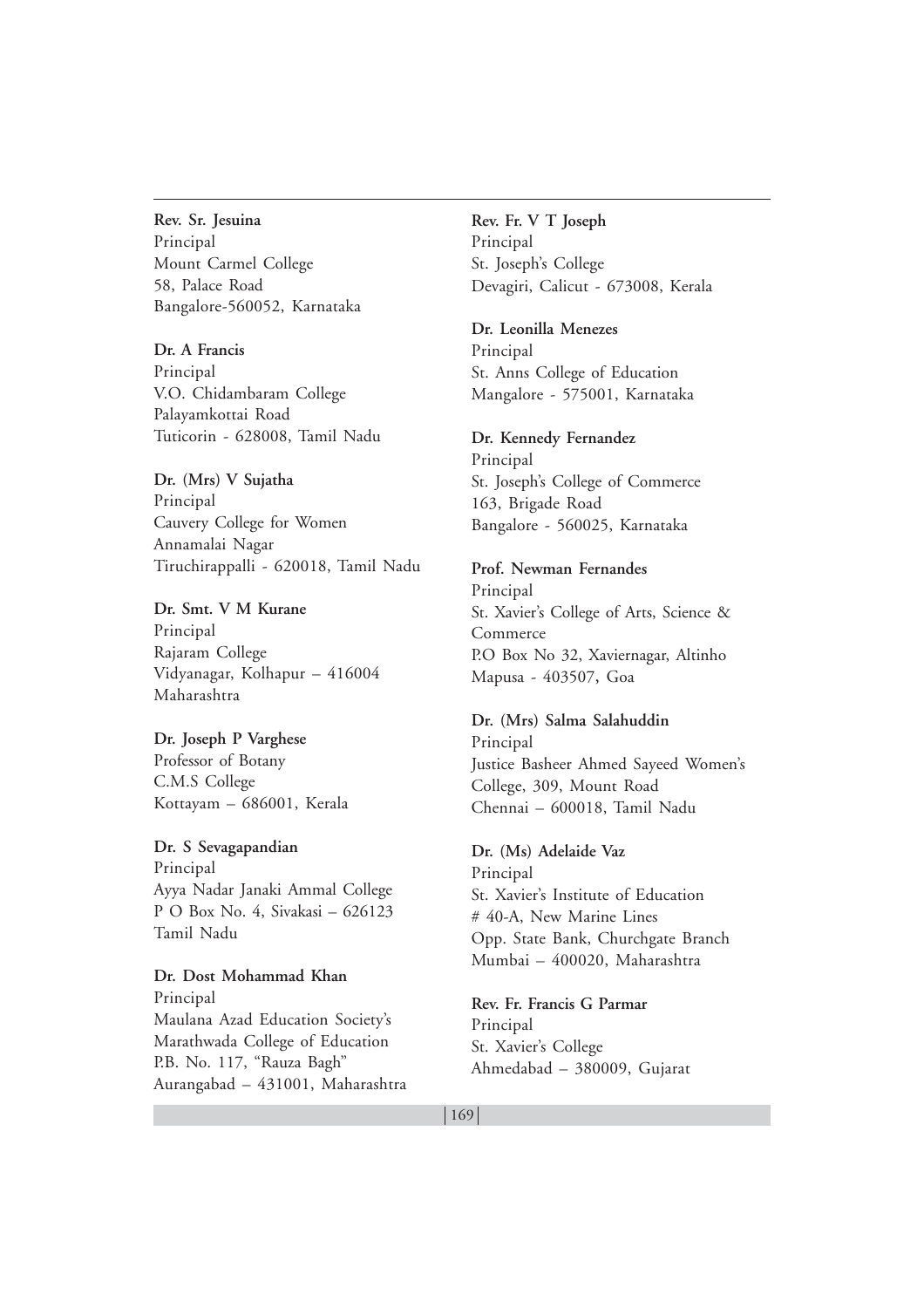#### *Best Practices in Higher Education*

**Dr. Naresh Chandra** Principal Birla College of Arts, Science & Commerce Kalyan, Mumbai – 421304, Maharashtra

**Mrs. J Kackria** Principal BBK DAV College for Women Lawrence Road, Amritsar – 143001 Punjab

**Dr. Kavita S Rege** Principal Parle Tilak Vidyalaya Association's Sathaye College, Dixit Road, Vile Parle (East) Mumbai - 400057, Maharashtra

**Dr. Geetha Tiwari** Principal Govt. D. B. Girls P.G. College (Autonomous) Kalibadi Chowk, Raipur – 492001 Chhattisgarh

# **Rev. Sr. Euphrasia** Former Principal and Present Manager Jyothi Nivas College, Hosur Road Bangalore – 560095, Karnataka

**Dr. (Smt) Indhrani Sridharan** Principal The Ethiraj College for Women Victoria Crescent Building Ethiraj Salai, Chennai – 600008 Tamil Nadu

**Dr. (Mrs) Jyoti Juneja** Principal G.V. M. Girls College, Murthal Road Sonepat – 131001, Haryana

**Prof. C B Kamati** Coordinator - IQAC K.L.E. Society's Lingaraj College Belgaum – 590001, Karnataka

**Rev. Br. L D Lobo** Principal St. Edmund's College Laitumkhrah, Shillong – 793003 Meghalaya

**Dr. Chitralekha Chouhan** Professor and Coordinator – IQAC Govt. M. K. B. Arts & Commerce Autonomous College for Women Jabalpur – 482002, Madhya Pradesh

**Prof. Beena Inamdar** Principal Symbiosis Society's College of Arts and Commerce, Senapati Bapat Road Pune – 411004 Maharashtra

# **Rev. Sr. M Carmel Rita AC** Principal St. Agnes College P.B. No. 513, Bendore Mangalore – 575002, Karnataka

**Rev. Sr. Tina Farias** Principal Loreto College 7, Middleton Row Calcutta – 700071, West Bengal

**Prof. C Nagarajan** Principal Ponnaiyan Ramajayam College Thanjavur **–** 614904**,** Tamil Nadu

#### $|170|$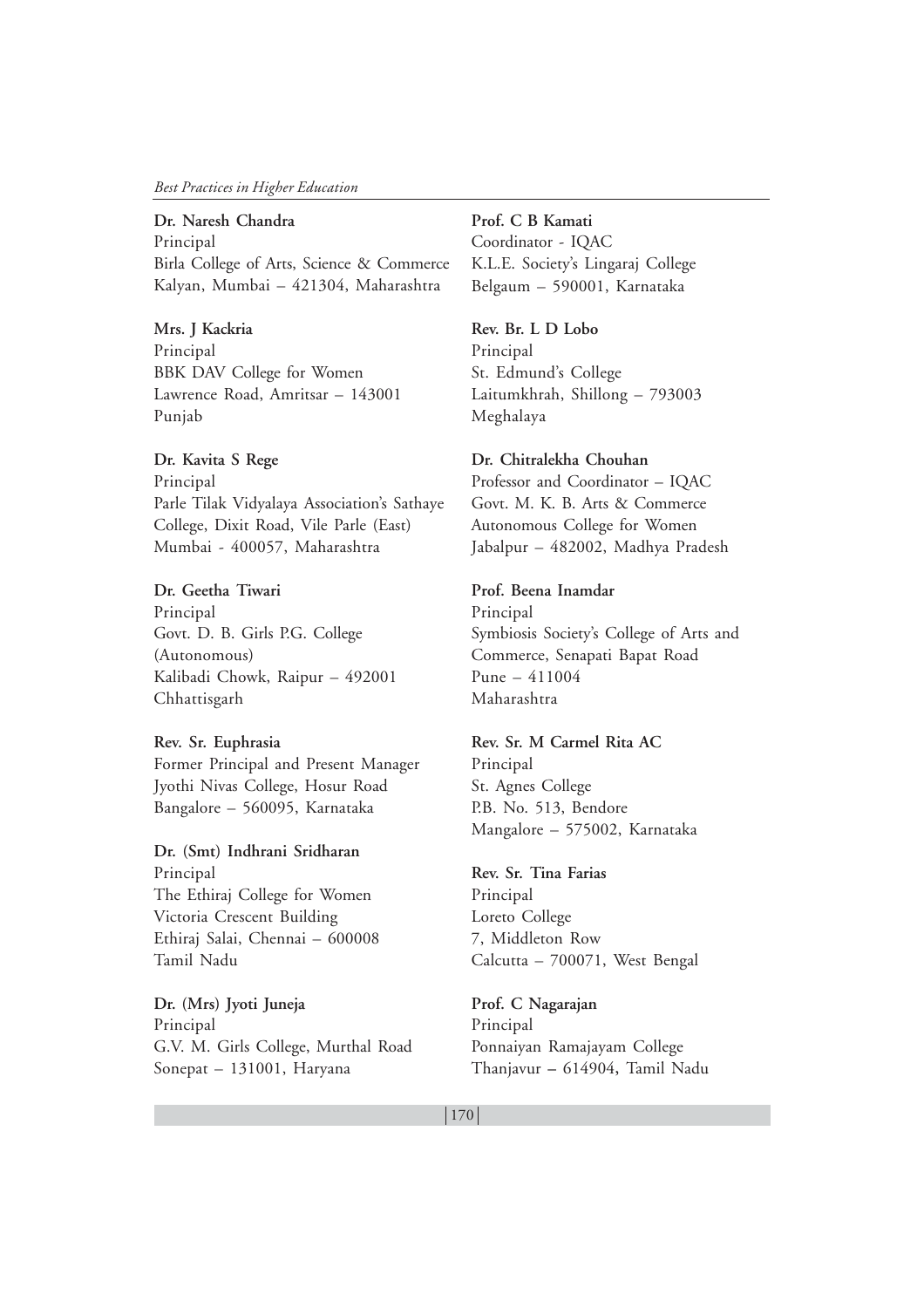## **Dr. P S Kannan**

Vice-Principal Ponnaiyan Ramajayam College Thanjavur **–** 614904**,** Tamil Nadu

**Rev. Fr. Tom Kunnumpuram** Principal St. Berchmans' College Changanacherry – 686101, Kerala

**Mrs. Jayalakshmi** Vice-Principal Shri. Dharmasthala Manjunatheshwara College, Dakshina Kannada Ujire-574240, Karnataka

**Swami Suparnananda** Principal Ramakrishna Mission Residential College Narendrapur, Kolkata – 700103 West Bengal

**Dr. Satyanarayana Rao** Secretary of Correspondent Sri Y N College Narsapur – 534275 West Godavari dist. Andhra Pradesh

**Mr. A B S Murthy** Principal Shri Y N College Narsapur-534275 West Godavari dist. Andhra Pradesh

**Rev. Fr. Leslie Moras** Principal St. Philomena's College Mysore 570 015, Karnataka **Rev. Dr. Sr. Marlene** Principal St. Ann's College of Education Secunderabad, Andhra Pradesh

**Rev. Sr. Alphonsa Vattoly** Vice-Principal St. Francis College for Women Begumpet, Hyderabad, Andhra Pradesh

**Dr. D P Asija** Principal, Director Sohan Lal Dav College of Education (IASE), Ambala City, Haryana

**Dr. (Mrs) Satinder Dhillon** Principal (Dean, Education Faculty) Dev Samaj College of Education Sector 36/B, Chandigarh

**Dr. Jagdish Kaur** Principal Dev Samaj College of Education Ferozpur, Punjab

**Mr. Keertikumar S Daddi** Principal Devchand College Arjunnagar, Maharashtra

**Dr. A G Joshi** Lecturer Devchand College Arjunnagar, Maharashtra

**Dr. Pramadadevi** Principal University College for Women Koti, Hyderabad, Andhra Pradesh